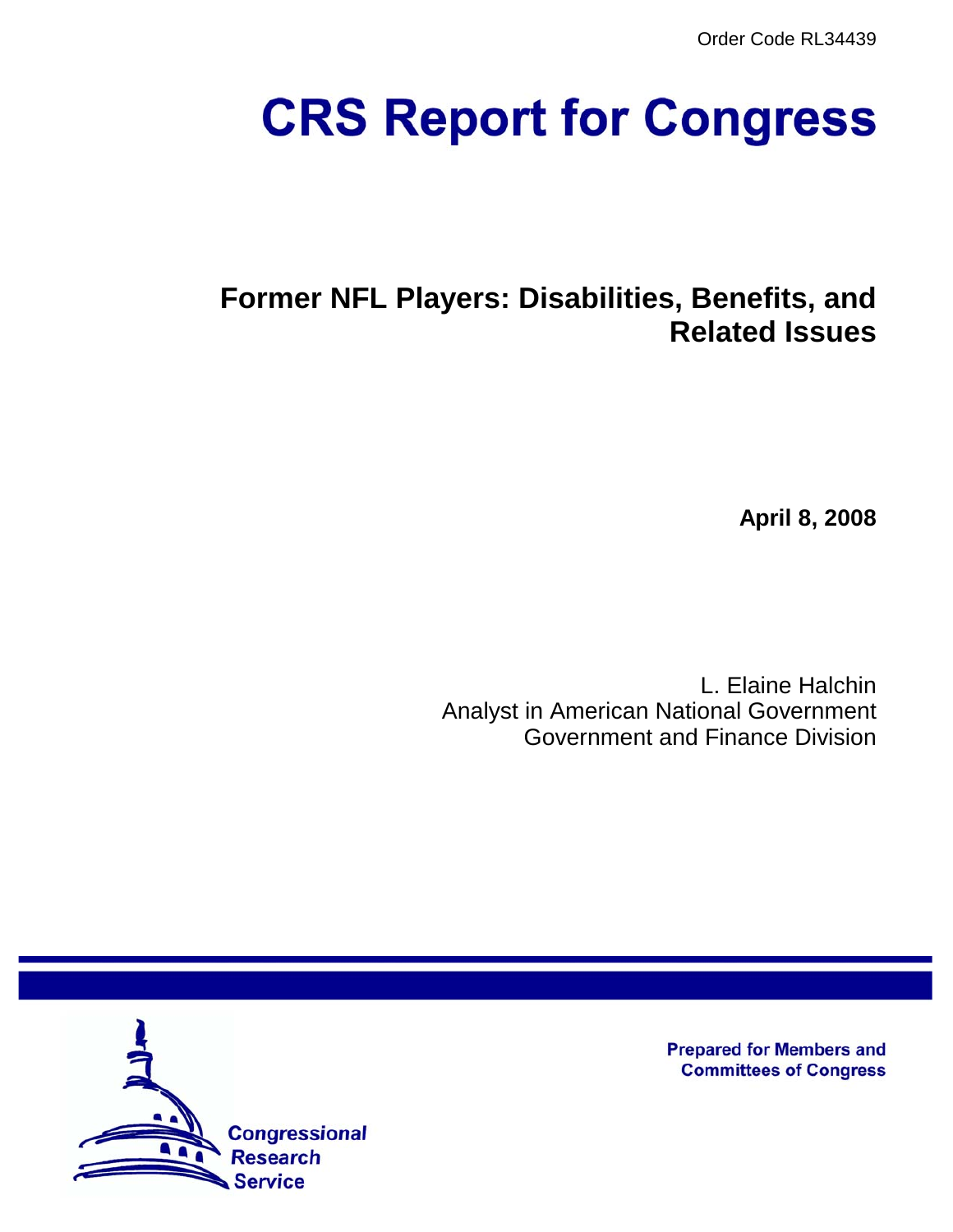# Former NFL Players: Disabilities, Benefits, and Related **Issues**

### **Summary**

Professional football is a very popular sport, and the physical nature of the game of football is part of its appeal, but, at the same time, playing the game can exact a physical and mental toll on players. Violent collisions, as well as other aspects of the sport, can and do cause injuries. Each week during the season, the National Football League (NFL) releases an injury report that lists, for each team, players who are injured, the type or location of the injury (for example, "concussion," "knee," or "ribs"), and the players' status for the upcoming game. During the 2007 season, aside from weeks one and eight, at least 10% of NFL players were identified each week as being injured. Players' injuries and current health conditions (for example, excess weight and sleep apnea) might have long-term consequences for their health, meaning that today's injury might become a chronic health problem or disability during retirement from the NFL. The issue has received considerable attention from Congress, including hearings in both chambers.

Through collective bargaining agreement (CBA) negotiations and other discussions, the NFL and the NFL Players Association (NFLPA) have established a number of benefits, including retirement benefits (that is, a pension), severance pay, total and permanent disability benefits, and an annuity program. Some benefits are available to all players, while other benefits are available only to players who played in the NFL during certain years. Additionally, some benefits have eligibility requirements. Funds for benefits that are included in the CBA come from the portion of the league's total revenues that is allocated to the players. Apparently, the NFL and the NFLPA determine how to fund other benefits.

 The NFL and the NFLPA have taken steps to promote the health and safety of players. The league has established several committees, such as the Mild Traumatic Brain Injury (MTBI) Committee, and, through NFL Charities, awards grants for medical and scientific research related to health and safety issues. The NFLPA has a medical advisor and a performance consultant, and there is an NFL-NFLPA joint committee on player safety.

The subject of injuries, disabilities, and benefits is a complex one, and there are a variety of issues surrounding this subject. For example, it has been argued that the way compensation is structured within the NFL might induce an individual to play while injured instead of seeking medical treatment. The oldest retired players might make up a subset with exceptional financial and medical needs, because they (1) might not have been protected as well as current players are; (2) might have received medical care that, while the best available at the time, was not as effective as the care available today; and (3) are not eligible for all of the benefits available to current players. Another issue involves MTBI research and whether multiple concussions might have long-term effects. The NFLPA proposed three legislative options in 2007. Other possibilities include establishing one or more ombudsman offices or taking steps to mitigate the economic risk of injuries and disabilities. This report will be updated as events warrant.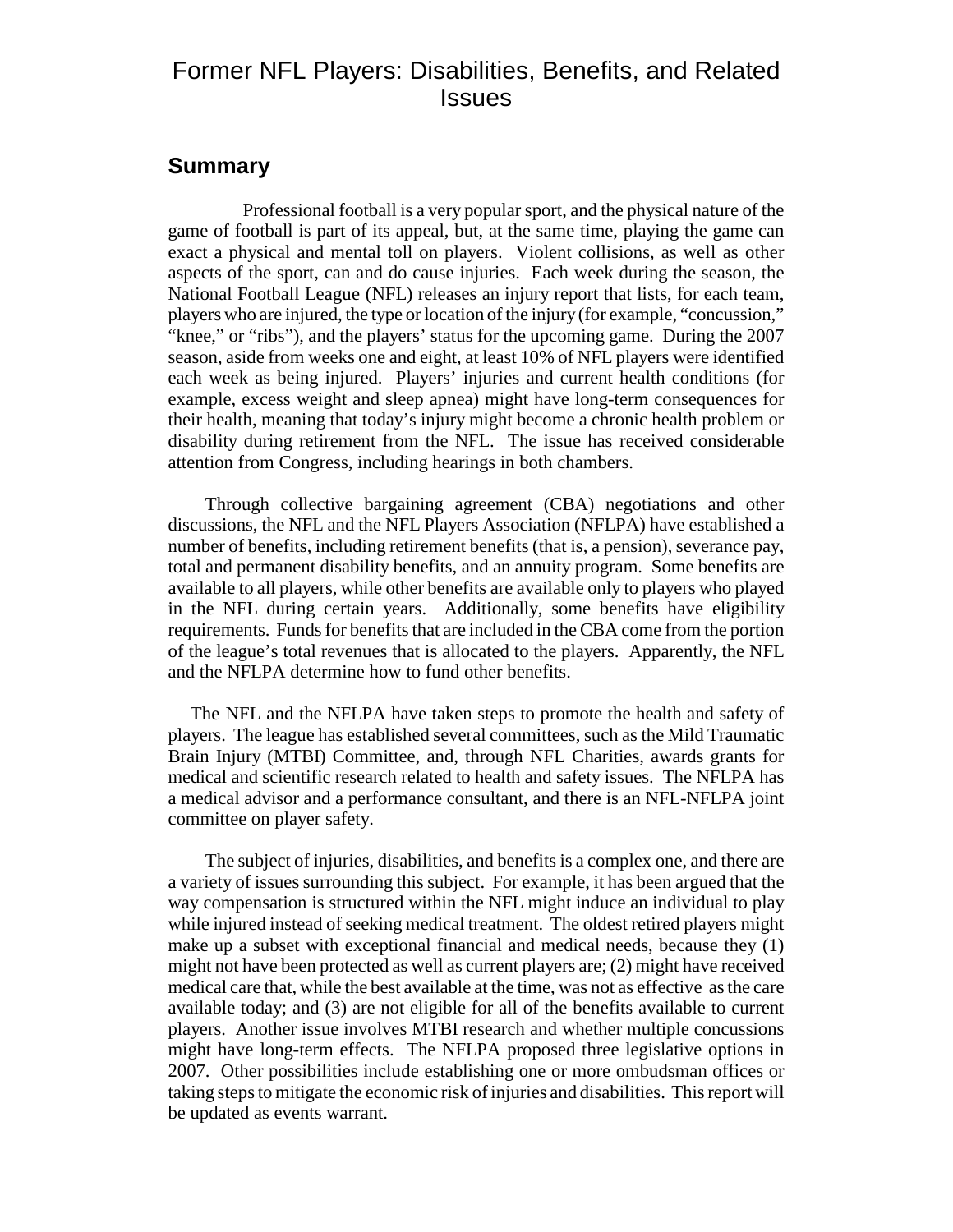# **Contents**

| NFLPA Medical Consultant and Performance Consultant 55               |  |
|----------------------------------------------------------------------|--|
| NFL and NFLPA Joint Committee on Player Safety and Welfare 56        |  |
|                                                                      |  |
|                                                                      |  |
|                                                                      |  |
|                                                                      |  |
| Is There a Subset of Former Players with Exceptional Needs?  86      |  |
| What Is Known about Injuries and Possible Long-Term Consequences? 92 |  |
|                                                                      |  |
|                                                                      |  |
|                                                                      |  |
|                                                                      |  |
|                                                                      |  |
|                                                                      |  |
|                                                                      |  |
|                                                                      |  |
| Arrangements for Medical Care and Treatment 114                      |  |
|                                                                      |  |
|                                                                      |  |
|                                                                      |  |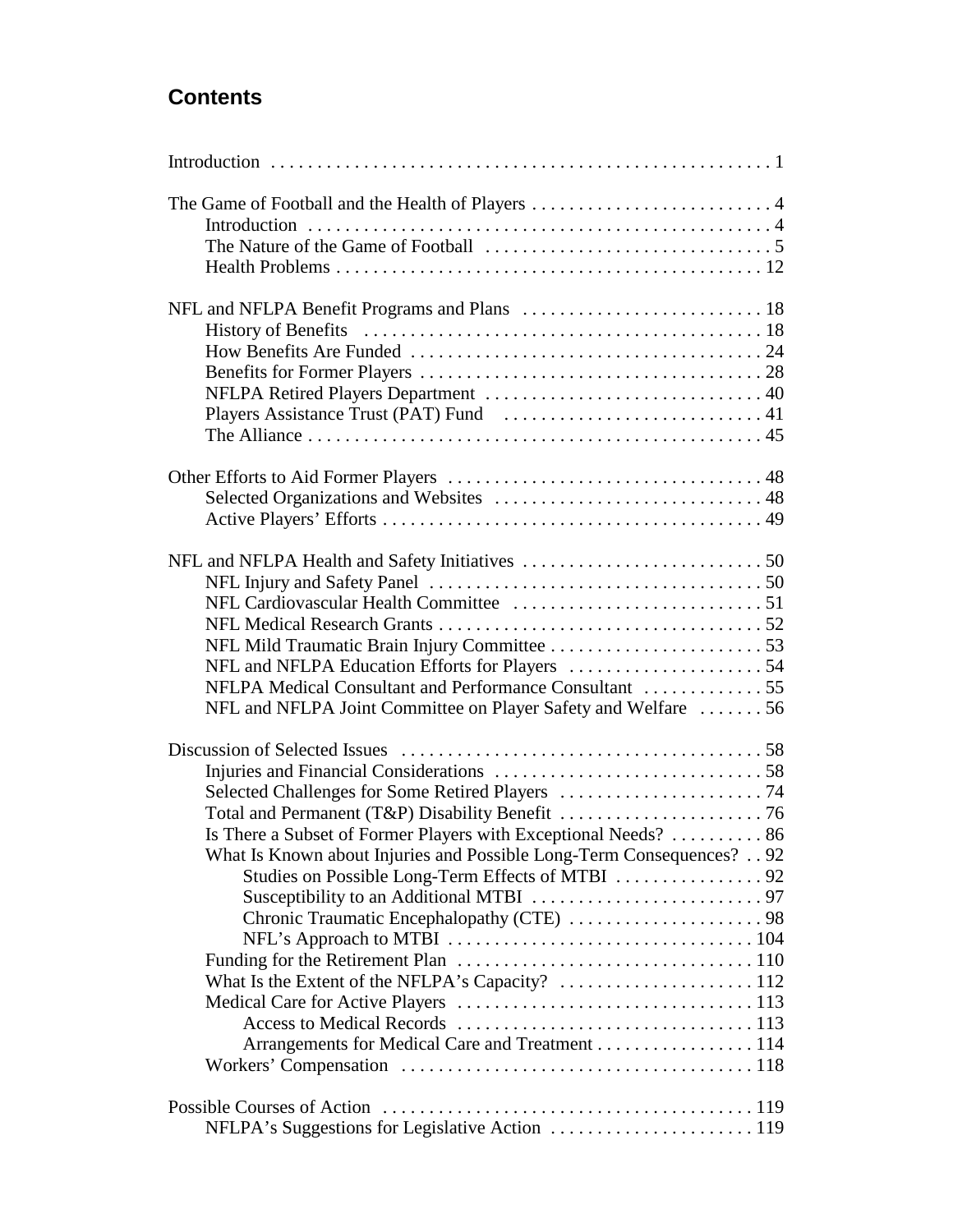| Establish Federal Standards for Workers' Compensation  120           |
|----------------------------------------------------------------------|
| Permit Unions to Manage Their Benefit Plans  120                     |
| Eliminate the Requirement for the Disability Initial Claims          |
|                                                                      |
|                                                                      |
|                                                                      |
|                                                                      |
|                                                                      |
|                                                                      |
|                                                                      |
|                                                                      |
| Appendix B. NFL and NFLPA Studies Concerning Players' Health  134    |
|                                                                      |
|                                                                      |
| Appendix C. Members of the Mild Traumatic Brain Injury Committee and |
|                                                                      |
|                                                                      |
|                                                                      |
|                                                                      |
|                                                                      |
|                                                                      |

# **List of Tables**

| Table 1. The NFL's Major Television Rights Contracts, 2006-2013             |
|-----------------------------------------------------------------------------|
| Table 2. Number of Players Listed on the NFL's Injury Report, 2007 Season 7 |
| Table 3. NFL Players' Injuries by Type of Injury, 1997-1999 9               |
| Table 4. Selected NFL-NFLPA Benefits as of October 2007 30                  |
| Table 5. Players Assistance Trust Fund Grants, by Grant Type, 1991-2007  43 |
| Table 6. Players Assistance Trust Fund Grants, by Year, 1991-2007  43       |
| Table 7. NFL Charities' Grants for Research Related to Players' Health,     |
|                                                                             |
|                                                                             |
|                                                                             |
|                                                                             |
| Table 11. Range of Percentage of Total Players Who Received a Signing       |
|                                                                             |
| Table 12. Total and Permanent Disability Payments by Category 78            |
| Table 13. Selected Criteria for Football Degenerative and Inactive          |
|                                                                             |
| Table 14. Effect of 15-Year Threshold on Eligibility for                    |
|                                                                             |
| Table 15. Number of Players Who Are Receiving or Have Received T&P          |
|                                                                             |
|                                                                             |
| Table 17. Recipients of NFL Charities Grants for MTBI and Related Research, |
|                                                                             |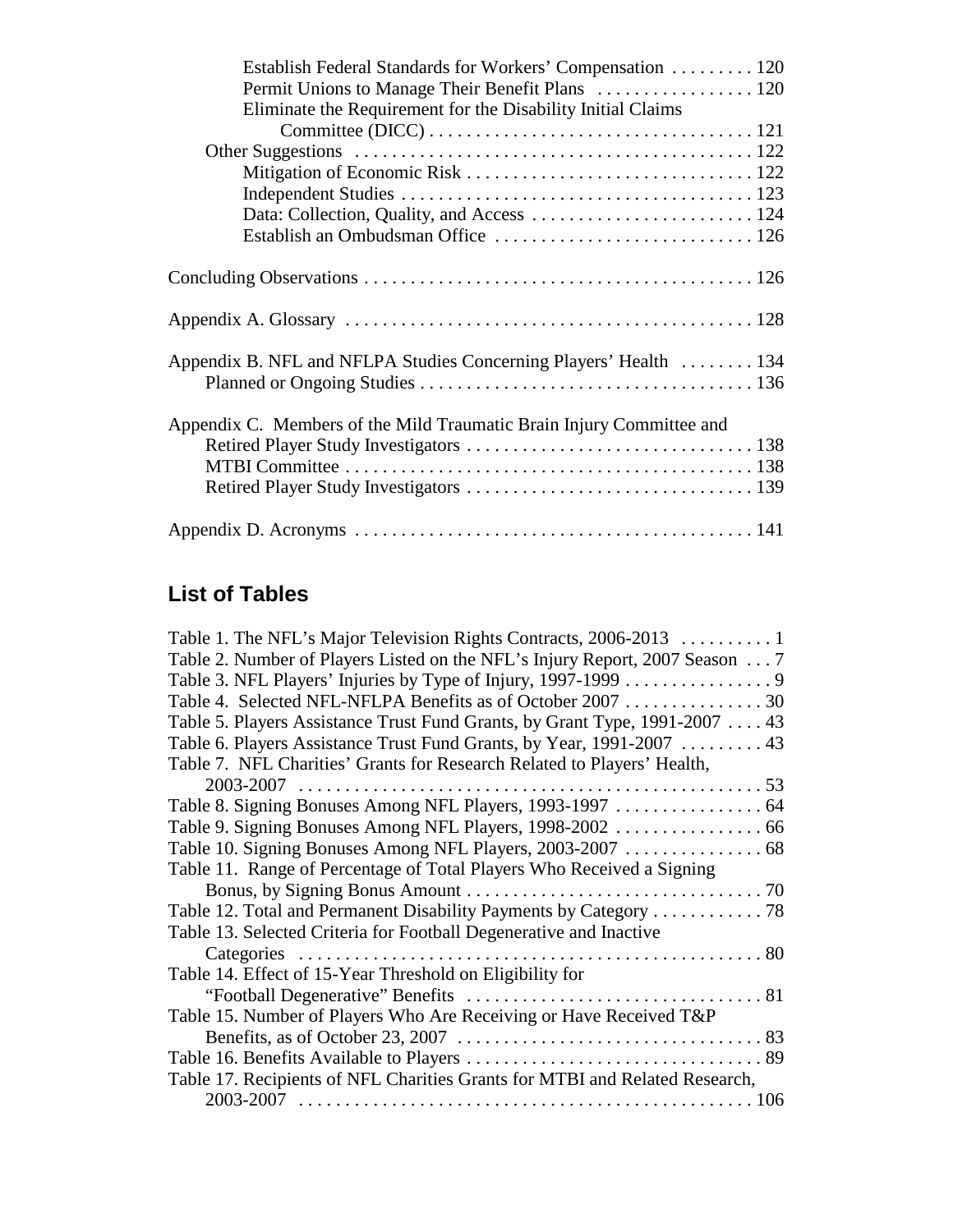# Former NFL Players: Disabilities, Benefits, and Related Issues

## **Introduction1**

Professional football, notably the National Football League (NFL), is the favorite sport of many in the United States.<sup>2</sup> Recognized by some as "America's most popular spectator sport," the NFL's "popularity has never been greater: in the past 20 years, football has sharply widened its lead over baseball as America's favorite professional sport, according to a Harris Poll in December [2005]. Fans choose football over baseball, basketball and auto racing combined...."3 The popularity of the sport also is reflected in the league's major television rights deals, which are summarized in **Table 1**.

| <b>Network or Cable</b><br><b>Channel</b> | <b>Years Covered by</b><br>the Contract | <b>Total Rights Fee</b> | <b>Average Annual</b><br><b>Value</b> |
|-------------------------------------------|-----------------------------------------|-------------------------|---------------------------------------|
| CBS and Fox                               | 2006-2011                               | \$8.0 billion           | \$1.3 billion                         |
| <b>NBC</b>                                | 2006-2011                               | \$3.6 billion           | \$600 million                         |
| ESPN <sup>a</sup>                         | 2006-2013                               | \$8.8 billion           | \$1.1 billion                         |
| Total                                     |                                         | \$20.4 billion          | \$3.0 billion                         |

#### **Table 1. The NFL's Major Television Rights Contracts, 2006-2013**

**Source:** *Sports Business Resource Guide & Fact Book, 2006* (Charlotte, NC: Street and Smith's Sports Group, 2005), p. E-120.

a. A comparable television rights deal between Major League Baseball and ESPN, for the period 2006-2013, has a total rights fee of \$2.37 billion and an average annual value of \$296 million. (*Sports Business Resource Guide and Fact Book, 2006*, 2005, p. E-120.)

Throughout the documents that govern retirement and disability benefits, "active" players are distinguished from inactive, or retired, players. In this context, "active" players generally are those under contract to a club or between teams; the

<sup>&</sup>lt;sup>1</sup> This report was prepared at the request of the House Committee on the Judiciary.

<sup>2</sup> A list of acronyms used in this report may be found at **Appendix D**.

<sup>&</sup>lt;sup>3</sup> Hoover's, Inc., "National Football League," Dec. 11, 2007, available at [http://www.lexisnexis.com/]; and Steven Levingston, "NFL Plays Smash-Mouth Ball When It Comes to Branding," *Washington Post*, Feb. 5, 2006, p. A7.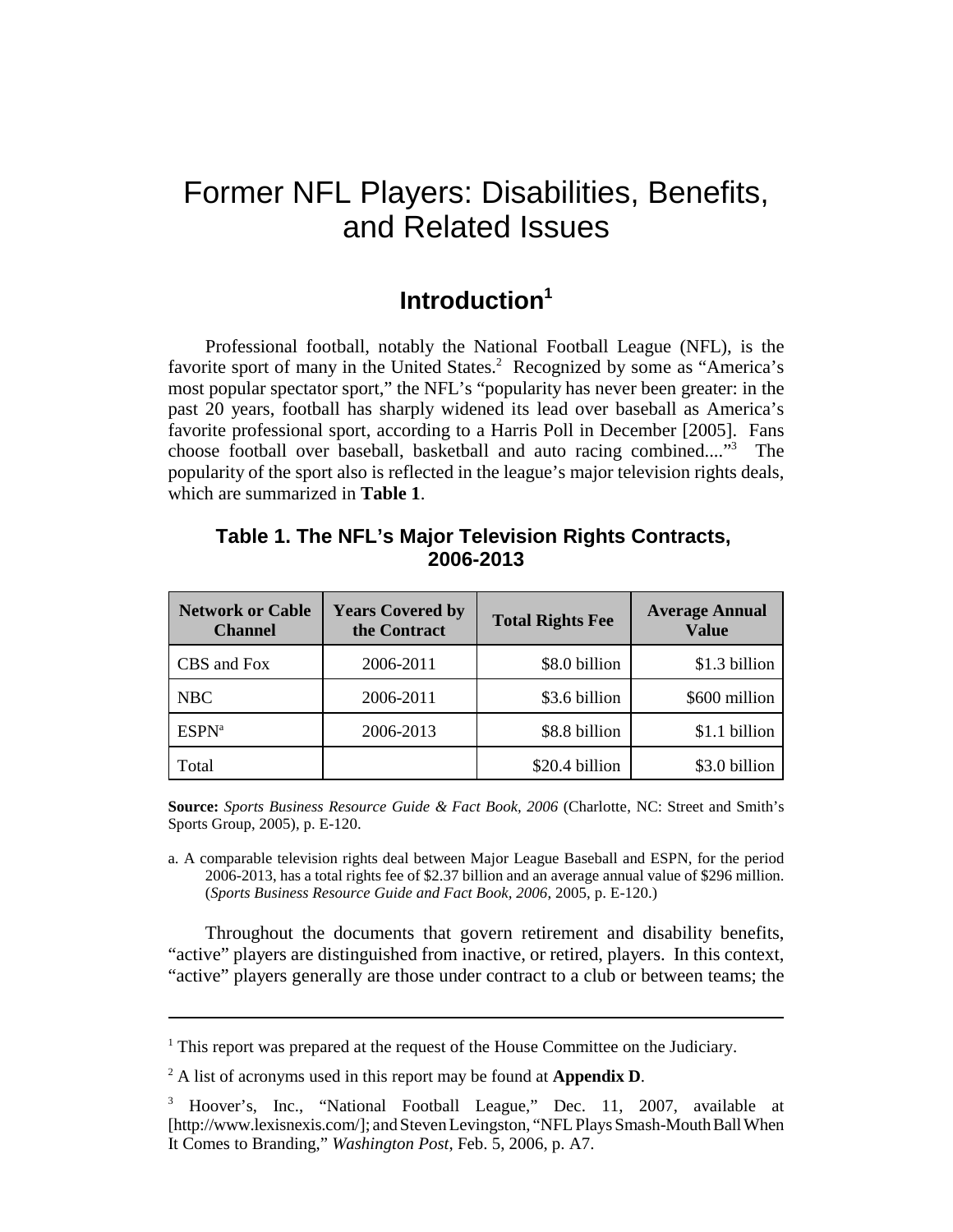term roughly corresponds to the bargaining unit under the CBA. The term "active player" also can arise in distinguishing among categories of players who are employed by teams. For example each team is permitted a maximum of 53 players on its roster for a game. This limited roster comprises an Active list, not exceeding 45, and an Inactive list. However, "active players," as used generally in this report extends beyond roster players those players employed while in other categories, injured reserve, for example.

Active and future players are represented by the NFL Players Association (NFLPA), which is the sole and exclusive bargaining representative for players.<sup>4</sup> The average length of an NFL career is three and one-half seasons, and the average salary (which may include other types of compensation; see below for additional information) is \$1.1 million.<sup>5</sup> Including both vested (i.e., having earned a sufficient number of "credited seasons" to qualify for retirement benefits) and nonvested players, the number of retired (or former) players is approximately 13,000. Vested players number approximately 7,900.<sup>6</sup> Although, under the collective bargaining agreement (CBA), the NFLPA does not represent former players, it does negotiate with the NFL for benefits for retired players.<sup>7</sup>

Playing professional football can, for some individuals, exact a significant physical, and, in some cases, mental, toll. Yet, the excitement of big hits is part of the attraction of the sport. In 2003, ESPN introduced a segment, "Jacked Up," that featured the five biggest hits from the weekend's games, except for plays that

<sup>4</sup> National Football League and NFL Players Association, *NFL Collective Bargaining Agreement, 2006-2012*, Mar. 8, 2006, p. 3. The term "future players" refers to individuals who had been previously employed by an NFL team and who are seeking employment with an NFL team; all rookie players, once they have been selected in the current year's draft; and all undrafted rookie players, once they begin negotiations with an NFL team. (Ibid.)

<sup>5</sup> NFL Players Association, "FAQs: NFL Hopefuls FAQ," available at [http://www.nflpa.org/Faqs/NFL\_HopefulsFaq.aspx] as of Jan. 14, 2008, on file with the author. The NFL Players Association established a new website in Mar. 2008, replacing the original url [http://www.nflpa.org], with this url: [http://www.nflplayers.com]. (NFL Players Association, "Ready, Set, Click! NFLPA to Launch New Website This Month," Mar. 6, 2008, available at [http://www.nflplayers.com/user/content.aspx?fmid=178&lmid= 443&pid=310&type=n].) Following this change, some of the NFLPA documents obtained from the previous website apparently are no longer readily accessible at the new website. Citations for these documents include the date the author accessed and printed the relevant document. However, some of these documents are pdf documents, which means that the dates they were accessed via the previous NFLPA website do not appear on the document. The citations for this particular group of documents notes the month and year they were downloaded. Regarding documents obtained from the previous website that are accessible at the new website, the current url is provided.

<sup>&</sup>lt;sup>6</sup> Letter from Eugene Upshaw, Executive Director, NFL Players Association, to Reps. John Conyers, Jr., Lamar S. Smith, Linda T. Sanchez, and Christopher B. Cannon, Nov. 5, 2007, p. 8.

<sup>&</sup>lt;sup>7</sup> A Supreme Court ruling stated that "the ordinary meaning of 'employee' does not include retired workers...." (*Allied Chemical & Alkali Workers of America, Local Union No. 1 v. Pittsburgh Plate Glass Co., Chemical Division*, 404 U.S. 157 (1971), at 392.)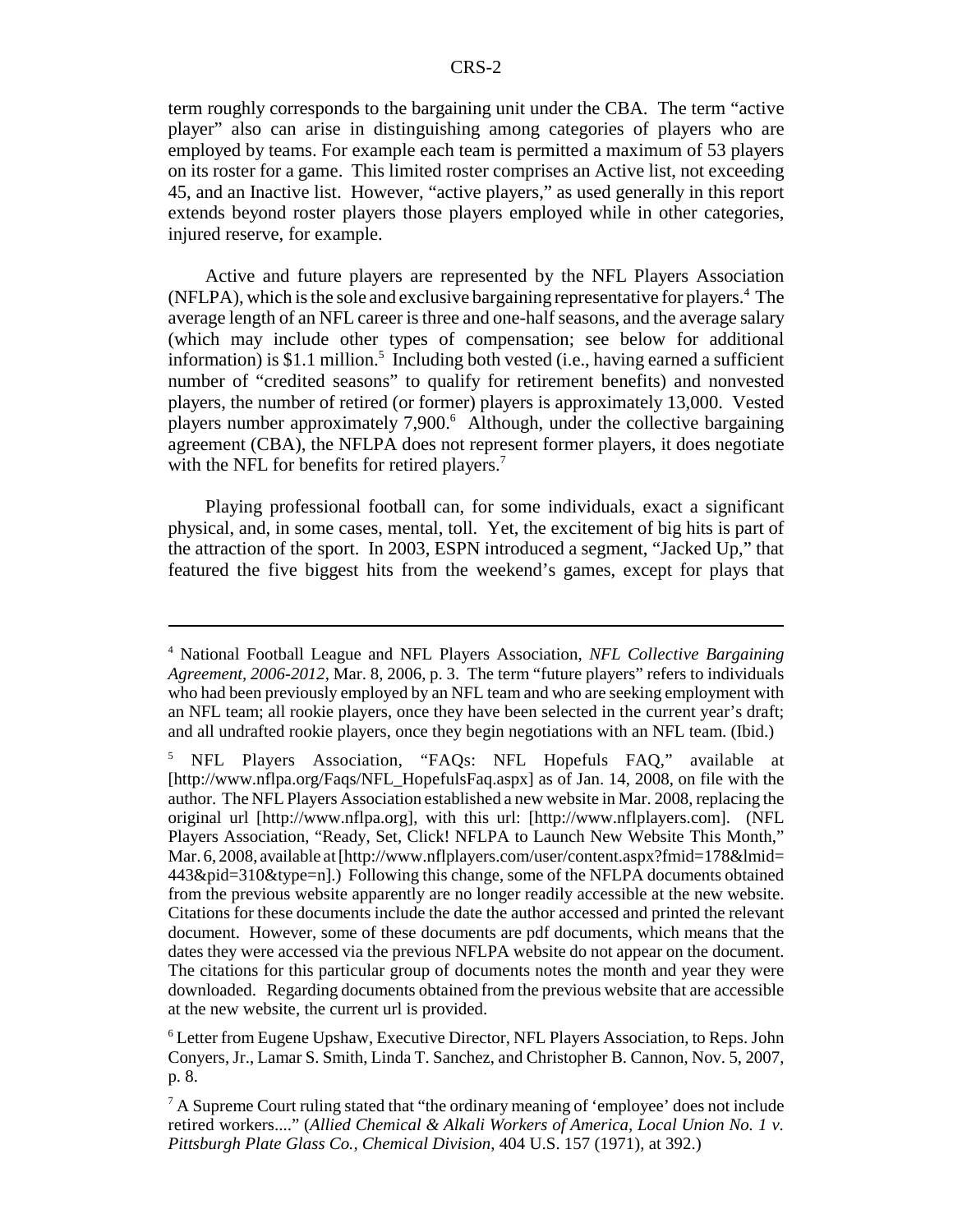resulted in an injury or a penalty.<sup>8</sup> Television news broadcasts often carry video replays of especially hard collisions. Some players achieve renown as "big hitters."

Despite the popularity of the physical nature of the game, it is balanced by concern for the players. One sports journalist has written of the game's violence, "Players live for it, fans love it, media celebrate it — and all bemoan its devastating consequences. The brutal collision of bodies is football's lifeblood, and the NFL's biggest concern."9

For the purposes of this report, distinctions are made between injuries, disabilities classified as such under the Bert Bell/Pete Rozelle NFL Player Retirement Plan ("retirement plan"), disabilities generally, and chronic health problems. An injury is damage that occurs to an individual's body, in this case a professional football player, such as an abrasion, or a sprained ankle, torn muscle, or concussion. A retirement plan disability is a medical condition that qualifies as a disability under the NFL and NFLPA retirement plan. (See below for additional information about the different types of disabilities for which benefits are provided under the retirement plan.) The term "disability" also may be interpreted more broadly to include any inability or incapacity. Thus, a retired player who is incapable of performing one or more particular activities or functions, but does not receive any retirement plan disability benefits, also may be considered to be disabled.<sup>10</sup> The phrase "chronic health problems" refers to conditions or illnesses that interfere with the activities of daily living, but do not rise to the level of rendering a player unable or incapable of performing an activity or function. For example, as reported by the *Los Angeles Times* in 2000, Joe Montana, former quarterback for the San Francisco 49ers, "does not qualify for disability payments ... [and appears] to be living a healthy, active postcareer life, [but he] suffers from an aching knee that makes [playing] golf painful, a numb foot that makes walking awkward and occasional blurred vision from too many hits to the head."<sup>11</sup>

Although the focus of this report is on former players, and their health problems and benefits, the report also covers certain issues involving active players. The health of retired players derives in part from the injuries and medical conditions (such as excessive weight, if not obesity) that they may have experienced during their playing days. Accordingly, some of the conditions, terms, or policies under which active players perform might have some bearing on their current and long-term health. The issue of former players and their health and benefits has received considerable attention from Congress, including hearings in both chambers.

<sup>8</sup> Tim Layden, "The Big Hit," *Sports Illustrated*, July 30, 2007, p. 58.

<sup>9</sup> Ibid., p. 53.

 $10$  For example, a former player who is disabled but does not receive any disability benefits might not have applied for benefits; might not be eligible for disability benefits; might have applied and have his application pending; or might have applied, but had his application denied.

<sup>&</sup>lt;sup>11</sup> Steve Springer, "After Care: Medical Benefits; Disability Payments Ease Pain; Unlike in Years Past, Former Players Who Are Totally and Permanently Disabled Receive Monetary Compensation," *Los Angeles Times*, Jan. 25, 2000, p. D8.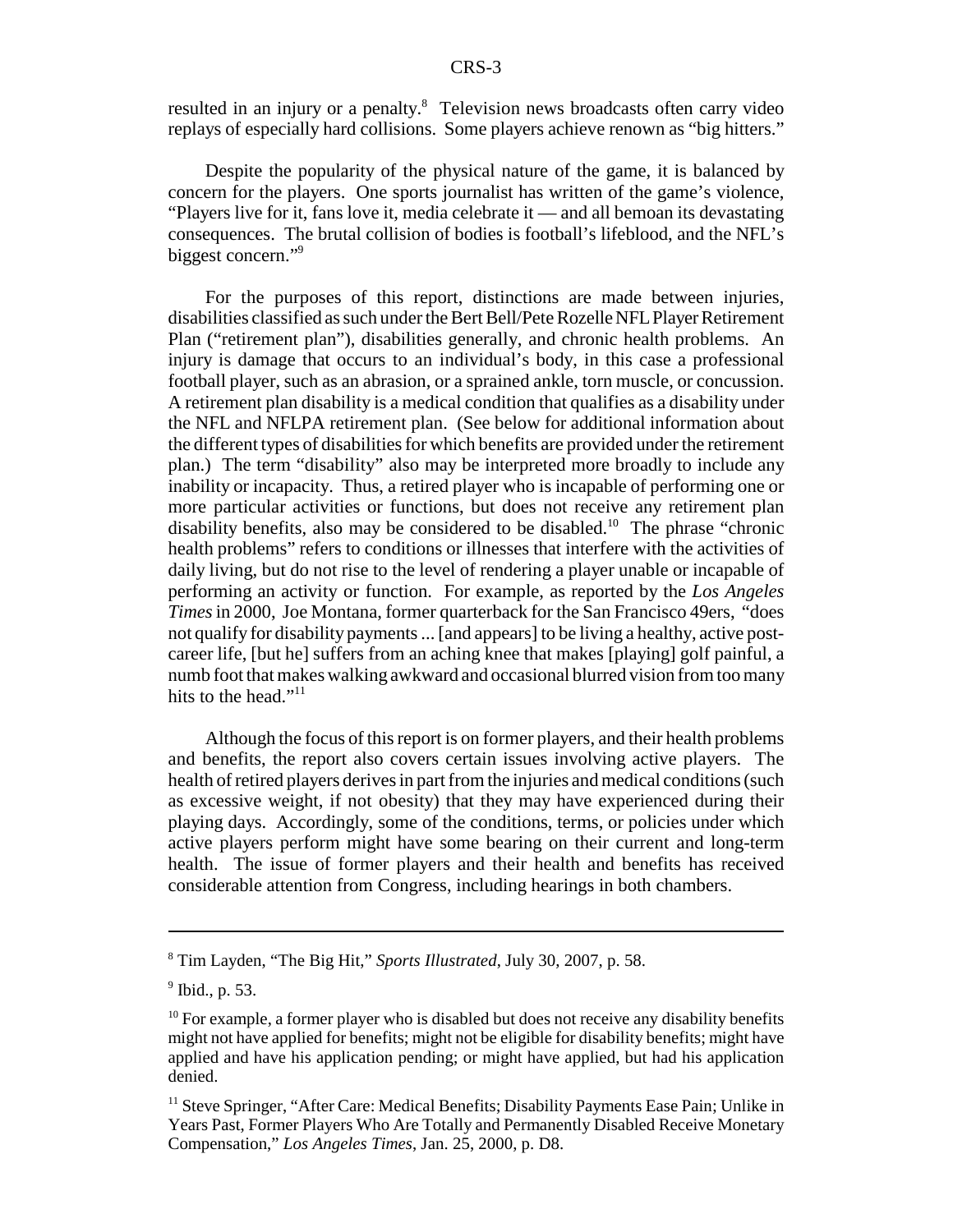The next section describes the physical nature of the game of football, injuries, and health problems and is followed by a section on benefit programs and plans available to former players. After an overview of other organizations' efforts to aid former players, this report examines the NFL's and the NFL Players Association's health and safety initiatives, examines selected issues, and discusses possible courses of action.

### **The Game of Football and the Health of Players**

#### **Introduction**

Comprehensive data about the health of former players apparently are not collected and maintained, either by the NFLPA or the NFL, or by a third party. The NFLPA is not aware of "any source of general data on the current health" of the 7,900 former players who are vested.<sup>12</sup> Individual teams may have some information, but, apparently, the Retirement Plan Office does not.<sup>13</sup>

Neither the players association nor the league collects data on number or percentage of players who retire because of an injury or injuries.14 The NFLPA notes:

[Players] may leave the game for several reasons. Statistics about why NFL players retire can be misleading. Most careers are not affected by a muscle or bone problem that causes a person to be one-half of a second slower in the 40 yard dash. In the NFL, that half-second could cost a player his job. The vast majority of players who leave the NFL, including those who leave because of injury, are in most respects quite healthy and capable of other employment.<sup>15</sup>

Although the last statement in this passage may be accurate, confirmation is difficult due to the dearth of evidence, and possibly some of the individuals who are "quite healthy" upon leaving the NFL might develop football-related disabilities later in life.

The NFL offers several possible reasons individuals retire from professional football: "Players retire for many reasons: because they do not make the team, because they wish to start their second career, because they lose the desire to play, or because they wish to spend more time with their families."16 Nevertheless, the NFL has some information on this subject which suggests that, for the period 1994- 2004, at least 181 players retired for health reasons. This figure is 4% of the "4,362 players who earned a Credited Season" during the same period and who "appear to

<sup>&</sup>lt;sup>12</sup> Letter from Upshaw to Reps. Conyers, Smith, Sanchez, and Cannon, p. 8.

<sup>&</sup>lt;sup>13</sup> Ibid., p. 7. The Retirement Plan Office is responsible for administering the retirement plan which is part of the collective bargaining agreement.

<sup>&</sup>lt;sup>14</sup> Ibid., p. 13; Letter from Roger Goodell, Commissioner, National Football League, to Reps. John Conyers, Jr., and Lamar S. Smith, Nov. 2, 2007, p. 9.

 $15$  Ibid.

 $16$  Ibid.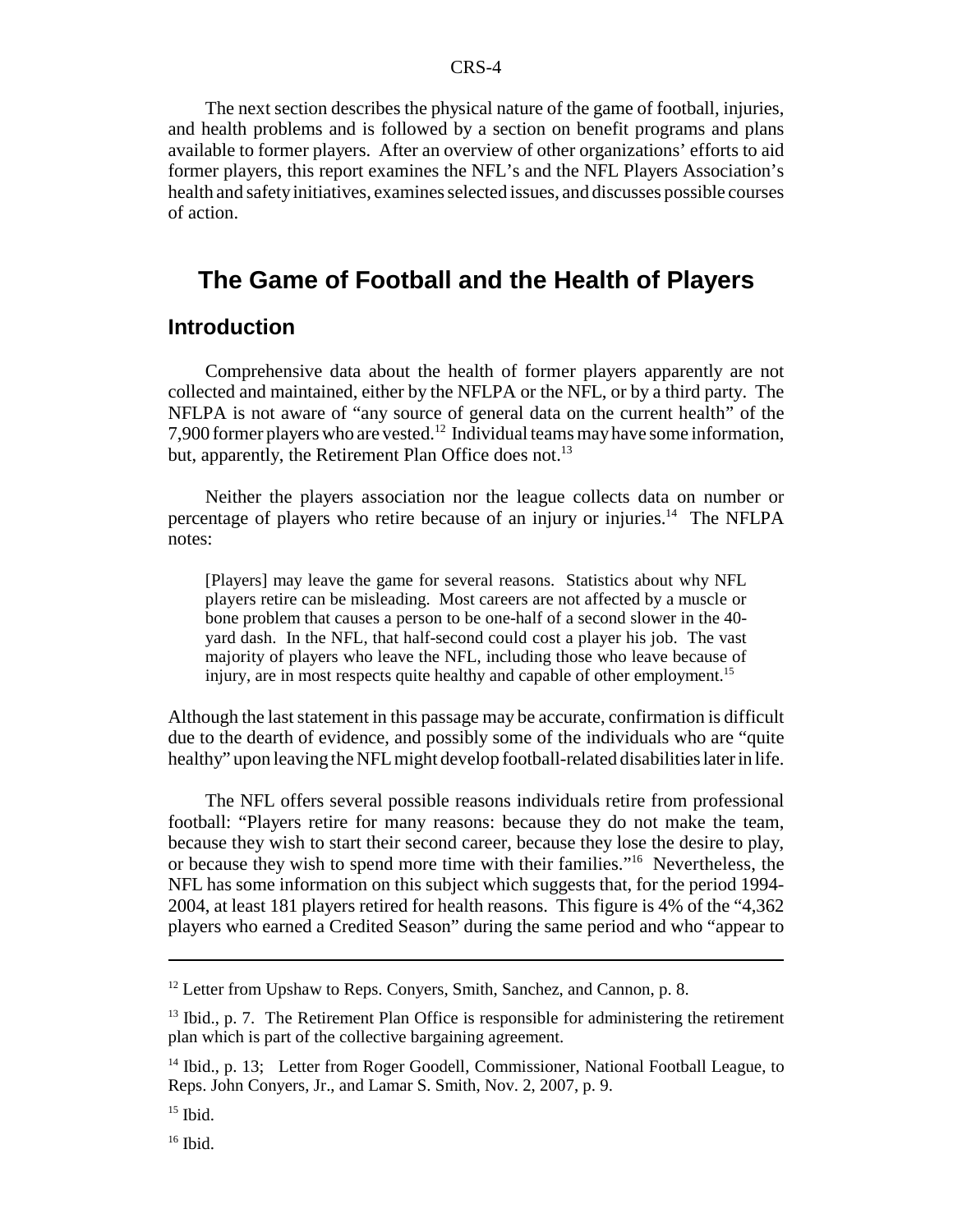have retired."<sup>17</sup> The NFL was able to identify these 181 players because they received additional compensation after they "did not pass their pre-season physical[s] due to [injuries] sustained during the prior season and thus were unable to play." Not included in this count are players who decided to retire because of their injuries and thus did not submit to a pre-season physical.

Without comprehensive, complete, detailed, and accurate data, including the number and extent of all disabilities and chronic health problems, it is difficult to know the health status, or employment or financial status, of all former players, and not just those who already receive, in particular, disability benefits.<sup>18</sup> As suggested above, some former players may have chronic health problems or may suffer from disabilities, as broadly construed, but do not receive any disability benefits from the retirement plan. The absence of information about this group of retirees makes it difficult to determine whether any of them do not receive sufficient assistance, and also might hamper efforts to determine the effects or consequences of football-related disabilities.

 Despite the lack of data on the health of former players, however, descriptive information can provide some insight into the nature of professional football and football injuries, which, for some former players, might have long-term health consequences.

#### **The Nature of the Game of Football**

Physical contact is integral to the game of professional football. For some, though, the phrase "physical contact" is an inadequate description. Notably, Mike Ditka, a former player and coach in the NFL, stated, during a congressional hearing, that "[i]t is not a contact sport, it's a collision sport."19

Timothy Gay, a professor of physics at the University of Nebraska and author of *Football Physics: The Science of the Game*, asks,

What is the force of that hit? Well, you're talking about classical physics, which puts us in the province of Isaac Newton: Force equals mass times acceleration. What you come up with in this case is that each man exerts about 1,500 pounds of force, or three quarters of a ton, on the other. Which is why they call football a contact sport. $20$ 

<sup>&</sup>lt;sup>17</sup> Letter from Goodell to Reps. Convers and Smith, p. 9.

<sup>&</sup>lt;sup>18</sup> In some cases, an individual's health status and financial status may be related.

<sup>&</sup>lt;sup>19</sup> U.S. Congress, Senate Committee on Commerce, Science and Transportation, "Oversight" of the NFL Retirement System," statement of Mike Ditka, unpublished hearing,  $110<sup>th</sup> Cong.$ 1<sup>st</sup> sess., Sept. 18, 2007, p. 99.

<sup>20</sup> Layden, "The Big Hit," pp. 55-56. See also Timothy Gay, *Football Physics, The Science of the Game* (Emmaus, PA: Rodale Inc., 2004), pp. 35-36; and Gene Wojiechowski and Chris Dufresne, "Life Expectancy Low, Some Say: Football Career Is Taking Its Toll on NFL's Players," *Los Angeles Times*, June 26, 1988, available at [http://www.lexisnexis.com/].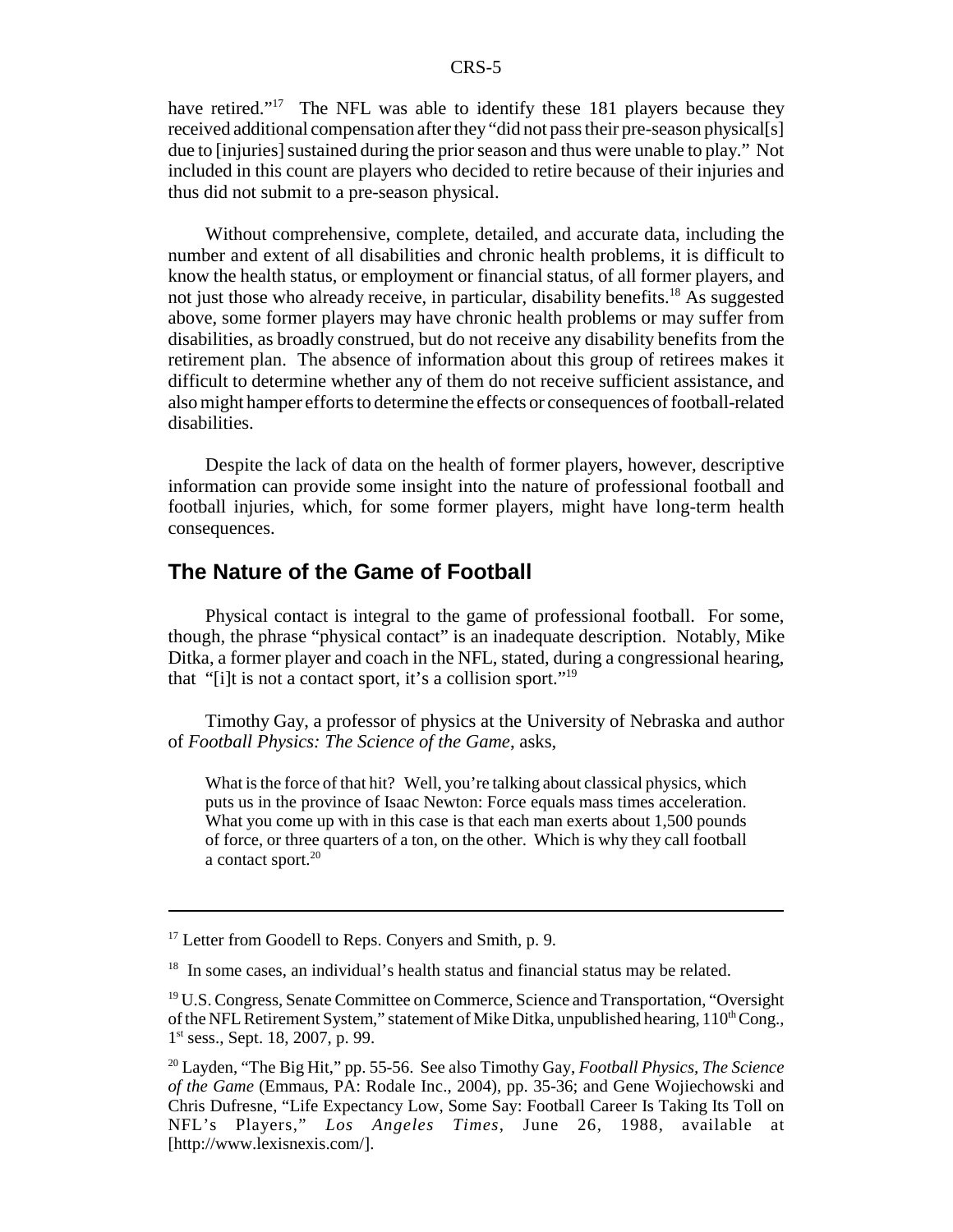At Virginia Polytechnic Institute and State University (Virginia Tech), a mechanical engineering professor put impact recorders in football players' helmets in 2003. The devices recorded 3,300 hits to the heads of players in 10 games and 25 practices. He also found that "[a] typical skull absorbed 50 wallops measured at 40 times the force of gravity...."21 Players collide during training camp, practice, pre-season, regular season and post-season games.<sup>22</sup> Some players tear muscles and ligaments, break bones, and lose consciousness.<sup>23</sup>

Each week during the season, the NFL releases an injury report that lists, for each team, players who are injured, the type or location of the injury (for example, "concussion," "knee," or "ribs"), and the injured player's status for the upcoming game (for example, "out," "questionable," or "probable").24 **Table 2** includes data for each week in the 2007 season. The data in this table may not provide an accurate count of the number of injuries sustained by NFL players for the following reasons: (1) only one type of injury or injury location was listed on the report, but some players listed may have had more than one injury; (2) a player may not have reported his injury or injuries to his team's medical staff, and, hence, his name did not appear on the report; (3) a player may have reported his injury or injuries to the medical staff, but the type or severity of the injury or injuries did not preclude him from playing; and (4) a player whose injury status kept him from playing in games for more than one week could be listed on the injury report each week. More accurate injury data are submitted to the NFL's Injury Surveillance System (see below for additional information) by each team's medical staff.

<sup>21</sup> Carl Prine, "Extra Pounds Cause Trouble Later in Life," *Pittsburgh Tribune-Review*, Jan. 9, 2005, available at [http://www.pittsburghlive.com/x/pittsburghtrib/news/specialreports/ specialnfl/s\_291051.html].

<sup>22</sup> Carl Prine, "Bloody Sundays," *Pittsburgh Tribune-Review*, Jan. 9, 2005, available at [http://www.pittsburghlive.com/x/pittsburghtrib/news/specialreports/specialnfl/ s\_291033.html].

<sup>23</sup> Peter Carlson, "For the NFL's Retirees: Know Pain, No Gain," *Washington Post*, Aug. 21, 2007, p. C7; and Paul Gutierrez, "NFL Injuries; Pain Game," *Los Angeles Times*, Jan. 25, 2000, available at [http://www.lexisnexis.com/].

 $24$  According to a news article, "The [NFL's] injury lists have roots in two mandates: State workers' compensation laws and federal reporting requirements force teams to record injuries. Because a paper trail is needed to substantiate a potential on-the-job disability or safety issue, broken bones, joint tears, ruptured muscles, head wounds and other ailments are written down. NFL bylaws also require teams disclose to their opponents their players' pre-game injury status so coaches can prepare strategies." (Prine, "Bloody Sundays.") Regarding an injured player's status, Prine reported that "even a player marked 'probable' for Sunday's game has a 'serious' injury, much as a bad fall or a degenerative bone condition would be considered serious on a workers' compensation filing. 'As a fan, maybe you don't think it's serious because the player is playing, but [the injury] can still be serious,' said Dr. Derek Jones, one of the nation's foremost orthopedic surgeons at the Ochnser Clinic in New Orleans." (Ibid.)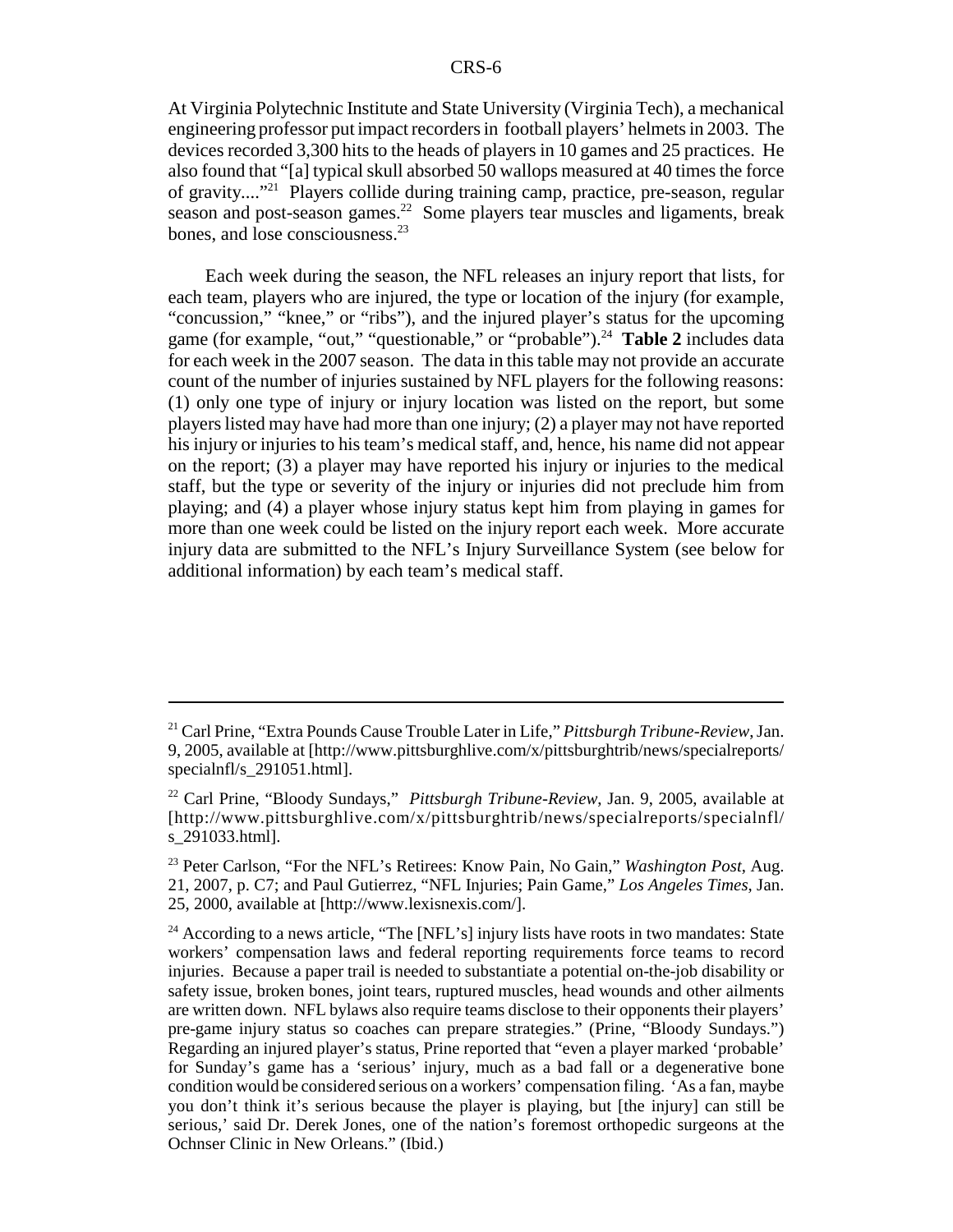| <b>Week During the Season</b> | <b>Number of Players<sup>a</sup></b> | Percentage of Players <sup>b</sup> |
|-------------------------------|--------------------------------------|------------------------------------|
| $\mathbf{1}$                  | 132                                  | $8\%$                              |
| $\sqrt{2}$                    | 167                                  | 10%                                |
| 3                             | 202                                  | 12%                                |
| $\overline{4}$                | 208                                  | 12%                                |
| 5                             | 207                                  | 12%                                |
| 6                             | 179                                  | 11%                                |
| $\overline{7}$                | 190                                  | 11%                                |
| 8                             | 159                                  | 9%                                 |
| 9                             | 188                                  | $11\%$                             |
| $10\,$                        | 185                                  | $11\%$                             |
| $11\,$                        | 195                                  | $11\%$                             |
| 12                            | 181                                  | 11%                                |
| 13                            | 198                                  | 12%                                |
| 14                            | 211                                  | 12%                                |
| 15                            | 207                                  | 12%                                |
| 16                            | 203                                  | 12%                                |
| 17                            | 216                                  | 13%                                |

#### **Table 2. Number of Players Listed on the NFL's Injury Report, 2007 Season**

**Source:** National Football League, "Injuries," available at [http://www.nfl.com/injuries].

a. These figures do not include any player who was listed on a team's injury report, but for whom the entry in the "Injury" column was "Appendicitis," "Coach's Decision," "Migraine," "Personal," "Personal Decision," "Personal Reason," "Team decision," or "Illness."

b. Percentages have been rounded.

Aside from weeks one and eight, at least 10% of NFL players are identified each week as being injured. The relatively small variation in the percentage of players identified as being injured each week throughout a 17-game season — 10% to13% — suggests, despite questions about the accuracy of the data, that a fairly consistent number of players are injured throughout the season.

A journalist for the *Pittsburgh Tribune-Review* conducted an analysis of four years of data culled from the NFL's weekly injury reports, interviewed 200 current and former players, coaches, and managers about injuries, and reviewed medical literature. A summary of his findings is as follows: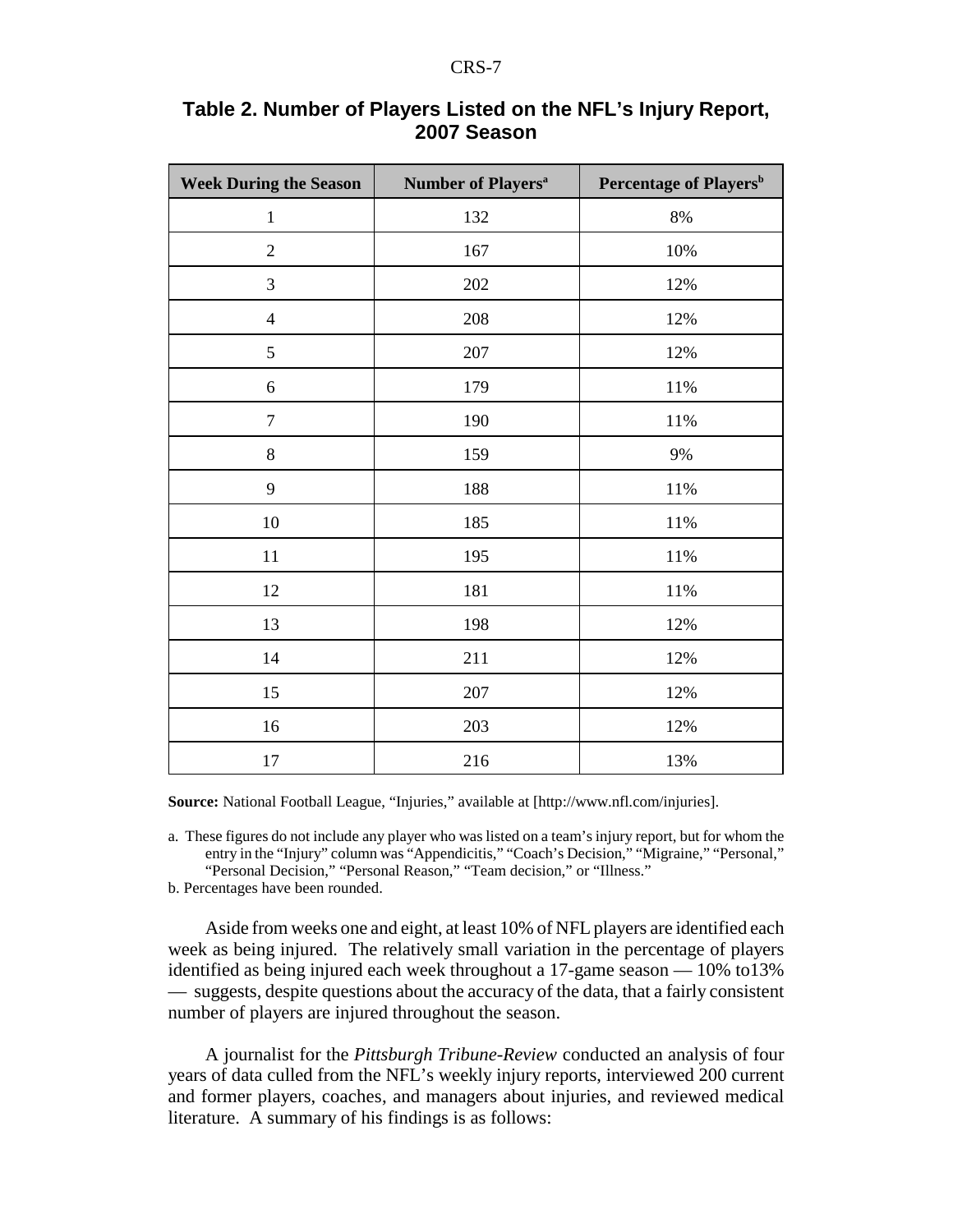In the 2000 through the 2003 seasons, NFL players racked up 6,558 injuries. More than half the athletes are hurt annually, with the number spiking at 68% in 2003-04, according to the NFL's weekly injury reports.

Defenders are injured more than their foes on the offense. A defensive back alone is 30 percent more likely to get hurt than a quarterback, even though a passer touches the ball on every possession. Two out of three cornerbacks and safeties suffer injuries in the NFL annually, and half of those will suffer a second, unrelated injury before the Super Bowl.

Quarterbacks, tight ends, wide receivers, safeties and cornerbacks routinely suffer high rates of brain concussions and spine injuries that could trigger paralysis, dementia, depression and other ailments later in life. During typical four-year careers, one of every 10 NFL receivers experiences a concussion. On average, seven pro football players a week face potentially life-altering head, spine or neck trauma. $25$ 

Additionally, the news article noted that, during the four-year period studied, 1,205 players had knee injuries; 652 sustained head, spine, or neck trauma; 683 injured their hamstring and groin muscles; and 928 broke or sprained their ankles.<sup>26</sup> Reportedly, the "2003 NFL injury rate was nearly eight times higher than that of any other commercial sports league, according to the U.S. Department of Labor — and that includes the National Hockey League, the National Basketball Association, and professional auto racing."27

Another newspaper, the *Los Angeles Times*, also used the NFL's weekly injury reports to compile data for several seasons, 1997-1999. In 1997, 335 players were sidelined for 937 games; in 1998, 398 players sat out 1,340 games; and, in 1999, 364 players did not play in 1,061 games.28 **Table 3** shows the types of injuries sustained by NFL players for these three years. The data in this table are not comparable to the data provided in **Table 2**. A key difference between the two datasets is that the *Los Angeles Times* researcher who compiled the data found in **Table 3** tracked individual players.29 Nevertheless, some of the same caveats that apply to **Table 2** also might apply to **Table 3**. That is, the data in **Table 3** may not provide an accurate count of the number of injuries sustained by NFL players for the following reasons: (1) only one type of injury or injury location was listed on the report, but some players listed may have had more than one injury; (2) a player may not have reported his injury or

<sup>25</sup> Prine, "Bloody Sundays."

 $26$  Ibid.

 $27$  Ibid.

<sup>&</sup>lt;sup>28</sup> Gutierrez, "NFL Injuries; Pain Game."

<sup>&</sup>lt;sup>29</sup> Specifically, he "tracked every player who suffered an injury during the 1997, '98, and '99 seasons. Those players who were sidelined for a game or more because of injury were logged, as were the number of games they were sidelined and the types of injuries. Players who were injured in the previous season or in the exhibition season and missed games the next season ... were not counted." (Houston Mitchell, "NFL Injuries; Injury Report; Methodology," *Los Angeles Times*, Jan. 25, 2000, available at [http://www.lexisnexis.com/].)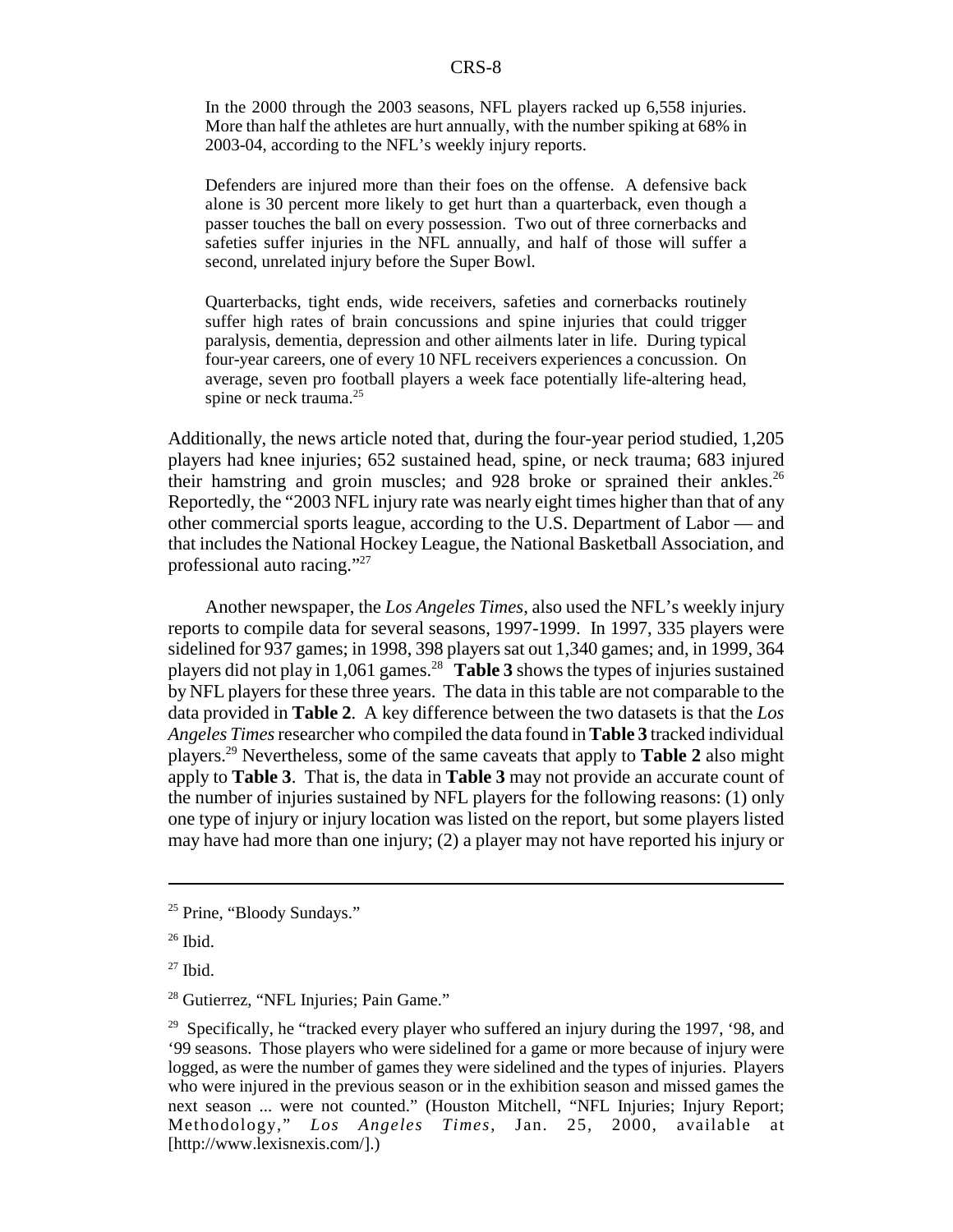injuries to his team's medical staff and hence his name did not appear on the report; (3) a player may have reported his injury or injuries to the medical's staff, but the type or severity of the injury or injuries did not preclude him from playing.

| Type of Injury or<br><b>Illness</b> | $1997^{\rm a}$            | 1998 <sup>a</sup>       | 1999 <sup>a</sup>          |
|-------------------------------------|---------------------------|-------------------------|----------------------------|
| Abdomen                             | $\overline{2}$<br>1%      | 6<br>$1\%$              | 1<br>$<\!\!1\%$            |
| Abrasions                           | $\boldsymbol{0}$          | $\boldsymbol{0}$        | $\mathbf{1}$<br>$<\!\!1\%$ |
| Achilles tendon                     | 3<br>1%                   | 3<br>$1\%$              | $\mathfrak s$<br>$1\%$     |
| Ankle                               | 50<br>14%                 | 54<br>13%               | 52<br>14%                  |
| Arm                                 | 5<br>1%                   | 5<br>$1\%$              | $\overline{4}$<br>$1\%$    |
| Back                                | 12<br>3%                  | 23<br>5%                | 9<br>$2\%$                 |
| <b>Biceps</b>                       | $\boldsymbol{0}$          | $\overline{4}$<br>$1\%$ | $\mathbf{1}$<br>$<\!\!1\%$ |
| Blood clot                          | $\boldsymbol{0}$          | $\boldsymbol{0}$        | $\mathbf{1}$<br>$<\!\!1\%$ |
| <b>Buttocks</b>                     | $\mathbf{1}$<br>${<}1\%$  | $\boldsymbol{0}$        | $\boldsymbol{0}$           |
| Calf                                | $\overline{4}$<br>$1\%$   | 10<br>2%                | $\tau$<br>$2\%$            |
| Chest                               | $\boldsymbol{0}$          | 5<br>$1\%$              | $\overline{2}$<br>$1\%$    |
| Concussion                          | 5<br>1%                   | 5<br>$1\%$              | 11<br>3%                   |
| Elbow                               | $\boldsymbol{7}$<br>$2\%$ | $\overline{4}$<br>$1\%$ | $\mathfrak{S}$<br>$1\%$    |
| Ear                                 | $\mathbf{1}$<br>${<}1\%$  | $\boldsymbol{0}$        | $\boldsymbol{0}$           |
| Eye                                 | 3<br>$1\%$                | $\sqrt{2}$<br>${<}1\%$  | $\boldsymbol{0}$           |
| Face laceration                     | $\boldsymbol{0}$          | $\boldsymbol{0}$        | $\mathbf{1}$<br>${<}1\%$   |

**Table 3. NFL Players' Injuries by Type of Injury, 1997-1999**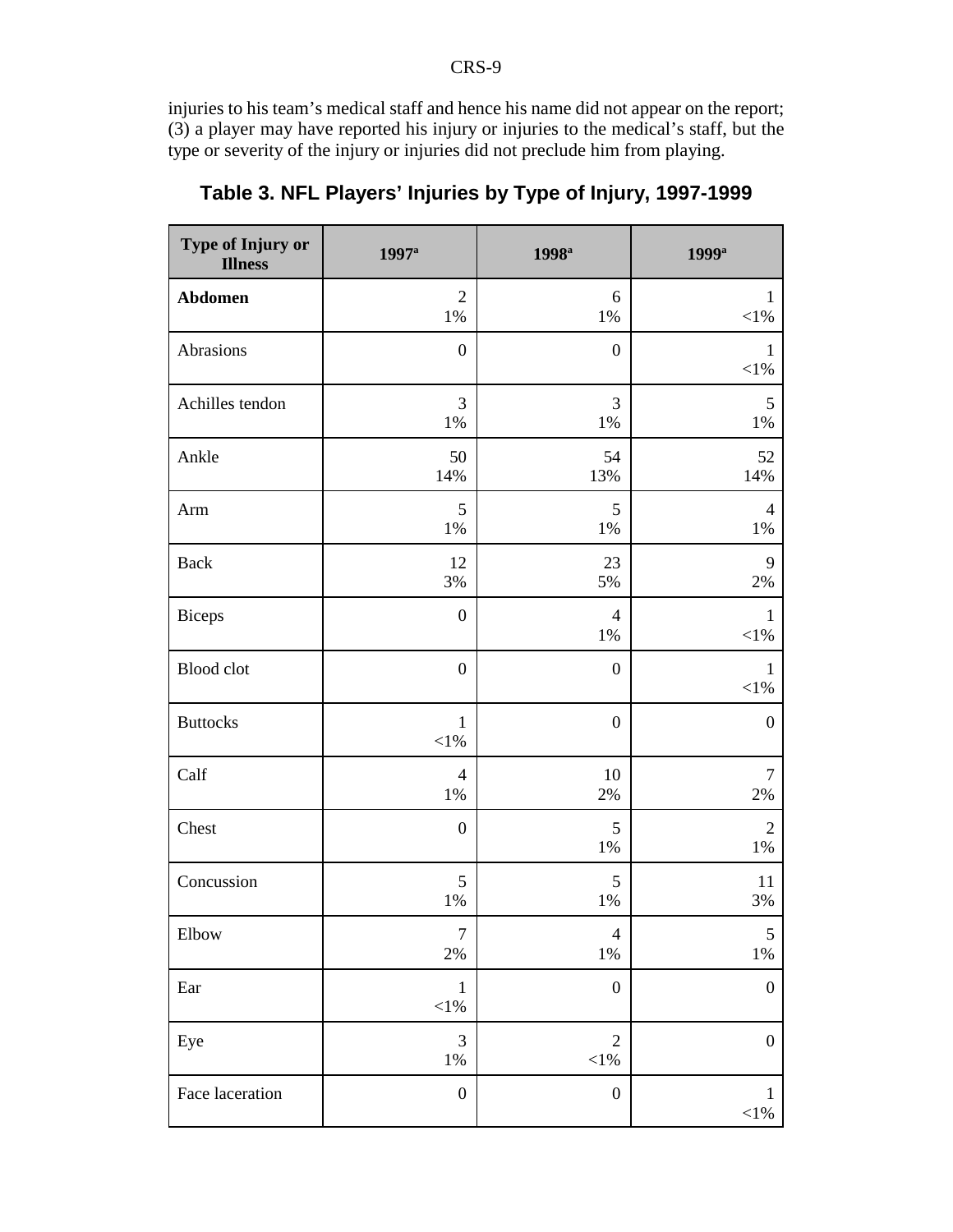| n.<br>ч.<br>י<br>. |
|--------------------|
|--------------------|

| Type of Injury or<br><b>Illness</b> | 1997 <sup>a</sup>          | 1998 <sup>a</sup>          | 1999 <sup>a</sup>          |
|-------------------------------------|----------------------------|----------------------------|----------------------------|
| Finger                              | $\mathbf{1}$               | $\overline{4}$             | 1                          |
|                                     | ${<}1\%$                   | 1%                         | $<\!\!1\%$                 |
| Foot                                | $8\,$                      | 23                         | 19                         |
|                                     | 2%                         | 5%                         | 5%                         |
| Groin                               | 12                         | 14                         | 10                         |
|                                     | 3%                         | 3%                         | 3%                         |
| Hamstring                           | 29                         | 35                         | 30                         |
|                                     | $8\%$                      | $8\%$                      | $8\%$                      |
| Hand                                | 12                         | 9                          | $\overline{2}$             |
|                                     | 3%                         | $2\%$                      | $1\%$                      |
| Head                                | 3                          | $\overline{2}$             | $\mathbf{1}$               |
|                                     | $1\%$                      | $<\!\!1\%$                 | ${<}1\%$                   |
| Heel                                | $\mathbf{1}$<br>${<}1\%$   | $\boldsymbol{0}$           | $\boldsymbol{0}$           |
| Hernia                              | $\mathbf{1}$<br>$<\!\!1\%$ | $\boldsymbol{0}$           | $\mathbf{1}$<br>${<}1\%$   |
| Hip                                 | 6                          | $\overline{2}$             | $\overline{4}$             |
|                                     | $2\%$                      | ${<}1\%$                   | 1%                         |
| Jaw                                 | $\overline{2}$             | $\overline{2}$             | $\mathbf{1}$               |
|                                     | $1\%$                      | $<\!\!1\%$                 | $<\!\!1\%$                 |
| Kidney                              | $\boldsymbol{0}$           | $\mathbf{1}$<br>$<\!\!1\%$ | $\boldsymbol{0}$           |
| Knee                                | 104                        | 131                        | 122                        |
|                                     | 30%                        | 31%                        | 33%                        |
| Leg                                 | 14                         | $\boldsymbol{7}$           | $\overline{7}$             |
|                                     | $4\%$                      | $2\%$                      | $2\%$                      |
| Liver                               | $\boldsymbol{0}$           | $\boldsymbol{0}$           | $\mathbf{1}$<br>$<\!\!1\%$ |
| Neck                                | 11                         | 13                         | 14                         |
|                                     | 3%                         | $3\%$                      | $4\%$                      |
| Nose                                | $\mathbf{1}$<br>${<}1\%$   | $\boldsymbol{0}$           | $\boldsymbol{0}$           |
| Pelvis                              | $\mathbf{1}$<br>${<}1\%$   | $\boldsymbol{0}$           | $\boldsymbol{0}$           |
| Quadriceps                          | $\mathfrak{Z}$             | $\overline{2}$             | $\tau$                     |
|                                     | $1\%$                      | ${<}1\%$                   | $2\%$                      |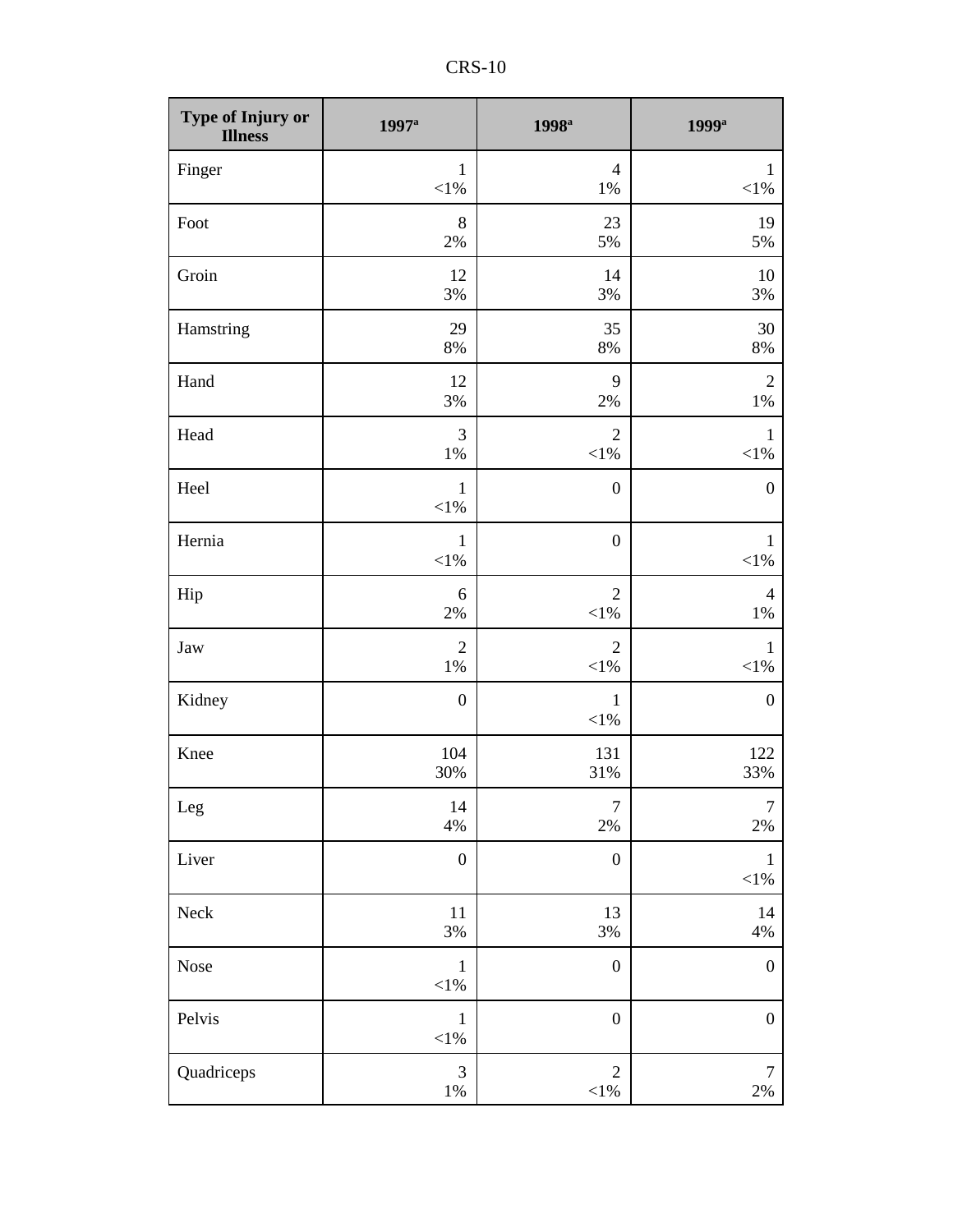| <b>Type of Injury or</b><br><b>Illness</b> | $1997^{\rm a}$  | 1998 <sup>a</sup>            | 1999 <sup>a</sup>          |
|--------------------------------------------|-----------------|------------------------------|----------------------------|
| Ribs                                       | 6<br>$2\%$      | $\overline{4}$<br>$1\%$      | $\overline{4}$<br>$1\%$    |
| Shin                                       | $\mathbf{0}$    | $\mathbf{1}$<br>$<\!\!1\%$   | $\boldsymbol{0}$           |
| Shoulder                                   | 22<br>6%        | 35<br>$8\%$                  | 31<br>$8\%$                |
| Thigh                                      | 3<br>$1\%$      | $\mathbf{1}$<br>$<\!\!1\%$   | $\boldsymbol{0}$           |
| Throat                                     | $\mathbf{0}$    | $\boldsymbol{0}$             | $\mathbf{1}$<br>$<\!\!1\%$ |
| Thumb                                      | 5<br>$1\%$      | $\overline{4}$<br>$1\%$      | $\overline{4}$<br>$1\%$    |
| Toe                                        | 5<br>$1\%$      | 3<br>$1\%$                   | 6<br>$2\%$                 |
| Triceps                                    | 1<br>$<\!\!1\%$ | $\overline{2}$<br>$<\!\!1\%$ | 1<br>${<}1\%$              |
| Wrist                                      | 3<br>$1\%$      | 3<br>$1\%$                   | $\boldsymbol{0}$           |
| Total                                      | 347             | 419                          | 367                        |

**Source:** Houston Mitchell, "NFL Injuries; Injury Report; Methodology," *Los Angeles Times*, Jan. 25, 2000, available at [http://www.lexisnexis.com/].

a. Percentages have been rounded.

According to **Table 3**, players sustained 43 different types of injuries. Four types of injuries accounted for 50% of the injuries in each year: knee, ankle, hamstring, and shoulder. The breakdown for each of these injuries, by year, is as follows:

- Knee: 30%, 31%, and 33%
- Ankle: 14%, 13%, and 14%
- Hamstring: 8% each year
- Shoulder:  $6\%, 8\%,$  and  $8\%$

Given the focus on mild traumatic brain injury (MTBI, or concussions) in 2007, and the related anecdotal evidence on the frequency of concussions, it is notable that only 21 concussions were recorded for this three-year period (1997-1999). Concussions accounted for 1% of injuries in 1997 and in 1998, and 3% in 1999.

For some players, the injuries they sustain playing in the NFL might lead to disabilities later in life. David Meggyesy, a former player and the director of NFLPA's San Francisco office, reportedly referred to post-NFL injuries as "'the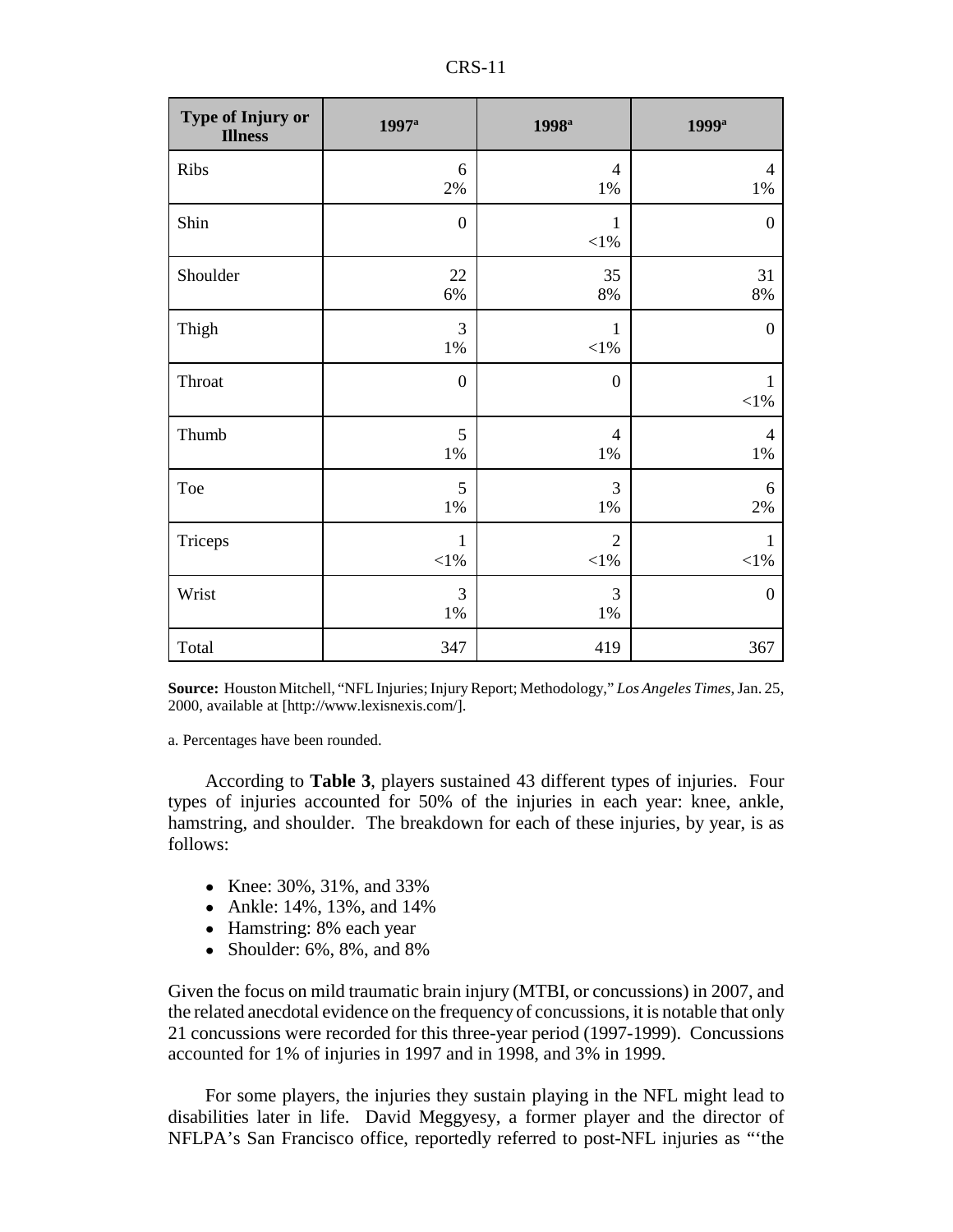elephant in the room that no one wants to say is in the room.... Everybody walks away with an injury.... You just don't see that being done to the human body and not think there are going to be consequences later in life.'"30 Echoing Meggyesy's comments, a former president of the NFLPA, Trace Armstrong, offered his observations of other former players: "You go to our retired players' conventions ... and some of these guys don't look so good. Young men, onetime great athletes, but they don't move around so well."

#### **Health Problems**

Although accurate, complete, comprehensive, and detailed data about former and active players are necessary to construct a comprehensive picture of their health, the following information is useful for illustrating some of the health problems football players might experience, whether as active players or as retirees.

An obvious feature of most football players is their size. From 1985 through 2005, the average weight of a player in the NFL grew by 10% to an average of 248 pounds. At the heaviest position, offensive tackle, the average weight of players has increased from 281 pounds in the mid-1980s to 318 pounds in  $2005$ <sup>31</sup> As of 2005, 552 players weighed 300 pounds or more, which is 33% of all active players, and 82 other players weighed between 295 and 299 pounds.<sup>32</sup>

Not only are football players large, but some of them also may be classified as obese. Joyce B. Harp and Lindsay Hecht calculated the body mass index (BMI) of NFL players active during the 2003-2004 season and reported these findings:<sup>33</sup>

- 97% of the players had a BMI of 25 or greater.
- 56% had a BMI of 30 or greater. This was 32 percentage points higher than the percentage of 20- to 39-year-old men who had comparable BMIs in the 1999-2002 National Health and Nutrition Examination Survey (NHANES).<sup>34</sup>
- 26% of the players had a BMI of 35 or greater.

<sup>30</sup> David Steele, "Adding Insult to Injury," *San Francisco Chronicle*, Sept. 1, 2002, available at [http://sfgate.com].

<sup>31</sup> Thomas Hargrove, "Heavy NFL Players Twice as Likely to Die Before 50," *Espn.com*, Jan. 31, 2006, available at [http://sports.espn.go.com/nfl/news/story?id=2313476].

<sup>&</sup>lt;sup>32</sup> Mark Maske and Leonard Shapiro, "NFL Is Soul Searching After Herrion's Death," *Washington Post*, Aug. 25, 2005, p. E8.

 $33$  For this study, "body mass index (BMI) was calculated for each of the players as weight in kilograms divided by height in meters squared, as was mean BMI for each team and position across all 32 teams and a frequency distribution of BMI for all players." (Joyce B. Harp and Lindsay Hecht, "Obesity in the National Football League," *Journal of the American Medical Association*, vol. 293, no. 9, Mar. 2, 2005, p. 1061.)

<sup>&</sup>lt;sup>34</sup> Information about the National Health and Nutrition Examination Survey is available at [http://www.cdc.gov/nchs/nhanes.htm].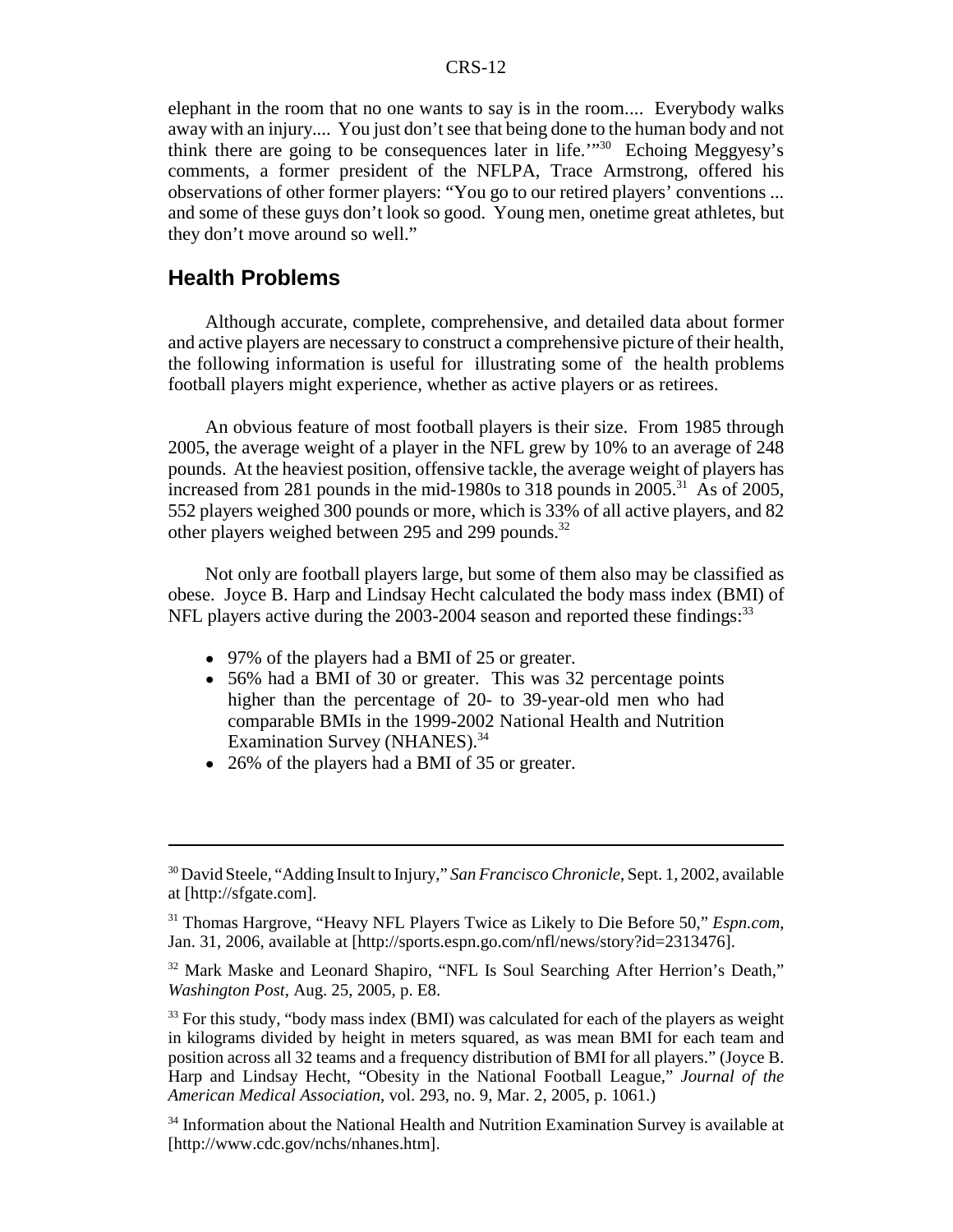- 3% of the players had a BMI of 40 or greater. This percentage was similar to the percentage (3.7%) of 20- to 39-year-old men who had comparable BMIs in the 1999-2002 NHANES.
- Cornerbacks and defensive backs had the lowest mean BMI (26.8).
- Guards had the highest mean BMI  $(38.2)^{35}$

In this study, "body mass index was classified according to the National Institutes of Health guideline: normal weight (BMI 18.5-24.9), overweight (25-29.9), obese class 1 (30-34.9), obese class 2 (35-39.9), and obese class 3 ( $\geq 40$ )."<sup>36</sup> These data show that slightly more than half of the players were obese, with 26% having a BMI that "qualifie<sup>[s]</sup> as class 2 obesity."<sup>37</sup> The authors concluded their article with the following comment:

Although measurements of body composition are needed to determine the source of the increased weight, it is unlikely that the high BMI in this group, particularly in the class 2 obesity range, is due to a healthy increase in muscle mass alone. The high number of large players was not unexpected given the pressures of professional athletes to increase their mass. However, it may not be without health consequences. A recent study described increased sleep-disordered breathing in professional football players, particularly those with a high BMI; linemen, who had the highest BMIs, also had higher blood pressures than did other players. The high prevalence of obesity in this group warrants further investigation to determine the short- and long-term health consequences of excessive weight in professional as well as amateur athletes.<sup>38</sup>

Dr. Elliott Pellman, former medical advisor/liaison to the NFL Commissioner, reportedly critiqued the Harp and Hecht article by saying: "'[The BMI] is okay if you're an actuary for life insurance.... But medically, we don't define obesity that way. It's not designed for people that large. The study the [NFL] commissioner ordered will do a lot more than take heights and weights off the Internet. The data must be gathered in a scientific way."<sup>39</sup>

<sup>&</sup>lt;sup>35</sup> Harp and Hecht, "Obesity in the National Football League," pp. 1061-1062.

<sup>36</sup> Ibid., p. 1061.

<sup>37</sup> Ibid., p. 1062.

<sup>38</sup> Ibid., p. 1062.

<sup>&</sup>lt;sup>39</sup> Maske and Shapiro, "NFL Is Soul Searching After Herrion's Death," p. E8. It is unclear whether the subject of obesity will be part of the NFL's study on cardiovascular health, or it will be the subject of a separate study. See **Appendix B** for a list of planned or ongoing studies. Elliot Pellman was medical advisor/liaison to the NFL Commissioner for the period 2001-2006. (Elliot J. Pellman, "Curriculum Vitae," provided by the House Committee on the Judiciary to the author on Nov. 6, 2007, p. 3.) Dr. Pellman served as the Chairman of the NFL Committee on Mild Traumatic Brain Injury (MTBI) from 1994 through 2007. His residencies and fellowship were in the fields of internal medicine and rheumatology. He continues to serve on the MTBI Committee, and he also serves on the Alliance for NFL Retired Football Players (member, 2007-present), the NFL's Foot and Ankle Committee (advisor, 2005-present) and Cardiovascular Health Committee (advisor, 2004-present), the NFL-NFLPA Joint Committee on Player Safety (member, 2001-present), the NFL's Injury and Safety Panel (advisor, 1995-present). Previously, he served as a member of the National (continued...)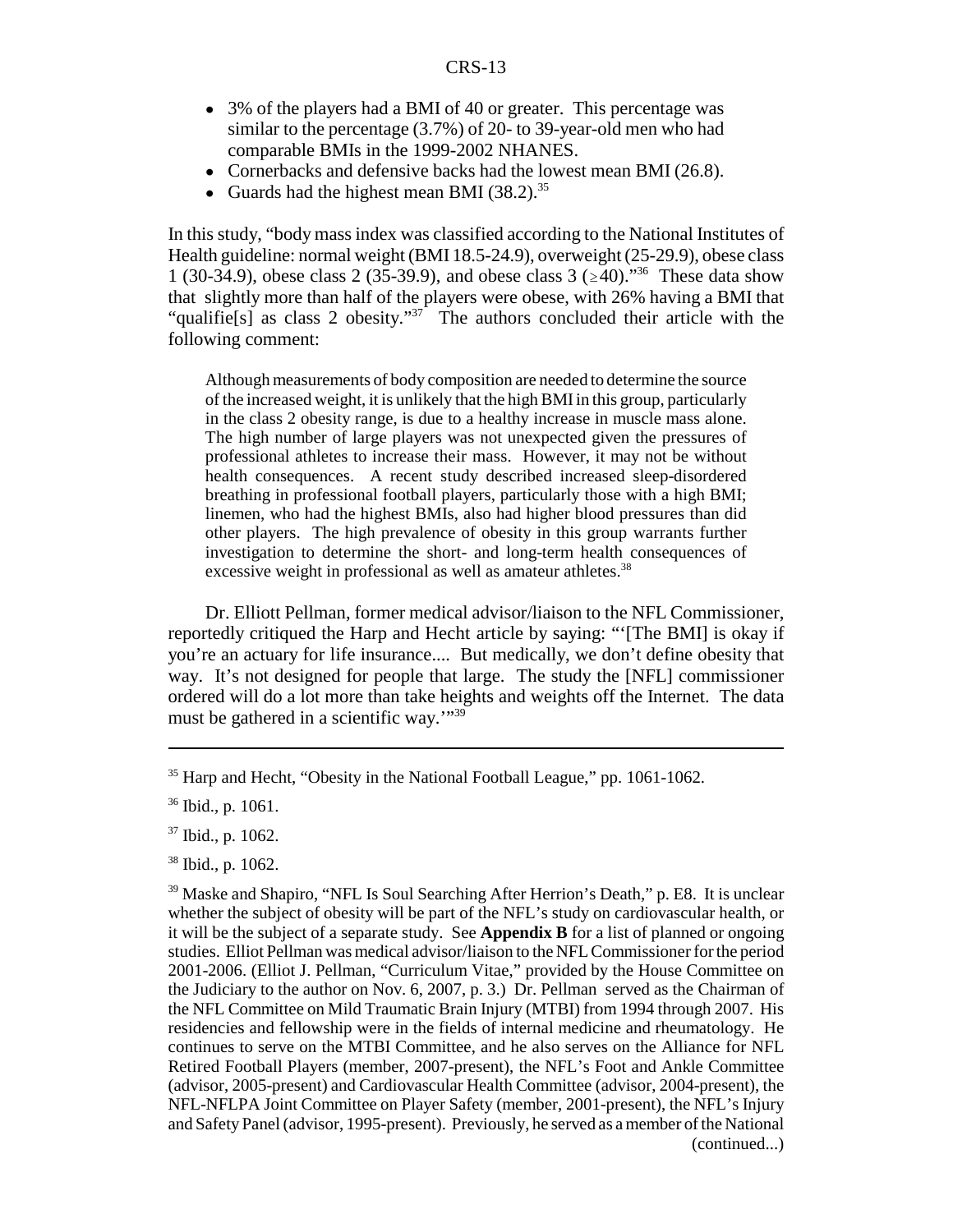Reportedly, some NFL linemen have a provision in their contracts saying they agree to maintain their size.<sup>40</sup> In Article XXIV, Section 7(c) of the CBA, which addresses financial incentives in players' contracts, examples of incentives that are considered "within the sole control of the player" include "weight bonuses."<sup>41</sup> "Weight bonuses" is open to interpretation. For example, a player may be required to not exceed a certain weight or not to fall below a certain weight. Reportedly, Gene Upshaw, executive director of the NFLPA, said, in 2002, that the players association and the league had been discussing "how to deal with weight-loss demands by coaches. Is science involved? What factors do height and weight play? How long does it take the player to lose it?"<sup>42</sup> It is unclear, though, whether this reference to weight loss is related to the possibility of a weight contract clause.

Obesity itself, plus simply being overweight, can lead to other health problems, both indirectly and directly. Players who have retired from the NFL may have difficulty decreasing their weight and staying in shape, particularly if they suffer from other health problems that preclude or limit their physical activity.<sup>43</sup> Kevin Guskiewicz, research director of the Center for the Study of Retired Athletes (CSRA), University of North Carolina at Chapel Hill, as quoted in the *New York Times*, adds pain to the equation and describes a possible chain of events for former players: "What happens is that the retired athlete can't exercise because of the injuries he's sustained and the pain he is in, and that leads to higher weight, depression, bad eating habits, high blood pressure and so on."44

Sleep apnea and cardiovascular disease (CVD) are examples of two health problems associated with excess weight. A 2003 study by SleepTech Consulting Group found that 34% of offensive linemen suffered from sleep apnea.<sup>45</sup> As reported by the *New York Times*, an associate team physician with the New York Giants, Dr. Allan Levy, describes what some NFL players might experience:

The problem with sleep apnea is in the neck. A  $17\frac{1}{2}$ -inch neck is usually where the problem begins. When they sleep, the muscles relax in the body. Now the

40 Prine, "Extra Pounds Cause Trouble Later in Life."

42 Thomas George, "Care by Team Doctors Raises Conflict Issue," July 28, 2002, available at [http://query.nytimes.com/gst/fullpage.html?res= 990DEFDE173BF93BA15754C0A9649C8B63].

 $43$  Ibid.

 $39$  (...continued)

Football League Physicians Society's executive committee, from 1994 through 2003. (Ibid., pp. 1-5.)

<sup>41</sup> National Football League and NFL Players Association, *NFL Collective Bargaining Agreement, 2006-2012*, p. 109.

<sup>44</sup> Harvey Araton, "Stealth Killer Puts Doctor on Mission with N.F.L.," *New York Times*, May 8, 2007, available at [http://query.nytimes.com/gst/fullpage.html?res= 9C02EED71631F93BA35756C0A9619C8B63&n=Top/News/Sports/Columns/Harvey% 20Araton]. Information about the Center for the Study of Retired Athletes may be found at [http://www.csra.unc.edu/index.htm].

<sup>45</sup> Prine, "Extra Pounds Cause Trouble Later in Life."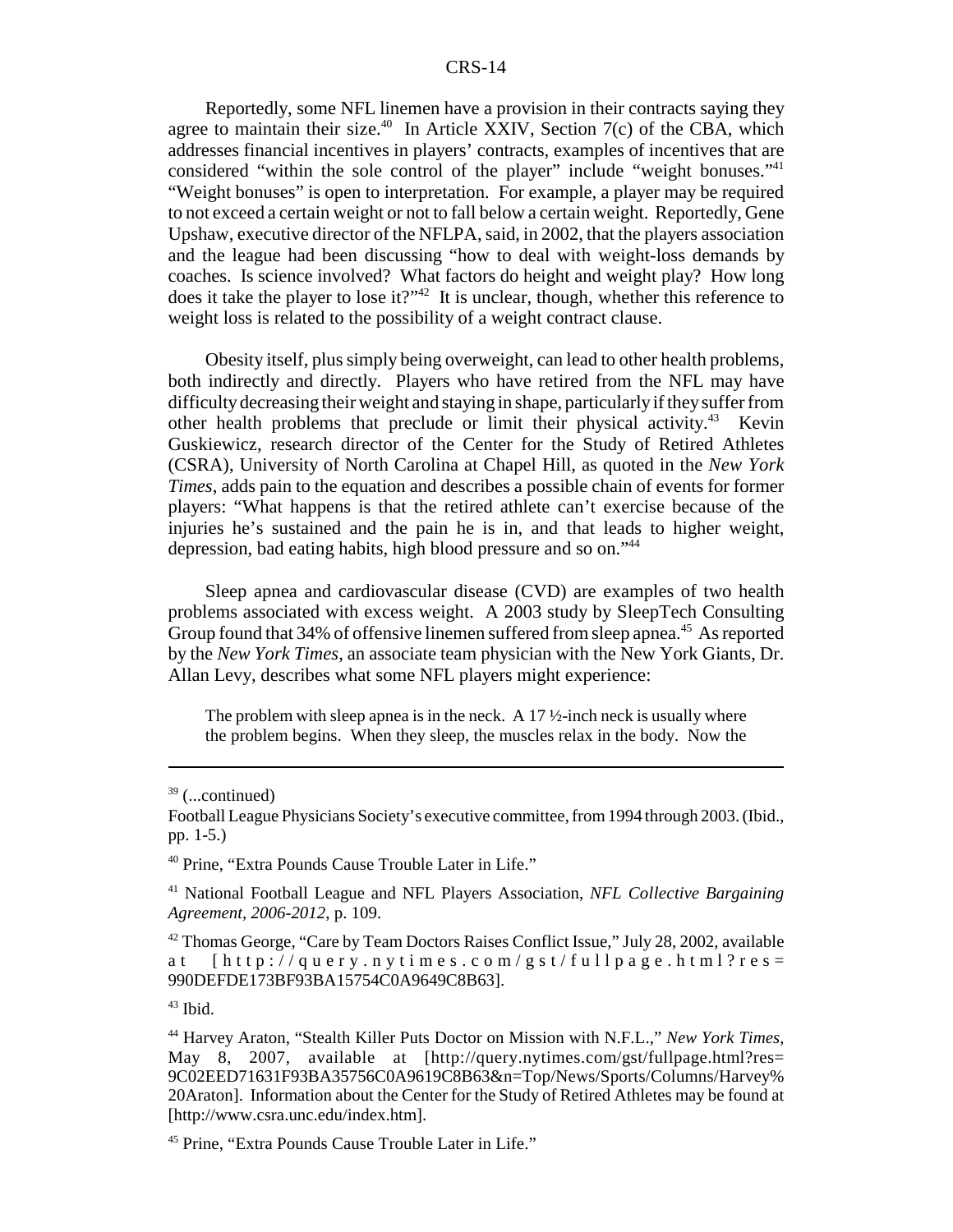weight of their neck clasps down on their airway. They stop breathing. They momentarily wake up, then the cycle starts over again, and they never get into deep sleep. They develop heart disease and hypertension. Sleep apnea is a killer. One of the kids that played for us, we did a sleep study on [him], [he] had 440 awakenings during the night.<sup>46</sup>

Dr. Arthur Roberts, a cardiac surgeon who played in the NFL for three years, summarized the cardiovascular risk for professional football players. His summary, which was included in a *Washington Post* news article, follows:

The real problem is what's happening inside these men to their cardiovascular risk factors. The combination of large body size is associated with increased risk factors for diabetes and hypertension, which lead to so many other problems. Doctors have learned over the last 30 years that so many bad outcomes are related to cardiovascular problems that might have been avoided .... Cardiac arrest in the locker room is tragic but, thank God, a rare event .... But many of the risk factors that are in these players' bodies are not apparent now but will be apparent later in life. We have to shift the pendulum and evaluate and educate the younger players, make it a total process. With retired players we're finding high cholesterol and high blood pressure. We already know sleep apnea is associated with heart arrhythmia and hypertension. You have a lot of risk factors building in players. We have to make them aware and start educating them on how to take care of themselves to avoid problems later on. We have the technology to do it. We have a support system of doctors and hospitals involved in this study willing to do it. It's now a matter of getting players to buy into it.<sup>47</sup>

Roberts was referring to a study of past and present players involving, among other things, the consequences of excess weight for cardiovascular health.<sup>48</sup> In contrast, a study designed to assess whether there is a link between playing professional football and reduced risk later in life for CVD, osteoporosis, and higher muscle mass reached an encouraging conclusion:

In this small [16 former NFL players] sample of older men, former successful professional athletes who remained physically active in middle age have a favorable body composition and reduced risk factors for CVD and osteoporosis compared with health age-and BMI-matched older men.<sup>49</sup>

The findings of this study do not necessarily contradict Kevin Guskiewicz's comment above. This study included former players "who remained physically active in

<sup>46</sup> Clifton Brown, "Ex-Players Dealing With Not-So-Glamorous Health Issues," *New York Times*, Feb. 1, 2007, available at [http://query.nytimes.com/gst/fullpage.html?res= 9D0CEFDB153FF932A35751C0A9619C8B63&n=Top/Reference/Times%20Topics/ People/B/Brown,%20Clifton].

<sup>&</sup>lt;sup>47</sup> Maske and Shapiro, "NFL Is Soul Searching After Herrion's Death," p. E8.

<sup>48</sup> Ibid.

<sup>&</sup>lt;sup>49</sup> Nicole A. Lynch, Alice S. Ryan, Joyce Evans, Leslie I. Katzel, and Andrew P. Goldberg, "Older Elite Football Players Have Reduced Cardiac and Osteoporosis Risk Factors," *Medicine & Science in Sports & Exercise*, 2007, p. 1124.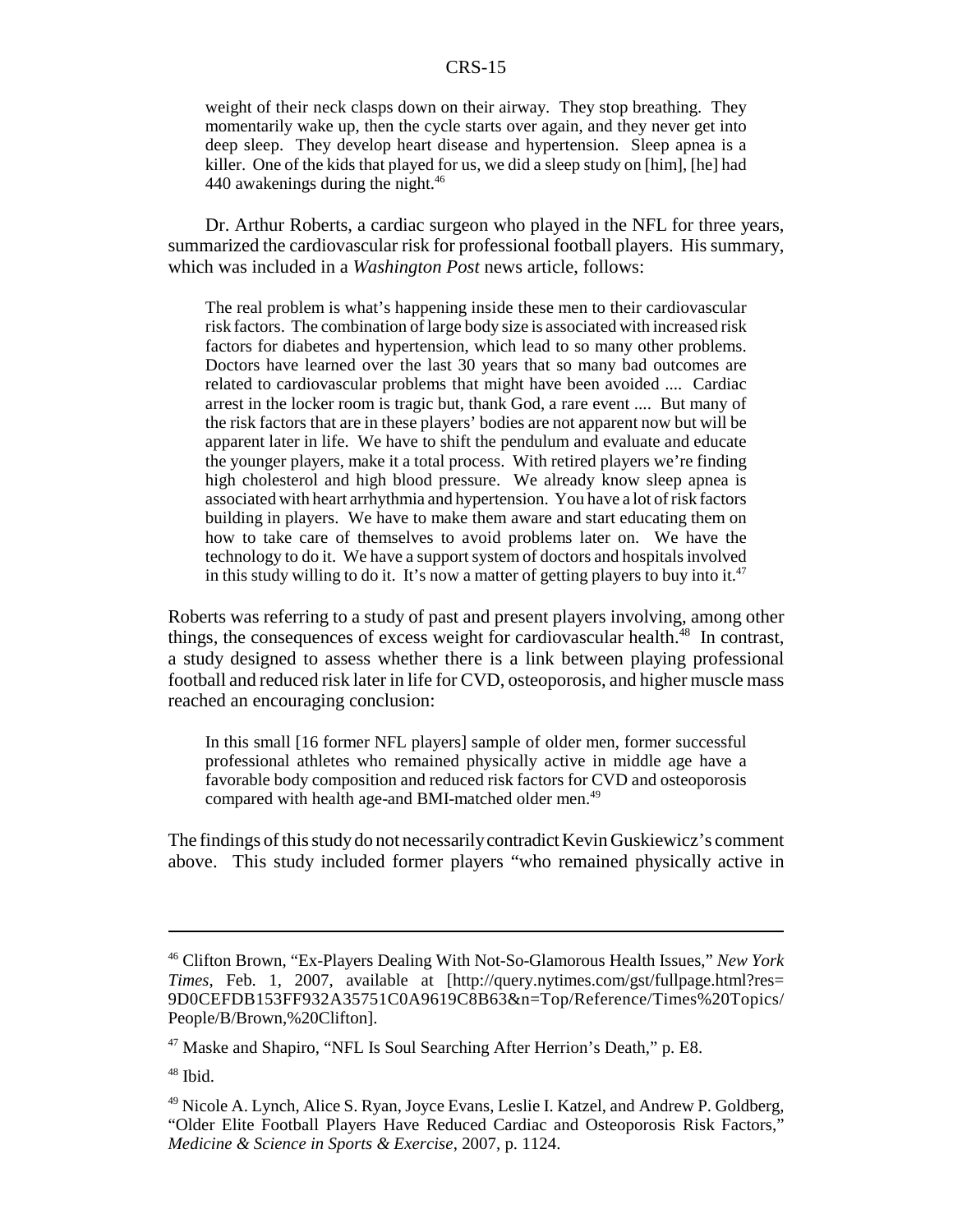middle age," while Guskiewicz was referring to retired players who are unable to exercise because of injuries sustained during their NFL careers.

Responding to a request from the NFLPA, the National Institute for Occupational and Safety and Health (NIOSH) conducted a mortality study in the early 1990s of the rate and causes of death of NFL players.<sup>50</sup> The study found the following:

- Former offensive and defensive linemen "had a 50% greater risk of cardiovascular disease than the general population."51
- Linemen "had a 3.7 times greater risk of cardiovascular disease" than players in other positions. $52$

Possibly lending credence to questions about the size of players, the authors noted that "[i]t is not possible from this analysis to determine specifically what it is about the linemen, besides BMI, that contributes to this increased risk."53

As described above, players sustain hits to the head, which may or may not result in a mild traumatic brain injury (MTBI) or concussion. Reportedly, league data show that approximately 100 players a year sustain concussions.<sup>54</sup> (For more information on MTBI, see below, in the "Discussion of Selected Issues" section.)

A study that focused on the long-term effect of concussions, however, also reported information about other health problems experienced by former players. The researchers found, by questioning 2,488 former NFL players, that 22% had knee surgery and 10% had back or disc surgery after their careers ended.<sup>55</sup> In response, the NFL's medical advisor/liaison reportedly said that there is little credible research on whether playing football leads to serious medical problems later in life.<sup>56</sup>

<sup>&</sup>lt;sup>50</sup> A January 2006 news article reported that Dr. Sherry Baron, co-author of the 1994 study, was planning to repeat her study of mortality rates within the NFL. (Thomas Hargrove, "Compared to Baseball, Football Players Die Younger," *Espn.com*, Jan. 31, 2006, available at [http://sports.espn.go.com/nfl/news/story?id=2313520].) The status of the planned study is not known.

<sup>&</sup>lt;sup>51</sup> Letter from Sherry Baron, M.D., M.P.H., and Robert Rinsky, U.S. Department of Health and Human Services, National Institute for Occupational Safety and Health, to Frank Woschitz, National Football League Players Association, Jan. 10, 1994, p. 4. This letter is popularly known as the "NFL mortality study."

<sup>52</sup> Ibid., p. 4.

<sup>53</sup> Ibid., p. 4.

<sup>54</sup> Peter Keating, "Doctor Yes," *ESPN.com*, Oct. 28, 2006, available at [http://sports.espn.go.com/espn/print?id=2636795 &type=story].

<sup>55</sup> Ellen E. Schultz, "A Hobbled Star Battles the NFL," *Wall Street Journal*, Dec. 3, 2005, p. A2.

<sup>56</sup> Ibid., pp. A2-A3.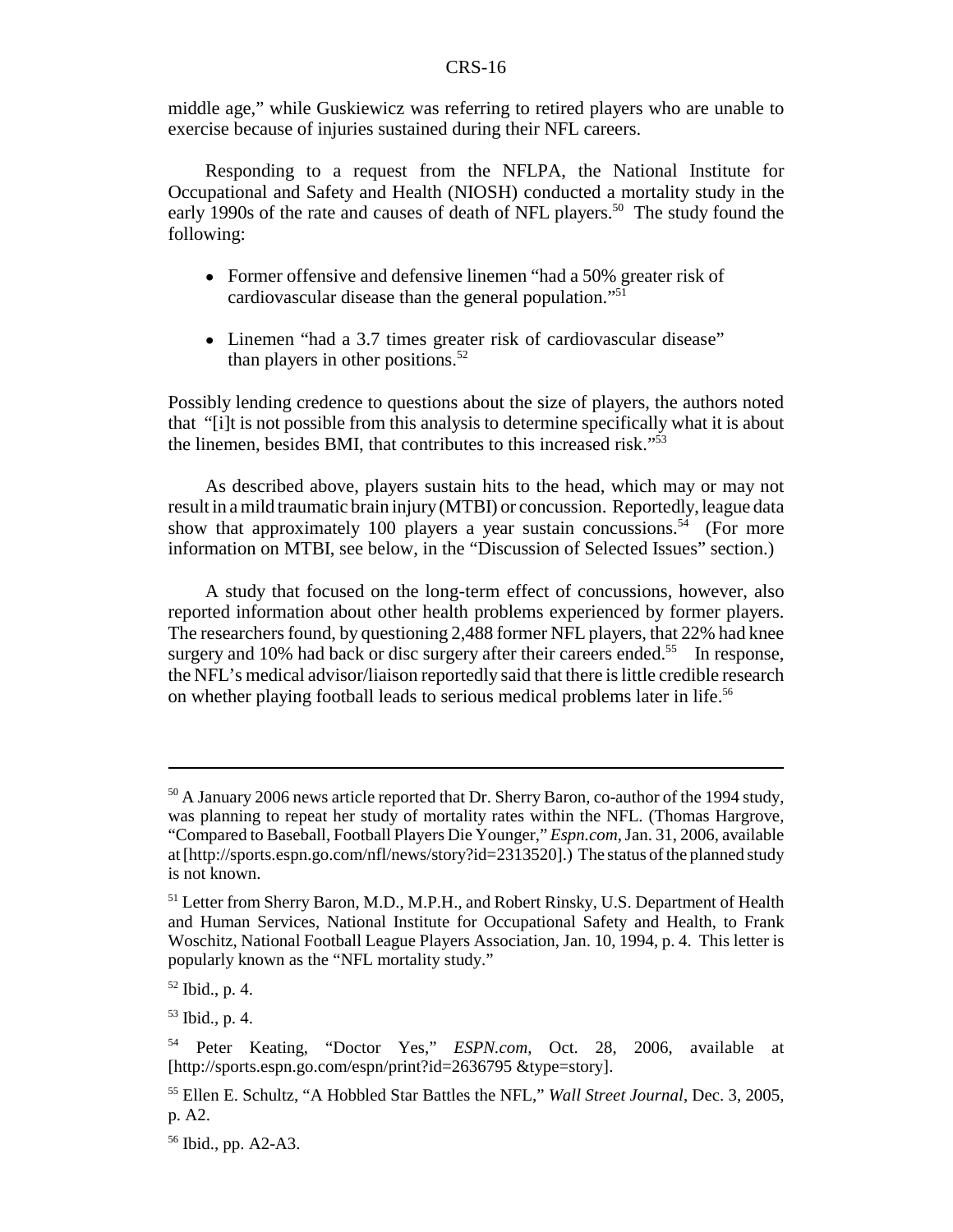A study of depression and pain experienced by former NFL players also surveyed them about the most common problems they experience in retirement. The results, "in descending order of frequency as quite or very common" were: "difficulty with pain (48%), loss of fitness and lack of exercise (29%), weight gain (28%), trouble sleeping (28%), difficulty with aging (27%), and trouble with transition to life after professional football  $(27\%)$ ."<sup>57</sup> Regarding the thrust of the study, the study's authors wrote:

Although pain and depression are commonly comorbid in the general population ..., the frequency with which retired professional football players report difficulty with pain seems to put them at additional risk of both developing depression and experiencing associated difficulties with retirement. The high level of psychosocial dysfunction and significant barriers to receiving help put a small but important subgroup of all retired NFL players at significant risk of adverse life events and disability, almost certainly including an increased risk of suicide.... Retired professional football players experience depressive symptoms at a rate that is similar to that found in the general population, presumably with a corresponding rate of clinical depression. They bear an additional burden of substantial chronic pain. Depressive symptoms and pain interact to result in a strong correlation with self-report perceptions of the risk of sleeping problems, difficulty with aging, loss of fitness and lack of exercise, financial problems, and concerns about their use of prescription and recreational drugs and alcohol.<sup>58</sup>

What, if any, relationship exists between playing professional football and mortality is unclear. The 1994 NIOSH study mentioned above found that professional football players had "a 46% lower overall mortality rate than the general United States male population with a similar age and race distribution."59 A review of data on the mortality of those who played football, and those who played baseball, a sport with less physical contact. Deceased players from both sports born before 1955"were about equally likely to suffer an early death."60 However, differences between these two groups of athletes did appear for players born after 1955.

- ! At least 130 of the 8,961 football players and 31 of the 4,382 baseball players born after 1955 are known to have died. That is, 1 in every 69 football players and 1 in every 154 baseball players born after 1955 have died.
- The most common cause of death for baseball players was accidents; only one-third died of medical causes. Over half (52%) of the deceased football players "succumbed to conditions such as coronary

<sup>&</sup>lt;sup>57</sup> Thomas L. Schwenk, Daniel W. Gorenflo, Richard R. Dopp, and Eric Hipple, "Depression and Pain in Retired Professional Football Players," *Medicine & Science in Sports and Exercise*, 2007, pp. 600-601.

<sup>58</sup> Ibid., pp. 603-604.

<sup>59</sup> Letter from Baron and Rinsky to Woschitz, p. 4.

<sup>60</sup> Thomas Hargrove, "Compared to Baseball, Football Players Die Younger."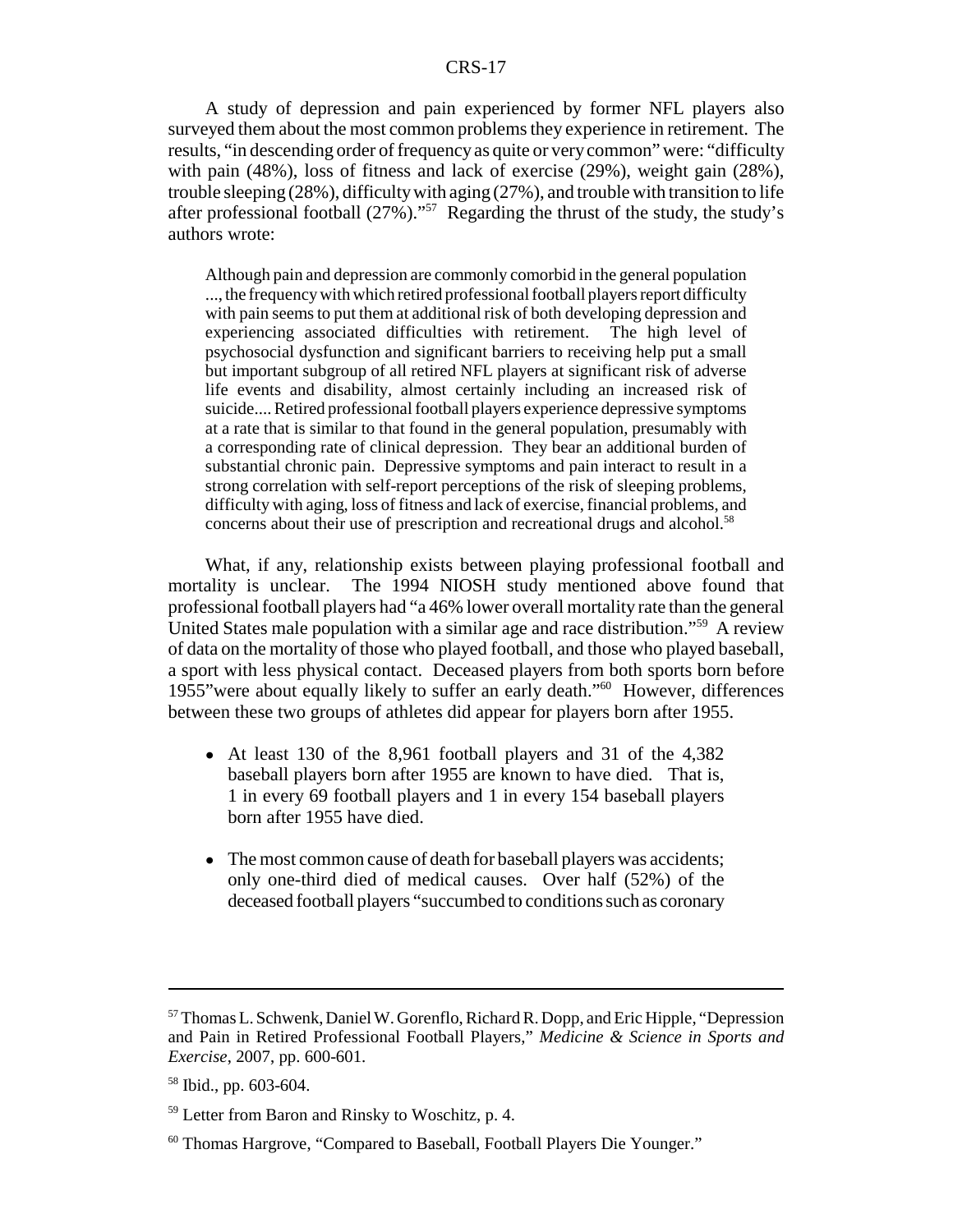disease, stroke and cancer — diseases known to be more common among obese people."61

• "The deceased baseball players averaged 192 pounds during their athletic careers while the dead football players averaged 238 pounds. Football players who died of medical causes averaged 248 pounds."62

Complete, detailed, comprehensive, and accurate data are needed to construct a profile of the health of active players and former players. Furthermore, this type of initiative potentially could facilitate efforts to determine what links exist, if any, between injuries sustained as an active player and chronic health problems and disabilities (as broadly construed) experienced as a retired player.

# **NFL and NFLPA Benefit Programs and Plans**

#### **History of Benefits**

Both the league and the players association are involved in the funding and provision of benefits to former players as well as active players. Most of the benefits for former players are administered by joint boards "to which the NFLPA and the NFL each appoint three voting members. The day-to-day administration of these jointly-trusteed benefits occurs at the 'Plan Office' in Baltimore ...." That is, neither the NFLPA nor the NFL administers certain benefits, such as the benefits included in the retirement plan, although the NFL is the sole administrator for severance pay and post-career health insurance.<sup>63</sup>

Although the name and composition of the league has changed over the years, the league was formed in 1920, and adopted its current name in  $1922.^{64}$  The NFL Players Association was founded a number of years later, in 1956.

The following history of selected events shows the evolution of benefits for NFL players. Events that are not directly related to the establishment or enhancement of benefits are included to provide context or background information. Such events may include strikes, lockouts, and lawsuits, which are included for the period 1987- 1993, when several events and decisions culminated in significant changes in benefits. However, since this is not a history of labor relations between the league and the players association, the chronology does not necessarily include all of the labor-management issues or milestones.

 $61$  Ibid.

 $62$  Ibid.

<sup>63</sup> Ibid., p. 29.

 $64$  The NFL as it exists today was created through a merger in 1966 with another league, the American Football League, which was formed in 1959.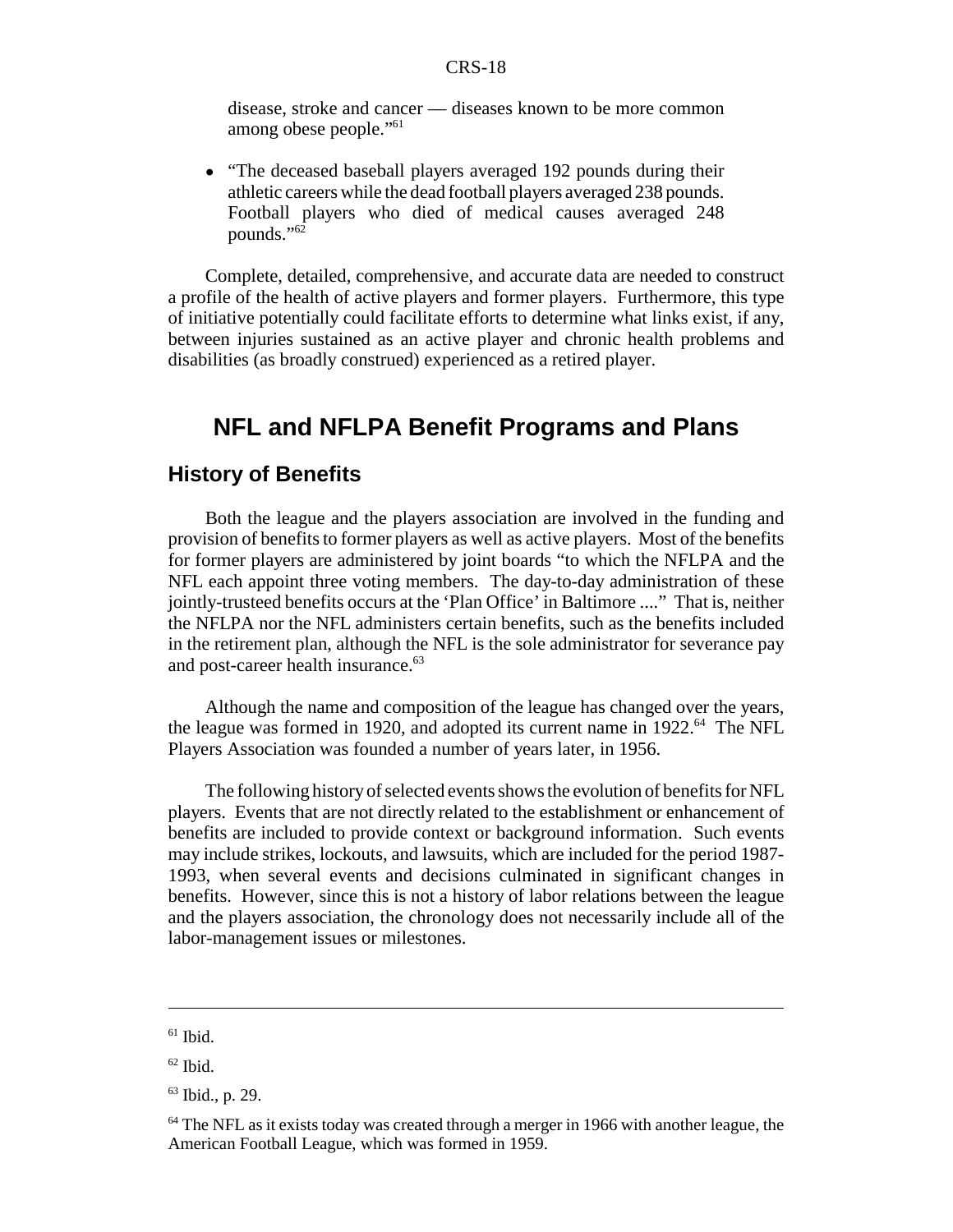- ! 1958. Team owners created "a benefit plan that included hospitalization, [and] medical and life insurance with a plan for retirement benefits at age 65."65
- 1960s. "Players pushed through pension coverage [for] a group of 110 players who were in the league in 1959, when benefits were introduced. Life insurance and health coverage benefits were improved and, for the first time, two player reps [representatives] were designated to sit on the Retirement Board."<sup>66</sup>
- 1962. The NFLPA obtained the first pension agreement, known as the Bert Bell NFL Player Retirement Plan. The plan does not include players who left the game before 1959 (known as the "pre-59ers"). $67$
- 1966. The Commissioner of the NFL announced that the NFL and American Football League (AFL) will merge into one league.
- 1968. The NFLPA, which represented players on only 16 of the 26 teams (the AFL Players Association represented players on the remaining 10 teams), "proposed new pension demands ...." A lockout is followed by a brief strike, and eventually the parties agreed to what was the first CBA, which was effective from July 15, 1968, through February 1, 1970.<sup>68</sup> Negotiations resulted in "a minimum salary of \$12,000, better pay for exhibitions, and a doubling of the annual pension-fund contribution to \$3 million."<sup>69</sup> The NFLPA demands included a retirement age of 45; but, the retirement age in the CBA was set at age  $65.^{70}$
- 1970. The AFL Players Association and the NFL Players Association merged and retained the latter's name. The NFLPA was

<sup>65</sup> NFL Players Association, "About Us: NFLPA History," n.d., available at [http://www.nflpa.org/AboutUs/NFLPA\_History.aspx] as of Oct. 2, 2007, on file with the author.

 $66$  Ibid.

 $67$  NFL Players Association, "History of Retirement and T&P Benefits for NFL Players," n.d., available at [http ://nflpa.org/pdfs/NewsAndEvents/ History\_of\_the\_NFLPA%E2%80%99s\_Retired\_ Player\_Benefits.pdf], downloaded Sept. 2007, on file with the author.

<sup>68</sup> NFL Players Association, "About Us: NFLPA History"; *The Business of Football 2001* (Carmel, CA: Paul Kagan Associates, Inc., 2001), p. 392.

<sup>69</sup> Stephen Fox, *Big Leagues, Professional Baseball, Football, and Basketball in National Memory* (Lincoln, NE: University of Nebraska Press, 1994), p. 425.

<sup>70</sup> *The Business of Football 2001*, p. 393.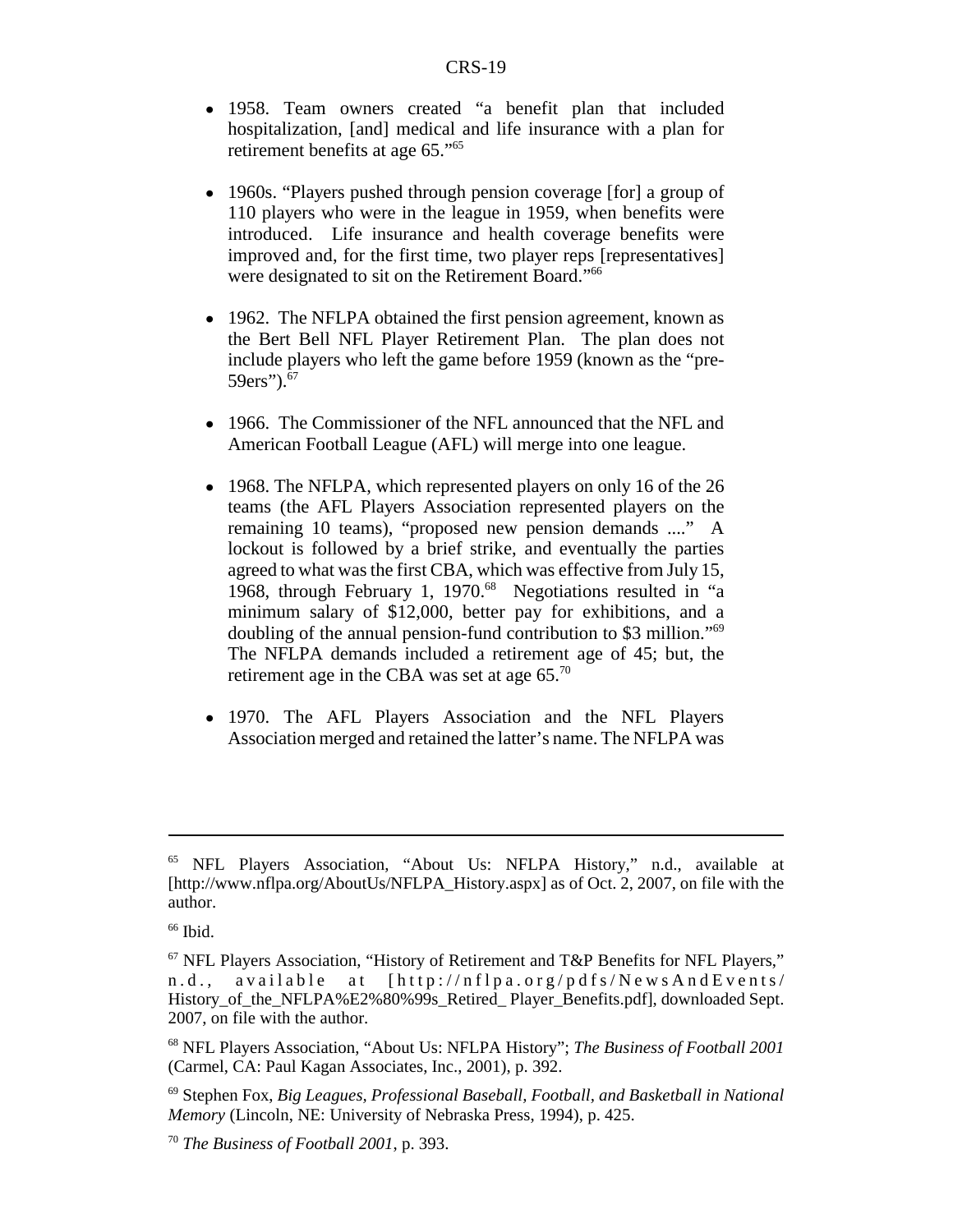certified as a union.<sup>71</sup> The American Football League (AFL) and the NFL merged and retained the latter's name. "The Players Negotiating Committee and the NFL Players Association announced a four-year agreement guaranteeing approximately \$4,535,000 annually to player pension and insurance benefits.... The owners also agreed to contribute \$250,000 annually to improve or implement items such as disability payments, widows' benefits, maternity benefits, and dental benefits."<sup>72</sup> Players also were given the "right to meaningful representation on the Retirement Board, and the right to impartial arbitration of injury grievances."<sup>73</sup> Total and permanent (T&P) disability benefits and line-of-duty (LOD) disability benefits were established.<sup>74</sup> The pension plan was revised and set up in its present structure. Monthly pension is based on the number of years an individual plays football, not on the amount of his salary.<sup>75</sup>

- ! 1973. A nonprofit organization, NFL Charities, was created "to support education and charitable activities and to supply economic support to persons formerly associated with professional football who were no longer able to support themselves."<sup>76</sup>
- $\bullet$  1974-1976. NFL and NFLPA played three seasons without a CBA.<sup>77</sup>
- 1977. The NFL Management Council and the NFLPA ratified a CBA which continued "the pension plan — including years 1974, 1975, and 1976 — with contributions totaling more than \$55 million.... The agreement ... reduced pension vesting to four years ... [and] improved insurance, medical, and dental benefits."<sup>78</sup> Specifically, Group Insurance was established.<sup>79</sup> Players were permitted to get a lump sum "early payment benefit" from their pension; the lump sum equaled  $25\%$  of their pension.<sup>80</sup>

<sup>71</sup> NFL Players Association, "About Us: NFLPA History."

<sup>72</sup> National Football League, "History, 1961-1970," n.d., available at [http://www.nfl.com/ history/chronology/1961-1970].

<sup>73</sup> NFL Players Association, "About Us: NFLPA History."

<sup>&</sup>lt;sup>74</sup> Letter from Upshaw to Reps. Conyers, Smith, Sanchez, and Cannon, p. 4.

<sup>75</sup> NFL Players Association, "History of Retirement and T&P Benefits for NFL Players."

<sup>76</sup> National Football League, "History, 1971-1980," n.d., available at [http://www.nfl.com/ history/chronology/1971-1980].

<sup>77</sup> *The Business of Football 2001*, p. 394.

<sup>78</sup> National Football League, "History, 1971-1980."

 $79$  Letter from Upshaw to Reps. Convers, Smith, Sanchez, and Cannon, p. 4.

<sup>80</sup> NFL Players Association, "History of Retirement and T&P Benefits for NFL Players."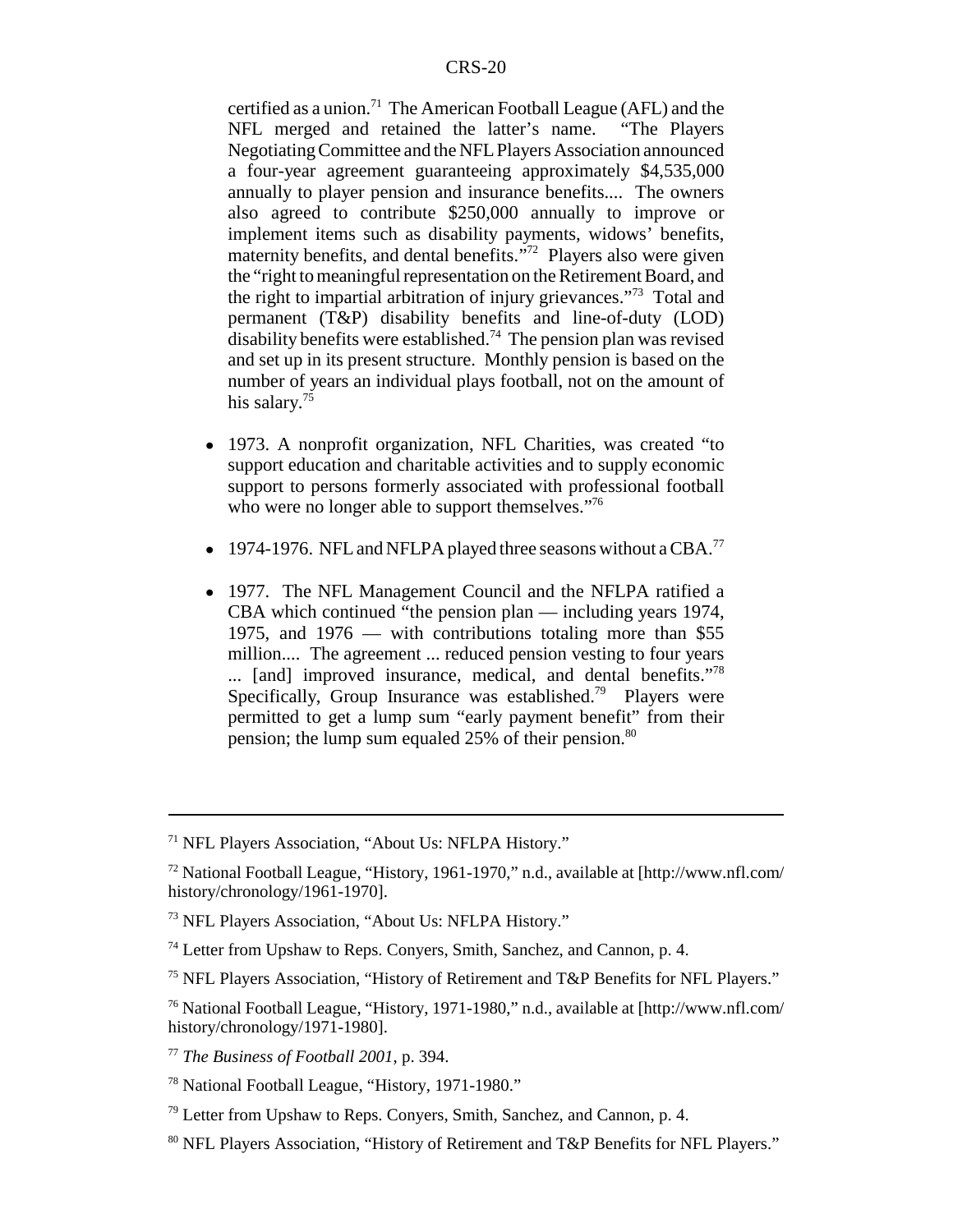- 1982. The strike-shortened season resumed after the CBA was ratified on November 21-22. The CBA included, among other things, increases in players' medical, insurance, and retirement benefits; and a severance pay system.<sup>81</sup> Players also gained rights related to their medical care: the right to a second opinion, the "right to select a surgeon for injury-related operations, and the right to inspect their club medical records."82
- 1987. The 1982 CBA expired. The 1987 season included a strike, the use of replacement players, the NFLPA filing an antitrust lawsuit against the NFL and then filing charges with the National Labor Relations Board (NLRB), alleging unfair labor practices.<sup>83</sup> A "special payment program was adopted to benefit nearly 1,000 former NFL players who participated in the League before the current Bert Bell NFL Pension Plan was created and made retroactive to the 1959 season. Players covered by the new program spent at least five years in the League and played all of part of their career prior to 1959. Each vested player would receive \$60 per month for each year of service in the League for life."<sup>84</sup> Players continued to play through the 1993 season without a new CBA.
- ! 1987 and 1988. The owners agreed to allow benefit credits to accrue at the then-rate of \$150 per Credited Season.<sup>85</sup>
- 1989. A court ruling in the NFLPA's antitrust lawsuit suggested that "players had to choose between being a union and using their right to strike under labor laws, or relinquishing their union rights and [pursuing] their antitrust rights as individuals in court." Players ratified a decision for the NFLPA to decertify as a union, which freed the players to pursue their antitrust rights.<sup>86</sup> Team owners refused to allow continued accruals of benefit credits. Instead, owners created their own plan, called the "Pete Rozelle NFL Player Retirement Plan." The Rozelle plan was similar to the Bell plan, "except that it [Rozelle plan] was run totally by the owners and had

<sup>81</sup> National Football League, "History, 1981-1990," n.d., available at [http://www.nfl.com/ history/chronology/1981-1990]; Peter King, "The Surreal Strike of 1987," *Sports Illustrated*, Oct. 15, 2007, p. 22; NFL Players Association, "About Us: NFLPA History"; Stephen Fox, *Big Leagues, Professional Baseball, Football, and Basketball in National Memory* (Lincoln, NE: University of Nebraska Press, 1994), p. 426; Letter from Upshaw to Reps. Conyers, Smith, Sanchez, and Cannon, p. 4.

<sup>82</sup> NFL Players Association, "About Us: NFLPA History."

<sup>83</sup> Ibid.; *The Business of Football 2001*, p. 395.

<sup>84</sup> National Football League, "History, 1981-1990."

<sup>&</sup>lt;sup>85</sup> NFL Players Association, "History of Retirement and T&P Benefits for NFL Players," p. 4.

<sup>86</sup> NFL Players Association, "About Us: NFLPA History."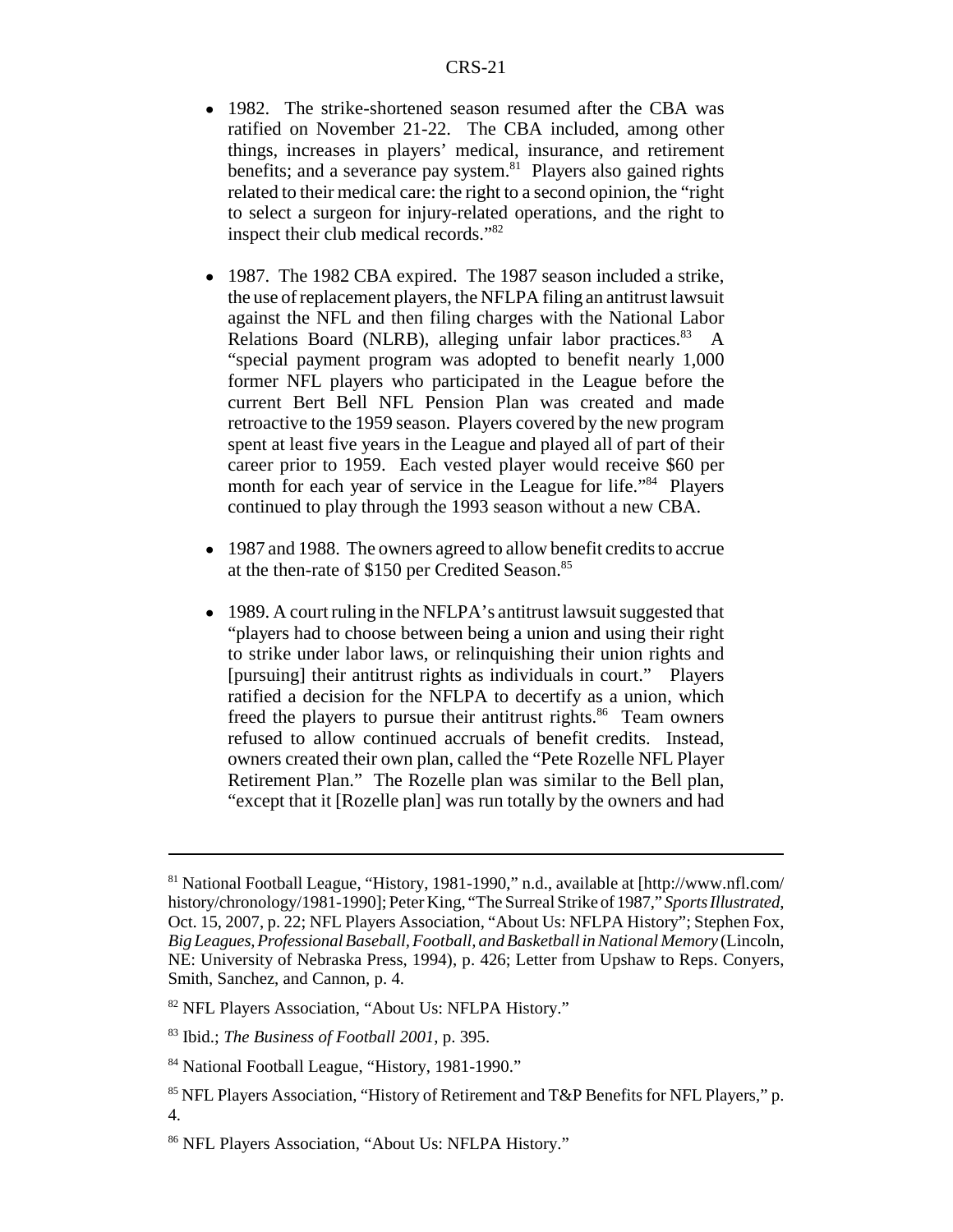no player trustees."<sup>87</sup> By comparison, the union had the right to appoint three of the Bert Bell Plan's six voting trustees. The owners refused "to make further contributions [to the Bell Plan], and the trustees appointed by the union ... sued the trustees appointed by the owners."<sup>88</sup>

- 1990. The NFLPA was re-formed as a professional association. Its goal was to "pursue litigation on behalf of individual players...."89 The change in status of the NFLPA "caused a rapid domino effect in court cases." For example, the NLRB awarded back pay to 1,400 players prevented from playing for one week after they ended their strike in 1987; a case filed in 1990 "resulted in a jury awarding damages to players; and the 1989 *Brown v. NFL* case awarded \$30 million to practice squad players...."<sup>90</sup>
- ! 1992. "The NFL agreed to provide a minimum of \$2.5 million in financial support to the NFL Alumni Association and assistance to NFL Alumni-related programs. The agreement included contributions from NFL Charities to the Pre-59ers and Dire Need Programs for former players."<sup>91</sup>
- 1993. The NFL and the players association signed a seven-year CBA, "which guarantee[d] more than \$1 billion in pension, health, and post-career benefits for current and retired players...."<sup>92</sup> Specifically, the agreement provided for free agency; gave players a guaranteed percentage of the gross revenues; retroactively increased pre-59ers' pensions by 30% and all other players' pensions by 40%; added pre-59ers to the Bert Bell Pension Plan (which added 906 players to the plan); decreased the vesting requirement to three credited seasons; and established the Retiree Medical benefit, Second Career Savings Plan, and Total and Permanent (T&P) Disability benefits.<sup>93</sup> Additionally, "WWII years were included for

<sup>&</sup>lt;sup>87</sup> NFL Players Association, "History of Retirement and T&P Benefits for NFL Players," p. 4.

<sup>88</sup> Ibid.

<sup>89</sup> NFL Players Association, "About Us: NFLPA History."

<sup>90</sup> *The Business of Football 2001*, p. 396.

<sup>91</sup> National Football League, "History, 1991-2000," available at [http://www.nfl.com/ history/chronology/1991-2000].

 $92$  Ibid.

<sup>93</sup> NFL Players Association, "About Us: NFLPA History"; NFL Players Association, "Recent Pensions & Disability Improvements Timeline," n.d., available at [http://www.nflpa.org/pdfs/NewsAndEvents/Timeline\_of\_NFLPA\_Pension\_and\_ Disability\_Improvements.pdf], downloaded Sept. 2007, on file with the author; NFL Players Association, "History of Retirement and T&P Benefits for NFL Players," p. 5; and Letter (continued...)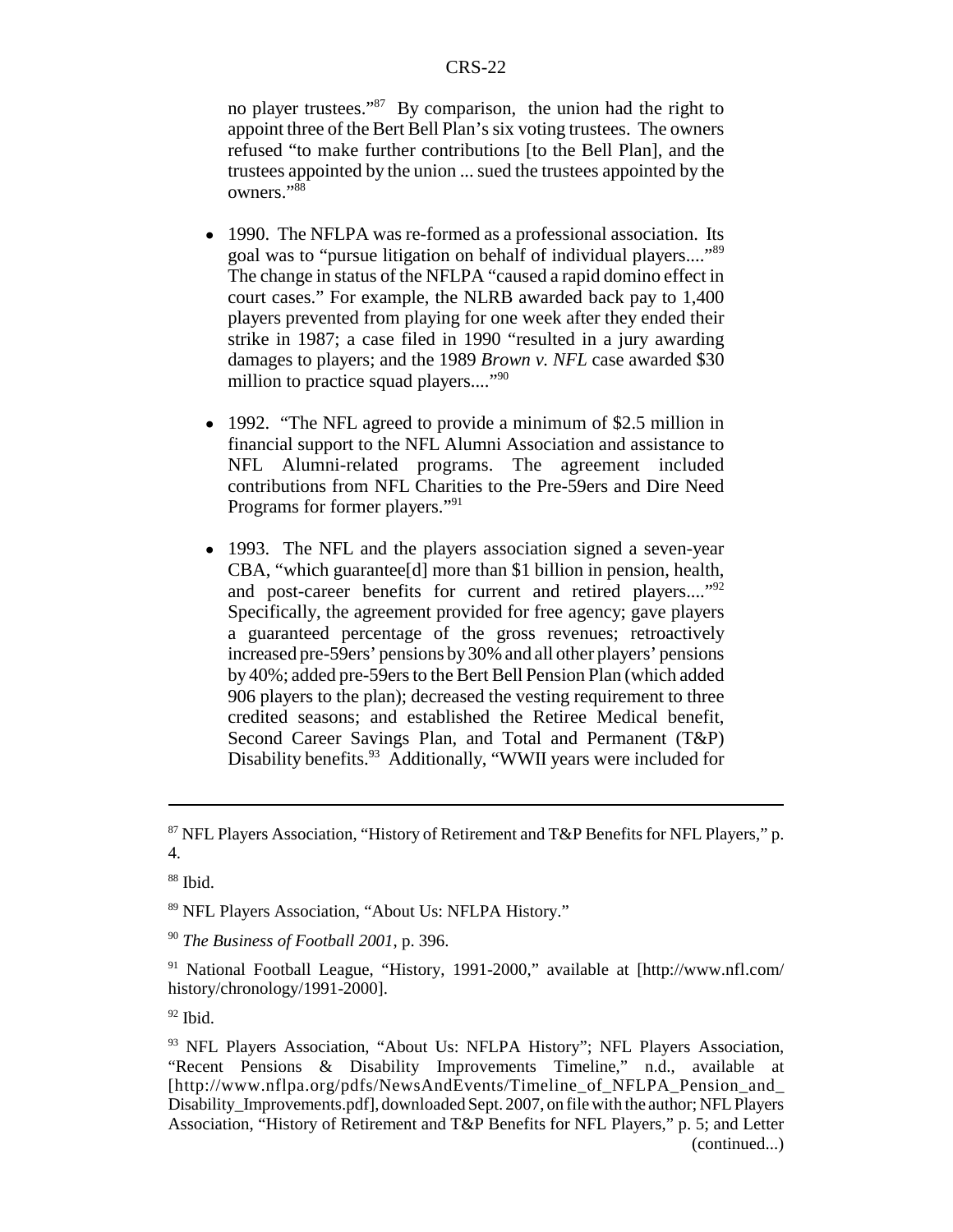pension eligibility, increasing [the number of] credited seasons for 159 players," and "Korean War and Vietnam years were included for pension credits, adding 182 players."94 A single plan counsel (Groom Law Group) and a single plan actuary (Aon Corporation) were selected. The CBA "based future contributions strictly on negotiated actuarial factors."95 The Pete Rozelle Plan and its assets merged with the Bert Bell Plan, and the NFLPA becomes a certified union again. $96$ 

- 1998. The 1993 CBA was extended through at least 2003. The extension established an annuity plan; provided for salary guarantees for certain players; increased minimum salaries, increased the lowest benefit credit from \$80 to \$100; increased the T&P disability benefit; and changed the pension eligibility requirement from five to four credited seasons.<sup>97</sup>
- 2002. The CBA was extended again. The extension allowed injured reserve seasons prior to 1970 to be counted toward pension eligibility and raised the lowest benefit credits from \$100 to \$200.<sup>98</sup>
- 2006. The CB0A was extended and became effective until the last day of the 2012 league year. The extension raised the lowest benefit credit from \$200 to \$250 (for individuals who played during the period1920-1982); tripled widows' and surviving children's benefits; created the Plan 88 program; and increased the monthly pension amount by 10% for individuals who played from 1983- 2006.99
- 2007. The following benefits and programs were announced or established: Health Reimbursement Account Plan, Cardiovascular

 $93$  (...continued)

from Upshaw to Reps. Conyers, Smith, Sanchez, and Cannon, pp. 4-5.

<sup>&</sup>lt;sup>94</sup> NFL Players Association, "Recent Pensions & Disability Improvements Timeline."

<sup>&</sup>lt;sup>95</sup> NFL Players Association, "History of Retirement and T&P Benefits for NFL Players," p. 5.

<sup>&</sup>lt;sup>96</sup> NFL Players Association, "History of Retirement and T&P Benefits for NFL Players," p. 5.

<sup>97</sup> NFL Players Association, "About Us: NFLPA History"; NFL Players Association, "History of Retirement and T&P Benefits for NFL Players," p. 6; Letter from Upshaw to Reps. Conyers, Smith, Sanchez, and Cannon, p. 5; and NFL Players Association, "Recent Pensions & Disability Improvements Timeline."

<sup>98</sup> Ibid.; NFL Players Association, "History of Retirement and T&P Benefits for NFL Players," p. 6.

<sup>99</sup> NFL Players Association, "Recent Pensions & Disability Improvements Timeline"; NFL Players Association, "History of Retirement and T&P Benefits for NFL Players," p. 6.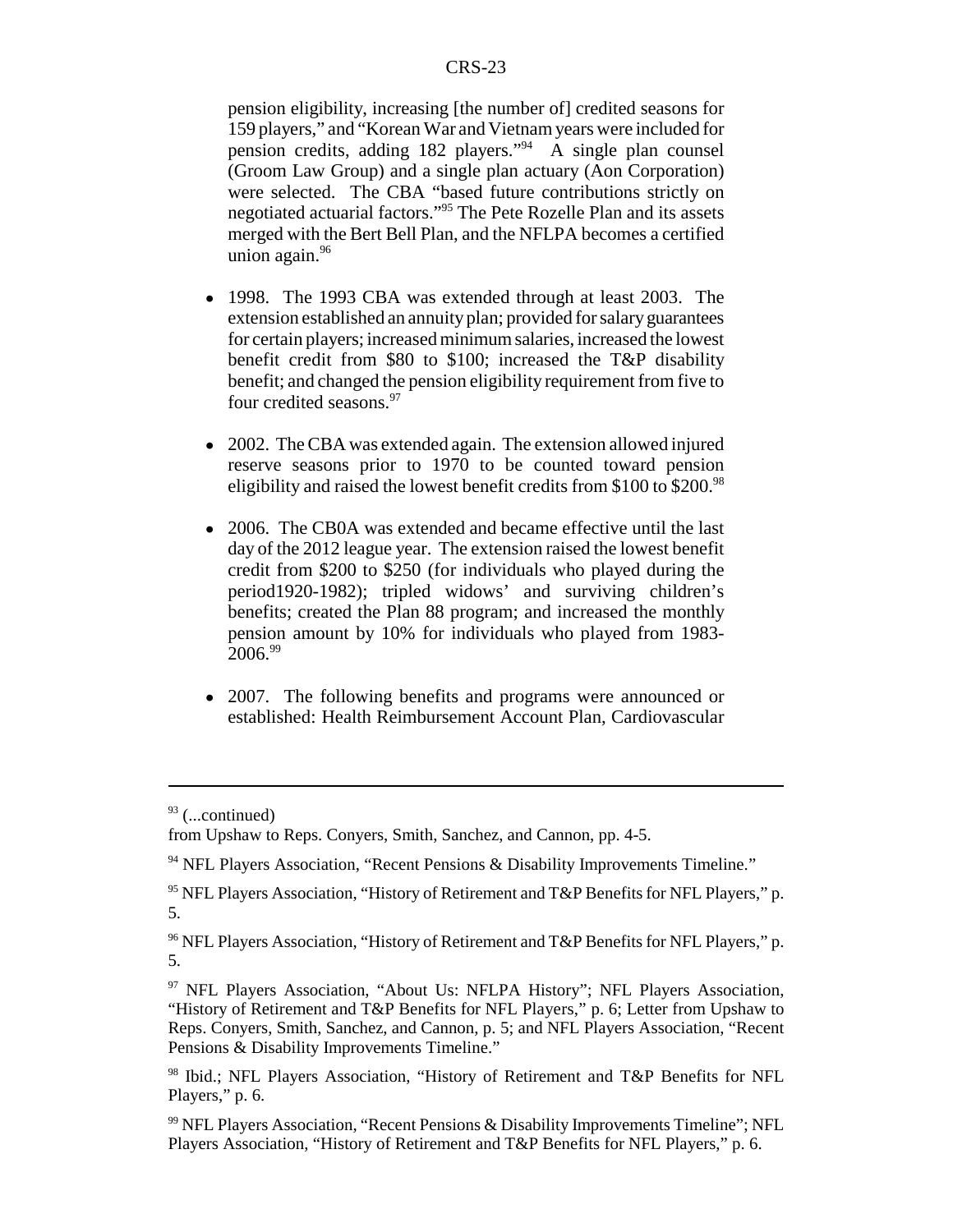Health Program, NFL Player Joint Replacement Benefit Plan, and assisted living arrangements.100

• 2008. The following changes and programs were announced or established: expanded health screening that focuses on cardiovascular health, obesity, and prostate cancer; discounted rates and special services at three national assisted living providers; and a prescription drug card that will allow former players to purchase prescription medications at a discount.101 Additionally, the NFL and NFLPA announced changes that have been, or will be, made to T&P and LOD disability benefits. These changes are noted in **Table 4.**

#### **How Benefits Are Funded**

Funds for benefits that are included in the CBA come from the portion of the league's total revenues that is allocated to the players. A summary of the definition of "total revenues" (TR) is as follows:

[T]he aggregate revenues received or to be received on an accrual basis ... by the NFL and all NFL Teams ... from all sources, whether known or unknown, derived from, relating to or arising out of the performance of players in NFL football games, with only the specific exceptions set forth below [in Article XXIV, Section 1(a)(ii) of the CBA].... Total Revenues shall include, without limitation: ... gate receipts ... the sale, license or other conveyance of the right to broadcast or exhibit NFL preseason, regular season and playoff games on radio and television ... revenues derived from concessions, parking, local advertising, signage, magazine advertising, local sponsorship agreements, stadium clubs, luxury box income ... Internet operations... and sales of programs and novelties...."<sup>102</sup>

Under the current CBA, the portion of total revenues that goes to players (that is, the "player costs percentage"<sup>103</sup>) each year is as follows:

<sup>100</sup> Letter from Upshaw to Reps. Conyers, Smith, Sanchez, and Cannon, p. 5; National Football League, "NFL & NFL Players Association Create New Joint Replacement Benefit Plan," news release, Dec. 10, 2007; and "14 Leading Medical Institutions Selected to Assist Retired Players Needing Joint Replacement Surgery," news release, Dec. 10, 2007. Few details are available about some of these initiatives, which means that eligibility criteria, the application process (if any), and the extent of benefits are unknown.

<sup>&</sup>lt;sup>101</sup> National Football League and NFL Players Association, "NFL and NFL Players Association Expand Disability Benefits Program for Retired Players," Feb. 29, 2008, available at [http://www.nflplayers.com/user/content.aspx?fmid=178&lmid=443&pid= 422&type=n], p. 3. Detailed information about these initiatives is provided later in this report.

<sup>102</sup> National Football League and NFL Players Association, *NFL Collective Bargaining Agreement, 2006-2012*, pp. 82-83.

<sup>&</sup>lt;sup>103</sup> Player costs include "the total Salaries and Benefits attributable to a League Year for all NFL Teams under all of the rules set forth in Article XXIV (Guaranteed League-wide Salary, Salary Cap & Minimum Team Salary), but not including loans, loan guarantees, (continued...)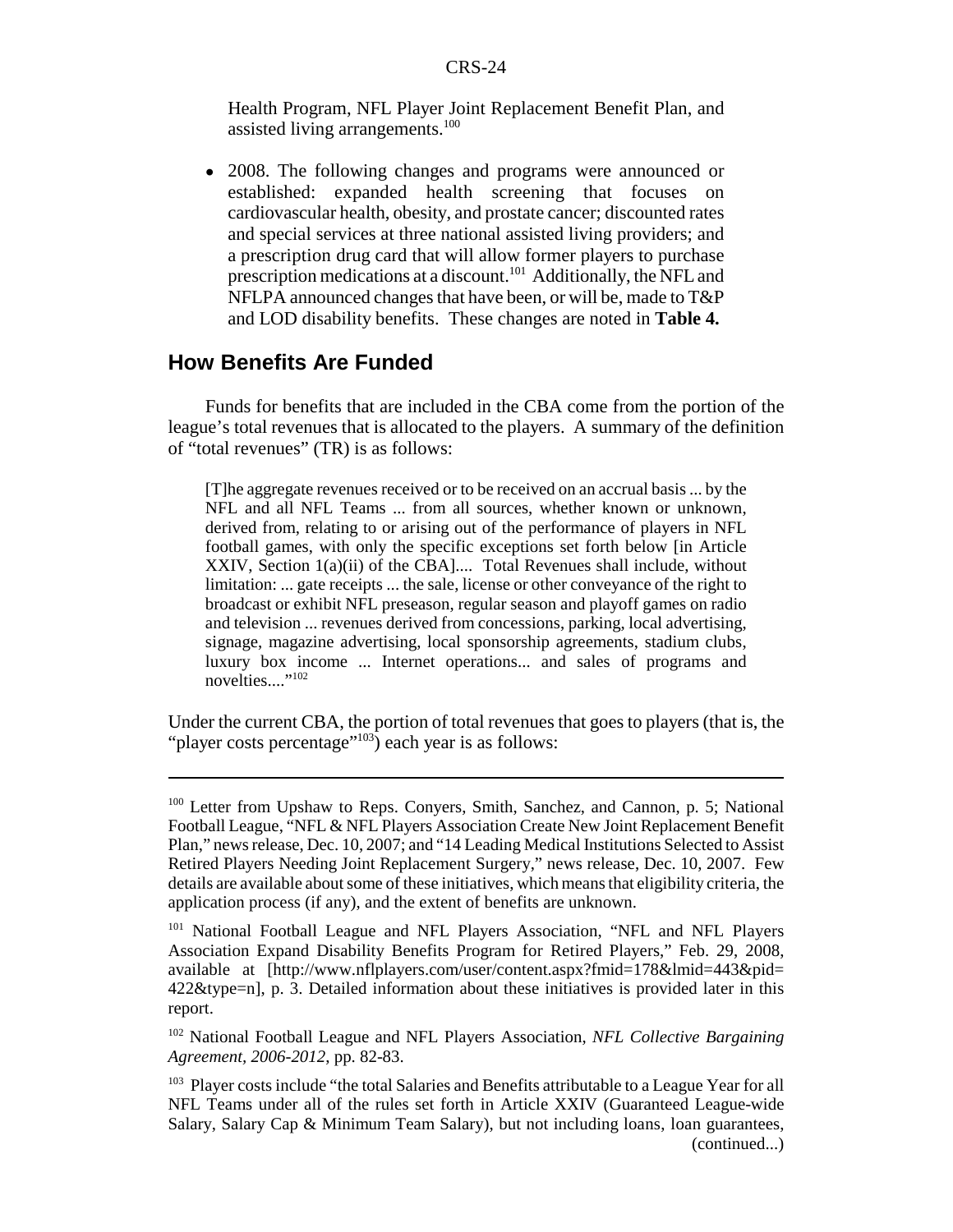- $\bullet$  2006: 57%
- $\bullet$  2007: 57%
- $\bullet$  2008: 57.5%
- $\bullet$  2009: 57.5%
- $\bullet$  2010: 58%
- $\bullet$  2011: 58%<sup>104</sup>

The amount of money equivalent to the player costs percentage in a given year is allocated between active players' salaries and benefits for both active players and retired players. The following description of how a team's salary cap is determined shows the relationship between salaries and benefits: in 2008, the amount of a team's salary cap will be "57.5% of Projected Total Revenues, less League-wide projected benefits, divided by the number of Teams playing in the NFL during such year...."105 The following definition of "benefits" lists the different benefits for active players and former players that are funded in the manner described above:

Benefits "mean the aggregate for a League Year of all sums paid ... by the NFL and all NFL Teams for, to, or on behalf of present or former NFL players, but only for: (i) pensions funding, including the Bert Bell/Pete Rozelle NFL Player Retirement Plan ... and the Second Career Savings Plan ...; (ii) Group insurance programs, including life, medical, and dental coverage ... and the Second Career Savings Plan; (iii) Injury protection ...; (iv) Workers' compensation, payroll, unemployment compensation, social security taxes, and contributions to the fund described in Article LIV, Section 4 below [Worker's Compensation Offset Provisions]; (v) Pre-season per diem amounts ... and regular season meal allowances ...; (vi) Expenses for travel, board and lodging for a player participating in an off-season workout program ...; (vii) Payments or reimbursements made to players participating in a Club's Rookie Orientation Program ...; (viii) Moving and travel expenses ...; (ix) Postseason pay ...; and salary paid to practice squad players ...; (x) Player medical costs ...; (xi) Severance pay ...; (xii) The Player Annuity Program ...; (xiii) The Minimum Salary Benefit ...; (xiv) The Performance Based Pool ...; (xv) The Tuition Assistance Plan ...; (xvi) The NFL Players Health Reimbursement Account ...; (xvii) The "88 Benefit" ...; (xviii) The NFL Player Benefits Committee...."106

The portion of the "League-wide projected benefits" needed "to fund the Retirement Plan is calculated actuarially, in accordance with federal law."<sup>107</sup> The

 $103$  (...continued)

unpaid grievances attributions, and unearned incentives." (National Football League and NFL Players Association, *NFL Collective Bargaining Agreement, 2006-2012*, p. 7.)

<sup>104</sup> NFL Players Association, "NFLPA Term Sheet - Basic Economic Terms," Mar. 7, 2006, available at [http://www.nflpa.org/pdfs/CBA/2006\_CBA\_Extension\_Term\_Sheet.pdf], downloaded Sept. 2007, on file with the author.

<sup>105</sup> National Football League and NFL Players Association, *NFL Collective Bargaining Agreement, 2006-2012*, p. 96.

<sup>106</sup> Ibid., pp. 93-94.

<sup>&</sup>lt;sup>107</sup> Letter from Upshaw to Reps. Conyers, Smith, Sanchez, and Cannon, p. 29.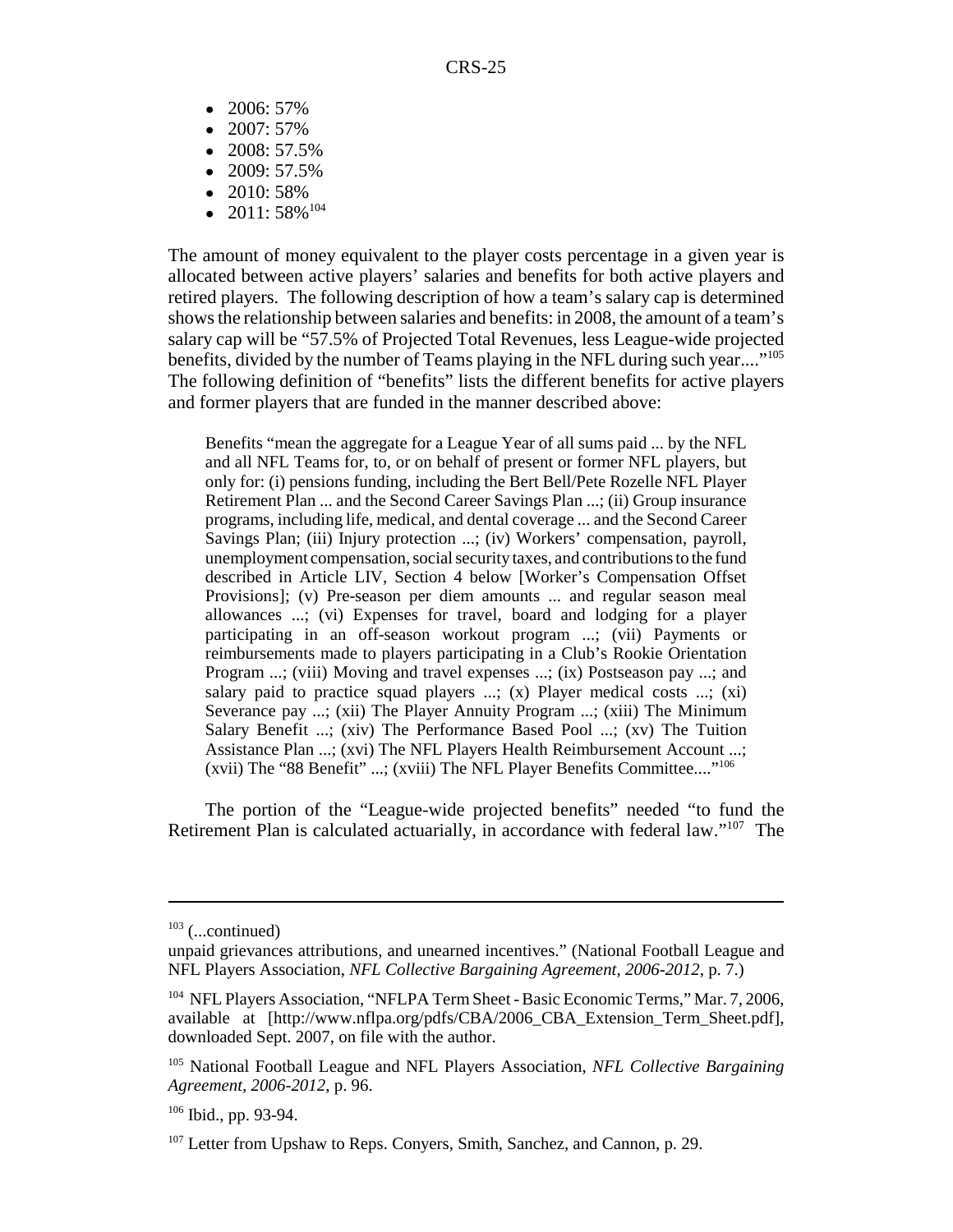same is also true for the Health Reimbursement Account Plan.<sup>108</sup> (The retirement plan and the Health Reimbursement Account Plan are described below.) According to the NFL and the NFLPA, the actuarial assumptions, or factors, that are used are negotiated during the collective bargaining process and are "acceptable to the plan's Enrolled Actuary."<sup>109</sup> The following excerpt from the CBA describes the process:

For the 1993 Plan Year and continuing for each Plan Year<sup>110</sup> thereafter that begins prior to the expiration of the Final League Year,  $111$  a contribution will be made to the Retirement Plan on behalf of each NFL Club as actuarially determined to be necessary to fund the benefits provided in this Article [of the CBA], based on the actuarial assumptions and methods contained in Appendix J [of the CBA]. No provision of this Agreement will eliminate or reduce the obligation to provide the benefits described in this Article, or eliminate or reduce the obligations of the NFL Clubs to fund retirement benefits. Contributions will be used exclusively to provide retirement benefits and to pay expenses.<sup>112</sup>

Similar language is found in the Bert Bell/Pete Rozelle NFL Player Retirement Plan:

For each Plan Year that begins prior to the expiration of the Final League Year, a contribution to the Trust [the trust agreement for the Retirement Plan] will be made by the Employers, as actuarially determined to be necessary to fund the benefits provided in this Plan based on the actuarial assumptions and methods contained in Appendix A [of the Retirement Plan]. $^{113}$ 

Funding for benefits other than the retirement plan and the Health Reimbursement Account apparently is not calculated using actuarial methods and assumptions. The NFLPA has stated that "[t]he contribution necessary to fund other benefit plans is more simply calculated as the total of the benefits provided plus all costs of administration. For the new 88 Plan, the consultants estimated an initial

<sup>108</sup> Ibid.

<sup>&</sup>lt;sup>109</sup> Letter from Goodell to Reps. Conyers and Smith, p. 10; NFL Players Association, "History of Retirement and T&P Benefits for NFL Players," p. 5. In 1993, a single plan counsel, Groom Law Group, and a single plan actuary, Aon Corporation, were selected for the retirement plan. (NFL Players Association, "History of Retirement and T&P Benefits for NFL Players," p. 5.)

<sup>&</sup>lt;sup>110</sup> "Plan Year' means a 12-month period from April 1 to March 31. A Plan Year is identified by the calendar year in which it begins." (*Bert Bell/Pete Rozelle NFL Player Retirement Plan*, Apr. 1, 2001, p. 6.)

<sup>&</sup>lt;sup>111</sup> Final League Year is "the League Year which is scheduled prior to its commencement to be the final League Year of the Collective Bargaining Agreement." A "League Year" is "the period from February 20 of one year through and including February 19 of the following year, or such other one year period to which the NFLPA and the [NFL's] Management Council may agree." (*Bert Bell/Pete Rozelle NFL Player Retirement Plan*, pp. 4 and 6.)

<sup>112</sup> National Football League and NFL Players Association, *NFL Collective Bargaining Agreement: 2006-2012*, p. 203.

<sup>113</sup> *Bert Bell/Pete Rozelle NFL Player Retirement Plan*, p. 10.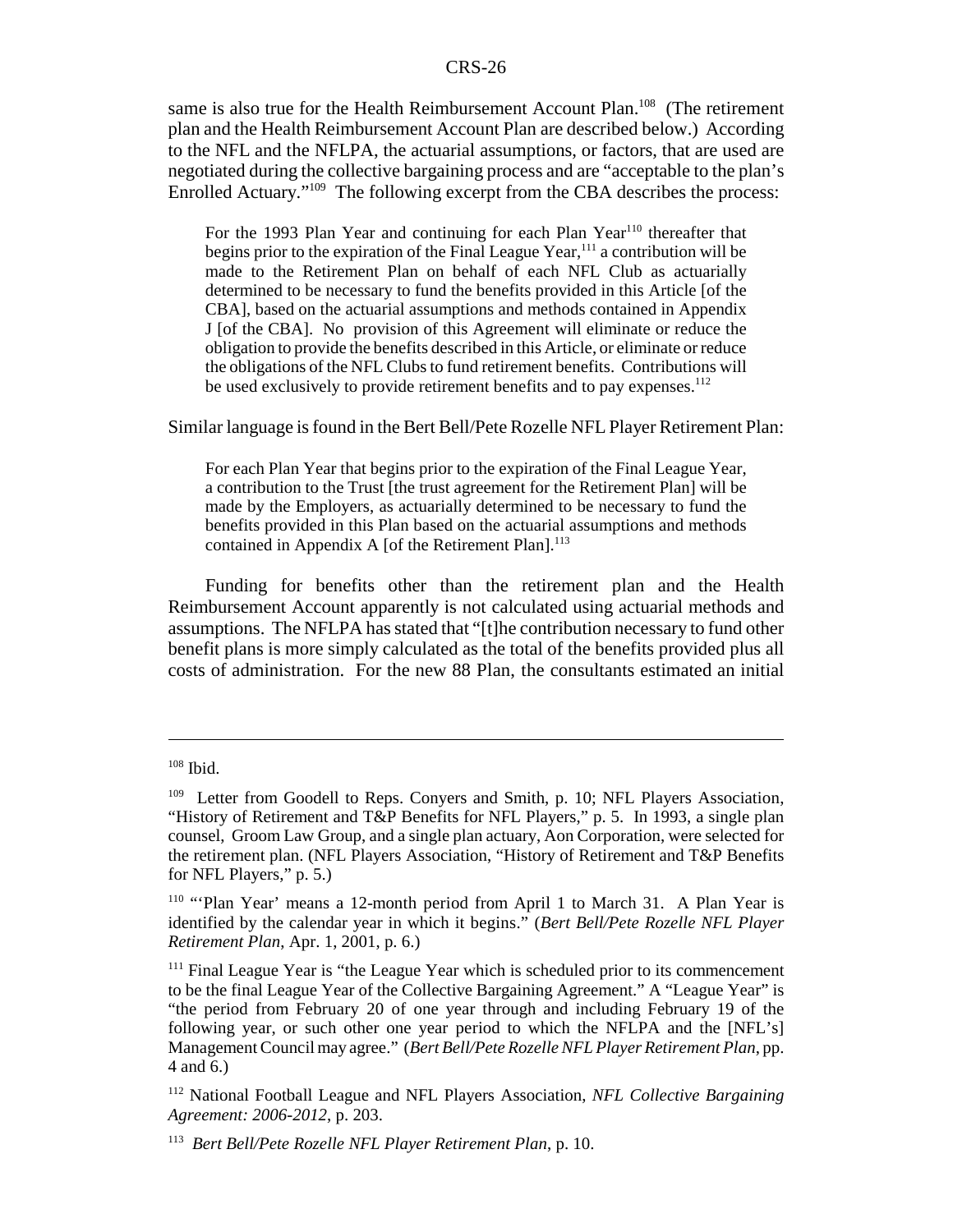contribution of \$1.88 million, all to benefit retired players."114 The method or methods used to determine how much money to allocate to this and other benefits is unknown.

Data provided by the NFL and the NFLPA show that possibly \$919.6 million was spent on benefits for retired players in 2006 and 2007. However, the ways in which the data are presented by the two organizations leave room for interpretation. The NFLPA states that "active players gave up approximately" the following amounts (which total \$181.6 million) during the period April 2006 through March 2007 for benefits for former players: $115$ 

- \$96.5 million for retirement benefits for retired players;
- \$31 million for medical benefits for retired players (\$18 million for health reimbursement accounts, \$2 million for the 88 Plan, and \$11 million for "five years post-retirement fully paid health care");
- \$20 million for disability benefits for retired players; and
- $\bullet$  \$34.1 million to fund workers' compensation coverage.<sup>116</sup>

In fall 2007, the NFLPA also noted that 38% of vested former players were receiving monthly benefits at that time.<sup>117</sup>

According to the NFL, "... clubs contributed approximately \$388 million" in 2006 to fund the Supplemental Disability Plan, Second Career Savings Plan, Annuity Program, Group Insurance Plan, Health Reimbursement Account Plan, 88 Plan, Severance Plan, and Tuition Reimbursement (which is not included in this report).<sup>118</sup> The NFL estimated that the costs of these benefits in 2007 would be \$350 million.

Although the NFLPA regularly describes the amount of funds provided for retirees' benefits in terms of how the "[b]enefit costs reduce the revenue available for active players under the" CBA, it appears that this description refers to the process described above for the allocation of funds for benefits.<sup>119</sup> Regarding the NFL's statement that the teams contribute funds for benefits, it seems plausible that this statement, too, refers to the allocation process described above.

The differences in the information provided by the NFL and NFLPA make it difficult to determine exactly how much money was spent for each benefit in 2006

116 Letter from Upshaw to Reps. Conyers, Smith, Sanchez, and Cannon, pp. 29-30.

<sup>&</sup>lt;sup>114</sup> Letter from Upshaw to Reps. Convers, Smith, Sanchez, and Cannon, p. 29.

<sup>&</sup>lt;sup>115</sup> The NFLPA describes the amount of funds provided for retirees' benefits in terms of how the "[b]enefit costs reduce the revenue available for active players under the" CBA. (NFL Players Association, "NFLPA White Paper" n.d., available at [http://www.nflpa.org/ whitepaper/], downloaded Sept. 2007, on file with the author, p. 4.) This description appears to refer to the allocation process described above in this report.

 $117$  Ibid., p. 9.

<sup>&</sup>lt;sup>118</sup> The NFL will have contributed a total of \$2.2 billion for these benefits during the period 1998-2007. (Letter from Goodell to Reps. Conyers and Smith, p. 12.)

<sup>&</sup>lt;sup>119</sup> NFL Players Association, "NFLPA White Paper," p. 4.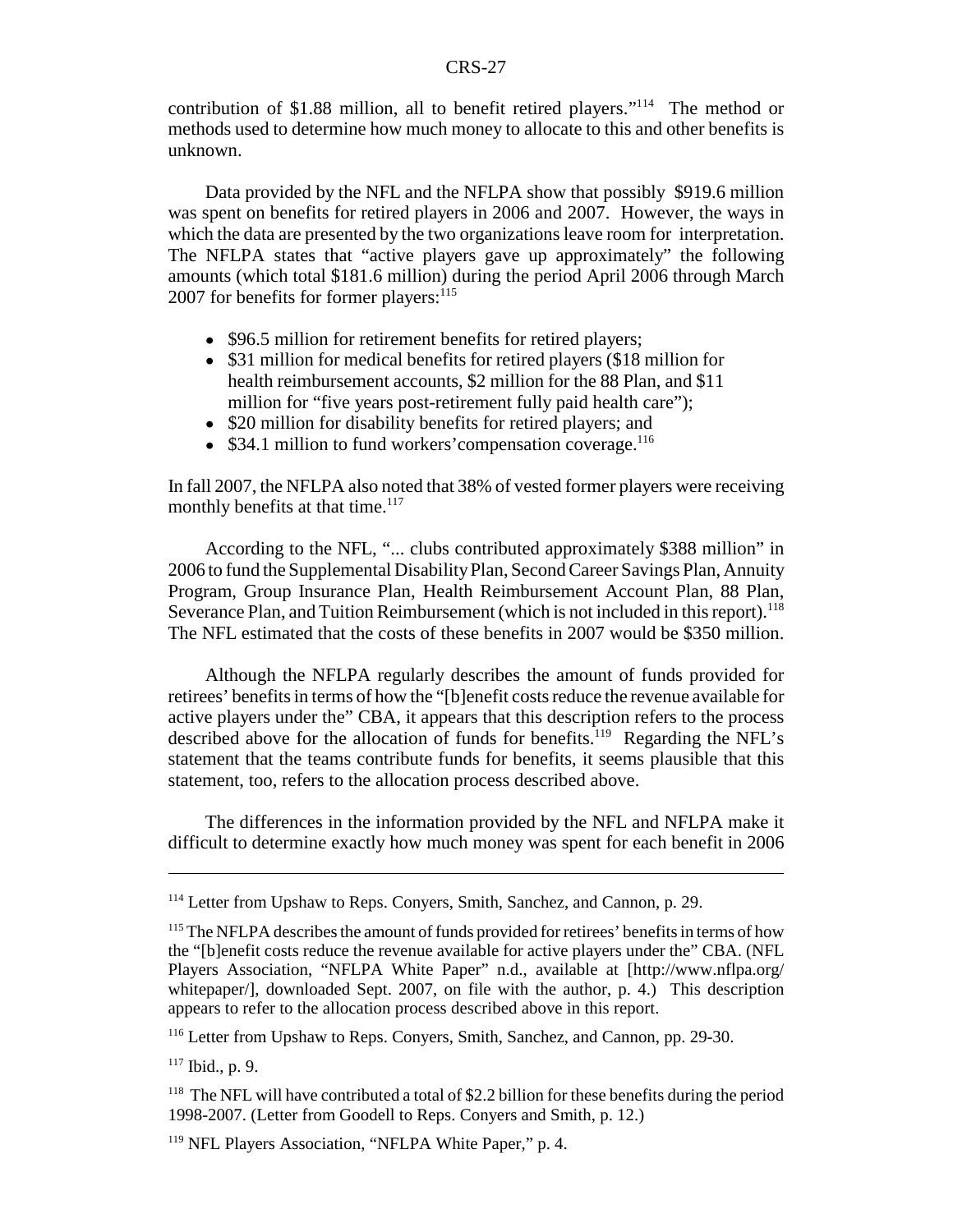or 2007. The NFLPA provided information that covers both years, while the NFL provided an amount for each year. Additionally, the NFLPA provided a breakdown by type of benefit (that is, retirement benefits, medical benefits, and disability funds) and amount, while the NFL provided an aggregate amount for eight different benefits, each of which is listed by the name of the benefit.

#### **Benefits for Former Players**

**Table 4** provides a summary of the benefits available to former players; eligibility requirements vary by benefit. This overview includes selected features for each type of benefit. For detailed information about a particular benefit, it is best to consult the appropriate document, such as the CBA. Workers' compensation is included because, although states administer workers' compensation programs, the NFLPA and the NFL provide funding for workers' compensation for their players.

The following is a list of the benefits included in **Table 4**. Shortened names are used in the table because this format makes it easier to identify the description or purpose of the benefit. Each benefit is identified by its complete name, as well as a shortened version. For example, the NFL Players Health Reimbursement Account appears as "Health Reimbursement Account" in the table. An asterisk identifies a benefit that is included in the CBA.

- 88 Benefit (or Plan)\*
- Cardiovascular Health (CVH) Program
- ! Bert Bell/Pete Rozelle NFL Player Retirement Plan Death Benefits ("death benefits")\*
- Bert Bell/Pete Rozelle NFL Player Retirement Plan Line-of-Duty Disability ("line-of-duty disability"or "LOD disability")\*
- Bert Bell/Pete Rozelle NFL Player Retirement Plan Retirement Benefits ("retirement benefits" or "pension")\*
- Bert Bell/Pete Rozelle NFL Player Retirement Plan Total and Permanent Disability Benefits ("total and permanent disability benefits" or "T&P benefits")\*
- ! NFL Player Annuity Program ("annuity program")\*
- ! NFL Player Joint Replacement Benefit Plan ("joint replacement benefit plan")
- ! NFL Player Second Career Savings Plan ("second career savings plan")\*
- NFL Player Supplemental Disability Plan ("supplemental disability" plan" or "supplemental disability benefits")\*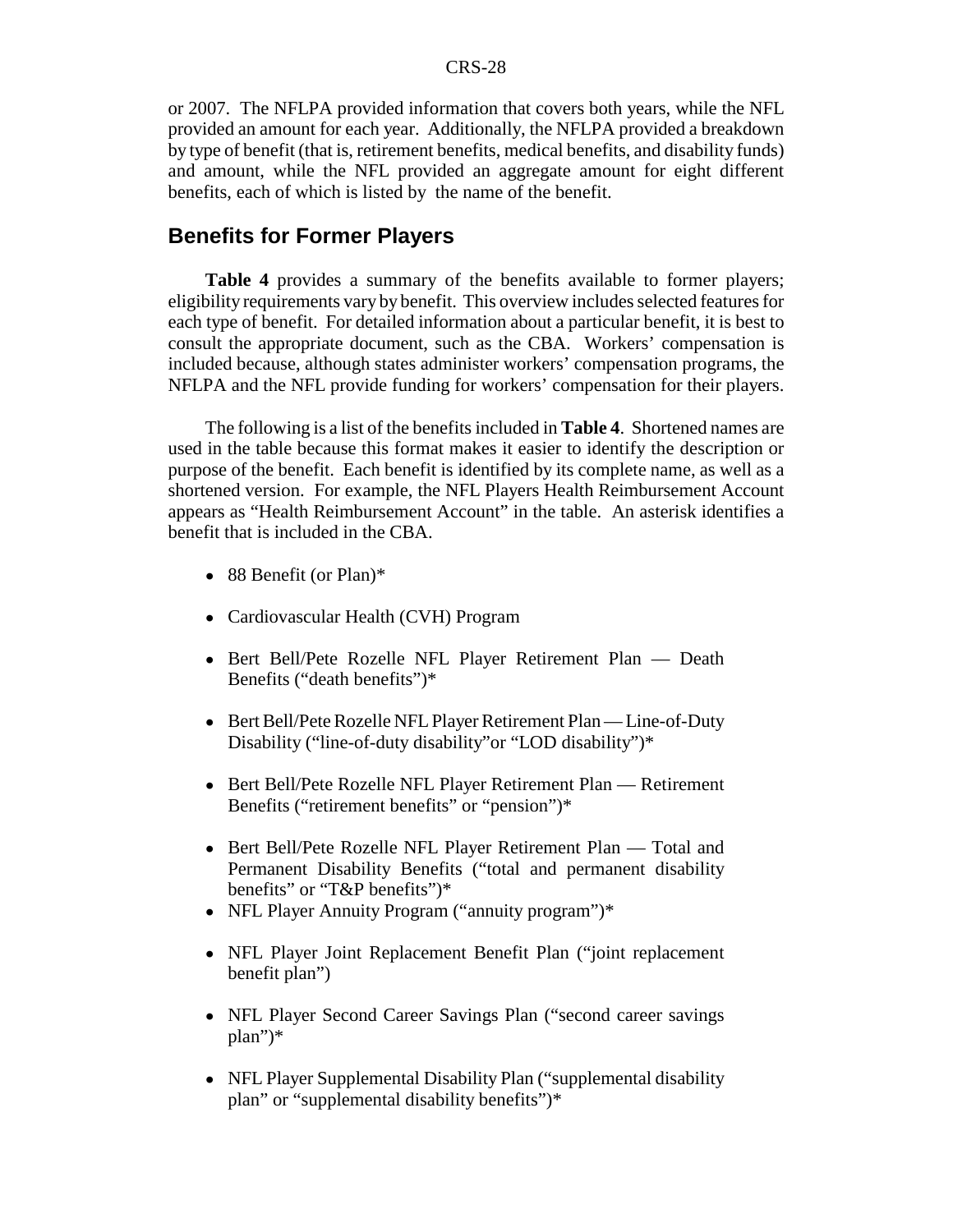- ! NFL Players Health Reimbursement Account ("health reimbursement account")\*
- ! Retiree Medical\* (This benefit is part of Group Insurance, which is how the benefit is listed in the CBA. The remainder of the Group Insurance benefit is available to only active players.)
- Severance Pay\*
- Workers' Compensation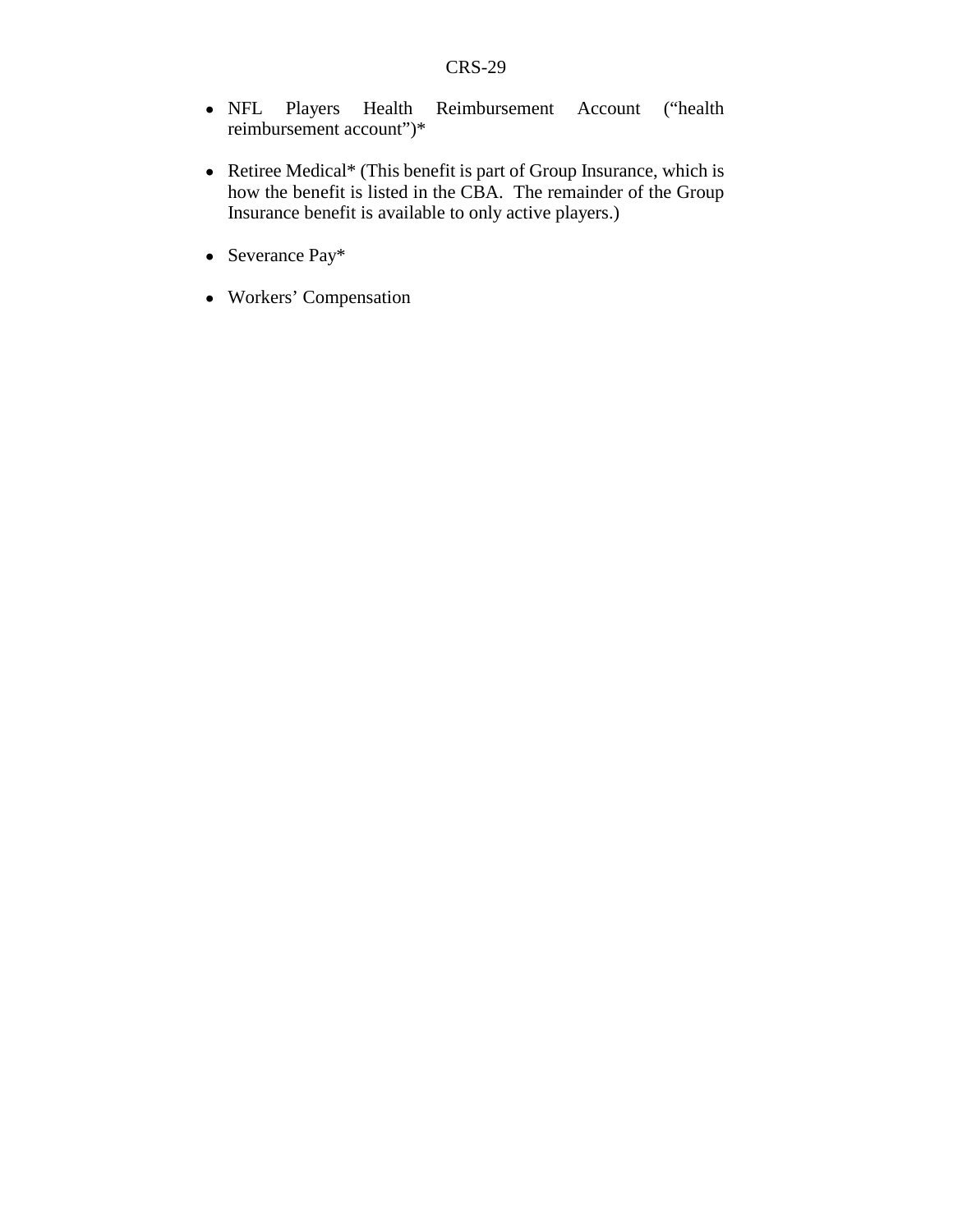#### **Table 4. Selected NFL-NFLPA Benefits as of October 2007**

| <b>Name of Benefit or</b><br><b>Program and Year</b><br><b>Established</b> | <b>Players from</b><br><b>These Years May</b><br>Participate | <b>Summary of Eligibility</b><br>Criteria <sup>a</sup> | <b>Selected Features</b> <sup>b,c</sup>                                                                                                                                                                                                                                                                                                                                                                                                               |
|----------------------------------------------------------------------------|--------------------------------------------------------------|--------------------------------------------------------|-------------------------------------------------------------------------------------------------------------------------------------------------------------------------------------------------------------------------------------------------------------------------------------------------------------------------------------------------------------------------------------------------------------------------------------------------------|
| 88 Pland,e<br>February 1, 2007                                             | All years                                                    | Vested player who is suffering<br>from dementia.       | - Plan will reimburse, or pay for, certain costs related to dementia.<br>— A maximum of \$88,000 may be paid annually for expenses for care<br>provided by a third party (for example, institutional custodial care or<br>home custodial care provided by an unrelated third party). The<br>maximum amount of this benefit is \$50,000 annually for care that is not<br>provided by a third party (for example, a relative provides care at<br>home). |
| Annuity Program <sup>d</sup><br>April 1, 1998                              | 1998-present                                                 | Minimum of four credited<br>seasons.                   | - This is a deferred compensation program.<br>— An allocation of \$65,000 will be made for each eligible player who<br>earns a credited season in an annuity year and who has a total of four or<br>more credited seasons as of the end of such annuity year.                                                                                                                                                                                         |
| Cardiovascular Health<br>(CVH) Program<br>July 25, 2007                    | All years                                                    | Apparently, this program is<br>open to all players.    | - Provides cardiovascular screening and education.                                                                                                                                                                                                                                                                                                                                                                                                    |
| Death Benefits <sup>d</sup><br>September 19, 1962                          | All years                                                    | Vested inactive or active<br>player.                   | — Provides financial assistance to widow and/or surviving minor<br>children of a former or active player.<br>— Monthly benefit equal to \$3,600 or 50% of the player's benefits,<br>whichever is greater. For first 48 months after player's death, the<br>amount of the benefit cannot be less than \$6,000/month for a player<br>who was an active player after 1976 plan year, or \$9,000/month for a                                              |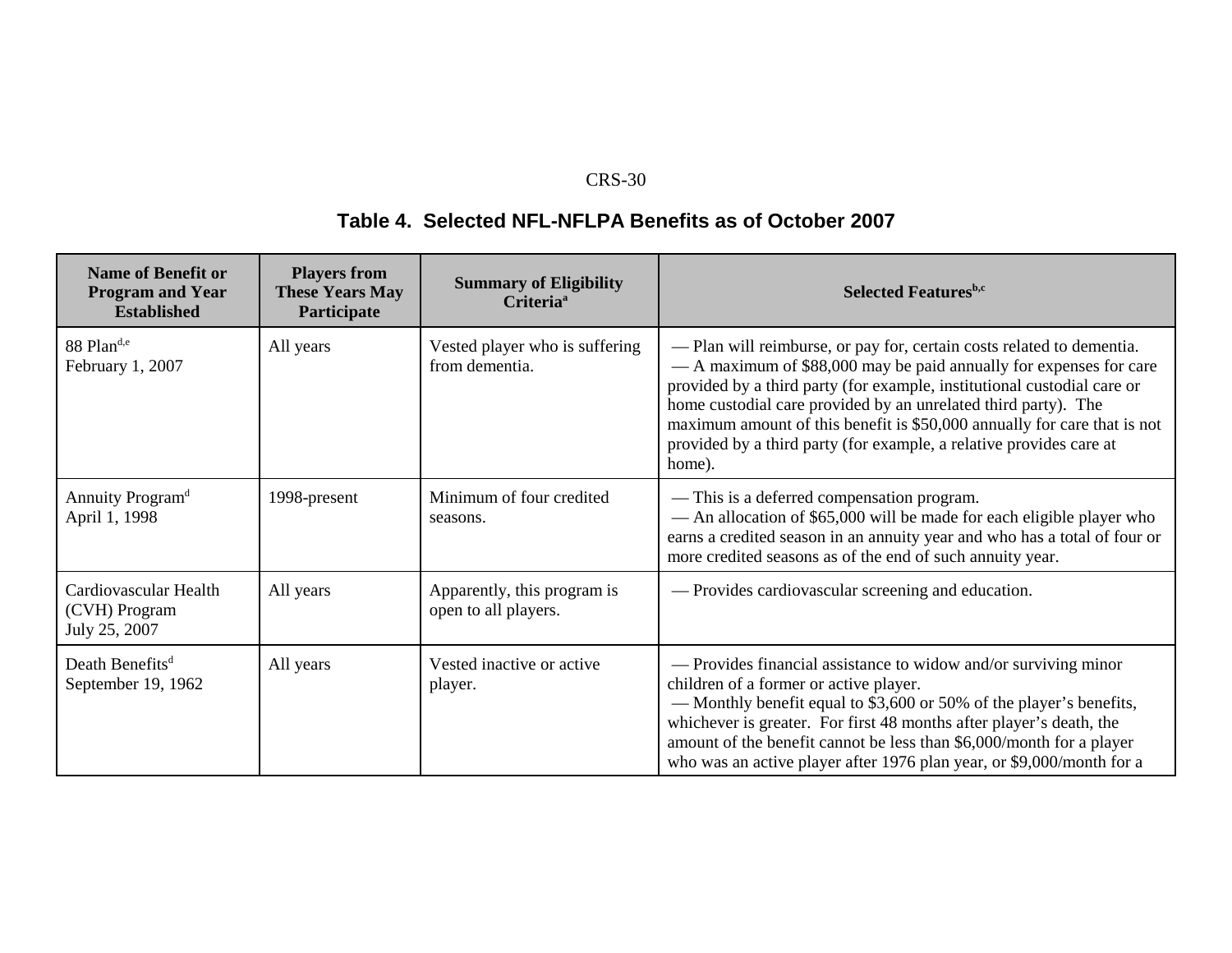| n |  |
|---|--|
|---|--|

| <b>Name of Benefit or</b><br><b>Program and Year</b><br><b>Established</b> | <b>Players from</b><br><b>These Years May</b><br>Participate | <b>Summary of Eligibility</b><br>Criteria <sup>a</sup>                                                                                                                                                           | <b>Selected Features</b> <sup>b,c</sup>                                                                                                                                                                                                                                                                                                                                                                                     |
|----------------------------------------------------------------------------|--------------------------------------------------------------|------------------------------------------------------------------------------------------------------------------------------------------------------------------------------------------------------------------|-----------------------------------------------------------------------------------------------------------------------------------------------------------------------------------------------------------------------------------------------------------------------------------------------------------------------------------------------------------------------------------------------------------------------------|
|                                                                            |                                                              |                                                                                                                                                                                                                  | player who was an active player after the 1981 plan year.<br>- For a widow, benefit ends with her death or remarriage. For<br>children, benefit ends upon reaching the age of 19 (or 23, if in college).<br>Termination based on age does not apply if child is mentally or<br>physically incapacitated.                                                                                                                    |
| <b>Health Reimbursement</b><br>Account $(HRA)^d$<br>March 1, 2007          | 2004-present                                                 | At least eight credited seasons<br>for a player whose last credited<br>season was 2004 or 2005. At<br>least three credited seasons for<br>a player who earned a credited<br>season in 2006 or any later<br>year. | — An annual contribution is made to a player's account in the amount<br>of \$25,000 or \$50,000, depending upon the terms of the CBA. Total<br>contributions shall not exceed \$300,000.<br>- Player may receive reimbursement for medical care expenses only<br>during periods of time when he is not covered by the Group Insurance<br>in the CBA or the Extended Post-Career Medical and Dental Insurance<br>in the CBA. |
| Joint Replacement Benefit<br>Plan<br>$2007^{\rm f}$                        | All years                                                    | Unknown.                                                                                                                                                                                                         | — Assists retired players who need joint replacement surgery.<br>- Plan provides financial assistance to all eligible former players to<br>cover the cost of surgery.<br>— Additional financial assistance is available from the NFL Player<br>Care Foundation.                                                                                                                                                             |
| Line of duty (LOD)<br>disability benefit <sup>d</sup><br>April 1, 1970     | All years                                                    | Any player who incurs a<br>substantial disablement (but is<br>not totally and permanently<br>disabled) arising out of NFL<br>football activities, as                                                             | — Amount of monthly benefit will equal the sum of the player's<br>benefit credits (see Retirement Benefits) or \$1,000, whichever is<br>greater.<br>- Payments continue for duration of substantial disablement, but no<br>longer than $7\frac{1}{2}$ years.                                                                                                                                                                |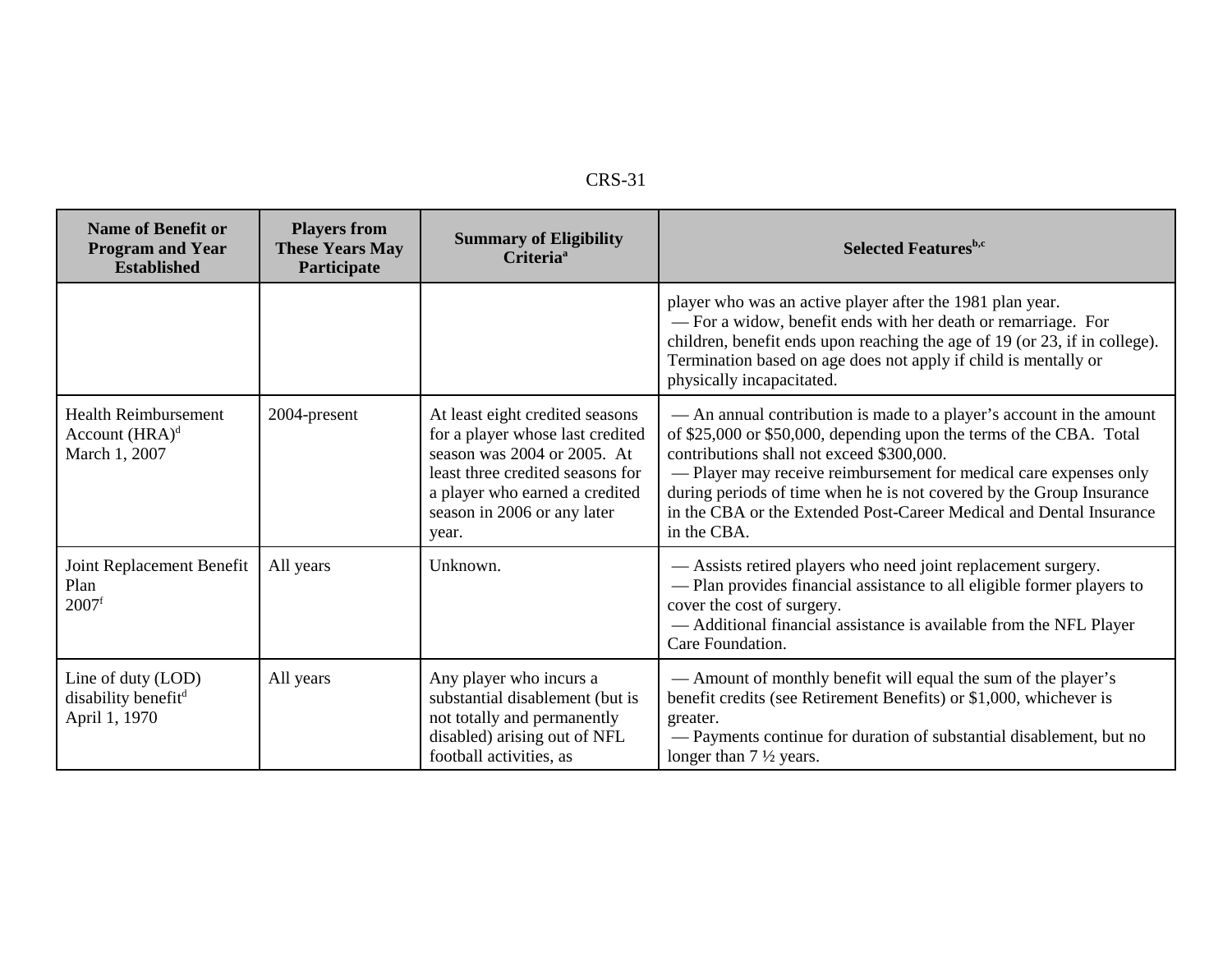| г<br>u. |
|---------|
|---------|

| <b>Name of Benefit or</b><br><b>Program and Year</b><br><b>Established</b> | <b>Players from</b><br><b>These Years May</b><br>Participate | <b>Summary of Eligibility</b><br>Criteria <sup>a</sup>                                                                                                                                                           | <b>Selected Features</b> <sup>b,c</sup>                                                                                                                                                                                                                                                                                                                                                                                                                                                                                                                                                                                                                                                                          |
|----------------------------------------------------------------------------|--------------------------------------------------------------|------------------------------------------------------------------------------------------------------------------------------------------------------------------------------------------------------------------|------------------------------------------------------------------------------------------------------------------------------------------------------------------------------------------------------------------------------------------------------------------------------------------------------------------------------------------------------------------------------------------------------------------------------------------------------------------------------------------------------------------------------------------------------------------------------------------------------------------------------------------------------------------------------------------------------------------|
|                                                                            |                                                              | determined by the Retirement<br>Board or the Disability Initial<br>Claims Committee (DICC),<br>that is a significant factor in<br>causing his retirement from<br>football. Player does not have<br>to be vested. | - If both an LOD benefit and a T&P benefit are payable, only the<br>larger of the two benefits will be paid.<br>- Application for LOD benefit must be submitted within 48 months<br>after player ceases to be an active player. <sup>8</sup>                                                                                                                                                                                                                                                                                                                                                                                                                                                                     |
| Retiree Medical <sup>d,h</sup><br>May 6, 1993                              | 1993-present                                                 | Vested.                                                                                                                                                                                                          | — Active players receive group insurance benefits: life insurance, and<br>medical and dental benefits. The same medical and dental benefits are<br>provided to former players for a set amount of time, as described below.<br>- Players released or who otherwise severed employment after the<br>first regular season game in the 2002 season, but before the first regular<br>season game in 2005 season, continue to receive medical and dental<br>benefits for 48 months.<br>- Players released after the first regular season game in the 2005<br>season and prior to the expiration or termination of the 2006-2012 CBA<br>will receive medical and dental benefits for the following 60-month<br>period. |
| Retirement Benefits <sup>d,i</sup><br>September 19, 1962                   | All years                                                    | Vested player.                                                                                                                                                                                                   | - A player earns a benefit credit for each credited season, and a<br>vested player's monthly pension is the sum of his benefit credits for<br>each of his credited seasons. Under the 2006-2012 CBA, the benefit<br>credits are as follow:                                                                                                                                                                                                                                                                                                                                                                                                                                                                       |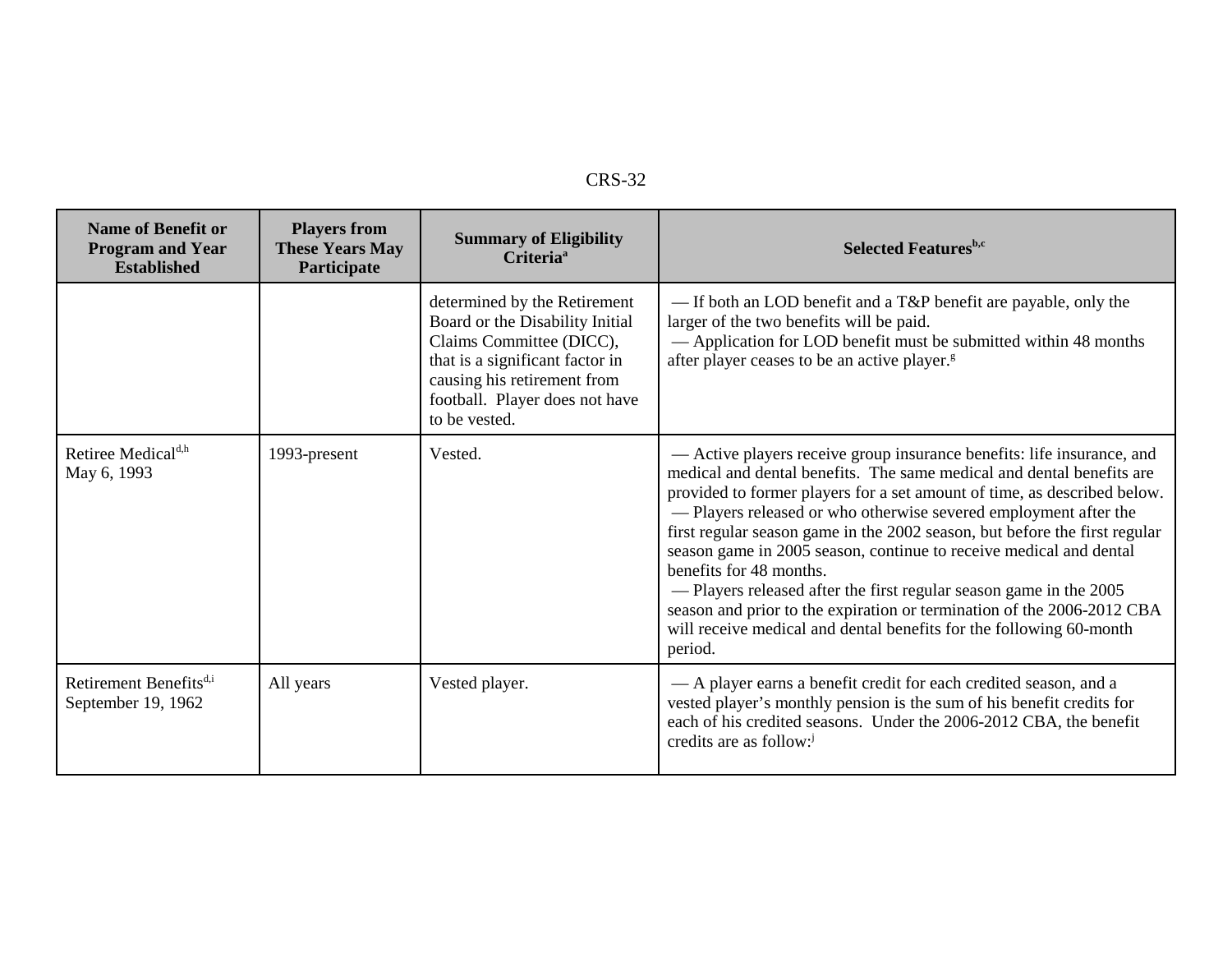| n.<br>ч.<br>N<br>$\mathbf{A}$ |
|-------------------------------|
|-------------------------------|

| <b>Name of Benefit or</b><br><b>Program and Year</b><br><b>Established</b> | <b>Players from</b><br><b>These Years May</b><br>Participate | <b>Summary of Eligibility</b><br>Criteria <sup>a</sup> | <b>Selected Features</b> b,c                                                                                                                                                                                                                                                                                                                                                                                                                                                                                                                                                                                                                                                                                                                                                                                                                                                                                                                                                                                                                                                                                                                                                                                                                                                                                                |  |
|----------------------------------------------------------------------------|--------------------------------------------------------------|--------------------------------------------------------|-----------------------------------------------------------------------------------------------------------------------------------------------------------------------------------------------------------------------------------------------------------------------------------------------------------------------------------------------------------------------------------------------------------------------------------------------------------------------------------------------------------------------------------------------------------------------------------------------------------------------------------------------------------------------------------------------------------------------------------------------------------------------------------------------------------------------------------------------------------------------------------------------------------------------------------------------------------------------------------------------------------------------------------------------------------------------------------------------------------------------------------------------------------------------------------------------------------------------------------------------------------------------------------------------------------------------------|--|
|                                                                            |                                                              |                                                        | <b>Credited Season ----------- Benefit Credit</b>                                                                                                                                                                                                                                                                                                                                                                                                                                                                                                                                                                                                                                                                                                                                                                                                                                                                                                                                                                                                                                                                                                                                                                                                                                                                           |  |
|                                                                            |                                                              |                                                        | Before 1982 ----------------- \$250<br>1982-1992 ------------------- \$255<br>1993-1994 ------------------- \$265<br>1995-1996 ------------------ \$315<br>1997 -------------------------- \$365<br>1998-present <sup>k</sup> --------------- \$470<br>— Any vested inactive player may choose to receive his benefits at the<br>normal retirement age, which is 55 under the retirement plan, or later<br>(that is, deferred retirement). A vested inactive player with at least one<br>credited season prior to 1993 plan year may elect for early retirement<br>(which begins at age 45). Benefits will be adjusted accordingly for a<br>player who chooses deferred retirement or early retirement. Benefits<br>will be increased for deferred retirement, and decreased for early<br>retirement.<br>- A vested player who leaves the NFL on or after March 1, 1977, has<br>at least one credited season prior to the 1993 plan year, and is no longer<br>an employee may elect to receive an early payment benefit in the form<br>of a lump sum, a life-only pension, or a qualified joint and survivor<br>annuity. If a player receives an early payment benefit, his monthly<br>pension will be based upon 75% of the sum of his benefit credits.<br>- A player who chooses an early payment benefit after March 31, |  |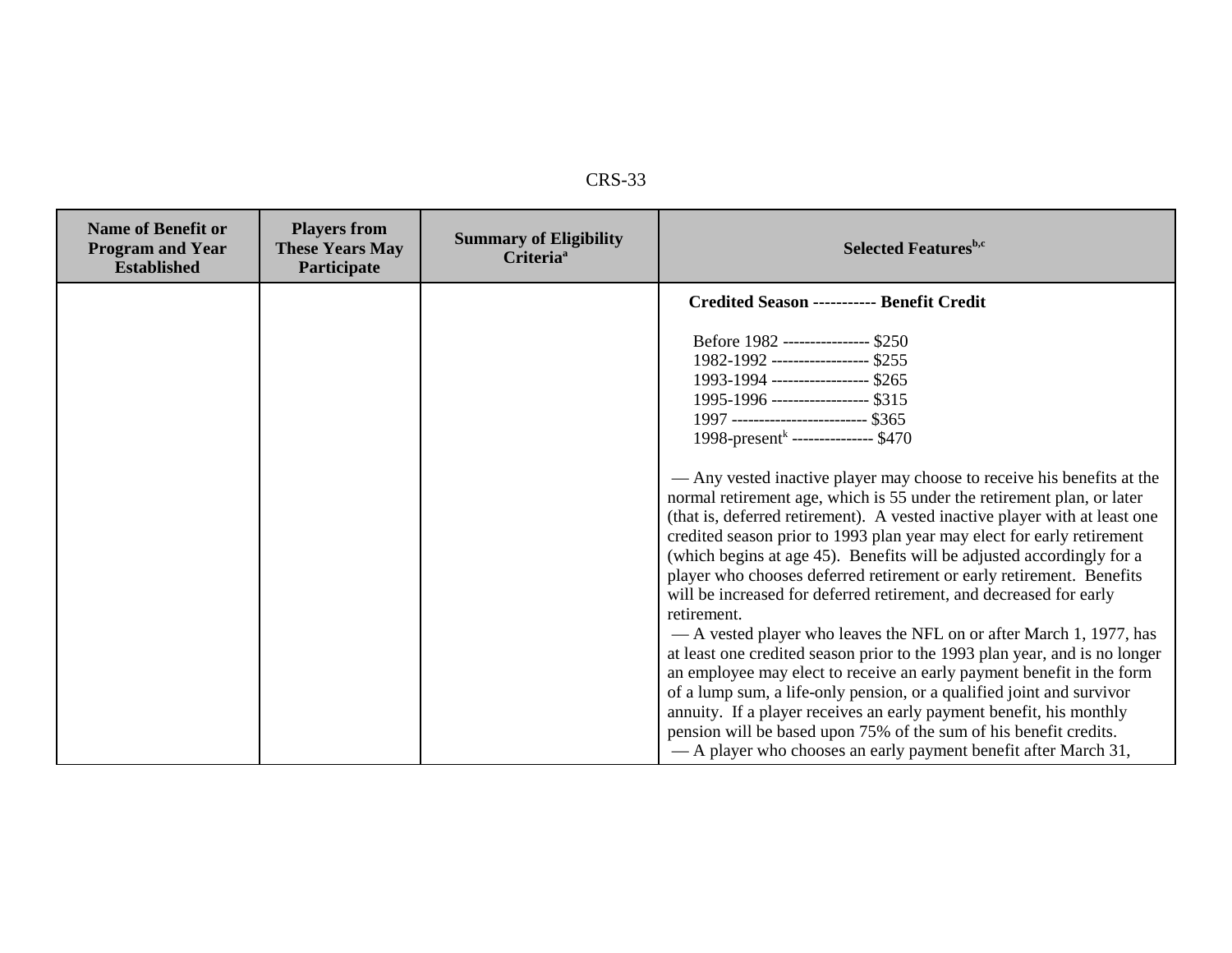| יכו<br>х.<br>Λv |
|-----------------|
|-----------------|

| <b>Name of Benefit or</b><br><b>Program and Year</b><br><b>Established</b> | <b>Players from</b><br><b>These Years May</b><br>Participate | <b>Summary of Eligibility</b><br>Criteria <sup>a</sup>                                                                                                                                                                                                             | <b>Selected Features</b> <sup>b,c</sup>                                                                                                                                                                                                                                                                                                                                                                                                                                                                                                                                                    |  |
|----------------------------------------------------------------------------|--------------------------------------------------------------|--------------------------------------------------------------------------------------------------------------------------------------------------------------------------------------------------------------------------------------------------------------------|--------------------------------------------------------------------------------------------------------------------------------------------------------------------------------------------------------------------------------------------------------------------------------------------------------------------------------------------------------------------------------------------------------------------------------------------------------------------------------------------------------------------------------------------------------------------------------------------|--|
|                                                                            |                                                              |                                                                                                                                                                                                                                                                    | 1982, will have any subsequent payments for certain benefits (for<br>example, total and permanent disability benefits, line-of-duty disability<br>benefits) reduced by 25%.                                                                                                                                                                                                                                                                                                                                                                                                                |  |
| <b>Second Career Savings</b><br>Plan <sup>d</sup><br>July 1, 1993          | 1993-present                                                 | A first-year player may<br>contribute to the plan. A player<br>must have at least two credited<br>seasons, at least one of which<br>is for Plan Year 2006 or later,<br>in order to receive a club<br>contribution.                                                 | - Matching contributions shall be two dollars for each dollar provided<br>by a player. The maximum matching contributions, which vary by plan<br>year under the CBA, are as follow: \$20,000 for each year, 2006-2008;<br>\$22,000 for 2009; \$24,000 for 2010, and \$26,000 for 2011.<br>— Beginning at age 45, a player may withdraw money from his<br>account.                                                                                                                                                                                                                          |  |
| Severance Pay <sup>d</sup><br>November 16, 1982                            | 1982-present                                                 | Minimum of two credited<br>seasons. At least one of the<br>seasons must have occurred<br>during the period 1993-2011.<br>Player's written request for<br>severance pay must indicate<br>that he intends to permanently<br>sever employment as an active<br>player. | - A player's severance pay will equal the sum of the following:<br>\$5,000 per credited season for each season during the period1989-1992;<br>\$10,000 per credited season for each season during the period 1993-<br>1999; \$12,500 per credited season for each season during the period<br>2000-2008; and \$15,000 per credited season for each season during the<br>period 2009-2011.<br>- Severance pay is paid in a single lump sum. Payment date varies<br>depending upon when the individual was last involved in a league<br>playing activity and when he submits an application. |  |
| Supplemental Disability<br>Plan <sup>d,l</sup><br>July 1, 1993             | 1993-present                                                 | Former players who receive<br>T&P disability benefits in the<br>"active football," "active"                                                                                                                                                                        | — Supplemental disability plan benefits are automatically paid to each<br>eligible player.<br>- Effective April 1, 2000, the monthly and annual supplemental                                                                                                                                                                                                                                                                                                                                                                                                                               |  |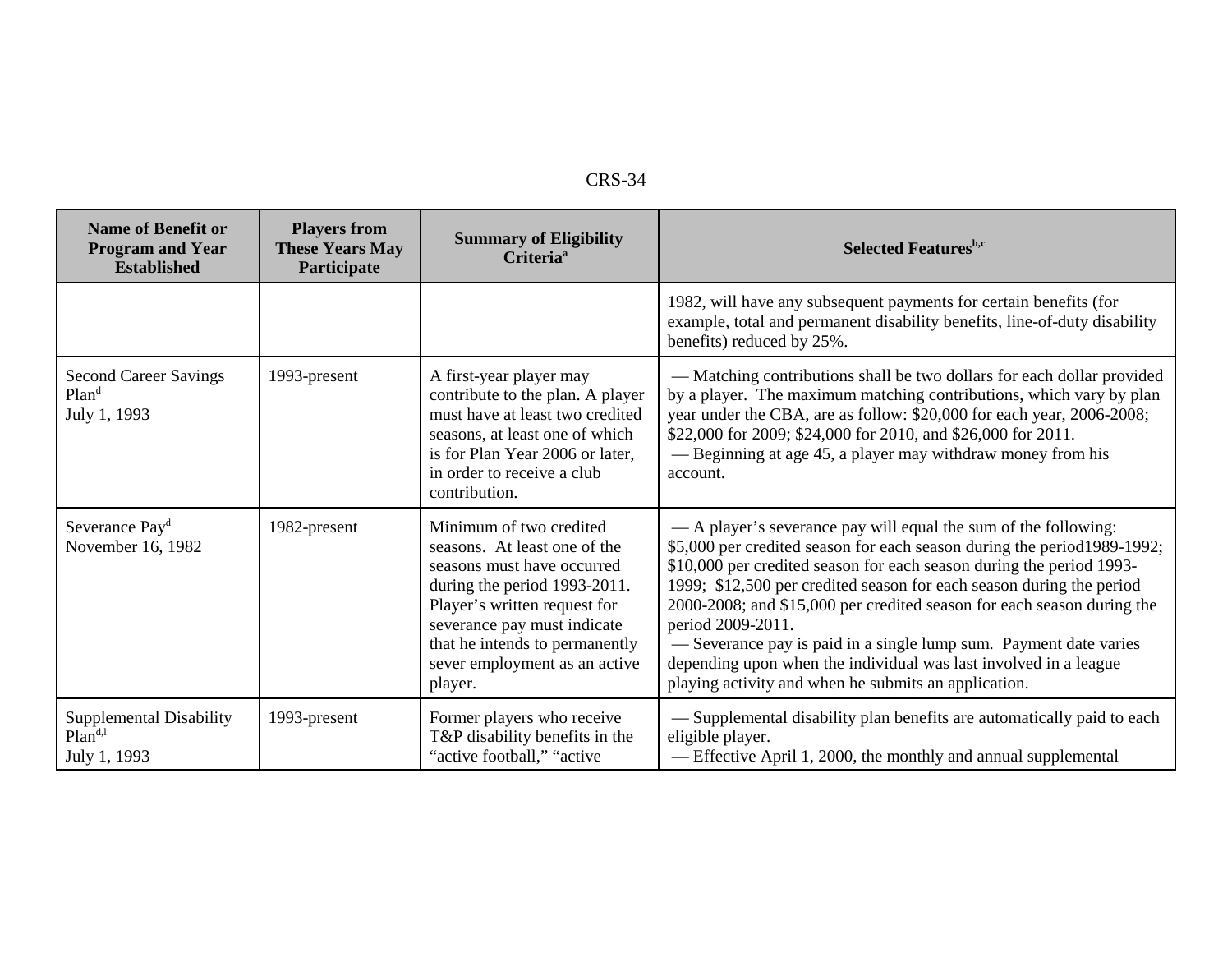| n<br>v<br>v. |
|--------------|
|--------------|

| <b>Name of Benefit or</b><br><b>Program and Year</b><br><b>Established</b> | <b>Players from</b><br><b>These Years May</b><br>Participate                                         | <b>Summary of Eligibility</b><br>Criteria <sup>a</sup>                                                                                                                             | <b>Selected Features</b> <sup>b,c</sup>                                                                                                                                                                                                                                                                                                                                                                                                                                                                                                                                                                                                                                                                                                                                                                                                                                                                                                                                                                                                                                                                                                                                                      |
|----------------------------------------------------------------------------|------------------------------------------------------------------------------------------------------|------------------------------------------------------------------------------------------------------------------------------------------------------------------------------------|----------------------------------------------------------------------------------------------------------------------------------------------------------------------------------------------------------------------------------------------------------------------------------------------------------------------------------------------------------------------------------------------------------------------------------------------------------------------------------------------------------------------------------------------------------------------------------------------------------------------------------------------------------------------------------------------------------------------------------------------------------------------------------------------------------------------------------------------------------------------------------------------------------------------------------------------------------------------------------------------------------------------------------------------------------------------------------------------------------------------------------------------------------------------------------------------|
|                                                                            |                                                                                                      | nonfootball," and "football<br>degenerative" categories.                                                                                                                           | disability plan benefit for each category is as follows: "active football,"<br>\$14,670 monthly and \$176,040 annually; "active nonfootball," \$7,167<br>monthly and \$86,004 annually; and "football degenerative," \$5,167<br>monthly and \$62,004 annually. <sup>m</sup><br>- Players who receive T&P "inactive" category benefits do not<br>receive any benefits under this plan. <sup>m</sup>                                                                                                                                                                                                                                                                                                                                                                                                                                                                                                                                                                                                                                                                                                                                                                                           |
| <b>Total and Permanent</b><br>Disability Benefitd,h,n<br>April 1, 1970     | All years, except for<br>an inactive player<br>who does not have a<br>credited season after<br>1958. | Active player (he does not have<br>to be vested) or vested inactive<br>player who is totally and<br>permanently disabled, as<br>determined by the Retirement<br>Board or the DICC. | — The amount of a player's benefit will be equal to the sum of his<br>benefit credits, excluding benefit credits for credited seasons prior to<br>1958. The benefit amount may be increased as follows for each benefit<br>category:<br>(a) Active football: monthly benefit will be not be less than \$4,000 if<br>the disability or disabilities arise out of NFL football activities, arise<br>while the player is an active player, and cause the player to be totally<br>and permanently disabled "shortly after" the disability or disabilities<br>first arise. <sup>o</sup><br>(b) Active nonfootball: monthly benefit will not be less than \$4,000 if<br>the disability or disabilities do not result from NFL football activities,<br>but do arise while the player is an active player, and cause the player to<br>be totally and permanently disabled "shortly after" the disabilities first<br>arise. <sup>o</sup><br>(c) Football degenerative: monthly benefit will not be less than \$4,000<br>if the disability or disabilities arise out of NFL football activities and<br>result in T&P disability before 15 years after the end of the player's last<br>credited season. |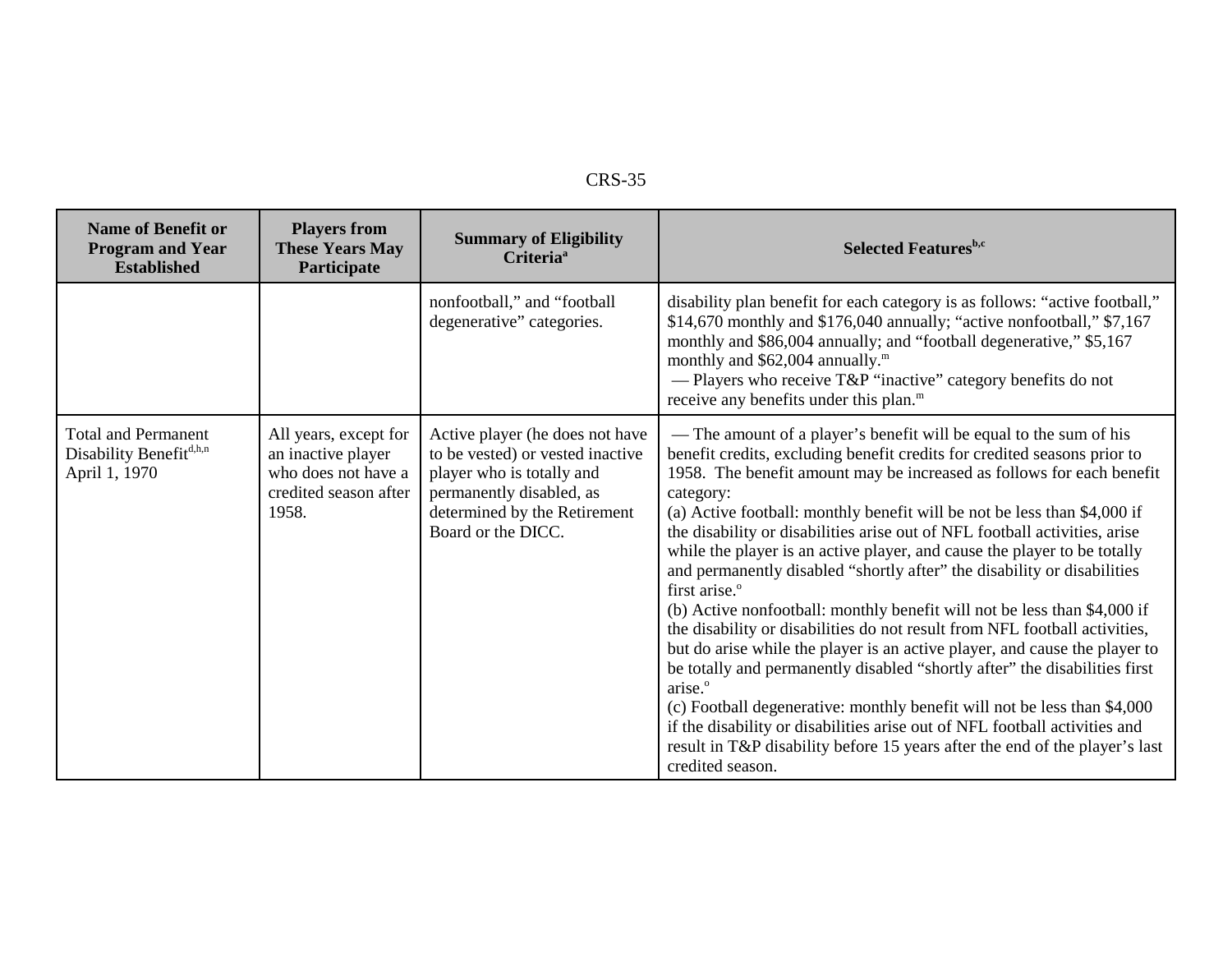| <b>Name of Benefit or</b><br><b>Program and Year</b><br><b>Established</b> | <b>Players from</b><br><b>These Years May</b><br>Participate | <b>Summary of Eligibility</b><br>Criteria <sup>a</sup> | <b>Selected Features</b> <sup>b,c</sup>                                                                                                                                                                                                                                                                                                                                                                                                                                                                                                                                                                                                                                                                                                                                                                                                                                                                                                                                                                                                                                                                                                                                                                                                                                                                                                                                                                                                                                                                                                                                                                                                                                                                                                                                            |
|----------------------------------------------------------------------------|--------------------------------------------------------------|--------------------------------------------------------|------------------------------------------------------------------------------------------------------------------------------------------------------------------------------------------------------------------------------------------------------------------------------------------------------------------------------------------------------------------------------------------------------------------------------------------------------------------------------------------------------------------------------------------------------------------------------------------------------------------------------------------------------------------------------------------------------------------------------------------------------------------------------------------------------------------------------------------------------------------------------------------------------------------------------------------------------------------------------------------------------------------------------------------------------------------------------------------------------------------------------------------------------------------------------------------------------------------------------------------------------------------------------------------------------------------------------------------------------------------------------------------------------------------------------------------------------------------------------------------------------------------------------------------------------------------------------------------------------------------------------------------------------------------------------------------------------------------------------------------------------------------------------------|
|                                                                            |                                                              |                                                        | (d) Inactive: The monthly benefit will not be less than $$1,500$ ( $$1,750$<br>for applications received on or after April 1, 2007) <sup>p</sup> if the T&P<br>disability or disabilities arise from other than NFL football activities<br>while the player is a vested inactive player, or the disability or<br>disabilities arise out of NFL football activities and result in total and<br>permanent disability 15 or more years after the end of the player's last<br>credited season, whichever is later.<br>(e) Dependent child: monthly benefit will increase \$100 per each child<br>who is a dependent. <sup>q</sup><br>- Effective for payments made on and after November 1, 1998, a<br>player may receive a T&P payment for a disability resulting from a<br>psychological/psychiatric disorder. This provision applies only to the<br>"active nonfootball" and "inactive" categories, and special rules that<br>pertain to disabilities resulting from other than a football injury.<br>— A T&P disability that is a result of a psychological/psychiatric<br>disorder may be awarded under the provisions for "active football" and<br>"football degenerative" disabilities (and under special rules that pertain<br>to disabilities resulting from a football injury incurred while an active<br>player) if the requirements for such a disability are met and the disorder<br>"(1) is caused by or relates to a head injury (or injuries) sustained by a<br>Player arising out of League football activities (e.g., repetitive<br>concussions); $(2)$ is caused by or relates to the use of a substance<br>prescribed by a licensed physician for an injury (or injuries) or illness<br>sustained by a Player arising out of League football activities; or (3) is |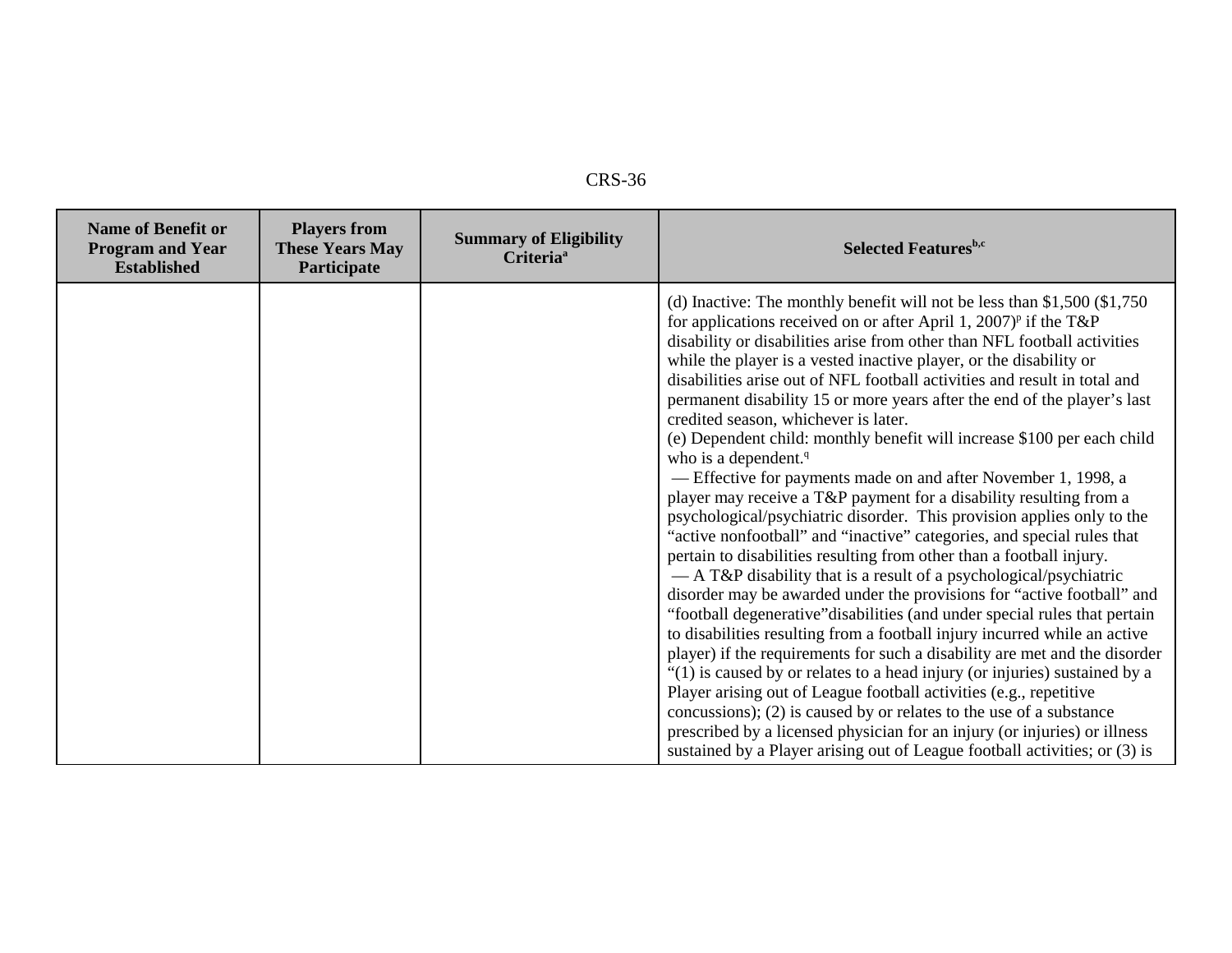| Ξ<br>r. |
|---------|
|---------|

| <b>Name of Benefit or</b><br><b>Program and Year</b><br><b>Established</b> | <b>Players from</b><br><b>These Years May</b><br>Participate | <b>Summary of Eligibility</b><br>Criteria <sup>a</sup>                                                                                                                                                                                   | <b>Selected Features</b> <sup>b,c</sup>                                                                                                                                                                                                                                                                                                                                             |
|----------------------------------------------------------------------------|--------------------------------------------------------------|------------------------------------------------------------------------------------------------------------------------------------------------------------------------------------------------------------------------------------------|-------------------------------------------------------------------------------------------------------------------------------------------------------------------------------------------------------------------------------------------------------------------------------------------------------------------------------------------------------------------------------------|
|                                                                            |                                                              |                                                                                                                                                                                                                                          | caused by an injury (or injuries) or illness that qualified the Player for<br>total and permanent disability benefits under Section $5.1(a)$ [active<br>football]."<br>— T&P benefit is payable for life or until cessation of total and<br>permanent disability.                                                                                                                   |
| Workers' Compensation <sup>s</sup>                                         | All years                                                    | Apparently, all players are<br>eligible. However, workers'<br>compensation is regulated and<br>administered by state<br>governments, which also<br>means that eligibility<br>requirements and other details<br>vary from state to state. | — NFLPA has made arrangements for all players to be covered by<br>workers' compensation, which is available to employees who have been<br>injured or disabled on the job.<br>- Workers' compensation may include disability pay or wage loss<br>benefits, a lump sum benefit to compensate for permanent loss of<br>function, and/or payment or reimbursement for medical expenses. |

**Sources:** National Football League and NFL Players Association, *NFL Collective Bargaining Agreement: 2006-2012*, Mar. 8, 2006; NFL Players Association, " Line of Duty Disability," Mar. 12, 2008, available at [http://www.nflplayers.com/user/content.aspx?fmid=178&lmid=443&pid=367&type=n]; NFL Players Association, "NFLPA and NFL Announced New Retirement Benefit Initiatives," news release, July 25, 2007; *Bert Bell/Pete Rozelle NFL Player Retirement Plan*, Apr. 1, 2001; *NFL Player Supplemental Disability Plan*, Apr. 1, 2001; Letter from Eugene Upshaw, Executive Director, NFL Players Association, to Reps. John Conyers, Jr., Lamar S. Smith, Linda T. Sanchez, and Christopher B. Cannon, Nov. 5, 2007, p. 1; NFL Players Association, "CBA: Workers' Compensation Benefits," available at [http://www.nflpa.org/CBA/Workers\_Comp.aspx] as of Nov. 15, 2007, on file with the author; National Football League, "NFL & NFL Players Association Create New Joint Replacement Benefit Plan"; and National Football League "14 Leading Medical Institutions Selected to Assist Retired Players Needing Joint Replacement Surgery," news release, Dec. 10, 2007; and Gregory P. Guyton, "A Brief History of Workers' Compensation," *Iowa Orthopaedic Journal*, 1999, available at [http://www.pubmedcentral.nih.gov/articlerender.fcgi?artid=1888620].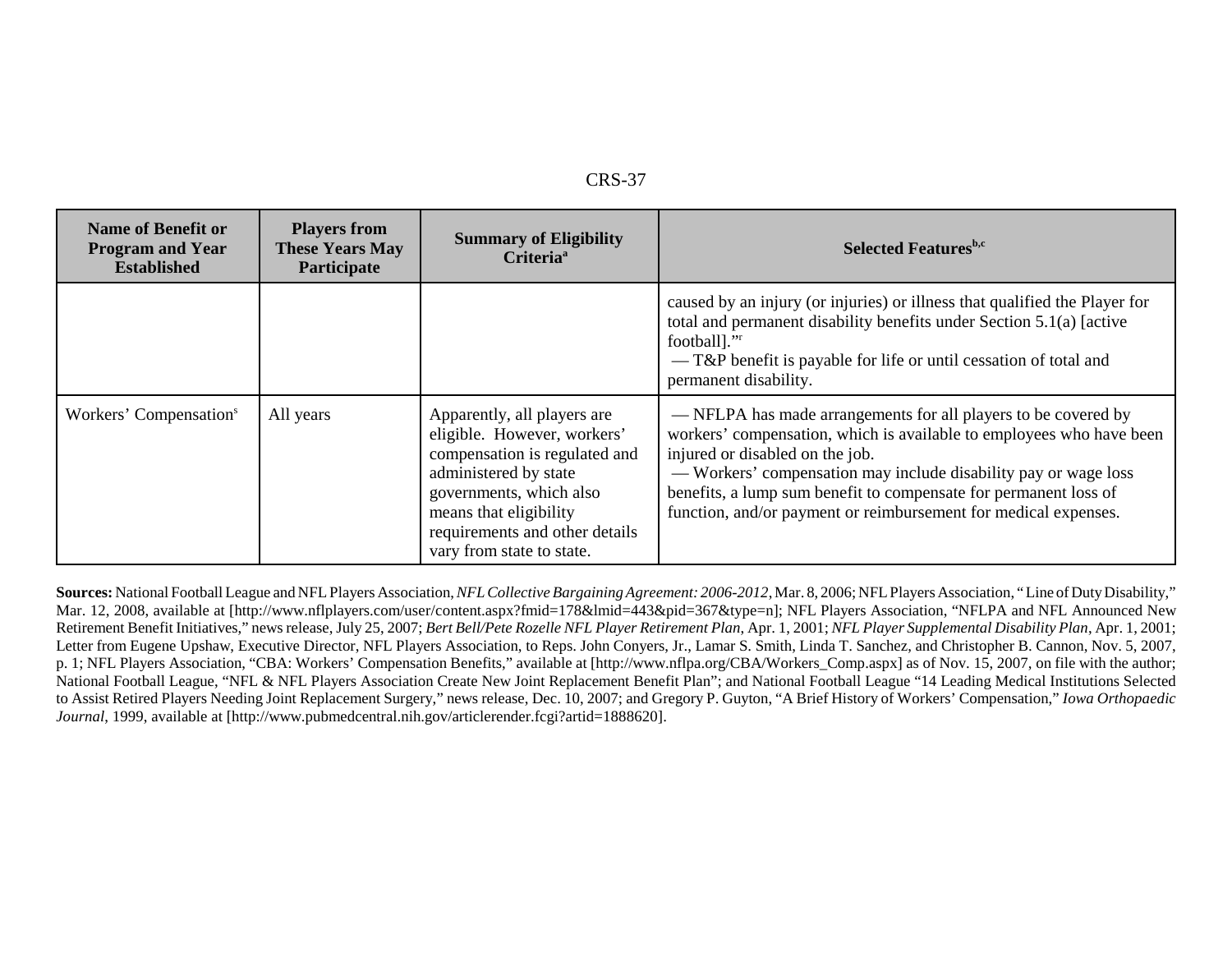**Note:** See the glossary in **Appendix A** for the definition of terms, such as "credited season," "plan year," and "vested player."

a. Since this is only a summary, additional criteria or conditions may apply.

- b. The actual amount that a particular individual receives is determined by a number of factors, including, for example, the years in which he played and whether the amount of a particular benefit is altered by a succeeding CBA. Also, the receipt of a certain benefit may affect the amount of another benefit an individual receives. For example, receipt of an 88 Plan benefit may result in a decrease in Total and Permanent disability benefits as follows: "The maximum benefit payable for any month shall be reduced, but not below zero, by the amount of any total and permanent disability benefits paid by the Bert Bell/Pete Rozelle NFL Player Retirement Plan and the NFL Player Supplemental Disability Plan. However, the maximum benefit payable for any month shall not be reduced by those total and permanent disability benefits paid to players who are receiving the Inactive total and permanent disability benefit described in Section 5.1(d) of the Bert Bell/Pete Rozelle NFL Player Retirement Plan." (National Football League and NFL Players Association, *NFL Collective Bargaining Agreement: 2006-2012*, Mar. 8, 2006, pp. 215-216.)
- c. The amount, eligibility criteria, and other details of a particular Retirement Plan benefit may change over the years as new CBAs are negotiated and the Retirement Plan is changed accordingly. The details of other (non-retirement plan) benefits may be changed, too, by the NFL and the NFL Players Association.
- d. This benefit plan or program is included in the CBA.
- e. The 88 Plan was so named to honor John Mackey, a former Baltimore Colts tight end and member of the Hall of Fame who wore number 88. (NFL Players Association, "NFLPA White Paper," n.d., available at [http://www.nflpa.org/whitepaper/], p.23.), downloaded Sept. 2007, on file with the author.
- f. The NFL announced in Dec. 2007 the establishment of the Joint Replacement Benefit Plan, but it appears that implementation will occur at some later date.
- g. As announced on Feb. 29, 2008, the NFL and the NFLPA modified the deadline for applying for LOD benefits. A player will have 48 months or the number of credited seasons he has earned within which to apply. For example, a player who has six credited seasons will have six years, instead of four years, within which he must apply. The deadline will equal the number of credited seasons a player has, which means, for example, that a player with six credited seasons will have six years
- h. Retiree Medical is part of the Group Insurance benefit in the CBA, where it is identified as "Extended Post-Career Medical and Dental Benefits." It is unclear whether Retiree Medical covers injuries sustained as a player. The remainder of the Group Insurance benefit is available to only active players. (National Football League and NFL Players Association, *NFL Collective Bargaining Agreement, 2006-2012*, pp. 218-219.)
- i. A former player who is receiving T&P disability benefits when he reaches the normal retirement age of 55 will have his disability benefits converted to a retirement benefit (pension). The amount of the benefit will not change. (*Bert Bell/Pete Rozelle NFL Player Retirement Plan, Summary Plan Description*, Apr. 2005, p. 18.)
- j. For example, "[a]n Active Player for three or more games of the 1996 through 1999 seasons [would receive] Benefits Credits [in the amount of] \$1,465 (\$285 + \$330 + \$425 +\$425  $=$  \$1,465). The player will, therefore, receive \$1,465 per month when he begins to receive his pension benefit at age 55." (NFL Players Association, "Rules and Regulations: Player Benefits," n.d., available at [http://www.nflpa.org/RulesAndRegs/PlayerBenefits.aspx] as of Aug. 21, 2007, on file with the author.)
- k. Specifically, the benefit credit of \$425 is for each credited season from 1998 "through the Plan Year that begins prior to the expiration of the Final League Year." (*Bert Bell/Pete Rozelle NFL Player Retirement Plan*, p. 11.)
- l. Per the NFLPA, the Supplemental Disability Plan was created because, pursuant to federal statute(s), there is a cap on the amount of disability benefits a plan may pay, such as the retirement plan for former players. (Letter from Upshaw to Reps. Conyers, Smith, Sanchez, and Cannon, p. 19.)
- m. See "Total and Permanent Disability Benefit" in the table for information about the four categories of T&P benefits.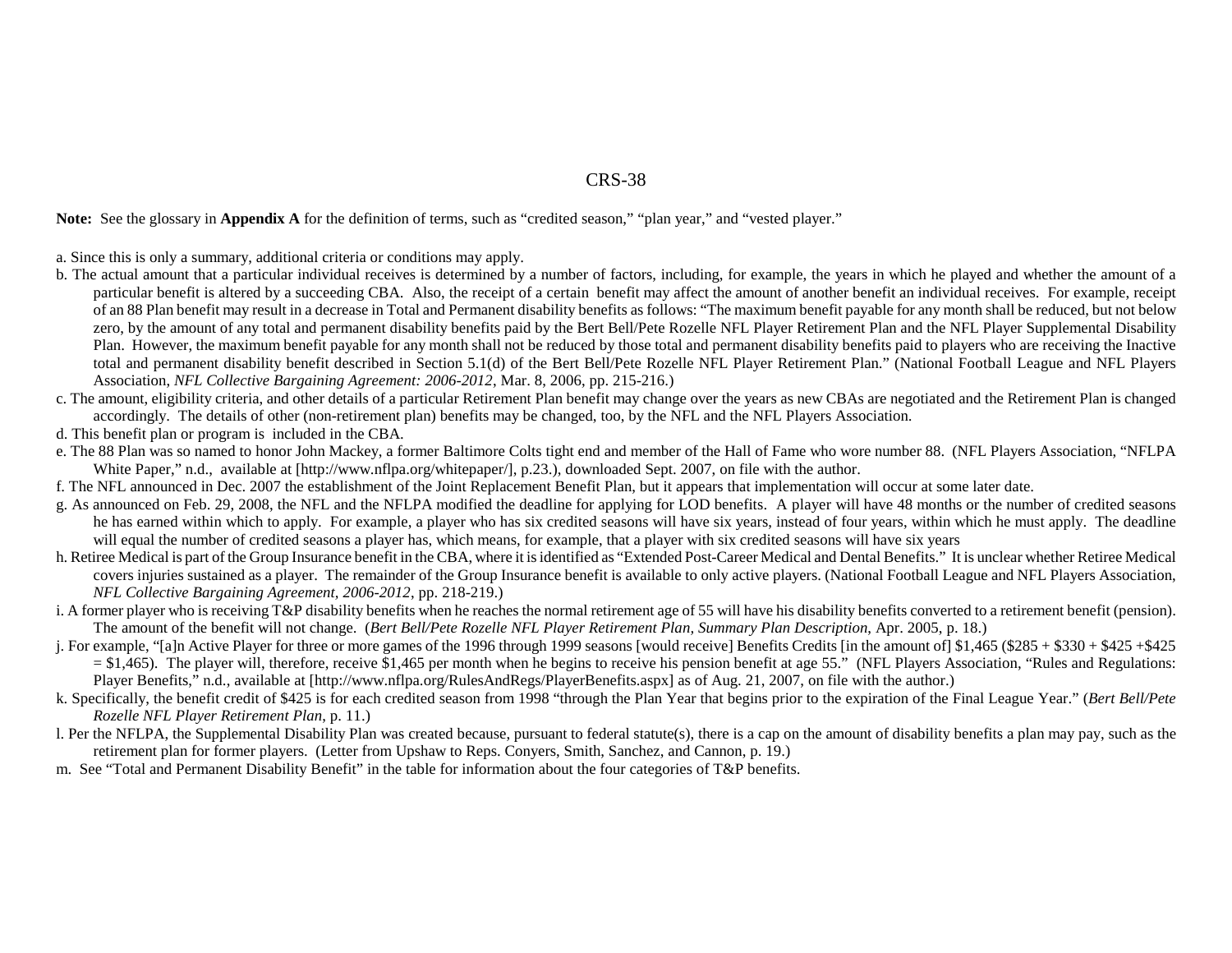- n. In Feb. 2008, the NFL and the NFLPA announced the following changes to the T&P disability benefit: "Players who took their NFL pension early, and are therefore ineligible to apply for and receive disability benefits, will be offered a new one-time opportunity to apply for total and permanent disability benefits. These players may establish their disability through either a medical examination or by a total and permanent disability determination from Social Security. The opportunity to apply for benefits will begin on April 1, 2008. Applications will be accepted through July 31, 2008. Players who have received a total and permanent disability determination from Social Security will not need to separately establish disability under the NFL plan. Players who were denied benefits under the NFL plan but have subsequently been found [to be] disabled by [the] Social Security [Administration] may have their NFL cases reconsidered. The other good news for retired NFL players is that NFL disability awards are not offset by the amount of any award paid by Social Security." (National Football League and NFL Players Association, "NFL and NFL Players Association Expand Disability Benefits Program for Retired Players," Feb. 29, 2008, available at [http://www.nflplayers.com/user/content.aspx?fmid=178&lmid=443&pid=422& type=n], p. 1.)
- o. "A Player who becomes totally and permanently disabled no later than six months after a disability(ies) first arises will be conclusively deemed to have become totally and permanently disabled 'shortly after' the disability(ies) first arises, as that phrase is used in subsections (a) and (b) above [descriptions of benefits for players who experience active football and active nonfootball disabilities], and Player who becomes totally and permanently disabled more than 12 months after a disability(ies) first arises will be conclusively deemed not to have become totally and permanently disabled 'shortly after' the disability(ies) first arises as that phrase is used in subsections (a) and (b) above. In cases falling within this six-to twelve-month period, the Retirement Board or the Disability Initial Claims Committee will have the right and duty to determine whether the 'shortly after' standard is satisfied." (*Bert Bell/Pete Rozelle NFL Player Retirement Plan*, p. 20.)
- p. The NFL and the NFLPA announced on Feb. 29, 2008, that "the minimum benefit post-career" for "non-football 'total and permanent' disability" had doubled from "\$20,000 to \$40,000 per year for retired players who become disabled unrelated to football." (National Football League and NFL Players Association, "NFL and NFL Players Association Expand Disability Benefits Program for Retired Players," p. 1.)
- q. A child is considered to be a dependent only until reaching the age of 19; if he or she is in college, age 23 is the threshold. (*Bert Bell/Pete Rozelle NFL Player Retirement Plan*, p. 4.)
- r. *Bert Bell/Pete Rozelle NFL Player Retirement Plan*, p. 21.
- s. The year that this benefit was established is unknown.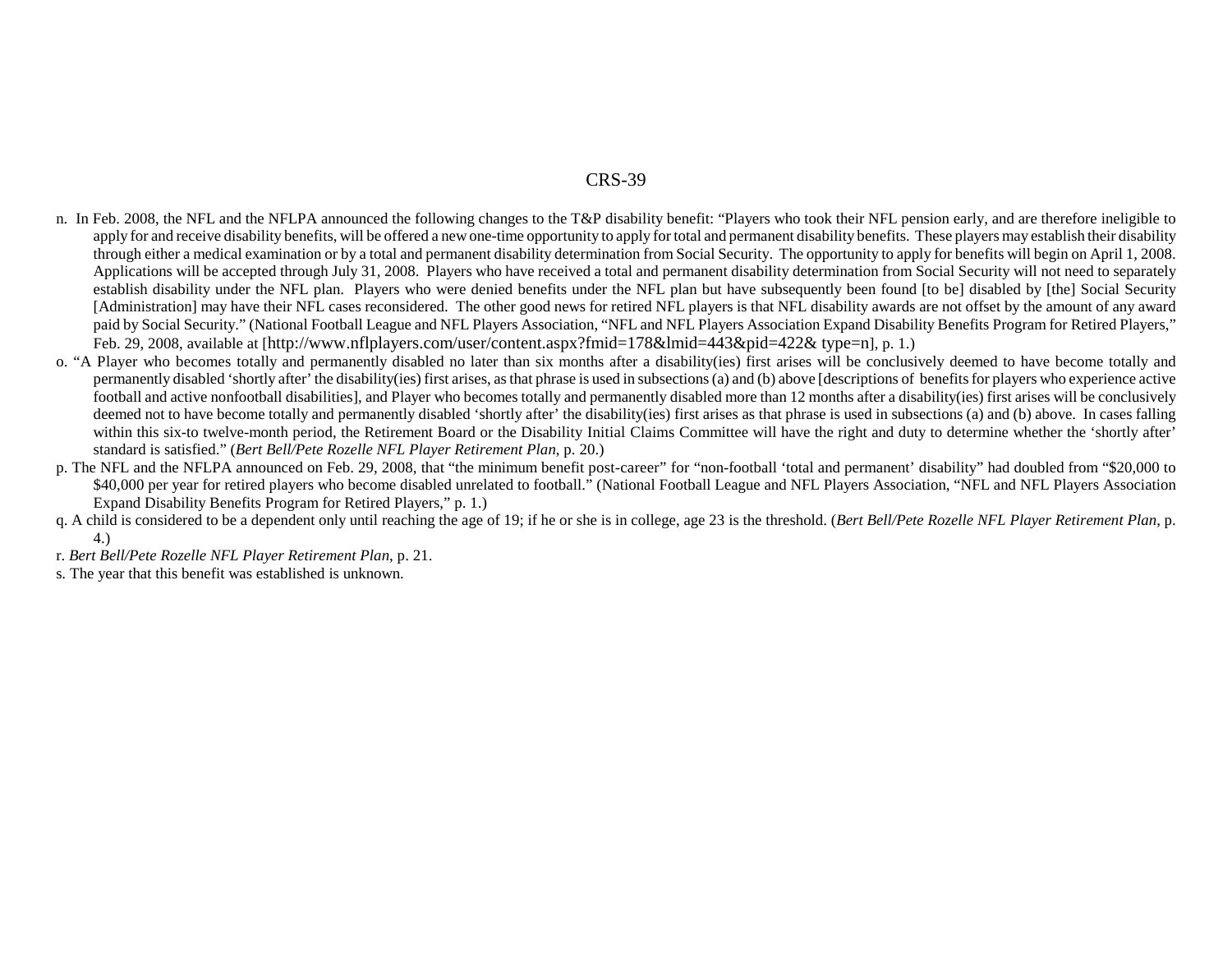## **NFLPA Retired Players Department**

The Retired Players Department, established in 1984,

acts to meet players' needs with the right services; continuously communicates and involves players of all ages to create an exclusive fraternity; works collaboratively with other NFLPA departments and Players Inc.120 to give outstanding value to its members; provides leadership, administration, coordination and implementation to serve the needs of retired players and retired player chapters.121

The department's objectives are

- "To establish more local chapters [of retired players]";
- "To increase the future pensions and benefits for all players";
- "To establish a formal line of communication between active and retired players";
- "To build a network of retired players for business contacts and second careers":
- "To help build the image of the game and promote it to the benefit of players; and"
- "To raise funds for the Players Assistance Trust (PAT)."<sup>122</sup>

Accomplishments of the Retired Players Department include

• "[Assisting players] in gaining pension and disability benefit increases";

<sup>&</sup>lt;sup>120</sup> "In September 2000, NFL PLAYERS and the NFL entered into a historic partnership to provide player group licensing rights to NFL sponsors. With this deal, NFL sponsors are given the right to utilize players as part of their sponsorship agreements.... Activities include marketing, licensing, special events, corporate sponsorship, media and content development, publishing, website (NFLPLAYERS.COM) and other promotional programs. PLAYERS INC is a fully integrated marketing company for active and retired NFL players. These activities generate guaranteed royalties to PLAYERS INC and the players, in addition to providing financial support to the NFLPA. The organization is committed to meeting the needs of all NFL players in the National Football League by creating player marketing opportunities, increasing brand awareness and developing valuable business partnerships." (NFL Players Association, "Sponsors/Licensees," available at [http://www.nflplayers.com/ user/template.aspx?fmid=182&lmid=243&pid=0&type=l].) (Capitalization is in the original.)

<sup>&</sup>lt;sup>121</sup> NFL Players Association, "Retired Players Department: FAQs," n.d., available at [http://www.nflpa.org/Faqs/Faqs.aspx?printer\_friendly=yes] as of Nov. 2, 2007, on file with the author, p. 1.

<sup>&</sup>lt;sup>122</sup> Letter from Upshaw to Reps. Conyers, Smith, Sanchez, and Cannon, p. 27.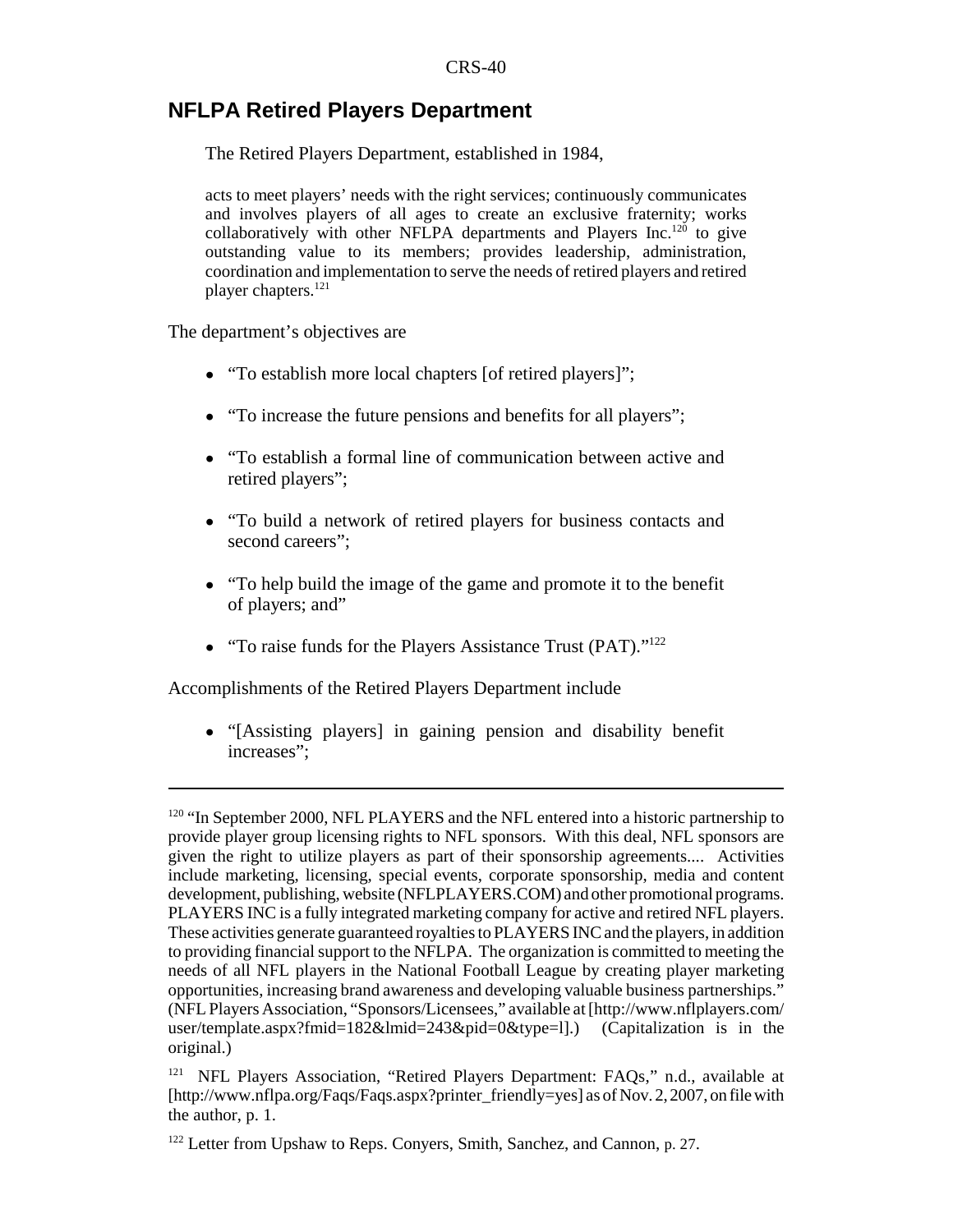- "[Administering] the PAT Fund, resulting in over \$5 million in payments on behalf of former players in need";
- "[Assisting] in networking between former players and potential employers";
- "Helping former players take advantage of workers compensation benefits under state law; and"
- "Providing the services of medical professionals in various areas including orthopedic and cardiovascular."123

Any player who had signed a contract with a team is eligible to join a chapter, and there are 33 chapters of former players across the country.<sup>124</sup> Chapter presidents attend the annual chapter officers meeting and the Retired Players Convention. An election is held at the latter for the Retired Players Steering Committee, which is "the only elected national body representing retired players...."<sup>125</sup>

## **Players Assistance Trust (PAT) Fund**

The players association created the Professional Athletes Foundation (PAF), a  $501(c)(3)$  organization under the Internal Revenue Code, in 1987.<sup>126</sup> The foundation's mission is to "provide vocational, educational, recreational and athletic opportunities for people of all races, religions and nationalities, male and female, wherever they may live, including but not limited to needy, former, amateur and professional athletes and young people who might not have the fullest opportunity to develop their vocational and educational capabilities."127

In 1992, the foundation established the Player Assistance Trust (PAT) to "provide financial assistance to former professional and amateur players and their families...."128 Specifically, the PAT is to provide

short-term financial assistance to former players who find themselves in a financial crisis. A primary goal of the fund is to assist players who are faced with financial problems created by catastrophic illness.... The funds cannot be used for long-term financial support. Grants are not available for supplemental

<sup>123</sup> Ibid.

<sup>124</sup> Ibid., p. 26.

<sup>&</sup>lt;sup>125</sup> NFL Players Association, "Retired Players Department: FAQs," p. 1.

<sup>&</sup>lt;sup>126</sup> This organization is a tax-exempt organization under the Internal Revenue Code. For more information, see U.S. Dept. of the Treasury, Internal Revenue Service, "Exemption Requirements," available at [http://www.irs.gov/charities/charitable/article/0,,id= 96099,00.html].

<sup>&</sup>lt;sup>127</sup> NFL Players Association, "Retired Players Department: FAQs," pp. 4-5.

 $128$  Ibid., p. 5.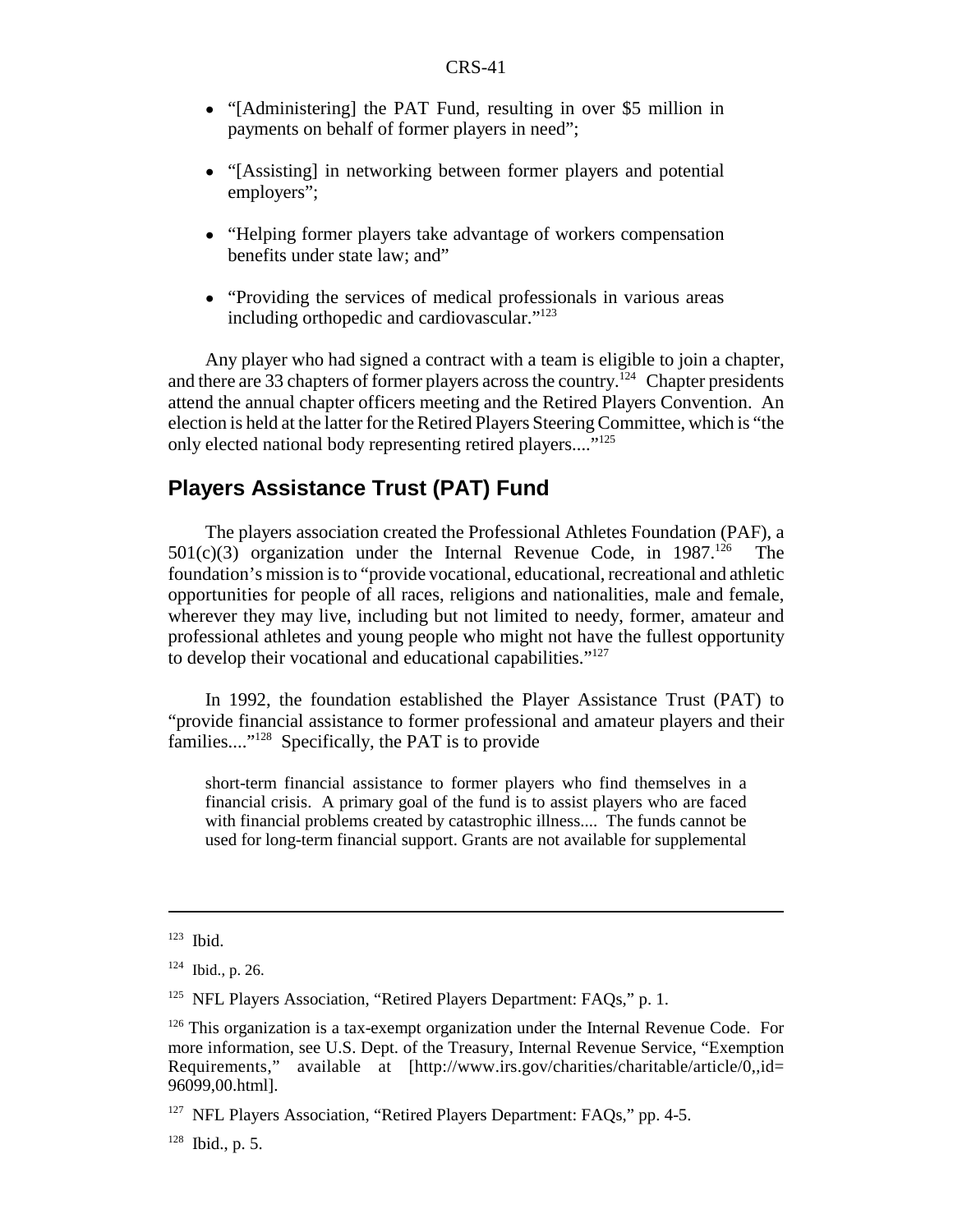income to pension benefits. Grants are not available as loans for business transactions.<sup>129</sup>

The maximum grant amounts available are \$10,000 for educational purposes and \$20,000 for financial or medical assistance; not every applicant, however, receives the maximum amount. $130$ 

Donations from the players association, the NFL, and individuals, and a percentage of the fines levied against active players provide funding for the PAT. Since 2000 and through fall 2007, the amount of money from fines contributed to the PAT was  $$2,814,692$ <sup>131</sup> The NFL has contributed the following amounts, which total \$6,350,000:

- 1997: \$350,000
- $\bullet$  1998: \$350,000
- $\bullet$  1999: \$350,000
- $\bullet$  2000: \$700,000
- $\bullet$  2001: \$700,000
- $\bullet$  2002: \$700,000
- $\bullet$  2003: \$700,000
- $\bullet$  2004: \$1,000,000
- $\bullet$  2005: \$1,250,000
- $\bullet$  2006: \$1,250,000<sup>132</sup>

Data about grants awarded during the period 1991-2007 are provided in the following two tables. **Table 5** shows how many grants were awarded, by type (for example, education, financial, and medical). **Table 6** shows how many grants were awarded each year. A total of 860 grants have been awarded since the inception of the PAT, and, according to other information provided by the NFLPA, grants have been awarded to 662 different players and widows of players.<sup>133</sup>

 $132$  Ibid.

<sup>&</sup>lt;sup>129</sup> NFL Players Association, "Players Assistance Trust Fund Grant Guidelines," n.d., available at [http://www.nflpa.org/pdfs/Charitywork/PAT\_Application\_2007.pdf], downloaded Sept. 2007, on file with the author, p. 1.

<sup>130</sup> Ibid., p. 2.

<sup>&</sup>lt;sup>131</sup> Letter from Goodell to Reps. Conyers and Smith, p. 12.

<sup>&</sup>lt;sup>133</sup> Letter from Upshaw to Reps. Conyers, Smith, Sanchez, and Cannon, p. 28.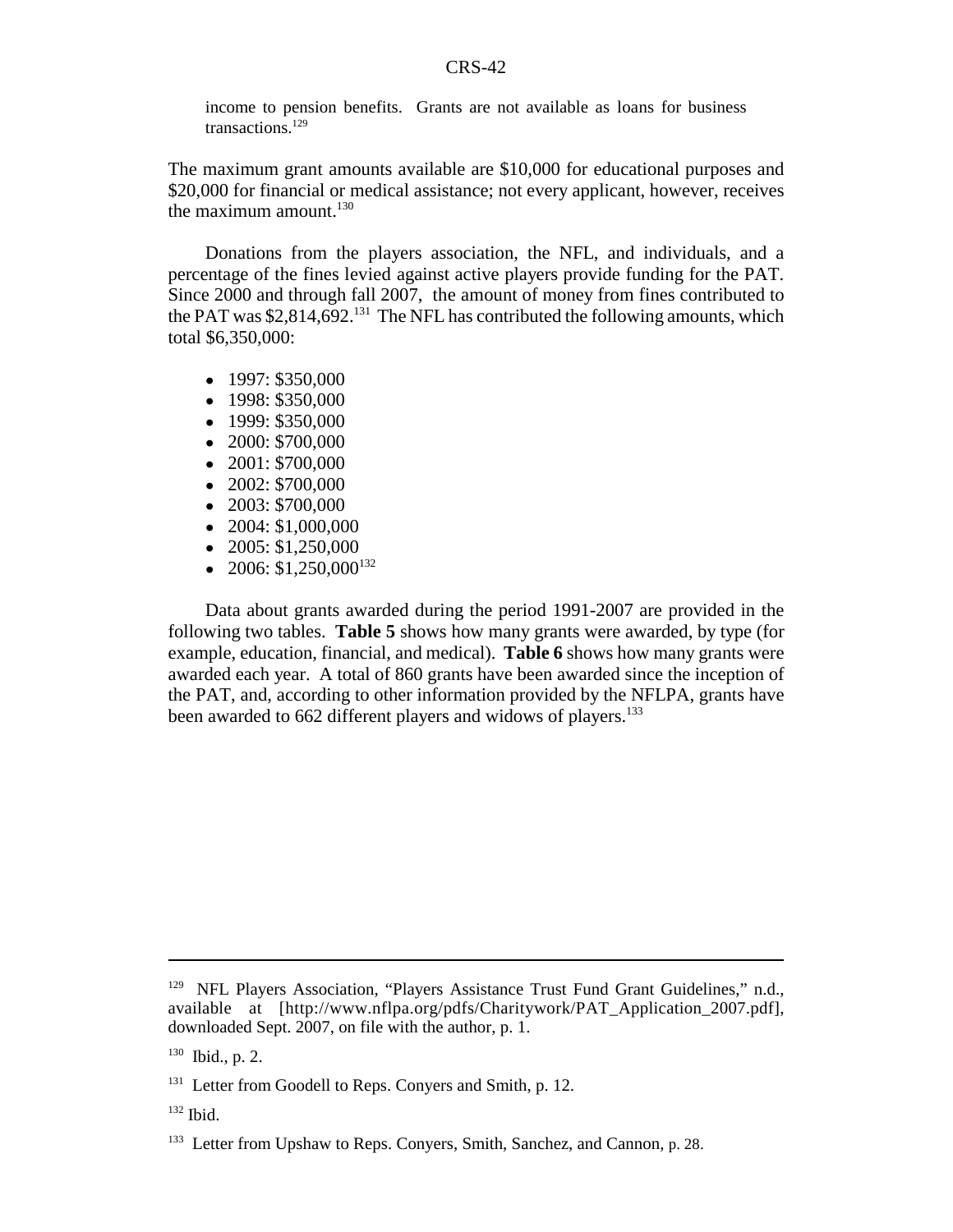| <b>Type of Grant</b>       | <b>Number and Percentage</b><br>of Grants <sup>a</sup> | <b>Amount and Percentage</b><br>of Money <sup>a</sup> |  |
|----------------------------|--------------------------------------------------------|-------------------------------------------------------|--|
| Education                  | 92<br>11%                                              | \$398,393.22<br>7%                                    |  |
| <b>Education/Financial</b> | 11<br>1%                                               | \$72,597.66<br>1%                                     |  |
| Financial                  | 585<br>68%                                             | \$3,861,965.46<br>70%                                 |  |
| Medical                    | 119<br>14%                                             | \$698,313.49<br>13%                                   |  |
| Medical/Financial          | 52<br>6%                                               | \$473,941.67<br>9%                                    |  |
| Unknown                    | 1<br>$<$ 1%                                            | \$3,315.00<br>$<$ 1%                                  |  |
| Total                      | 860                                                    | \$5,508,526.50                                        |  |

#### **Table 5. Players Assistance Trust Fund Grants, by Grant Type, 1991-2007**

**Source:** Data provided by the NFL Players Association; calculations performed by the author.

**Note:** The data for 2007 may be incomplete as the data were provided before the end of 2007.

a. Percentages have been rounded.

Significant percentages of the number of PAT grants (88%) and the amount of money (92%) have been awarded for financial or medical purposes, or for a combination of the two. Only 12% of the grants, and 8% of the money, were awarded for education and education/financial purposes. The largest average grant, \$6,855.29, was for medical and medical/financial purposes. The average amount of a financial grant was \$6,601.65. The average amount of an education and education/financial grant was \$4,572.73. Overall, the average amount of a grant was \$6,405.26.

## **Table 6. Players Assistance Trust Fund Grants, by Year, 1991-2007**

| Year | <b>Number and</b><br><b>Percentage of</b><br><b>Grants</b> <sup>a</sup> | <b>Amount</b> and<br><b>Percentage of</b><br>Grants <sup>a,b</sup> | <b>Average Amount</b><br>of Grant <sup>b</sup> |
|------|-------------------------------------------------------------------------|--------------------------------------------------------------------|------------------------------------------------|
| 1991 | $\overline{2}$<br>$<$ l%                                                | $$4,836$<br><1%                                                    | \$2,418                                        |
| 1992 | 19<br>2%                                                                | \$92,120<br>2%                                                     | \$4,848                                        |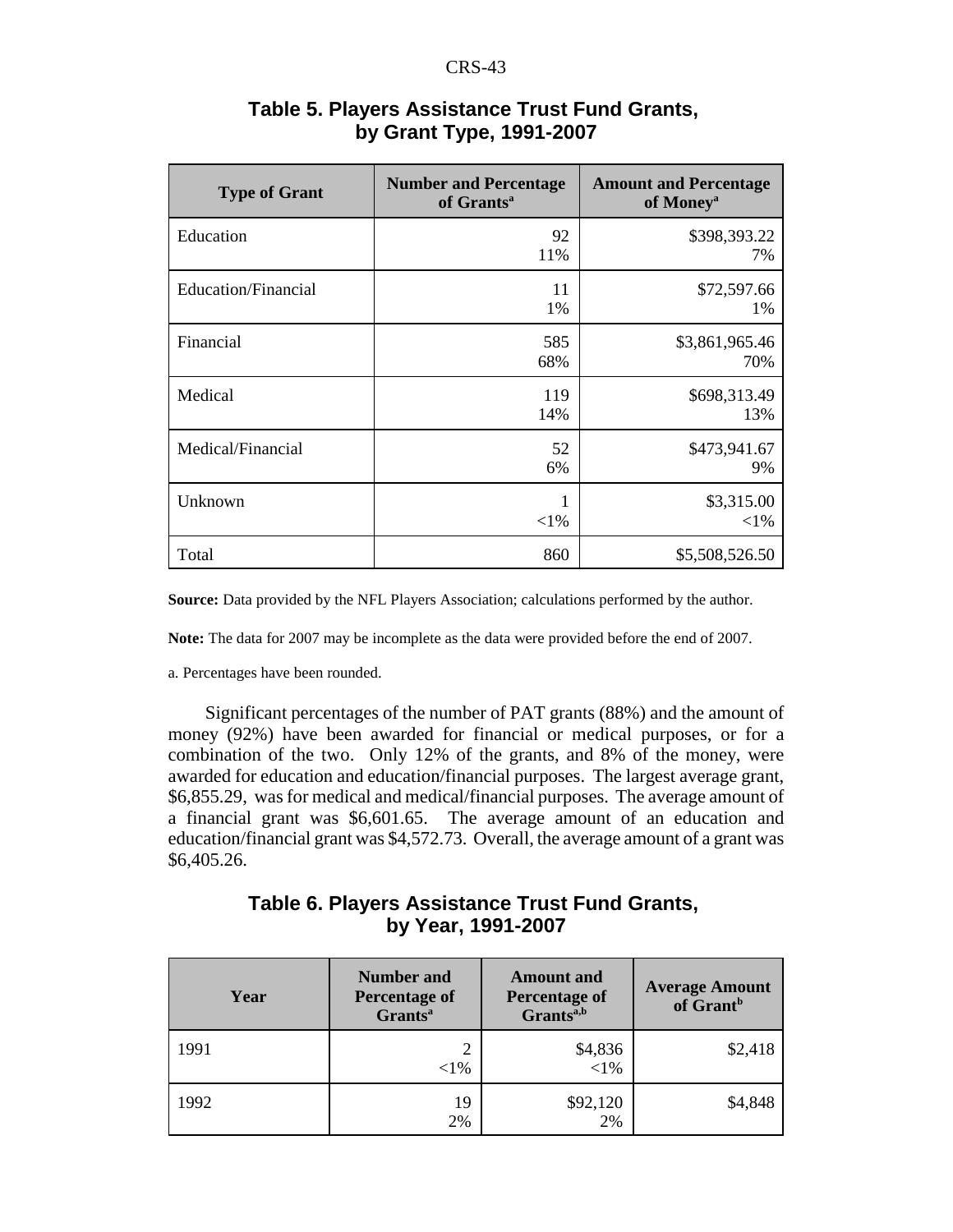| $CRS-44$ |
|----------|
|----------|

| Year           | <b>Number and</b><br><b>Percentage of</b><br>Grants <sup>a</sup> | <b>Amount</b> and<br><b>Percentage of</b><br>Grants <sup>a,b</sup> | <b>Average Amount</b><br>of Grant <sup>b</sup> |
|----------------|------------------------------------------------------------------|--------------------------------------------------------------------|------------------------------------------------|
| 1993           | 33<br>4%                                                         | \$134,937<br>2%                                                    | \$4,089                                        |
| 1994           | 25<br>3%                                                         | \$122,609<br>2%                                                    | \$4,904                                        |
| 1995           | 37<br>4%                                                         | \$190,019<br>3%                                                    | \$5,136                                        |
| 1996           | 48<br>6%                                                         | \$354,419<br>6%                                                    | \$7,384                                        |
| 1997           | 51<br>6%                                                         | \$341,975<br>6%                                                    | \$6,705                                        |
| 1998           | 46<br>5%                                                         | \$275,267<br>5%                                                    | \$5,984                                        |
| 1999           | 46<br>5%                                                         | \$387,044<br>7%                                                    | \$8,414                                        |
| 2000           | 17<br>2%                                                         | \$91,668<br>2%                                                     | \$5,392                                        |
| 2001           | 35<br>4%                                                         | \$210,493<br>4%                                                    | \$6,014                                        |
| 2002           | 32<br>4%                                                         | \$205,505<br>4%                                                    | \$6,422                                        |
| 2003           | 45<br>5%                                                         | \$281,239<br>5%                                                    | \$6,250                                        |
| 2004           | 56<br>7%                                                         | \$360,824<br>7%                                                    | \$6,443                                        |
| 2005           | 130<br>15%                                                       | \$867,392<br>16%                                                   | \$6,672                                        |
| 2006           | 143<br>17%                                                       | \$834,881<br>15%                                                   | \$5,839                                        |
| $2007^{\circ}$ | 95<br>11%                                                        | \$753,300<br>14%                                                   | \$7,929                                        |
| Total          | 860                                                              | \$5,508,528                                                        | \$6,405                                        |

**Source:** Letter from Eugene Upshaw, Executive Director, NFL Players Association, to Reps. John Conyers, Jr., Lamar S. Smith, Linda T. Sanchez, and Christopher B. Cannon, Nov. 5, 2007, exhibit C; calculations performed by the author.

a. Percentages have been rounded.

b. Dollar amounts have been rounded to the nearest dollar.

c. The data for 2007 may be incomplete as the data were provided before the end of 2007.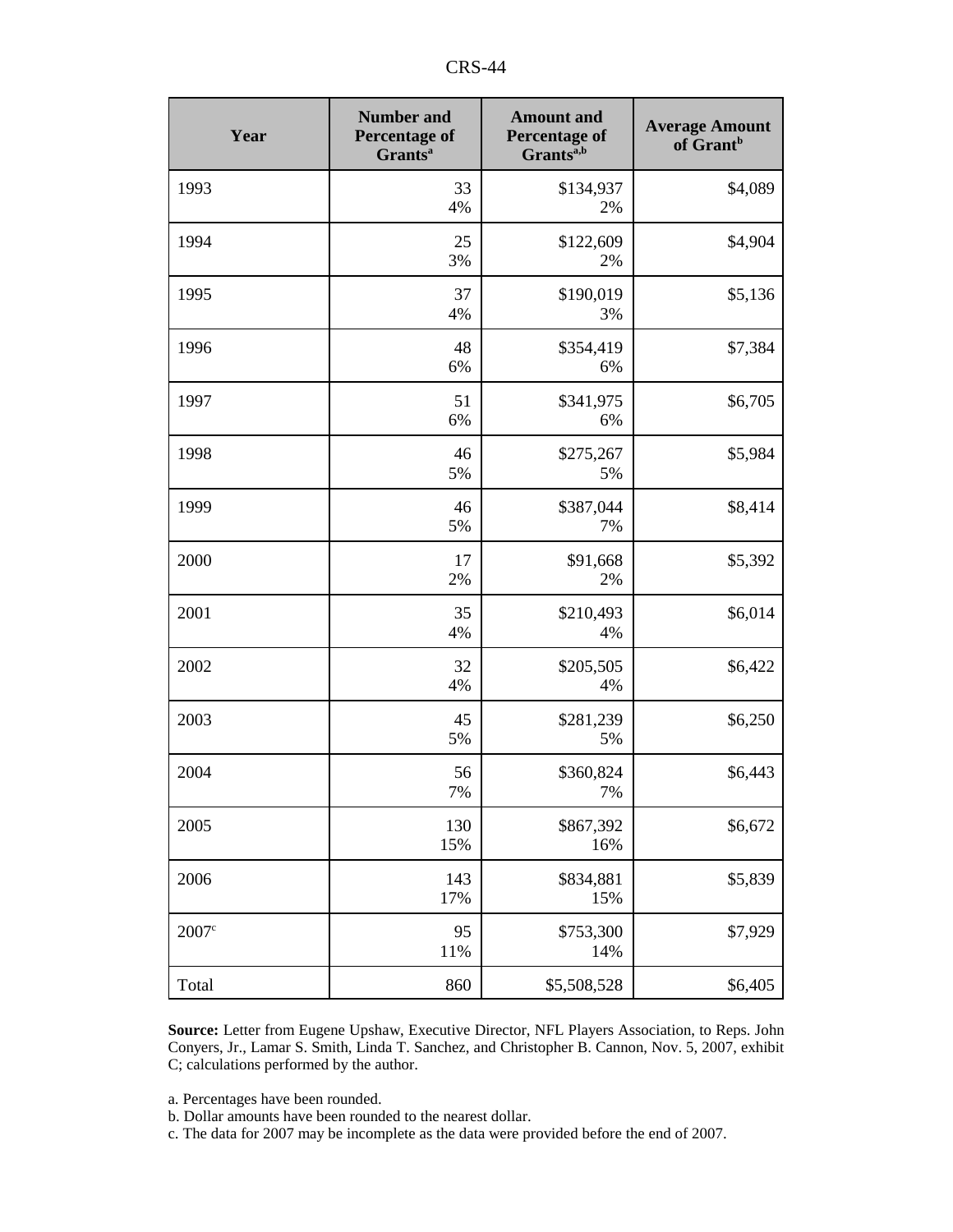Despite the possibility that the data for 2007 may be incomplete (for the reason stated above), over 40% of the grants were awarded during the years 2005-2007; 368 grants, 43% of the total, were awarded during this period. Accordingly, the percentage of grants awarded in each of these years is in double digits. For the previous 14 years, the percentage of grants awarded each year ranged from less than 1% to 7%. Consistent with these results, 45% (\$2,455,573) of the total amount of the grants was awarded during the period 2005-2007. The reasons for the relatively consistent percentage of grants for each year from 1991 through 2004, and the noticeable increase in 2005 followed by similarly high percentages in 2006 and 2007 are unknown. More former players needed assistance during these three years, but it is unclear whether the rise in the number of grants is related to, for example, the type and amount of benefits the players received from NFL/NFLPA-funded benefits and whether these benefits met their needs; wider dissemination of information about the PAT (if indeed information was disseminated more widely than had been done previously); or changes, if any, that were made to the PAT applications process.

Regarding the average amount of a grant, there has been a general upward trend. Aside from the initial year, when only two grants were awarded and the average grant amount was \$2,418, the average amount has increased from \$4,848 in 1992 to \$7,929 in 2007. However, the highest average amount, \$8,414, was in 1999, and the average amount in 2006 was \$5,839.

The NFL has noted that individual clubs also fund efforts involving former players; usually, these efforts are directed toward players who were members of a particular club.<sup>134</sup>

#### **The Alliance**

In May 2007, four organizations — the NFL, the NFLPA, the NFL Alumni Association, and the Pro Football Hall of Fame — came together to form the "Alliance," which "is aimed at addressing the medical concerns and needs of retired players, including joint replacements, cardiovascular health programs and assisted living arrangements."135 In December 2007, the NFL announced the establishment of the NFL Player Care Foundation, which is "governed by representatives of members of the Alliance," and which apparently will administer the \$17 million that has been donated to date.<sup>136</sup> In February 2008, the NFL and the NFLPA announced that four former players — Andre Collins, Willie Lanier, Randy Minniear, and Ozzie Newsome — had been appointed to the board of the directors for the NFL Player Care Foundation, and that these board members would select additional members.<sup>137</sup>

<sup>&</sup>lt;sup>134</sup> Letter from Goodell to Reps. Conyers and Smith, p. 12.

<sup>&</sup>lt;sup>135</sup> Ibid.; National Football League, "NFL Clubs Commit \$10 Million in Additional Funding to Retired Players for Medical Assistance."

<sup>136</sup> National Football League, "NFL & NFL Players Association Create New Joint Replacement Benefit Plan."

<sup>&</sup>lt;sup>137</sup> National Football League and NFL Players Association, "NFL and NFL Players Association Expand Disability Benefits Program for Retired Players," p. 3.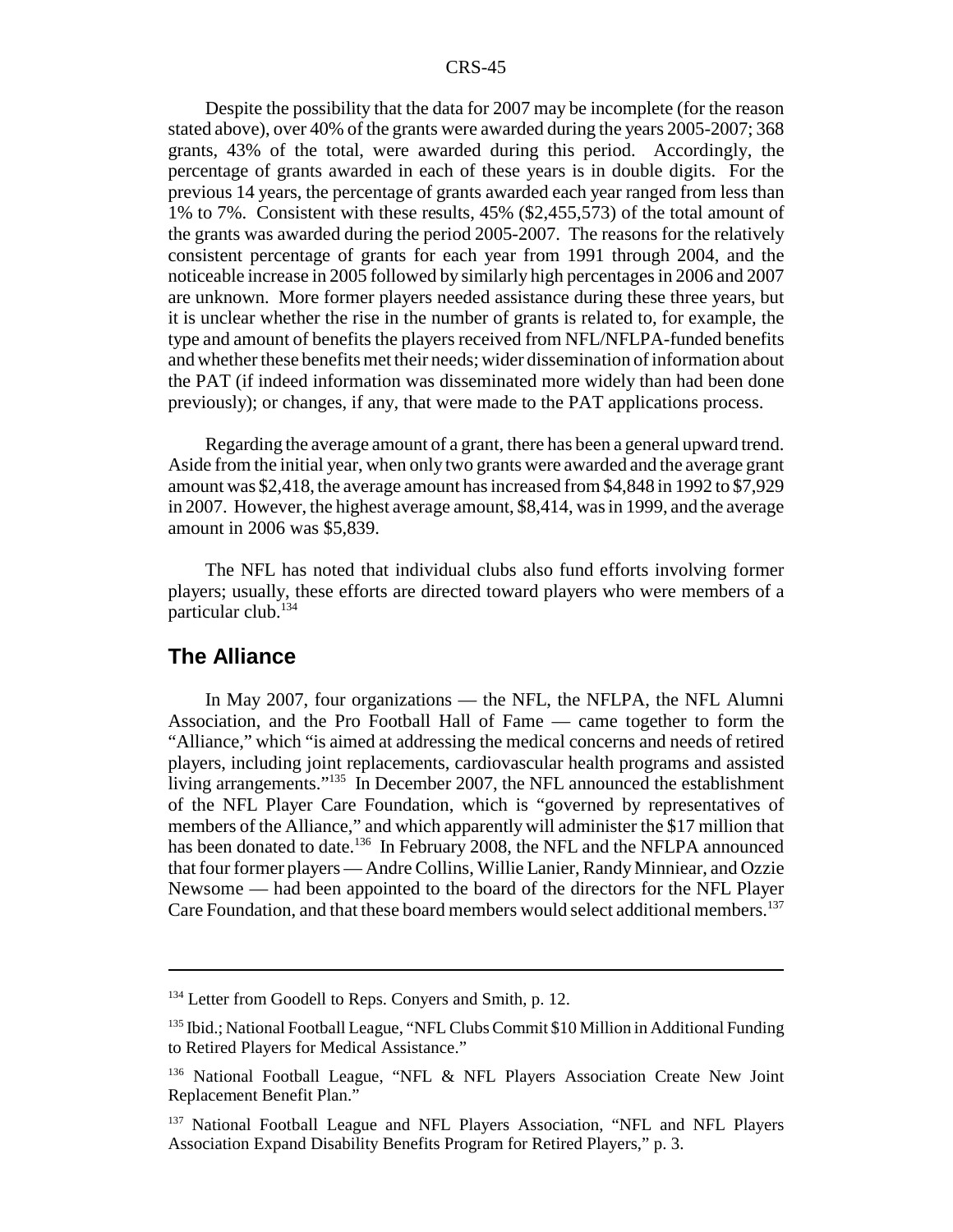The foundation will coordinate and provide funds to the programs established by the Alliance.<sup>138</sup>

When the league and the players association announced, in July 2007, the formation of this group, they also announced that the Alliance had received \$7 million.<sup>139</sup> NFL team owners approved a donation of an additional \$10 million in October 2007.<sup>140</sup> Fines paid by active players to the NFL for on-field infractions, and contributions from the NFLPA, other members of the Alliance, and "other interested retired player groups" will supplement the  $$17$  million.<sup>141</sup>

As part of this initiative, the NFL and the players association created the NFL Player Joint Replacement Plan in fall 2007. Fourteen medical centers have been selected to provide these services:

[The medical centers will] assist eligible retired players in need of joint replacement surgery.... The medical facilities, carefully chosen for their expertise, high-quality service and reputation, will make available specialized, coordinated care to players covered by this new program. The program provides a common application process to assist them gain access to the institutions. The plan also will provide financial assistance to all players, regardless of their financial situation, to cover the cost of the operations. For players not covered by insurance and who cannot pay for the procedure, additional financial assistance will be available from the newly created NFL Player Care Foundation. Players eligible for assistance from the NFL Player Care Foundation will not be responsible for the cost of either the joint replacement surgery or post-operative rehabilitation.142

As reported in *The New York Times*, only retired players who are vested are eligible for this benefit. $143$ 

The following 14 institutions will provide joint replacement surgery: St. Vincent's Birmingham/Andrews Sports Medicine & Orthopaedic Center (Birmingham, AL), Broward General Medical Center (Ft. Lauderdale, FL), Centinela Freeman Regional Medical Center (Marina del Rey, CA), Cleveland Clinic Foundation (Cleveland, OH), Lenox Hill Hospital (New York, NY), MedStar Health — Georgetown University Hospital and Union Memorial Hospital (Washington,

<sup>&</sup>lt;sup>138</sup> Information provided electronically by the NFL Players Association to the author on Mar. 3, 2008.

<sup>&</sup>lt;sup>139</sup> NFL Players Association, "NFLPA and NFL Announce New Retirement Benefit Initiatives."

<sup>&</sup>lt;sup>140</sup> National Football League, "NFL Approves Additional \$10 Million for Retired Players," news release, Oct. 24, 2007, available at [http://search.nfl.com/search/?query=recent&sort= date&page=5].

<sup>&</sup>lt;sup>141</sup> National Football League, "NFL Approves Additional \$10 Million for Retired Players."

<sup>&</sup>lt;sup>142</sup> National Football League, "NFL & NFL Players Association Create New Joint Replacement Benefit Plan," news release, Dec. 10, 2007.

<sup>143</sup> Frank Listky, "Rehab Plan Announced for N.F.L.'s Ex-Players," *New York Times*, Dec. 11, 2007, available at [http://www.nytimes.com/2007/12/11/sports/football/11joints.html].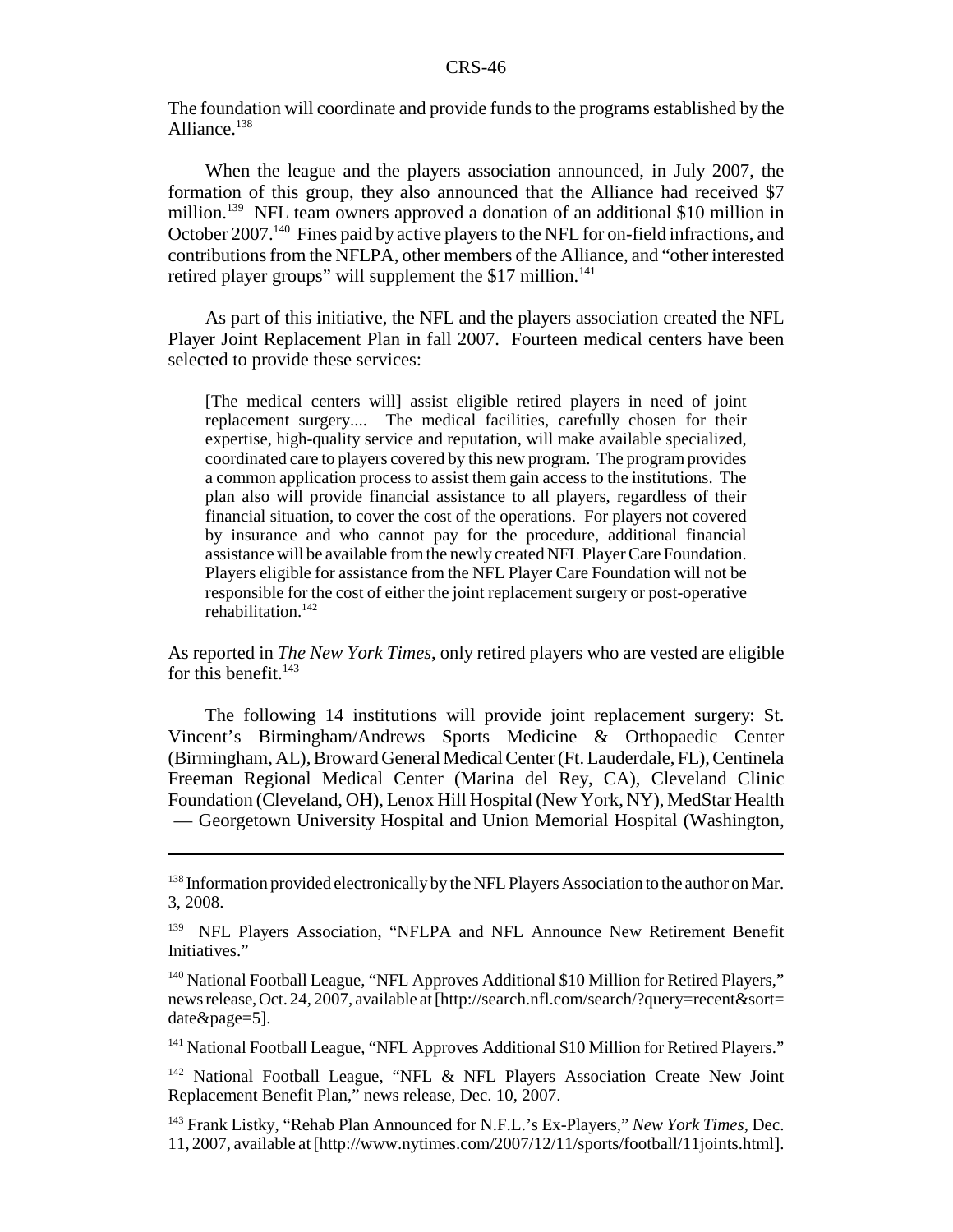DC, and Baltimore, MD, respectively), Methodist Hospital, (Houston, TX), Mount Sinai Medical Center (New York, NY), Northwestern Memorial Hospital (Chicago, IL), OASIS MSO, Inc. (San Diego, CA), St. Joseph's Hospital-Atlanta (Atlanta, GA), Texas Orthopedic Hospital (Houston, TX), and University of Pittsburgh Medical Center (Pittsburgh, PA).<sup>144</sup> Houston, New York, the Washington, DC, metropolitan area, and the state of California have two facilities each that are on the list. The remaining six institutions are in Alabama, Florida, Georgia, Ohio, Illinois, and Pennsylvania. Without information about the location of former players, it is unknown how many retired players reside in or near these 10 cities or metropolitan areas.

Post-surgery rehabilitation and physical therapy will be provided to eligible former players by HCR Manor Care, which has 280 skilled nursing and rehabilitation centers and 85 outpatient rehabilitation therapy clinics across the country.145

The Alliance has also developed the following programs:

**Health screening —** Two doctors, funded by the NFL Player Care Foundation, are working with medical centers throughout the country to make it easier for players to get cardiovascular screening without cost. Players found to need cardiovascular care will receive affordable medical, nutritional and other treatment. Obesity screening and education also is provided.

**Prostate cancer screening —**  In conjunction with the American Urological Association, the Alliance will establish a comprehensive program of prostate cancer screening, care and education.

**Assisted living arrangements —** Negotiated discounted rates and special services are made available to former players at three leading national assisted living providers — Brookdale Senior Living, Inc.; Belmont Village L.P., and Silverado Senior Living, Inc.

**Prescription drug card —** The NFL and NFLPA are providing retired players with a prescription drug card that permits them to purchase prescription medications at a substantial discount. This new benefit is provided at no cost to former players.<sup>146</sup>

<sup>&</sup>lt;sup>144</sup> Ibid.

<sup>145</sup> Ibid. Information about HCR Manor Care is available at [http://www.hcr-manorcare.com].

<sup>&</sup>lt;sup>146</sup> National Football League and NFL Players Association, "NFL and NFL Players Association Expands Disability Benefits Program for Retired Players," p. 3. (Boldface included in original.)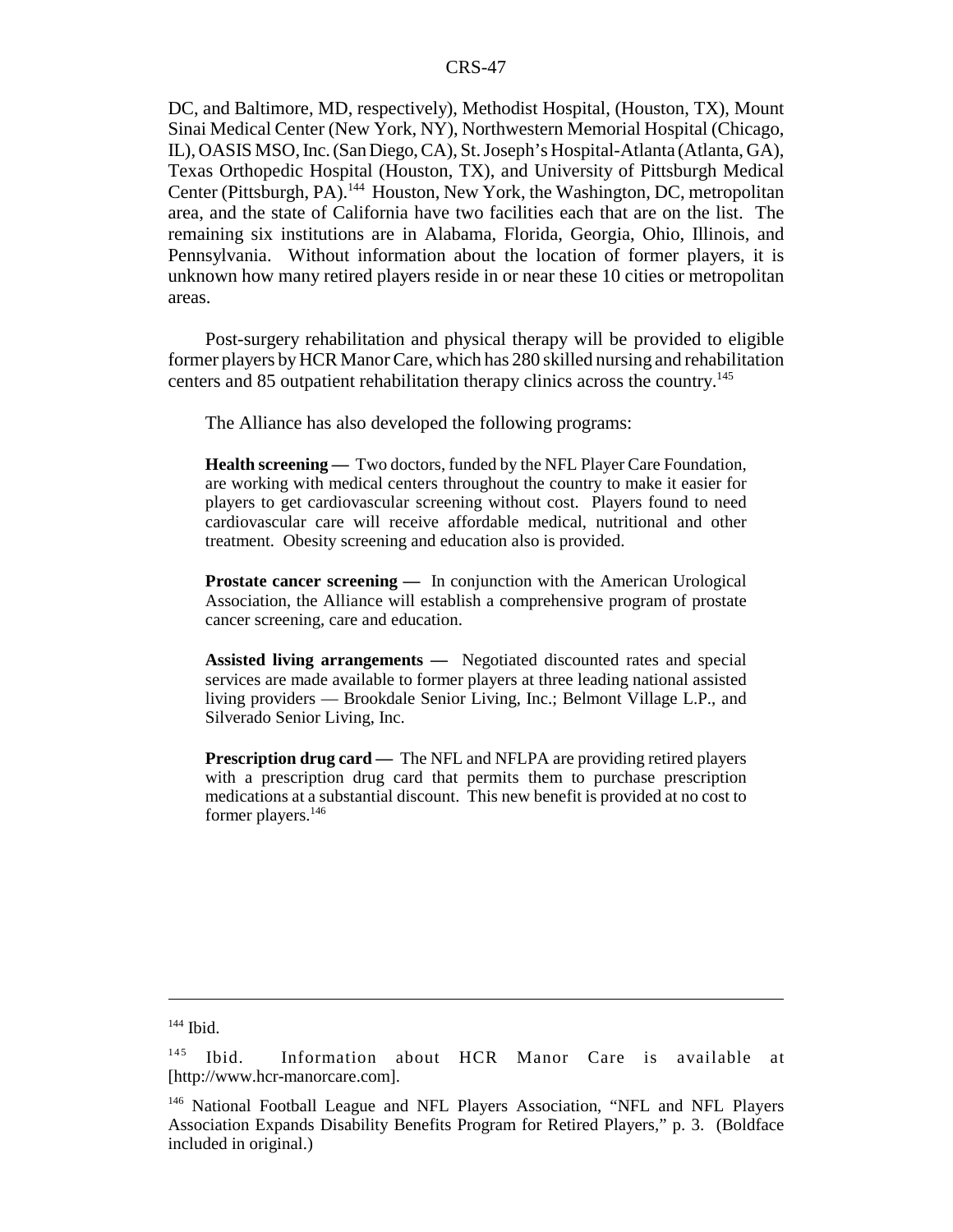## **Other Efforts to Aid Former Players**

#### **Selected Organizations and Websites**

Several former players and other individuals have established organizations or websites with the goal of aiding retired players. Examples of these organizations and websites include the following:

- ! Dignity After Football Inc. This organization is "committed to giving a voice to past heroes of the NFL and to finally restoring dignity to the lives of thousands of disabled and under-pensioned former players."<sup>147</sup>
- Fourth & Goal. Bruce Laird, a former NFL player, founded this organization to assist retired players.<sup>148</sup>
- ! Gridiron Greats. "The Gridiron Greats Assistance Fund is a non-stock, non-profit corporation that has been established to provide financial assistance and coordination of social services to retired players who are in dire need due to a variety of reasons including inadequate disability and/or pensions."149
- Hall of Fame Enshrinee Assistance Fund. One of the objectives of this organization "is to help its own by offering support to former pros experiencing financial or medical hardship."150
- Hall of Fame Players Association. One of the association's six purposes is to "assist Hall [of Fame] members who have financial difficulties."<sup>151</sup> Established in 2001, the Hall of Fame Players Association (HOFPA) Charitable Foundation "will contribute to local and national charities, create a relief fund for members who are in need and support awards and scholarship efforts in selected regional areas."<sup>152</sup>

<sup>&</sup>lt;sup>147</sup> Dignity After Football Inc., "Mission," n.d., available at [http://www.dignityafterfootball.org/].

<sup>148</sup> Greg Johnson, "More NFL Players Donating Game Checks to Charity," *Los Angeles Times*, Dec. 12, 2007, available at [http://www.latimes.com/sports/football/nfl/ la-sp-nfl12dec12,1,1897270. story?coll=la-headlines-sports-nfl].

<sup>&</sup>lt;sup>149</sup> Gridiron Greats, "About the Gridiron Greats Fund," available at [http://www.gridirongreats.org/aboutthefund.html].

<sup>150</sup> NFL Alumni, "Mission Statement," available at [http://www.nflalumni.org/].

<sup>151</sup> Hall of Fame Players Association, "About Us," available at [http://www.hofplayers.com/ index.asp?PageAction=Custom&ID=15].

<sup>152</sup> Hall of Fame Players Association, "Charities," available at [http://www.hofplayers.com/ index.asp?PageAction=Custom&ID=140].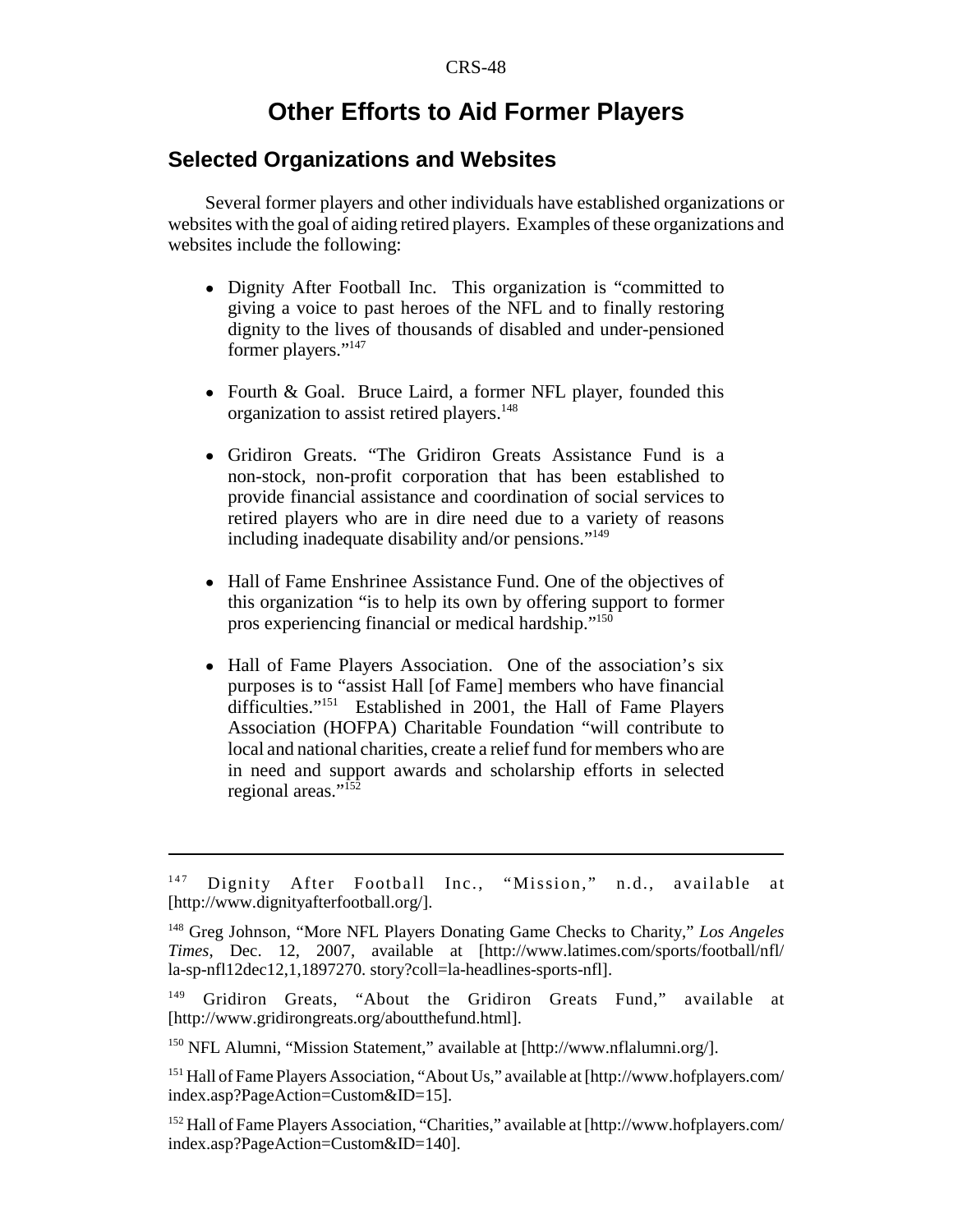- The John Mackey Fund, Inc. The fund was established "to raise" public awareness and fund research to find a cure for Frontotemporal Dementias."<sup>153</sup>
- NFL Alumni Association's Dire Need Fund. This is a joint effort of the NFL and NFL alumni to provide "assistance to former NFL players and coaching staff members experiencing financial or medical hardship."154
- Ralph Wenzel Trust. The trust was established initially to receive donations to help cover expenses for the care of Wenzel, who suffers from Alzheimer's-type dementia. Wenzel now participates in an NFL program <sup>155</sup> that pays for a portion of his care, so the website continues as a tribute to Wenzel and as a means of collecting information about problems faced by former football players.<sup>156</sup>
- ! Retired Professional Football Players for Justice. This website was created "to inform former football players, fans and supporters of the actions being taken by retired players to collect what they fairly deserve, but that has not been distributed by the organizations that claim to be acting in the players' best interest."157

### **Active Players' Efforts**

In fall 2007, a lineman for the Kansas City Chiefs, Kyle Turley, announced that he would donate his paycheck from his team's game on December 23 to help retired players who are in need. Reportedly, Turley talked to approximately 20 players who said they will donate to Gridiron Greats, and he sent a letter to other players in late November on the subject of donations.158 Turley is quoted, in a *New York Times* article, as saying: "Are we going to wait until guys die? Are we going to wait until guys commit suicide before we make a difference and change this thing?" [He added:] "If this system doesn't get fixed, no matter how much money you make ... you are a serious surgery away from being broke."159 At least 12 other active players also have contributed funds to Gridiron Greats, and Turley's goal is to raise \$8

<sup>153</sup> The John Mackey Fund, Inc., available at [http://johnmackeyfund.org/].

<sup>154</sup> NFL Alumni, "NFL Alumni Dire Need Charitable Trust," available at [http://www.nflalumni.org/dire\_need.html].

<sup>&</sup>lt;sup>155</sup> This statement may be a reference to the 88 Plan.

<sup>156</sup> Ralph Wenzel Trust, available at [http://www.ralphwenzeltrust.org].

<sup>&</sup>lt;sup>157</sup> Retired Professional Football Players for Justice, "About Us," available at [http://www.playersforjustice.org/aboutus.html].

<sup>158 &</sup>quot;N.F.L. Players Plan to Donate to Retirees," *New York Times*, Nov. 27, 2007, available at [http://www.nytimes.com/aponline/sports/AP-FBN-NFL-Disability.html?ex= 1353906000&en=8264ea3f9c77d661&ei=5088&partner=rssnyt&emc=rss].

 $159$  Ibid.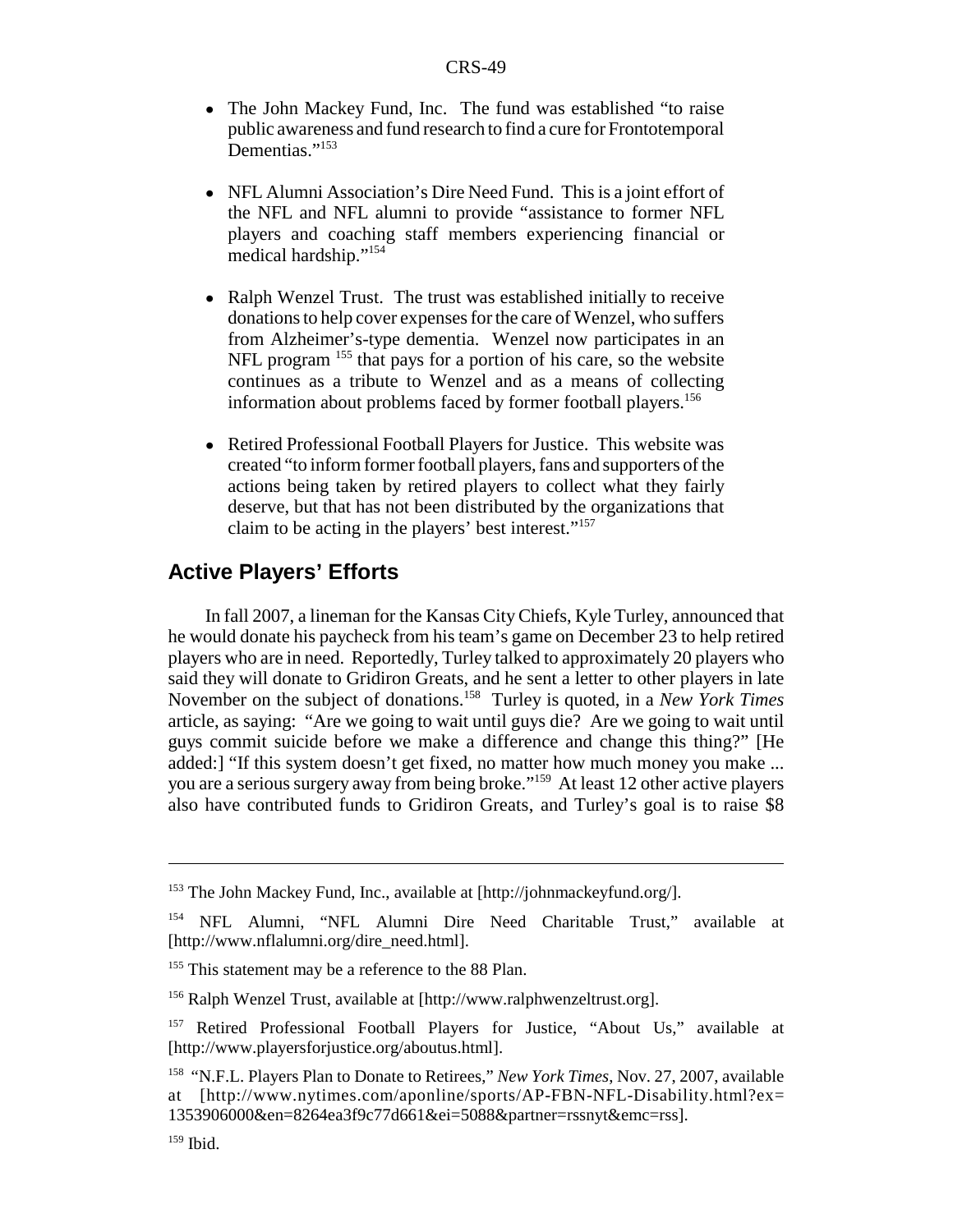million, according to another news article.<sup>160</sup> Additionally, it has been reported that former tennis player John McEnroe, former NBA player Charles Barkley, and sports broadcaster Bob Costas have indicated that they will donate money to Gridiron Greats.<sup>161</sup>

## **NFL and NFLPA Health and Safety Initiatives**

As noted in the introduction to this report, a former player's disabilities (as interpreted broadly) or chronic health problems might, in some cases, have their origins in what occurred, or did not occur, while the individual was an active player in the NFL. A potentially significant factor for active players is the NFL's and the NFLPA's efforts to safeguard their health, safety, and general welfare. Such efforts may include, at a minimum: (1) keeping players informed of, and actively soliciting their suggestions and ideas on, health and safety issues and initiatives; (2) helping players prepare for the rigors of playing professional football; (3) identifying and mitigating all possible conditions and factors that could affect a player's health and safety; and (4) upon being made aware of a potentially unsafe or unhealthful condition, practice, piece of equipment, or rule or guideline, for example — which, in any case, could involve an act committed or omitted — acting in a timely fashion to remedy the situation. Some health or safety problems, such as excessive weight, concussions, and injuries to joints, might have significant, long-term implications for players. Thus, a comprehensive approach to the health and safety of players might also include research that examines the possible long-term effects or consequences of the different types of injuries sustained by players.<sup>162</sup>

The material in this next section describes the league's and the players association's health and safety initiatives.

## **NFL Injury and Safety Panel**

The NFL Injury and Safety Panel was founded in 1993. The panel

• "developed and manages an injury surveillance system that reports the types and severity of injuries that players experience each year. These reports are used by team medical staffs to assist in injury prevention and treatment, and by the Competition Committee to

<sup>160</sup> Pat Borzi, "Fund for N.F.L. Retirees in Need of Help Is Gaining Support," *New York Times*, Dec. 12, 2007, available at [http://www.nytimes.com/2007/12/12/sports/ football/12veterans.html]; Greg Johnson, "More Players Donating Game Checks to Charity," *Los Angeles Times*, Dec. 12, 2007, available at [http://www.latimes.com/sports/football/nfl/la-sp-nfl12dec12,1,1897270.story?coll= la-headlines-sports-nfl&ctrack=1&cset=true].

 $161$  Ibid.

 $162$  As noted below, the NFL is planning to request or sponsor a study on the long-term effects of concussions.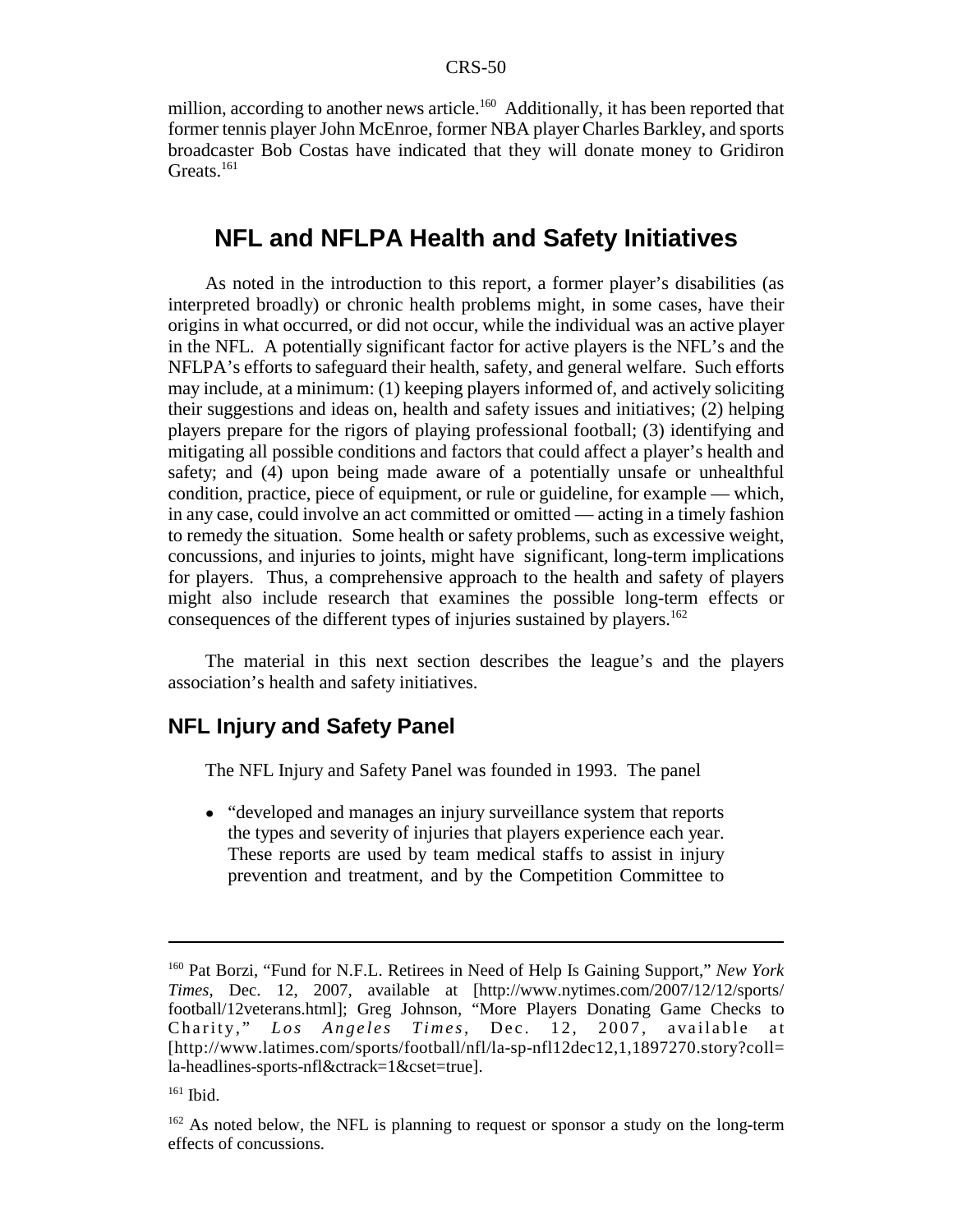assist in the development of playing rules that promote safety. Rules and enforcement are reviewed annually..."; and the panel<sup>163</sup>

! "evaluates proposals and makes recommendations regarding grants to support research."<sup>164</sup>

The NFL has had the injury surveillance system since 1980, and team physicians and athletic trainers use it "to record data on injured players and circumstances surrounding injuries."<sup>165</sup> The league produces two reports each year — one approximately midway through the regular season and the other after the Super Bowl — that are detailed medical analyses of the data submitted to, and maintained in, the injury surveillance system. The NFL provides a copy of each report to the NFLPA.<sup>166</sup>

The panel's Subcommittee on Foot and Ankle Injuries, which was founded in 2005, "collects and analyzes injury data on foot and ankle injuries, works with shoe manufacturers to encourage the development of more protective equipment, and educates team equipment managers and medical staffs on these matters. The subcommittee has commissioned studies by Boise State University and Michigan State University analyzing how shoe and turf factors related to these injuries."167

The NFL does not know how many players decided to retire because of injuries they sustained while playing football. However, the league estimates that 181 players who retired during the period 1993-2004 may have done so because of such injuries.<sup>168</sup>

## **NFL Cardiovascular Health Committee**

The Cardiovascular Health Committee, which was established in 2004, consists of team physicians, athletic trainers, and experts in "cardiology and cardiovascular

<sup>&</sup>lt;sup>163</sup> Letter from Goodell to Reps. Conyers and Smith, p. 8.

 $164$  Ibid.

<sup>&</sup>lt;sup>165</sup> Elliot J. Pellman, et al., "Concussion in Professional Football: Epidemiological Features of Game Injuries and Review of the Literature," *Neurosurgery*, vol. 54, no. 1, Jan. 2004, p. 82.

<sup>&</sup>lt;sup>166</sup> Personnel affiliated with the NFL have used data from the injury surveillance system for articles on NFL players and health issues. For example, see the preceding footnote. Additionally, data from the surveillance system were used in this article: Bryan T. Kelly, et al., "Shoulder Injuries to Quarterbacks in the National Football League," *American Journal of Sports Medicine*, vol. 32, no. 2, 2004, pp. 328-331.

<sup>167</sup> Ibid., p. 9.

<sup>&</sup>lt;sup>168</sup> Ibid. The basis for the league's "assessment" is that 181 players received additional compensation that is available or provided to players who do not "pass their pre-season physical due to an injury sustained during the prior season and thus [are] unable to play." (Letter from Goodell to Reps. Conyers and Smith, p. 9.)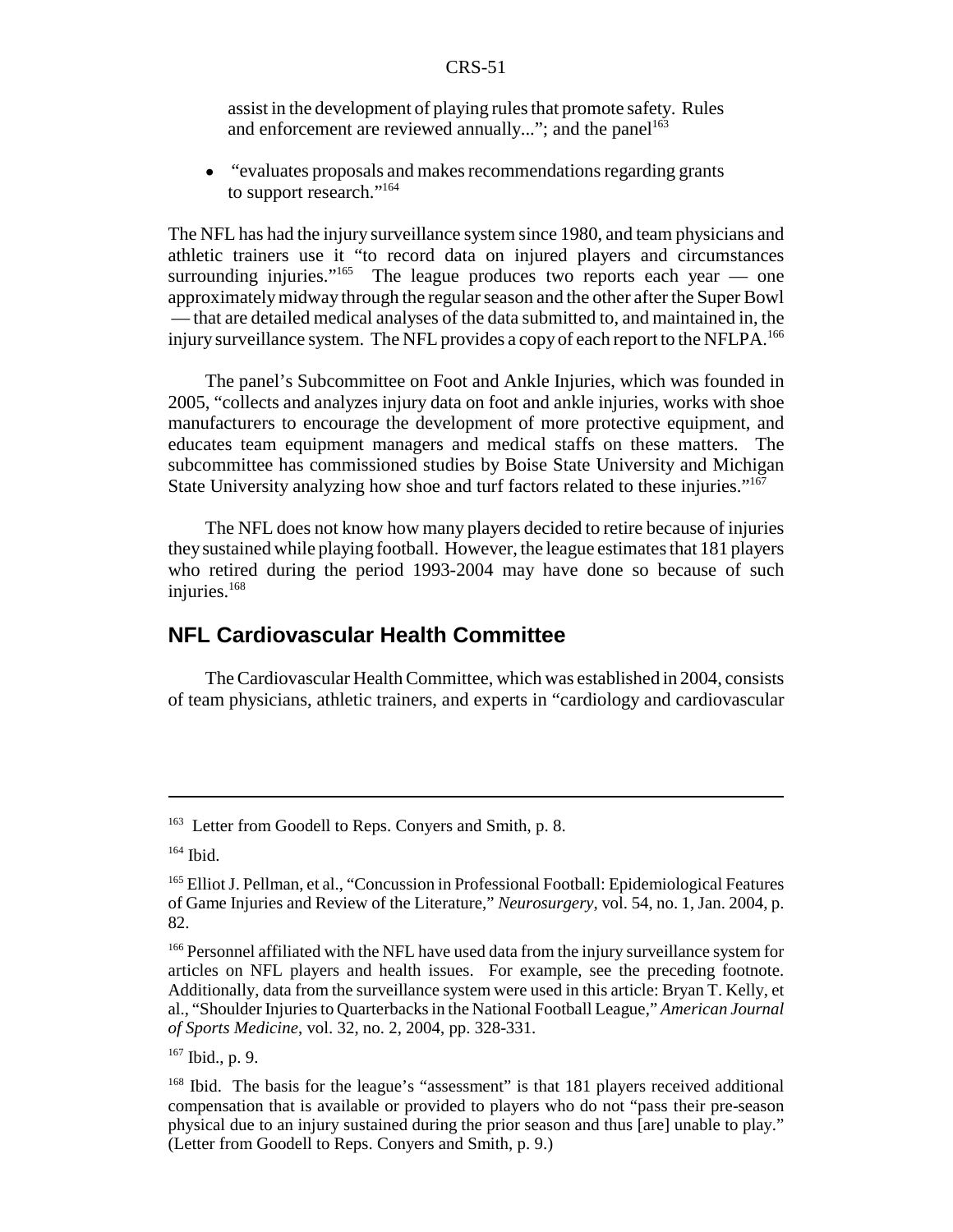medicine, endocrinology and obesity, sleep medicine and cardiovascular disease epidemiology."169 The committee's objectives are to investigate

the prevalence of cardiovascular risk factors in NFL players, including hypertension, diabetes, sleep apnea and obesity; [assess] how those risk factors relate to different body types and positions on the field; and [evaluate] the effect of cardiovascular risks on various aspects of an NFL player's life, such as aerobic training, nutrition, family history and demographics.<sup>170</sup>

This committee also oversees the CVH program, which involves screening and education, for retired players. $171$ 

### **NFL Medical Research Grants**

Through NFL Charities, a nonprofit organization that was established in 1973, the NFL awards charitable grants for sports-related medical research.172 Nonprofit educational and research institutions may apply for these grants, the focus of which must be "sports injury prevention, injury treatment, [or] other related research that affects the health and performance of athletes."173 Within the category of sportsrelated medical research grants, there are four subcategories: education, medical, MTBI, and scientific research. The following list shows what types of research or activities have been funded by each grant subcategory:

- Education grants are used to fund the National Athletic Trainers' Association Non-Medical Research and Scholarship Fund, the annual meeting of the NFL Physicians Society, and the Professional Football Athletic Trainers Society Foundation's Ethnic Minority Scholarship Program.
- Medical grants are used to pay the manager of the NFL's injury surveillance system and to pay for studies on concussions and cardiovascular disease.
- ! MTBI grants have paid for studies involving concussions and related subjects.

<sup>&</sup>lt;sup>169</sup> Ibid., pp. 6-7. The former commissioner of the NFL selected the co-chairmen who, in turn, selected the other members of the committee. (Ibid., p. 7.)

 $170$  Ibid.

 $171$  Ibid.

<sup>172</sup> National Football League, NFL Charities, "NFL Charities Grant Guidelines," available at [http://www.nflpa.org/pdfs/CharityWork/ 2006NFLCHARITIESGRANTGUIDELINES.pdf], downloaded Sept. 2007, on file with the author.

<sup>&</sup>lt;sup>173</sup> National Football League, "NFL Charities, Medical Research Grants," available at [http://www.jointheteam.com/programs/program.asp?p=39&c=6].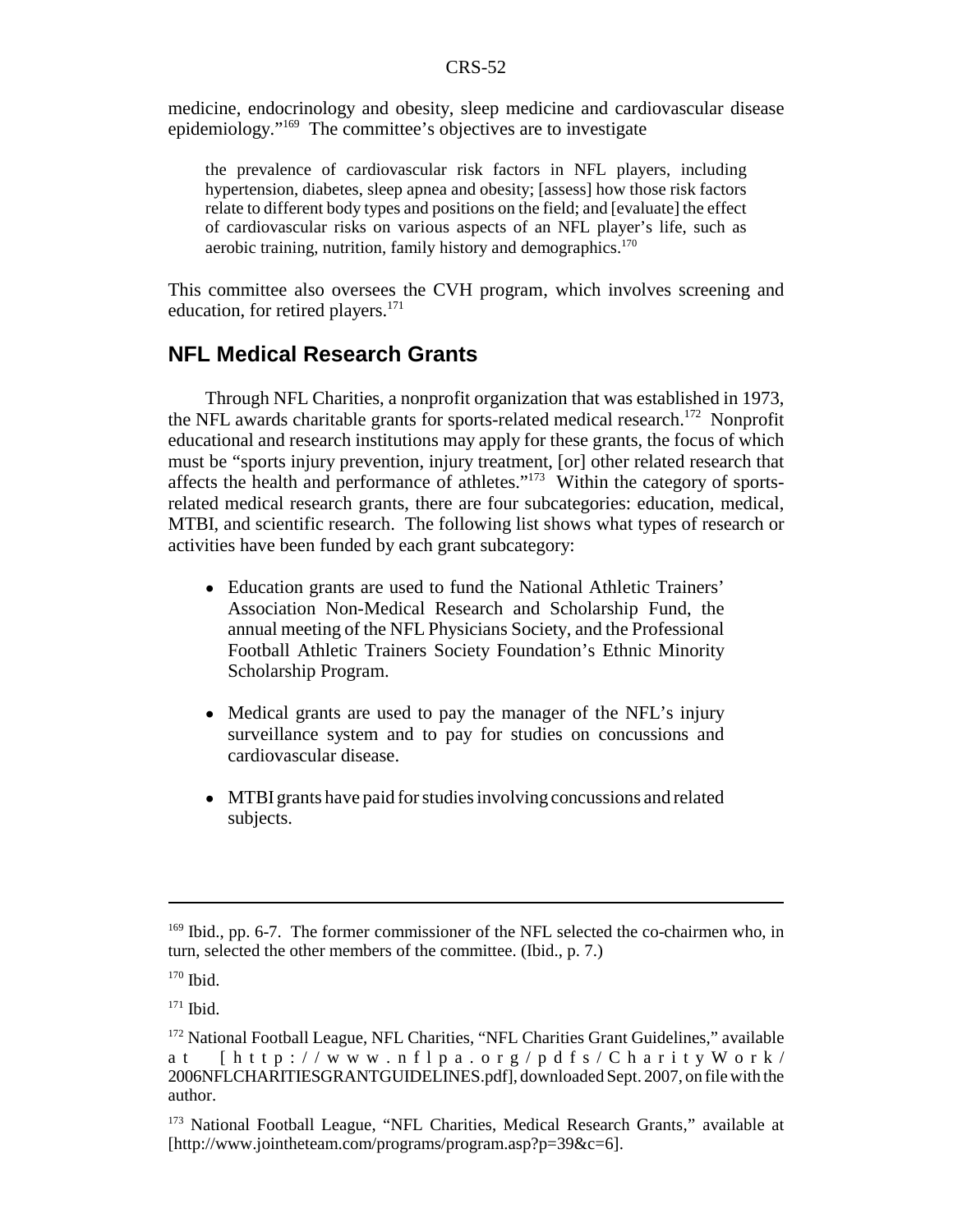! Scientific research grants have funded studies on, for example, arthritis, heat illness, orthopedic injuries and treatments, and cardiac disease.174

**Table 7** shows the amount of money awarded for grants in each of the four subcategories.

|       | <b>Total Amount of Grants by Subcategory</b> |                |             |                                      |  |  |  |  |  |  |  |
|-------|----------------------------------------------|----------------|-------------|--------------------------------------|--|--|--|--|--|--|--|
| Year  | <b>Education</b>                             | <b>Medical</b> | <b>MTBI</b> | <b>Scientific</b><br><b>Research</b> |  |  |  |  |  |  |  |
| 2003  | \$65,000                                     | \$70,935       | \$200,000   | \$5,126,666                          |  |  |  |  |  |  |  |
| 2004  | \$92,000                                     | \$70,935       | \$180,000   | \$862,825                            |  |  |  |  |  |  |  |
| 2005  | \$92,000                                     | \$263,715      | \$200,000   | \$1,182,900                          |  |  |  |  |  |  |  |
| 2006  | \$92,000                                     | \$502,385      | \$345,900   | \$1,154,875                          |  |  |  |  |  |  |  |
| 2007  | \$112,000                                    | \$1,184,030    | \$100,000   | \$1,230,073                          |  |  |  |  |  |  |  |
| Total | \$453,000                                    | \$2,092,000    | \$1,025,900 | \$5,126,666                          |  |  |  |  |  |  |  |

#### **Table 7. NFL Charities' Grants for Research Related to Players' Health, 2003-2007**

**Source:** Letter from Roger Goodell, Commissioner, National Football League, to Reps. John Conyers, Jr., and Lamar S. Smith, Nov. 2, 2007, attachment 8.

The percentage of total funds awarded for grants, by subcategory and in descending order, is: scientific research, 59%; medical, 24%; mild traumatic brain injury, 12%; and education, 5%. Although the percentage of funds for MTBI grants might seem relatively small, some medical grants have been awarded for research into concussions, and the league's MTBI Committee has conducted numerous studies (see below and **Appendix B**).

## **NFL Mild Traumatic Brain Injury Committee**

The Committee on Mild Traumatic Brain Injury was established in 1994, by then-Commissioner Paul Tagliabue. After addressing the definition of "concussion," undertaking an effort to collect data, and reviewing available safety equipment, the committee recommended to the commissioner that

the NFL should independently fund scientific research that would enable scientists to better understand the cause(s) of MTBI; that this research should be

<sup>&</sup>lt;sup>174</sup> Letter from Goodell to Reps. Conyers and Smith, attachment 8.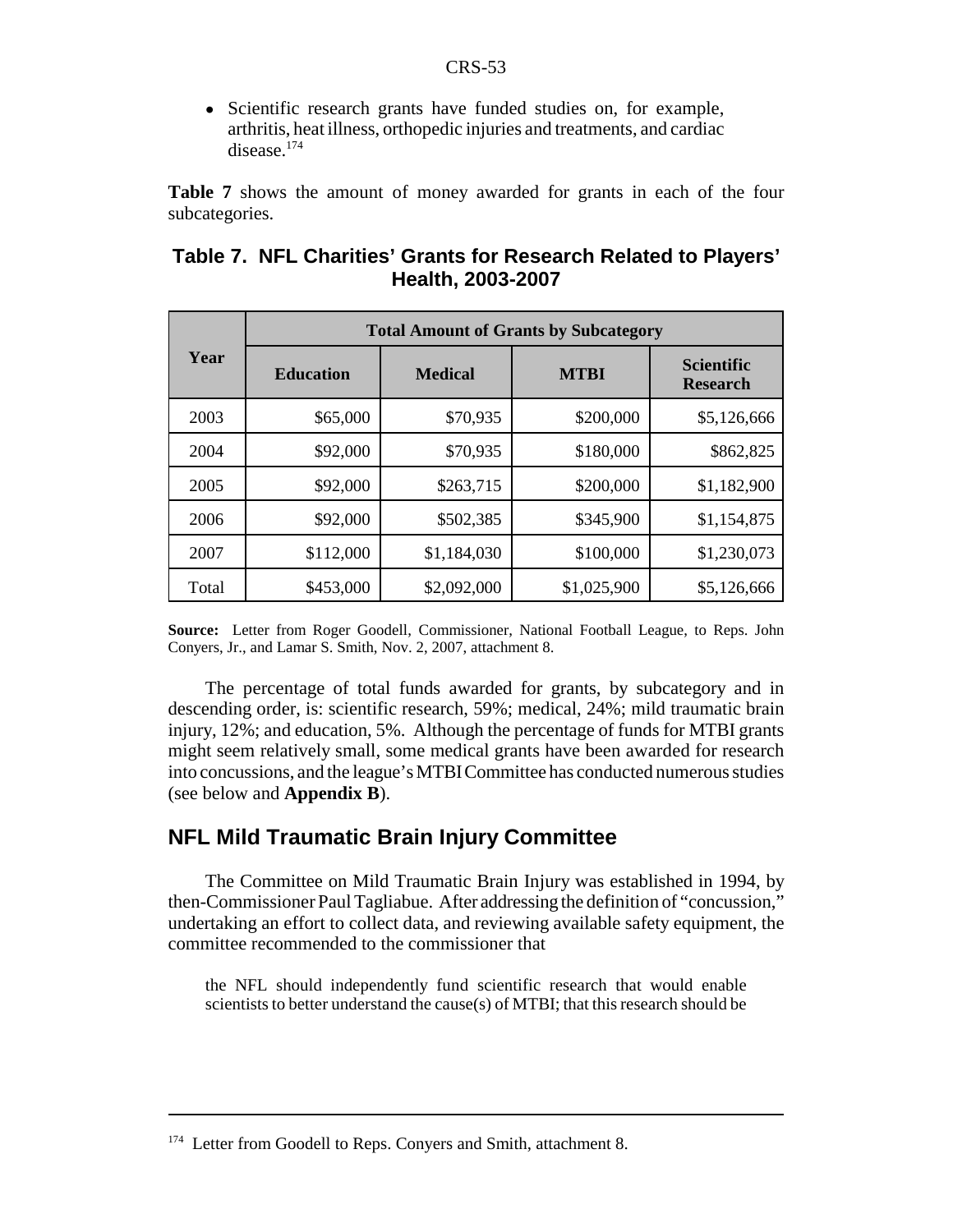funded to independent scientific researchers; and that the NFL Mild Traumatic Brain Injury Committee should be charged with oversight of the project.<sup>175</sup>

To date, the committee has published 14 studies, all in the journal *Neurosurgery*, and has contributed to "the development of a clearer understanding of the nature of concussions in football, how they are caused, and the types of impacts that are more likely to result in concussions."<sup>176</sup> The National Operating Committee on Standards for Athletic Equipment (NOCSAE), which, among other things, develops standards for and tests football helmets, and helmet manufacturers have received the committee's research.177

A list of members of the committee, and their professional affiliations, is found in **Appendix C**.

### **NFL and NFLPA Education Efforts for Players**

Although the NFL has noted that "education regarding injuries and related matters is principally done by team medical staffs,"178 the league has provided some information to players. In addition to the information on concussions disseminated by the league (see below), the NFL and the players association have prepared and distributed information on their substance of abuse policy and program, and their policy on anabolic steroids and related substances.179 Materials on heat and hydration that were developed by the NFL Physicians Society have been shared with team medical staffs.<sup>180</sup>

For its part, the NFLPA has stated that it "does not conduct any formalized educational program for players concerning injuries, their treatment, or rehabilitation.

<sup>&</sup>lt;sup>175</sup> Elliot J. Pellman, "Background on the National Football League's Research on Concussion in Professional Football," *Neurosurgery*, vol. 53, no. 4, Oct. 2003, pp. 797-798.

<sup>&</sup>lt;sup>176</sup> Letter from Goodell to Reps. Conyers and Smith, p. 5.

<sup>&</sup>lt;sup>177</sup> Ibid., pp. 5-6. Additional information about the National Operating Committee on Standards for Athletic Equipment (NOCSAE) is available at [http://www.nocsae.org/].

<sup>&</sup>lt;sup>178</sup> Letter from Goodell to Reps. Conyers and Smith, p. 13.

<sup>&</sup>lt;sup>179</sup> The following substances are considered substances of abuse under the NFL-NFLPA policy: alcohol (under certain circumstances), cocaine, marijuana, amphetamine and its analogues, opiates, phencyclidine (PCP), and methylenedioxymethamphetamine (MDMA) and its analogues. (National Football League and NFL Players Association, *National Football League Policy and Program for Substances of Abuse*, 2007, available at [http://www.nflplayers.com/images/pdfs/RulesAndRegs/Drug\_Policy\_2007.pdf], pp. 6, 20.) The categories of prohibited substances included in the latter policy are anabolic agents (steroids), masking agents, and certain stimulants. (National Football League and NFL Players Association, *National Football League Policy on Anabolic Steroids and Related Substances 2007*, 2007, available at [http://www.nflplayers.com/images/pdfs/ RulesAndRegs/BannedSubstances.pdf], pp. 13-16.) See CRS Report RL32894, *Anti-Doping Policies: The Olympics and Selected Professional Sports*, by L. Elaine Halchin, for additional information about the NFL's steroids policy and doping in general.

<sup>&</sup>lt;sup>180</sup> Letter from Goodell to Reps. Convers and Smith, p. 13.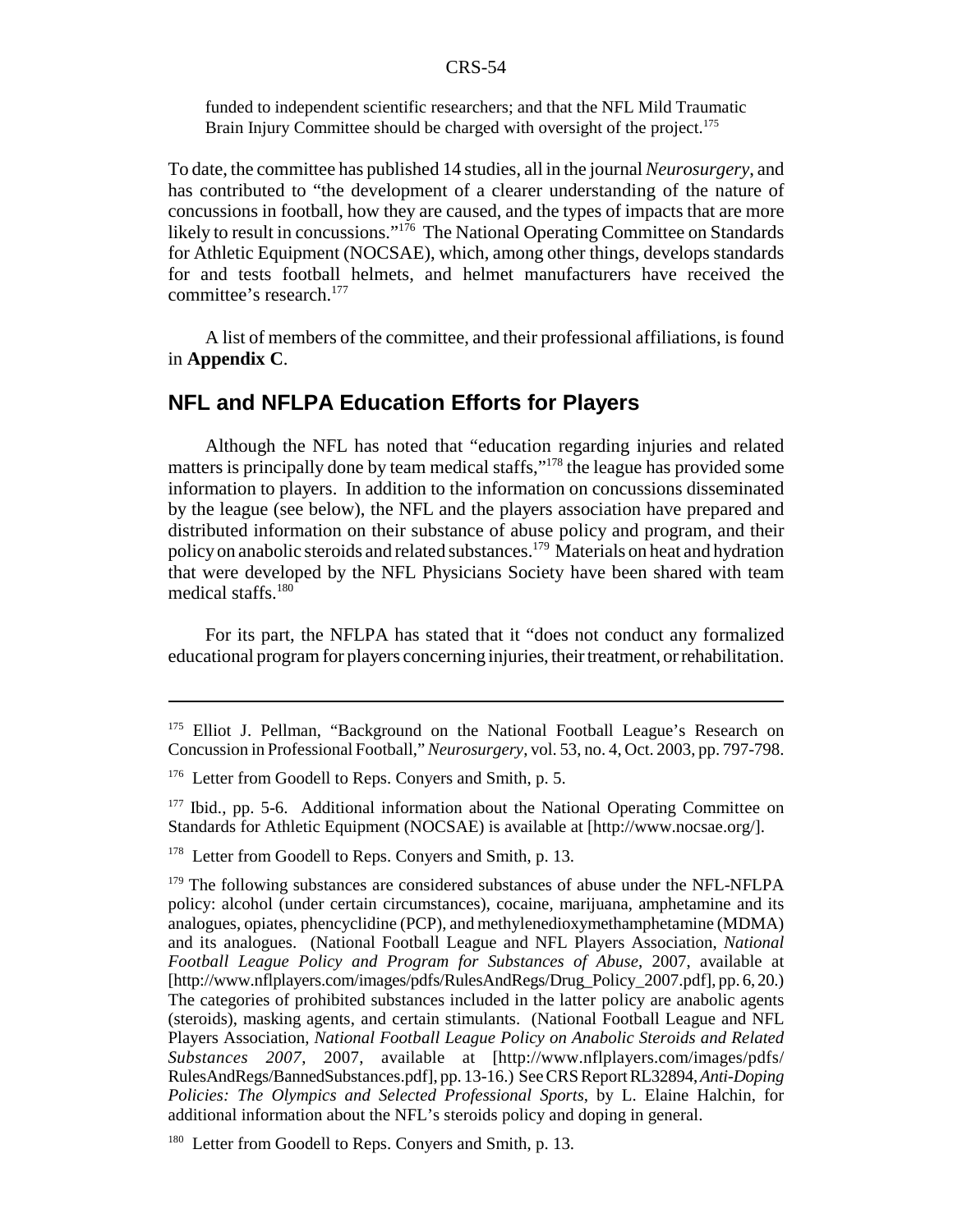Under the standard NFL Player Contract form, Club medical staff has full discretion on the treatment of injuries, subject to the player's right to a second opinion and the right to choose his own surgeon should surgery become necessary."181 The players association provides free legal representation for grievances having to do with injuries; includes information on injury grievances and related topics in the Player Planner; maintains a list of physicians whom players may consult when seeking second opinions; and, though union representatives, brings issues related to injuries to the attention of the Joint Committee on Player Safety and Welfare.<sup>182</sup>

#### **NFLPA Medical Consultant and Performance Consultant**

The NFLPA's medical consultant (or advisor) "participates in various studies conducted by the NFL and helps monitor compliance with a set of medical guidelines the NFL clubs have been advised to follow regarding acclimatization, emergency medical care, heat prostration, and other medical issues."183 It is unclear whether this individual is responsible for monitoring each team's compliance with the NFL's medical guidelines. In any case, the method used for monitoring, how often it occurs, and whether the medical consultant has a staff to aid him or her are unclear.

The extent of the medical consultant's responsibilities raises the following questions. Does the medical advisor personally monitor the teams, perhaps visiting each team on a regular basis; reviewing the team's policies, protocols, and other materials; reviewing a sample of players' medical records to see how players were treated; and talking with medical staff as well as players? Or do teams use a "selfreport" model for compliance, whereby team staff members submit a verbal or written report to the medical advisor that indicates to what extent the team complies with medical guidelines?

The performance consultant attends NFLPA's annual meeting and "advises player reps [representatives] on a variety of health-related issues, including conditioning, rehabilitation of injuries, use of nutritional supplements, and proper equipment."<sup>184</sup>

<sup>&</sup>lt;sup>181</sup> Letter from Upshaw to Reps. Convers, Smith, Sanchez, and Cannon, pp. 30-31.

<sup>&</sup>lt;sup>182</sup> Ibid., p. 31. The Player Planner is an appointment book that the NFLPA provides to players and that includes information about, for example, benefits, the NFLPA, and the NFL season.

<sup>&</sup>lt;sup>183</sup> Ibid., p. 11. Dr. Thom A. Mayer, CEO and president of BestPractices and chairman, Dept. of Emergency Medicine, Inova Fairfax Hospital, is the NFLPA's medical consultant. (Ibid.)

<sup>184</sup> National Football League and NFL Players Association, *NFL Collective Bargaining Agreement, 2006-2012*, p. 11. The players association's performance consultant is Mark Verstegen, founder and chairman, Athletes' Performance, a personal training company.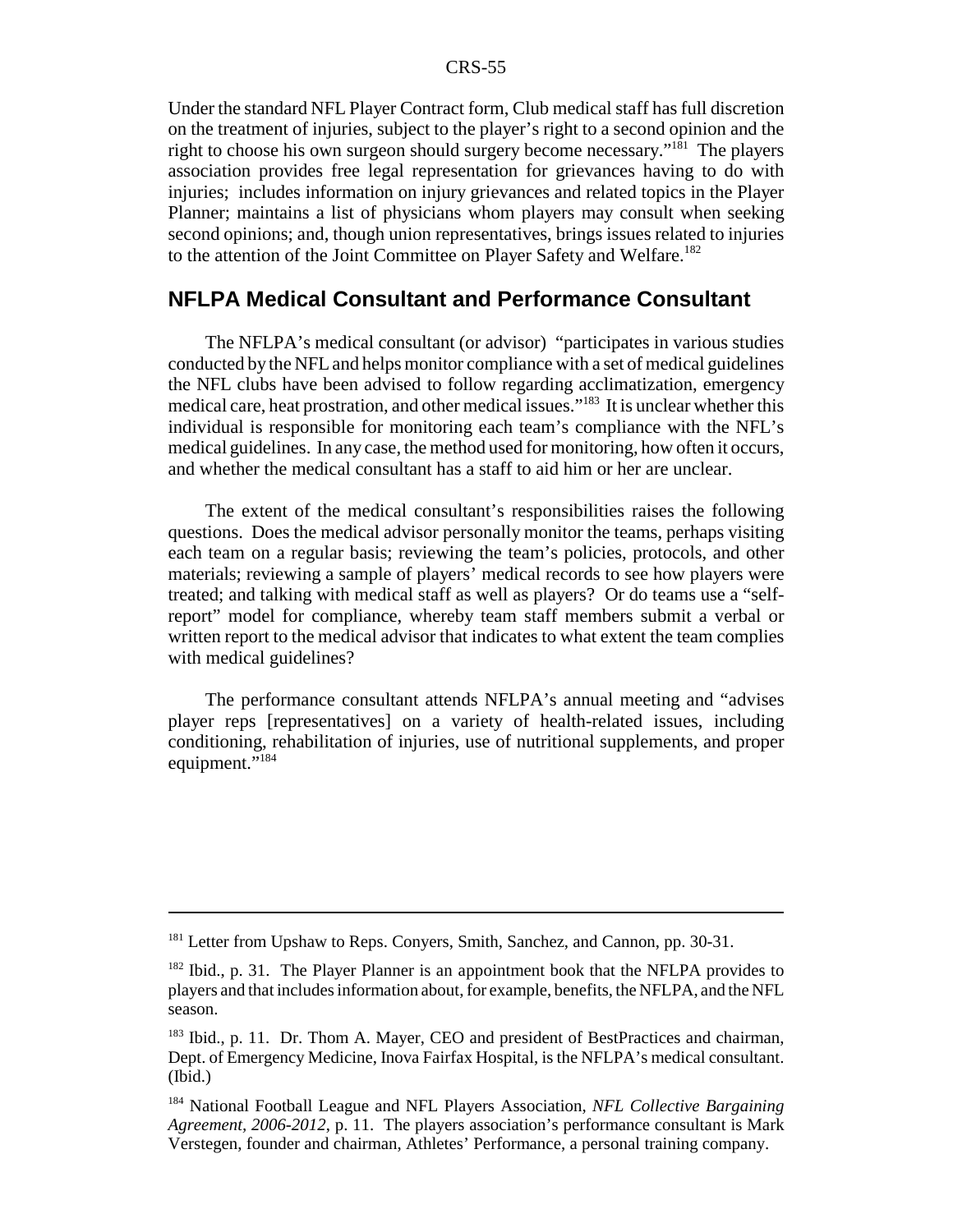### **NFL and NFLPA Joint Committee on Player Safety and Welfare**

The following excerpt from the CBA describes the committee's composition, responsibilities, and authority:

A Joint Committee on Player Safety and Welfare (hereinafter the "Joint/ Committee") will be established for the purpose of discussing the player safety and welfare aspects of playing equipment, playing surfaces, stadium facilities, playing rules, player-coach relationships and any other relevant subjects. The Joint Committee will consist of six members: three Club representatives (plus advisors) and three NFLPA representatives (plus advisors). The Joint Committee will hold two regular meetings each year on dates and at sites selected by the Committee. Special meetings may be held at any time and place mutually agreeable to the Committee. The Joint Committee will not have the power to commit or bind either the NFLPA or the [NFL] Management Council on any issue. The Joint Committee may discuss and examine any subject related to player safety and welfare it desires, and any member of the Committee may present for discussion any such subject. Any Committee recommendation will be made only to the NFLPA, the Management Council, the Commissioner, or any appropriate committee of the NFL; such recommendation will be given serious and thorough consideration.<sup>185</sup>

Pursuant to the 2006-2012 CBA, an additional task was assigned to the committee, which is as follows: "The NFLPA and the [NFL] Management Council agree that a task for the Joint Committee to undertake promptly upon the execution of this Agreement is a review of all current materials on the player safety aspects of player equipment, playing surfaces, including artificial turf and other safety matters."<sup>186</sup>

The NFLPA has the right to initiate an investigation "before the Joint Committee if the NFLPA believes that the medical care of a team is not adequately taking care of player safety."187 Two or more neutral physicians will investigate the issue raised by the NFLPA, write a report, and submit recommendations to the joint committee within 60 days of being selected.<sup>188</sup> If the NFLPA disagrees with the outcome of this process, it is unclear what recourse, if any, the players association has.

Although the joint committee has the authority to discuss virtually any subject related to the safety and welfare of players, it does not appear to have the authority necessary to implement any proposals or remedies it might develop. That is, the committee may make recommendations to the NFLPA, the Management Council, the Commissioner, or an NFL committee, but it does "not have the power to commit or

<sup>185</sup> National Football League and NFL Players Association, *NFL Collective Bargaining Agreement, 2006-2012*, p. 38.

 $186$  Ibid.

 $187$  Ibid., p. 39.

 $188$  Ibid.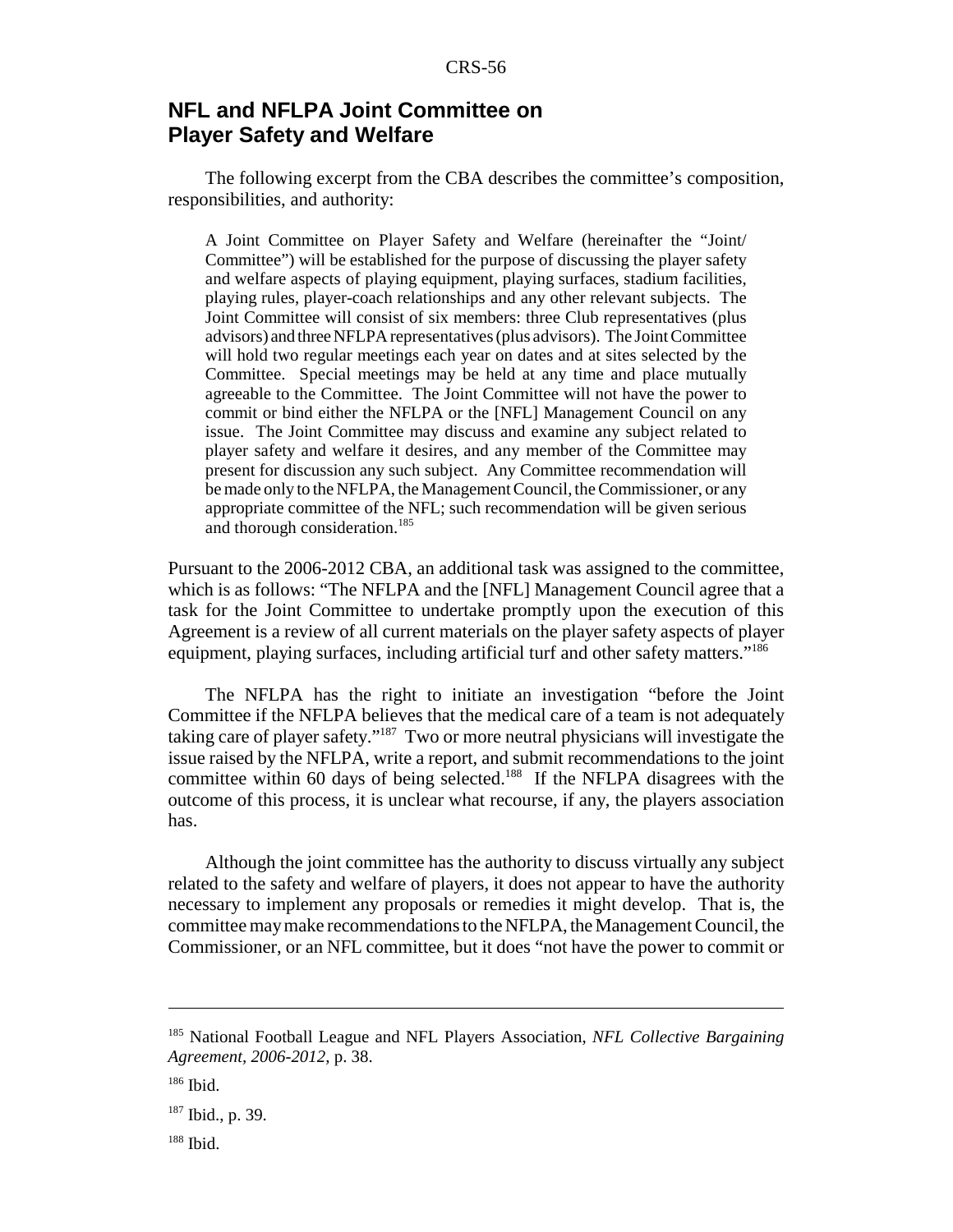bind either" the players association or the Management Council on any issue.<sup>189</sup> This limitation on its authority may exist because any changes the committee proposes possibly would have to be negotiated pursuant to the collective bargaining process. On the other hand, this limitation might hamper the ability of the NFL and the NFLPA to enact in a timely manner any rule or policy changes necessary to protect the health and safety of the players. Moreover, whereas it appears that the joint committee focuses exclusively on player safety and health, when a recommendation made by the committee is forwarded to one or more of the other parties, it is unclear what other factors, interests, or considerations might be raised by these other parties when discussing the committee's recommendation.

The joint committee also has a role to play if the NFLPA believes that any proposed playing rule changes, which are issued following the NFL's annual meeting, would adversely affect player safety. The process is as follows:

If the NFLPA believes that the adoption of a playing rule change would adversely affect player safety, then within seven days of receiving such notice the NFLPA may call a meeting of the Joint Committee [on Player Safety and Welfare] to be held within one week to discuss such proposed rule change. Within five days after such meeting, if the NFLPA continues to believe that the adoption of a playing rule change would adversely affect player safety, the NFLPA may request an advisory decision by one of the arbitrators designated in Article IX [of the CBA]. A hearing before such arbitrator must be held within seven days of the Joint Committee meeting and the arbitrator must render his decision within one week of the hearing. No such playing rule change will be made by the Clubs until after the arbitrator's advisory decision unless the arbitrator has not rendered his decision within one week of the hearing. The arbitrator's decision will be advisory only, not final and binding. Except as so limited, nothing in this section will impair or limit in any way the right of the Clubs to make any playing rule change whatsoever.<sup>190</sup>

While the joint committee's role in this type of situation is relatively minor, the description of the process for addressing rule changes that might adversely affect player safety shows that, ultimately, neither the joint committee, the players association, nor the arbitrator has any capability to modify or rescind a potentially problematic proposed rule change. It is not known how many rule changes, if any, were enacted despite the objections of the NFLPA. Conversely, considering the following excerpt from the CBA, it appears that the NFLPA is not included in the process for proposing new rules and thus cannot propose any rules directed at improving player safety, let alone participate in discussions of rules proposed by the NFL and/or teams: "Immediately following the NFL annual meeting, the NFLPA will be given notice of all proposed playing rule changes, either tentatively adopted by the Clubs or put over for further consideration at a later league meeting."191

<sup>189</sup> Ibid., p. 38.

<sup>190</sup> Ibid., pp. 38-39.

<sup>&</sup>lt;sup>191</sup> Ibid., p. 38.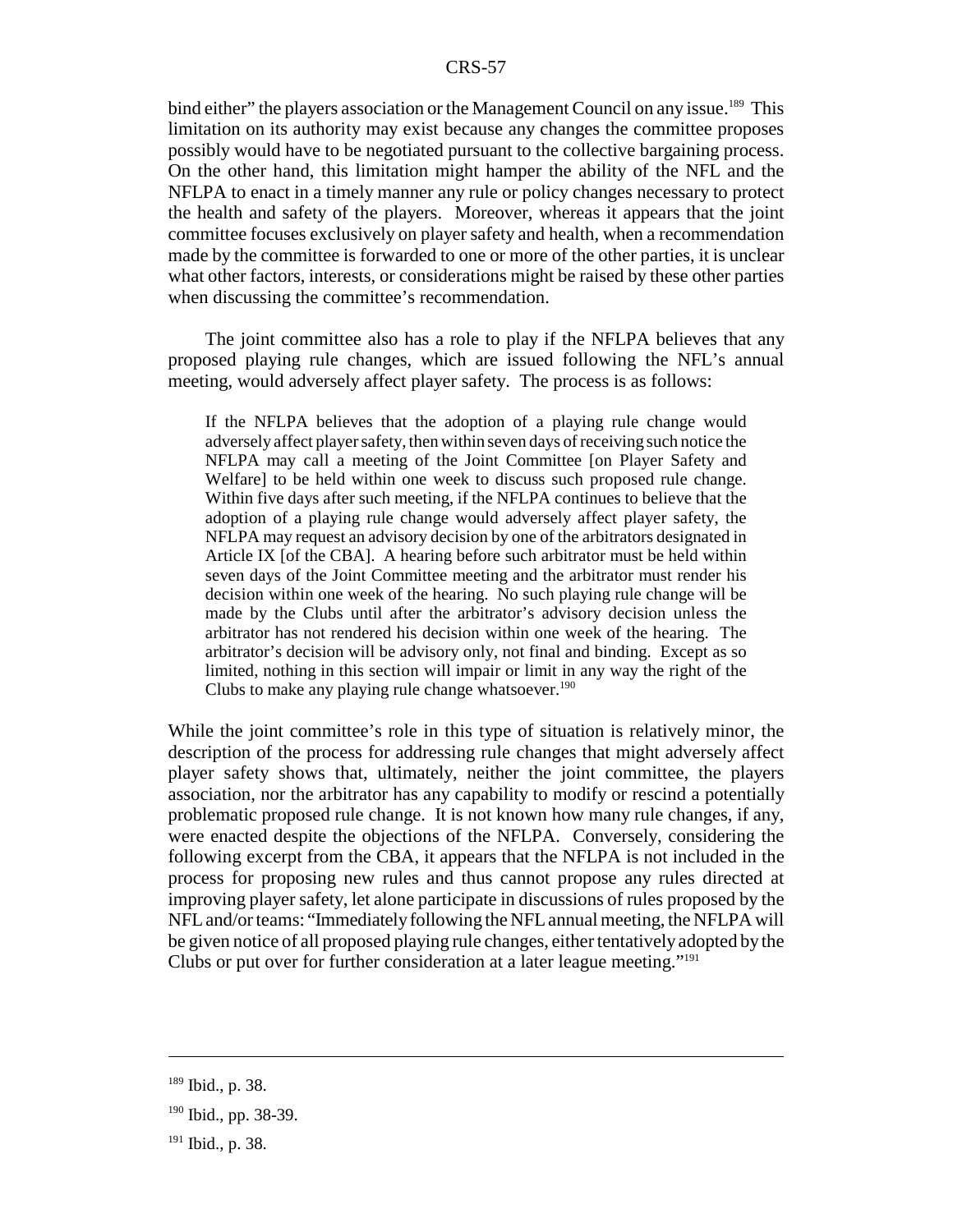## **Discussion of Selected Issues**

#### **Injuries and Financial Considerations**

Anecdotal accounts suggest that a player might be concerned that, if he is unable to play because of an injury, his compensation, or his position on the team, might be jeopardized. Faced with one or more possible financial disincentives, a player might choose, then, to conceal an injury and continue to play, thus risking further injury. Moreover, by delaying or not seeking treatment — or even by downplaying the severity of his injury — a player may not receive appropriate, effective medical treatment. The lack of medical treatment, or even just the lack of timely medical care, could have long-term health consequences. Even if a player considers this possibility, the immediate financial incentives of continuing to play might outweigh concerns about possible long-term consequences, particularly since those consequences might not be well known and might be unlikely to occur.

A player does have a financial incentive to report an injury, but this incentive is relatively small. Failure to promptly report an injury to a club physician trainer may result in a fine of up to  $$1,500$ <sup>192</sup>. The financial penalty for failing to report an injury promptly might be less important to a player than the perception, if not the reality, of potential adverse financial consequences related to his willingness to play while injured. If an individual continues to play with an injury, an action that can be facilitated by the use of pain medications, it is possible that he risks aggravating the original injury, or that other parts of his body may be forced to compensate for the injured body part. A possible long-term consequence is that, since the injury is not part of the player's medical records, he might not have documentation he will need as a former player to be eligible for retirement plan disability benefits.

Anecdotal information, in the form of statements by players that have been reported in news articles, suggests that the perception exists among at least some players that, in some cases or situations, a player who reports an injury might be ieopardizing his career.<sup>193</sup> Bob Brudzinski, who was a linebacker for the then-Los Angeles Rams and Miami Dolphins, was quoted as saying

I can't say the owners and coaches didn't care. They wanted to see how tough you are. Anybody can play not injured. They wanted to see if you can play injured. There were a lot of injections and stuff like that. And the other thing is, you didn't want to sit out a game, because there's always somebody behind you who can take your spot. I never thought about concussions, never thought about blowing my knee out. The one thing I wish is that I could remember more. We used our head too much, in the wrong way.<sup>194</sup>

Another player, Jim Kelly, former quarterback for the Buffalo Bills, reportedly said

<sup>192</sup> Ibid., p. 19.

<sup>193</sup> Dustin Dow, "Much Pain, No Gain?" *Cincinnati Enquirer*, July 1, 2007, available at [http://www.factiva.com/].

<sup>&</sup>lt;sup>194</sup> Brown, "Ex-Players Dealing With Not-So-Glamorous Health Issues."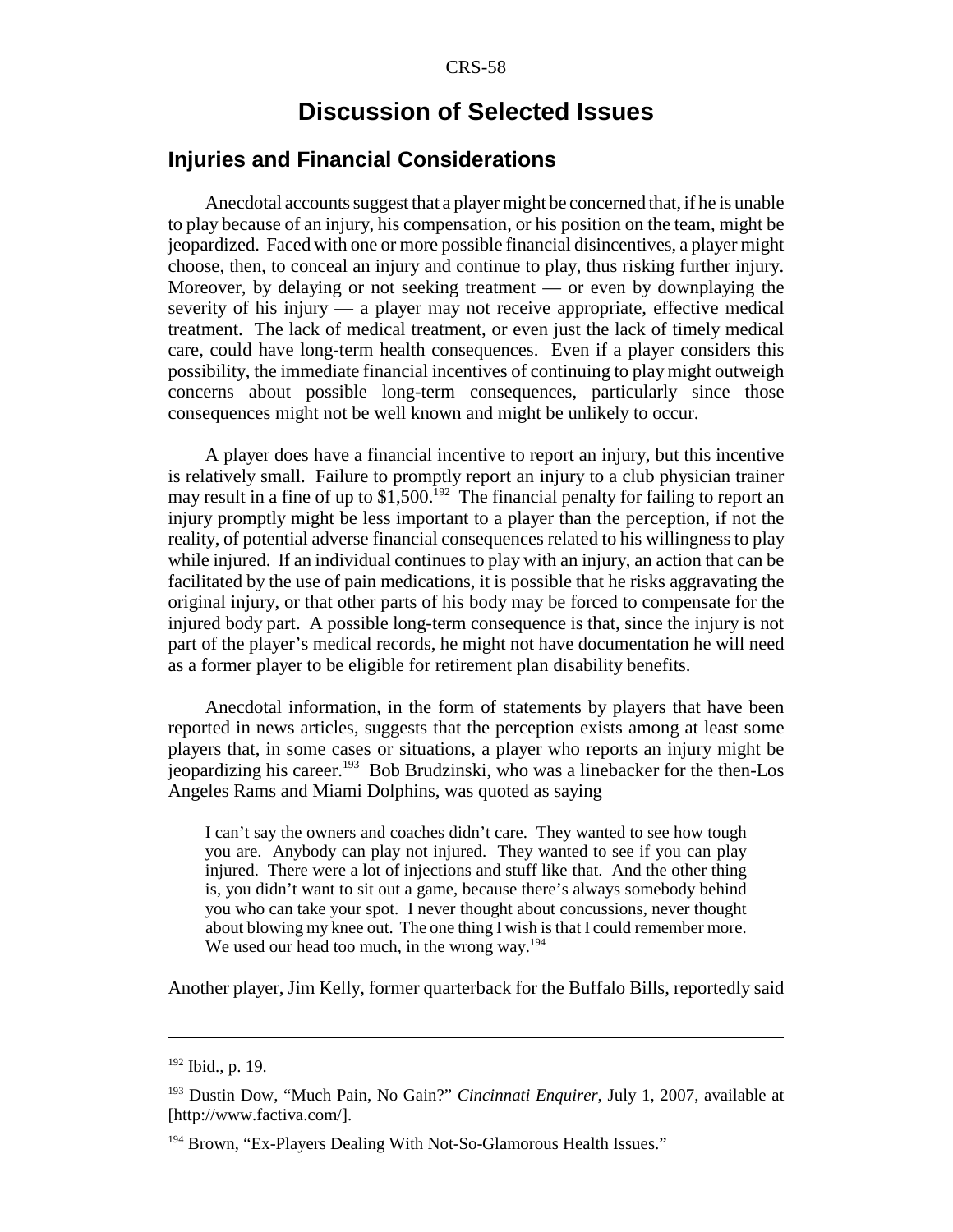The game is played with pain.... If you can't play in pain you should be playing golf, like I'm doing now. I think that's the mentality of players. There's a lot at stake. Big contracts, the pressure of losing your job — a lot of things force some guys to do things that maybe they shouldn't do. I know I played in a lot of games that I should not have been playing in, but I did.<sup>195</sup>

Referring to the use of painkillers in order to keep playing, an unnamed offensive lineman was quoted in a news article as saying: "When you have 300 pound guys smashing into one another, what do people expect? People just see Sundays, but we hit each other every day.... Ultimately, players take them to stay on the field. Basically you're in a very competitive sport that is cutthroat. There is little tolerance for someone who's not playing."<sup>196</sup> A former linebacker for the San Francisco 49ers, Dan Bunz, reportedly said, "The coaches dangled that carrot — if you're not ready to play, you're going to get cut [....] They just wanted you back on the field. They don't care about you, they just care about the game."<sup>197</sup>

The following comments by a former linebacker for the Cleveland Browns, Randy Gardner, suggest that performance incentives (which are discussed below) might contribute to the problem of playing injured: "'You have guys who have a lot of incentives based upon playing time, you know? How many catches, maybe, how many tackles — whatever is written into contracts.... And if you don't meet that, you lose out on a lot of money. Guys understand that. They push themselves through the injuries, you know, in order to play and pretty much just to keep their jobs." 198

Comments by the former director of football operations for the Pittsburgh Steelers, are consistent with the concerns expressed by players. As quoted in a *Washington Post* article, Tom Donahoe said: "'Durability becomes a significant factor because there is so much money involved.... If a guy misses five or six games a year, you'll think about whether you want to sign him. And I don't know about all coaches, but many would rather have a guy with less talent who is more dependable than a more talented guy who you don't know when he'll show up."<sup>199</sup>

<sup>195</sup> Mike Freeman, "Painkillers, and Addiction, Are Prevalent in N.F.L.," *New York Times,* Apr. 13, 1997, available at [http://query.nytimes.com/gst/fullpage.html?res= 950CE7DD1F3CF930A25757C0A961958260].

 $196$  Ibid. The player who made this comment was not identified in the article.

<sup>197</sup> Ron Kroichick, "Glory Has Its Price: The 1981 49ers, Dan Bunz: Pain, Personal Welfare No Match for Pressure to Play On," *San Francisco Chronicle*, Jan. 21, 2007, available at [http://www.sfgate.com/cgi-bin/article.cgi?f=/c/a/2007/01/21/SPG0ANLFN11.DTL].

<sup>198</sup> Carl Prine, "Finances Worsen Woes, Critics Say" *Pittsburgh Tribune-Review*, Jan. 9, 2005, available at [http://www.pittsburghlive.com/x/pittsburghtrib/news/specialreports/ specialnfl/s\_291052.html], p. 4.

<sup>&</sup>lt;sup>199</sup> Dave Sell, "Football's Pain-Taking Process; Playing Hurt Can Be a Complicated Decision," *Washington Post*, Dec. 8, 1996, p. D1.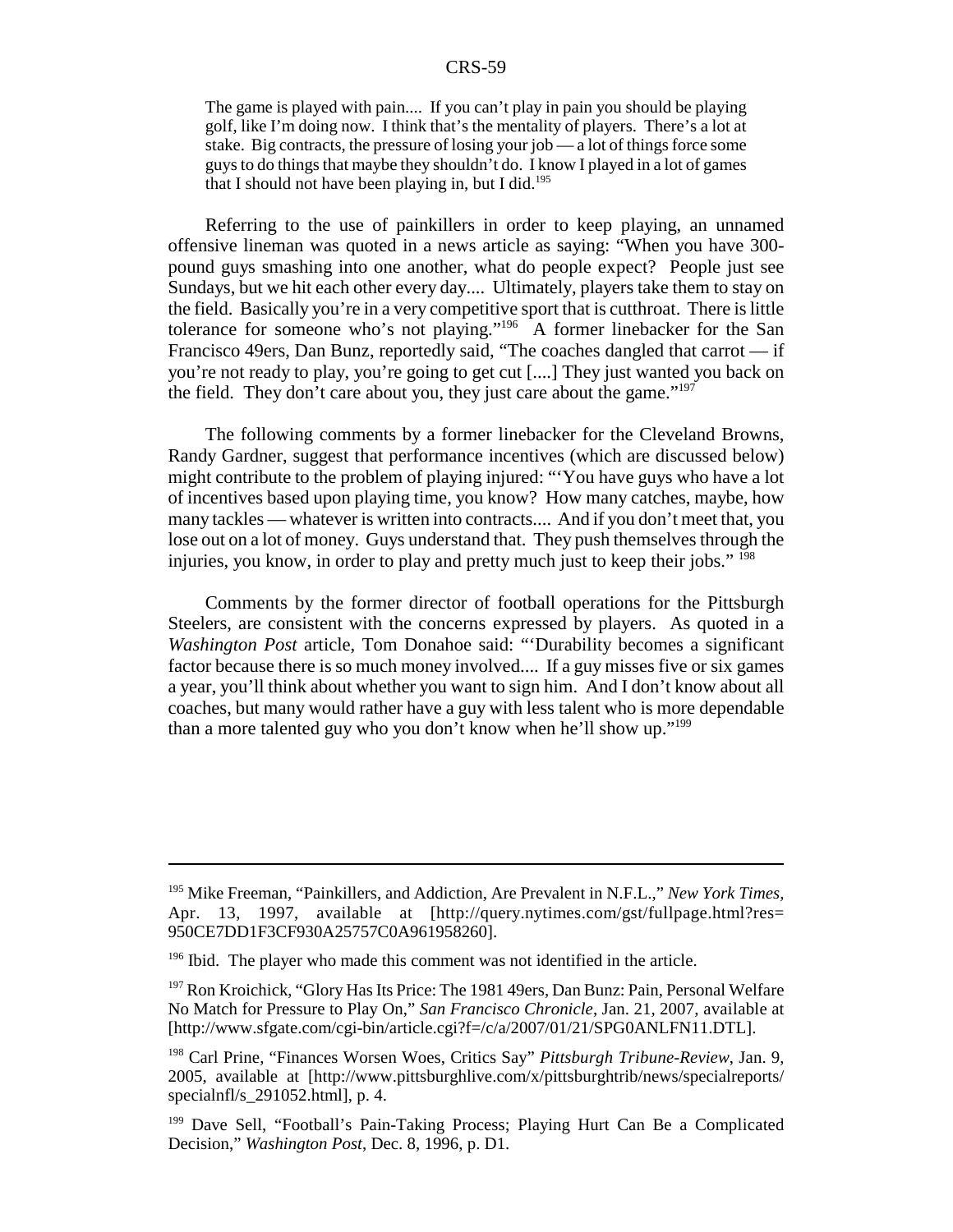Some observers might attribute the players' comments and concerns to the lack of "guaranteed contracts" in the NFL.<sup>200</sup> There is no definition of a "guaranteed" contract," but the term is taken to mean that a player who has a guaranteed contract will continue to receive some or all of his compensation even if he is, for example, injured and thus unable to play. The following excerpts from the NFL Player Contract, which permit a team to terminate a player's contract for reasons having to do with, among other things, the player's physical condition and performance, may contribute, at least in part, to the notion that players in the NFL do not have so-called guaranteed contracts:

8. PHYSICAL CONDITION. Player represents to Club that he is and will maintain himself in excellent physical condition. Player will undergo a complete physical examination by the Club physician upon Club request, during which physical examination Player agrees to make full and complete disclosure of any physical or mental condition known to him which might impair his performance under this contract and to respond fully and in good faith when questioned by the Club physician about such condition. *If Player fails to establish or maintain his excellent physical condition* to the satisfaction of the Club physician, or make the required full and complete disclosure and good faith responses to the Club physician, *then Club may terminate this contract.*

9. INJURY. Unless this contract specifically provides otherwise, if Player is injured in the performance of his services under this contract and promptly reports such injury to the Club physician or trainer, then Player will receive such medical and hospital care during the term of this contract as the Club physician may deem necessary, and *will continue to receive his yearly salary for so long, during the season of injury only and for no subsequent period covered by this contract, as Player is physically unable to perform the services required of him* by this contract because of such injury. If Player's injury in the performance of his services under this contract results in his death, the unpaid balance of his yearly salary for the season of injury will be paid to his stated beneficiary, or in the absence of a stated beneficiary, to his estate.

11. SKILL, PERFORMANCE AND CONDUCT. Player understands that he is competing with other players for a position on Club's roster within the applicable player limits. *If at any time, in the sole judgment of Club, Player's skill or performance has been unsatisfactory* as compared with that of other players competing for positions on Club's roster, or if Player has engaged in personal conduct reasonably judged by club to adversely affect or reflect on Club, *then Club may terminate this contract.* In addition, during the period any salary cap is legally in effect, this contract may be terminated if, in Club's opinion, Player is anticipated to make less of a contribution to Club's ability to compete on the playing field than another player or players whom Club intends to sign or attempts to sign, or another player or players who is or are already on Club's roster, and for whom Club needs room [under the salary cap].<sup>201</sup>

As discussed below, a player may have a "skill guarantee" or an "injury guarantee" written into his contract that protects some or all of his compensation in the event his

<sup>200</sup> E.M. Swift, "One Big Headache," *Sports Illustrated*, Feb. 12, 2007, p. 23.

<sup>201</sup> National Football League and NFL Players Association, *NFL Collective Bargaining Agreement, 2006-2012*, pp. 252-253. (Italics added to aid in identifying significant text.)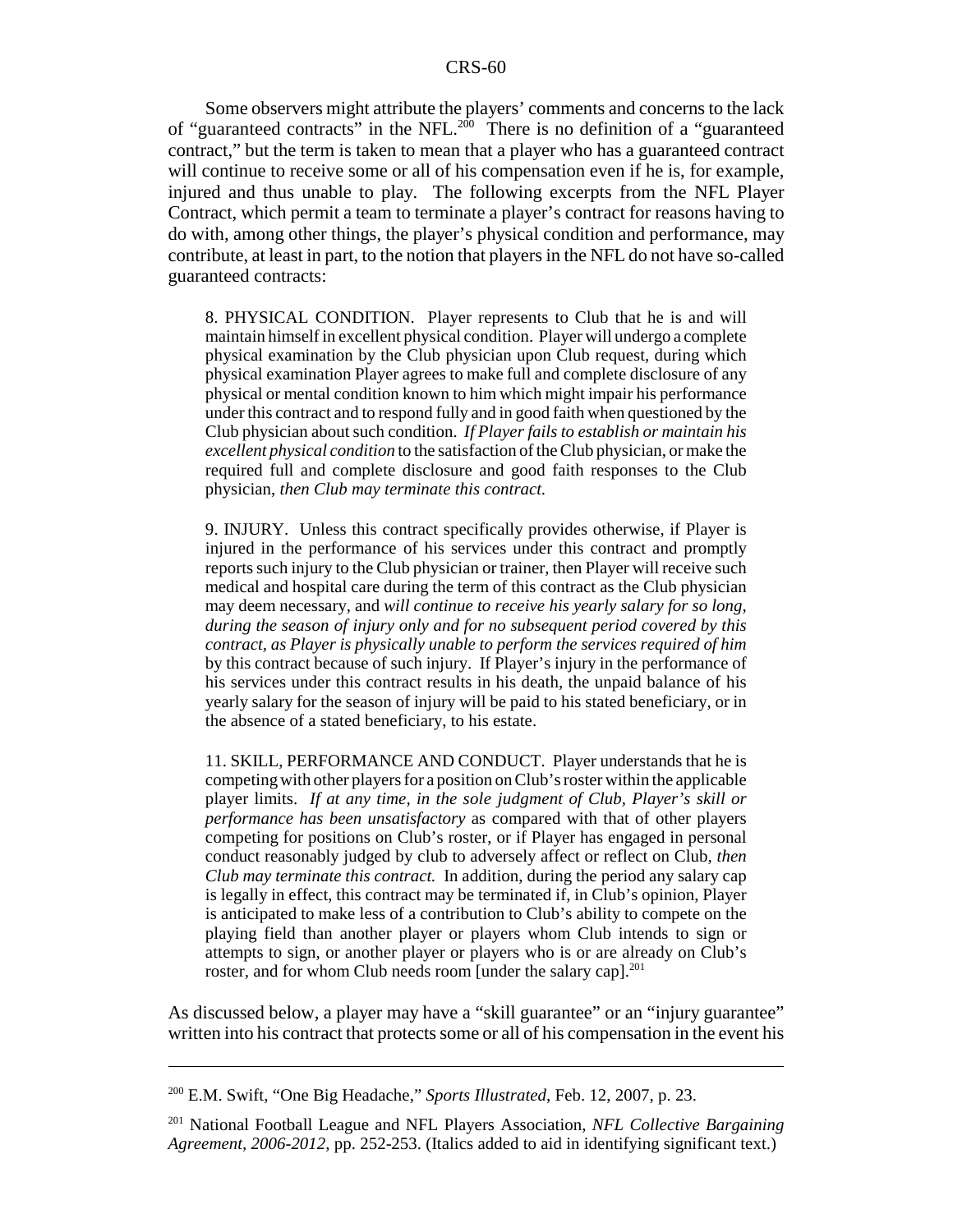skills decline or he sustains an injury that keeps him from playing, respectively.

The idea of a "guaranteed contract" is, perhaps, an overly broad concept for the NFL, given the different ways in which player compensation may be structured. Generally, the composition and amount of total compensation, and whether all or a portion of the compensation is guaranteed, varies from player contract to player contract. (Generally, a player has an agent who negotiates the terms of his contract with the team. However, a player may negotiate his own contract.) A player's total compensation from the NFL may include, for example, salary, one or more bonuses, and one or more incentives.<sup>202</sup> Incentives are also known as performance bonuses; however, not all bonuses are incentives. One of the better-known bonuses an NFL player may have included in his contract is a signing bonus, which means he will receive a bonus for signing his contract with the team. Some incentives are tied to a team's performance, such as "points scored by offense," "points allowed by defense," and "[number of] sacks allowed."203 Examples of individual incentives include number of interceptions made, passer rating, and total number of receptions.204 A portion of a player's compensation might be guaranteed, depending upon what was negotiated with the team, but how much is guaranteed, for what reason or reasons, and for which year or years of the contract varies from player to player.

It is difficult to know, then, how much of each player's compensation from the league is guaranteed and how much is not guaranteed. Without this information, and, in particular, data that show how many players, if any, have none, or only a negligible portion, of their NFL compensation guaranteed, it is difficult to know whether, and how many, players could be at risk of adverse financial consequences if they are unable to play because of injuries. $205$ 

 $^{202}$  Section 8 of Article XXXVIII of the CBA describes the different types of compensation a player might be entitled to in addition to his salary: "A player will be entitled to receive a signing or reporting bonus, additional salary payments, incentive bonuses and such other provisions as may be negotiated between his Club (with the assistance of the [NFL] Management Council) and the player or his NFLPA-certified agent." (National Football League and NFL Players Association, *NFL Collective Bargaining Agreement, 2006-2012*, p. 180.)

 $203$  Ibid., p. 111.

 $204$  Ibid., p. 112. The incentives that are included in a player's contract might serve as an inducement to continue playing with an injury instead of seeking treatment, which might put the player at risk for not meeting the goal(s) in one or more of his incentive clauses. A team physician for the Pittsburgh Steelers, Jim Bradley, reportedly has suggested that "players will beg doctors to get them back into a game so they can make the three catches needed to trigger hundreds of thousands of dollars in incentive clauses in their contracts.... During games, he has signaled trainers to hide an injured player's helmet to prevent a return to the field." (Dan Vergano, "NFL Doctors, Players Face Off Over Painful Choices," *USA Today*, Jan. 31, 2004, available at [http://www.usatoday.com/news/health/ 2002-01-31-football-medicine.htm].)

 $205$  In the absence of comprehensive data, the long-term financial consequences for players who sustain an injury or injuries, and, as a result, are unable to play, are unknown. The (continued...)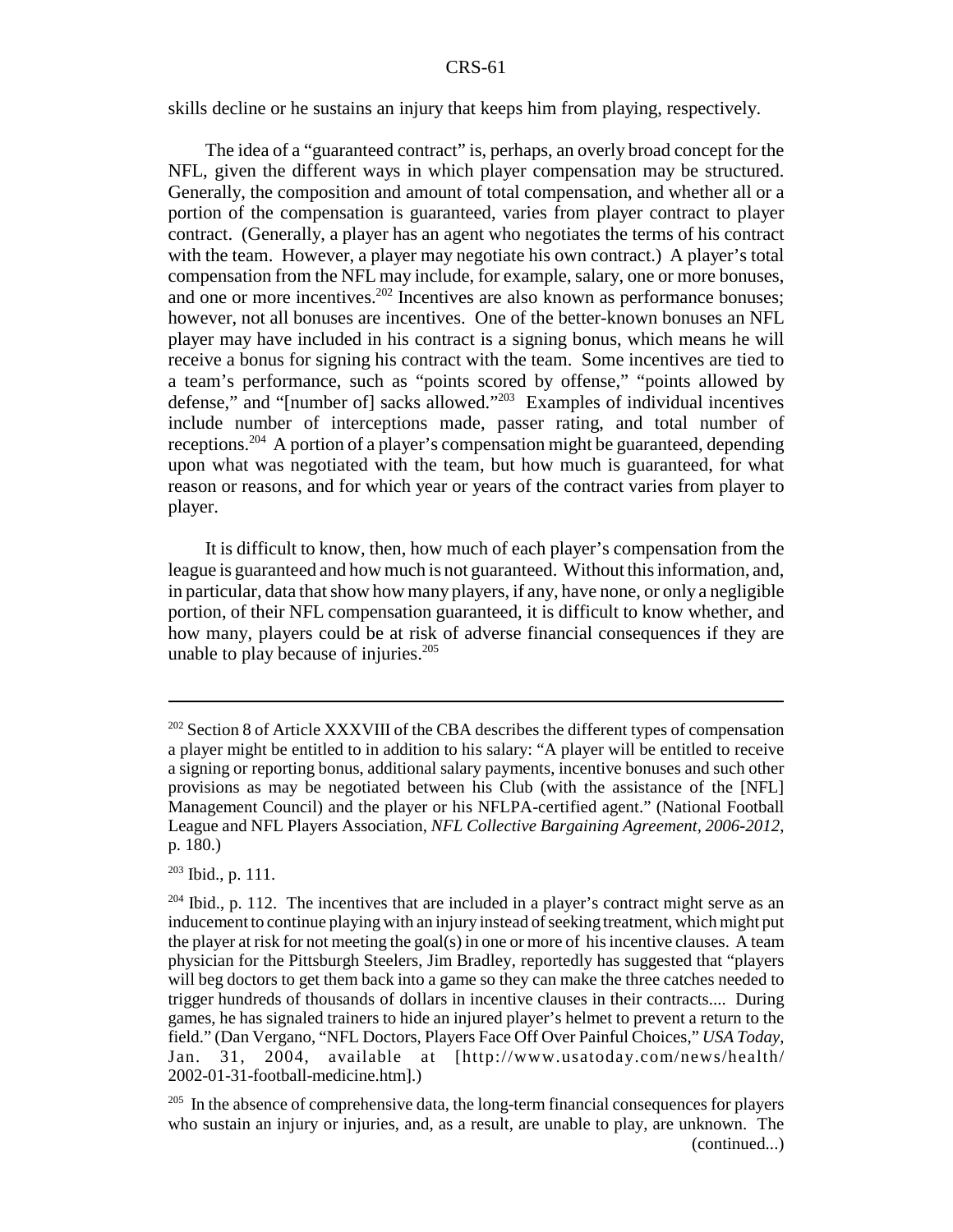Apparently, however, during the 2007 season, approximately 94% of NFL players had only a portion, if any, of their compensation guaranteed. The NFLPA has noted that, if "the term 'guaranteed' is defined as an individually negotiated clause in a player's contract that assures that he will receive all or most of his salary for the term of the contract, even if he is unable to play due to injury or declining skills, only about 6 per cent of all NFL player contracts are 'guaranteed'."206 This percentage equates to approximately 102 players for the 2007 season.<sup>207</sup> Looking further back, "from the 1982 through 1992 seasons only *eleven* players had *any* of their base salary guaranteed...." and "[t]he average number of players with guaranteed base salary from 1995 through 2002 [was]  $40$  per season....<sup>"208</sup>

The NFLPA has noted, nevertheless, that signing bonuses are preferable to salary guarantees, and has suggested, generally, that such bonuses equate to guaranteed compensation. Specifically, the players association has stated that "a signing bonus is far more preferable to a salary guarantee" for these reasons: the money is given to the player "up front" (that is, "before he renders his services to the club"); if the club wants some or all of the signing bonus returned (for example, if the player fails to perform), the team "must legally prove its entitlement to a return of any of that money"; and the player can invest the money as soon as he receives it (unlike a salary, which is paid periodically).<sup>209</sup> The NFLPA adds,

It should therefore be clear that signing bonuses, representing a more secure form of compensation than the typical 'guaranteed contracts' in professional baseball and basketball, more than qualify as 'guaranteed' compensation under any definition of that term. In 2006, approximately 52% of all compensation paid to players in the NFL was paid in the form of signing or similar bonuses or

 $205$  (...continued)

actual consequences may differ from players' perceptions, although an analysis performed by the *Pittsburgh Tribune-Review* suggests that a connection might exist between sustaining an injury and having one's salary decreased. The *Tribune-Review*, which analyzed salary and bonus data for 109 individuals who played for the Steelers during the period 1999-2003, found that every game an injured player missed led to "nearly \$73,000 [on average] in wage concessions the next season." (Prine, "Bloody Sundays."*)*

<sup>&</sup>lt;sup>206</sup> NFL Players Association, "Guaranteed Contracts in Professional Team Sports: How Does the NFL Compare?" NFLPA issue paper, n.d., p. 3.

<sup>&</sup>lt;sup>207</sup> The percentage was calculated using 1,696 as the total number of players (each of the 32 teams has a roster of 53 players).

<sup>208</sup> NFL Players Association, "A New Look at Guaranteed Contracts in the NFL," n.d., available at [http://www.nflpa.org/PDFs/Shared/Guaranteed\_Contracts.pdf], downloaded Sept. 2007, on file with the author. (Italics in original.)

<sup>&</sup>lt;sup>209</sup> NFL Players Association, "Guaranteed Contracts in Professional Team Sports: How Does the NFL Compare?" p. 4. In this statement, "the term 'signing bonus' includes bonuses which are either labeled as such or are payable 'up front' or with a similar degree of certainty, such as first year roster bonuses, reporting bonuses, or option bonuses." (Ibid., p. 4.)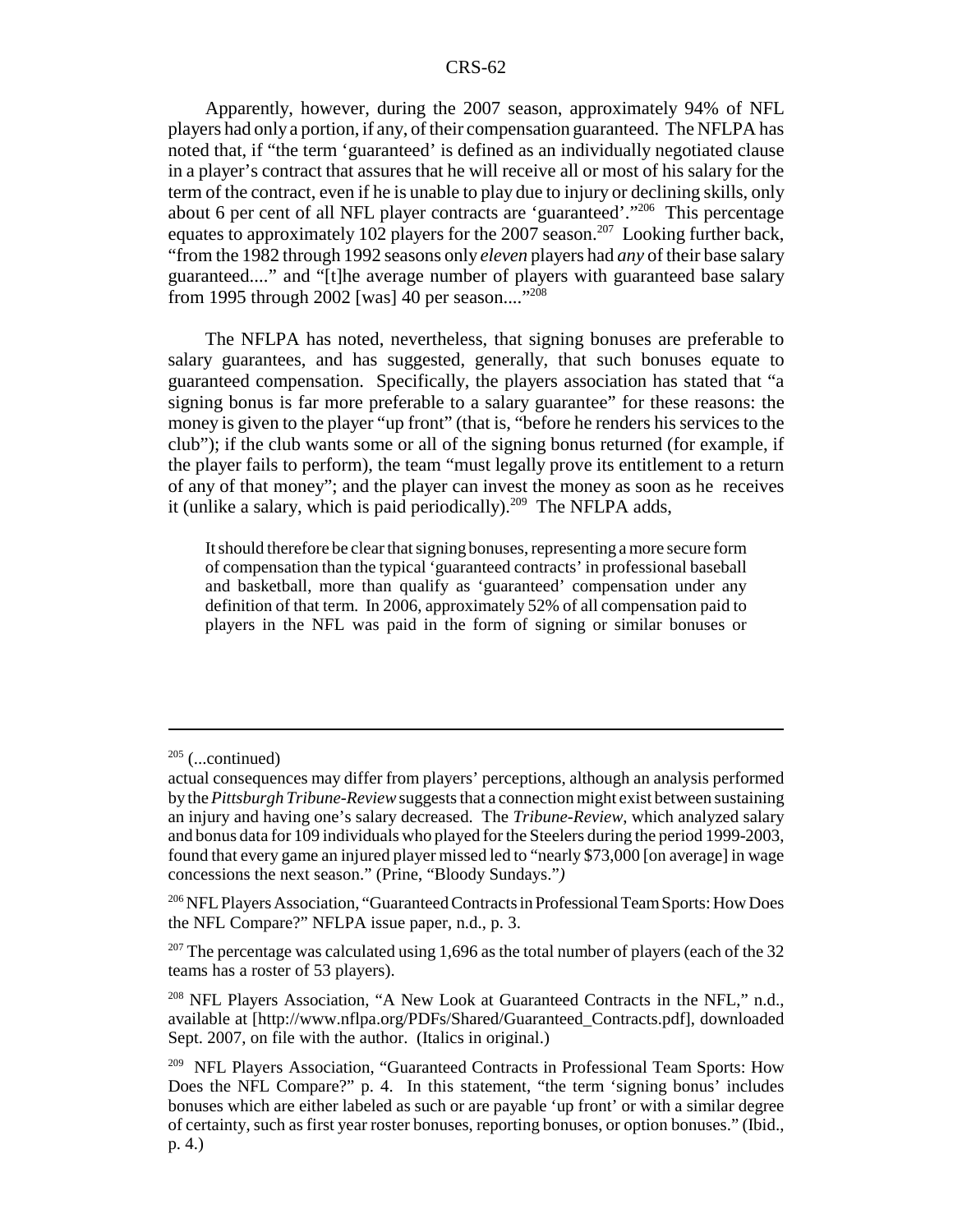guaranteed salary. In a very real sense, it can therefore be said that at least 52% of all compensation in the NFL is, in fact, 'guaranteed' to players.<sup>210</sup>

Although, league-wide, 52% of all compensation in 2006 was virtually "guaranteed," this does not mean that 52% of each player's compensation was "guaranteed."

Variations among players' contracts, specifically signing bonuses, provide a better indication of each player's financial status, and, as the NFLPA has suggested, could indicate what portion of a player's contract is "guaranteed." The NFLPA acknowledges that it "knows better than anyone that not all players can negotiate large signing bonuses or otherwise lucrative contracts."<sup>211</sup> The size of a player's signing bonus might have some bearing on whether and how vulnerable a player might be to internal or external factors inducing him to play when he is injured, recognizing that an individual's decision to play when injured could be the result of a combination of many different factors or considerations.

Signing bonus data are presented in **Tables 8** (1993-1997), **9** (1998-2002), and **10** (2003-2007). Each table shows, for each range of signing bonus amounts, information regarding two groups of players: (1) players who received signing bonuses; and (2) all players, including those who did not receive signing bonuses.

<sup>&</sup>lt;sup>210</sup> Ibid. See the preceding footnote for a description of what the NFLPA includes in the term "signing bonus" in this context.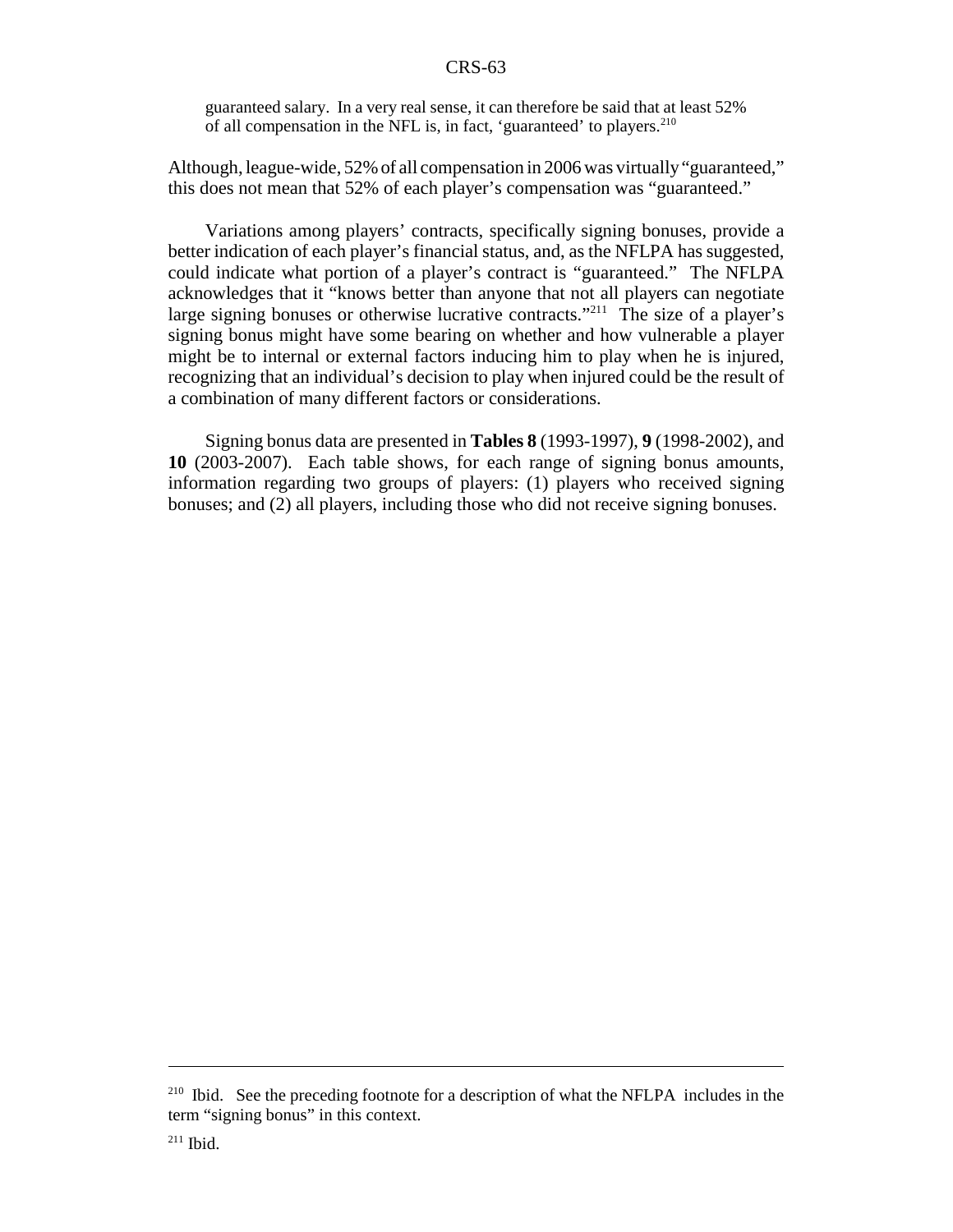## **Table 8. Signing Bonuses Among NFL Players, 1993-1997**

|                                         | 1993                                 |                                                       |                                      | 1994                                                  | 1995                                 |                                                       | 1996                                 |                                                       | 1997                                 |                                                       |  |
|-----------------------------------------|--------------------------------------|-------------------------------------------------------|--------------------------------------|-------------------------------------------------------|--------------------------------------|-------------------------------------------------------|--------------------------------------|-------------------------------------------------------|--------------------------------------|-------------------------------------------------------|--|
| Total Signing Bonus <sup>a</sup>        |                                      | \$183,413,792                                         |                                      | \$272,809,813                                         |                                      | \$460,308,221                                         |                                      | \$563,184,962                                         |                                      | \$523,047,173                                         |  |
| <b>Average Signing Bonus</b>            |                                      | \$308,258                                             |                                      | \$271,723                                             |                                      | \$364,745                                             |                                      | \$480,533                                             |                                      | \$436,965                                             |  |
| Total # of Signing Bonuses <sup>b</sup> |                                      | 595<br>$(40.0\%)$                                     |                                      | 1,003<br>$(67.6\%)$                                   |                                      | 1,262<br>$(79.4\%)$                                   |                                      | 1,172<br>$(73.7\%)$                                   |                                      | 1,197<br>$(75.3\%)$                                   |  |
| Total # of NFL Players <sup>c</sup>     |                                      | 1,484                                                 |                                      | 1,484                                                 |                                      | $1,590^{\rm d}$                                       |                                      | 1,590                                                 |                                      | 1,590                                                 |  |
|                                         | $%$ of<br>Players w/<br><b>Bonus</b> | $%$ of<br><b>Total</b><br><b>Players</b> <sup>e</sup> | $%$ of<br>Players w/<br><b>Bonus</b> | $%$ of<br><b>Total</b><br><b>Players</b> <sup>e</sup> | $%$ of<br>Players w/<br><b>Bonus</b> | $%$ of<br><b>Total</b><br><b>Players</b> <sup>e</sup> | $%$ of<br>Players w/<br><b>Bonus</b> | $%$ of<br><b>Total</b><br><b>Players</b> <sup>e</sup> | $%$ of<br>Players w/<br><b>Bonus</b> | $%$ of<br><b>Total</b><br><b>Players</b> <sup>e</sup> |  |
| \$1-\$250,000                           | 73.3                                 | 29.4                                                  | 75.5                                 | 51.0                                                  | 73.5                                 | 58.4                                                  | 70.7                                 | 52.1                                                  | 71.3                                 | 53.6                                                  |  |
| \$250,001-\$500,000                     | 12.4                                 | 5.0                                                   | 10.1                                 | 6.8                                                   | 9.4                                  | 7.5                                                   | 9.0                                  | 6.6                                                   | 8.9                                  | 6.7                                                   |  |
| \$500,001-\$750,000                     | 4.2                                  | 1.7                                                   | 3.8                                  | 2.6                                                   | 5.1                                  | 4.0                                                   | 4.0                                  | 3.0                                                   | 5.2                                  | 3.9                                                   |  |
| \$750,001-\$1,000,000                   | 2.0                                  | 0.8                                                   | 3.7                                  | 2.5                                                   | 2.7                                  | 2.1                                                   | 3.2                                  | 2.4                                                   | 3.8                                  | 2.8                                                   |  |
| \$1,000,001-\$1,250,000                 | 2.4                                  | 0.9                                                   | 1.2                                  | 0.8                                                   | 1.5                                  | 1.2                                                   | 1.6                                  | 1.2                                                   | 1.0                                  | $0.8\,$                                               |  |
| \$1,250,001-\$1,500,000                 | 1.8                                  | 0.7                                                   | 1.5                                  | 1.0                                                   | 1.5                                  | 1.2                                                   | 1.6                                  | 1.2                                                   | 2.1                                  | 1.6                                                   |  |
| \$1,500,001-\$1,750,000                 | 1.0                                  | 0.4                                                   | 0.5                                  | 0.3                                                   | 0.7                                  | 0.6                                                   | 0.6                                  | 0.4                                                   | 0.7                                  | 0.5                                                   |  |
| \$1,750,001-\$2,000,000                 | 0.5                                  | 0.2                                                   | 1.2                                  | 0.8                                                   | 1.1                                  | 0.8                                                   | 2.0                                  | 1.4                                                   | 1.6                                  | 1.2                                                   |  |
| \$2,000,001-\$3,000,000 <sup>e</sup>    | 1.0                                  | 0.4                                                   | 1.6                                  | 1.1                                                   | 2.6                                  | 2.1                                                   | 3.8                                  | 2.8                                                   | 2.7                                  | 2.0                                                   |  |
| \$3,000,001-\$4,000,000                 | 0.5                                  | 0.2                                                   | 0.5                                  | 0.3                                                   | 1.0                                  | 0.8                                                   | 1.0                                  | 0.8                                                   | 1.2                                  | 0.9                                                   |  |
| \$4,000,001-\$5,000,000                 | 0.4                                  | 0.1                                                   | 0.4                                  | 0.3                                                   | 0.4                                  | 0.3                                                   | 1.1                                  | 0.8                                                   | 0.7                                  | 0.5                                                   |  |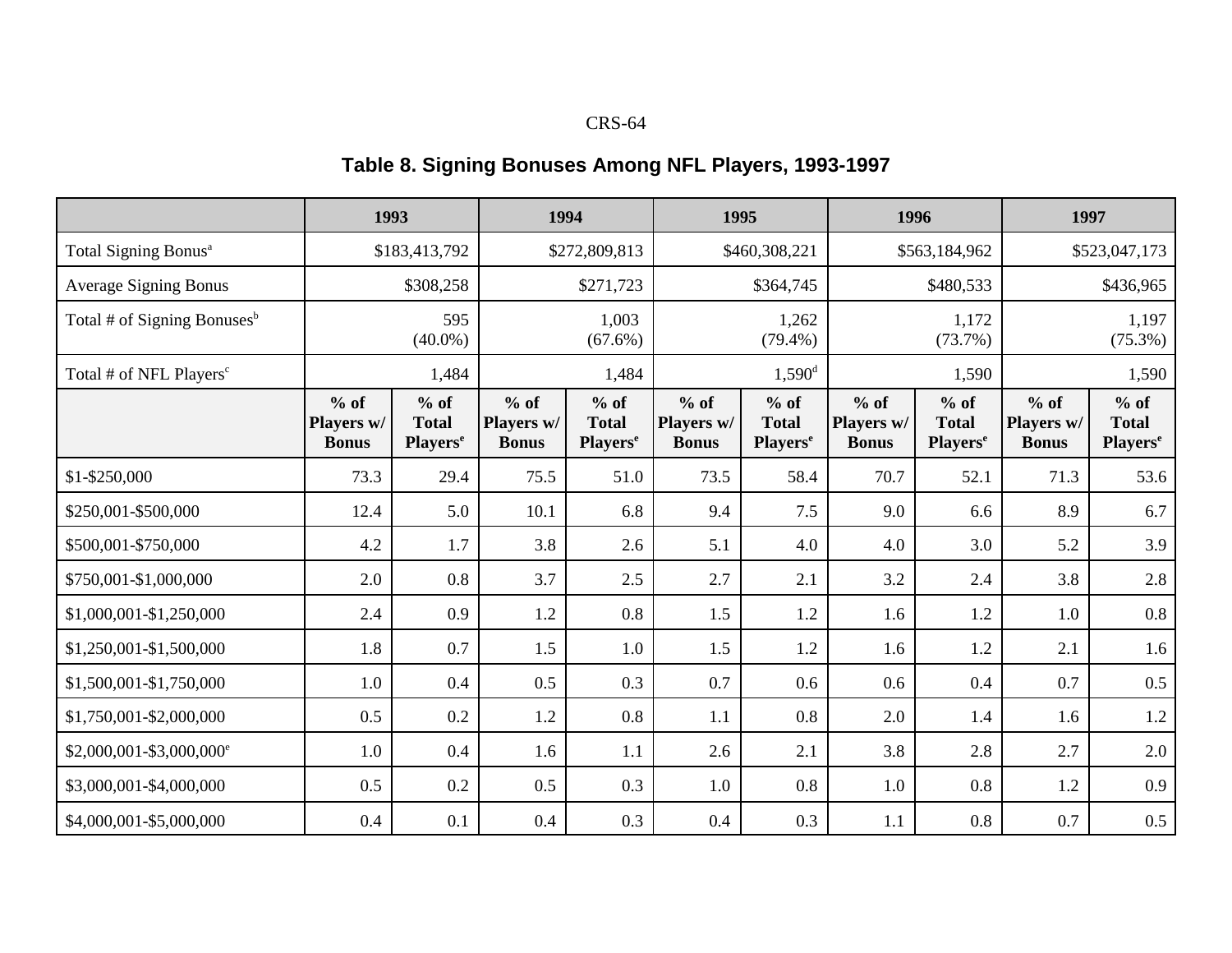| ۱<br>ימ<br>ı<br>n<br>AD. |  |
|--------------------------|--|
|--------------------------|--|

|                          | 1993 |                  |     | 1994 |          | 1995     |     | 1996             | 1997 |                |
|--------------------------|------|------------------|-----|------|----------|----------|-----|------------------|------|----------------|
| \$5,000,001-\$6,000,000  | 0.1  | 0.06             | 0.1 | 0.06 | 0.2      | 0.2      | 0.7 | 0.5              | 0.5  | 0.4            |
| \$6,000,001-\$7,000,000  |      | v                |     |      | 0.2      | 0.2      | 0.5 | 0.4              | 0.2  | 0.1            |
| \$7,000,001-\$8,000,000  |      | v                |     |      | 0.1      | 0.01     |     | $\boldsymbol{0}$ | 0.2  | 0.1            |
| \$8,000,001-\$9,000,000  |      |                  |     |      |          | $\theta$ |     | $\Omega$         | 0    | $\overline{0}$ |
| \$9,000,001-\$10,000,000 |      |                  |     |      | $\theta$ |          |     | $\Omega$         | 0.1  | 0.06           |
| $$10,000,001+$           |      | $\boldsymbol{0}$ |     |      | 0.2      | 0.2      | 0.1 | 0.06             | 0.2  | 0.1            |

**Source:** Information provided by the NFL Players Association to the author on Jan. 8, 2008; as described in table note e, some calculations performed by the author.

- a. The term "signing bonus" "includes bonuses which are either labeled as such or are payable 'up front' or with a similar degree of certainty, such as first year roster bonuses, reporting bonuses, or option bonuses." (NFL Players Association, "Guaranteed Contracts in Professional Team Sports: How Does the NFL Compare?" NFLPA Issue Paper, n.d., p. 4. Information provided by telephone by the NFL Players Association to the author on Jan. 15, 2008.) Although some signing bonuses may be multiyear, each signing bonus in this table is included only in the year in which it was negotiated and agreed to.
- b. Each percentage in this row is the percentage of the total number of players who received a signing bonus.
- c. The total number of players was calculated by multiplying the number of teams by the number of players each team is permitted to have on its regular season and post-season roster, which is 53.
- d. Two expansion teams were added to the league in 1995: the Carolina Panthers and the Jacksonville Jaguars.
- e. The percentage of total players was calculated in this manner: the figure in the column "% of Players w/Bonus" was multiplied by the "Total # of Signing Bonuses." The result of this calculation was rounded and then divided by the "Total # of NFL Players." For example, for the year 1993, .733 (% of Players w/Bonus") was multiplied times 595 ("Total # of Signing Bonuses"). The result was 436.135, which was rounded to 436. Dividing 436 by 1,484 ("Total # of NFL Players") resulted in .2938, or 29.4%.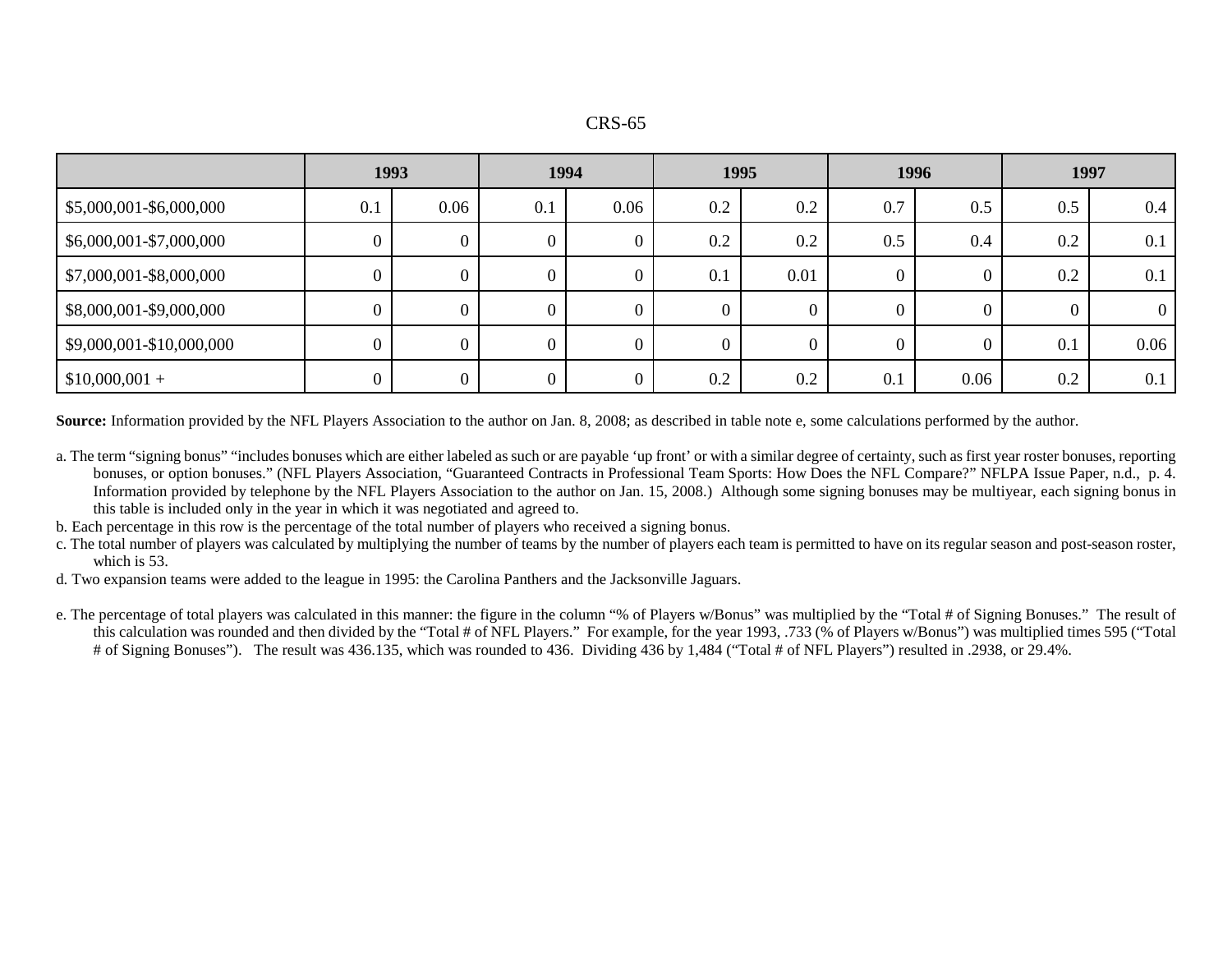## **Table 9. Signing Bonuses Among NFL Players, 1998-2002**

|                                         | 1998                                 |                                                       | 1999                                 |                                                       | 2000                                 |                                                       | 2001                                 |                                                       | 2002                                 |                                                       |  |
|-----------------------------------------|--------------------------------------|-------------------------------------------------------|--------------------------------------|-------------------------------------------------------|--------------------------------------|-------------------------------------------------------|--------------------------------------|-------------------------------------------------------|--------------------------------------|-------------------------------------------------------|--|
| Total Signing Bonus <sup>a</sup>        |                                      | \$831,580,214                                         |                                      | \$953,514,150                                         |                                      | \$1,052,590,699                                       |                                      | \$973,098,236                                         |                                      | \$857,847,526                                         |  |
| <b>Average Signing Bonus</b>            |                                      | \$710,145                                             |                                      | \$767,107                                             |                                      | \$788,457                                             |                                      | \$784,124                                             |                                      | \$689,588                                             |  |
| Total # of Signing Bonuses <sup>b</sup> |                                      | 1,171<br>$(73.6\%)$                                   |                                      | 1,243<br>$(75.7\%)$                                   |                                      | 1,335<br>$(81.3\%)$                                   |                                      | 1,241<br>$(75.5\%)$                                   |                                      | 1,244<br>$(73.3\%)$                                   |  |
| Total # of NFL Players <sup>c</sup>     |                                      | 1,590                                                 |                                      | $1,643^d$                                             |                                      | 1,643                                                 |                                      | 1,643                                                 |                                      | $1,696^{\circ}$                                       |  |
|                                         | $%$ of<br>Players w/<br><b>Bonus</b> | $%$ of<br><b>Total</b><br><b>Players</b> <sup>e</sup> | $%$ of<br>Players w/<br><b>Bonus</b> | $%$ of<br><b>Total</b><br><b>Players</b> <sup>e</sup> | $%$ of<br>Players w/<br><b>Bonus</b> | $%$ of<br><b>Total</b><br><b>Players</b> <sup>e</sup> | $%$ of<br>Players w/<br><b>Bonus</b> | $%$ of<br><b>Total</b><br><b>Players</b> <sup>e</sup> | $%$ of<br>Players w/<br><b>Bonus</b> | $%$ of<br><b>Total</b><br><b>Players</b> <sup>e</sup> |  |
| \$1-\$250,000                           | 66.6                                 | 49.1                                                  | 63.0                                 | 47.7                                                  | 62.5                                 | 50.8                                                  | 62.9                                 | 47.5                                                  | 67.8                                 | 49.7                                                  |  |
| \$250,001-\$500,000                     | 8.3                                  | 6.1                                                   | 8.9                                  | 6.8                                                   | 9.4                                  | 7.6                                                   | 9.2                                  | 6.9                                                   | 8.4                                  | 6.1                                                   |  |
| \$500,001-\$750,000                     | 4.7                                  | 3.5                                                   | 3.7                                  | 2.8                                                   | 3.1                                  | 2.5                                                   | 4.4                                  | 3.3                                                   | 3.2                                  | 2.4                                                   |  |
| \$750,001-\$1,000,000                   | 3.2                                  | 2.3                                                   | 4.2                                  | 3.2                                                   | 4.0                                  | 3.2                                                   | 2.6                                  | 1.9                                                   | 2.6                                  | 1.9                                                   |  |
| \$1,000,001-\$1,250,000                 | 1.6                                  | 1.2                                                   | 1.9                                  | 1.5                                                   | 2.2                                  | 1.8                                                   | 1.8                                  | 1.3                                                   | 1.8                                  | 1.3                                                   |  |
| \$1,250,001-\$1,500,000                 | 1.6                                  | 1.2                                                   | 2.5                                  | 1.9                                                   | 2.6                                  | 2.1                                                   | 3.0                                  | 2.3                                                   | 2.4                                  | 1.8                                                   |  |
| \$1,500,001-\$1,750,000                 | 0.9                                  | 0.7                                                   | 2.3                                  | 1.8                                                   | 2.0                                  | 1.6                                                   | 1.0                                  | 0.7                                                   | 1.4                                  | 1.0                                                   |  |
| \$1,750,001-\$2,000,000                 | 1.5                                  | 1.1                                                   | 2.3                                  | 1.8                                                   | 2.0                                  | 1.6                                                   | 2.0                                  | 1.5                                                   | 1.6                                  | 1.2                                                   |  |
| \$2,000,001-\$3,000,000                 | 3.7                                  | 2.7                                                   | 3.7                                  | 2.8                                                   | 4.6                                  | 3.7                                                   | 5.3                                  | 4.0                                                   | 3.9                                  | 2.9                                                   |  |
| \$3,000,001-\$4,000,000                 | 4.0                                  | 3.0                                                   | 2.7                                  | 2.1                                                   | 2.5                                  | 2.0                                                   | 3.3                                  | 2.5                                                   | 2.7                                  | 2.7                                                   |  |
| \$4,000,001-\$5,000,000                 | 1.2                                  | 0.9                                                   | 2.3                                  | 1.8                                                   | 2.1                                  | 1.7                                                   | 1.3                                  | 1.0                                                   | 1.3                                  | 0.9                                                   |  |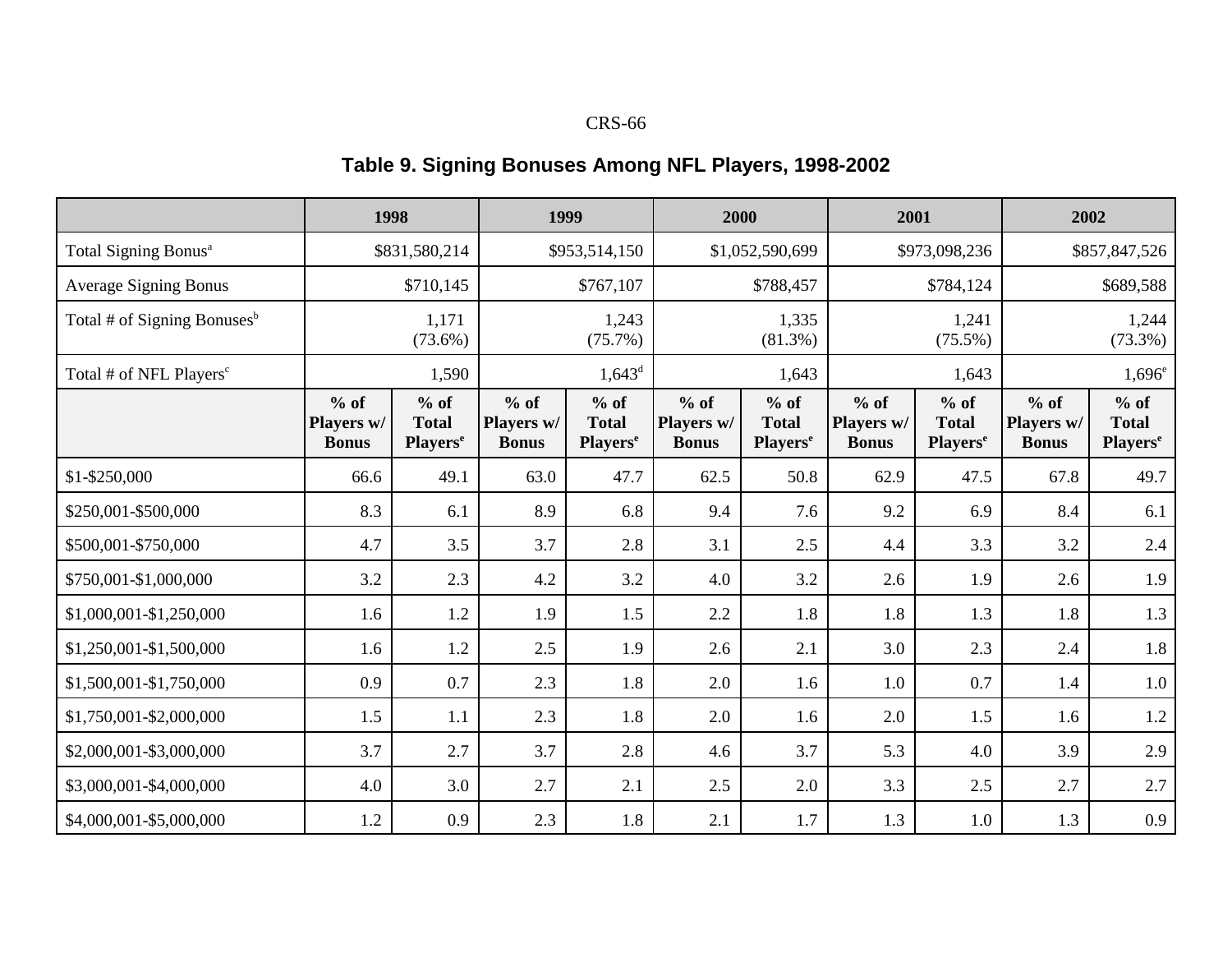| 'D C<br>7<br>K.)<br>n |  |
|-----------------------|--|
|-----------------------|--|

|                          | 1998 |     |     | 1999 |     | 2000 | 2001 |     |     | 2002 |
|--------------------------|------|-----|-----|------|-----|------|------|-----|-----|------|
| \$5,000,001-\$6,000,000  | 0.9  | 0.7 | 0.6 | 0.4  | 0.7 | 0.5  | 1.0  | 0.7 | 1.1 | 0.8  |
| \$6,000,001-\$7,000,000  | 0.3  | 0.3 | 0.6 | 0.4  | 0.7 | 0.5  | 0.4  | 0.3 | 1.0 | 0.7  |
| \$7,000,001-\$8,000,000  | 0.8  | 0.6 | 0.4 | 0.3  | 0.5 | 0.4  | 0.5  | 0.4 | 0.1 | 0.06 |
| \$8,000,001-\$9,000,000  | 0.2  | 0.1 | 0.3 | 0.2  | 0.2 | 0.2  | 0.5  | 0.4 | 0.1 | 0.06 |
| \$9,000,001-\$10,000,000 | 0.2  | 0.1 | 0.2 | 0.1  | 0.3 | 0.2  | 0.2  | 0.1 | 0.4 | 0.3  |
| $$10,000,001+$           | 0.4  | 0.3 | 0.5 | 0.4  | 0.5 | 0.4  | 0.5  | 0.4 | 0.4 | 0.3  |

**Source:** Information provided by the NFL Players Association to the author on Jan. 8, 2008; as described in table note f, some calculations performed by the author.

- a. The term "signing bonus" "includes bonuses which are either labeled as such or are payable 'up front' or with a similar degree of certainty, such as first year roster bonuses, reporting bonuses, or option bonuses." (NFL Players Association, "Guaranteed Contracts in Professional Team Sports: How Does the NFL Compare?" NFLPA Issue Paper, n.d., p. 4. Information provided by telephone by the NFL Players Association to the author on Jan. 15, 2008.) Although some signing bonuses may be multiyear, each signing bonus in this table is included only in the year in which it was negotiated and agreed to.
- b. Each percentage in this row is the percentage of the total number of players who received a signing bonus.
- c. The total number of players was calculated by multiplying the number of teams by the number of players each team is permitted to have on its regular season and post-season roster, which is 53.
- d. One team was added to the league in 1999 with the re-activation of the Cleveland Browns franchise. (The original Cleveland team was moved, by its owner, to Baltimore in 1995, and became the Baltimore Ravens.)
- e. One expansion team was added to the league in 2002, the Houston Texans.
- f. The percentage of total players was calculated in this manner: the figure in the column "% of Players w/Bonus" was multiplied by the "Total # of Signing Bonuses." The result of this calculation was rounded and then divided by the "Total # of NFL Players." For example, for the year 1998, .666 ("% of Players w/Bonus") was multiplied times 1,171 ("Total # of Signing Bonuses"). The result was 779.886, which was rounded to 780. Dividing 780 by 1,590 ("Total # of NFL Players") resulted in .4906, or 49.1%.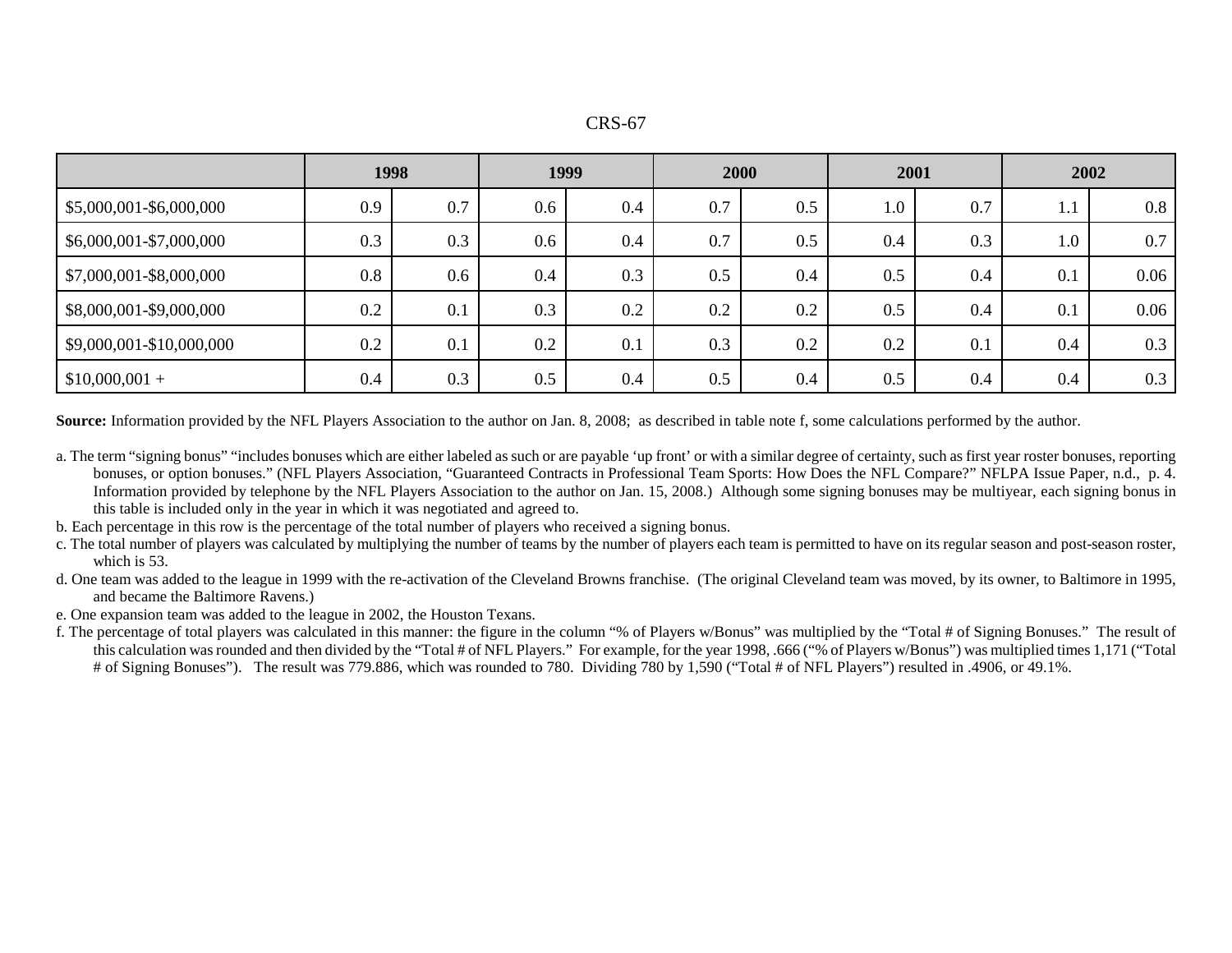# **Table 10. Signing Bonuses Among NFL Players, 2003-2007**

|                                     | 2003                                 |                                                       | 2004                                 |                                                       |                                      | 2005                                                  |                                      | 2006                                                  |                                      | 2007                                                  |  |
|-------------------------------------|--------------------------------------|-------------------------------------------------------|--------------------------------------|-------------------------------------------------------|--------------------------------------|-------------------------------------------------------|--------------------------------------|-------------------------------------------------------|--------------------------------------|-------------------------------------------------------|--|
| Total Signing Bonus <sup>a</sup>    |                                      | \$833,446,205                                         |                                      | \$989,681,552                                         |                                      | \$775,180,194                                         |                                      | \$908,253,709                                         |                                      | \$898,656,147                                         |  |
| <b>Average Signing Bonus</b>        |                                      | \$701,554                                             |                                      | \$882,069                                             |                                      | \$746,083                                             |                                      | \$889,759                                             |                                      | \$889,759                                             |  |
| Total # of Signing Bonuses $b$      | 1,188<br>$(70.0\%)$                  |                                                       |                                      | 1,122<br>$(66.2\%)$                                   |                                      | 1,039<br>$(61.3\%)$                                   |                                      | 1,069<br>$(63.0\%)$                                   | 1,010<br>$(59.6\%)$                  |                                                       |  |
| Total # of NFL Players <sup>c</sup> |                                      | 1,696                                                 |                                      | 1,696                                                 |                                      | 1,696                                                 |                                      | 1,696                                                 |                                      | 1,696                                                 |  |
|                                     | $%$ of<br>Players w/<br><b>Bonus</b> | $%$ of<br><b>Total</b><br><b>Players</b> <sup>d</sup> | $%$ of<br>Players w/<br><b>Bonus</b> | $%$ of<br><b>Total</b><br><b>Players</b> <sup>d</sup> | $%$ of<br>Players w/<br><b>Bonus</b> | $%$ of<br><b>Total</b><br><b>Players</b> <sup>d</sup> | $%$ of<br>Players w/<br><b>Bonus</b> | $%$ of<br><b>Total</b><br><b>Players</b> <sup>d</sup> | $%$ of<br>Players w/<br><b>Bonus</b> | $%$ of<br><b>Total</b><br><b>Players</b> <sup>d</sup> |  |
| \$1-\$250,000                       | 65.1                                 | 45.6                                                  | 61.6                                 | 41.0                                                  | 65.0                                 | 40.0                                                  | 62.3                                 | 39.3                                                  | 64.6                                 | 38.4                                                  |  |
| \$250,001-\$500,000                 | 9.7                                  | 6.8                                                   | 9.2                                  | 6.1                                                   | 9.3                                  | 5.7                                                   | 9.4                                  | 5.9                                                   | 9.5                                  | 5.7                                                   |  |
| \$500,001-\$750,000                 | 4.0                                  | 2.8                                                   | 5.0                                  | 3.3                                                   | 3.8                                  | 2.3                                                   | 4.3                                  | 2.7                                                   | 3.8                                  | 2.2                                                   |  |
| \$750,001-\$1,000,000               | 3.1                                  | 2.2                                                   | 2.9                                  | 1.9                                                   | 4.2                                  | 2.6                                                   | 3.4                                  | 2.1                                                   | 4.0                                  | 2.4                                                   |  |
| \$1,000,001-\$1,250,000             | 1.8                                  | 1.2                                                   | 2.3                                  | 1.5                                                   | 1.6                                  | 1.0                                                   | 1.9                                  | 1.2                                                   | 1.6                                  | 0.9                                                   |  |
| \$1,250,001-\$1,500,000             | 2.8                                  | 1.9                                                   | 2.6                                  | 1.7                                                   | 2.6                                  | 1.6                                                   | 2.2                                  | 1.4                                                   | 2.2                                  | 1.3                                                   |  |
| \$1,500,001-\$1,750,000             | 1.6                                  | 1.1                                                   | 1.2                                  | 0.8                                                   | 1.1                                  | 0.6                                                   | 1.3                                  | 0.8                                                   | 0.6                                  | 0.4                                                   |  |
| \$1,750,001-\$2,000,000             | 2.2                                  | 1.5                                                   | 2.1                                  | 1.4                                                   | 2.3                                  | 1.4                                                   | 2.6                                  | 1.7                                                   | 1.8                                  | 1.1                                                   |  |
| \$2,000,001-\$3,000,000             | 3.8                                  | 2.6                                                   | 4.7                                  | 3.1                                                   | 2.9                                  | 1.8                                                   | 4.1                                  | 2.6                                                   | 3.8                                  | 2.2                                                   |  |
| \$3,000,001-\$4,000,000             | 1.6                                  | 1.1                                                   | 2.6                                  | 1.7                                                   | 2.1                                  | 1.3                                                   | 2.5                                  | 1.6                                                   | 1.9                                  | 1.1                                                   |  |
| \$4,000,001-\$5,000,000             | 1.4                                  | 1.0                                                   | 1.8                                  | 1.2                                                   | 1.5                                  | 0.9                                                   | 2.3                                  | 1.5                                                   | 1.5                                  | 0.9                                                   |  |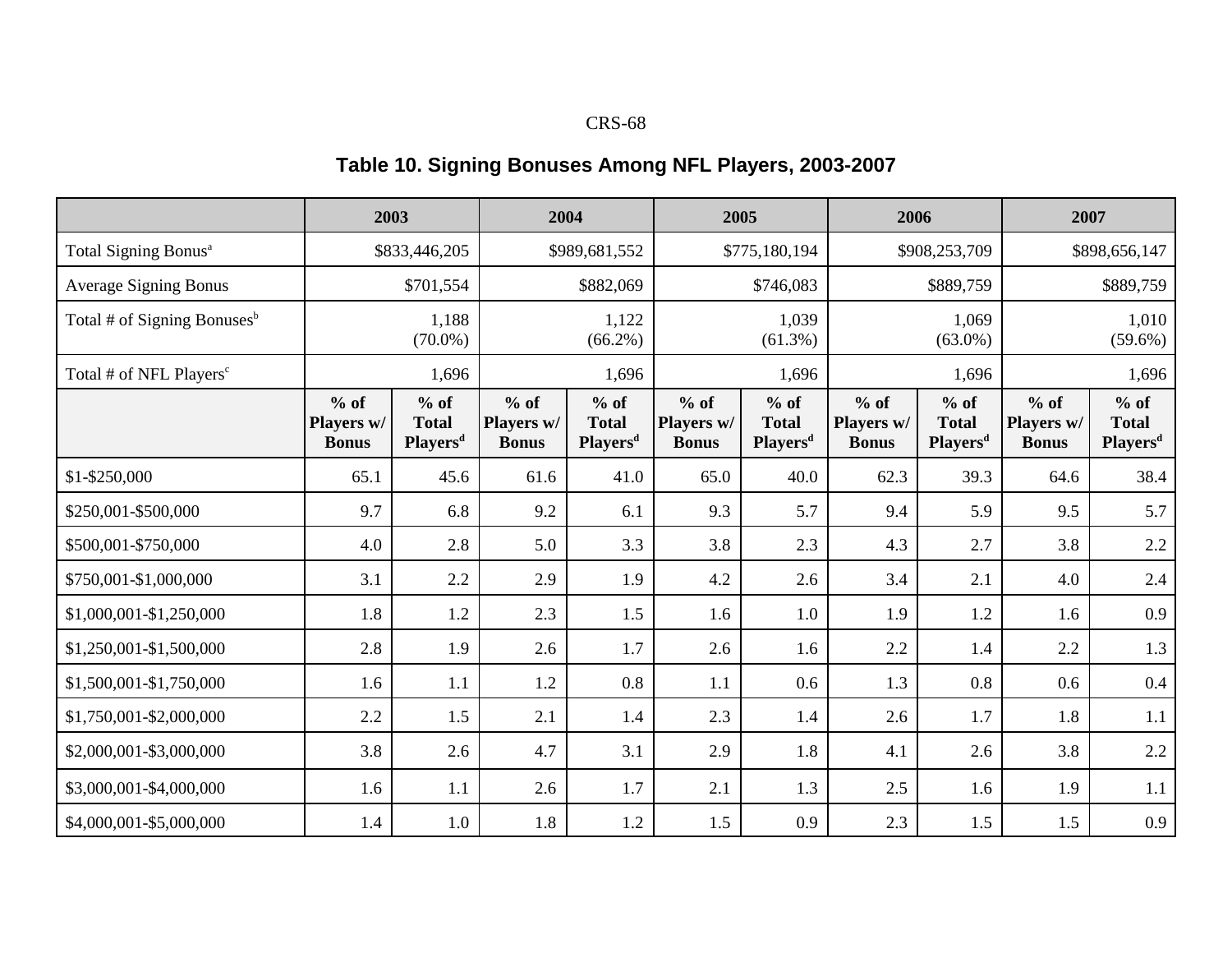| CRS- | -69 |
|------|-----|
|------|-----|

|                          | 2003 |     |     | 2004 |     | 2005 | 2006    |     | 2007 |                  |
|--------------------------|------|-----|-----|------|-----|------|---------|-----|------|------------------|
| \$5,000,001-\$6,000,000  | 0.9  | 0.6 | 1.0 | 0.6  | 1.1 | 0.6  | $1.0\,$ | 0.6 | 1.3  | 0.8              |
| \$6,000,001-\$7,000,000  | 0.4  | 0.3 | 0.8 | 0.5  | 1.2 | 0.7  | 0.8     | 0.5 | 0.7  | 0.4              |
| \$7,000,001-\$8,000,000  | 0.4  | 0.3 | 0.7 | 0.5  | 0.1 | 0.05 | 0.7     | 0.4 | 0.6  | 0.4              |
| \$8,000,001-\$9,000,000  | 0.2  | 0.1 | 0.6 | 0.4  | 0.5 | 0.3  | 0.3     | 0.2 | 0.2  | 0.1              |
| \$9,000,001-\$10,000,000 | 0.5  | 0.4 | 0.2 | 0.1  | 0.2 | 0.1  | 0.2     | 0.1 | 0.7  | 0.4              |
| $$10,000,001 +$          | 0.5  | 0.4 | 0.7 | 0.5  | 0.5 | 0.3  | 0.8     | 0.5 | 1.5  | 0.9 <sub>1</sub> |

**Source:** Information provided by the NFL Players Association to the author on Jan. 8, 2008; as described in table note d, some calculations performed by the author.

- a. The term "signing bonus" "includes bonuses which are either labeled as such or are payable 'up front' or with a similar degree of certainty, such as first year roster bonuses, reporting bonuses, or option bonuses." (NFL Players Association, "Guaranteed Contracts in Professional Team Sports: How Does the NFL Compare?" NFLPA Issue Paper, n.d., p. 4. Information provided by telephone by the NFL Players Association to the author on Jan. 15, 2008.) Although some signing bonuses may be multiyear, each signing bonus in this table is included only in the year in which it was negotiated and agreed to.
- b. The percentage in this row is the percentage of the total number of players who received a signing bonus.
- c. The total number of players was calculated by multiplying the number of teams by the number of players each team is permitted to have on its regular season and post-season roster, which is 53.
- d. The percentage of total players was calculated in this manner: the figure in the column "% of Players w/Bonus" was multiplied by the "Total # of Signing Bonuses." The result of this calculation was rounded and then divided by the "Total # of NFL Players." For example, for the year 2003, .651 ("% of Players w/Bonus") was multiplied times 1,188 ("Total # of Signing Bonuses"). The result was 773.338, which was rounded to 773. Dividing 773 by 1,696 ("Total # of NFL Players") resulted in .4558, or 45.6%.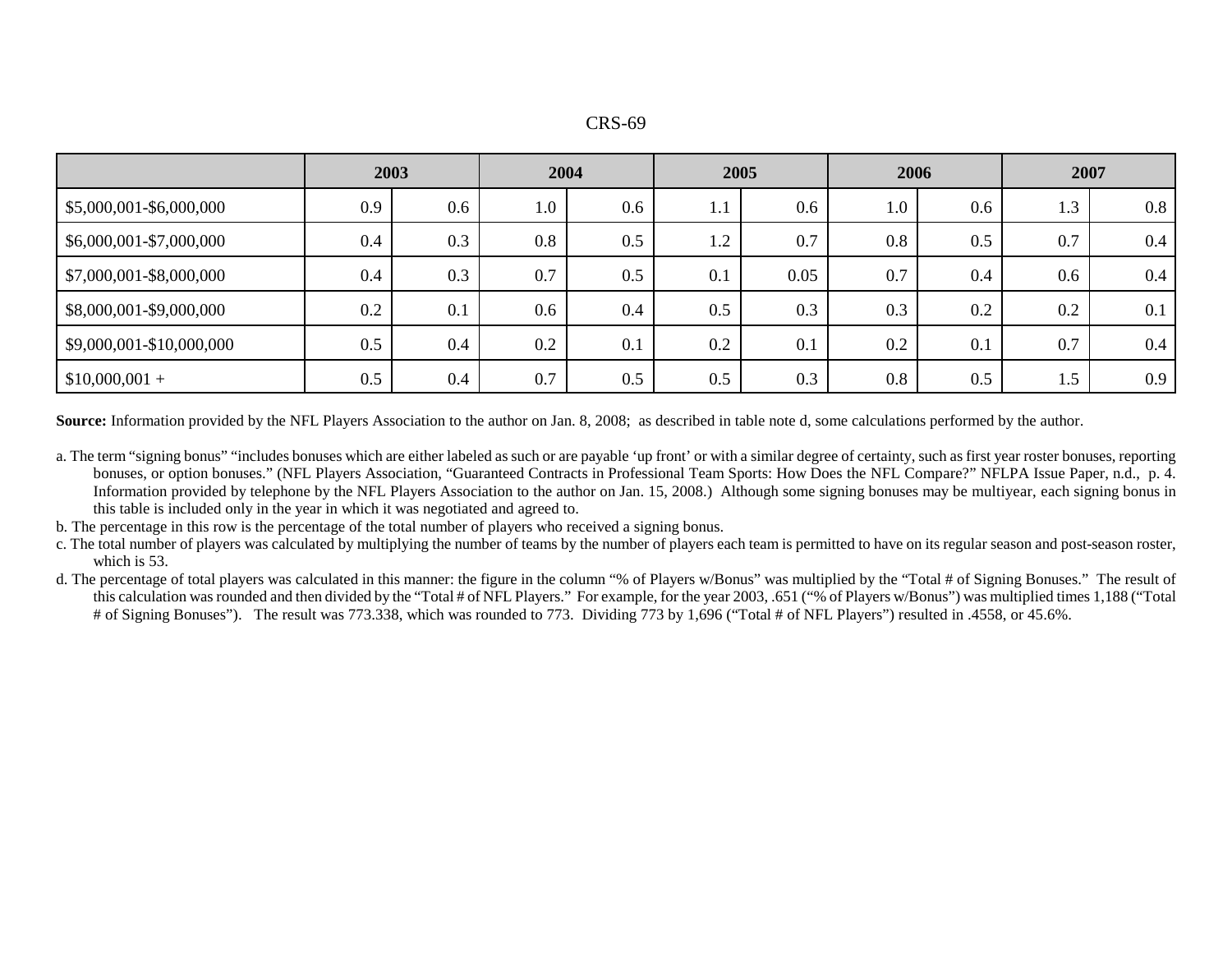The percentage of total players who received a signing bonus each year varied from a low of 40.0% in 1993 to a high of 81.3% in 2000. The largest change between consecutive years was a 27.6 percentage point increase from 1993 (40.0%) to 1994 (67.6%), which might be related to the approval of a new CBA in 1993. For the period 1995-2003, the percentage was at or above 70.0%. However, after reaching 81.3% in 2000, the percentages have declined each year so that, in 2007, 59.6% of total players received a signing bonus, which is a decrease of 21.7 percentage points since 2000. The signing bonus category, the range, and the difference between the lowest and highest percentages are in **Table 11**.

## **Table 11. Range of Percentage of Total Players Who Received a Signing Bonus, by Signing Bonus Amount**

| <b>Amount of Signing Bonus</b> | <b>Range of Percentage of</b><br><b>Total Players for the Years</b><br>1993-2007 | <b>Difference in Percentage</b><br><b>Points Between Lowest and</b><br><b>Highest Percentage</b> |
|--------------------------------|----------------------------------------------------------------------------------|--------------------------------------------------------------------------------------------------|
| \$1-\$250,000                  | 29.4%-58.4%                                                                      | 29.0                                                                                             |
| \$250,000-\$500,000            | 5.0%-7.6%                                                                        | 2.6                                                                                              |
| \$500,001-\$750,000            | $1.7\% - 4.0\%$                                                                  | 2.3                                                                                              |
| \$750,001-\$1,000,000          | $0.8\% - 3.2\%$                                                                  | 2.4                                                                                              |
| \$1,00,001-\$1,250,000         | $0.8\% - 1.8\%$                                                                  | 1.0                                                                                              |
| \$1,250,001-\$1,500,000        | $0.7\% - 2.3\%$                                                                  | 1.6                                                                                              |
| \$1,500,001-\$1,750,000        | $0.3\% - 1.8\%$                                                                  | 1.5                                                                                              |
| \$1,750,001-\$2,000,000        | $0.2\% - 1.8\%$                                                                  | 1.6                                                                                              |
| \$2,000,001-\$3,000,000        | $0.4\% - 4.0\%$                                                                  | 3.6                                                                                              |
| \$3,000,001-\$4,000,000        | 0%-3.0%                                                                          | 3.0                                                                                              |
| \$4,000,001-\$5,000,000        | $0.1\% - 1.8\%$                                                                  | 1.7                                                                                              |
| \$5,000,001-\$6,000,000        | $0.06\% - 0.8\%$                                                                 | 0.74                                                                                             |
| \$6,000,001-\$7,000,000        | 0%-0.7%                                                                          | 0.7                                                                                              |
| \$7,000,001-\$8,000,000        | 0%-0.6%                                                                          | 0.6                                                                                              |
| \$8,000,001-\$9,000,000        | 0%-0.4%                                                                          | 0.4                                                                                              |
| \$9,000,001-\$10,000,000       | $0\% - 0.4\%$                                                                    | 0.4                                                                                              |
| $$10,000,001+$                 | 0%-0.9%                                                                          | 0.9                                                                                              |

**Sources:** Tables 8-10.

The largest percentage of players who received a signing bonus each year received a bonus valued at \$250,000 or less. The percentage of total players who received an amount in this category ranged from 29.4%, in 1993, to 58.4%, in 1995. Except for 1997 and 2000, the percentage steadily declined from 1995 through 2007. The percentage dropped by 20.0 percentage points over this period. Consequently,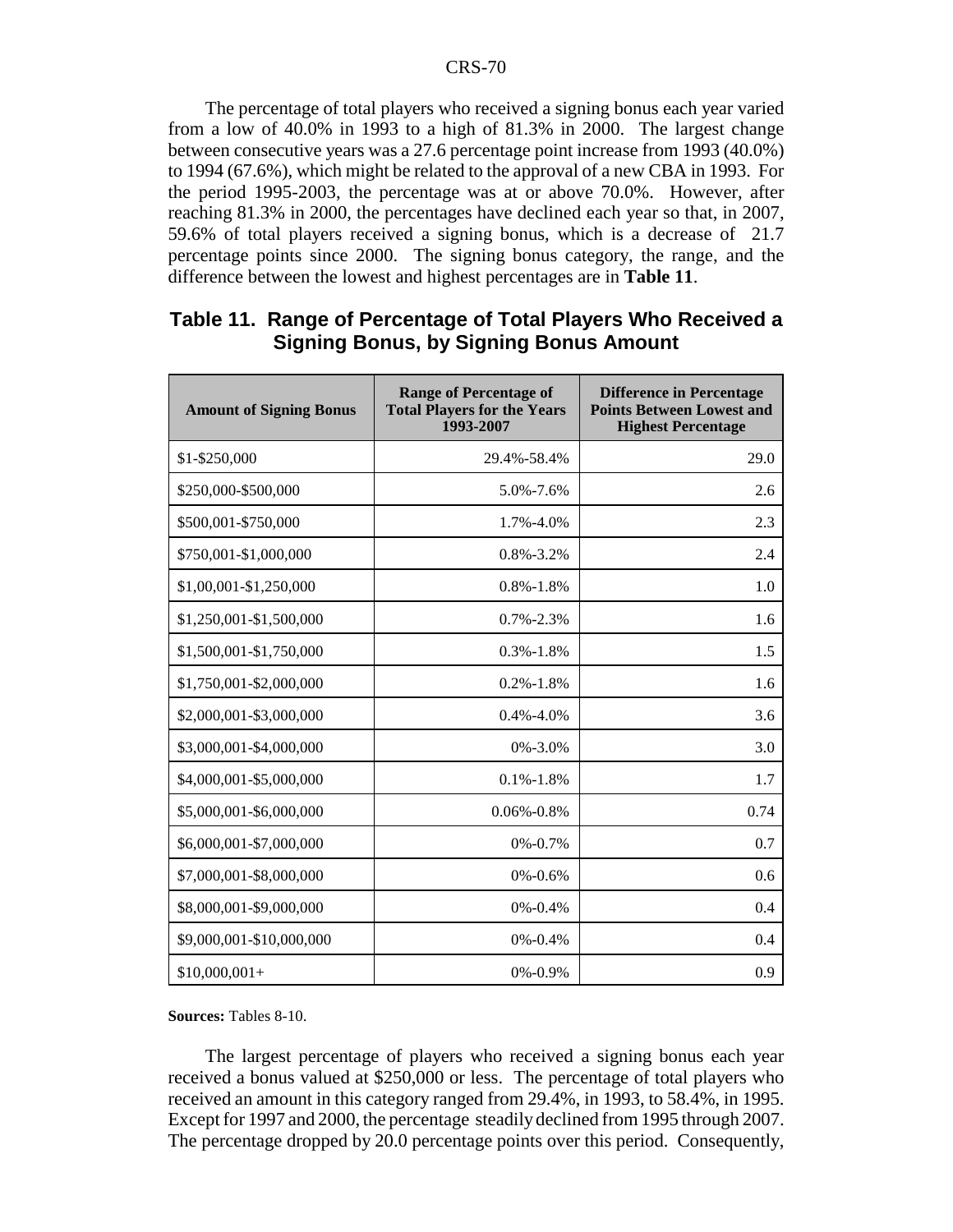in 2007, the percentage (38.4%) is only 9.0 percentage points higher than the 1993 figure (29.4%). The percentages of total players who received other signing bonus amounts experienced much smaller changes over the 15-year period. Thus, **Table 11** shows that the overall decrease in the percentage of players who received signing bonuses was due primarily to the steady decline in the percentage of players who receive signing bonuses valued at \$250,000 or less.

The nature of the game of football, and, in particular, the risk of injury and how that risk is apportioned between players and teams appears to have some bearing on how compensation is structured. News accounts regarding three players who had sustained injuries — Wayne Chrebet, Matt Birk, and Dan Morgan — and how their respective teams responded to their situations illustrates how risk is allocated between the team and the player. A description of how then-New York Jet Wayne Chrebet's contract was re-structured shows the complexity of one player's contract, and illustrates how a team can protect itself financially. Of particular concern to the team, apparently, was the number of concussions that Chrebet already had sustained; reportedly, he had had at least six concussions by the time he retired several months after the end of the 2005 season.<sup>212</sup> The article on Chrebet's "concussion clause" stated the following:

Chrebet, signed through 2008, agreed to a \$1.3 million pay cut that lowers his base salary this season [2004] to \$1.5 million, according to NFL Players Association documents. The pay cut isn't a surprise, considering Chrebet probably will lose his starting job, but the new contract does include an injuryrelated wrinkle. The Jets got Chrebet to sign a 'split' contract, a complicated deal that would save them from having to pay his entire \$1.5 million salary if he's placed on injured reserve with a concussion. Ordinarily, a player receives his full salary on injured reserve. Clearly, the Jets are concerned that another concussion would end Chrebet's season — and quite likely his career. The 'split' salary, as negotiated by both parties, is \$500,000. It means that, if Chrebet were to land on injured reserve, his salary would drop to \$500,000 from \$1.5 million. Pro-rated over the course of a season, the difference is about \$60,000 per week. The contract states that only a concussion, and no other injury, can trigger the 'split' salary. To sweeten the deal for Chrebet, the Jets guaranteed \$500,000 of the \$1.5 million salary. He receives that amount no matter what, even if he's not on the opening-day roster. $^{213}$ 

In 2005, Matt Birk, a center for the Minnesota Vikings, considered how much risk he wanted to take in continuing to play while injured, as recounted in a news article.<sup>214</sup> Although he had had three hernia operations and was experiencing chronic

<sup>212</sup> William C. Rhoden, "A Jet Who Led with His Head, and His Heart," *New York Times*, Sept. 24, 2007, available at [http://www.nytimes.com/glogin?URI=http://www.nytimes.com/ 2007/09/24/sports/football/24rhoden.html&OQ=\_rQ3D1&OP=1744e5c7Q2FlOkAl6\_Y Rx\_\_r7l7Q51Q51.lQ51Q27l7blRW\_xrRlQ7E\_\_rAyccl7bxQ5D\_6kztQ5DrBc].

<sup>213</sup> Rich Cimini, "Jets Give Chrebet Concussion Clause," *New York Daily News*, Mar. 31, 2004, available at [http://www.nydailynews.com/archives/sports/2004/03/31/ 2004-03-31\_jets\_give\_chrebet\_concussion.html].

<sup>214</sup> Joseph Nocera, "The Union That Can't Throw Straight," *New York Times*, Sept. 17, (continued...)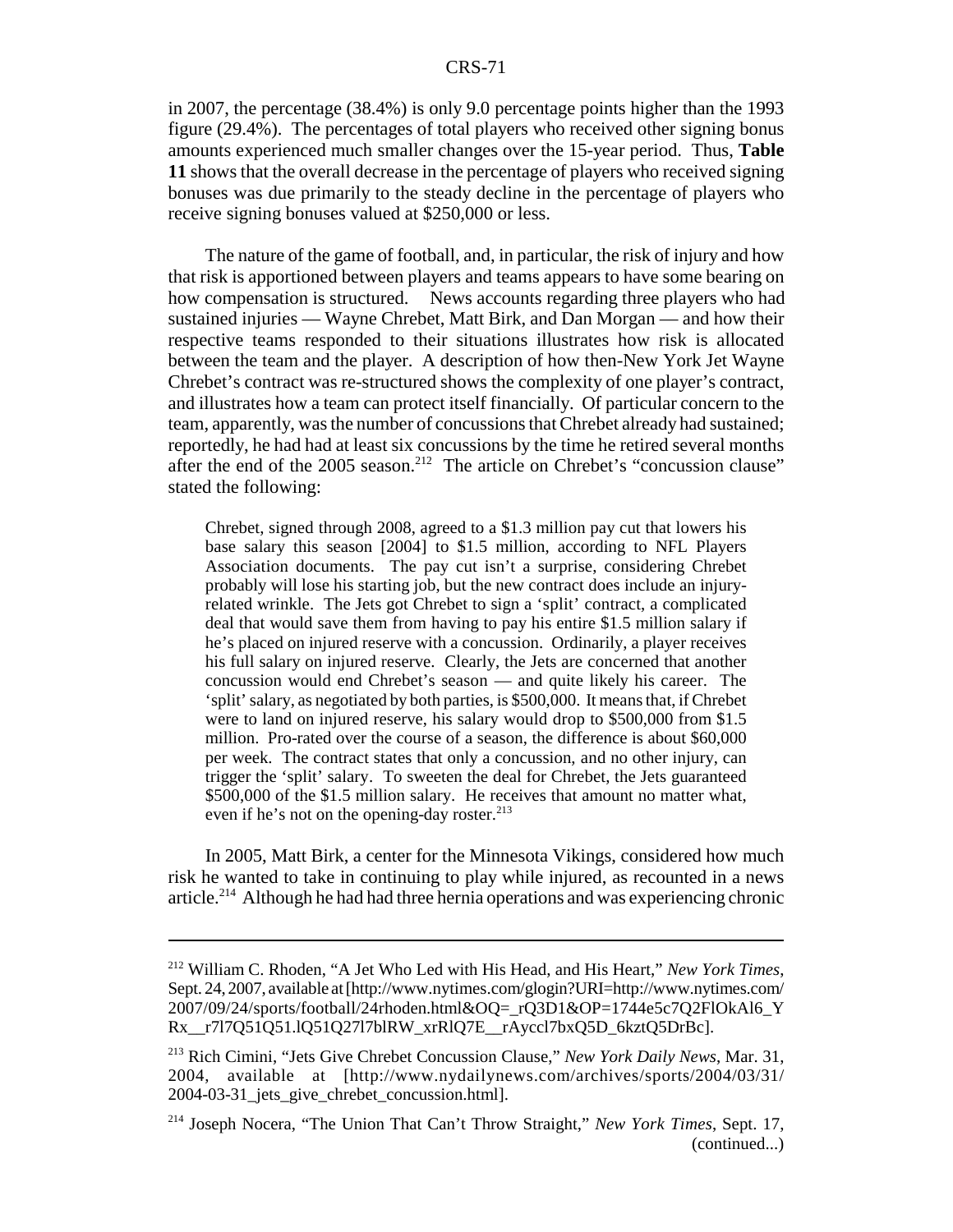pain, Birk played in most games during the 2004-2005 season. At the beginning of the 2005-2006 season, he asked the team to guarantee his salary for the 2006-2007 season. He offered to play injured — he had a hip injury — during the 2005-2006 season in exchange for guaranteed salary the following season. Reportedly, Birk explained his reasoning as follows:

Playing with pain is part of the game.... But I felt that I had risked my career by playing injured last year [2004], and probably shortened it. And I wasn't willing to do it again unless the team was going to assume some of the risk." So he asked the Vikings to guarantee the \$3.94 million his contract called for him to get next year [2006]. The Vikings declined. On Tuesday, Mr. Birk went under the knife. He's done for the season.<sup>215</sup>

Another player who, reportedly, had his contract restructured because of his team's concern about his history of concussions is Dan Morgan. *The New York Times* article described his situation as follows:

... teams are wary of players with a history of concussions. An example is Carolina Panthers linebacker Dan Morgan — who has sustained at least five concussions but was cleared to continue playing — and faced being cut had he not agreed to restructure his \$2 million roster bonus into payments of \$125,000 for each game he played. Beyond acknowledging the team's concerns about subsequent concussions, the contract gave Mr. Morgan financial incentive not to reveal any concussion for treatment. Mr. Morgan has missed most of this season [2007] with a torn Achilles' tendon, and has declined interview requests by The New York Times. Regarding the restructuring of his contract, Mr. Morgan told The Herald of Rock Hill, S.C., "I didn't have a problem with that, because that's just them protecting themselves."<sup>216</sup>

Without data, it is impossible to know how many players have faced situations similar to Chrebet's, Birk's, or Morgan's; have obtained one or more guarantees in their contracts; or have been unsuccessful in obtaining any type of guarantees.

Andrew Zimbalist, an economics professor at Smith College who has written extensively on sports economics, summarized the situation in the NFL: "'The lack of guaranteed contracts is a natural outcome of football players getting hurt'."217 In a similar vein, the NFL Players Association offered this explanation for "no-cut" contracts (that is, contracts that do not include any guarantees):

There's no argument that no-cut contracts in the NFL have been a rarity. For a lot of reasons. Mainly, owners just said "No." That's the way "Things had always been" and traditionally owners held virtually all of the leverage in contract negotiations. That meant that players, who rarely — if ever — had a

 $214$  (...continued)

<sup>2005,</sup> p. C1.

 $215$  Ibid.

<sup>216</sup> Alan Schwarz, "For Jets, Silence on Concussions Signals Unease," *New York Times*, Dec. 22, 2007, p. A20.

<sup>&</sup>lt;sup>217</sup> Nocera, "The Union That Can't Throw Straight."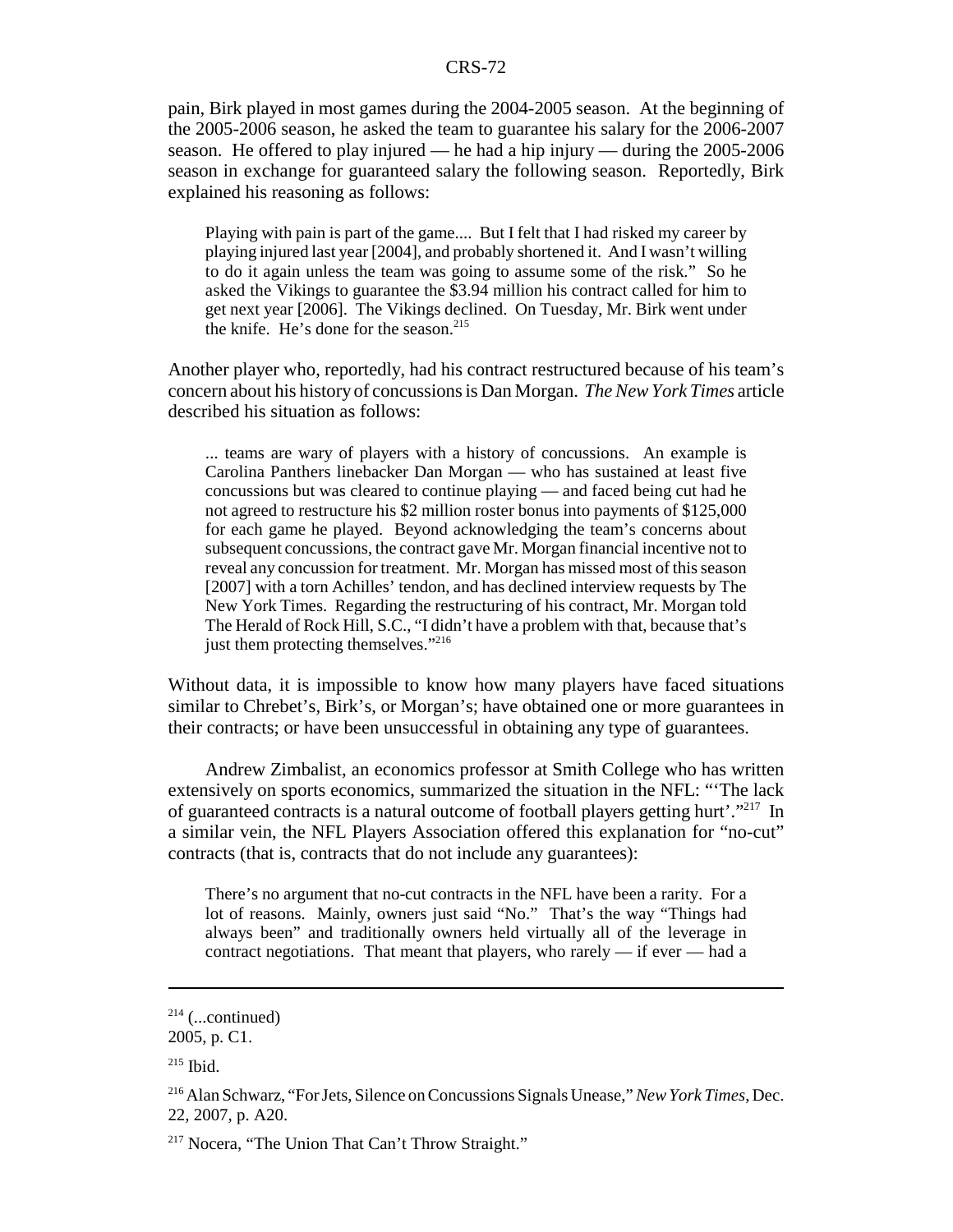viable alternative if they wanted to have a pro football career, were forced to sign a series of one year non-guaranteed contracts. The NFL was "unique," owners argued, because injury rates to players (who, ironically took all the risks) were so high that there was no desire to have [to] keep on paying players no longer in the league. $218$ 

If injury risk were re-allocated and the compensation structure were altered accordingly, players might be less likely to play with injuries, which would benefit them immediately, and might also positively affect their long-term health. On the other hand, NFL teams might be adversely affected if they were required to bear more of the risk related to injuries than they do presently. A team cannot pay its players more than the NFL-established salary cap each year.<sup>219</sup> The existence of a salary cap means that a team would be unable to hire and pay additional players to play in place of injured players while it continues to pay the salaries of the injured players. A related problem is that a team may be unwilling or unable financially to pay the salaries of more than 53 players (a team can have only 53 players on its regular season and postseason rosters). The NFLPA describes this dilemma for teams as follows:

 In the NFL, the salary cap rules require that any salary paid in a given year must count against the cap for that year even if the player is no longer playing. If a team has a large number of guaranteed contracts, a rash of injuries to players covered by those contracts could cause severe cap problems for the team and diminish its ability to compete with healthy players on the field.<sup>220</sup>

A journalist for *The New York Times* explains further how "guaranteed contracts" could adversely affect a team's ability to maintain a competitive team:

... there are seasons when dozens of players on one roster will miss at least some games because of injury. If football teams had to pay every player whose abilities were diminished as a result of injury, or had to continue paying a player who had suffered a career-ending injury, there is no way they'd be able to stay

<sup>&</sup>lt;sup>218</sup> NFL Players Association, "A New Look at Guaranteed Contracts in the NFL." A related issue is the length of contracts: "Fans often read about multiyear deals, but NFL compensation packages are really a series of one-year contracts. Because of career-ending injuries, players increasingly rely on signing bonuses struck at the beginning of the contract and performance incentives after they take the field. Signing bonuses now constitute half of a player's take-home pay, according to the National Football League Player's Association." (Prine, "Bloody Sundays.") Reportedly, the rationale offered by an employee of the NFL for one-year contracts is as follows: "The NFL is a competitive sports league .... We put the world's best athletes on the field, so it's a competitive business by its very nature. Let's say a team gave someone a long-term contract. What's the player's incentive to compete? You must have an incentive to get out there and compete at the highest level, or you won't have the competitive excellence that we have in the NFL." (Ibid.)

<sup>&</sup>lt;sup>219</sup> The "salary cap" is the "absolute maximum amount of Salary that each Club may pay or be obligated to pay" its players each year. (National Football League and the NFL Players Association, *NFL Collective Bargaining Agreement, 2006-2012*, p. 7.)

<sup>&</sup>lt;sup>220</sup> NFL Players Association, "Guaranteed Contracts in Professional Team Sports: How Does the NFL Compare?" p. 3.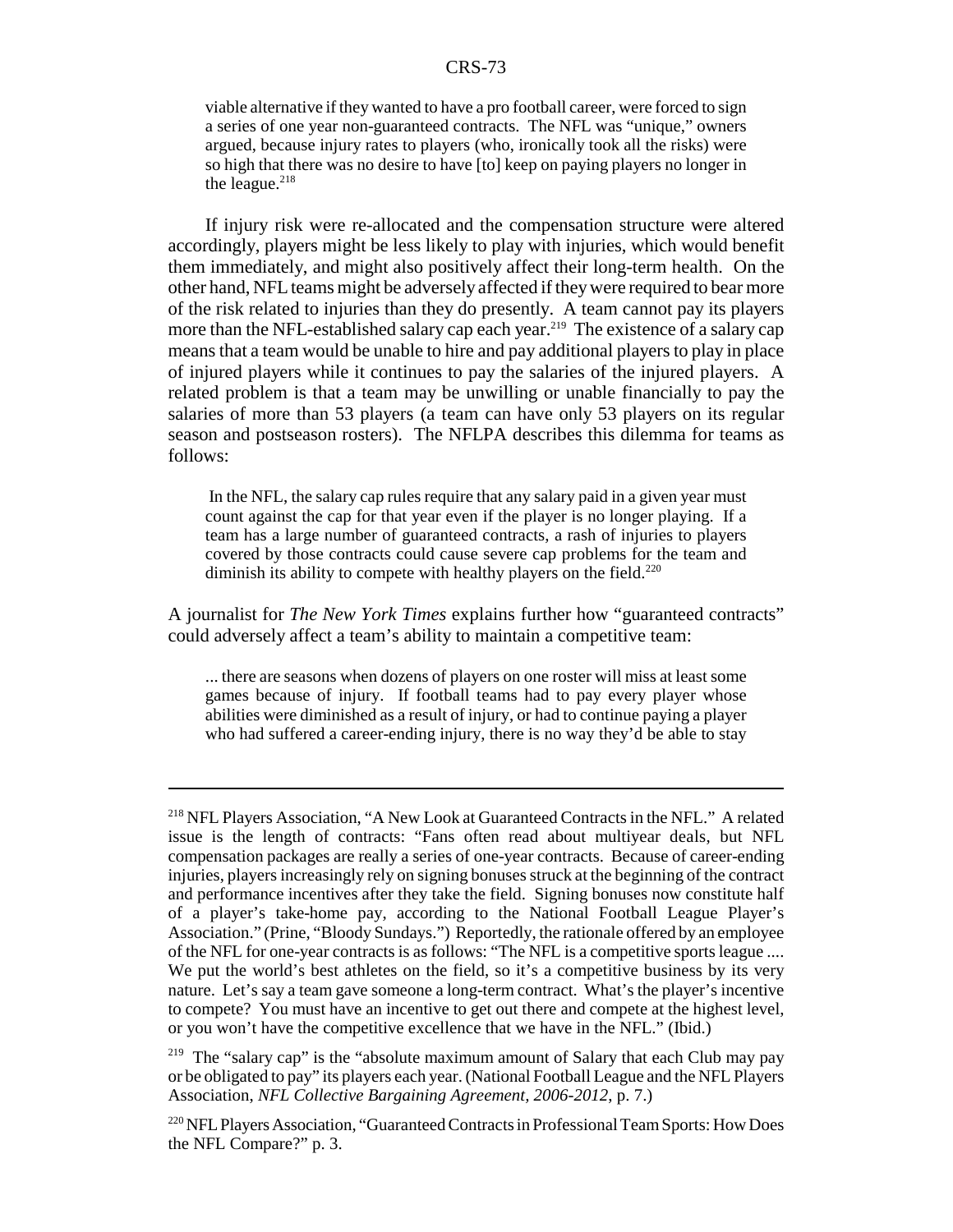within the [salary] cap. There would be too much "dead money" going to players who weren't playing. $221$ 

Combining the salary cap with so-called guaranteed contracts possibly could undermine a team's ability to field a competitive team, which, in turn, might affect the team's revenues.

There may be a particular group of players who are especially vulnerable to choosing to play while injured, because of the way risk is allocated between the team and the players. Framed as a question, are the players who are less likely to have guarantees (or to have large guarantees) included in their contracts also the players who are more likely to be cut from the team? For some positions on a team, there are two, three, or possibly four individuals who can play a particular position. After the starter (the player who, generally, is the best at that position), the other players are listed on the depth chart, in descending order, so that the individual who is number four on the depth chart is possibly the least experienced, or least skilled, player at that position. Players who are number three or number four on the depth chart for their respective positions might feel pressured to play when injured in the hope of moving up the depth chart, or not being cut from the team following the end of the season.<sup>222</sup> Since these players, generally, are the least skilled or least experienced on the team, it seems possible that they are less likely than players who are ahead of them on the depth chart to have guarantees written into in their contracts. Tiki Barber, upon retiring from the New York Giants, reportedly acknowledged that this might be a problem: "Barber was quick to point out that he didn't start to ponder such things [the fact that he was no longer able to recover as quickly after games as he had in the past] until after he was an established star. He said a player trying to make a team, seize a role and earn a payday almost certainly isn't thinking about his long-term health."223

## **Selected Challenges for Some Retired Players**

Clearly, some former players are very successful after their careers have ended. Among the most well-known, by virtue of their success as players and their post-NFL careers as sports broadcasters, are, for example, Terry Bradshaw, Boomer Esiason, Howie Long, Dan Marino, and Phil Simms.<sup>224</sup> Other former players may, for a variety of reasons, experience very different circumstances, as described here:

<sup>&</sup>lt;sup>221</sup> Nocera, "The Union That Can't Throw Straight," p. C1.

<sup>&</sup>lt;sup>222</sup> Here is another description of what might occur: "NFL depth charts are malleable. Job security is minimal. A player goes down in a practice or a game and is quickly replaced within the next-man-up framework. Many coaches systematically ensure that injured players are out of view of the rest of the team, rehabilitating out of sight and, hopefully, out of mind." (Paul Kuharsky, "Players Sacrifice Health for Game," *Tennessean.com*, Dec. 13, 2007, available at [http://ashlandcitytimes.com/apps/pbcs.dll/article?AID=/20071213/ SPORTS01/ 712130408/1001/NEWS].)

<sup>223</sup> Ibid.

<sup>224</sup> CBS, "CBS Sports Team," available at [http://sportsline.com/cbssports/team]; Fox Sports, "2007 NFL Schedule on Fox," available at [http://msn.foxsports.com/ nfl/story/6671136].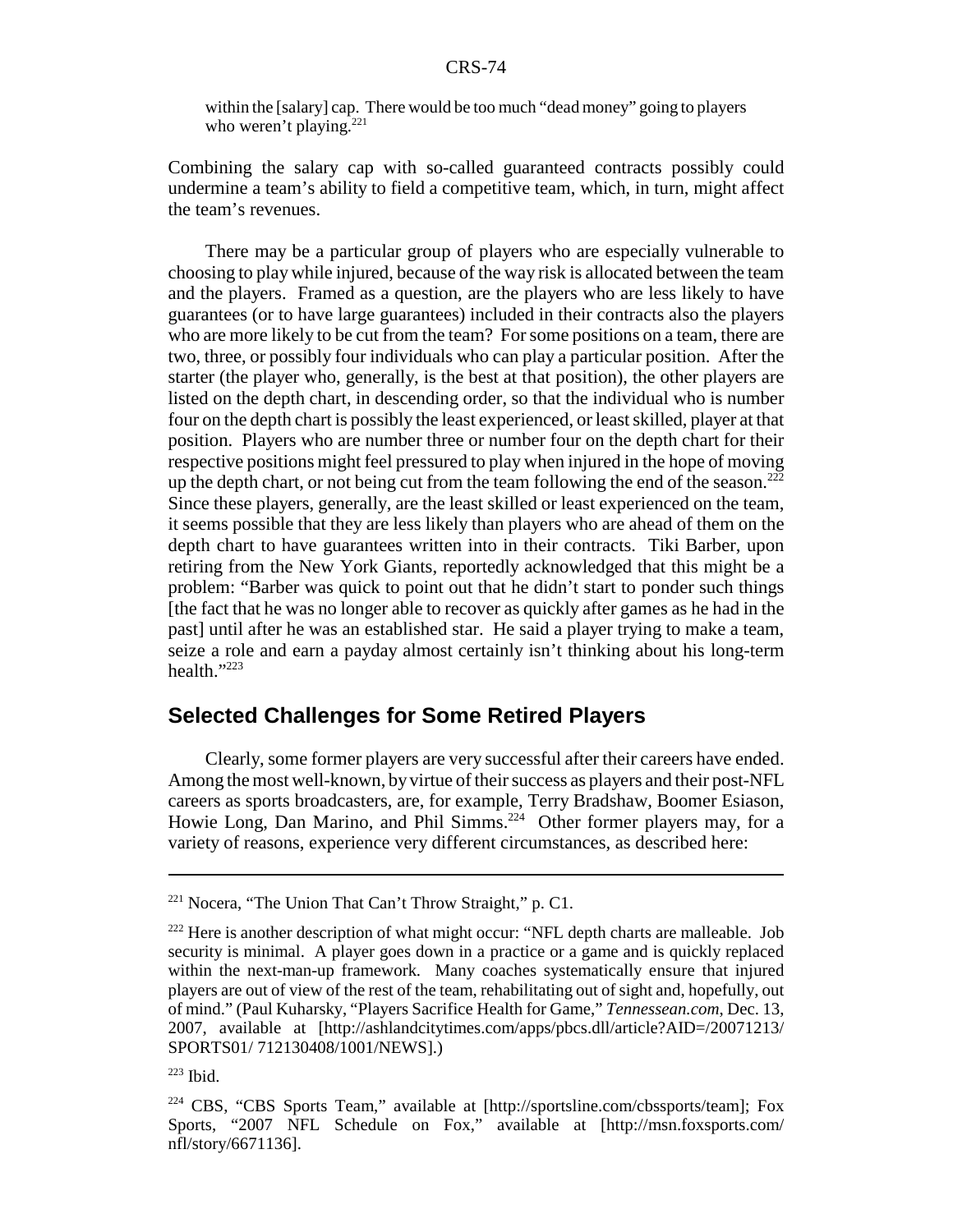While ex-NFL players can always seek employment in other professional football leagues, such as the Canadian Football League or the Arena Football League, salaries for players in those leagues usually pale in comparison to NFL salaries. Thus, for most NFL players, when their NFL career ends, so too does their professional football career. So instead of continuing a professional football career, many ex-NFL players gravitate toward positions in coaching, scouting, finance, sales or real estate, all of which can offer a good wage by most standards, but typically not by NFL standards. Other ex-NFL players lack the education, skills, or life experience to obtain continuous employment outside of football. In short, life in the NFL may be good, but it's usually very short, and the vast majority of ex-NFL players are headed for lives more akin to those of their fans than of their star teammates. $225$ 

For some retired players, then, finding gainful employment might be relatively difficult. The lack of gainful or continuous employment could be particularly problematic for a retiree who has chronic health problems or one or more disabilities. In addition to financial remuneration, having a job, generally, provides access to health insurance or some other type of health care plan or program. If a retired player is employed by a company that does not provide medical benefits, however, it may be difficult and costly for him to obtain his own health insurance, depending upon the injuries he sustained as a player. As reported by a journalist, Joe Montana, former quarterback of the San Francisco 49ers, needed health insurance upon retiring from the NFL. The lowest estimate he received was \$106,000 per year, because he was considered to be in a high-risk group.<sup>226</sup> Kansas City Chiefs' guard Kyle Turley reportedly has posed the following question: "How am I going to go to an insurance company and say, 'I'm overweight and have all kinds of injuries and now I've got to pay for insurance for the rest of my life'?"<sup>227</sup> According to another news article, Miki Yaras-Davis, director of the NFLPA's benefits department, suggested that "most players never make enough over their careers to afford out-of-pocket costs for longterm conditions, and very few insurance carriers will treat gridiron [football] ailments...."<sup>228</sup>

Another aspect of the financial-medical relationship is that an individual who has one or more chronic health problems or disabilities (as interpreted broadly), might not be able to get or keep a job. The lack of steady employment might decrease the probability that an individual has the resources necessary to obtain health care.

<sup>225</sup> Michael McCann, "NFL Retirement System Not As Bad, or Good, As Argued, *SI.com*, Sept. 18, 2007, available at [http://sportsillustrated.cnn.com/2007/writers/michael\_mccann/ 09/18/hearings/index.html].

<sup>226</sup> Charles Chandler, "Ex-Players Say NFL Neglects Retirees; Hall of Famers: League, Union Leader Fall Short in Providing Benefits," *Charlotte Observer*, June 4, 2007, available at [http://www.factiva.com/].

<sup>227</sup> Les Carpenter, "Split on NFL Union's Effectiveness Lingers," *Washington Post*, Jan. 28, 2008, p. E5.

<sup>228</sup> Prine, "Finances Worsen Woes, Critics Say."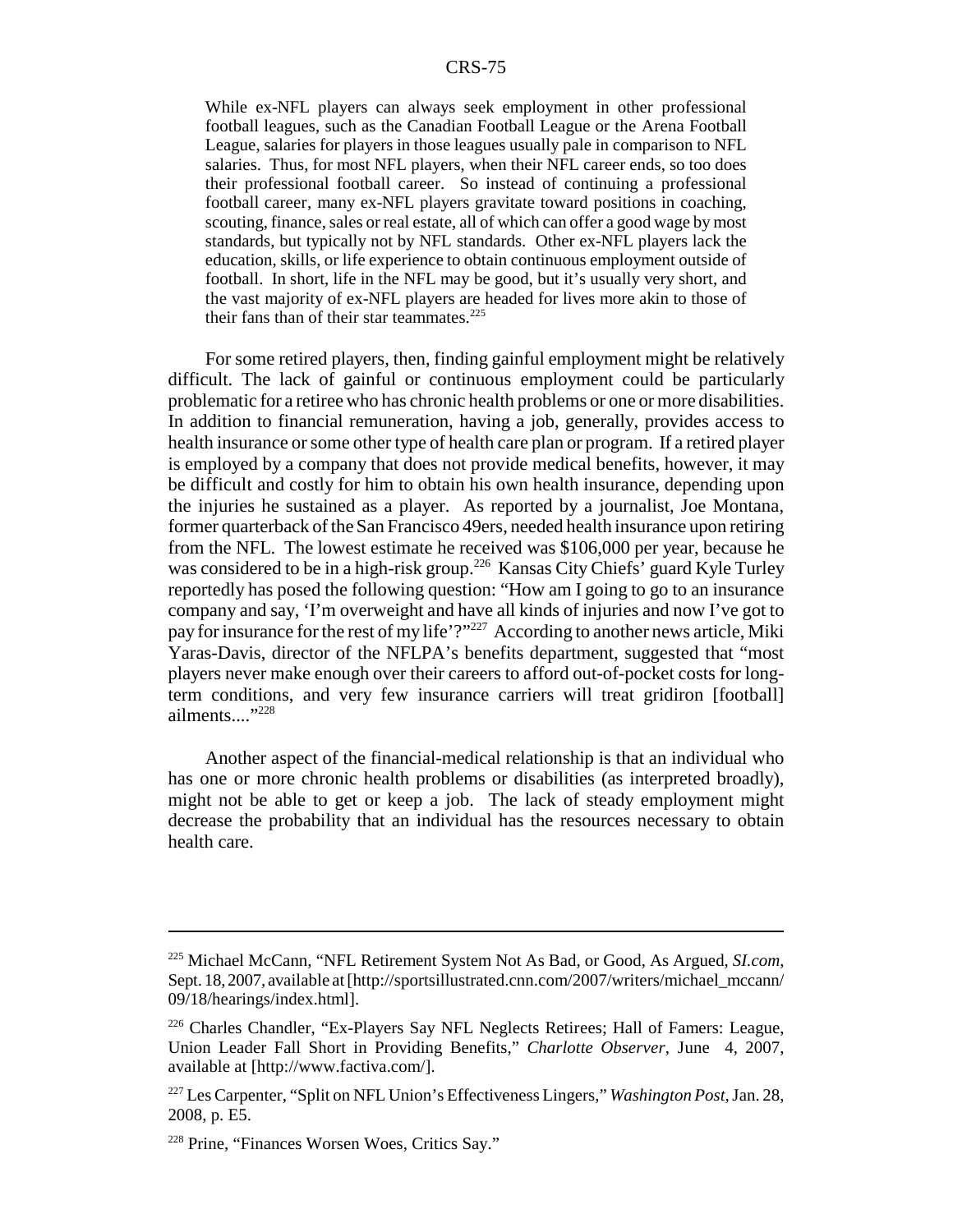A former player's size — that is, the combination of his height and weight might lead to difficulties in finding nursing home care. Eleanor Perfetto, the wife of former San Diego Charger Ralph Wenzel, had trouble finding a facility that would take her husband. Wenzel suffers from Alzheimer's-type dementia, and " victims of Alzheimer's-type diseases occasionally become violent, and former football players of his size (6 feet 2 and 215 pounds) are difficult for staff members to subdue. 'These facilities are used to older people who are fairly decrepit — who have strokes or blindness or use a walker, that sort of thing,' Dr. Perfetto said."<sup>229</sup> While the 88 Plan will help former players with dementia and their families pay for their care, Dr. Perfetto's comments suggest that cost may be only part of the challenge in obtaining appropriate health care for players with certain types of diseases.

## **Total and Permanent (T&P) Disability Benefit**

While former players may be concerned about several of the different benefits available to them, the T&P disability benefit seems to be particularly contentious. At congressional hearings in 2007 and in news articles, several former players recounted their experiences in attempting to obtain T&P benefits. The following account about Dave Pear, a former player for the Oakland Raiders and Tampa Bay Buccaneers, appeared in the *Washington Post Magazine*:

Since football, he has undergone seven spinal surgeries, including a 1984 operation to fuse a disk in his neck. He had his most recent spinal surgery last April [2007], when doctors fused two herniated disks in his back. Not unexpectedly, the four screws holding the disks together have left Pear with postoperative discomfort, and at this moment he is experiencing a new throbbing in his right hip. His doctors have said that at some point he'll need two new hips.... At 54, he shuffles like an ailing 80 year-old man. He suffers from chronic fatigue that leaves him falling asleep without warning on most mornings and afternoons....

Off and on for the past quarter-century, [Pear] has been unsuccessfully pressing the NFL for disability benefits that he believes have been unjustly denied him by the league's retirement board. His monthly NFL pension is \$606, but he estimates that he often spends about \$1,000 alone out-of-pocket on medication.... In 1995, he believed his working days were running out. He applied for the league's total and permanent disability benefit with the retirement board. The doctor commissioned by the board to assess his condition portrayed Pear as a man whose physical ailments left him able to do little. Presented with evidence that included reports on Pear's acute fatigue, the doctor said that Pear would require a job that granted him "frequent rest breaks." He would also need, the doctor added, to be limited to sedentary work. Pear should not stand for lengthy periods, should not bend and could not be expected to lift anything more than 15 pounds, the doctor wrote.... The six-man board ... rejected his claim. Three years later, eager to put his hands on cash wherever he could find it, Pear filed for his early retirement pension from the league at the minimum age of 45 and started collecting \$484 a month initially. The small benefit came to Pear's

<sup>229</sup> Alan Schwarz, "Wives United by Husbands' Post-N.F.L. Trauma," *New York Times*, Mar. 14, 2007, p. C15.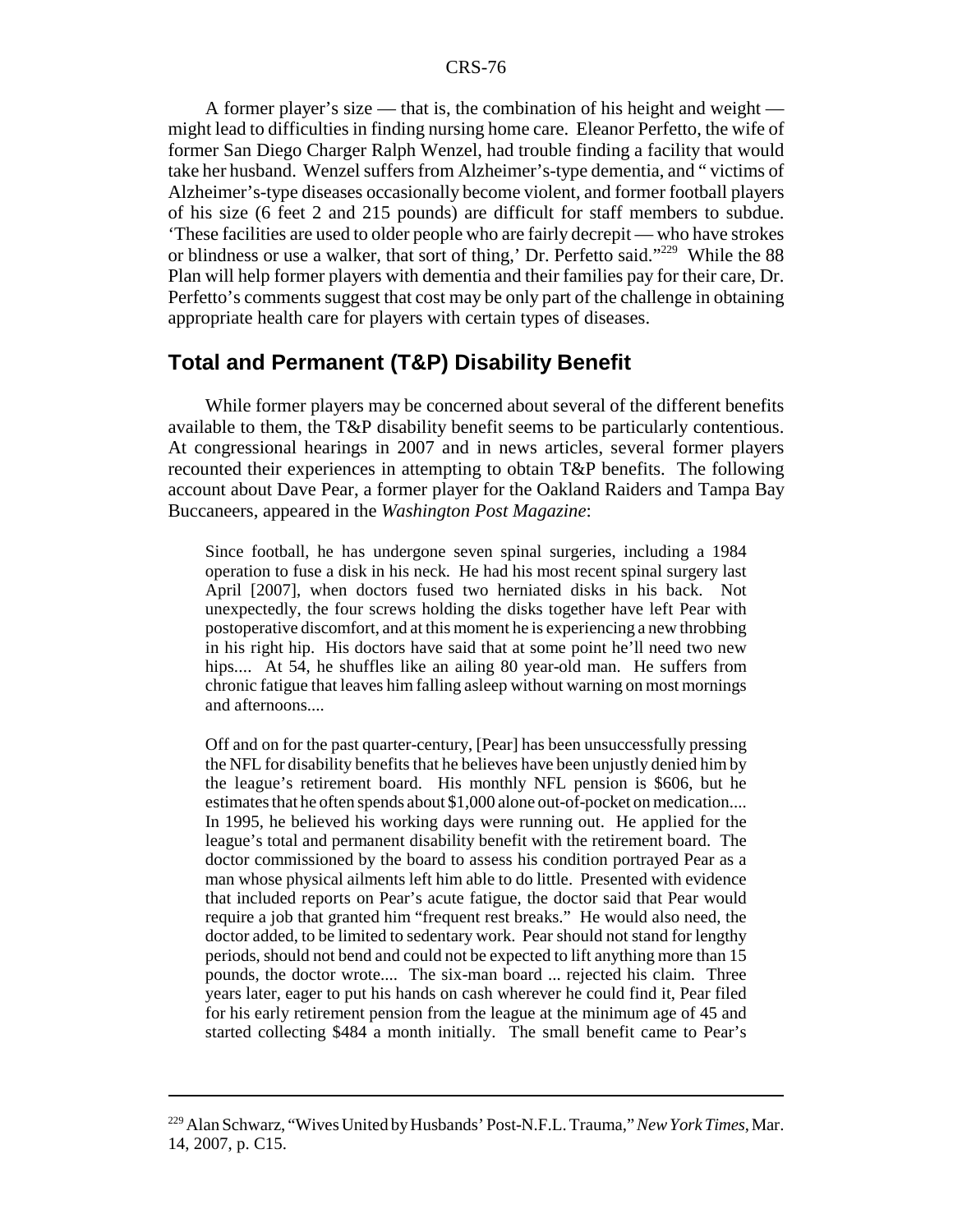savings account at a severe cost: In accepting it, he sacrificed any claim to a disability payment forever, according to the rules of the retirement board plan.<sup>230</sup>

The following is the NFLPA's account of Pear's efforts to obtain disability benefits:

Mr. Pear played professional football in the NFL from 1975-1980.... Mr. Pear applied for LOD benefits in 1983. At that time, the Retirement Board was required to determine that the player's injury caused him to leave football before it could grant LOD benefits. After evaluating the report of the neutral physician who examined Mr. Pear, the three player trustees [on the Retirement Board] wanted to award Mr. Pear the LOD benefits, but the three management trustees refused to do so. As a result of this deadlock, the Board sent the issue to an arbitrator, who ultimately ruled that the injury did not cause Mr. Pear to leave football.... Mr. Pear applied for T&P benefits in 1995. The [Retirement] Plan doctor who examined Mr. Pear determined that he could work. The [Retirement] Board therefore concluded that Mr. Pear did not qualify for T&P disability benefits.231

When the T&P disability benefit was established, only two categories of benefits, "active football" and "active nonfootball," were included. The "football degenerative" and "inactive categories" were added in 1993. An individual does not have to be vested to receive "active football" or "active nonfootball" T&P benefits, but he must be vested to receive "football degenerative" and "inactive benefits."<sup>232</sup> The four benefit categories, including the amount of monthly payment, are as follow:

- Active football. The monthly benefit will not be less than \$4,000 if the disability or disabilities arise out of NFL football activities, or arise while the player is an active player, and otherwise cause the player to be totally and permanently disabled "shortly after" the disability or disabilities first arise.<sup>233</sup>
- Active nonfootball. The monthly benefit will not be less than \$4,000 if the disability or disabilities do not result from NFL football activities, but do arise while the player is an active player, and cause the player to be totally and permanently disabled "shortly after" the disabilities first arise.
- Football degenerative. The monthly benefit will not be less than \$4,000 if the disability or disabilities arise out of NFL football activities and result in T&P disability before 15 years after the end of the player's last credited season.

<sup>230</sup> Michael Leahy, "The Pain Game," *Washington Post Magazine*, Feb. 3, 2008, pp. 10, 23.

 $^{231}$  NFL Players Association, "NFLPA White Paper," pp. 14-15. As a result of the collective bargaining process for the 1993 CBA, the requirement for the LOD disability benefit that a player's injury must have forced him to retire was eliminated from the retirement plan. (Ibid., p. 15.)

<sup>&</sup>lt;sup>232</sup> Letter from Upshaw to Reps. Conyers, Smith, Sanchez, and Cannon, p. 5.

<sup>233</sup> See **Table 4**, note o. for an explanation of "shortly after."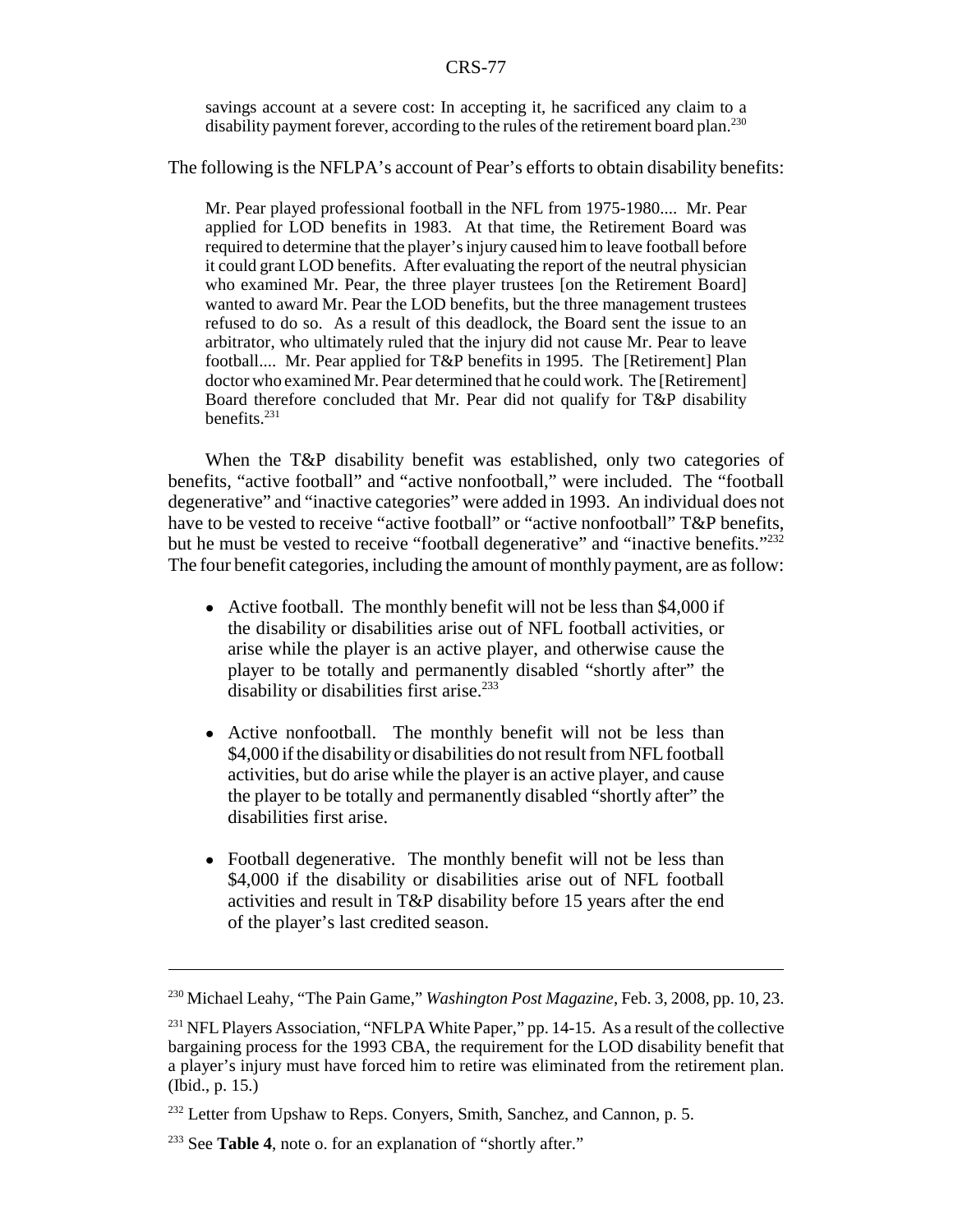• Inactive. The monthly benefit will not be less than  $$1,500$  ( $$1,750$ ) for applications received on or after April 1, 2007) if the T&P disability arises from other than NFL football activities while the player is a vested inactive player, or the disability or disabilities arise(s) out of NFL football activities and result(s) in total and permanent disability 15 or more years after the end of the player's last credited season, whichever is later. $234$ 

Individuals who receive active T&P benefits in the "active football," "active nonfootball," or "football degenerative" categories automatically qualify for NFL Player Supplemental Disability Plan benefits.<sup>235</sup> **Table 12** shows the amounts of payments for each category of T&P benefit. The NFL and the NFLPA announced on February 29, 2008, that "the minimum benefit post-career" for "non-football 'total and permanent' disability" had doubled from "\$20,000 to \$40,000 per year for retired players who become disabled unrelated to football," which, apparently, is a reference to "inactive" benefits.236 However, because details involving this change are not available yet, **Table 12** does not incorporate this change.

| Category                            | <b>T&amp;P Disability</b><br><b>Benefit Amount</b> | <b>Supplemental</b><br><b>Disability Plan</b><br><b>Benefit Amount</b> | <b>Total</b> |
|-------------------------------------|----------------------------------------------------|------------------------------------------------------------------------|--------------|
| <b>Active Football</b>              |                                                    |                                                                        |              |
| Monthly                             | \$4,000                                            | \$14,670                                                               | \$18,670     |
| Annually                            | \$48,000                                           | \$176,040                                                              | \$224,040    |
| <b>Active</b><br><b>Nonfootball</b> |                                                    |                                                                        |              |
| Monthly                             | \$4,000                                            | \$7,167                                                                | \$11,167     |
| Annually                            | \$48,000                                           | \$86,004                                                               | \$134,004    |
| Football<br><b>Degenerative</b>     |                                                    |                                                                        |              |
| Monthly                             | \$4,000                                            | \$5,167                                                                | \$9,167      |
| Annually                            | \$48,000                                           | \$62,004                                                               | \$110,004    |

| Table 12. Total and Permanent Disability Payments by Category |  |
|---------------------------------------------------------------|--|
|---------------------------------------------------------------|--|

<sup>234</sup> *Bert Bell/Pete Rozelle NFL Player Retirement Plan*, p. 20.

<sup>235</sup> *Bert Bell/Pete Rozelle NFL Player Retirement Plan, Summary Plan Description*, Apr. 2005, p. 15.

<sup>236</sup> National Football League and NFL Players Association, "NFL and NFL Players Association Expand Disability Benefits Program for Retired Players," p. 1.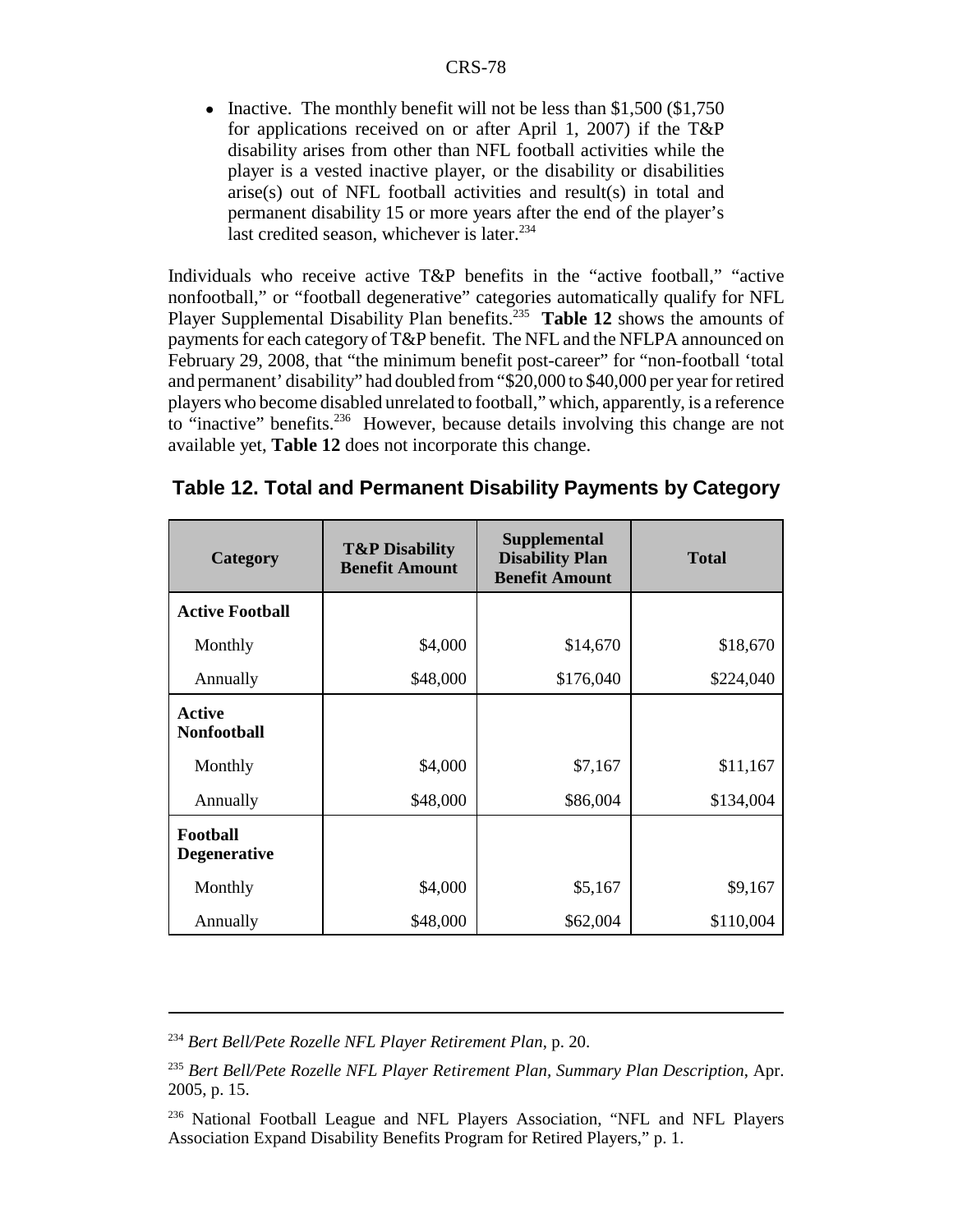| n<br>ı<br>v.<br>τ.<br>17<br>v. |
|--------------------------------|
|--------------------------------|

| Category        | <b>T&amp;P Disability</b><br><b>Benefit Amount</b> | <b>Supplemental</b><br><b>Disability Plan</b><br><b>Benefit Amount</b> | <b>Total</b> |
|-----------------|----------------------------------------------------|------------------------------------------------------------------------|--------------|
| <b>Inactive</b> |                                                    |                                                                        |              |
| Monthly         | $$1,500^{\circ}$                                   | 0                                                                      | \$1,500      |
|                 | $$1,750^b$                                         | 0                                                                      | \$1,750      |
| Annually        | $$18,000^a$                                        | $\theta$                                                               | \$18,000     |
|                 | $$21,000$ <sup>b</sup>                             | 0                                                                      | \$21,000     |

**Sources:** National Football League and NFL Players Association, *NFL Collective Bargaining Agreement, 2006-2012*, Mar. 8, 2006; *Bert Bell/Pete Rozelle NFL Player Retirement Plan*, Apr. 1, 2001.

a. This amount is for players who applied for T&P benefits prior to Apr. 1, 2007.

b. This amount is for players who applied on or apply after Apr. 1, 2007 for T&P benefits.

An active player who sustains an injury that results in a T&P disability receives the largest annual payment, \$224,040. Comparing the latter three categories with this category ("active football") shows that the "active nonfootball" total annual amount equates to 60% of the "active football" benefit total annual amount; "football degenerative" equates to 49%; and "inactive" equates to 8% (\$18,000) and 9% (\$21,000). The size of the payment for the "inactive" category, when compared to the size of the payments for the other three categories, and the threshold for distinguishing between a "degenerative football" disability and an "inactive" disability (which is discussed below), might contribute to the contentious nature of disagreements between retirees, on the one hand, and the NFL, the NFL Players Association, and the Plan Office, on the other hand.

As **Table 12** shows, the benefit amount decreases if the disability is not related to football, and whether a disability is related to football is determined by the amount of time that has passed since retirement from the NFL. In the following explanation of how T&P benefits are structured, the NFLPA essentially confirms that this is the methodology for determining the size of benefit for each category:

The criteria for all of these T&P benefits [the four categories] were forged in collective bargaining. Which category applies in a specific case generally depends on (1) the cause of the disability and (2) the length of time between a player's NFL career and his inability to work. In the view of the NFLPA, it is appropriate for the benefit to be greater where NFL football was the cause and it is appropriate that the payment amount may depend in part on the length of time between the player's NFL career and his inability to work.<sup>237</sup>

This explanation raises a few questions. For example, does scholarly literature indicate that total and permanent disabilities caused by injuries peculiar to playing professional football manifest themselves within a certain time frame? Specifically, is the time frame selected by the NFL and the NFLPA — 15 years — supported by

<sup>&</sup>lt;sup>237</sup> Letter from Upshaw to Reps. Conyers, Smith, Sanchez, and Cannon, p. 18.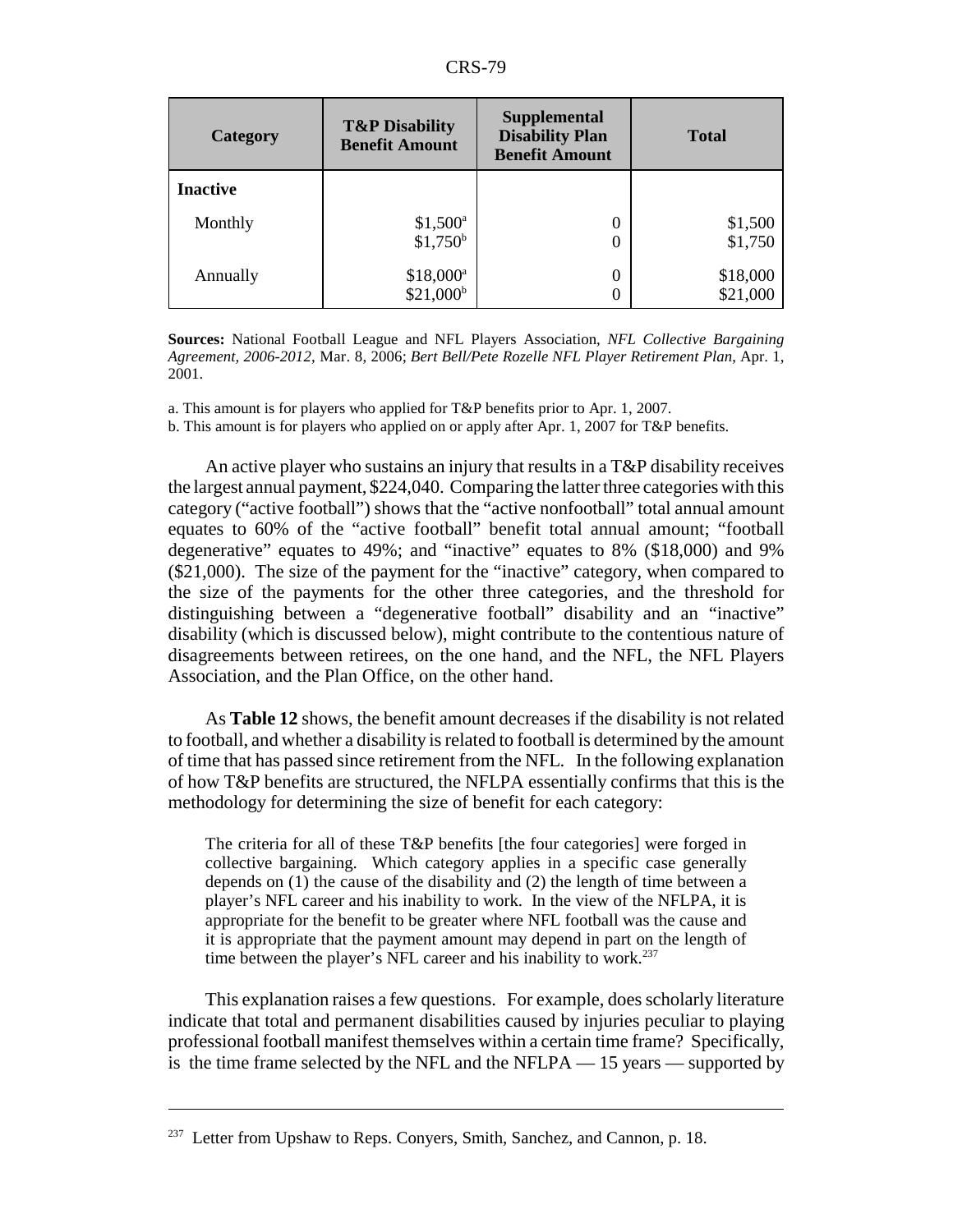scholarly literature? Additionally, do some types of disabilities appear later than others?

The threshold (that is, time frame) for determining whether a player's disability can be classified as "football degenerative" instead of "inactive" was changed in 2006 for applications received on or after September 1, 2006. **Table 13** shows the relevant language prior to the 2006 amendment — which still applies to applications received prior to September 1, 2006 — and the current (post-amendment) language, which applies to applications received on or after September 1, 2006. The key difference between the two versions, as shown below, is that the time threshold, which is used to determine whether a player who is otherwise eligible for T&P benefits receives the "football degenerative" benefit, has changed.

| <b>Retirement PlanVerison</b>        | <b>Football Degenerative</b>                                                                                                                                                                                                                                                                | <b>Inactive</b>                                                                                                                                                                                                                                                                                                                                                                                                                                                                       |
|--------------------------------------|---------------------------------------------------------------------------------------------------------------------------------------------------------------------------------------------------------------------------------------------------------------------------------------------|---------------------------------------------------------------------------------------------------------------------------------------------------------------------------------------------------------------------------------------------------------------------------------------------------------------------------------------------------------------------------------------------------------------------------------------------------------------------------------------|
| Prior to 2006 Amendment <sup>a</sup> | "(c)The monthly benefit<br>will not be less than<br>\$4,000 if the disability or<br>disabilities arise out of<br>NFL football activities and<br>results in T&P disability<br>before age 45 or 12 years<br>after the end of the<br>player's last credited<br>season, whichever is<br>later." | "(d) Inactive: monthly<br>benefit will not be less<br>than $$1,500$ if the T&P<br>disability arises from other<br>than NFL football<br>activities while the player<br>is a vested inactive player,<br>or the disability or<br>disabilities arises out of<br>NFL football activities and<br>results in total and<br>permanent disability after<br>age 45 or 12 years after<br>the end of the player's last<br>credited season, whichever<br>is later."                                 |
| $2006$ Amendment <sup>b</sup>        | "(c) Football degenerative:<br>monthly benefit will not<br>be less than \$4,000 if the<br>disability or disabilities<br>arise out of NFL football<br>activities and results in<br>T&P disability before 15<br>years after the end of the<br>player's last credited<br>season."              | "(d) Inactive: monthly<br>benefit will not be less<br>than \$1,500 [or \$1,750 for<br>individuals who applied<br>on or after April 1, 2007]<br>if the T&P disability arises<br>from other than NFL<br>football activities while<br>the player is a vested<br>inactive player, or the<br>disability or disabilities<br>arises out of NFL football<br>activities and results in<br>total and permanent<br>disability 15 or more years<br>after the end of the<br>player's last credited |

# **Table 13. Selected Criteria for Football Degenerative and Inactive Categories**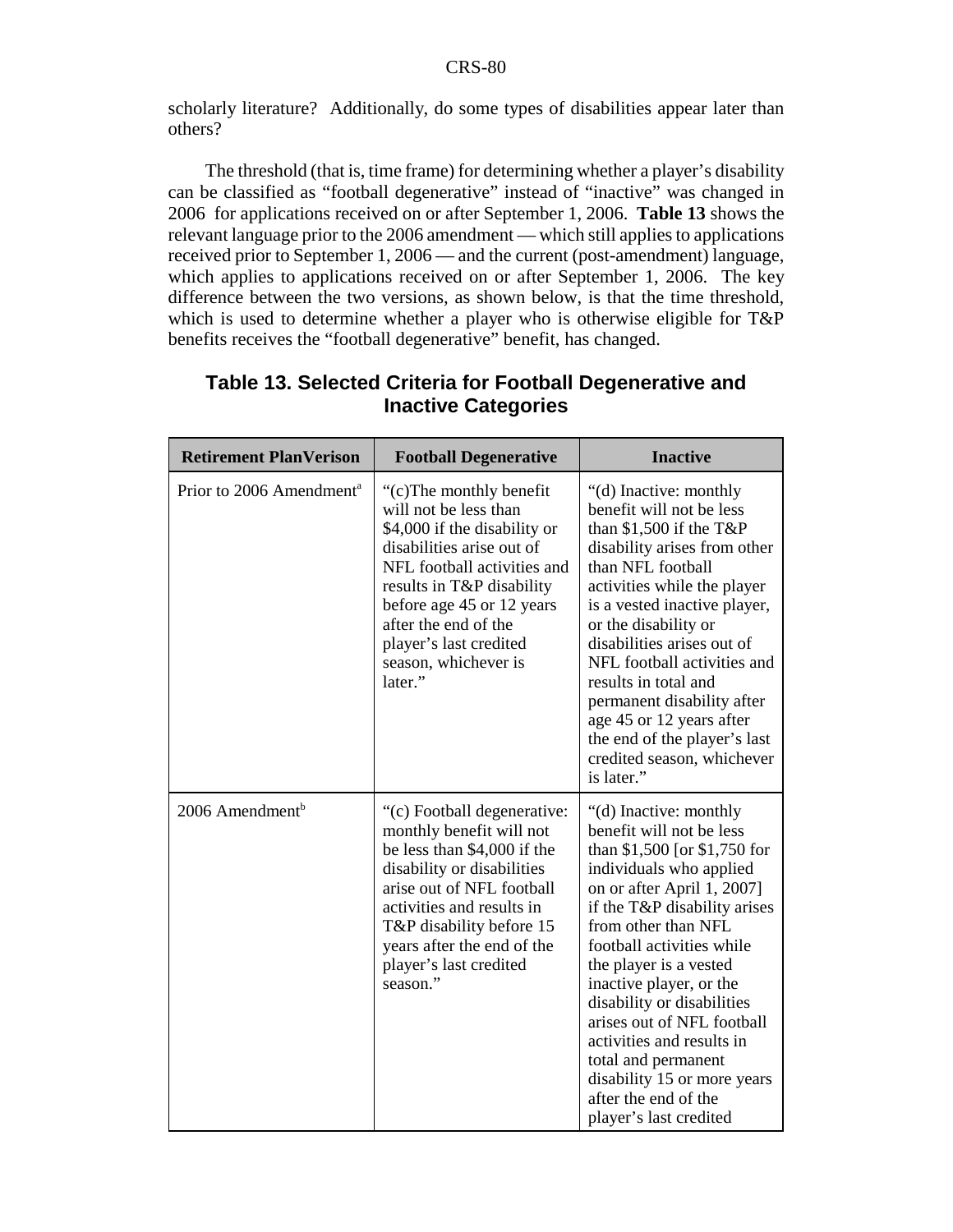| <b>Retirement PlanVerison</b> | <b>Football Degenerative</b> | <b>Inactive</b>                 |
|-------------------------------|------------------------------|---------------------------------|
|                               |                              | season, whichever is<br>later." |

**Sources:** *Bert Bell/Pete Rozelle NFL Player Retirement Plan*, Apr. 1, 2001; "Bert Bell/Pete Rozelle NFL Player Retirement Plan, Amendment," amendment to Sec. 5.1(c), signed Sept. 12, 2006; "Bert Bell/Pete Rozelle NFL Player Retirement Plan, Amendment," amendment to Sec. 5.1(d), signed Oct. 4, 2006.

a. The language in this row applies to applications received prior to Sept. 1, 2006.

b. The language in this row applies to applications received on or after Sept. 1, 2006.

**Table 14** shows how the change in the threshold will affect players, depending upon the age at which they retire, who file for  $T\&P$  disability benefits on or after September 1, 2006.

## **Table 14. Effect of 15-Year Threshold on Eligibility for "Football Degenerative" Benefits**

| <b>Age at Which Player</b> | Latest Age at Which Player Can Receive "Football<br><b>Degenerative</b> " Benefits |                |  |
|----------------------------|------------------------------------------------------------------------------------|----------------|--|
| <b>Retires</b>             | <b>Prior to 2006 Amendment</b>                                                     | 2006 Amendment |  |
| $23^{\rm a}$               | 45                                                                                 | 38             |  |
| 25                         | 45                                                                                 | 40             |  |
| 30                         | 45                                                                                 | 45             |  |
| 35                         | 47                                                                                 | 50             |  |
| 40                         | 52                                                                                 | 55             |  |
| 45                         | 57                                                                                 | 60             |  |
| 50                         | 62                                                                                 | 65             |  |

**Sources:** Table developed by the author using the following information: *Bert Bell/Pete Rozelle NFL Player Retirement Plan*, Apr. 1, 2001; "Bert Bell/Pete Rozelle NFL Player Retirement Plan, Amendment," amendment to Sec. 5.1(c), signed Sept. 12, 2006; "Bert Bell/Pete Rozelle NFL Player Retirement Plan, Amendment," amendment to Sec. 5.1(d), signed Oct. 4, 2006.

a. This is most likely the youngest age at which a player could retire and be vested. A player must have three credited seasons to be vested, and it is assumed that no one younger than 20 enters the NFL. Pursuant to the CBA, an individual shall not be eligible for the draft "until three regular NFL seasons have begun and ended following either his graduation from high school or graduation of the class with which he entered high school, whichever is earlier. For example, if a player graduated from high school in December 2006, he would not otherwise be eligible for selection, until the 2010 Draft." (National Football League and NFL Players Association, *NFL Collective Bargaining Agreement*, 2006-2012, Mar. 8, 2006, p. 46.)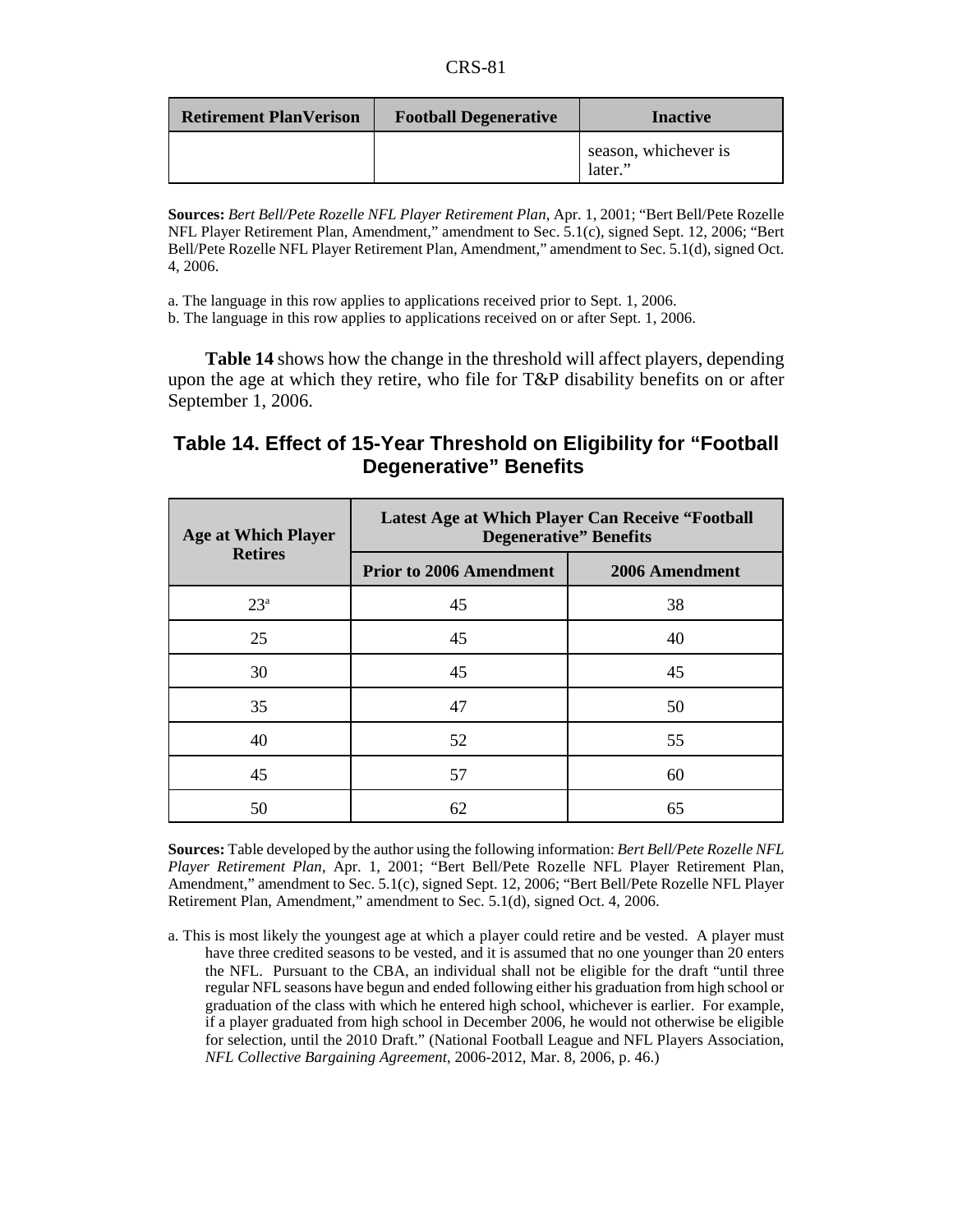This table shows that the change in criteria will affect differently players younger than age 30 and players older than age 30 at the time of retirement. For players who are younger than 30 when they retire, their disabilities, if any, will need to surface at a younger age than under the previous criteria for them to be eligible for the "football degenerative" benefit. Players who retire at age 31 or older will have an additional three years, compared to the previous criteria, in which their disabilities may surface for them to be eligible for the "football degenerative" category. The implications of this change in criteria for players who retire before they reach age 30 are unknown. As noted above, the length of an average career is 3½ seasons, so a significant number of players might retire before age 30. Accordingly, players who have relatively short careers probably sustain fewer injuries than their peers who play for 10 or 15 years.

Applications for disability benefits are initially considered by the Disability Initial Claims Committee (DICC). Subsequently, an applicant may have an application reconsidered by the Retirement Board. (29 CFR  $\S 2560.503-1(h)(3)(ii)$ ) and (4) require a disability plan to have a mechanism for an applicant to appeal an adverse benefit determination, and stipulate that neither the individual who made the adverse determination, nor anyone subordinate to this individual, can hear the appeal.) On its review, the Board is not bound by the evidence presented to the DICC or its findings, but rather has broad discretion as to what it may take into account, including evidence not previously presented. Decisions of the Board may be appealed to federal courts.

Overall, from July 1, 1993, through June 26, 2007, 1,052 individuals applied for LOD or T&P disability benefits: 428 applications were approved; 576 were denied; and 48 are pending. The approval rate, which does not include the cases that are pending, is  $42\%$ <sup>238</sup> The following series of statements shows the status of applications at each step of the process.

- 1,052 applications submitted for disability benefits.
	- 358 (34%) applications approved.
	- $\bullet$  675 (64%) applications denied.
	- $\bullet$  19 (2%) applications are pending.
- 223 (33% of 675) applications denied at the initial stage were appealed.
	- $\bullet$  69 (31%) approved on appeal.
	- $\bullet$  132 (60%) denied on appeal.
	- $\bullet$  22 (10%) appeals are pending.
- 32 (24% of 132) applicants whose appeals were denied filed a lawsuit.
	- $\bullet$  1 (3%) lawsuit resulted in a reversal of the Retirement Board's decision.

<sup>&</sup>lt;sup>238</sup> Letter from Upshaw to Reps. Conyers, Smith, Sanchez, and Cannon, pp. 9-10.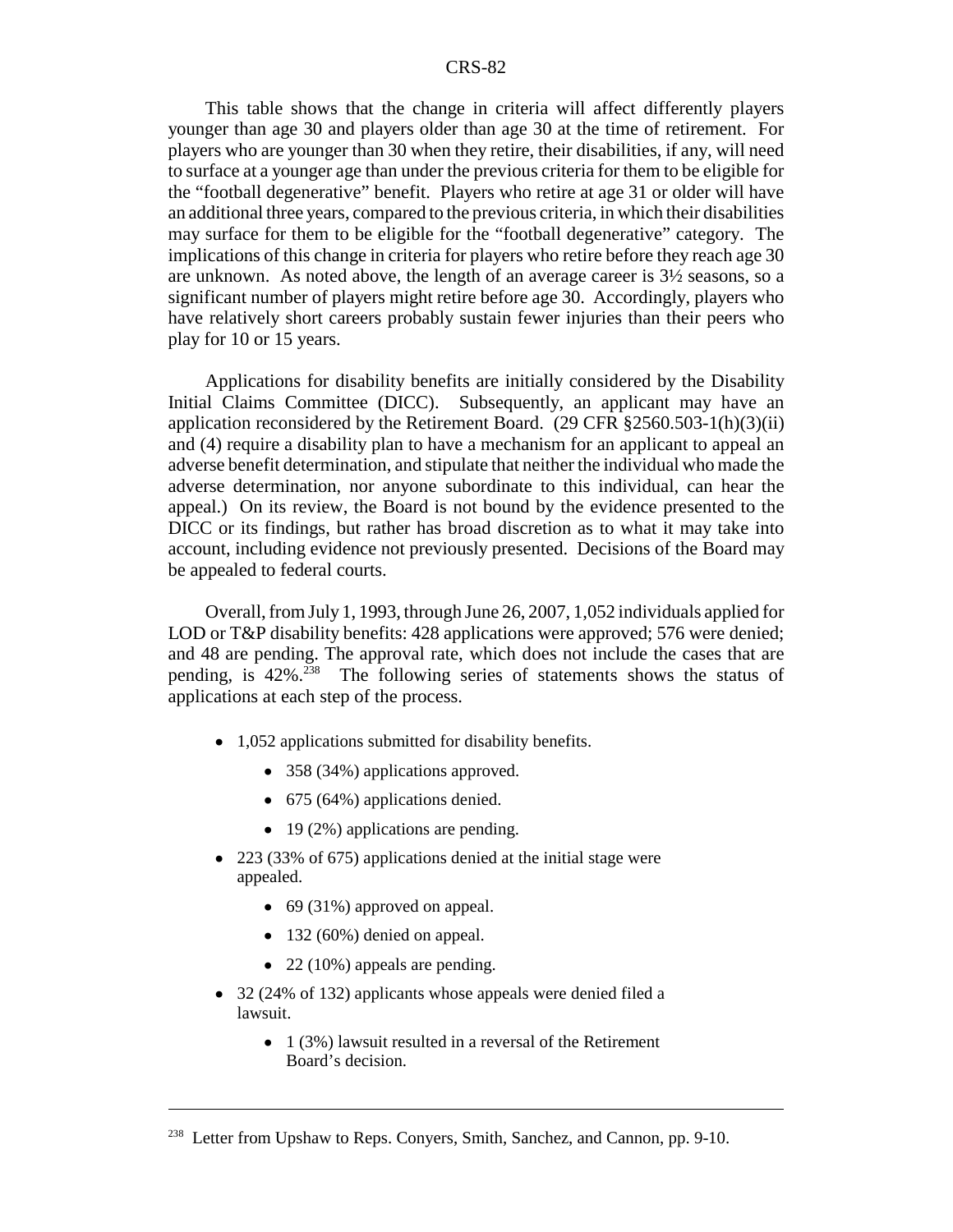- 24 (75%) lawsuits resulted in the Retirement Board's decisions being upheld.
- 7 (22%) lawsuits are pending.<sup>239</sup>

This tally shows that of the cases it decided, the DICC's approval rate was a little over 34%. The Retirement Board's approval rate of the cases it reviewed following DICC consideration was similar, at 31%. The opportunity for Retirement Board review resulted in a greater overall approval rate of about 42% of applications filed. On the other hand, were the Retirement Board alone to have considered applications, it is not certain that the overall approval rate would have been lower than 42%, or if the approval rate might be equal to or even exceeding the 42% rate.

The reasons applications are denied, which are not publicly available, might shed some light on why applicants decide not to appeal, or otherwise challenge, adverse decisions. Some applicants may have missed a deadline, not been able to provide satisfactory documentation to the Disability Initial Claims Committee (DICC), or applied for T&P benefits while already receiving a retirement plan pension (a player who is receiving a pension is not eligible for disability benefits). Information on the reasons for denial possibly could be useful in identifying processes, policies, or guidelines that could be improved. Information on the reasons for denial, particularly if made available to former players (if not to the public as well), could provide some transparency and possibly facilitate accountability.

**Table 15** shows how many former players receive, or have received, T&P benefits as of a single day. The latter group includes players who, upon reaching age 55, had their T&P benefits automatically converted to pension payments, with no reduction in the amount of money they receive. The data in **Table 15** are current as of a single day, October 23, 2007.

| T&P<br><b>Disability</b><br>Category | Number and<br><b>Percentage of Players</b><br><b>Receiving T&amp;P</b><br><b>Benefits as of October</b><br>23, 2007 <sup>a</sup> | Number and<br><b>Percentage of Players</b><br>Who Are Age 55 or<br><b>Older and Who</b><br><b>Previously Received</b><br><b>T&amp;P</b> Benefits <sup>b</sup> | <b>Total</b> |
|--------------------------------------|----------------------------------------------------------------------------------------------------------------------------------|---------------------------------------------------------------------------------------------------------------------------------------------------------------|--------------|
| Active                               | 6                                                                                                                                | (3%)                                                                                                                                                          | 8            |
| Football                             | (4%)                                                                                                                             |                                                                                                                                                               | (4% )        |
| Active                               | 9                                                                                                                                | 3                                                                                                                                                             | 12           |
| Nonfootball                          | (6%)                                                                                                                             | (4%)                                                                                                                                                          | (5%)         |
| Football                             | 91                                                                                                                               | 21                                                                                                                                                            | 112          |
| Degenerative                         | (60%)                                                                                                                            | (30%)                                                                                                                                                         | (50%`        |

## **Table 15. Number of Players Who Are Receiving or Have Received T&P Benefits, as of October 23, 2007**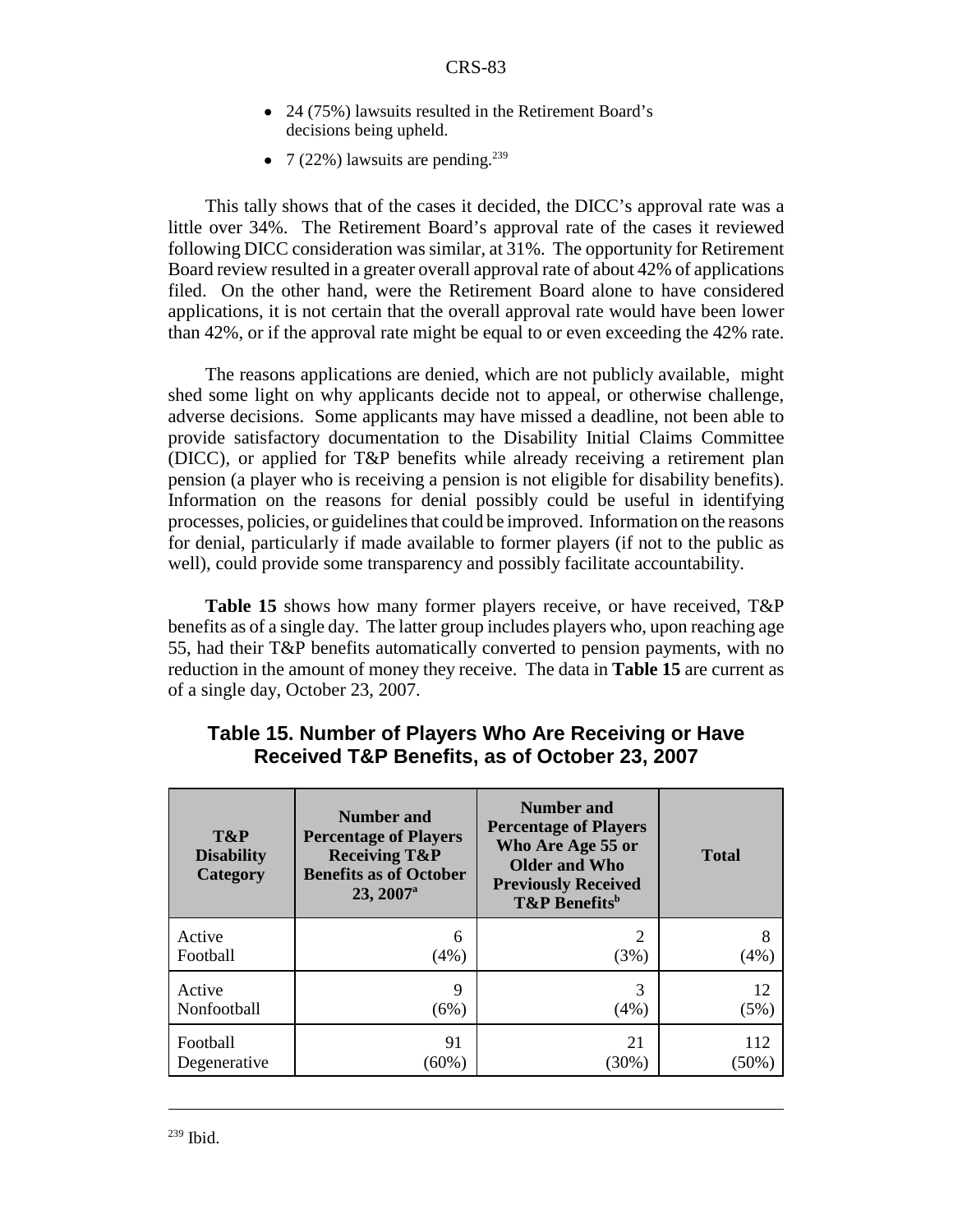| T&P<br><b>Disability</b><br>Category | Number and<br><b>Percentage of Players</b><br><b>Receiving T&amp;P</b><br><b>Benefits as of October</b><br>23, 2007 <sup>a</sup> | Number and<br><b>Percentage of Players</b><br>Who Are Age 55 or<br><b>Older and Who</b><br><b>Previously Received</b><br><b>T&amp;P</b> Benefits <sup>b</sup> | <b>Total</b> |
|--------------------------------------|----------------------------------------------------------------------------------------------------------------------------------|---------------------------------------------------------------------------------------------------------------------------------------------------------------|--------------|
| Inactive                             | 48<br>(31%)                                                                                                                      | 44<br>(63%)                                                                                                                                                   | 92<br>(41%)  |
| Total                                | 154                                                                                                                              | 70                                                                                                                                                            | 224          |

**Source:** Letter from Eugene Upshaw, Executive Director, NFL Players Association, to Reps. John Conyers, Jr., Lamar S. Smith, Linda T. Sanchez, and Christopher B. Cannon, Nov. 5, 2007, pp. 6-7.

a. This column includes former players who are age 54 or younger.

b. Disability benefits are converted to retirement benefits at age 55. The amount of the benefit does not change when the conversion occurs.

According to **Table 15**, eight players receive the highest payment available (\$224,040). Moving on to "active nonfootball," 12 former players receive payments that equate to 60% of the highest payment; 112 players in the "football degenerative" category receive payments that are 49% of the highest amount; and 92 players in "inactive" category receive 8% or 9% of the highest amount. Comparing the total number of players who are younger than age 55 with the total number of players who are age 55 or older shows that more than twice as many players receiving T&P benefits are under age 55. **Table 15** also shows that the percentages of players receiving "active football" and "active nonfootball" benefits are similar. A significant difference between the two age groups is evident in the percentages of players who receive "football degenerative" and "inactive" benefits: 60% of the players younger than 55 receive "football degenerative" benefits while only 30% of players older than 55 receive the same type of benefit. The percentages are reversed for "inactive benefits." It is not clear why this difference exists. It may be due, for example, to changes in the benefit plan over the years. As noted above, the benefit plan initially included only two types of T&P benefits.

A comparison between active players and former players shows that only 9% (active football and active nonfootball) of the T&P disabilities occurred when an individual was in the NFL. Conversely, the data suggest that most T&P disabilities  $-91\%$  — surface after players have retired and been out of the NFL more than six months.

The league and the players association have taken steps designed to improve the disability application process. In December 2007, the NFL announced that the organizations had agreed on a series of improvements involving disability benefits, including providing prescription drug cards to retired players that will permit them to buy prescription medications at a discount.<sup>240</sup> The changes are as follow:

<sup>&</sup>lt;sup>240</sup> National Football League, "Improvements Made to Disability Plan Procedures," news release, Dec. 12, 2007.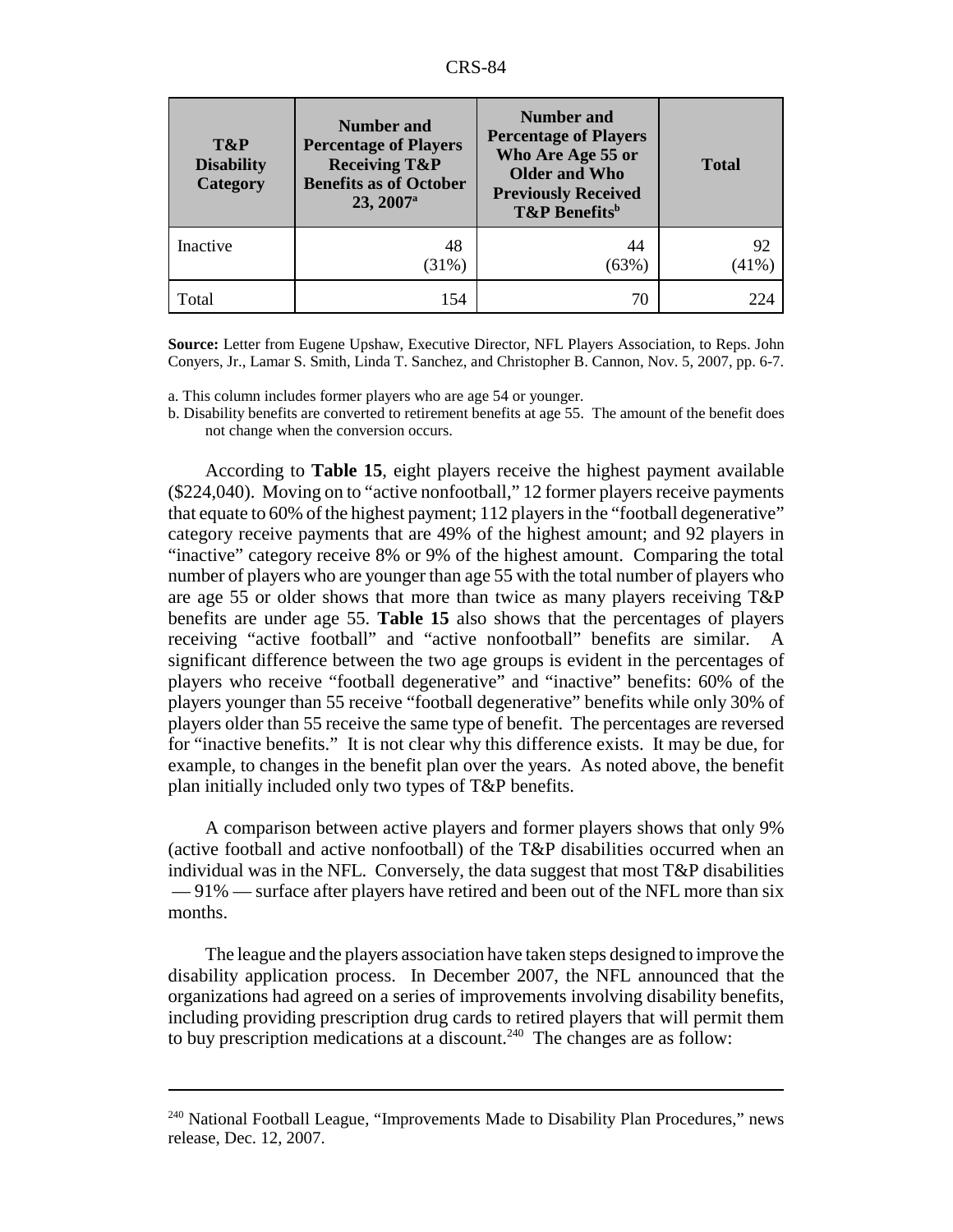1. Medical Director — The plan will retain a medical director to consult with the two-person initial claims committee and, as needed, with the retirement board to assist in resolving claims. It is expected that this will reduce the number of initial denials at the claims committee level, expediting both initial approvals and the processing of appeals. In addition, the medical director can help ensure that standards are consistently applied, that reports are prepared in a timely basis, and otherwise monitor the performance of neutral physicians.

2. Physician Panels — The plan will establish a series of physician "panels" or "teams," consisting of doctors with experience in orthopedic and other practices. These teams will be located in areas where there is the largest concentration of retired players, including in Arizona, California, Florida and Texas, as well as in other major metropolitan areas. This change will reduce the trips required of people needing to be examined by doctors in different specialties.

3. Claims Specialist — The plan will provide a specialist to receive calls from applicants via a toll-free number. This specialist will assist in preparing applications and advise applicants on the information that is required. The completed application will be sent to the applicant for review, verification and signature. The 45-day review period will begin once the signed application is returned. This service will make it more likely that applications are completed correctly the first time and thus reduce the processing time.

4. Expedited Email Appeals — The retirement board will, whenever possible, decide appeals via email ballots. This will allow for faster decisions on many appeals and will avoid requiring applicants to wait for the next scheduled meeting of the retirement board.

5. Extending Review Period — The plan will reduce the number and frequency of continuation reviews for those applicants receiving total and permanent disability benefits by extending the current three-year maximum to at least five years. Any three trustees may require a continuation review more frequently, although not more frequently than annually, if they decide there is reason to do so.241

Furthermore, the NFL and the NFLPA have agreed that any eligible former player who is receiving Social Security disability benefits will be granted disability benefits automatically and will not have to be examined by a retirement plan doctor.<sup>242</sup> Other changes to T&P disability benefits may be found in **Table 4**.

Conducting a program evaluation of the T&P disability benefit plan, which would include an examination of the outcomes and unintended consequences, if any, of these changes, could aid in establishing and maintaining an efficient, effective, and responsive disability plan and application process. Sharing the results of the study with all interested parties, including, for example, the NFL, NFLPA, former players, and active players, could promote transparency and accountability.

<sup>241</sup> Ibid.

<sup>&</sup>lt;sup>242</sup> NFL Players Association, "NFLPA White Paper," n.d., pp. 5-6.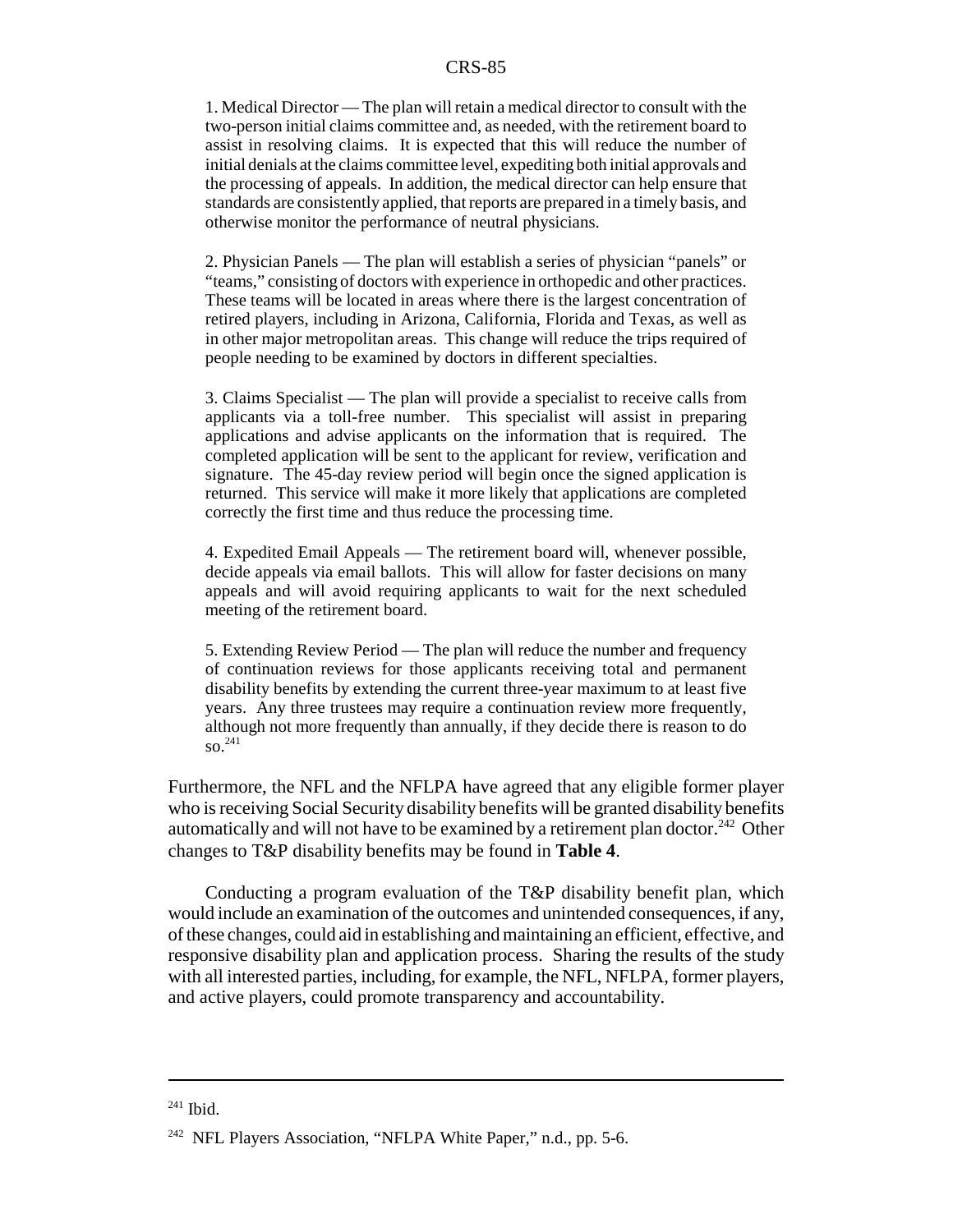## **Is There a Subset of Former Players with Exceptional Needs?**

For a variety of reasons, it seems possible that a former player's financial and medical needs might be related to his age. While the usual effects of the aging process can affect a retiree's health and employment situation, there may be additional factors that could affect older retirees. Over the years, improvements and advances have taken place in these areas: playing rules,  $243$  equipment, and playing surfaces; medical knowledge, procedures, and technologies; and benefits. Therefore, it seems likely that individuals who played 20, 30, and 40 years ago might not have been protected as well as current players; might have received medical care that, while the best available at the time, was not as effective or successful as the care available today; and are not eligible for all of the benefits available to current players. Thus, older players might be a subset with, for the reasons stated here, exceptional financial and medical needs, and their needs exceed the benefits available to them.

Playing rules, protective equipment, and playing surfaces have evolved over the years. For example, until it was prohibited in 1977, a player could use the "head slap" (that is, slap another player on the side of his helmet) to disorient another player.244 As for protective equipment, the helmet, which, in addition to shoulder pads, is the only piece of protective equipment players are required to wear, has evolved from wool stocking caps (1800s) and leather (1920s) to fiber shell (1934) and plastic (1943-present).<sup> $245$ </sup> Additionally, it was not until the early 1970s that the first safety requirements for football helmets were instituted.<sup>246</sup> Regarding the

245 Alan Schwarz, "Far From Grandpa's Leather, Helmet Absorbs Shock a New Way," *New York Times*, Oct. 27, 2007, p. A10.

<sup>&</sup>lt;sup>243</sup> Over the years, the NFL has forbade a number of techniques used by players against one another that were deemed dangerous, such as "clothes lining," "spearing," and "cut blocking." See National Football League, "Summary of Penalties," available at [http://www.nfl.com/rulebook/penaltysummaries].

<sup>&</sup>lt;sup>244</sup> U.S. Congress, House Committee on the Judiciary, Subcommittee on Commercial and Administrative Law, "The National Football League's System for Compensating Retired Players: An Uneven Playing Field? statement of Cy Smith, unpublished hearing, 110<sup>th</sup> Cong., 1st sess., June 26, 2007, p. 4.

 $246$  Ibid. The organization that developed the test standards for football helmets, the National Operating Committee on Standards for Athletic Equipment (NOCSAE), was formed in 1969. NOCSAE comprises "representatives from a number of groups which have an interest in athletic equipment. These include manufacturers, reconditioners, athletic trainers, coaches, equipment managers, sports medicine and consumer organizations." (National Operating Committee on Standards for Athletic Equipment, "About NOCSAE," available at [http://www.nocsae.org/about/index.html].) Improvements in helmet technology continue. A new helmet, the Xenith X1, has been developed that "features 18 black, thermoplastic shock absorbers filled with air that ... can accept a wide range of forces and still moderate the sudden jarring of the head that causes concussion. Morever, laboratory tests have shown that the disks can withstand hundreds of impacts without any notable degradation in performance, a longtime drawback of helmets' traditional foam. Dr. Robert Cantu of Brigham and Women's Hospital in Boston, one of the nation's leading experts in concussion management, reportedly called it 'the greatest advance in helmet design in at (continued...)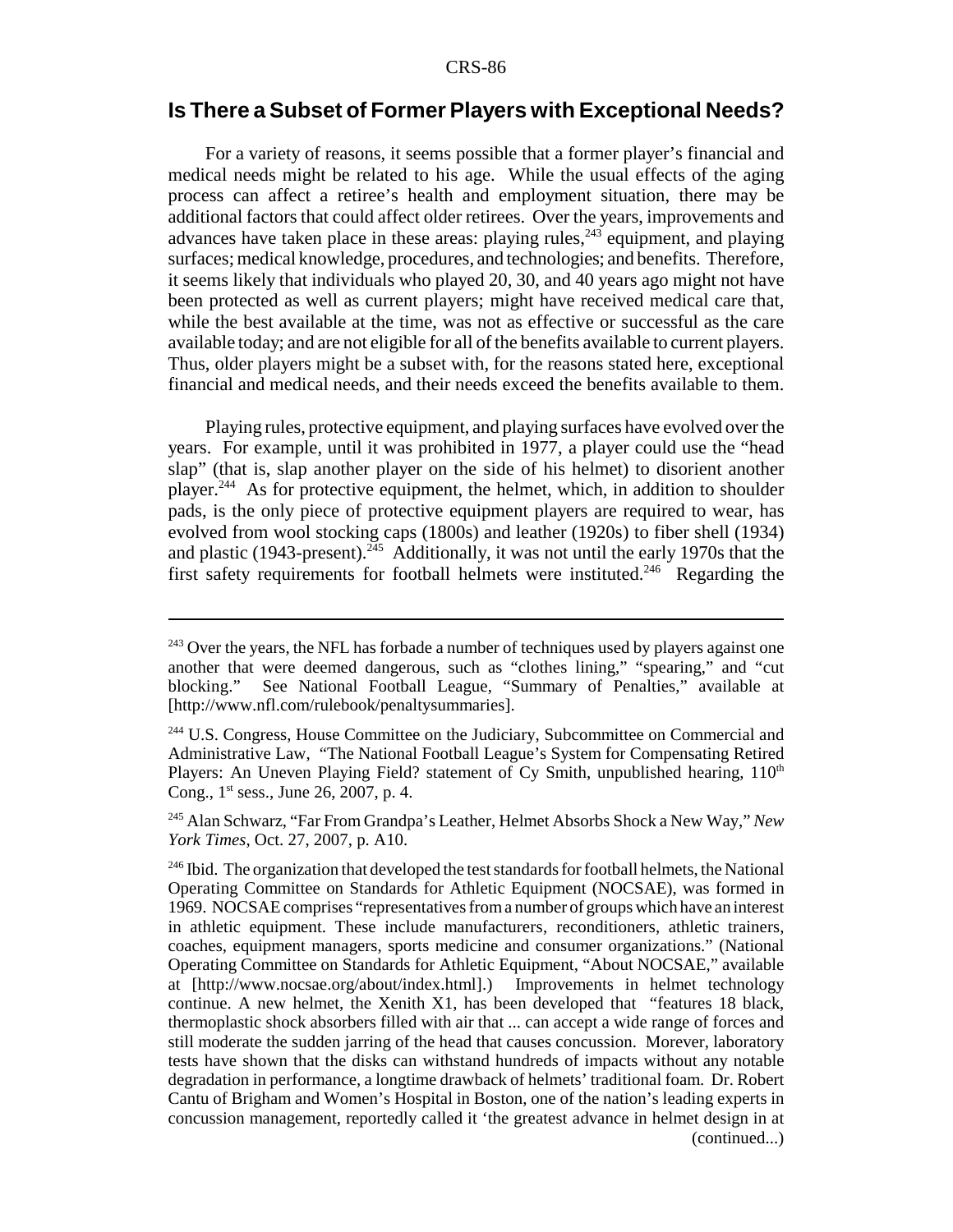playing surface in NFL stadiums, the type or types of artificial turf used in the past were found to contribute to players' injuries. A 1974 study commissioned by the NFL reportedly found that "natural grass was safer to play on than the artificial surfaces then being produced for football."247 A 1985 *Sports Illustrated* article reported that "[t]he NFLPA found that the average turf injury took longer to heal, that the number of players placed on injured reserve increased by a third and that the number of missed games doubled when the injuries occurred on turf."<sup>248</sup>

It seems likely, because of ongoing medical research and advances in medical care, procedures, and technologies, that players today receive better medical care than individuals received in the past. The following excerpt from an article summarizes some of the advances that have occurred since the early 1980s:

Arthroscopy. Doctors can now repair knees, shoulders and other joints without making huge incisions. Instead, they use tiny tools snaked via tubes under the skin to perform surgery. In the early 1980s, reconstructing a knee ligament could require a two-foot long incision and a two-hour procedure. Now it may only take a few half-inch ones and only 40 minutes to complete.

Imaging. Players might get daily X-rays to assess the progress of a broken bone. Steelers linebacker Earl Holmes was hurt in the second quarter of one playoff game; doctors had magnetic resonance imaging pictures of his knee by the third quarter.

Year-round training. Players now get nutrition, sports psychology and strengthtraining advice designed specifically around their injuries and train year-round to prevent them.<sup>249</sup>

In the following excerpt from a news article, a fullback for the Tennessee Titans plans to rely on improvements the field of medicine for treating his injuries, and notes a difference between his father's experience and his experience with knee surgery:

 $246$  (...continued)

least 30 years'." (Schwarz, "Far From Grandpa's Leather, Helmet Absorbs Shock a New Way," p. A1.)

<sup>247</sup> John Underwood, "Just an Awful Toll," *Sports Illustrated*, Aug. 12, 1985, available at [http://www.lexisnexis.com/], p. 48.

<sup>&</sup>lt;sup>248</sup> Ibid. As of 2007, 19 NFL stadiums had grass playing fields, and the remainder had artificial turf, though it seems likely that, because of improvements over the years, the artificial turf installed in stadiums in the  $21<sup>st</sup>$  century is better than the products that were installed 20 and 30 years ago. (Stadiums of the NFL, "Comparisons," available at [http://www.stadiumsofnfl.com/ comparisons.htm].) According to this source, among the stadiums that have artificial turf, 11 have had FieldTurf installed, and one stadium has a SportExe product. Information about these companies and their products is available at [http://www.fieldturf.com/index.cfm] and [http://www.sportexe.com/], respectively. These companies' websites include descriptions of how their products are designed and constructed.

<sup>249</sup> Vergano, "NFL Doctors, Players Face Off Over Painful Choices."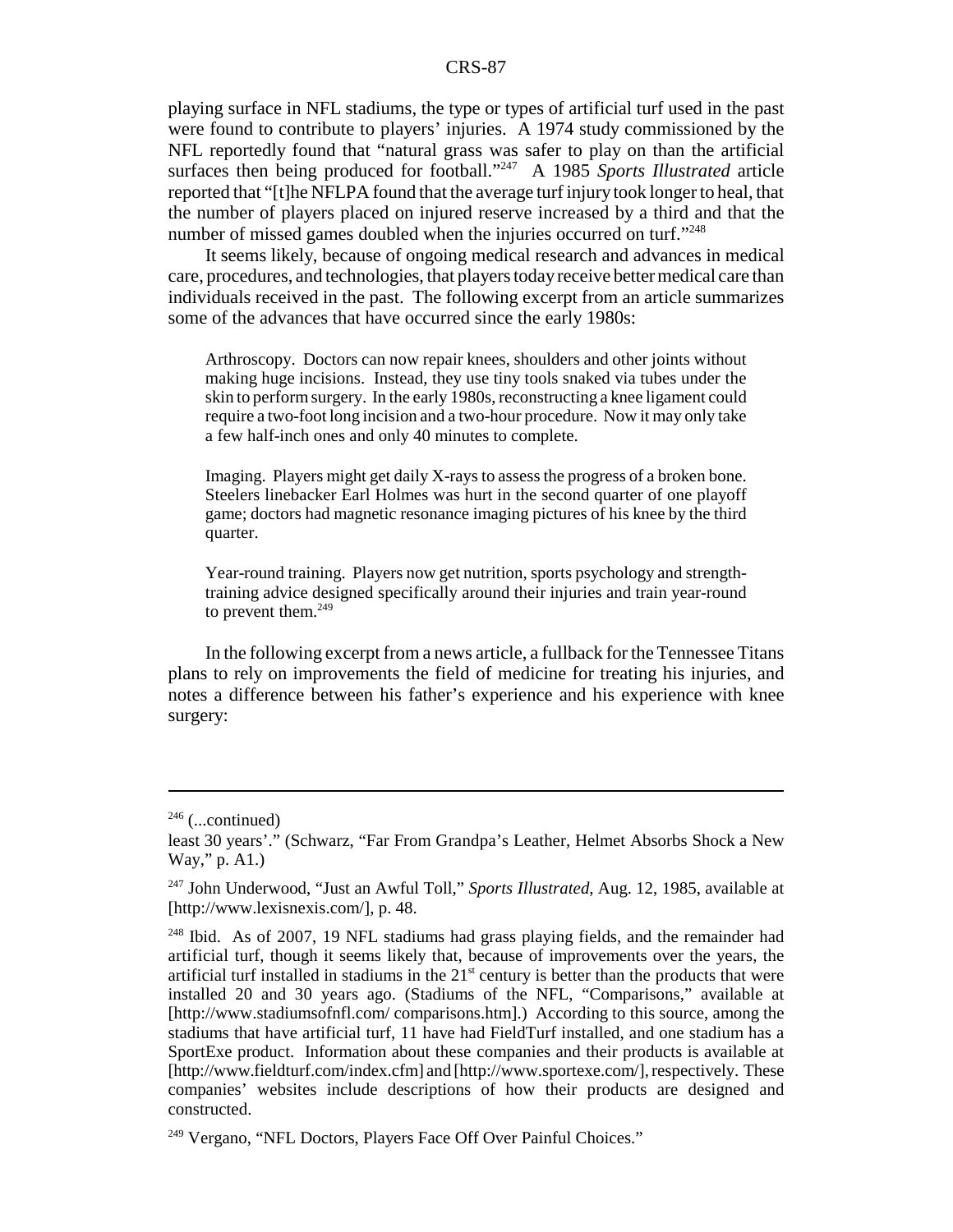... Casey Cramer said he's thought about the effects of poundings, but he's placing a large degree of faith in medical advances. He remembers how arduous it was for his dad, a former player, to recover from knee surgery 30 years ago. He also remembers being able to walk within hours of his own knee operation. "I feel like the science is getting a lot better," Cramer said. "Surgeries, medicines, and all of those things have improved over the years. I've said jokingly that I'm banking on science to fix my body afterwards, [but] I feel like 20 or 30 years from now, science will be a lot better."250

Former players who did not have the benefit of the rules, protective equipment, and medical procedures and technologies that are available to today's players also have fewer benefits available to them. As shown in **Table 16**, individuals who played in the NFL prior to 1982 have eight benefits available to them; current players have 14 benefits. While this comparison shows that the number of benefits has increased over the years, it also shows how many and which benefits are not, or were not, available to some former players. For the reasons described above, however, older retirees might have the greatest medical and financial needs.

The NFL and the NFLPA announced, on February 29, 2008, that five additional benefits had been, or would be, established for former players: a joint replacement surgery and rehabilitation program, a screening program for cardiovascular health and obesity, a prostate cancer screening program, discounted rates for assisted living facilities managed by three companies, and a prescription drug card.<sup>251</sup> Additional information regarding these benefits is provided above, but because, for example, eligibility criteria, implementation dates, and other details have not been publicized yet, these benefits are not included in **Table 16**.

At least a few benefits were made retroactive when established or at some later date, which means that a benefit is available to all players, regardless of which year or years they played in the NFL. The 88 Plan is an example of a benefit that is retroactive, and, in 1993, the players known as "pre-59ers" were added to the Bert Bell Pension Plan. The nature of some benefits, however, seems to have precluded making them retroactive. Examples include the Second Career Savings Plan and severance pay.

<sup>250</sup> Ibid.

<sup>251</sup> National Football League and NFL Players Association, "NFL and NFL Players Association Expand Disability Benefits Program for Retired Players," Feb. 29, 2008, pp. 2- 3.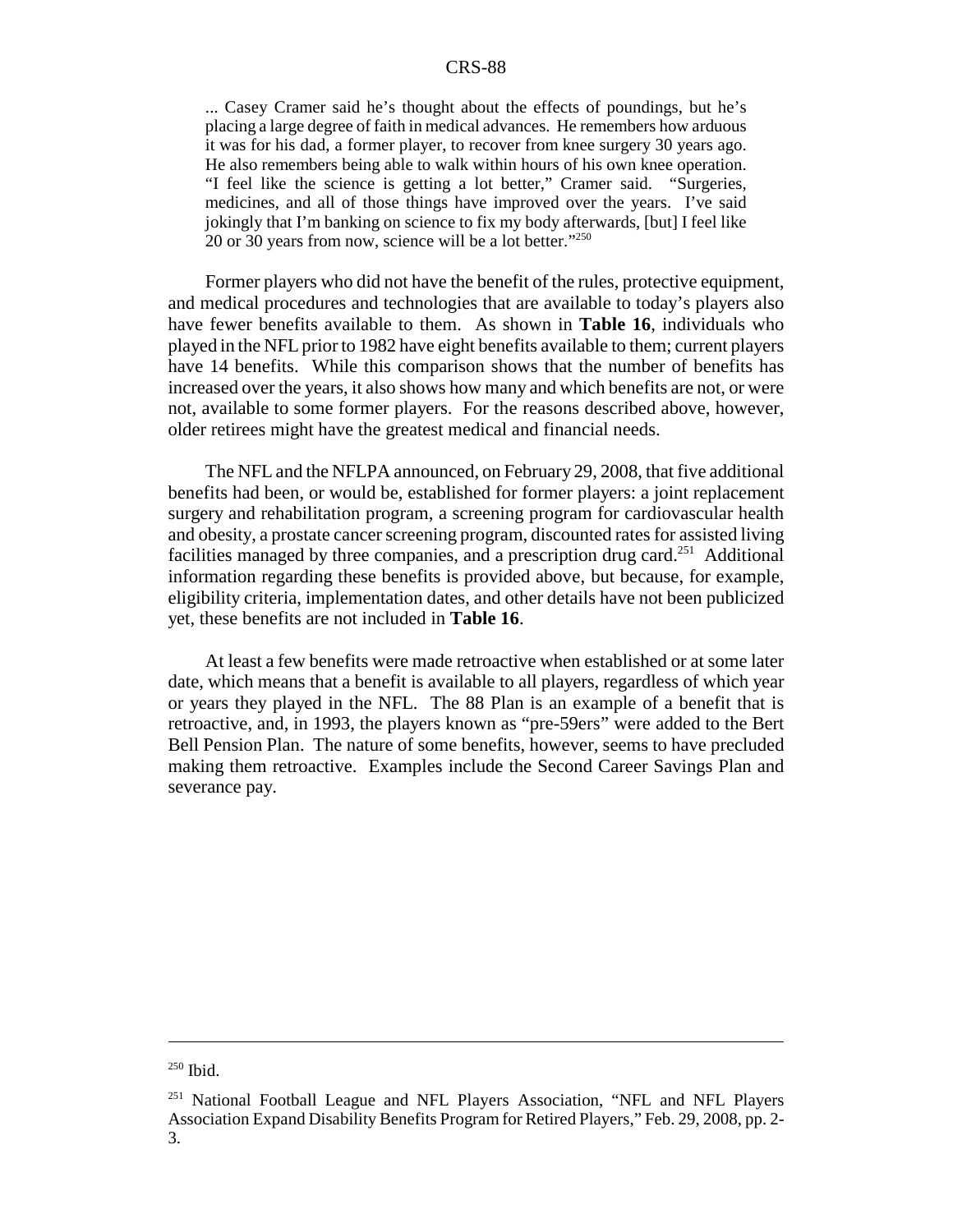| If an Individual Played in the<br><b>NFL During the Following</b><br>Period: | The Benefits Available to Him Are: <sup>a</sup>                                                                                                                                                                                                                                                                                                                                      |
|------------------------------------------------------------------------------|--------------------------------------------------------------------------------------------------------------------------------------------------------------------------------------------------------------------------------------------------------------------------------------------------------------------------------------------------------------------------------------|
| Not later than 1981                                                          | 88 Plan<br>Cardiovascular Health Program<br>Death Benefits<br>Line of Duty Disability<br>NFL Player Joint Replacement Benefit Plan<br><b>Retirement Benefits</b><br><b>Total and Permanent Disability Benefits</b><br>Workers' Compensation                                                                                                                                          |
| 1982-1992                                                                    | 88 Plan<br>Cardiovascular Health Program<br>Death Benefits<br>Line of Duty Disability<br>NFL Player Joint Replacement Benefit Plan<br><b>Retirement Benefits</b><br>Severance Pay <sup>b</sup><br><b>Total and Permanent Disability Benefits</b><br><b>Workers' Compensation</b>                                                                                                     |
| 1993-1997                                                                    | 88 Plan<br>Cardiovascular Health Program<br>Death Benefits<br>Line of Duty Disability<br>NFL Player Joint Replacement Benefit Plan<br>Retiree Medical <sup>b</sup><br><b>Retirement Benefits</b><br>Second Career Savings Plan <sup>b</sup><br>Severance Pay<br>Supplemental Disability Plan <sup>b</sup><br><b>Total and Permanent Disability Benefits</b><br>Workers' Compensation |
| 1998-2003                                                                    | 88 Plan<br>Annuity Program <sup>b</sup><br>Cardiovascular Health Program<br><b>Death Benefits</b><br>Line of Duty Disability<br>NFL Player Joint Replacement Benefit Plan<br><b>Retiree Medical</b><br><b>Retirement Benefits</b><br>Second Career Savings Plan<br>Severance Pay<br>Supplemental Disability Plan<br>Total and Permanent Disability Benefits<br>Workers' Compensation |
| 2004-Present                                                                 | 88 Plan<br><b>Annuity Program</b><br>Cardiovascular Health Program <sup>b</sup>                                                                                                                                                                                                                                                                                                      |

# **Table 16. Benefits Available to Players**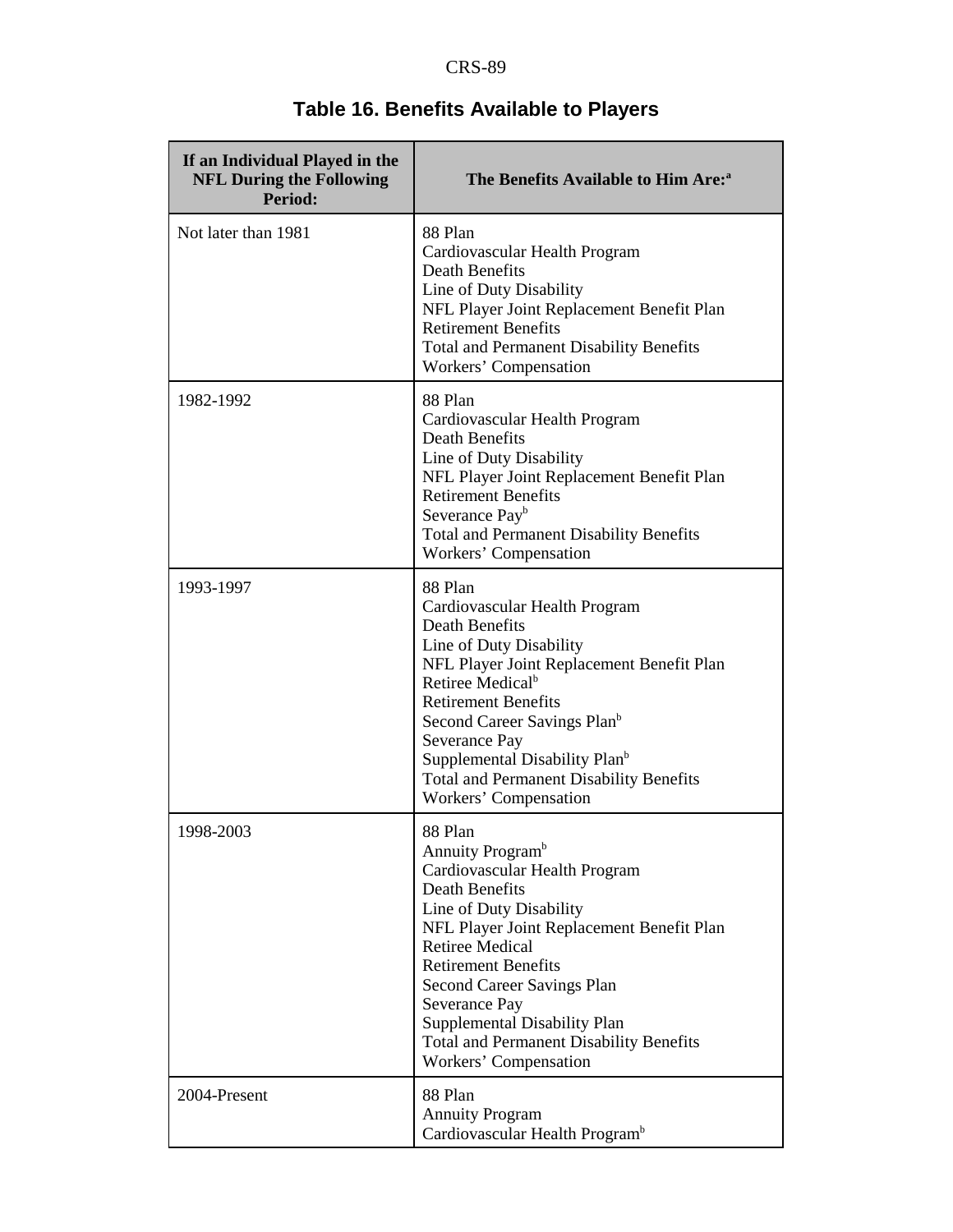| CRS-90 |
|--------|
|--------|

| If an Individual Played in the<br><b>NFL During the Following</b><br><b>Period:</b> | The Benefits Available to Him Are: <sup>a</sup>                                                                                                                                                                                                                                              |
|-------------------------------------------------------------------------------------|----------------------------------------------------------------------------------------------------------------------------------------------------------------------------------------------------------------------------------------------------------------------------------------------|
|                                                                                     | Death Benefits<br>Health Reimbursement Account Plan <sup>b</sup><br>Line of Duty Disability<br>NFL Player Joint Replacement Benefit Plan <sup>b</sup><br><b>Retiree Medical</b><br><b>Retirement Benefits</b><br>Second Career Savings Plan<br>Severance Pay<br>Supplemental Disability Plan |
|                                                                                     | <b>Total and Permanent Disability Benefits</b><br>Workers' Compensation                                                                                                                                                                                                                      |

**Source:** Letter from Eugene Upshaw, Executive Director, NFL Players Association, to Reps. John Conyers, Jr., Lamar S. Smith, Linda T. Sanchez, and Christopher B. Cannon, Nov. 5, 2007, p. 20.

a. A player has to meet the eligibility criteria to receive a benefit.

b. The benefit was established during this time period. If the benefit is retroactive, it appears in the list for previous time period(s).

In some cases, it is possible that an individual made one or more decisions that, ultimately, resulted in adverse consequences. For example, players are, or have been, able to choose when and how they receive certain benefit payments, but the consequences of some choices can negatively affect the individual's financial status. Examples of such choices are the following:

- Prior to the 1993 CBA, a player could choose to begin receiving his pension at age 45, which is 10 years earlier than the NFL's normal retirement age of 55. By electing to begin his pension 10 years early, the "age-55 benefit is actuarially reduced by more than 50% in this situation, since [the former player] will receive [his] pension for ten more years." This option is no longer available, except to former players who played in at least one season prior to 1993. Despite being warned about the consequences of opting for an early pension, players continue to do so. $252$
- ! Some former players chose a "Social Security Adjustment" form of benefit, "in which the majority of their retirement benefit is paid prior to age 62, with only a token benefit starting at age 62." Electing this option decreases a player's retirement benefits when he

 $252$  NFL Players Association, "NFLPA White Paper," pp. 22-23. As noted above, players who took their NFL pension early "will be offered a new one-time opportunity" in 2008 to apply for T&P disability benefits. (National Football League and NFL Players Association, "NFL and NFL Players Association, "NFL and NFL Players Association Expand Disability Benefits Program for Retired Players," p. 1.)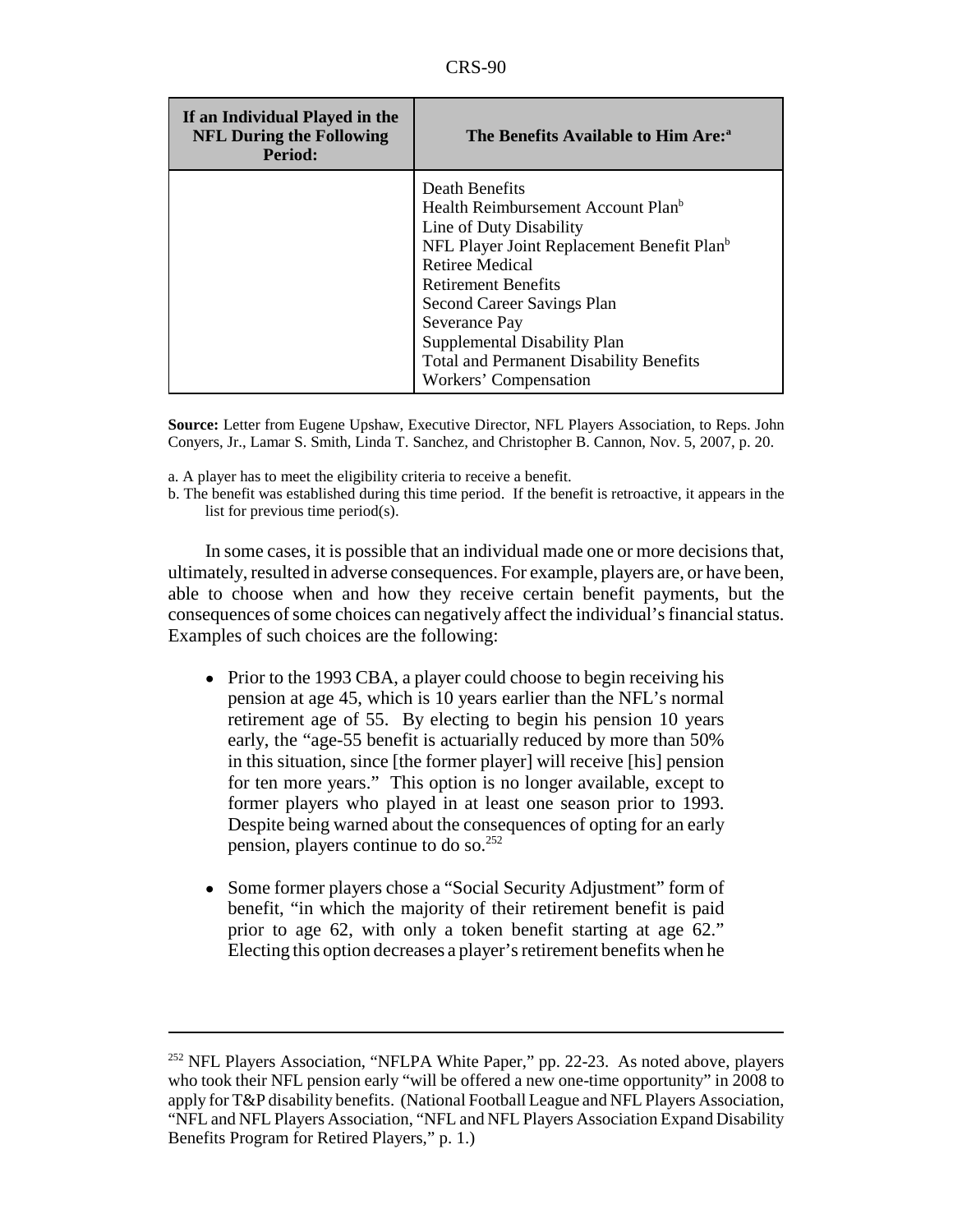reaches age 62.<sup>253</sup> "For example, instead of receiving \$271 a month for life beginning at age 45, a player could use this ... option to receive about \$384 a month from age 45 up to age 72, and only \$50 a month thereafter."254

• Beginning with the 1977 CBA, a player was able to choose a lump sum "early payment benefit" (EPB), which was equal to 25% of his pension, one year after retiring from the NFL. As a result, all pension payments he would have received later were reduced by  $25\%$ <sup>255</sup>

The 1993 CBA eliminated all three of these options for players who entered the NFL in 1993 or later. According to the plan counsel for the retirement plan, under federal law, these options remain available to players who earned a credited season before 1993.256

In congressional testimony, the plan counsel showed, through the following account of an unnamed former player's circumstances, how a series of decisions can adversely affect an individual's finances:

[He] complains that his retirement benefit is too small, but doesn't mention that he 1) chose to retire at age 45 with a 45% actuarial reduction, 2) elected the social security option providing the lion's share of his pension up front, 3) knew that he would only receive a token pension when he became 62, and 4) was ordered by a divorce court to share his pension with his ex-wife.<sup>257</sup>

As reported by a journalist, Leroy Kelly, a former running back for the Cleveland Browns, requested that his pension begin at age 45. Consequently, his \$800 monthly payment decreased to \$112 when he began drawing Social Security payments.<sup>258</sup> Another former player, Joe DeLamielleure, also chose to take his pension early. Faced with a family financial crisis, the former guard for the Cleveland Browns and Buffalo Bills opted for an early pension, which resulted in a monthly payment of \$992; if he had waited until he reached age 55 (normal retirement age for players), he would have received \$2,200 per month.259 These examples show that a player's

<sup>253</sup> Ibid., p. 23.

<sup>254</sup> U.S. Congress, House Committee on the Judiciary, Subcommittee on Commercial and Administrative Law, "The National Football League's System for Compensating Retired Players: An Uneven Playing Field?" statement of Douglas W. Ell, unpublished hearing,  $110^{th}$  Cong., 1<sup>st</sup> sess., June 26, 2007, p. 6.

<sup>&</sup>lt;sup>255</sup> Ibid.

<sup>256</sup> Ibid., p. 8.

 $257$  Ibid., p. 18.

<sup>258</sup> Charles Chandler, "Ex-Players Say NFL Neglects Retirees; Hall of Famers: League, Union Leader Fall Short in Providing Benefits," *Charlotte Observer*, June 4, 2007.

<sup>259</sup> Ibid.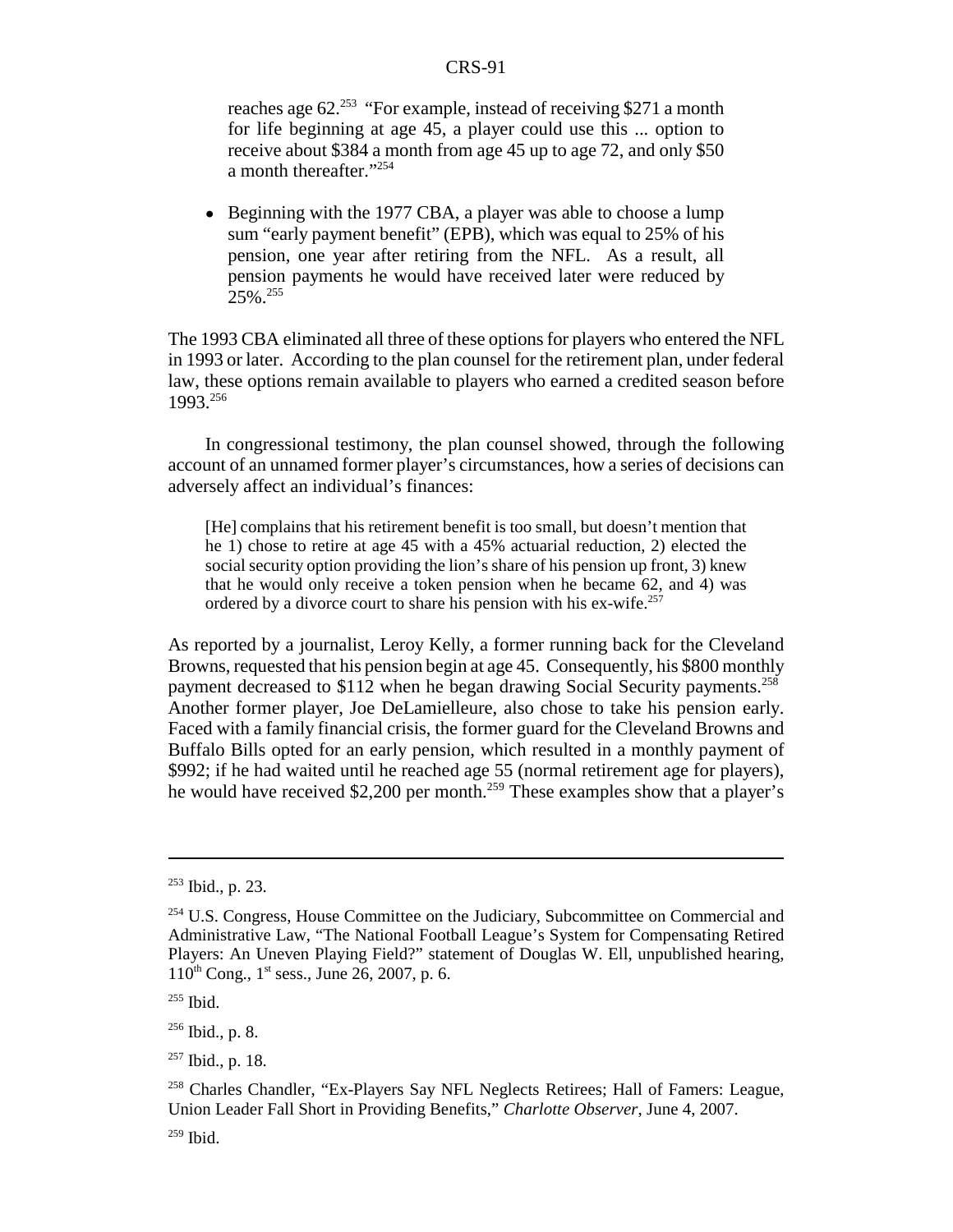decisions and personal circumstances (for example, getting a divorce) also might affect the level of benefits that he receives.

## **What Is Known about Injuries and Possible Long-Term Consequences?**

Considering the frequency and extent of football injuries, the potential risk of certain medical conditions (such as excessive weight, cardiovascular disease, and sleep apnea), and the possibility that injuries and medical conditions might have long-term consequences, how much is known about these subjects? Specifically, what do the NFL and the NFLPA know; what are their sources of information; and how do they use the information? The league and the players association have conducted or sponsored, separately as well as jointly, studies and articles on subjects related to players' health, and the NFL has several studies planned or in progress.<sup>260</sup> However, as demonstrated by the following examination of MTBI research, contradictions among the findings of different studies contribute to the challenge of understanding injuries, medical conditions, and their possible long-term consequences.

The following four subsections present scholarly research on the long-term effects of concussions, susceptibility to additional MTBI, and chronic traumatic encephalopathy (CTE). It is beyond the scope of this report to assess the merits and drawbacks of scholarly articles in the field of neurology. Excerpts from articles and peer reviews of articles are included to show the findings and the nature or extent of disagreement among authors. Some disagreements may flow from methodological differences, such as the type of survey instrument used (for example, telephone, mail, or personal interview) or the method used to select study participants.

Several of the articles included here were written by members of the NFL's MTBI Committee. The other articles were written by professionals in the field of neurology or related fields who are not affiliated with the NFL or the NFLPA. Members of the MTBI Committee have published 14 articles in the journal *Neurosurgery*. 261 Within each heading, articles are presented in the order in which they were published. In *Neurosurgery*, peer reviewers' comments on particular articles are published following the articles, and excerpts from each peer reviewer's comments are included with the applicable article.

**Studies on Possible Long-Term Effects of MTBI.** Although members of the MTBI Committee did not publish an article focused exclusively on the longterm effects of concussions, they did address the issue in an article on neuropsychological testing. In the sixth article of the 14-article series, committee members suggested that multiple MTBIs would not permanently affect an individual. Pellman, et al., wrote the following:

<sup>260</sup> A list of these studies and articles is found in **Appendix B**.

<sup>261</sup> These articles are included in **Appendix B**.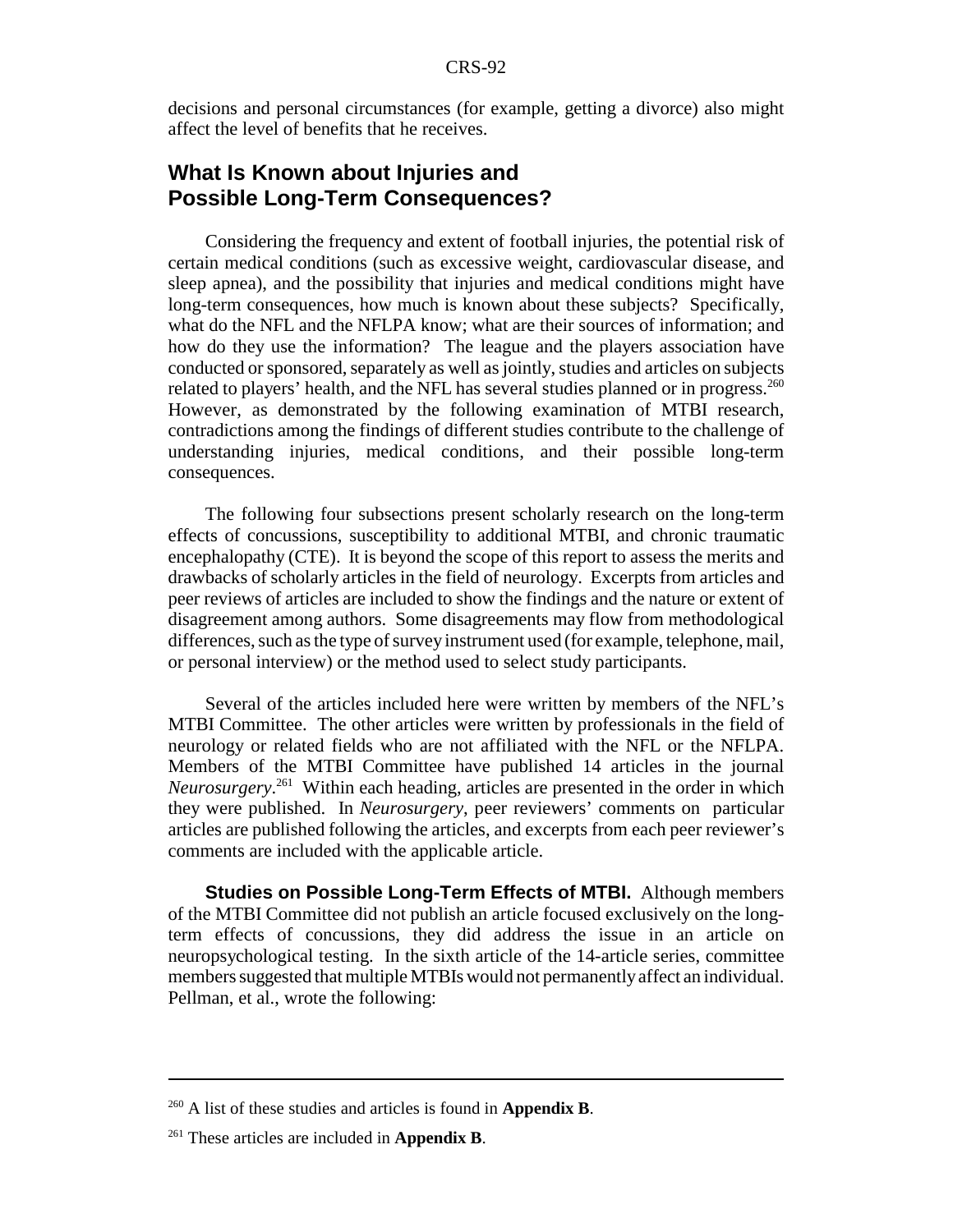The strong correlation between the results of clinical and neuropsychological evaluations also provides supportive evidence for the position that there is no evidence in this study of widespread permanent or cumulative effects of single or multiple MTBIs in professional football players. In other words, the results of this present study support the authors' previous work, which indicated that there was no evidence of worsening injury or chronic cumulative effects of multiple MTBIs in NFL players.<sup>262</sup>

NFL players did not demonstrate evidence of neurocognitive decline after multiple (three or more) MTBIs or in those players out 7+ days [from the date of the concussion]. The data show that MTBI in this population is characterized by a rapid return of neuropsoychological function in the days after injury.<sup>263</sup>

A theme among peer reviewers' comments was that the finding — the evidence does not support a link between single or multiple MTBIs and long-term effects was questionable. The following are excerpts from peer reviewers' comments:

In addition, I do not believe that this study, with correlation between clinical and neuropsychological evaluation, proves that there are no widespread permanent or cumulative effects of single or multiple MTBI in NFL players. I think that it is premature to conclude that there are no long-term consequences of MTBI in football while players are still active, for many reasons.<sup>264</sup>

... these results should be interpreted with caution. Further follow-up of players sustaining MTBI is needed to better determine the cumulative effect of multiple concussions.265

The authors possess a remarkable data set. My strongest impression after reading the article was that the data set was so important that it deserved additional analysis and that a good place to start would be to remove the outliers and see the results.<sup>266</sup>

It is specifically recommended that the statement that there are no widespread permanent or cumulative effects of single or multiple MTBIs in professional football players be softened somewhat.<sup>267</sup>

<sup>262</sup> Elliot J. Pellman, et al., "Concussion in Professional Football: Neuropsychological Testing — Part 6," *Neurosurgery*, vol. 55, no. 6, Dec. 2004, p. 1299.

<sup>263</sup> Ibid., p. 1290. As quoted in a news article in the *Wall Street Journal*, Dr. Pellman said that he has studied players who had multiple concussions and that "'they had all returned to normal. Does that mean there may or may not be problems 10 to 15 years from now? I don't know, but the early objective data say no.' Dr. Pellman says the NFL hasn't studied former players' health because they are no longer employees and are geographically scattered." (Ellen E. Schultz, "A Hobbled Star Battles the NFL," p. A2.)

<sup>264</sup> Elliot J. Pellman, et al., "Concussion in Professional Football: Neuropsychological Testing — Part 6," see comments by Julian E. Bailes, p. 1304.

<sup>265</sup> Ibid., see comments by Daniel F. Kelly, p. 1304.

<sup>266</sup> Ibid., see comments by Joseph Bleiberg, p. 1304.

<sup>267</sup> Ibid., see comments by Joseph C. Maroon, p. 1305.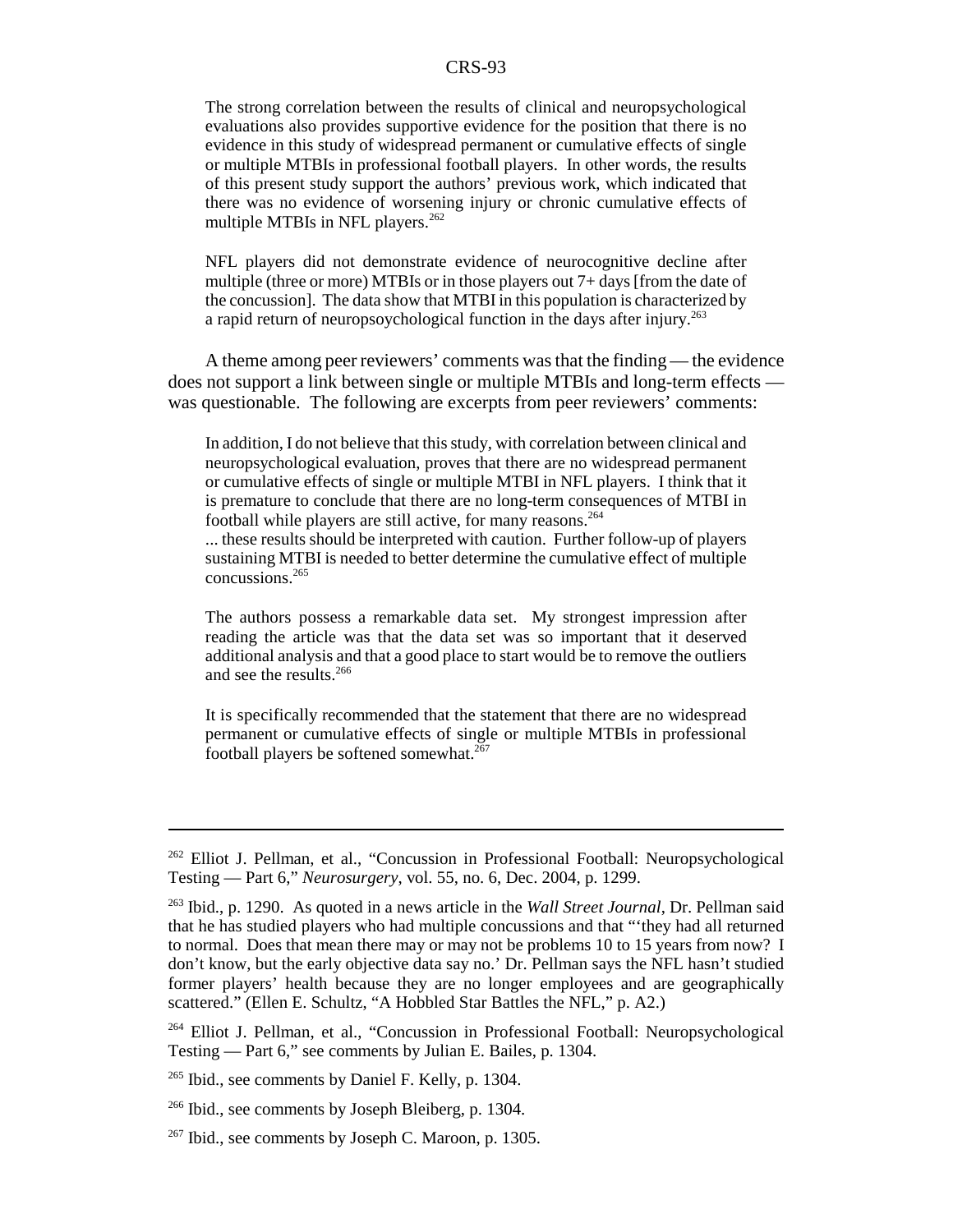Given the methods and statistical design used, it is difficult to understand how they can comment that 'The strong correlation between the results of clinical and neuropsychological evaluations also provides supportive evidence for the position that there is no evidence in this study of widespread permanent or cumulative effects of single or multiple MTBIs in professional football players.' They only studied the acute neuropsychological effects of single and repeat concussion, and the data presented tell us nothing about potential 'permanent' or long-term complications. The authors cannot assume that there could not be chronic effects, especially since they have only looked at a brief window of time.<sup>268</sup>

A study carried out by physicians who are not affiliated with the NFL and led by the research director of the Center for the Study of Retired Athletes (CSRA), Kevin M. Guskiewicz, focused specifically on the long-term effects of concussions in former NFL players. As the following excerpt shows, Gukiewicz, et al., reached a different conclusion than did Pellman, et al., regarding possible long-term consequences of MTBIs.

These data describe a significant association between recurrent concussion and MCI, as well as with self-reported memory impairments confirmed by a spouse or close relative. Retired professional football players with three or more concussions were twice as likely to be diagnosed with MCI as those with one or two previous concussions, and five times more likely than those with no previous concussions. This trend continued with respect to self-reported significant memory problems. These findings suggest that the clinical features of dementiarelated syndromes ... may be initiated by repetitive cerebral concussions.<sup>269</sup>

Another result of the survey conducted by Guskiewicz, et al., involved the prevalence of concussions among retired NFL players. Among former players who participated in the study, 60.8% reported having had at least one concussion during their NFL careers, and 24% reported sustaining three or more concussions.270

Peer reviewers' comments on Guskiewicz, et al., noted, among other points, that relying on self-reported information might affect the accuracy of the data collected. Several peer reviewers also commented on the value and possible implications of the study.

Like all retrospective studies that rely upon self-reported medical histories and health problems, this one is subject to bias in the accuracy with which problems were recalled and reported. Nevertheless, these results are of considerable interest. The authors make appropriate recommendations for further prospective studies... $^{271}$ 

<sup>268</sup> Ibid., see comments by Kevin M. Guskiewicz, p. 1305.

<sup>&</sup>lt;sup>269</sup> Kevin M. Guskiewicz, et al., "Association Between Recurrent Concussion and Late-Life Cognitive Impairment in Retired Professional Football Players," *Neurosurgery*, vol. 57, no. 4, Oct. 2005, p. 723.

<sup>270</sup> Ibid., p. 721.

 $271$  Ibid., see comments by Alex B. Valadka, p. 725.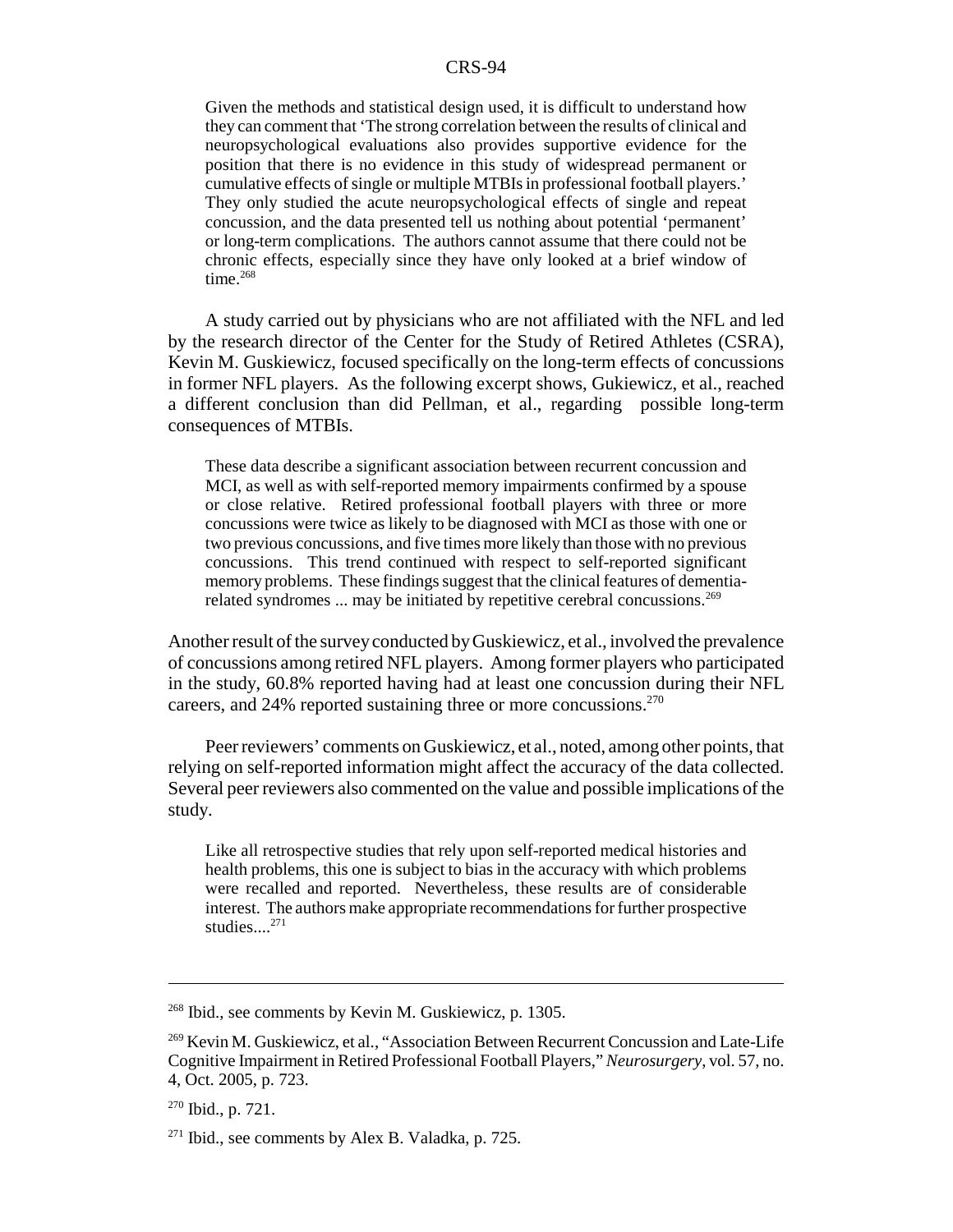Studies such as this have the potential to provide important information [regarding the possibility of neurologic impairment surfacing after a player has retired]. Unfortunately, this particular study is confounded by a critical design flaw of relying on retired athletes to accurately recall events from decades earlier and relating those events to their current memory problems.<sup>272</sup>

This study has important and far-reaching implications. To my knowledge, this is one of few studies to show a positive association between repetitive concussion and long-term cognitive impairment and Alzheimer's disease.<sup>273</sup>

This is an interesting paper that poses an intriguing hypothesis regarding the consequences of recurrent concussion, not only to create short-term problems, but also to accelerate the decline of cognitive function in later years. While tantalizing, the findings are soft. The data are derived from a questionnaire administered to a group that may have substantial bias, especially considering the recent reports and concerns expressed by physicians and the media.<sup>274</sup>

This is an extremely valuable contribution. Most concussion studies focus on the days and weeks following the injury with the implicit assumption that recovery to preinjury levels is the end of the issue. The present paper provides strong suggestion that some residua of a concussion may not become manifest until decades after the injury.... The authors are to be commended for clearly stating the limitations of their retrospective self-report experimental design. However, the "gold-standard" methodology would require a multi-decade prospective study.275

This is an important paper on the relationship between cerebral concussion and subsequent cognitive impairment in retired professional football players. Its major flaw, as the authors acknowledge, is that the history of previous concussion was based on the players' "retrospective recall of injury events." Nonetheless, their data strongly suggests there is a cumulative deleterious effect of repeated concussion on later cognitive function.<sup>276</sup>

The present study does not dispel uncertainties regarding the relationship between repeated concussions and subsequent onset of brain disorders, most importantly Alzheimer's disease.... Society must provide the author with the necessary funds and incentive to do the study correctly based on professionally obtained prospective data.<sup>277</sup>

A second article by Guskiewicz, et al., examined another possible long-term consequence of concussions, specifically a possible connection between MTBIs and depression in former NFL players. The authors wrote,

<sup>272</sup> Ibid., see comments by Donald Marion, p. 725.

<sup>273</sup> Ibid., see comments by M.R. Ross Bullock, p. 725.

 $274$  Ibid., see comments by Arthur L. Day, p. 726.

<sup>&</sup>lt;sup>275</sup> Ibid., see comments by Joseph Bleiberg.

<sup>276</sup> Ibid., see comments by Daniel F. Kelly, p. 726.

<sup>277</sup> Ibid., see comments by Charles H. Tator, p. 726.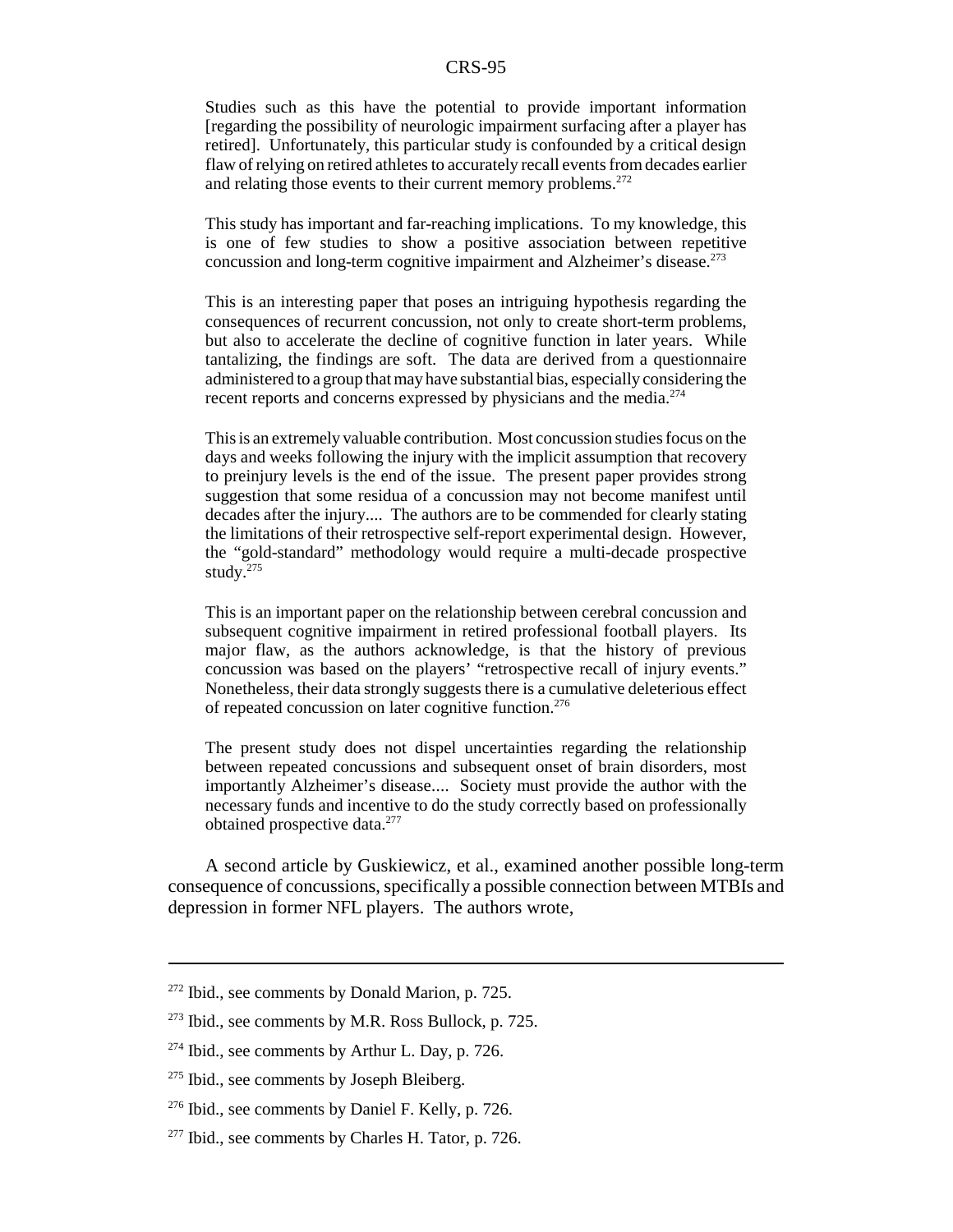The findings from our study of retired professional football players support the notion that lifetime prevalence of depression and feelings commonly associated with a depressed state increases as a function of previous head injury exposure.... Our observed threefold prevalence ratio for retired players with three or more concussions is daunting, given that depression is typically characterized by sadness, loss of interest in activities, decreased energy, and loss of confidence and self-esteem. These findings call into question how effectively retired professional football players with a history of three or more concussions are able to meet the mental and physical demands of life after playing professional football. Furthermore, our findings suggest that a single concussion does not provide the risk for subsequent depression, and they provide an extension to the findings on the cumulative risk of repeat concussion demonstrated in collegiate football players. In combination, these suggest that football players with three or more concussions are at a threefold risk for sustaining future concussions, with a subsequent threefold risk of being diagnosed with clinical depression compared with those with limited or no prior history.278

Guskiewicz, et al., then explain the impact that depression may have on an individual, noting that "[d]epression can affect one's ability to function in multiple realms, including interpersonal relationships, productivity at work, and self-care. In older adults, depression is associated with significantly higher health care costs and significant risk of functional decline.  $279$ 

Additional findings reported by Guskiewicz, et al., in this article suggest that certain players, because of a combination of injuries and circumstances, may experience a range of problems during retirement. The following excerpt describes these circumstances and problems:

Our findings also suggest that, in general, retired professional football players who have a history of concussion and depressive episodes report greater physical limitations that interfere with their ability to perform daily physical activities compared with those without depression. The SF-36 [Short Form 36] results for mental and physical functioning reveal that those with a history of depression are more likely to be restricted by muscle and joint pain, feel helpless, have difficulty sleeping, and, in general feel as though their health is declining.<sup>280</sup> Individuals with a history of depression also reported more alcohol-related problems and were more likely to be separated or divorced."281

The journal in which this article appeared did not publish any peer review comments on this article.

<sup>278</sup> Kevin M. Guskiewicz, et al., "Recurrent Concussion and Risk of Depression in Retired Professional Football Players," *Medicine and Science in Sports and Exercise*, June 2007, p. 906.

<sup>279</sup> Ibid., pp. 907-908.

<sup>&</sup>lt;sup>280</sup> The title of the SF-36 is "Short Form 36 Measurement Model for Functional Assessment of Health and Well-Being," and it "assesses health status and estimates how well a retired athlete functions with activities of daily living." (Kevin M. Guskiewicz, et al., "Recurrent Concussion and Risk of Depression in Retired Professional Football Players," p. 904.)

<sup>281</sup> Ibid., p. 906.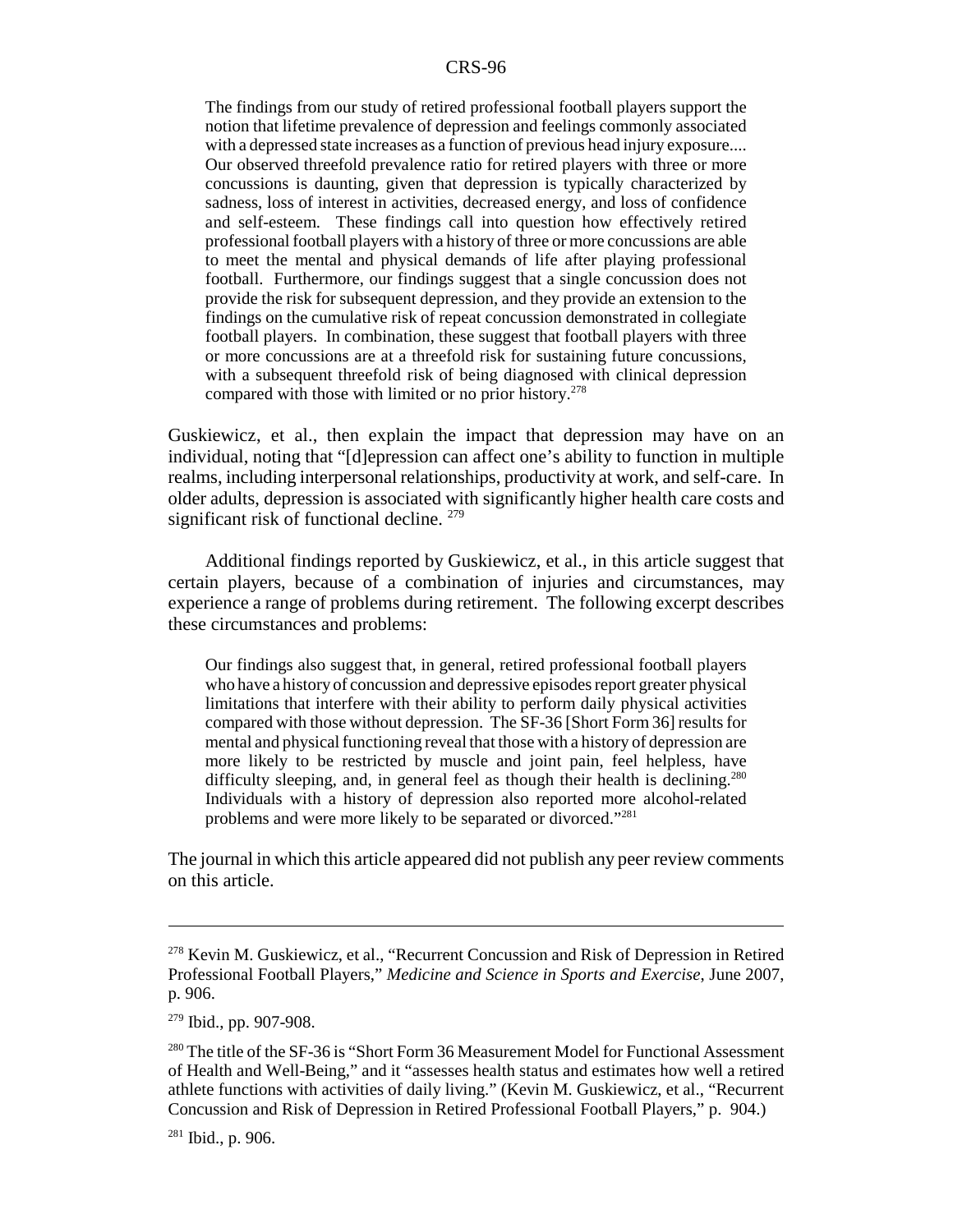**Susceptibility to an Additional MTBI.** A study of 2,905 football players, which was also led by Kevin Guskiewicz, explored the possibility that a player who has suffered one or more concussions is more likely to sustain an additional concussion than an individual who has not had any concussions. In a published article, Guskiewicz, et al., reported that a player who has sustained a concussion, and, in particular, a player who has sustained three or more concussions, has a greater probability of having another concussion than a player who has not had three concussions. The authors wrote,

Players reporting a history of 3 or more previous concussions were 3.0 ... times more likely to have an incident concussion than players with no concussion history.... Our study suggests that players with a history of previous concussions are more likely to have future concussive injuries than those with no history; 1 in 15 players with a concussion may have additional concussions in the same playing season; and previous concussions may be associated with slower recovery of neurological function.... These results illustrate that a history of previous concussions may be associated with an increased risk of future concussive injuries and that these previous concussion may be associated with slower recovery of neurological function following subsequent concussions. Within a given season, there may be a 7- to 10-day window of increased susceptibility for recurrent concussive injury, but this finding should be further studied in a larger sample of athletes with recurrent in-season concussions.<sup>282</sup>

This article was not published in *Neurosurgery*; hence, there are no comments by peer reviewers.

In an article on return-to-play considerations, which are used to determine when it is acceptable, from a medical perspective, for a player who has sustained a concussion to return to practice or to a game, Pellman, et al., suggest that a player who has sustained an MTBI does not have a greater risk of sustaining another concussion than a player who has no history of concussions.

Players who are concussed and return to the same game have fewer initial signs and symptoms than those removed from play. Return to play does not involve a significant risk of a second injury either in the same game or during the season. The current decision-making of NFL team physicians seems appropriate for return to the game after a concussion, when the player has become asymptomatic and does not have memory or cognitive problems.<sup>283</sup>

The NFL experience thus suggests that players who become asymptomatic with normal examinations at any time after injury, while the game is still in progress, have been and can continue to be safely returned to play on that day. This indicates that the '15-minutes rule' in the current guidelines may be too conservative for the NFL. Many of the currently accepted guidelines also indicate that any player who experiences loss of consciousness with MTBI

<sup>&</sup>lt;sup>282</sup> Kevin M. Guskiewicz, et al., "Cumulative Effects Associated with Recurrent Concussion in Collegiate Football Players," *Journal of the American Medical Association*, vol. 290, no. 19, Nov. 19, 2003, pp. 2549 and 2554.

<sup>&</sup>lt;sup>283</sup> Elliot J. Pellman, et al., "Concussion in Professional Football: Players Returning to the Same Game — Part 7," *Neurosurgery*, vol. 56, no. 1, Jan. 2005, p. 79.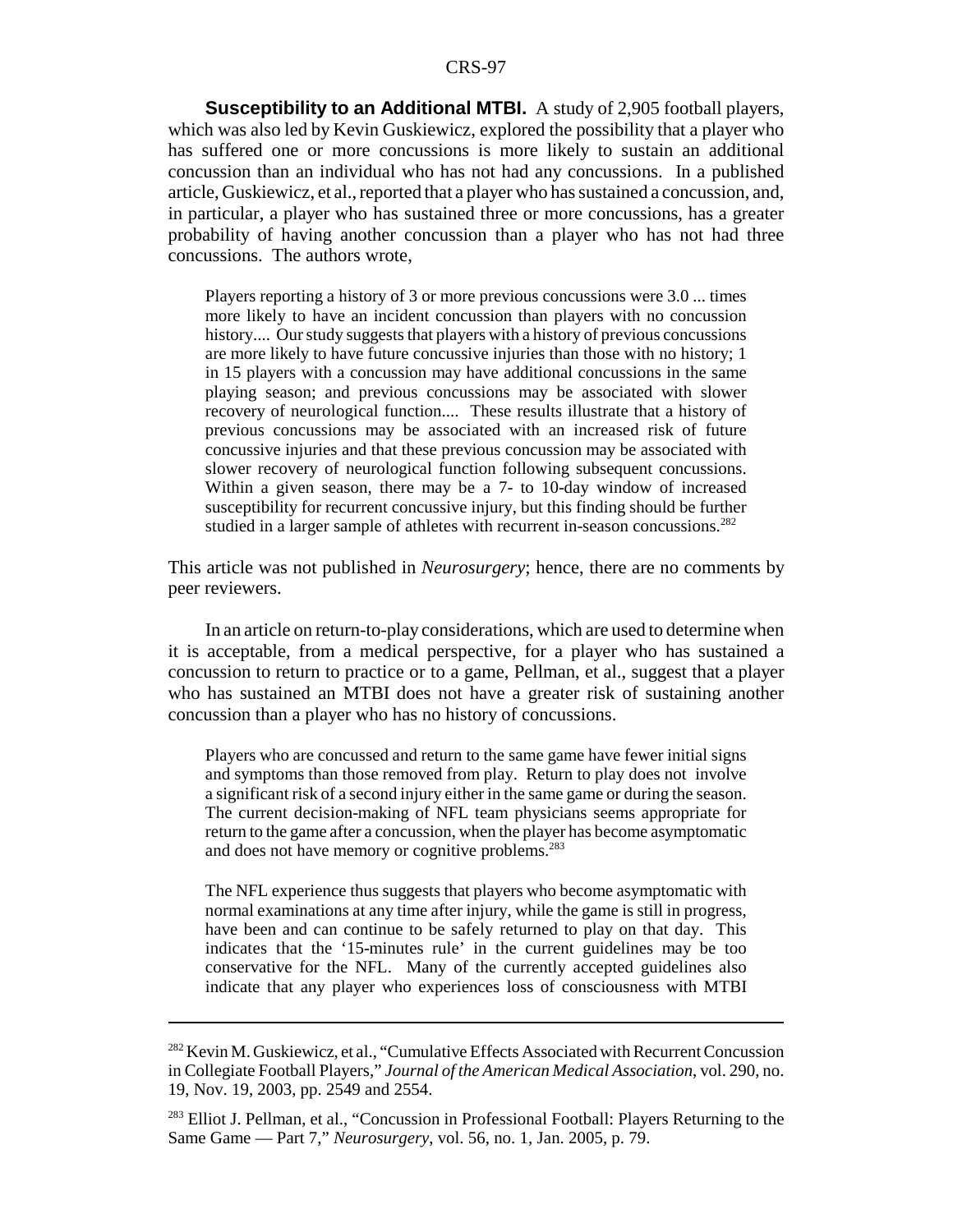should not be allowed to return to play that day.... Although the numbers were small, there were a few players in this study who had recorded loss of consciousness as a result of MTBI and later returned to play in the same game. There was no evidence of any adverse effect of this action. These data suggest that these players were at no increased risk of repeat MTBI or prolonged postconcussion syndrome compared with other players.284

The peer reviewers' comments on Pellman, et al., are as follows:

A study of this magnitude has some inherent limitations, as the authors acknowledge. However, this is an interesting analysis that demonstrates that, at least in the acute phase and during their active playing years, these athletes seem to perform well with a risk for intracranial hemorrhage or a later high incidence of recurrent concussion or postconcussion symptoms.285

The conclusions cited in this article are supported by the data presented.... Multiple studies in the past several years have indicated that the incidence of concussion cited by the athlete questioned after the season is over is many times higher, four to seven times, than that currently reported by the team medical personnel. That most athletes do play through most minor concussions is supported by these studies.<sup>286</sup>

The present study evaluated the safety of returning concussed professional football players to the same game immediately or after a period of rest.... As would be predicted, players who returned to the same game have significantly lower incidences of cognitive and memory problems than players removed from play or hospitalized .... This article essentially confirms that the practice by team physicians and trainers in the NFL of not allowing symptomatic or neurologically abnormal athletes to return to play in the same game is a safe practice.<sup>287</sup>

Return-to-play decisions regarding athletes who sustain concussion can be difficult for the sports medicine team. Pellman et al., in Part 7, describe signs, symptoms, and management of NFL players who sustained concussions and returned to the same game during the 6-year period. The authors of this study conclude that the results of this NFL study differ from previous articles and did not reveal the same return-to-play concerns.288

**Chronic Traumatic Encephalopathy (CTE).** Chronic traumatic encephalopathy which is also known as dementia pugilistica and is a long-term problem associated with traumatic brain injury, "primarily affects career boxers. The most common symptoms of the condition are dementia and parksonism [apparently, a reference to Parkinson's Disease] caused by repetitive blows to the head over a long

<sup>284</sup> Ibid., p. 88.

<sup>285</sup> Ibid., see comments by Julian E. Bailes, p. 90.

<sup>286</sup> Ibid., see comments by Robert C. Cantu, p. 91.

<sup>287</sup> Ibid., see comments by Joseph C. Maroon, p. 91.

<sup>288</sup> Ibid., see comments by Russ Romano, p. 91.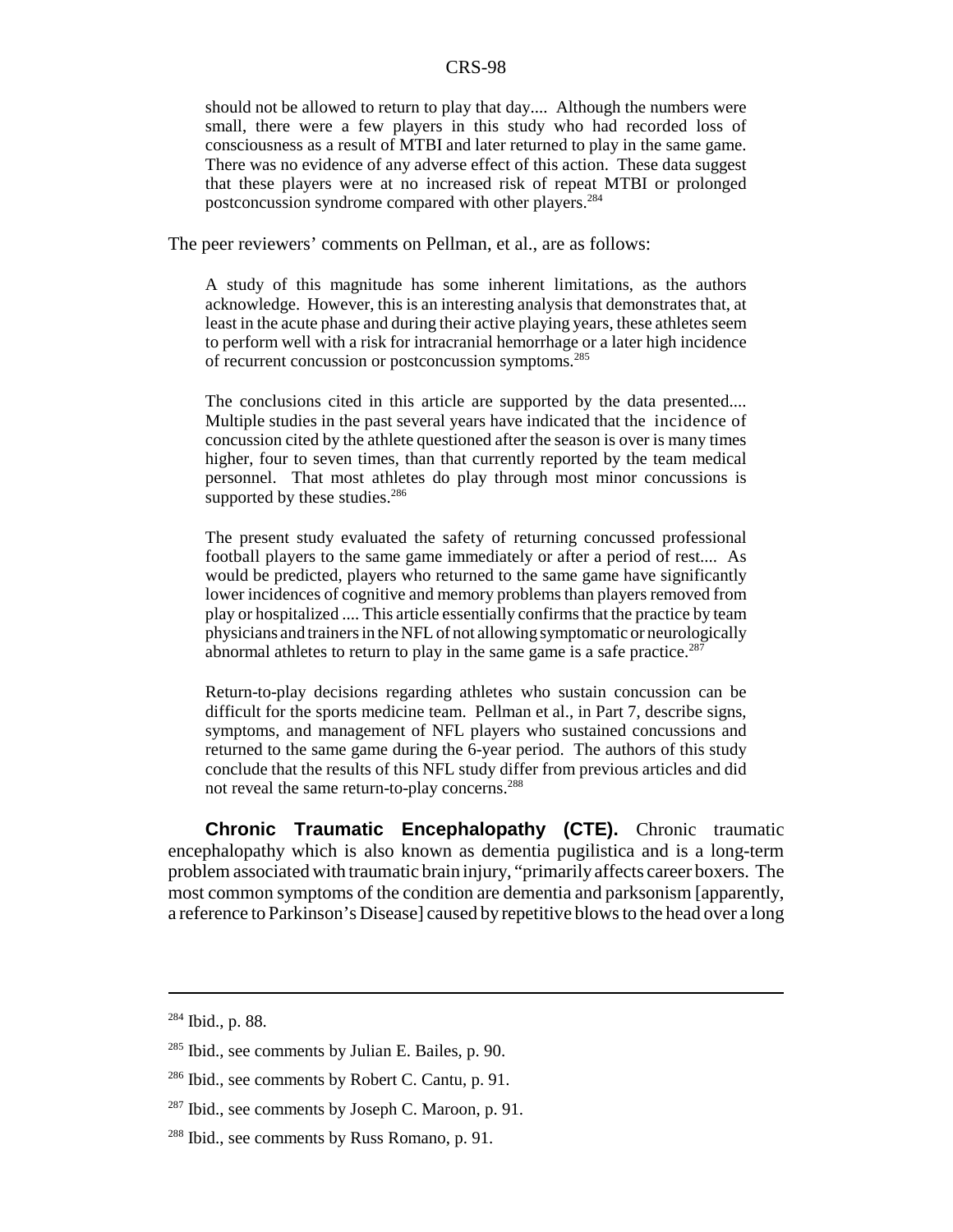period of time. Symptoms begin anywhere between 6 and 40 years after the start of a boxing career, with an average onset of about 16 years."289

In 2002, Dr. Bennet I. Omalu, a neuropathologist and a forensic pathologist with the Office of the Medical Examiner, Allegheny County, PA, performed the autopsy of Mike Webster, a former player for the Pittsburgh Steelers, and found signs of CTE in Webster's brain.290 Writing in an article that was published in *Neurosurgery* in July 2005, Omalu, et al. described what was found during the autopsy and suggested that additional research was warranted:

... the results of the autopsy of a retired professional football player ... revealed neuropathological changes consistent with long-term repetitive concussive brain injury.291 This case draws attention to the need for further studies in the cohort of retired National Football League players to elucidate the neuropathological sequelae of repeated mild traumatic brain injury in professional football.... Autopsy confirmed the presence of coronary atherosclerotic disease with dilated cardiomyopathy.... Chronic traumatic encephalopathy was evident.... This case highlights potential long-term neurodegenerative outcomes in retired professional

<sup>&</sup>lt;sup>289</sup> National Institutes of Health, National Institute of Neurological Disorders and Stroke, "Traumatic Brain Injury: Hope Through Research," available at [http://www.ninds.nih.gov/ disorders/tbi/detail\_tbi.htm].

<sup>&</sup>lt;sup>290</sup> Dr. Omalu studied the brains of four former NFL players after they died : Terry Long, Justin Strzelczyk, Andre Waters, and Mike Webster. Dr. Omalu "found [the brains of the four players] to have had a condition similar to that generally found only in boxers with dementia or people in their 80s.... a condition evidenced by neurofibrillary tangles in the brain's cortex, which can cause memory loss, depression and eventually Alzheimer's disease-like dementia." (Alan Schwarz, "Lineman, Dead at 36, Shed Light on Brain Injuries," *New York Times*, Jun 15, 2007, p. C14.) Terry Long, a former lineman for the Pittsburgh Steelers, committed suicide, in Jan. 2006, at age 45 ("Ex-Steeler Long Drank Antifreeze to Commit Suicide," *Espn.com*, Jan. 26, 2006, available at [http://sports.espn.go.com/espn/print?id=2307003&type=story].) Justin Strzelczyk, who also had played for the Steelers, as an offensive lineman, was killed, at age 36, in a car crash. (Schwarz, "Lineman, Dead at 36, Shed Light on Brain Injuries," p. C18.) Following his retirement from the NFL, Strzelczyk "spiraled downward ... enduring a divorce and dabbling with steroid-like substance, and soon before his death complained of depression and hearing voices from what he called 'the evil ones.' He was experiencing an apparent breakdown the morning of Sept. 30, 2004, when, during a 40-mile high-speed police chase in central New York, his pickup truck collided with a tractor-trailer and exploded, killing him instantly." (Ibid.) Andre Waters, a former defensive back for the Philadelphia Eagles, committed suicide at age 44 in Nov. 2006. (Ibid.) Mike Webster died at age 50, in Sept. 2002, of heart failure. (Greg Garber, "A Tormented Soul," *Espn.com*, Jan. 24, 2005, available at [http://sports.espn.go.com/nfl/news/story?id=1972285].)

Although a diagnosis of CTE is complicated, the following rudimentary description of the process and effect may be useful: "When slides were made of the [brain] matter [from Mike Webster], then magnified 200 times, the telltale red flecks of abnormal protein appeared. The proteins appear when the brain is hit, [Dr. Bennet] Omalu said, but disappear as the healthy brain cells devour them, leading to recovery. Yet when the brain suffers too many blows, the brain cells can't keep up with the protein and eventually give up and die, leaving just the red flecks." (Les Carpenter, "'Brain Chaser' Tackles Effects of NFL Hits," *Washington Post*, Apr. 25, 2007, p. E4.)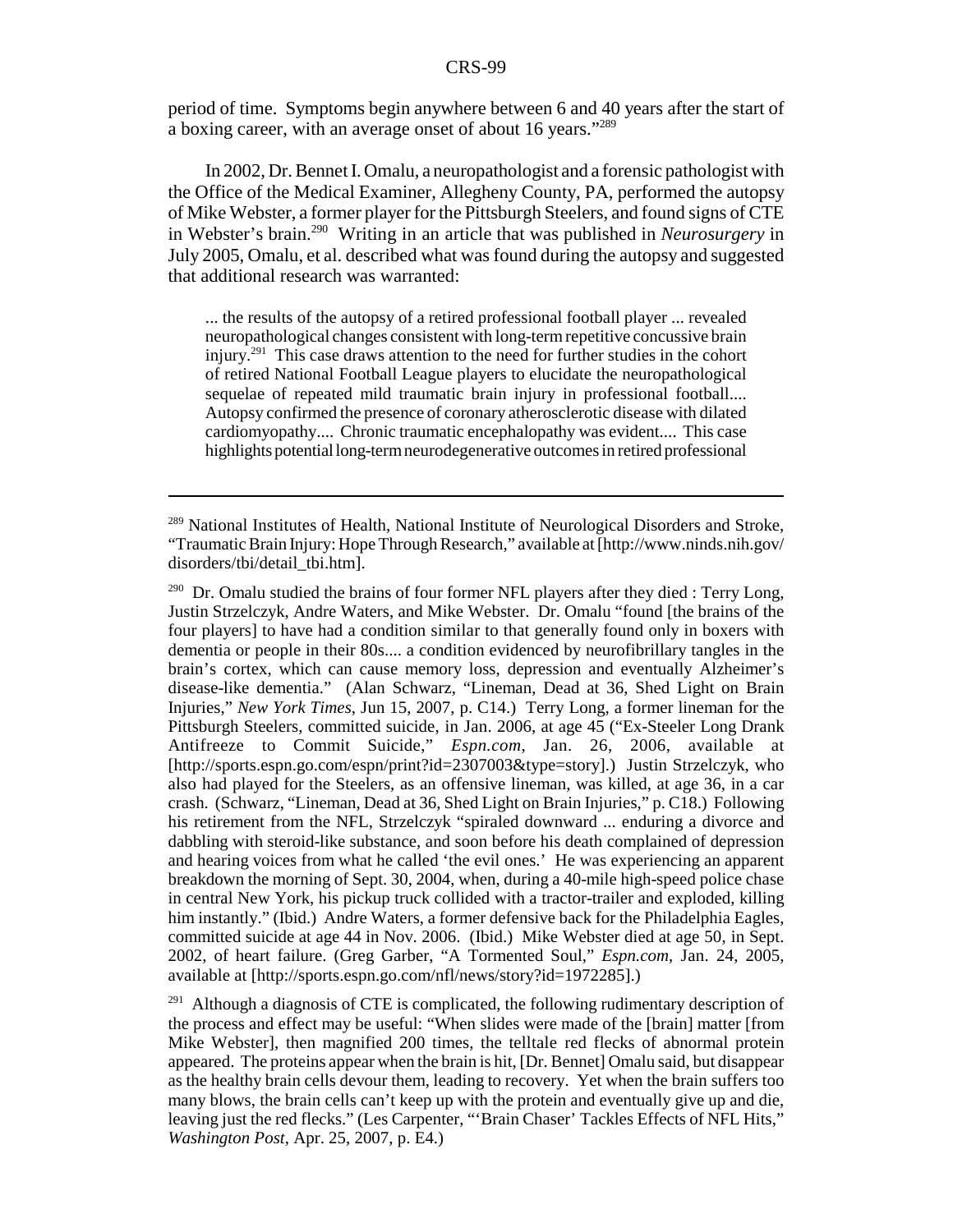National Football League players subjected to repeated mild traumatic brain injury. The prevalence and pathoetiological mechanisms of these possible adverse long-term outcomes and their relation to duration of years of playing football have not been sufficiently studied. We recommend comprehensive clinical and forensic approaches to understand and further elucidate this emergent professional sports hazard.<sup>292</sup>

Although Omalu, et al., indicate that CTE was evident in Webster's brain, they also note that further studies are needed. It appears that this was the first article to examine the possibility that professional football players could sustain damage sufficient to cause CTE.

In response to this article, several members of the MTBI Committee submitted a letter in May 2006 to *Neurosurgery* critiquing Omalu, et al., and suggesting that their article should be retracted or revised. An excerpt from Casson, et al., follows:

[We] disagree with the assertion that Omalu et al.'s ... recent article actually reports a case of 'chronic traumatic encephalopathy in a National Football League (NFL) player.' We base our opinion on two serious flaws in Omalu et al.'s article, namely a serious misinterpretation of their neuropathological findings in relation to the tetrad characteristics of chronic traumatic encephalopathy and a failure to provide an adequate clinical history.... We have demonstrated that Omalu et al.'s ... case does not meet the clinical or neuropathological criteria of chronic traumatic encephalopathy. We, therefore, urge the authors to retract their paper or sufficiently revise it and its title after more detailed investigation of this case. $293$ 

Omalu, et al., replied to the Casson, et al., letter and others in the field of neurology also commented on the article and the Casson et al. letter. In their reply, Omalu, et al., explained why they would not withdraw their article and concluded by encouraging the NFL to study the long-term consequences of MTBI. In concluding their letter, Omalu, et al., wrote,

In fact, our case is important primarily because it indicates that there may be brain damage in NFL players that is currently under-reported, because of a lack of long-term clinical follow-up focused on evaluating such a condition. We suggest that the NFL begin examining the long-term effects of brain injury in its former players. We would be happy to collaborate with the Mild Traumatic Brain Injury Committee and the NFL in developing and implementing an optimal research program that will address these newly emerging issues.<sup>294</sup>

<sup>&</sup>lt;sup>292</sup> Bennet I. Omalu, et al., "Chronic Traumatic Encephalopathy in a National Football League Player," *Neurosurgery*, vol. 57, no. 1, July 2005, p. 128.

<sup>&</sup>lt;sup>293</sup> Ira R. Casson, Elliot J. Pellman, and David C. Viano, "Chronic Traumatic Encephalopathy in a National Football League Player," correspondence, *Neurosurgery*, vol. 58, no. 5, May 2006, p. E1003.

<sup>&</sup>lt;sup>294</sup> Bennet I. Omalu, et al., "Chronic Traumatic Encephalopathy in a National Football League Player," correspondence, *Neurosurgery*, vol. 58, no. 5, May 2006, p. E1003.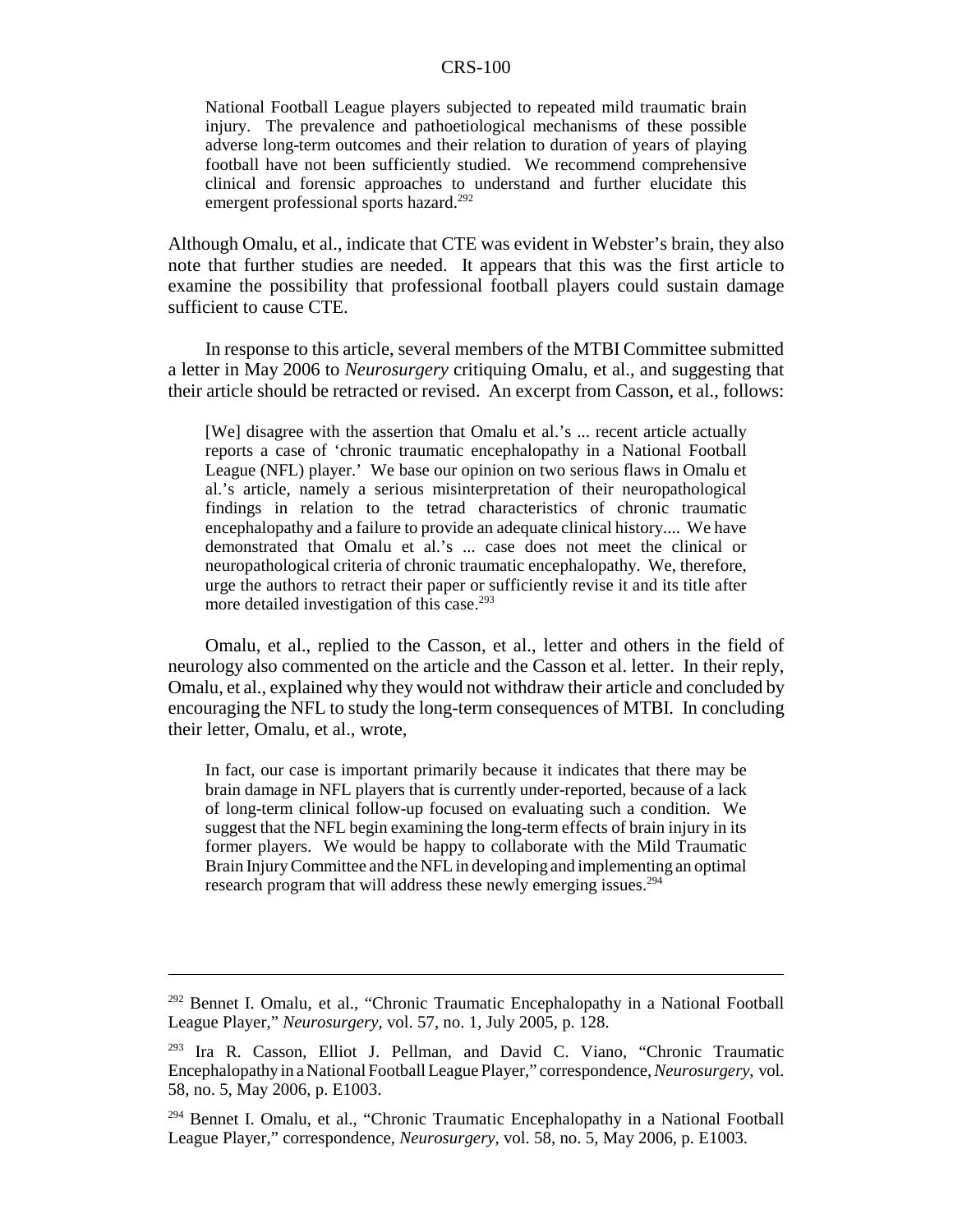The following excerpts from others' letters are provided to show the range of comments offered by others who addressed Omalu, et al.'s, July 2005 article and Casson, et al.'s, May 2006 correspondence. Although one correspondent supported retraction of the Omalu, et al., article; others note the article's limitations but suggest that it has value.

 $\ldots$  I agree that retraction or a major revision by the authors is warranted.<sup>295</sup>

They [Casson, et al.] do not dispute his [Omalu, et al.] findings, they simply dispute the name Omalu et al. have given to those findings.... In summary, I see the Casson et al. letter as raising several valid points regarding the intrinsic limitations of the case material used in Omalu et al.'s study. However, because these limitations were noted by Omalu et al. in the published version, I do not see the point of publishing a letter reiterating them.<sup>296</sup>

[Casson, et al.,] should be thanked for compiling this detailed historical review of our understanding of the neuropathology of chronic brain injury.... Omalu et al.'s report may serve to stimulate interest in the area of neurodegenerative histological findings in athletes. However, the bar has clearly been raised. Future studies will need to use standardized or widely accepted histological criteria in addition to firm and accurate medical histories.<sup>297</sup>

Casson et al., conveniently omitted the obvious contribution of this [Omalu, et al.] study. Namely, this is a seminal study in the field.... Casson et al.'s letter seems to have exceeded protocol for scientifically providing an additional opinion for a published story. Specifically, they took an extreme stand in actually urging the authors to retract the article.... Articles should be considered for retraction if they contain fabricated data, contamination of data, or allegation of misconduct. It is my opinion that there is no justification for retracting this article.298

As members of the Mild Traumatic Brain Injury Committee of the NFL, and clinician-scientists that are clearly devoted to the investigation of sports-related concussion, Drs. Casson, Pellman, and Viano should welcome the contribution from Omalu et al. and consider the findings of that report highly relevant to their own research, rather than recommending retraction of the article. The need to obtain more details regarding premorbid neuropsychological deficits and specific episodes of concussion is clearly recognized and stated by Omalu et al. ... in their

<sup>&</sup>lt;sup>295</sup> Daniel F. Kelly, "Chronic Traumatic Encephalopathy in a National Football League Player," correspondence, *Neurosurgery*, vol. 58, no. 5, May 2006, p. E1003.

<sup>296</sup> Joseph Bleiberg, "Chronic Traumatic Encephalopathy in a National Football League Player," correspondence, *Neurosurgery*, vol. 58, no. 5, May 2006, p. E1003.

 $297$  Alex B. Valadka, "Chronic Traumatic Encephalopathy in a National Football League Player," correspondence, *Neurosurgery*, vol. 58, no. 5, May 2006, p. E1003.

<sup>&</sup>lt;sup>298</sup> Kenneth C. Kutner, "Chronic Traumatic Encephalopathy in a National Football League Player," correspondence, *Neurosurgery*, vol. 58, no. 5, May 2006, p. E1003.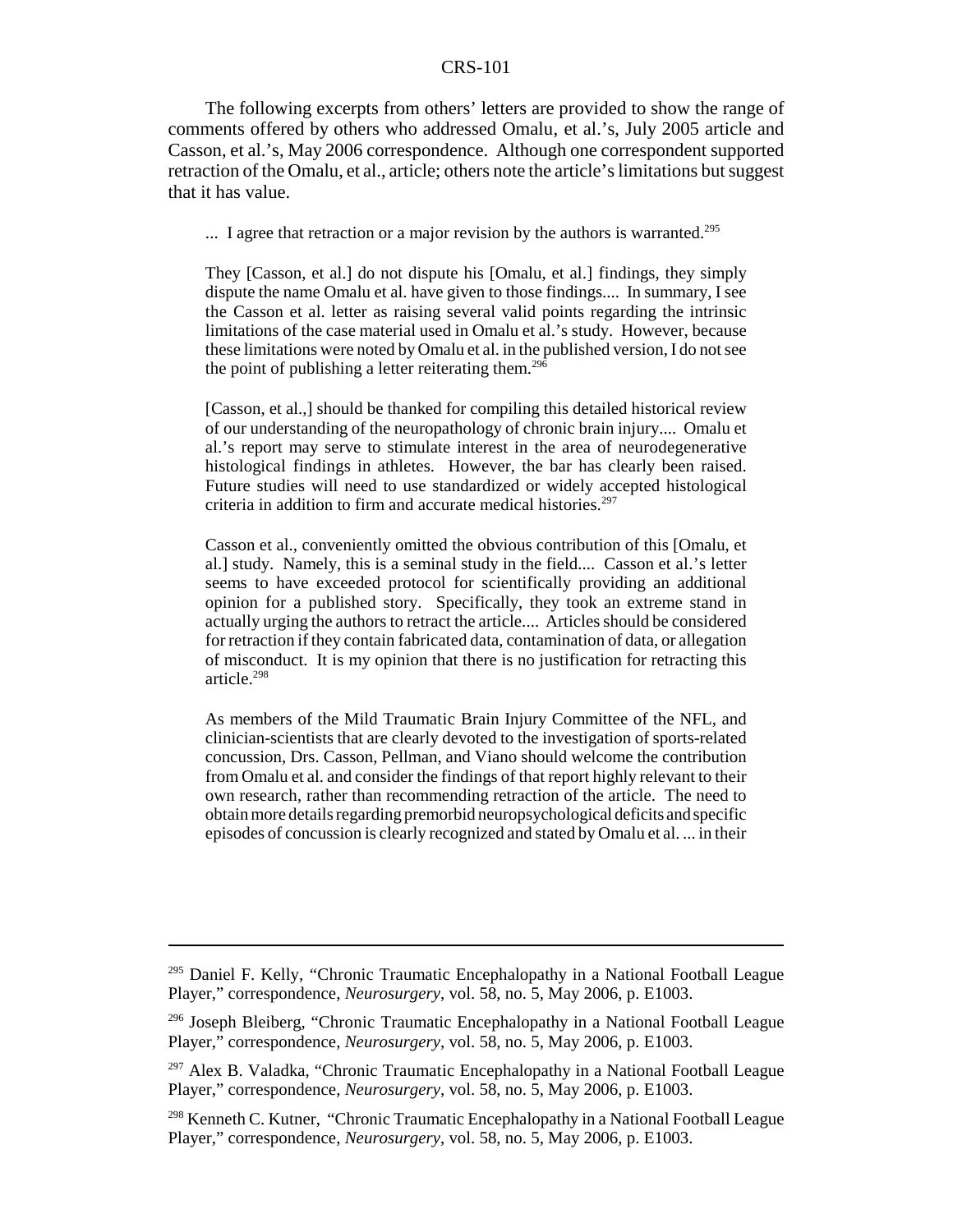paper, but the histopathological findings are clearly described and consistent with a previous history of brain injury.<sup>299</sup>

In November 2006, Omalu, et al., presented the results of an examination of the brain of another retired NFL player. The autopsy confirmed that this individual had CTE, but it also discovered "neuropathological features that differ from those of the first reported case."300 The reasons for the differences were not clear, and, again, Omalu called for further studies "to identify and define the neuropathological cascades of chronic traumatic encephalopathy in football players, which may form the basis for prophylaxis and therapeutics."301 Excerpts from peer reviewers' comments are as follow:

This is an interesting study linking the chronic head trauma in professional football players with chronic traumatic encephalopathy. There is a temporal association of the symptoms with the patient's football career. Also, it does not prove that head injury from playing football was the sole cause of this patient's disease; the association is intriguing and is important to report.<sup>302</sup>

With such multifactorial and incomplete history, I think it is extremely speculative to suggest that his [former player] psychosocial behavior and neuropathological findings are attributable to football-induced traumatic encephalopathy, especially because he demonstrated no residual evidence of a post concussion syndrome after his one documented cerebral concussion, after which he returned to full football participation for several years. Nevertheless, although more than daunting, to perform postmortem neuropathological examinations on all NFL Hall of Fame inductees would be of interest.<sup>303</sup>

Following on their initial case report, this autopsy study is of interest and further raises the question of the possibility of chronic or cumulative effects of multiple, subclinical concussions resulting in neurodegenerative changes.... Notwithstanding the absence of documentation of multiple clinical concussive episodes, this case nonetheless stimulates the discussion of whether or not, in a small number of players, such football exposure can cause a widespread neurodegenerative process with ultimate clinical manifestations.304

This article adds to the increasing literature regarding cognitive deficits associated with low-grade repetitive head injury. Although, as a case report, no

<sup>&</sup>lt;sup>299</sup> Donald W. Marion, "Chronic Traumatic Encephalopathy in a National Football League Player," correspondence, *Neurosurgery*, vol. 58, no. 5, May 2006, p. E1003.

<sup>300</sup> Bennet I. Omalu, et al., "Chronic Traumatic Encephalopathy in a National Football League Player: Part II," *Neurosurgery*, vol. 59, no. 5, Nov. 2006, p. 1086.

<sup>301</sup> Ibid.

<sup>302</sup> Ibid., see comments by Kenneth Aldape, p. 1092.

<sup>303</sup> Ibid., see comments by Joseph C. Maroon, p. 1092.

<sup>304</sup> Ibid., see comments by Julian E. Bailes, p. 1093.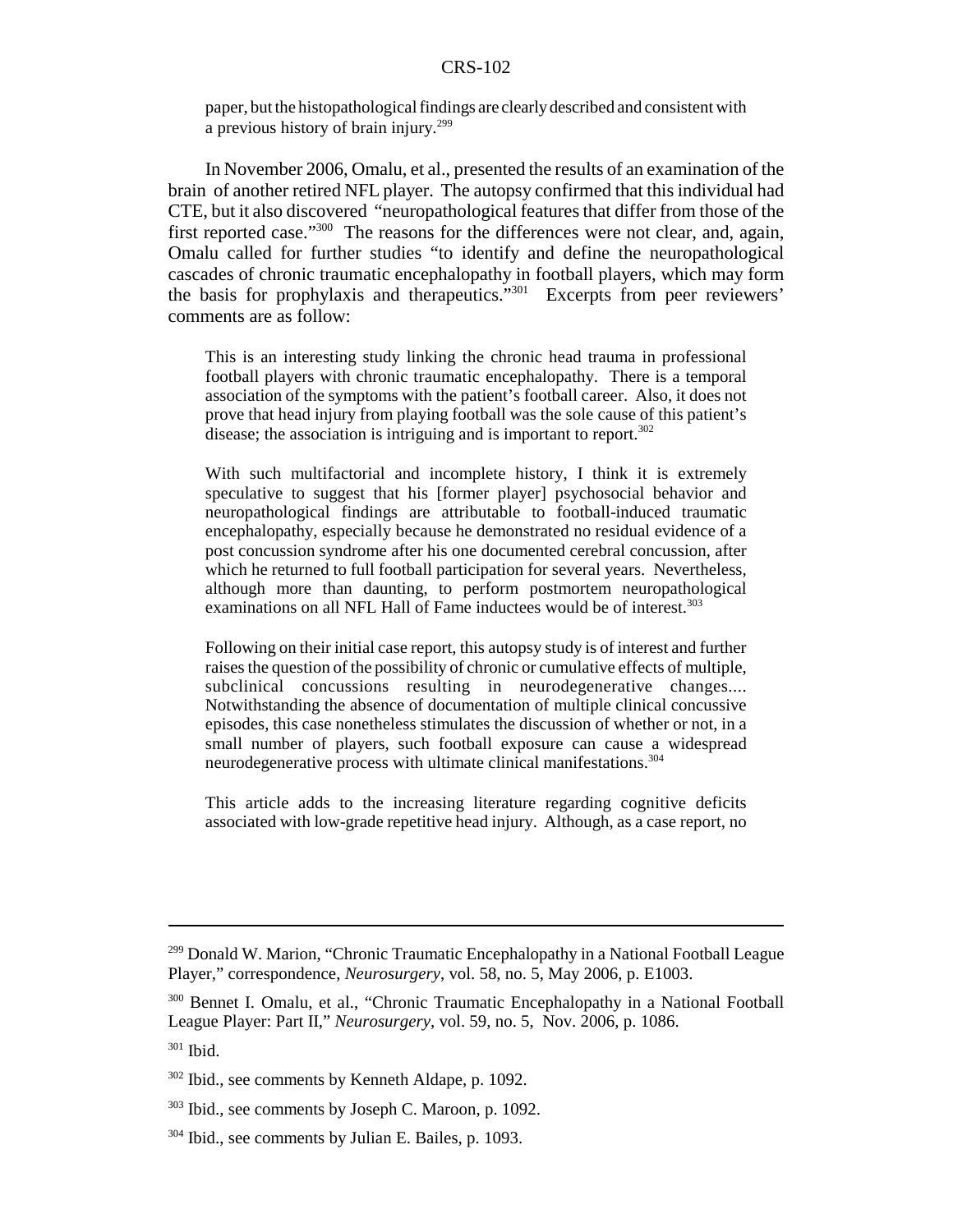definitive statements can be made, it is important to have such cases presented and discussed.305

The authors compare and contrast this case with a previous case report. The relationship of the onset of his depressive disorder after his history of participation in football is purely temporal. This is a difficult relationship, given a potential history of antisocial behavior before his retirement. It becomes additionally more complex given a history of steroid use.<sup>306</sup>

In the August 2007 issue of *Neurosurgery*, Robert C. Cantu offered his comments on the CTE issue.<sup>307</sup> Excerpts from his comments follow:

The NFL's own publications in this journal [*Neurosurgery*] on concussions state that they had seen no cases of CTE in the NFL.... That finding is not a surprise as the NFL study included only active players in their 20s and 30s during a short 6-year window from 1996 to 2001.

It was Corsellis who also reported CTE not only in boxers but other sports with a high risk of head injury, including those in which head injury occurred in declining frequency; among these were jockeys (especially steeplechasers), professional wrestlers, parachutists, and even a case of battered wife syndrome. With this history, it is no surprise to have cases from NFL football.<sup>308</sup>

<sup>305</sup> Ibid., see comments by Colin Smith, p. 1093.

<sup>306</sup> Ibid., see comments by Min Park, Andy Nguyen, and Michael L. Levy, p. 1093.

<sup>&</sup>lt;sup>307</sup> A critique by Cantu of the NFL's research on MTBI might provide some insight into why other, though not all, professionals in the field of neurology raise questions about the articles published by the MTBI Committee. Cantu wrote: "Other significant limitations of the NFL studies include the following: 1) History of concussion: previous concussions either in the NFL in the years before the study began or during their playing careers in high school, college, or other levels of football were not included. 2) The population of NFL players changes from year to year: new players enter the league, older players leave the league, and we do not know the number of players who constituted the 1996 population who are still in the league in subsequent years. 3) There was difficulty collecting data on loss of consciousness; the initial data collection sheet did not ask for data regarding loss of consciousness. 4) This was a multisite study with numerous different examiners; there was no uniform method of evaluation of concussion in this study. 5) Return to play data were collected on players with initial and repeat concussions: there are many other factors that go into the decision of whether or not the player should return to play, including the importance of the player to the team; the importance of the upcoming game to the team; and pressure from owners, players, and their families, coaches, agents, and media may certainly influence the final decision on when the player returns to play. 6) The results apply to mainly NFL-level players: extrapolation to younger players has not been demonstrated." (Robert C. Cantu, "Chronic Traumatic Encephalopathy in the National Football League," *Neurosurgery*, vol. 61, no. 2, Aug. 2007, pp. 223-224.) Also see text at footnote 329.

<sup>308</sup> Ibid., p. 224. "Corsellis" in this quotation refers to one or both of these articles: J.A. Corsellis, C.J. Bruton CJ, and D. Freeman-Browne, "The Aftermath of Boxing," *Psychological Medicine*, vol 3, 1973, pp. 270-303; and J.A. Corsellis, "Brain Damage in Sport," *Lancet,* 1, 1976, pp. 401-402.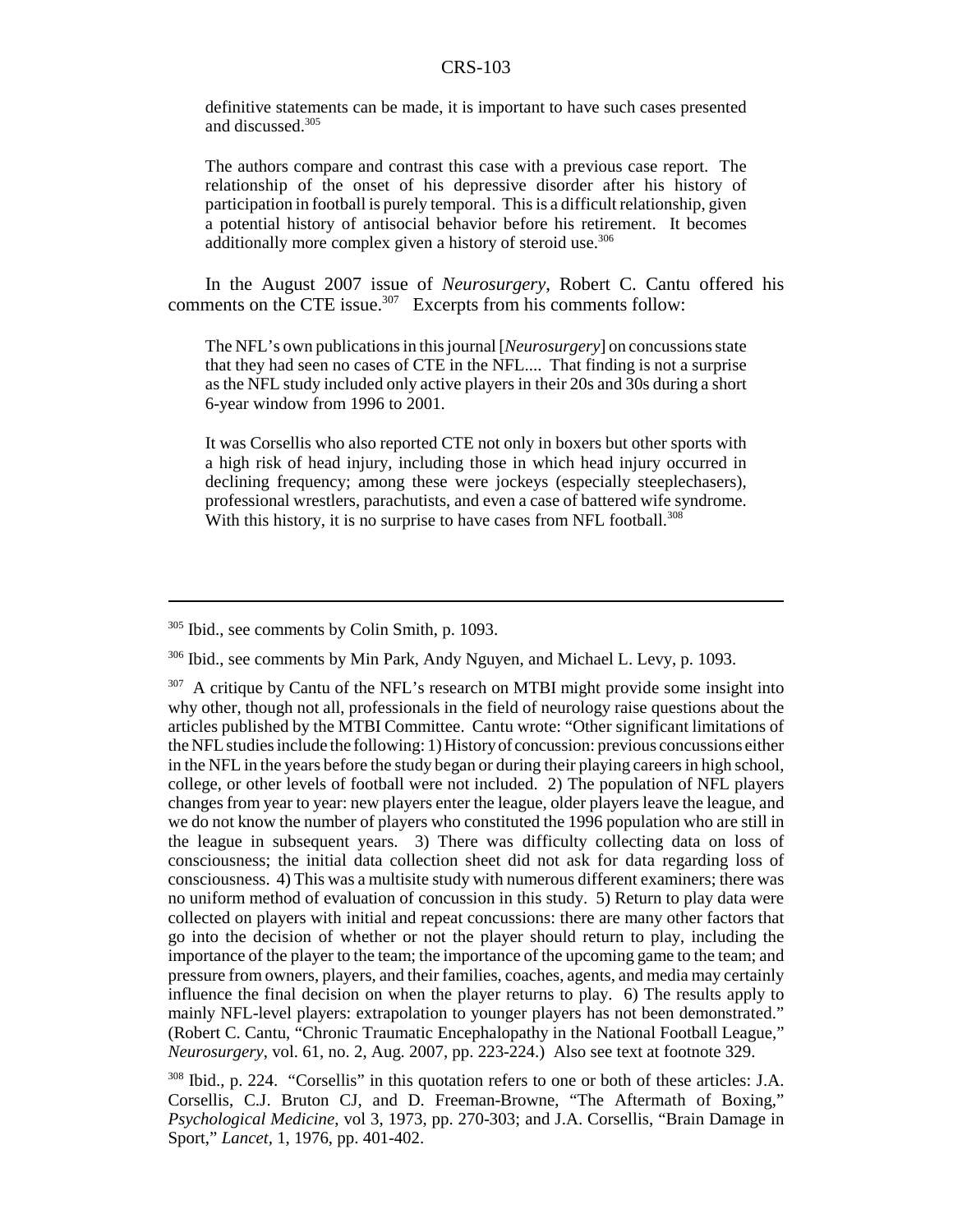... I have personally examined and spoken with a number of retired NFL players with postconcussion/CTE symptoms. Only an immediate prospective study will determine the true incidence of this problem. Although this study could be funded by the NFL charities, the NFL should refrain from introducing potential bias with regard to the team of neurosurgeons, neurologists, neuropsychiatrists, and neuropathologists with athletic head injury expertise chosen to carry out the study.<sup>309</sup>

Finally, it is clear that not all players with long concussion histories have met premature and horrific ends to their lives. However, as the list of NFL players retired as a result of post-concussion symptoms (e.g., Harry Carson, Al Toon, Merril Hoge, Troy Aikman, Steve Young, Ted Johnson, Wayne Chrebet) grows and as the number of documented CTE cases increases, I believe the time for independent study of the problem as well as NFL recognition that there is a problem is now.<sup>310</sup>

**NFL's Approach to MTBI.** It is unclear whether the NFL has, or has had, a league-wide policy on MTBI that teams — including medical staff, coaches, and players — are required to follow. A news article from fall 2006 stated: "The NFL allows each team to manage concussions as it sees fit. When a player is injured, the team doctor, sometimes with input from trainers and specialists, decides when he can return to the field."<sup>311</sup> In 2007, following league meetings in March and May, the NFL undertook several initiatives involving the management of MTBI, which are as  $follow: <sup>312</sup>$ 

- ! Held a medical and scientific conference (known popularly as the "concussion summit") on concussions in June. Physicians and head trainers from every team, and active players and NFLPA medical representatives attended. Doctors and scientists from the NFL and from outside the league gave presentations.
- Prepared a pamphlet for players and their families that, among other things, describes the symptoms of a concussion.
- Established a hotline to be used for reporting confidentially when a player is being forced to practice or play despite medical advice that says he should not play.
- Worked with the NFLPA's medical advisors, prepared a summary of key factors to be used by team doctors and athletic trainers in

<sup>309</sup> Ibid.

<sup>310</sup> Ibid.

<sup>&</sup>lt;sup>311</sup> Keating, "Doctor Yes."

<sup>312 &</sup>quot;Goodell Orders Teams to Concussion Meeting," *NFL News*, May 2, 2007, available at [http://www.nfl.com/news/story/10162742]; Letter from Roger Goodell, Commissioner, National Football League, to Chief Executives, Club Presidents, General Managers, Head Coaches, Team Physicians, and Head Athletic Trainers, "Materials re Management of Concussions," memorandum, Aug. 10, 2007, p. 1.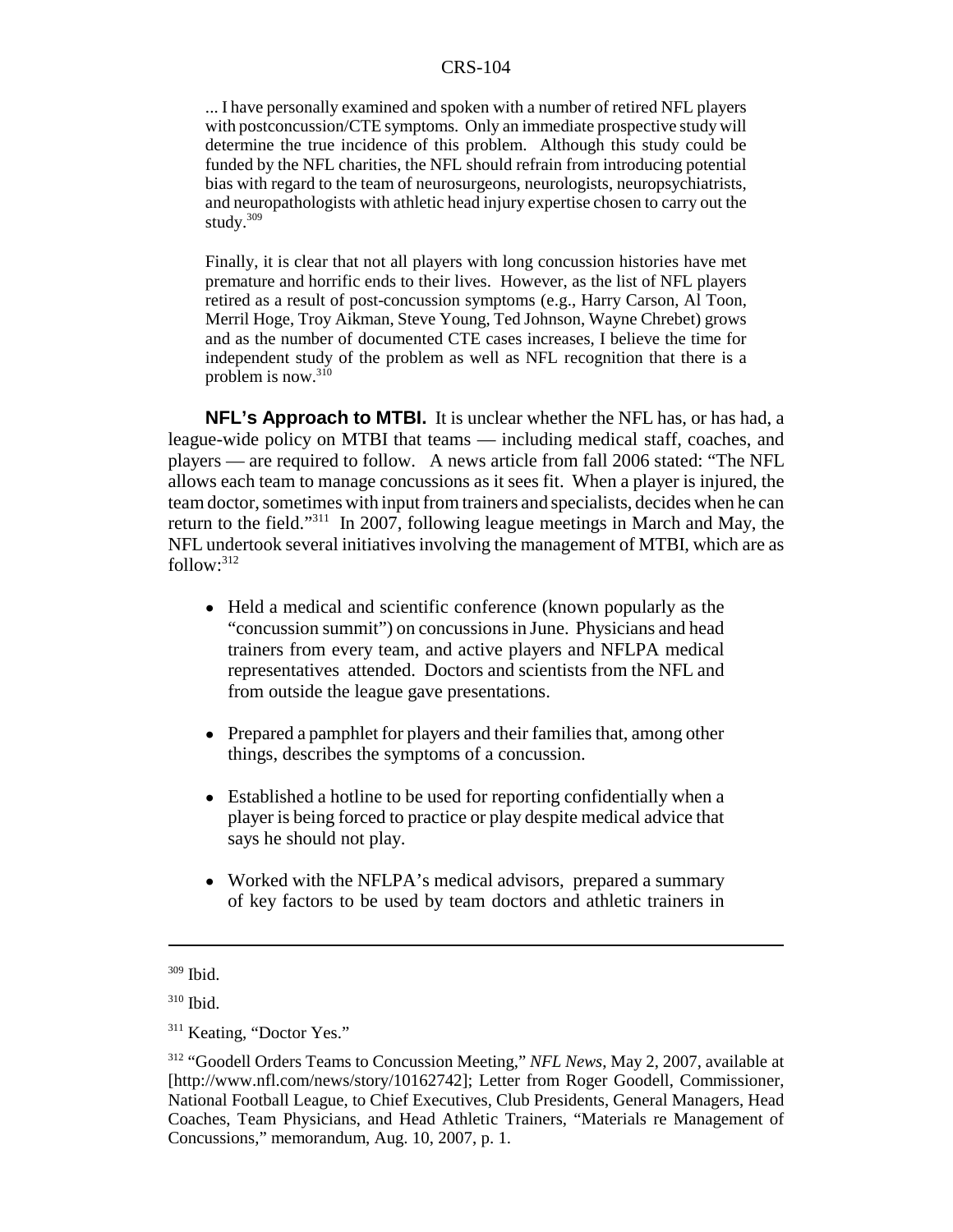determining when it is safe for a player to practice, or to return to the same game in which the concussion occurred.

- Expanded the use of neuropsychological testing so that, before the beginning of the 2007 season, all NFL players underwent testing.
- Directed that players removed from a game due to a concussion be re-tested.
- Continued to enforce safety rules involving the use and proper wearing of helmets. And,
- Continued to research concussions with "a particular focus on longterm effects" and expanded the membership of its MTBI Committee. $313$

The concussion summit included presentations by members of the MTBI Committee and presentations by at least two neurologists who either have written articles that conflict with articles published by MTBI Committee members or have critiqued the committee's research.

The establishment of a hotline has the potential to aid a player who is pressured to play after sustaining a concussion or who observes that a teammate is being pressured to play. It is appropriate to expect a player to take responsibility for his health, and team personnel may use the hotline, too. However, considering the financial incentives (as discussed above) that might convince someone to play with a concussion, some may inquire why owners, coaches, medical staff, and other team personnel are not prohibited from implicitly or explicitly pressuring a player to practice, or to play in a game, when it is not medically advisable to do so. As quoted in a news article, a former tight end for the New Orleans Saints, Ernie Conwell, addresses this problem and offers a cautionary note that "stiffer guidelines" might have an unintended effect:

There's already kind of a counterculture in the N.F.L. of self-treating, of not letting trainers and doctors know when something's wrong with you .... My biggest concern [about stiffer guidelines on how to deal with players who may have suffered concussions] is that we'll push players away .... Guys will say 'Hey man, be careful, you don't want to say anything about getting dinged because they might rip you out of the game, or you might be labeled as a guy with a soft head.<sup>314</sup>

<sup>&</sup>lt;sup>313</sup> Letter from Roger Goodell, Commissioner, National Football League, and Eugene Upshaw, Executive Director, NFL Players Association, to NFL players, Aug. 2007, pp. 1-2; National Football League, "NFL Outlines for Players Steps Taken to Address Concussions," news release, Aug. 14, 2007, pp. 1-2.

<sup>314</sup> Alan Schwarz, "Player Silence on Concussions May Block N.F.L. Guidelines," *New York Times*, June 20, 2007, available at [http://www.nytimes.com/2007/06/20/sports/ football/20concussions.html].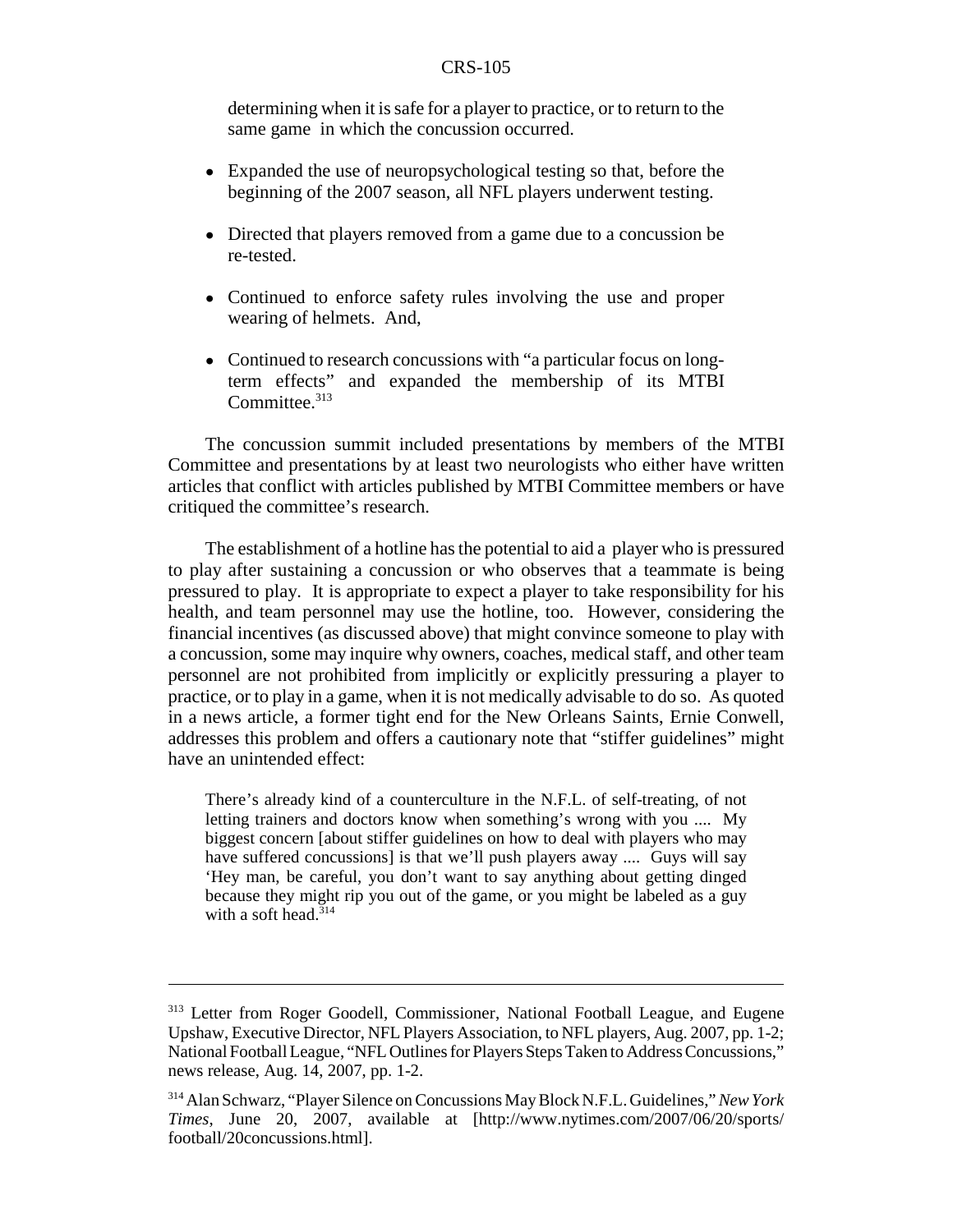The case of former New York Jets wide receiver Wayne Chrebet, as reported by the *New York Times*, shows how he viewed the decision to play, after having had six concussions diagnosed during his 11-year NFL career.

 "If they took it [the decision to play] out of my hands, there was nothing I could do about it," Chrebet said. "I'd have to do what they said." On the other hand, if he were not permitted to come back, there might not have been a Wayne Chrebet with the Jets. He was an undersized receiver from Hofstra, an obscure college by N.F.L. standards, who felt he did not have the luxury to miss a game. "Especially players who were in my situation, you can't afford to take a play off," he said. Chrebet cited the story of Wally Pipp, who was replaced in the Yankees' starting lineup by Lou Gehrig and never regained his spot. In the N.F.L., nonguaranteed contracts add to the normal competitiveness and insecurity. "You take one play off, and somebody takes your spot," Chrebet said. "They make a play, [and] it [your career] could be over.<sup>315</sup>

The last item in the list of NFL initiatives above mentions additional MTBI research that is planned or ongoing; a list of these studies is in **Appendix B**. Additionally, NFL Charities has awarded, during 2003-2007, grants for research involving, among other things, concussions, MTBI, and related topics. **Table 17** includes a list of these grants.

| <b>Institution</b>                               | <b>Amounts and</b><br>Years of Grants <sup>b</sup> | <b>Description of Research or Title of</b><br><b>Study</b>                                                                       |
|--------------------------------------------------|----------------------------------------------------|----------------------------------------------------------------------------------------------------------------------------------|
| Biokinetics and<br>Associates, Ltd. <sup>a</sup> | $-$ \$189,914<br>2005                              | — "MTBI Advanced Concussion"<br>Research Study"                                                                                  |
|                                                  | $-$ \$175,900<br>2006                              | — "Concussion studies"                                                                                                           |
|                                                  | $-$ \$105,000<br>2006                              | — "MTBI Advanced Concussion"<br>Research Study"                                                                                  |
|                                                  | - \$111,413<br>2007                                | - "MTBI Advanced Concussion"<br>Research Study"                                                                                  |
| Institute for Injury<br>Research <sup>c</sup>    | $-$ \$155,000<br>2005                              | — "Concussion-Comparing Injuries in<br>the NFL Animal Model with those from<br>an Established Head Injury Model by<br>Marmarou." |
|                                                  | $-$ \$75,000<br>2007                               | - "Concussions-Studying Protein"<br>Deposits in the Brain After Concussions"                                                     |
| Mark R. Lovell                                   | $-$ \$7,500<br>2007                                | "NFL Pilot Study Neuropsychological<br>Testing"                                                                                  |

### **Table 17. Recipients of NFL Charities Grants for MTBI and Related Research, 2003-2007**

<sup>315</sup> Rhoden, "A Jet Who Led With His Head, and His Heart."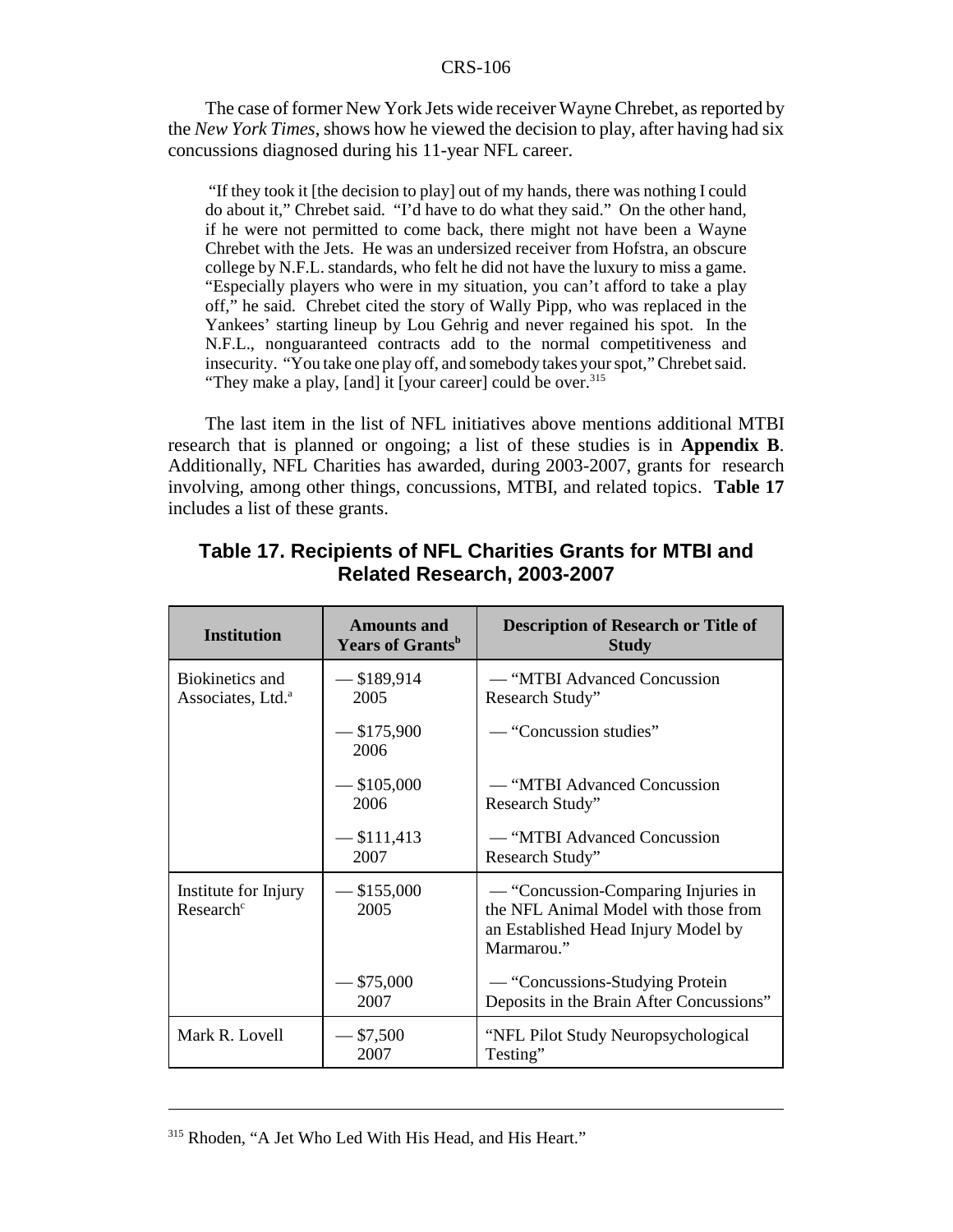| <b>Institution</b>                                                 | <b>Amounts and</b><br><b>Years of Grants</b> <sup>b</sup>    | <b>Description of Research or Title of</b><br><b>Study</b>                                                                                                         |
|--------------------------------------------------------------------|--------------------------------------------------------------|--------------------------------------------------------------------------------------------------------------------------------------------------------------------|
| University of<br>Maryland-<br><b>Baltimore</b>                     | \$59,000<br>2003                                             | "Assessment of brain blood flow<br>following concussion."                                                                                                          |
| <b>Wayne State</b><br><b>University Sports</b><br>Lab <sup>d</sup> | - \$200,000<br>2003<br>\$180,000<br>2004<br>\$45,000<br>2005 | - "Concussion studies"<br>"Concussion studies"<br>— "Mouth guards-Development of a<br>Mandible and Teeth for the Hybrid III<br>Dummy Head to Test the Influence of |
|                                                                    | \$170,000<br>2006<br>\$25,000<br>2007<br>- \$352,887<br>2007 | Mouth guards on Risk of Concussions"<br>— "Helmet and Mouth Guard-<br><b>Concussion Studies"</b><br>— "Mouth guard and Helmet Testing"<br>- "Helmet Impact Study"  |

**Source:** Letter from Roger Goodell, Commissioner, National Football League, to Reps. John Conyers, Jr., and Lamar S. Smith, Nov. 2, 2007, attachment 8.

- a. Biokinetics and Associates, Ltd., is a Canadian firm that, according to its mission statement, "provides engineered solutions to human impact protection for sports, transportation and defence/law enforcement applications." (Biokinetics, "Mission," available at defence/law enforcement applications." [http://www.biokinetics.com/profile\_index.html].)
- b. Amounts have been rounded to the nearest dollar.
- c. David Viano, who is co-chair of the MTBI Committee, is the president of the Institute for Injury Prevention. (David C. Viano, "Résumé," provided by the House Committee on the Judiciary to the author on Nov. 6, 2007, p. 5.)
- d. Apparently, the full name of this organization is Sports Injury Biomechanics Lab. David Viano, who is co-chair of the MTBI Committee, is the director of the Sports Injury Biomechanics Lab. (Wayne State University, "Sports Injury Biomechanics Lab," available at [http://ttb.eng.wayne.edu/]; Viano, "Résumé," p. 1.)

As reported by *ESPN.com*, the NFL has taken, or plans to take, some additional steps regarding its MTBI Committee. Reportedly, the commissioner has told the MTBI Committee "to involve new researchers in its work," and a member of the committee said: "We're going to reach out to other people, to all the experts in MTBI, and try to have an open, meaningful scientific dialogue."316 Thom Mayer, the NFLPA's medical advisor, reportedly said: "We [apparently, this is a reference to the NFLPA] expect to have a seat at the table for virtually anything that occurs from

<sup>316</sup> Peter Keating, "NFL Retools Approach to Concussion Research," *ESPN.com*, Apr. 20, 2007, available at [http://sports.espn.go.com/nfl/news/story?id=2844041].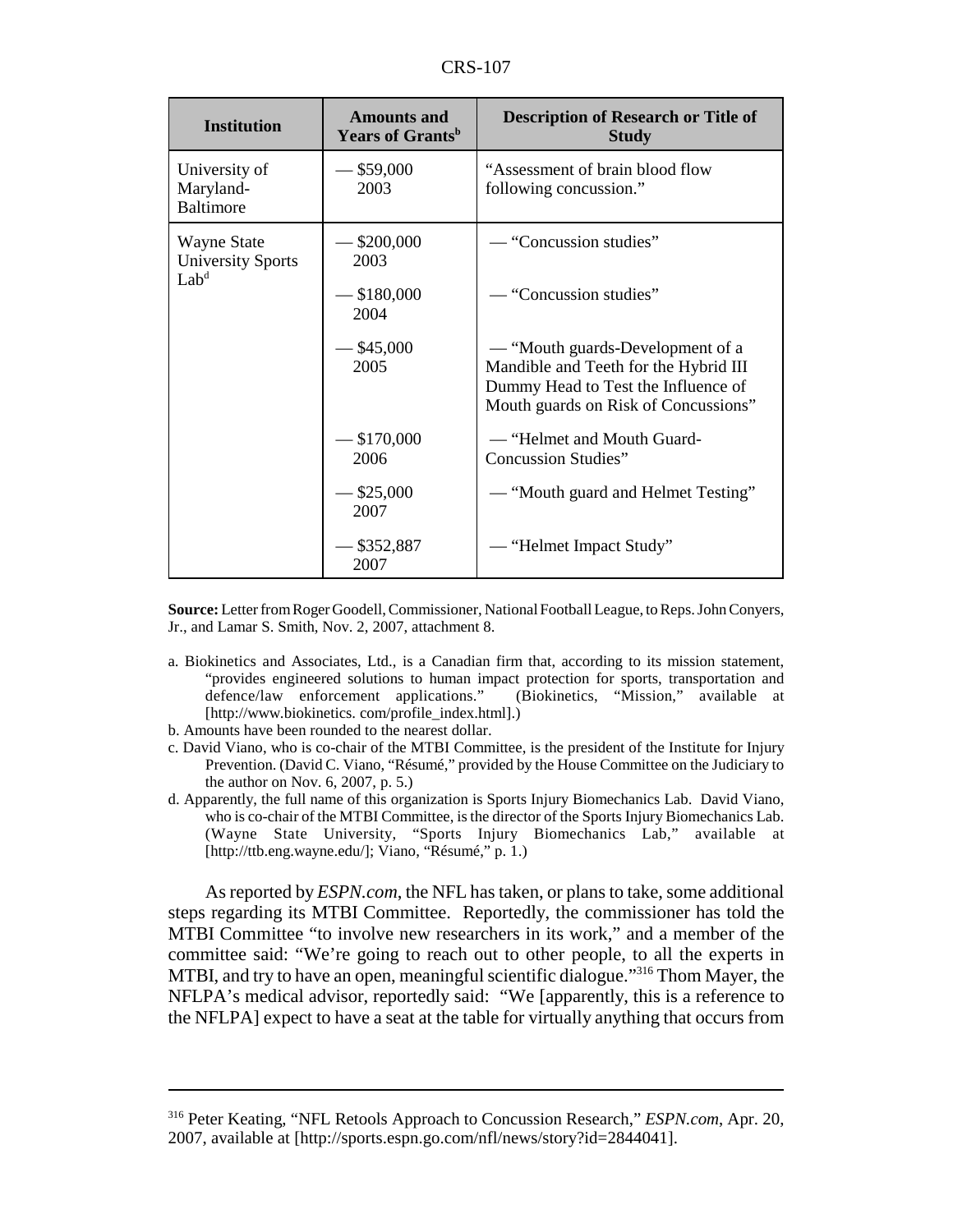this point forward."317 Additionally, the MTBI committee reportedly has subjected its research findings "to a new round of statistical analysis...." and has asked team doctors and consultants to provide "hundreds of neuropsychological tests conducted on NFL players" that apparently had not been included in studies on the effects of concussions.318

The "NFL Player Concussion Pamphlet" identifies and describes the most common symptoms of concussions and also addresses, in question and answer format, a number of concussion-related subjects. Two of these questions and the NFL's responses are as follow:

Am I at risk for further injury if I have had a concussion? Current research with professional athletes has shown that you should not be at greater risk of further injury once you receive proper medical care for a concussion and are free of symptoms.

If I have had more than one concussion, am I at increased risk for another injury? Current research with profession athletes has not shown that having more than one or two concussions leads to permanent problems if each injury is managed properly. It is important to understand that there is no magic number for how many concussions is too many. Research is currently underway to determine if there are any long-term effects of concussion in NFL athletes.<sup>319</sup>

These responses apparently rely exclusively on the MTBI Committee's studies, for no mention is made of other research that addresses the possible long-term consequences of sustaining one or more concussions (this research is presented above). The following comments by researcher Kevin Guskiewicz and Greg Aiello, senior vice president of media relations for the NFL, as reported in the *New York Times*, capture the different perspectives:

[Kevin Guskiewicz] noted that "The first half of their statement is false.... And the second part, if they're managed properly? What does that mean? They're just trying to raise ambiguity when the science is becoming more and more clear." Greg Aiello, NFL spokesman, responded in a statement: "We certainly respect the work that Dr. Guskiewicz and others have done on this subject and look forward to continuing to work with him. Our medical advisers, including neurosurgeons and neurologists, do not fully share his view of the science. We are conducting research on long-term effects of concussions that we hope will clarify this important issue."320

<sup>317</sup> Ibid.

<sup>318</sup> Ibid.

<sup>319</sup> National Football League, "NFL Player Concussion Pamphlet," n.d. (Considering the context in which a reproduction of pamphlet material was received, the pamphlet most likely was produced in 2007.)

<sup>320</sup> Schwarz, "For Jets, Silence on Concussions Signals Unease," p. A20.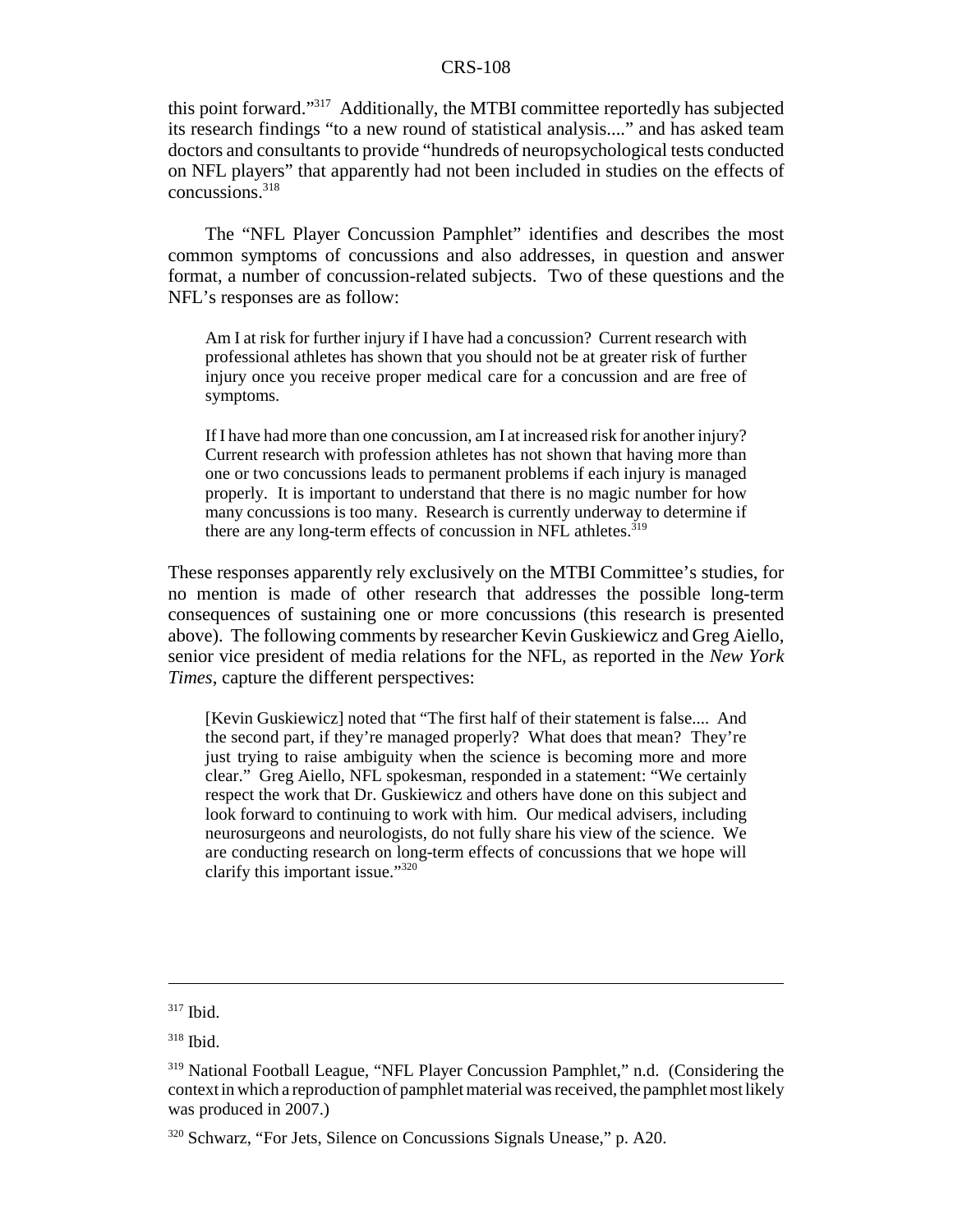Another development in 2007 was that the MTBI Committee reaffirmed the following summary of return-to-play considerations for players who sustain concussions:

Team physicians and athletic trainers should continue to exercise their clinical judgment and expertise in the treatment of each player who sustains a concussion and to avail themselves of additional expert consultation when clinically indicated. We encourage team physicians and athletic trainers to continue to take a conservative approach to treating concussion.

Team physicians and athletic trainers should continue to take the time to obtain a thorough history, including inquiring specifically about the common symptoms of concussion, and to conduct a thorough neurological examination, including mental status testing at rest and post-exertional testing, before making return to play decisions in a game or practice.

The essential criteria for consideration of return to play remain unchanged. The player should be completely asymptomatic and have a normal neurologic examination, including mental status testing at rest and post-exertional testing, before being considered for return to play.

Team physicians and athletic trainers should continue to take into account certain symptoms and signs that have been associated with a delayed recovery when making return to play decisions. These include confusion, problems with immediate recall, disorientation to time, place and person, anterograde and retrograde amnesia, fatigue, blurred vision and presence of three or more signs and symptoms of concussion.

If the team medical staff determines a player was unconscious, the player should not be returned to the same game or practice.

Team physicians and athletic trainers should continue to consider the player's history of concussion, including number and time between incidents, type and severity of blow, and time to recover.

Team physicians and athletic trainers should continue to educate players about concussion and to emphasize the need for players to be forthright about physical and neurological complaints associated with concussion.<sup>321</sup>

The third item from the bottom, which advises that a player who was unconscious should not be returned to the same game or practice, appears to conflict with an article written by members of the MTBI Committee. The relevant portion of the 2005 *Neurosurgery* article is as follows:

Many of the currently accepted guidelines also indicate that any player who experiences loss of consciousness with MTBI should not be allowed to return to play that day .... Although the numbers were small, there were a few players in this study who had recorded loss of consciousness as a result of MTBI and later returned to play in the same game. There was no evidence of any adverse effect

<sup>&</sup>lt;sup>321</sup> Letter from Roger Goodell, Commissioner, National Football League, and Eugene Upshaw, Executive Director, NFL Players Association, to NFL players, Aug. 2007, p. 5.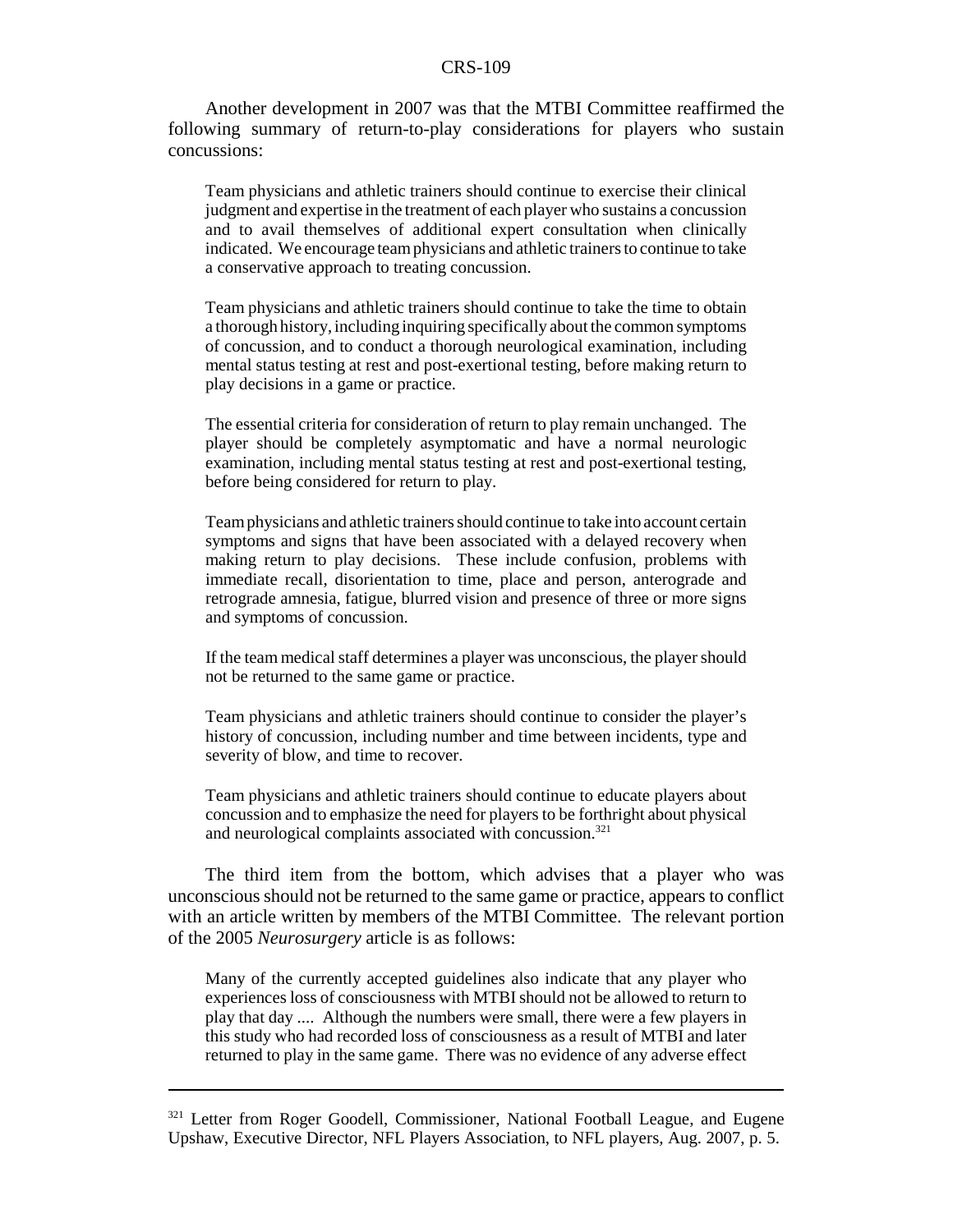of this action. These data suggest that these players were at no increased risk of repeat MTBI or prolonged postconcussion syndrome compared with other players.322

Without additional information, the reason for the discrepancy between the league's return-to-play guidelines and the committee's article is unknown. The league's general counsel reportedly stated that the NFL was "'erring on the side of player safety ... it may be that a player will be held out of a game when it is not medically required or indicated by the data. Certainly it's a less-risky approach in terms of player safety.... It reflects an effort to avoid this debate going forward.'"323

In the same *Neurosurgery* article, Pellman, et al., also discuss various factors that may play a role in deciding when a player may return to the game or practice. They cite the player's medical condition as the most important factor, but then appear to acknowledge that other considerations also may influence the return-to-play decision. Pellman, et al., wrote:

Although the medical condition of the player certainly is the most important factor in determining return-to-play decisions by team physicians, there are many other factors that go into the decision of when the player should return to play. The importance of the player to the team; the importance of the game to the team; and pressure from owners, players and their families, coaches, agents, and media certainly may influence the decision of when the player returns to play. The authors believe, however, that the medical factors regarding the patient's recovery are and should be the overriding factors that guide the team physicians' decisions-making on return to play.324

### **Funding for the Retirement Plan**

Maintaining full funds for the retirement plan is a priority of the NFL and the NFLPA, and is made possible by the use of actuarial assumptions (or factors) and methods, and by ensuring that benefits are awarded only to eligible individuals. Under the CBA, the amount of money needed to fund certain benefits, including the retirement plan, is determined using "negotiated actuarial factors."325 The factors (or assumptions) are "determined by collective bargaining" and are "acceptable to the plan's Enrolled Actuary."326 At a congressional hearing in 2007, the plan counsel

<sup>&</sup>lt;sup>322</sup> Elliot J. Pellman, et al., "Concussion in Professional Football: Players Returning to the Same Game — Part 7," p. 88.

<sup>323</sup> Alan Schwarz, "New Advice by N.F.L. in Handling Concussions," *New York Times*, Aug. 21, 2007, available at [http://www.nytimes.com/2007/08/21/sports/football/ 21concussions.html].

<sup>&</sup>lt;sup>324</sup> Elliot J. Pellman, et al., "Concussion in Professional Football: Players Returning to the Same Game — Part 7," p. 89.

<sup>&</sup>lt;sup>325</sup> NFL Players Association, "History of Retirement and T&P Benefits for NFL Players," p. 5. In 1993, a single plan counsel, Groom Law Group, and a single plan actuary, Aon Corporation, were selected for the retirement plan. (Ibid.)

<sup>&</sup>lt;sup>326</sup> NFL Players Association, "History of Retirement and T&P Benefits for NFL Players," (continued...)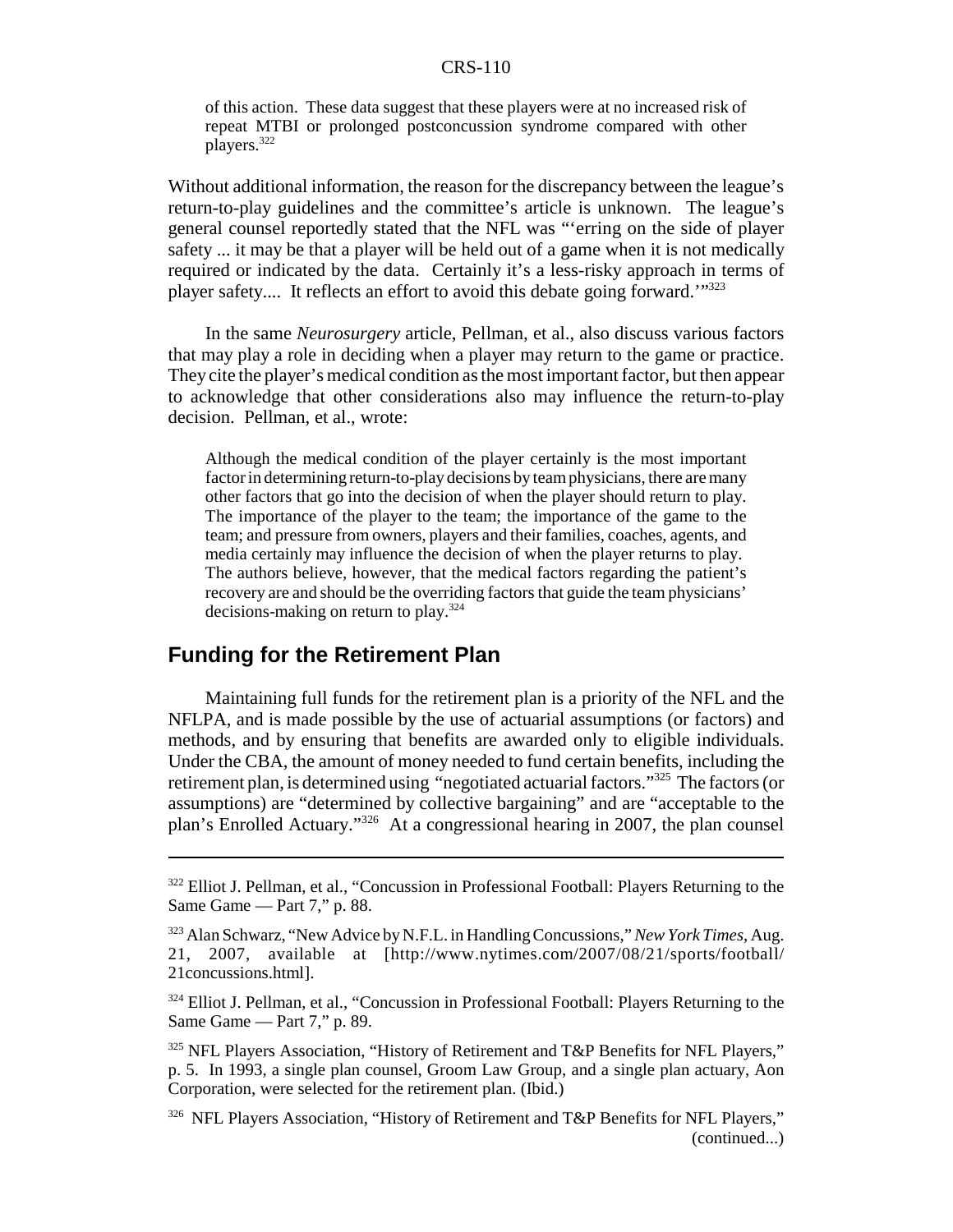stated: "Because of the repeated increases in benefits and thus liabilities, the Retirement Plan is somewhat under funded from an actuarial point of view. Both the Players Association and the NFL view pension funding as a priority, and full funding may occur in the next few years, at least until the next negotiated benefit increase."<sup>327</sup>

The use of actuarial assumptions and methods is necessary to ensure that a benefit plan has sufficient funds to meet its obligations — that is, to pay benefits to eligible individuals. Accordingly, it is necessary "that only those persons who qualify for the benefits receive them."328 According to an article that appeared in the *Washington Post Magazine*, and which quoted the executive director of the NFLPA, Gene Upshaw, the players association is committed to ensuring that funds are available for eligible players. An excerpt from the article follows:

[Gene Upshaw] fears that, if disability payments "go to any borderline cases out there," the floodgates will open, and there "might be thousands" of claims from NFL reitrees who will "say they hurt somewhere on their bodies.... Heck, a lot of guys have little things." He says that the league couldn't endure such a press of claims. "We couldn't afford that," he says. "And the [active] players wouldn't go for it.... The players right now give up \$82,000 a year [on average] to fund all the things we're doing with disability [payments] and pensions.... We can't pay for everything for all the [retirees] asking for it. We want to protect money for the retired players who really need and deserve it."329

Appendix J of the CBA contains the actuarial assumptions and actuarial cost method used to determine how much money is needed to fund the benefits provided by the retirement plan.330 Calculations that use these assumptions and cost method determine how much money is needed to fund the retirement plan. Some of the actuarial assumptions in Appendix J are based on established tables, such as the 1980 Railroad Retirement Board rates, which is used for the "Remarriage and mortality rates for widow's benefit" factor; and *The RP-2000 Table*, which is used for "Mortality rates" and "Disability mortality before age sixty-five."331 The "Football

 $326$  (...continued)

p. 5; Letter from Goodell to Reps. Conyers and Smith, p. 10.

<sup>&</sup>lt;sup>327</sup> U.S. Congress, House Committee on the Judiciary, Subcommittee on Commercial and Administrative Law, "The National Football League's System for Compensating Retired Players: An Uneven Playing Field?" statement of Douglas W. Ell, Plan Counsel for Bert Bell/Pete Rozelle NFL Player Retirement Plan, unpublished hearing, 110<sup>th</sup> Cong., 1<sup>st</sup> sess., June 26, 2007, p. 10.

<sup>&</sup>lt;sup>328</sup> U.S. Congress, House Committee on the Judiciary, Subcommittee on Commercial and Administrative Law, The National Football League's System for Compensating Retired Players: An Uneven Playing Field?" statement of Dennis Curran, Senior Vice President, National Football League, unpublished hearing,  $110^{th}$  Cong.,  $1^{st}$  sess., June 26, 2007, p. 4.

<sup>329</sup> Leahy, "The Pain Game," p. 22.

<sup>330</sup> National Football League and NFL Players Association, *NFL Collective Bargaining Agreement, 2006-2012*, p. 203.

<sup>331</sup> National Football League and NFL Players Association, *NFL Collective Bargaining Agreement, 2006-2012*, pp. 282-283. The 1980 Railroad Retirement Board rates are (continued...)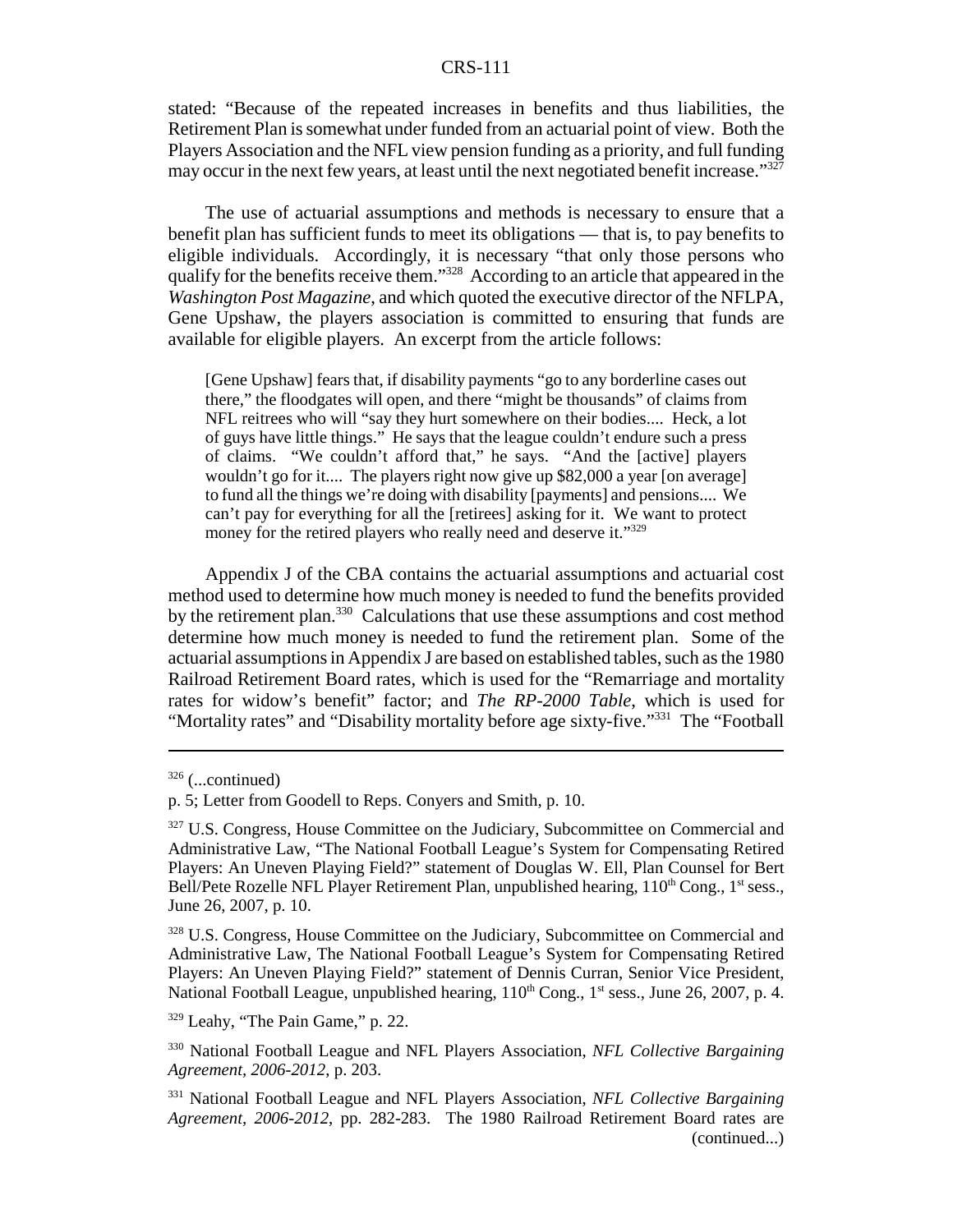related disability rates" factor apparently is not based on a table. Instead, the disability rates are the following: "As of April 1, 2007, the rates are "[.10%] per year for active players and [.08%] per year for inactive players until age forty-five, after which it becomes zero. Active players are assumed to become inactive after one year or age thirty, whichever comes later."332 The method and information used for determining these rates is unclear. The NFLPA has noted that "the amount to fund the Retirement Plan is calculated actuarially, in accordance with federal law."<sup>333</sup> Is it possible that retired (that is, inactive) players' needs for medical care exceed the amount of funds for disability benefits that are calculated using this disability rate?

### **What Is the Extent of the NFLPA's Capacity?**

The extent of the NFLPA's authority and capabilities regarding health and safety issues, and its position on such issues are, at times, unclear. For example, the NFL has a number of committees that deal with injuries, safety, and health. Apparently, the NFLPA does not have any similar committees or entities, although, along with the NFL, it is part of the joint committee on player safety and welfare.<sup>334</sup> The NFLPA has a medical advisor; but, apparently, this is not a full-time position, for the current advisor is CEO and president of BestPractices and chairman of the Department of Emergency Medicine, Inova Fairfax Hospital.<sup>335</sup> Additionally, it is unclear what resources, including staff, are available to the medical advisor.

The NFLPA apparently is not included in discussions about proposed rule changes that may affect the health and safety of players. Furthermore, the description of the process for addressing rule changes that might adversely affect player safety shows that, ultimately, neither the joint committee, the players association, nor the

 $331$  (...continued)

available at U.S. Railroad Retirement Board, "Financial, Actuarial and Statistical," [http://www.rrb.gov/mep/fin\_act\_stat.asp]. The other document *,The RP-2000 Mortality Tables*, is available at [http://www.soa.org/files/pdf/rp00\_mortalitytables.pdf].

<sup>332</sup> National Football League and NFL Players Association, *NFL Collective Bargaining Agreement, 2006-2012*, p. 282.

<sup>&</sup>lt;sup>333</sup> Letter from Upshaw to Reps. Convers, Smith, Sanchez, and Cannon, p. 29.

<sup>&</sup>lt;sup>334</sup> In the absence of evidence of the committee's accomplishments, certain features of the committee suggest that its influence might be limited. The committee holds only two regular meetings per year, although special meetings may be convened, and the committee does not have the power "to commit or bind" the NFLPA or the NFL on any issues. (National Football League and NFL Players Association, *NFL Collective Bargaining Agreement, 2006-2012*, Mar. 8, 2006, p. 38.) The names of the NFLPA's 13 departments are: Benefits Department, Communications Department, Executive Department, Finance and Asset Management Department, Financial Programs and Advisor Administration Department, Information Systems, Legal Department, Membership Services, NFL PLAYERS Department, NFLPA Retired Players Department, Player Development, Regional Directors, and Salary Cap and Agent Administration. (NFL Players Association, "Departments," n.d., available at [http://www.nflplayers.com/user/ template.aspx?fmid=181&l mid=238&pid=0&type=l].)

<sup>&</sup>lt;sup>335</sup> Letter from Upshaw to Reps. Conyers, Smith, Sanchez, and Cannon, p. 11.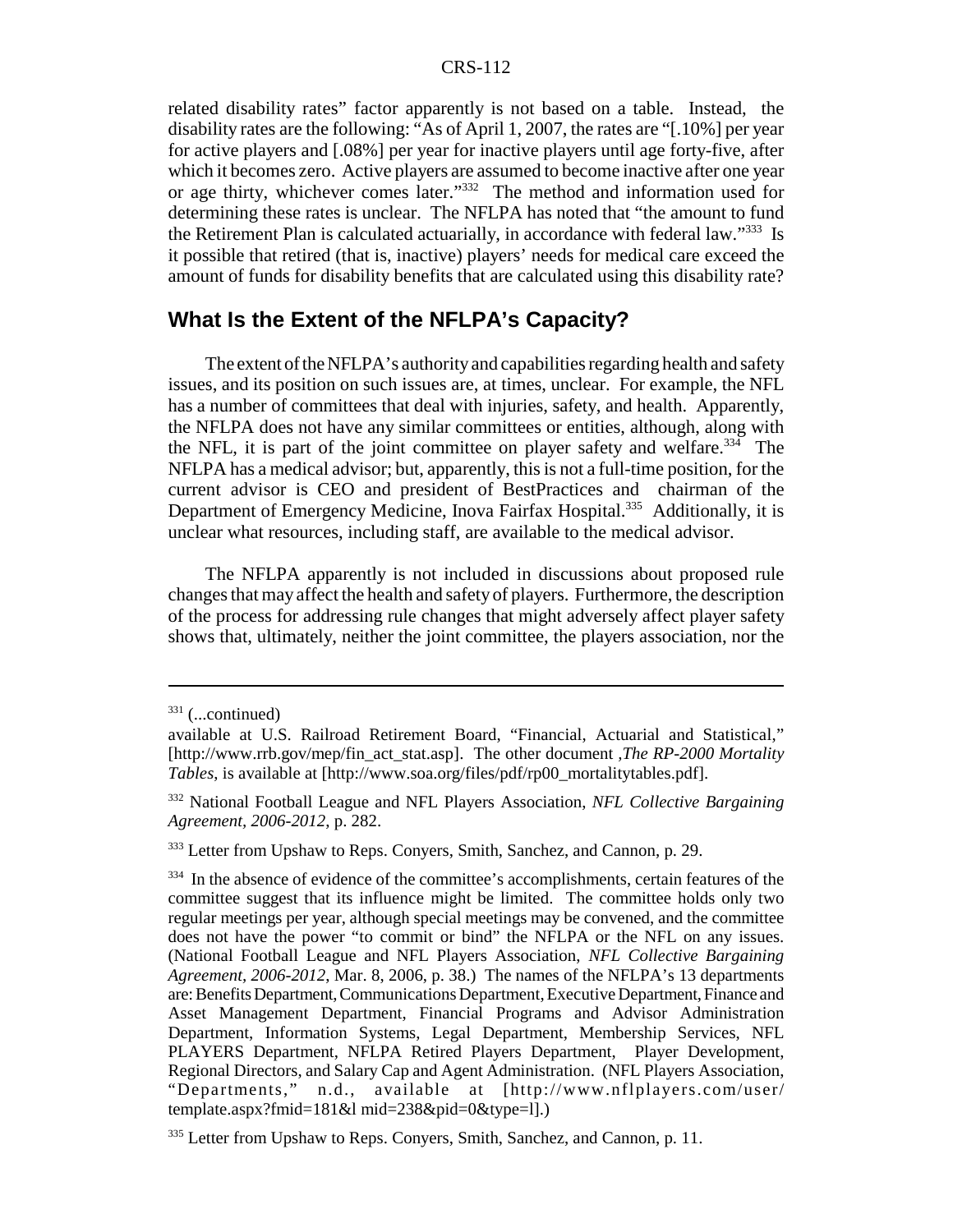arbitrator (if one is involved) has authority to modify or rescind a potentially problematic proposed rule change. (The issue of rule changes is discussed above.)

The subject of MTBI research and guidelines, in particular, raises several questions regarding whether the players association has sufficient capacity and authority to participate effectively in matters involving safety and health issues. For example, while members of the MTBI Committee have been involved in an ongoing dialogue with other professionals in the field of neurology (as documented above), it appears that the NFLPA has not commented publicly on any of the issues, such as the possible long-term effects of concussions and the possibility that multiple mild traumatic brain injuries could result in CTE. The NFLPA has "supported and/or participated in several studies concerning the physical effects of playing professional football."336 Those studies include "[s]tudies conducted by the Center for the Study of Retired Professional Athletes at the University of North Carolina at Chapel Hill, including the 'Recurrent Concussion and Risk of Depression in Retired Professional Football Players' study done by Dr. Kevin M. Guskiewicz and others in 2006."337

A joint NFL-NFLPA letter on concussions and concussion management noted that the NFLPA's medical advisor had attended the June 2007 "concussion summit" and that he "will remain closely involved" in ongoing projects involving MTBI research.338 The extent of the authority of the NFLPA medical advisor regarding the committee's decisions, actions, and recommendations is unclear, as are his possible courses of action, if any, should he disagree with the decisions of the committee. Additionally, the NFLPA's involvement in the MTBI's development of the concussion management guidelines and, specifically, the return-to-play guidelines is unclear.

### **Medical Care for Active Players**

**Access to Medical Records.** Under the CBA, a player may examine his medical records and athletic trainers' records only twice per year: "once during the pre-season and [once] after the regular season."<sup>339</sup> Additionally, he may obtain a copy of the records during the off-season.<sup>340</sup> The rationale for not permitting a player to see his records during the pre-season and regular season is unclear. While obtaining records after the season is useful for the player who wants to, among other

<sup>336</sup> Ibid., p. 12.

<sup>337</sup> Ibid., pp. 12-13.

<sup>338</sup> Letter from Goodell and Upshaw to NFL players, pp. 1-2.

<sup>339</sup> National Football League and NFL Players Association, *NFL Collective Bargaining Agreement, 2006-2012*, p. 199. Having access to one's medical records, albeit only twice per year, apparently is an improvement. As quoted in the *New York Times* in 2002, Gene Upshaw noted the following changes to players' medical care: "'Before 1986-87, guys could not select the doctor for their surgery, they could not get second opinions and they could not even see a copy of their medical records.... All of that is in place now." (Thomas George, "Care by Team Doctors Raises Conflict Issue.")

<sup>340</sup> National Football League and NFL Players Association, *NFL Collective Bargaining Agreement, 2006-2012*, p. 199.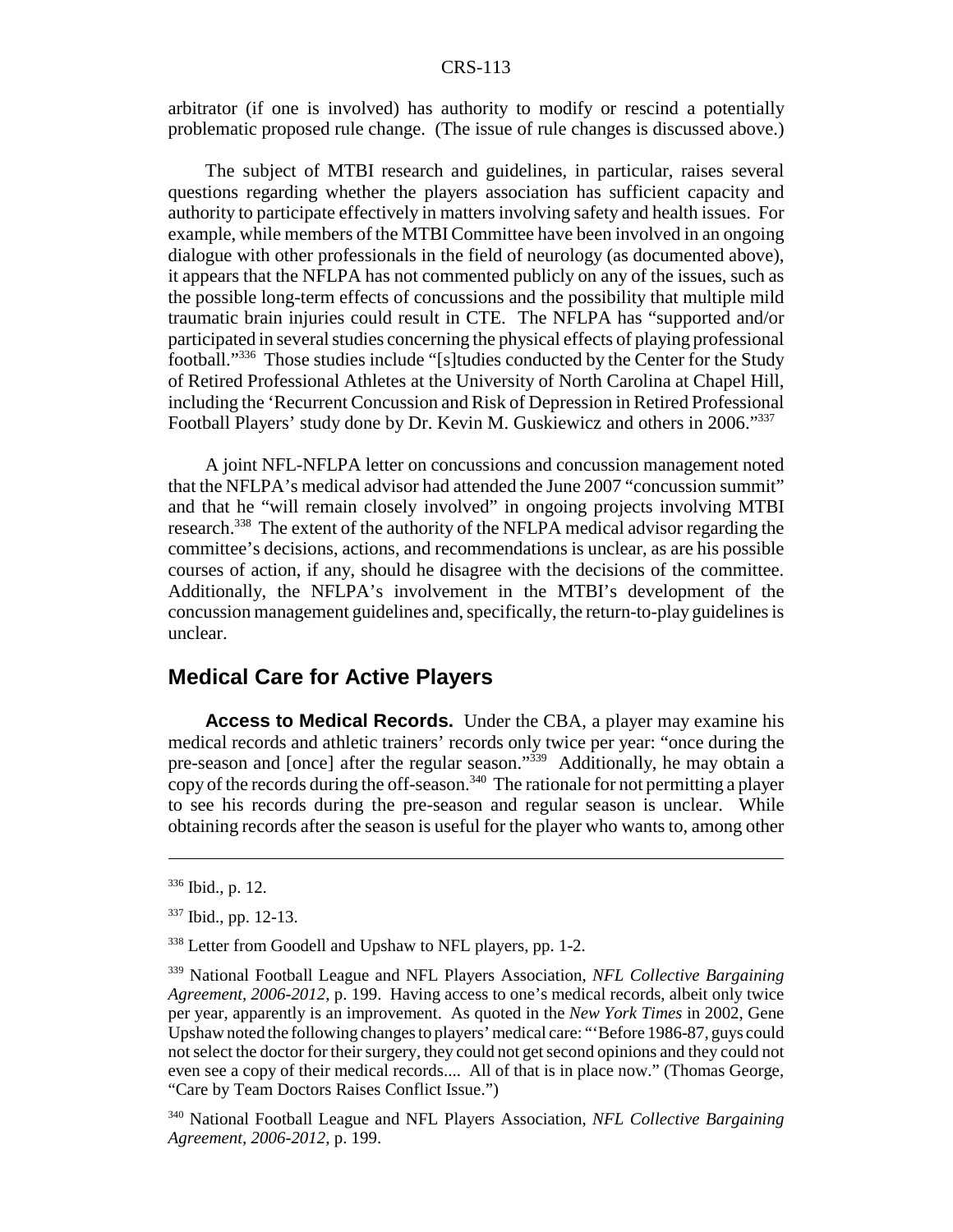things, maintain his own medical history, timely access to the records might be useful to a player who has been injured and is receiving, or has received, medical treatment. Furthermore, a player might be more likely to recognize inaccurate, incomplete, or erroneous information if he is permitted to examine his records during the season, rather than having to wait until the conclusion of the season. Team medical staff, however, may not have time during the season to provide access to, or copies of, medical records, because they are fulfilling their primary responsibility, which is to diagnose and treat injured players. The access issue also raises the question of whether a player is permitted to have corrections added to his health records.

In a reminder to players to review their medical records following the season, the NFLPA touched on several issues related to the importance of knowing what is in medical records created and maintained by the team. The NFLPA stated the following:

With injuries being such a critical factor in determining the quality and longevity of an NFL player's career, it is important for players to become knowledgeable about the injuries they sustain and to learn what their club medical staff thinks about those injuries....

According to Tim English, NFLPA Staff Counsel who regularly represents injured NFL players in Injury Grievance arbitrations, "players who review their club's medical records for the first time while preparing their arbitrations are often surprised to read what has been written about their injuries by the club doctors and trainers. The level of detail in the records far exceeds what is told to them by the club." Invariably, those players regret not having taken the time to review their records previously.

Many times, the additional information contained in the club's records may assist a player in planning or altering his off-season treatment and training activity. All too often during the season a player who sustains an injury is only focused on getting back out on the field, and not on the extent of his injury and the best course of action to take for long-term health. The off-season is therefore the time to re-evaluate those injuries, and a review of the club medical and trainers' records is the place to start.<sup>341</sup>

**Arrangements for Medical Care and Treatment.** Article XLIV of the CBA governs the players' right to medical care and treatment. As the employer, a team provides medical care for its players, which includes team physicians and athletic trainers. Under the CBA, a team's medical staff must include a boardcertified orthopedic surgeon; the team is responsible for the cost of medical services that its physicians provide; and all full-time head trainers and assistant trainers must be certified by the National Athletic Trainers Association.<sup>342</sup>

<sup>341</sup> NFL Players Association, "News and Events: Off-Season and Medical Records, Off-Season Is the Time for Players to Review Their Medical Records," available at [http://www.nflpa.org/newsandevents/021908.aspx] as of Feb. 21, 2008, on file with the author.

<sup>342</sup> National Football League and NFL Players Association, *NFL Collective Bargaining* (continued...)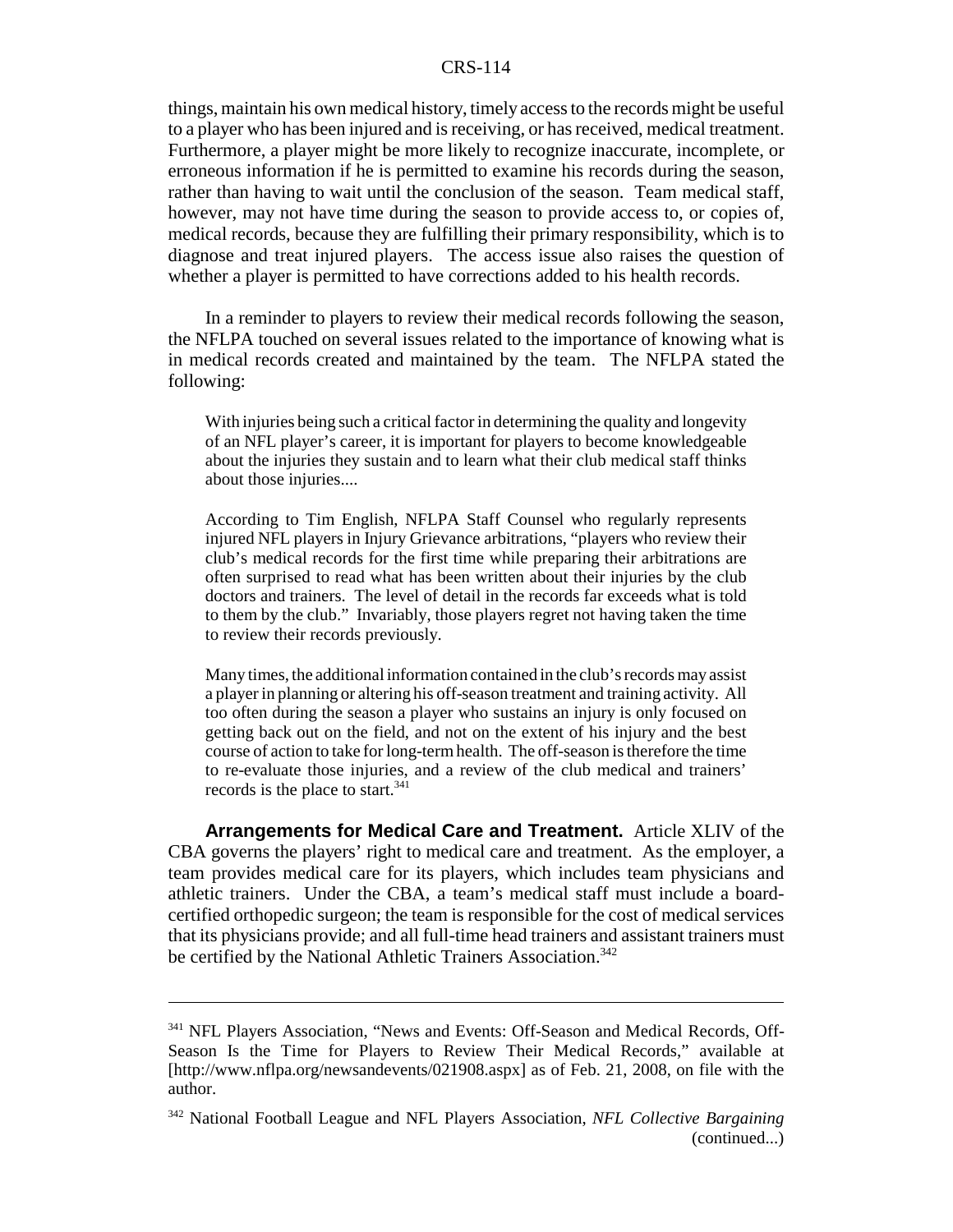Article XLIV includes several additional safeguards for players, including the following:

If a Club physician advises a coach or other Club representative of a player's physical condition which adversely affects the player's performance or health, the physician will also advise the player. If such condition could be significantly aggravated by continued performance, the physician will advise the player of such fact in writing before the player is again allowed to perform on-field activity.343

While the requirement to provide written notification to a player is an important safeguard, it is unclear whether this step would be feasible in some situations. For example, is it possible to provide written notification to players during a game?

A player may seek a second opinion, and he may have his team pay for the costs associated with doing so as long as he follows this provision in the CBA:

A player will have the opportunity to obtain a second medical opinion. As a condition of the responsibility of the Club for the costs of medical services rendered by the physician furnishing the second opinion, the player must (a) consult with the Club physician in advance concerning the other physician; and (b) the Club physician must be furnished promptly with a report concerning the diagnosis, examination and course of treatment recommended by the other physician.344

At least one former team doctor has suggested, however, that some players may believe the team prefers that they not seek a second option. As quoted in a news article, Dr. Robert Huizenga, a team doctor for the Oakland Raiders and past president of the National Football League Team Physicians Society, "said he always suspected that the Raiders he treated believed it would be held against them if they sought a second opinion. 'Some of them were afraid to even admit to being injured at all,' Dr. Huizenga said...."345 Although it is not known whether any team has discouraged a player from seeking a second opinion, the expense involved and the possibility that a non-team doctor's diagnosis and recommendation for treatment might conflict with, or be more costly than, the team doctor's diagnosis and recommendation might have some bearing on a team's perspective on second opinions. It is unclear whether the team would be required to pay for any nonsurgical treatment recommended by a non-team physician. Under the CBA, a team will pay for a player's surgery regardless of who — team doctor or non-team doctor — performs the surgery:

 $342$  (...continued)

*Agreement, 2006-2012*, p. 197.

<sup>343</sup> Ibid.

<sup>344</sup> Ibid.

<sup>&</sup>lt;sup>345</sup> Bill Pennington, "Sports Medicine; Sports Turnaround: The Team Doctors Now Pay the Team," *New York Times*, May 18, 2004, available at [http://query.nytimes.com/ gst/fullpage.html?sec=health&res=9501E6D8153FF93BA25756C0A9629C8B63].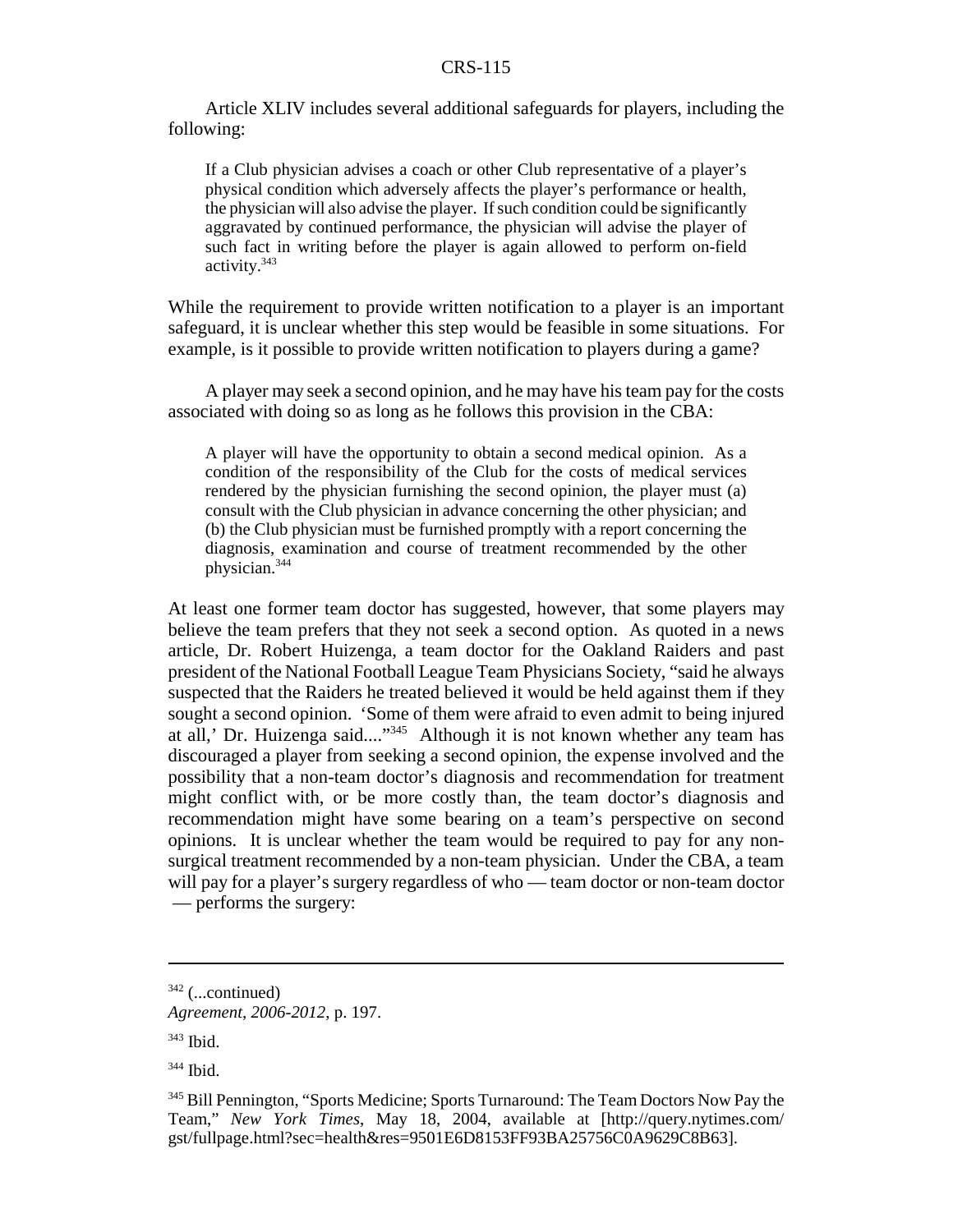A player will have the right to choose the surgeon who will perform surgery provided that: (a) the player will consult unless impossible (e.g., emergency surgery) with the Club physician as to his recommendation as to the need for, the timing of and who should perform the surgery; and (b) the player will give due consideration to the Club physician's recommendations. Any such surgery will be at Club expense; provided, however, that the Club, the Club physician, trainers and any other representative of the Club will not be responsible for or incur any liability (other than the cost of the surgery) for or relating to the adequacy or competency of such surgery or other related medical services rendered in connection with such surgery.<sup>346</sup>

The condition that requires a player to "give due consideration" to the team physician's recommendations might be open to interpretation. Specifically, this phrase might concern how much discretion a player has, or how much discretion he thinks he has, to select his own surgeon, which could differ from the team's view on how much discretion a player has.

Another issue regarding the medical care provided to players is the potential for a conflict of interest. Some would argue that a team physician, as an employee of the team, might find it challenging to balance the interests of his patients — players with the interests of the coaches, if not the team owners. The following excerpt from a news article describes the issue: "There is a complex tapestry occurring in players' medical treatments. Coaches often want players rushed back onto the field to win games. Players themselves often push to get back quickly. But when some injured players balk, coaches and teammates might consider them loafers and pressure them to return. Coaches pressure doctors for medical releases for players to play. And trainers are often caught in the middle, receiving pressure from coaches and even from owners to influence doctors' decisions."347 A former assistant team physician with the Carolina Panthers, Dr. Walter Beaver, indicated, though, that in his experience, "'[y]ou had total authority to take care of the players the way you felt they should be taken care of.... They (team officials) would never question it."<sup>348</sup> A team physician for the Pittsburgh Steelers, Jim Bradley, also has asserted that his team's head coach did not intervene in medical decisions. Reportedly, Bradley said: "'If I tell Bill (Cowher, the [former] Steelers coach) a guy can't go, he never gives me any problem.... It's my call."<sup>349</sup> A related issue is the possibility that the premier players on a team receive better medical treatment than other players. During a malpractice suit against a former team doctor, it was "revealed that players believe, in some cases, that star players are treated differently medically than lesser players."350 Reportedly, the executive director of the NFLPA stated: "'We never

<sup>346</sup> Ibid.

<sup>347</sup> Thomas George, "Care by Team Doctors Raises Conflict Issue."

<sup>348</sup> Charles Chandler, "Consent at Heart of Lawsuit Facing Panthers, Doctor; Four Ex-Panthers Say Surgeries Went Further Than They Expected," *Charlotte Observer*, p. 1A.

<sup>349</sup> Vergano, "NFL Doctors, Players Face Off Over Painful Choices."

<sup>350</sup> Thomas George, "Care by Team Doctors Raises Conflict Issue." The player, Jeff Novak, an offensive lineman for the Jacksonville Jaguars, filed a lawsuit against Stephen Lucie, (continued...)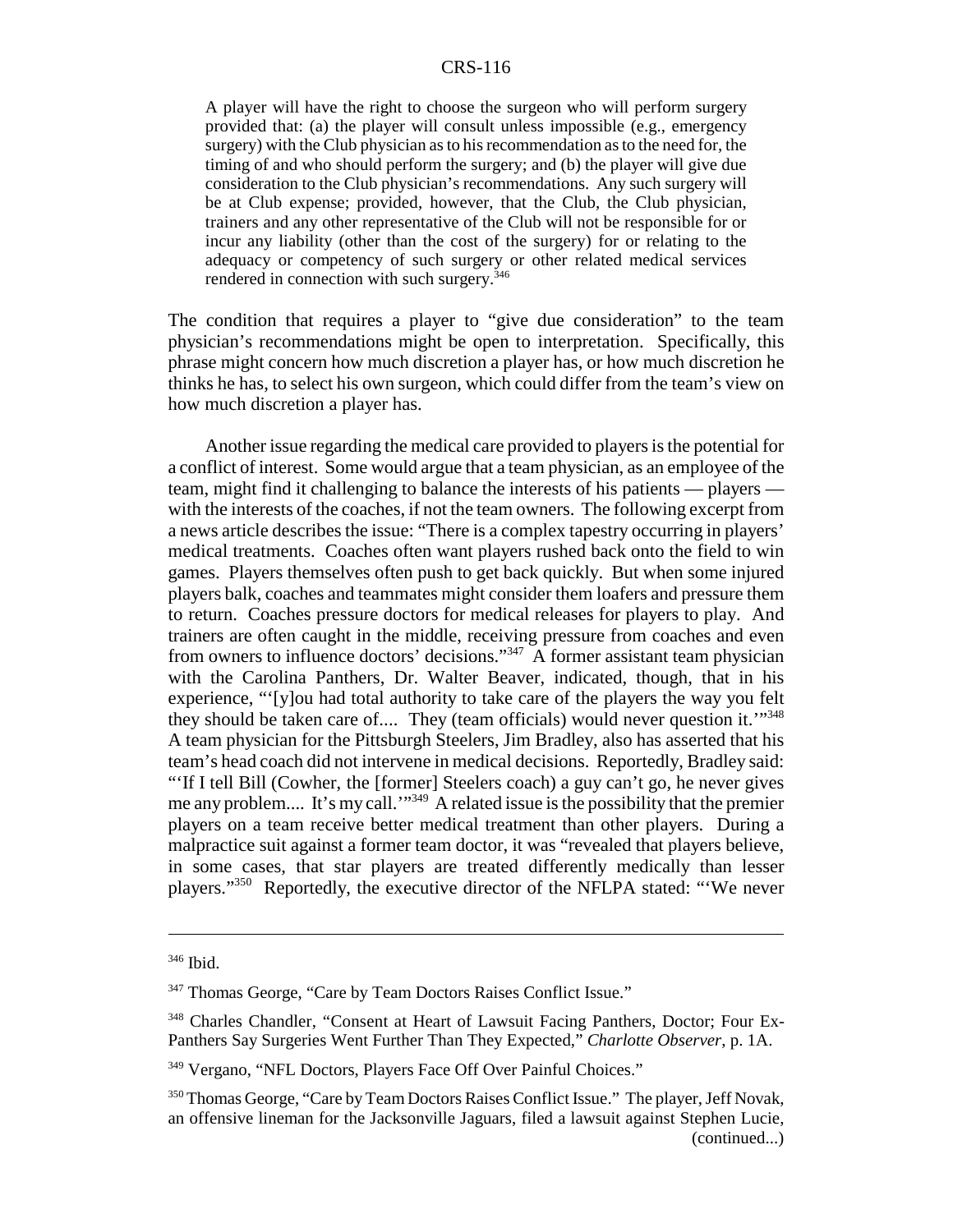know if it's the patient-doctor relationship or the doctor-owner relationship' that matters in a team's medical decisions.'"<sup>351</sup> In 2002, it was reported that the NFLPA and the league were "seeking a uniform standard for the relationships between team doctors and players and to make them more doctor-patient relationships. The league wants players treated effectively and fairly but also wants to protect its teams from expensive liability awards."<sup>352</sup> The status of this effort is unclear.

A related issue is the nature of the business arrangement between a team and its medical staff. As described in the following excerpt, some doctors (or their medical practices) pay a team for the privilege of serving as team doctor(s).

In an upside-down scenario spawned by an increasingly competitive health-care market, hospitals and medical practices — eager for any promotional advantage — have begun bidding to pay pro teams as much as \$1.5 million annually for the right to treat their high-salaried players. In addition to the revenue, sports franchises get the services of the provider's physicians without charge or at severely discounted rates. In return, the medical groups and the hospitals are granted the exclusive right to market themselves as the teams' official hospital, H.M.O. or orthopedic group.... Despite concerns among many doctors and the players' unions over the ethics of putting health care out to bid, about half the teams in the four major North American professional sports are now tied contractually to a medical institution.... 353

Criticism is generally not directed at the quality of medical care dispensed, because it is difficult, if not impossible, to ascertain how these marketing arrangements directly affect player treatment. Almost everyone agrees that the pool of sophisticated sports medicine practitioners is so deep that the level of care is likely to be excellent. But the manner in which the doctors and the hospitals are selected and the potential for conflicts of interest bother many people in sports....354

<sup>350 (...</sup>continued)

who had been a Jacksonville team doctor, and won a \$5.35 million malpractice award. A news article summarized Novak's story as follows: "[Novak] injured his right knee in training camp on July 28, 1998. Lucie drained blood and fluid from the knee on Aug. 3 in a training room at Alltel Stadium. Two days later, Novak returned to practice, but by Sept. 10 had staph and E-coli infections in the knee and had bleeding episodes. Two operations followed. Novak ... played in only three more games that season, and was not offered a new contract and retired. Lucie testified that he 'had a patient who was in a lot of pain who was having trouble walking around and wanted relief; the best way to provide relief was to remove this pressure and drain the hematoma.' Doctors testifying for Novak said that he should have rested after the surgery, that it was performed in an unsterile environment, that maybe Novak should not have had the surgery at all but should have allowed the knee to rest and heal." (Ibid.)

<sup>351</sup> Vergano, "NFL Doctors, Players Face Off Over Painful Choices."

<sup>352</sup> Thomas George, "Care by Team Doctors Raises Conflict Issue."

<sup>353</sup> Pennington, "Sports Medicine; Sports Turnaround: The Team Doctors Now Pay the Team," *New York Times*.

<sup>354</sup> Ibid.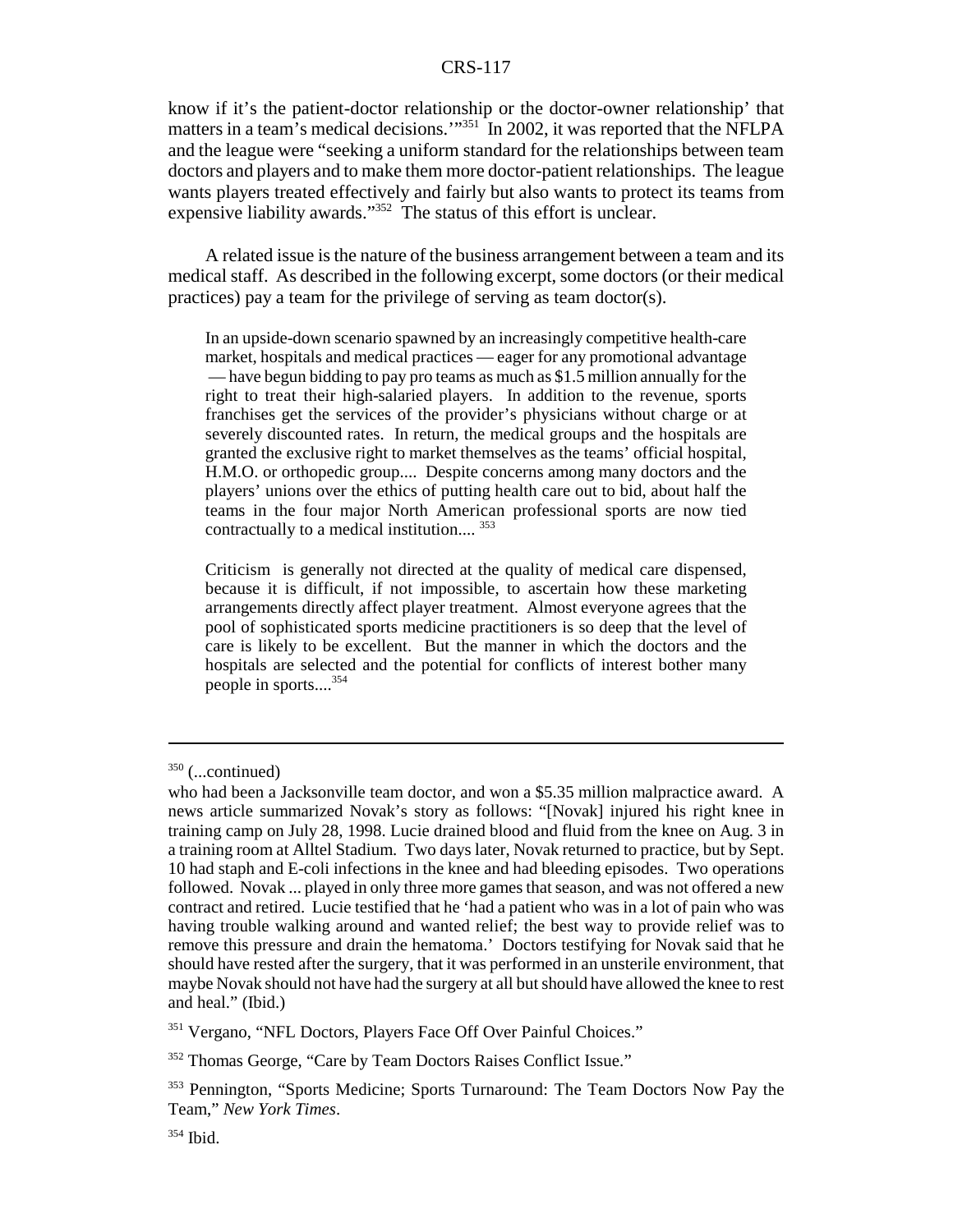Although the medical care provided may not suffer as a result of the business relationship between a team and its team doctor or doctors, concern persists about the appearance of a conflict of interest. Reportedly, Dr. Andrew Bishop, the Atlanta Falcons' team doctor for 11 years, said: "'It compromises you as a physician.... The perception is that if this individual was so eager to do this he's willing to pay to do it, then he's going to do whatever management wants to keep the job he paid for.'"355 Dr. James Bradley, president of the N.F.L. Physicians Society, counters this notion, reportedly saying: "'If you are an N.F.L. team doctor and don't have the best interests of the players in mind ... you are a fool.'"356 Reportedly, a spokesman for the NFLPA, Carl Francis, said: "'We're always concerned about the relationships between teams and physicians.... But we're willing to give the teams the benefit of the doubt. You would hope that a corporate relationship wouldn't prevent a team from doing the proper research before hiring a medical staff.'"357 A final comment on the topic comes from a player, Troy Vincent, then president of the NFL Players Association. Vincent was quoted in a news article as saying: "'Our medical care is the only part of our game that isn't regulated.... There are uniform rules on everything else, including how to wear your uniform socks. Shouldn't there be some rules about who gets to treat the players when they're injured? That's when we are most vulnerable, and we should know that the doctor who comes out on that field to help us is the best around, chosen because he is the best, and not for any other reason."358

## **Workers' Compensation**

The NFLPA and the NFL have taken steps to ensure that workers' compensation, which is administered by states, is available to NFL players. The players association has taken steps to ensure that all players are covered by workers' compensation, and "has established a panel of qualified lawyers to help players file and pursue their claims."359 Similar to other benefits, funding for workers' compensation comes from the portion of the league's total revenues that is allocated to the players. A player may receive both disability benefits and workers' compensation, and the players association and the league have agreed that the disability benefits will not be reduced.<sup>360</sup> The NFLPA has written that it "strongly advises each player to preserve his rights under Workers' Compensation for life-time medical care for his football injuries."361

<sup>355</sup> Ibid.

<sup>356</sup> Ibid.

<sup>357</sup> Mike Bianchi, "Doctors, Teams, Players Work in Strange Ways," *Orlando Sentinel*, Sept. 17, 2003, p. D1.

<sup>&</sup>lt;sup>358</sup> Pennington, "Sports Medicine; Sports Turnaround: The Team Doctors Now Pay the Team."

<sup>359</sup> Letter from Upshaw to Reps. Conyers, Smith, Sanchez, and Cannon, p. 4; NFL Players Association, "NFLPA White Paper," p. 21.

<sup>360</sup> Ibid.

<sup>361</sup> Ibid.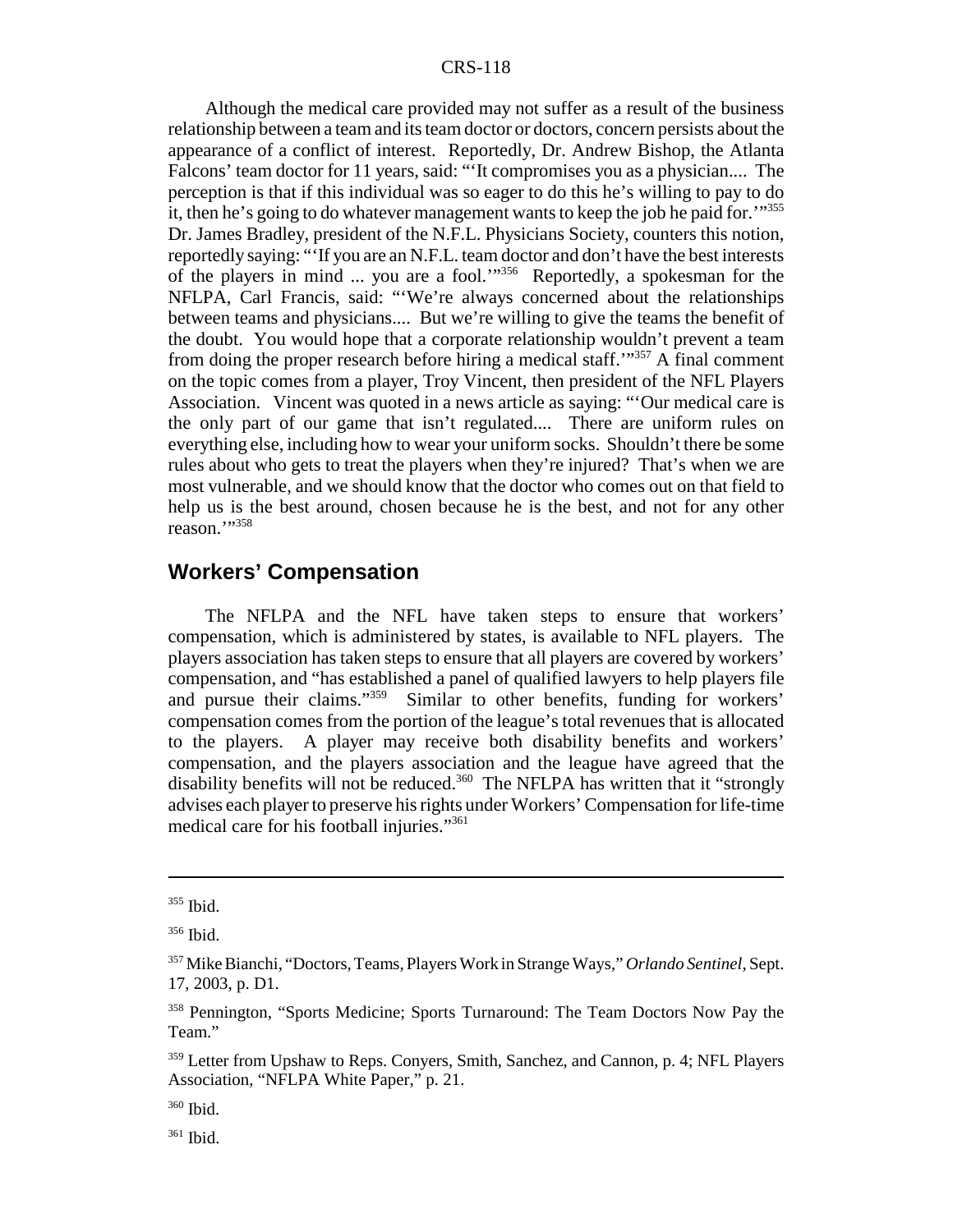Since workers' compensation is administered by states, benefits, requirements, and filing procedures may vary by team location. As the NFLPA has noted, "every state has a time limit within which to file a claim, which could be as short as one (1) year from the date of injury."362 Despite the efforts of the NFLPA to publicize workers' compensation benefits, some players might not explore this option until, for example, they retire or one or more disabilities arise, when it might be too late for them to apply. A successful application for workers' compensation benefits might limit a player's options for recourse concerning his team (including the team's medical staff), which might serve as a deterrent to some players. Generally, an individual who files for and receives workers' compensation may not be permitted to file a lawsuit against his employer.<sup>363</sup> Reportedly, the trial of a former team doctor who was sued by a player "showed that workmen's compensation laws and the league's current collective bargaining agreement protect some doctors and teams from litigation unless ... they are independent contractors."364

## **Possible Courses of Action**

The subject of injuries, chronic health problems, disabilities (interpreted broadly), and benefits for former players is a complex one, and involves a variety issues, some of which are discussed in this report. Accordingly, developing possible courses of action is a challenging undertaking, particularly given the interrelationships among different facets and issues.

The next section examines three proposals offered by the NFLPA, while the following section explores other possible options.

## **NFLPA's Suggestions for Legislative Action**

At a hearing in September 2007, the executive director of the players association proposed three legislative options.<sup>365</sup> The NFLPA did not discuss how it developed these proposals, including whether the suggestions were based on any data or documentation.

<sup>362</sup> NFL Players Association, "CBA: Workers' Compensation Benefits."

<sup>363</sup> Cornell University Law School, Legal Information Institute, "Workers Compensation," n.d., available at [http://www.law.cornell.edu/wex/index.php/Workerscompensation]; Gregory P. Guyton, "A Brief History of Workers' Compensation," *Iowa Orthopaedic Journal*, 1999, available at [http://www.pubmedcentral.nih.gov/articlerender.fcgi? artid=1888620], pp. 108-109; California Department of Industrial Relations, "Division of Workers' Compensation - Employer Information," n.d., available at [http://www.dir.ca.gov/ dwc/Employer.htm].

<sup>364</sup> Thomas George, "Care by Team Doctors Raises Conflict Issue."

<sup>365</sup> U.S. Congress, Senate Committee on Commerce, Science, and Transportation, "Oversight of the NFL Retirement System," statement of Eugene Upshaw, Executive Director, NFL Players Association, unpublished hearing,  $110^{th}$  Cong.,  $1^{st}$  sess., Sept. 18, 2007, p. 3.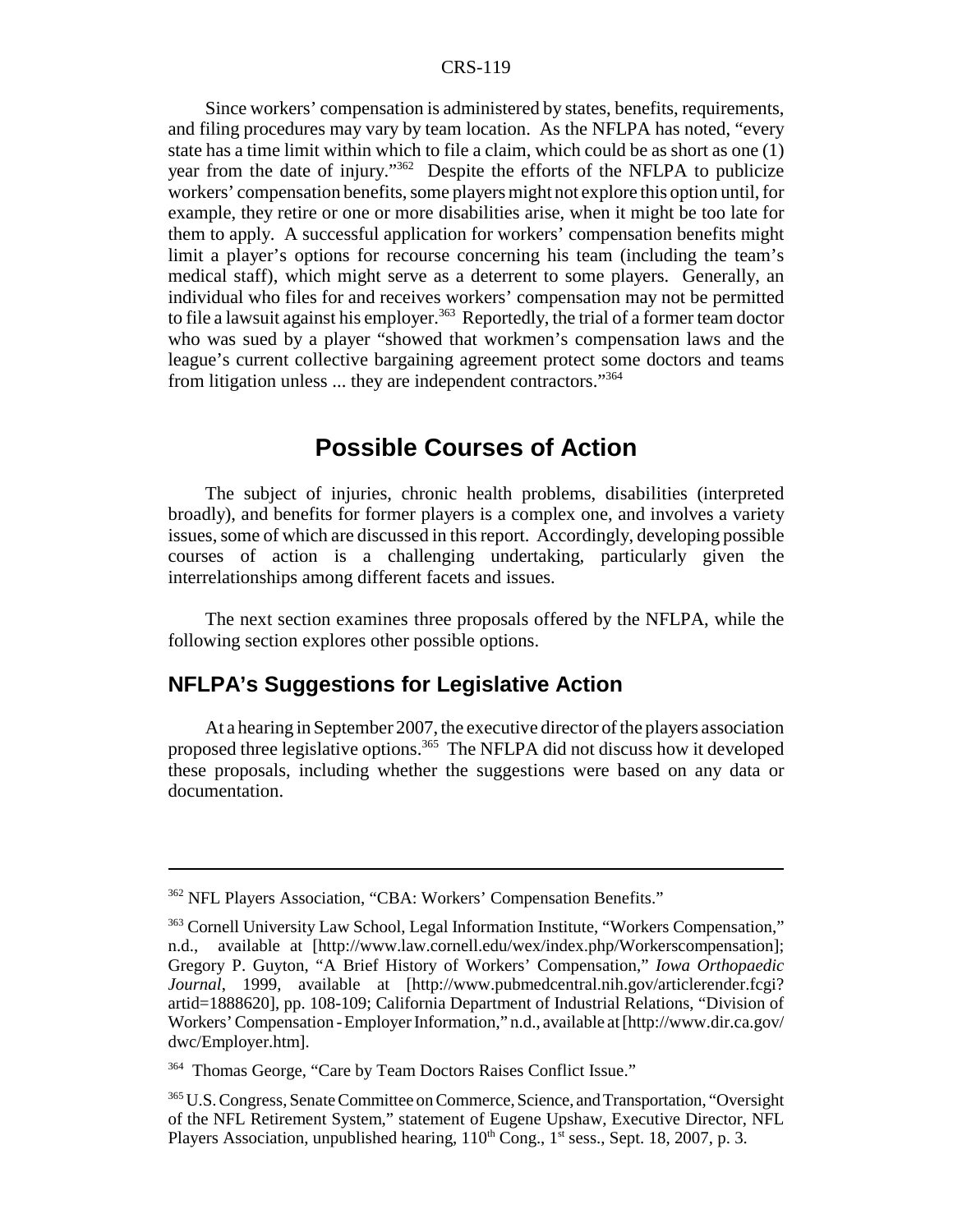**Establish Federal Standards for Workers' Compensation.** The NFLPA suggested that the federal government develop federal standards for workers' compensation, which currently is administered by states. The players association argues that the current system "causes the vast majority of hurt workers, not just NFL players, to settle for a lump sum, and give up their rights to lifetime medical care for their injuries on the job."366 Without additional, detailed information about states' workers' compensation systems or programs, including data about the disposition of workers' compensation applications, the extent of the problem raised by the NFLPA is unknown. This suggestion might be interpreted as applying to all employers and employees, and not just the NFL and professional football players, yet it would be helpful to have an explicit declaration of the scope of the suggestion. In any case, whether the suggestion is for the NFL only or for all employers, the implications of such a change could be far-reaching. Another consideration is whether, since states, historically, have been responsible for administering workers' compensation, this is an area in which the federal government would want to intervene. In sum, additional, detailed information is needed in order to assess this proposal.

**Permit Unions to Manage Their Benefit Plans.** The NFLPA suggested that the Taft-Hartley Act (29 U.S.C. §§141-197) should be changed to allow the players association, if not all unions, to manage their own "plans." It appears that the NFLPA is referring to 29 U.S.C. §186(c)(5)(B), which requires that a plan subject to the act be administered by a board of trustees, and that the union and the employer be represented equally on the board. As with the first proposal, it is unclear whether the NFLPA is suggesting this change for only the NFL-NFLPA retirement plan, or for all negotiated retirement plans. If the NFLPA is proposing that the suggested change to the Taft-Hartley Act apply to all negotiated plans, it is unclear how other unions and employers might respond to the NFLPA's suggestion.

The rationale offered by the NFLPA for amending the Taft-Hartley Act is as follows: "since the NFLPA has been criticized when applications are denied (even though a majority vote of the six trustees is necessary for a decision), and since current players are funding the system, it makes sense for the players to be the ones making the disability decisions."<sup>367</sup> The players association has also said that "allow[ing] the trustees appointed by the NFLPA to have the sole responsibility to decide applications for disability benefits ... [would] avoid deadlocks and expedite payments."368

Changing the composition of the Retirement Board might not significantly affect the application approval rate, which means that criticism of the NFLPA might not lessen. As the NFLPA executive director noted in his comments regarding this proposal, "the negotiated contribution by employers is fixed and plan actions cannot impose extra liability."369 Thus, the NFLPA does not assert that changing the

<sup>366</sup> Ibid., p. 3.

<sup>367</sup> Ibid., p. 3.

<sup>&</sup>lt;sup>368</sup> Letter from Upshaw to Reps. Convers, Smith, Sanchez, and Cannon, p. 14.

<sup>369</sup> U.S. Congress, Senate Committee on Commerce, Science, and Transportation, (continued...)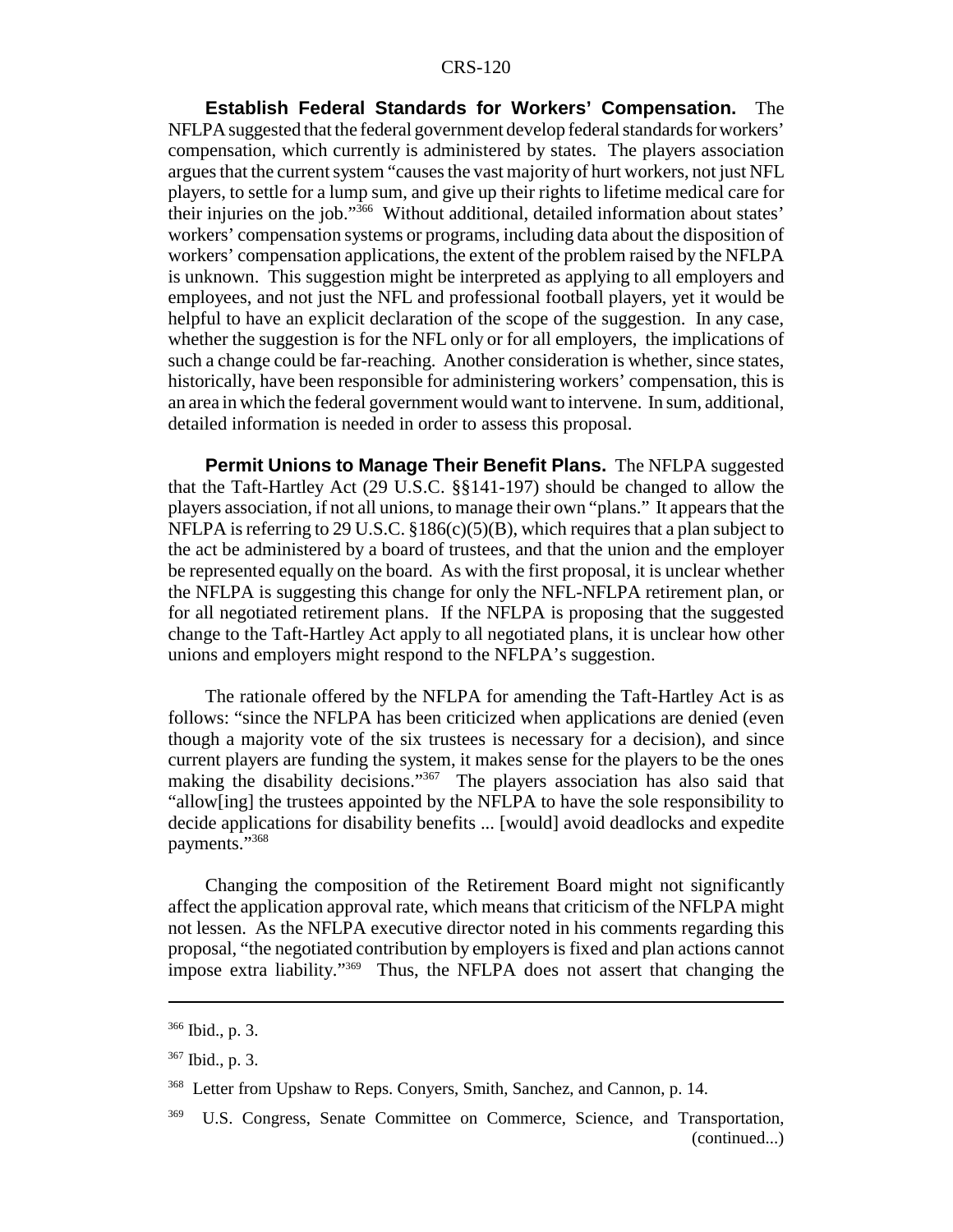composition of the board would result in an increase in overall payments. Furthermore, as mentioned above, the plan counsel testified that the retirement plan is underfunded actuarially. However, one of the suggestions presented below, regarding the Sports Broadcasting Act of 1961, includes a mechanism that, if enacted, might yield additional funds for benefits.

While it might be important symbolically for the board to consist solely of NFLPA representatives, the substantive significance of the second element of the NFLPA's rationale for this proposal — players fund the retirement plan — is not readily apparent. Furthermore, under the proposed arrangement, the NFLPA alone most likely would bear the brunt of criticism about the disability application process, whereas currently both the league and the players association might be viewed as sharing responsibility for the Retirement Board's decisions.

In his testimony, the NFLPA's executive director mentioned "six trustees," which suggests that he was referring to the Retirement Board (the DICC has only two members) when he proposed that the NFLPA choose all of the individuals who make disability application decisions. Giving the NFLPA sole responsibility for the decisions of the Retirement Board would, according to the players association, end deadlocked votes which, in turn, would aid in expediting payments to applicants. Currently, resolving tie votes involves sending the applicant to a medical advisory physician or using arbitration (the arbitration is among the board members; the applicant "is not a party to the arbitration"). $370$  Thus, if there are no deadlocks, the application process would end with the board's decision.

**Eliminate the Requirement for the Disability Initial Claims Committee (DICC).** In his 2007 testimony, the NFLPA's executive director asked Congress to eliminate the requirement to have "an extra level of decision-making in disability decisions." The executive director appeared to be referring to 29 CFR  $\S 2560.503-1(h)(3)(ii)$  and (4), which require a disability plan to have a mechanism for an applicant to appeal an adverse benefit determination, and stipulate that neither the individual who made the adverse determination, nor anyone subordinate to this individual, can hear the appeal. No rationale accompanied the NFLPA's suggestion, although it seems likely that this step would decrease the amount of time needed to process applications.

On the one hand, eliminating a level of review might reduce the cost and duration of the application process as a whole. On the other hand, as the plan counsel, Douglas W. Ell, testified in 2007, "... one man's 'red tape' is another man's due process." 371 The application process, as summarized by Ell, is as follows:

 $369$  (...continued)

<sup>&</sup>quot;Oversight of the NFL Retirement System," statement of Eugene Upshaw, p. 3.

<sup>&</sup>lt;sup>370</sup> U.S. Congress, House Committee on the Judiciary, Subcommittee on Commercial and Administrative Law, *The National Football League's System for Compensating Retired Players: An Uneven Playing Field?* statement of Douglas W. Ell, p. 15.

<sup>371</sup> Ibid., p. 16.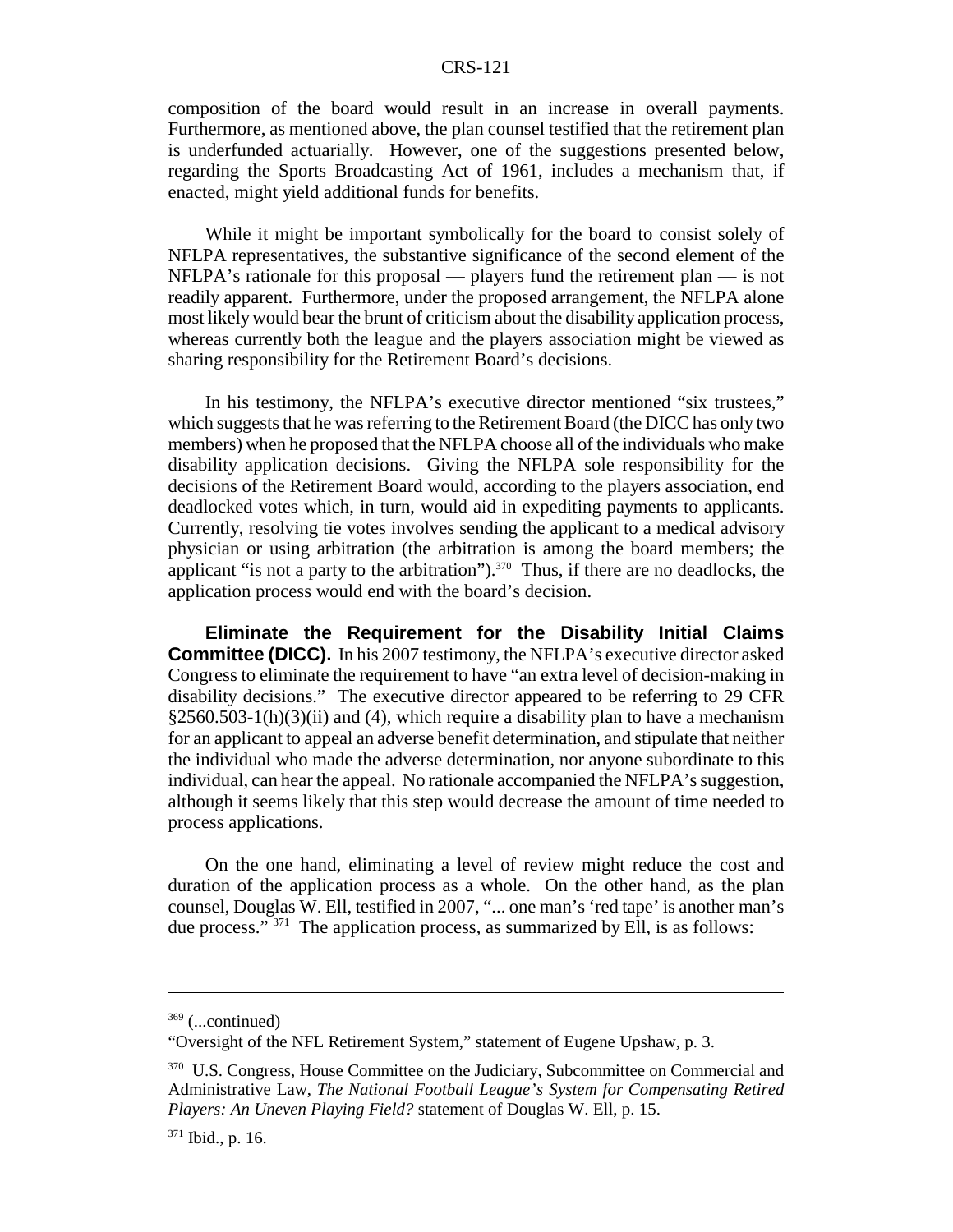A player seeking disability benefits begins by completing a written application and sending it to the [Retirement] Plan's administration office in Baltimore. The Plan office has a toll-free number that players call to ask questions and get forms, and also has a website for downloading forms. The player is then sent to a nearby physician approved by the Retirement Board for an examination. These physicians are called neutral physicians and they provide a written report.

Disability claims are decided at the first level by a separate committee, the Disability Initial Claims Committee. Since 2002 the Department of Labor has required the existence of this separate committee. If a player is dissatisfied in any way with the decision of the Committee, he has the right to appeal to the full Retirement Board. Players who appeal are sent to a different second Neutral Physician, as required by federal law. If a player is dissatisfied in any way with the decision of the Retirement Board, he has the right to file suit in federal court.372

Eliminating one level of review — specifically, the DICC — might affect the overall approval rate, which is 42%. Currently, the DICC performs the initial review, and its approval rate is 34%. As discussed above, the second level of review (the Retirement Board) in the current configuration appears to contribute to a higher overall approval rate. If the DICC were eliminated, would the overall approval rate decrease from 42%, stay the same, or increase?

### **Other Suggestions**

**Mitigation of Economic Risk.** The health of active and former players might have implications for the NFL, the NFLPA, and society as a whole. Relatively healthy individuals and former players who, through their employment, earn sufficient wages to support themselves and their families are less likely to need government benefits and NFL/NFLPA-provided benefits than individuals who are unemployed, underemployed, or suffer from chronic health problems and/or disabilities. Dave Pear is an example of a former player who relies on government benefits and NFL/NFLPA benefits. A former defensive lineman for the Oakland Raiders and the Tampa Bay Buccaneers, Pear receives a \$606 monthly pension payment from the retirement plan and \$2,000 per month in Social Security disability benefits.<sup>373</sup> Medicare has paid most of the costs of his surgeries.<sup>374</sup>

Since the injuries and medical conditions an active player sustains most likely will have some bearing on his health in retirement, mitigation begins with active players. (The NFL and NFLPA policies on steroids and substances of abuse are examples of efforts to mitigate risk.<sup>375</sup>) To aid in mitigating the economic risk

<sup>372</sup> Ibid., pp. 14-15.

<sup>373</sup> Leahy, "The Pain Game," p. 10.

 $374$  Ibid.

<sup>375</sup> National Football League and NFL Players Association, *National Football League Policy on Anabolic Steroids and Related Substances 2007*; National Football League and NFL Players Association, *National Football League Policy and Program for Substances of* (continued...)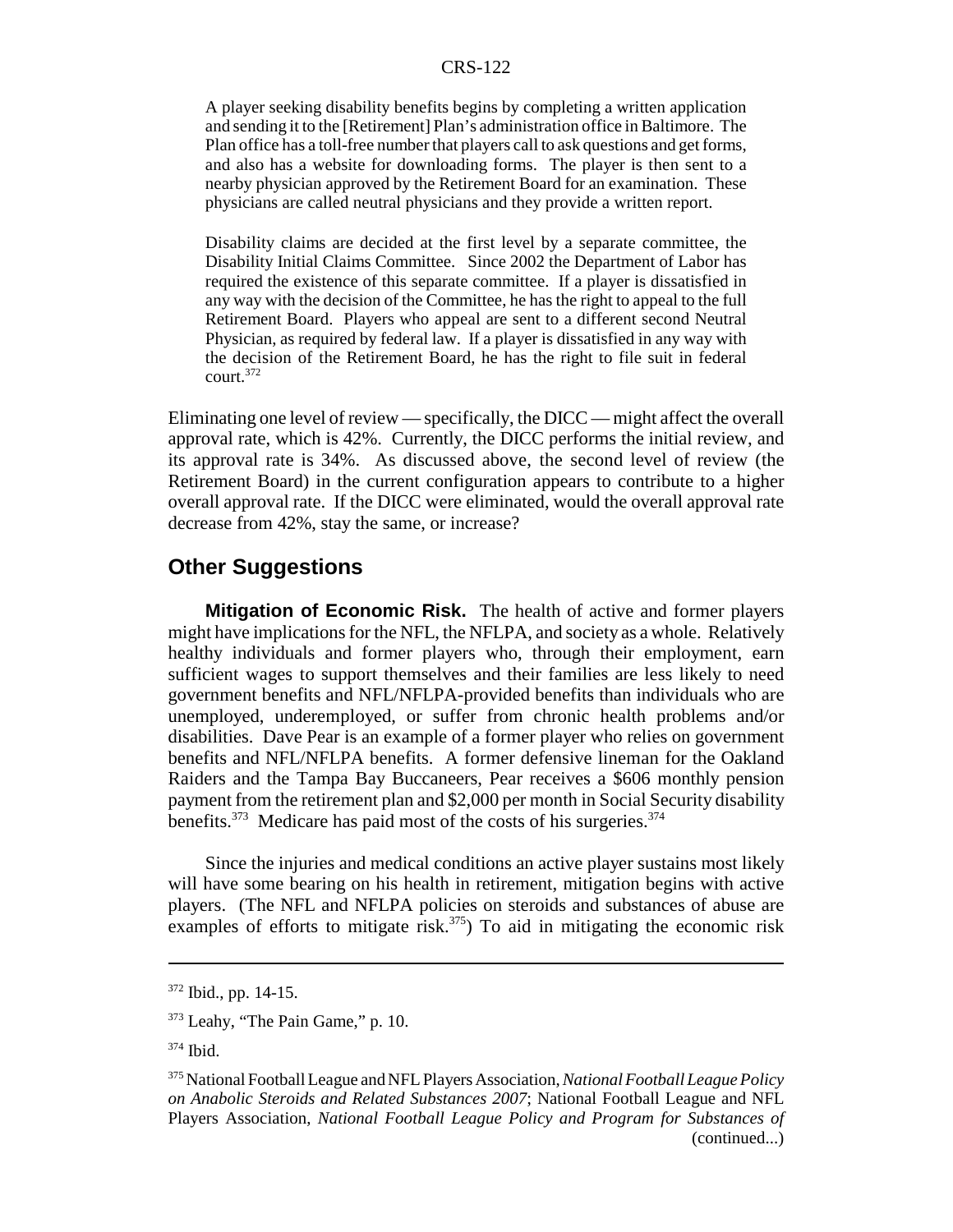associated with the health and safety of players, two options are available. A neutral party could conduct a single review, or multiple reviews, of the conditions, terms, policies, and procedures involving player health and safety. Within the federal government, the National Institute for Occupational Safety and Health and the Institute of Medicine (IOM) of the National Academies are examples of two entities that, with appropriate funding, might be able to undertake this initiative.<sup>376</sup> Another option for facilitating the mitigation of risk would be to have the Occupational Safety and Health Administration (OSHA) review the working conditions of NFL players, set and enforce standards, and provide education.<sup>377</sup>

**Independent Studies.** While the NFLPA has not conducted its own research or written its own articles on medical subjects and related subjects, the NFL has awarded grants for research, and members of the MTBI Committee, and perhaps other NFL committees as well, have written articles on medical subjects. $378$  (See **Appendix B** for a list of studies and articles that each entity has sponsored or published. The recipients of NFL Charities grants for MTBI and related research are

<sup>377</sup> OSHA, which is part of the Dept. of Labor, "aims to ensure employee safety and health in the United States by working with employers and employees to create better working environments." (Dept. of Labor, Occupational Safety and Health Administration, "OSHA Facts — August 2007," available at [http://www.osha.gov/as/opa/oshafacts.html].)

<sup>378</sup> Although the NFL has referred to the MTBI Committee as "the NFL's independent committee on mild-traumatic brain injury," and has noted that the "MTBI Committee will continue to operate as an independent group," it is unclear what is meant by "independent" in these statements. (National Football League, "NFL Outlines Standards for Concussion Management," news release, May 22, 2007, p. 1.) The degree of independence might depend upon, for example, the terms and conditions governing members' service on the committee; whether committee members are compensated in any way for their service; and whether any other committee, office, or individual in or affiliated with the NFL conducts a pre-publication review of articles produced by committee members. At the conclusion of at least one of the articles published by members of the MTBI Committee is a statement that disavows any conflict of interest. The text of the statement is as follows: "None of the Committee members have a financial or business relationship posing a conflict of interest to the research conducted on concussion in professional football. Funding for this research was provided by the National Football League and NFL Charities. The Charities is funded by the NFL Players' Association and League." (Pellman, et al., "Concussion in Professional Football: Players Returning To the Same Game — Part 7," p. 90.)

 $375$  (...continued)

*Abuse*. Substances of abuse include, for example, marijuana and cocaine. The policy also covers the abuse of prescription drugs, over-the-counter medications, and alcohol. (Ibid., p. 1.)

<sup>376</sup> NIOSH, which is located within the Dept. of Health and Human Services, Centers for Disease Control, "is the federal agency responsible for conducting research and making recommendations for the prevention of work-related injury and illness. (Dept. of Health and Human Services, Center for Disease Control, National Institution for Occupational Safety and Health, "About NIOSH," available at [http://www.cdc.gov/niosh/about.html].) IOM "provides unbiased, evidence-based, and authoritative information and advice concerning health and science policy to policy-makers, professionals, leaders in every sector of society, and the public at large." (Institute of Medicine, "About," available at [http://www.iom.edu/ CMS/AboutIOM.aspx].)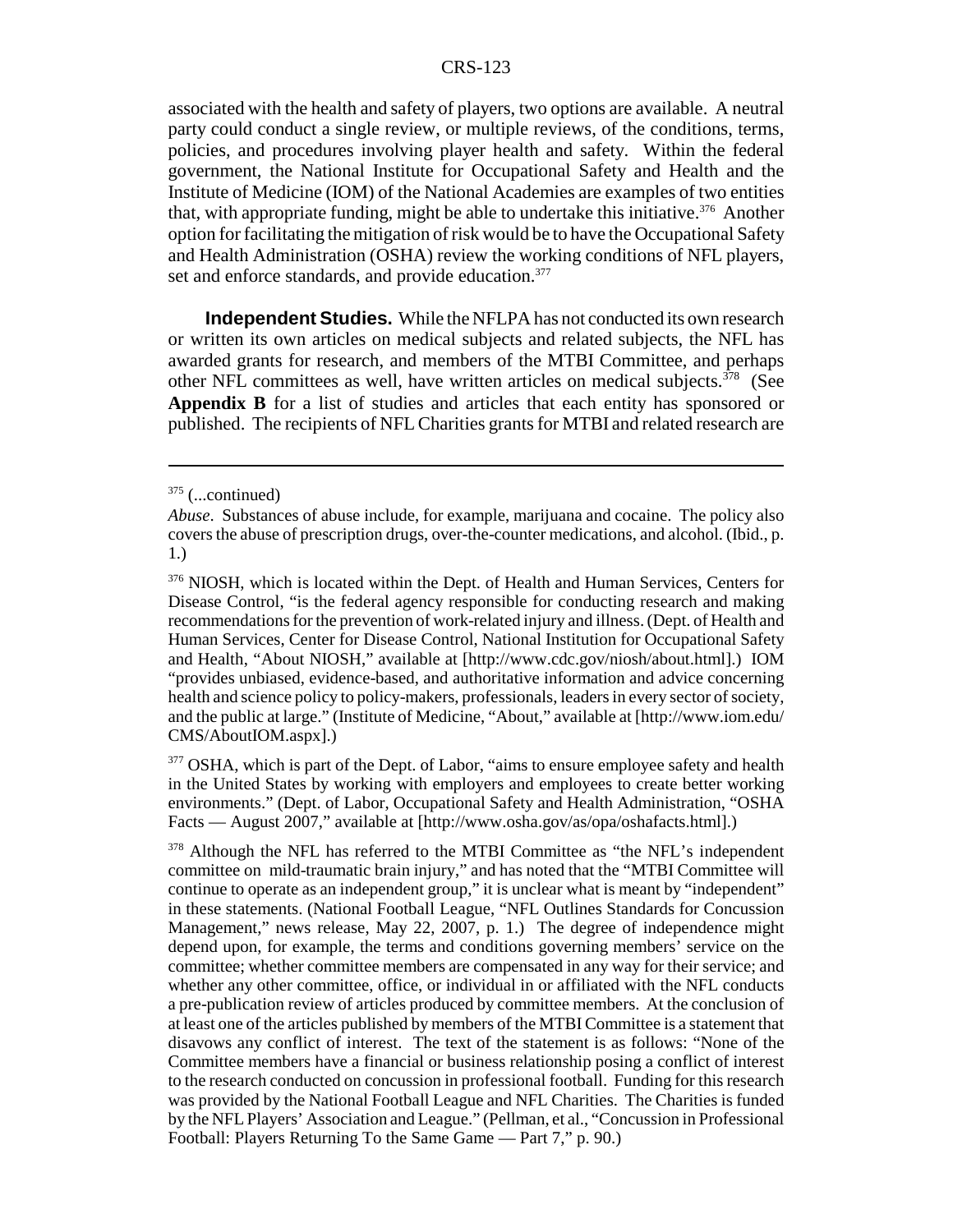shown in **Table 17**.) Selecting individuals and organizations that are not affiliated, either directly or indirectly, with the NFL to conduct research on subjects and issues related to player health might provide a fresh perspective while helping to alter the perception, if not the reality, that, as some observers allege, the NFL uses its own research "to justify league practices."379 The National Institute of Occupational Safety and Health (NIOSH) and the Center for the Study of Retired Athletes (CSRA), University of North Carolina at Chapel Hill, are two organizations that are independent of the NFL and the NFLPA and may have the capability to conduct studies of active and former NFL players.<sup>380</sup> In the early 1990s, the NFLPA asked NIOSH to conduct a mortality study to "investigate the rate and causes of death of National Football League Players."381 Additionally, as noted above, Dr. Bennet I. Omalu and his co-authors offered to "collaborate with the Mild Traumatic Brain Injury Committee and the NFL in developing and implementing an optimal research program that will address these newly emerging issues."382

**Data: Collection, Quality, and Access.** The collection, analysis, and reporting of certain data might serve a number of purposes, such as providing additional, or more complete, information to active players about injuries and possible long-term consequences, and helping the NFL, the NFLPA, and the retirement plan office to identify and remedy possible problems associated with the administration of benefits. Possible options include providing injury surveillance system reports to active players, which could aid them in understanding, for example, the scope and frequency of injuries, which positions are at risk for certain injuries, and why certain protective equipment or safety procedures are necessary for players' safety. Provision of the data (in addition to the two reports that are produced each season) to the NFLPA would make it possible for the players association to conduct its own analysis of injuries.

Suggestions for new data collection efforts include conducting exit interviews with players who are retiring, carrying out a survey of former players, and establishing and maintaining a database on the disposition of applications for disability benefits. Exit interviews might provide information useful to the league, the players association, and the players themselves. An exit interview could cover a range of topics including, for example, reason(s) for retirement, feedback on the nature and quality of health care received as a player, a discussion of health and safety issues (including the player's narrative of injuries sustained), and retirement

<sup>379</sup> Peter Keating, "See No Evil? The NFL Won't Face Concussion Facts," *ESPN.com*, Jan. 19, 2007, available at [http://sports.espn.go.com/nfl/columns/story?id=2736505].

<sup>380</sup> Information about NIOSH and CSRA is available at [http://www.cdc.gov/niosh/] and [http://www.csra.unc.edu/], respectively.

<sup>&</sup>lt;sup>381</sup> Letter from Baron and Rinsky to Woschitz, p. 1.

<sup>382</sup> Omalu, et al., "Chronic Traumatic Encephalopathy in a National Football League Player," May 2006, p. E1003. According to a 2000 news article, the NFLPA had tried to get the NFL to join the players association in asking the Centers for Disease Control to conduct a "comprehensive injury study," but the NFL was not interested. The NFL apparently responded that no such offer had been made by the players association. (Gutierrez, "NFL Injuries; Pain Game.")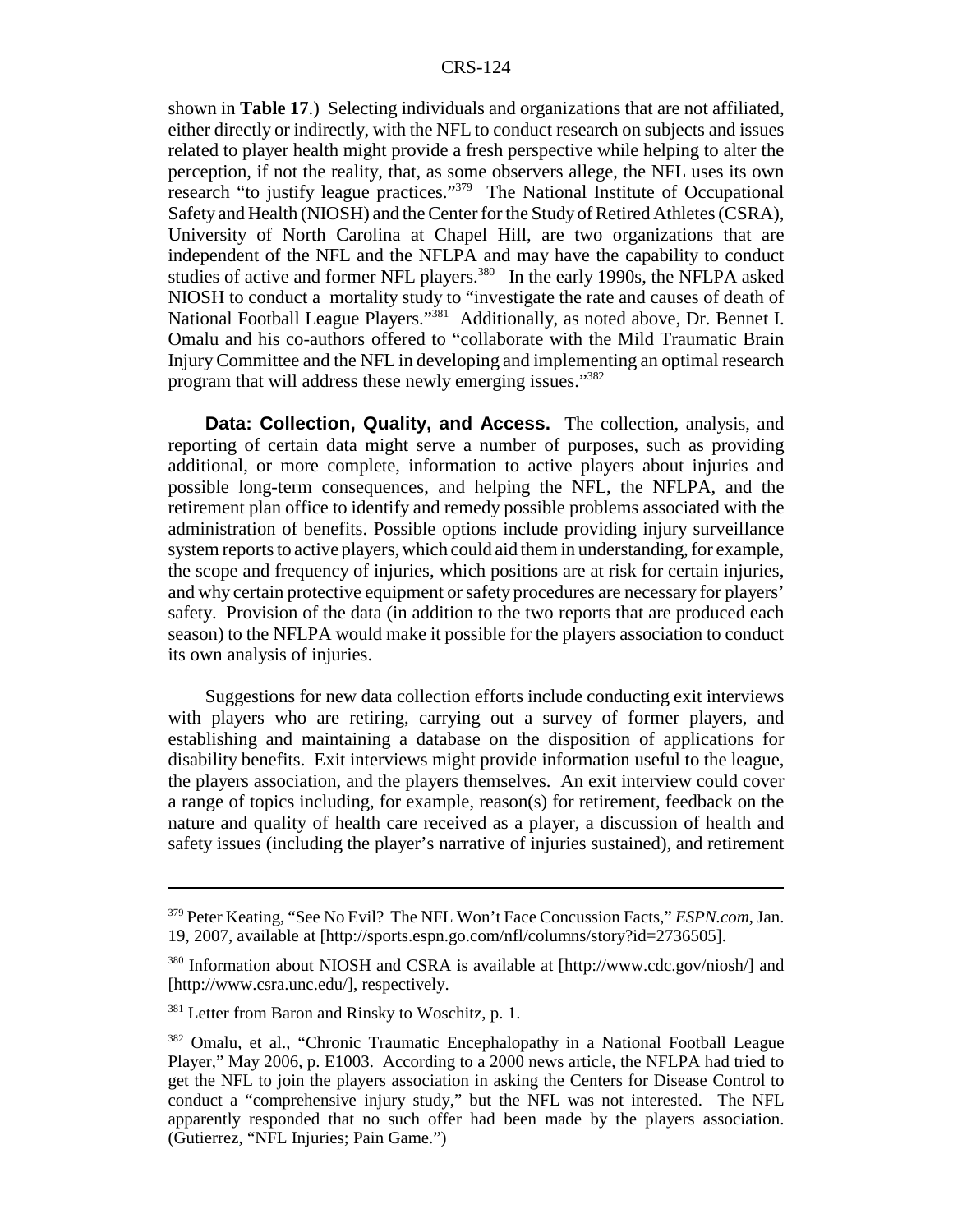plans.383 One or more surveys of former players could be used to gather information about their health and employment status, and could aid in determining how well existing benefits meet active and retired players' needs. Benefit program evaluation efforts also might be enhanced by a survey of retired players. Considering that the disposition of applications for disability benefits is a sensitive issue,  $384$  detailed, information that shows how many applications were denied, and why, at each step of the LOD application process and at each step of the T&P application process might be useful in explaining how the application process works and why applications were denied.

Ensuring that the information gleaned from the initiatives described above is provided to, at a minimum, active players, former players, the NFL, and the NFLPA could yield several advantages. Active and former players would be better informed about a number of subjects and issues related to health, safety, and benefits; the NFL, the NFLPA, and the retirement plan office would receive feedback about benefits and the administration of benefits; and NFL and NFLPA personnel who deal with health and safety issues would receive potentially significant information about the medical treatment of players, and the health of two groups of former players — those who have just concluded their NFL careers and those who have been retired for a number of years. Additionally, an overarching benefit could be enhanced accountability and transparency as all of the stakeholders would have access to the same information. The actual benefits of such initiatives, and the validity and reliability of the data collected, would depend upon a number of factors, such as the way in which

<sup>&</sup>lt;sup>383</sup> An exit physical examination might be useful, too, to both the player and the team. The player would have complete documentation of his health, including neurological health, upon the conclusion of his NFL career, and the information could be submitted to the NFL's injury surveillance system, which then might aid in tracking the long-term effects of injuries, if any. NFL teams are responsible for the cost of medical services provided by team physicians. Having team physicians conduct exit physical examinations might increase the cost of such services to the team. A player might be hesitant to submit to an exit examination if the results could possibly affect his ability to purchase health insurance at a reasonable price after the health insurance provided by the NFL and NFLPA expired. Additionally, although an active or former player may request a copy of his medical records and trainer's records during the off-season, perhaps a copy of both sets of records could be provided automatically to a player upon his retirement. (National Football League and NFL Players Association, *NFL Collective Bargaining Agreement, 2006-2012*, p. 199.) Under Article XLIV, "Players' Right to Medical Care and Treatment," of the CBA, each player is required to undergo a standard minimum pre-season physical examination. The protocol for standard minimum pre-season physical examination, which includes the following, might serve as a model for an exit examination: general medical examination, orthopedic examination, flexibility, EKG, stress test (at physician's discretion), blood test, urinalysis, vision test, hearing test, dental examination, chest x-ray (at appropriate intervals), and x-ray of all previously injured areas. (Ibid., pp. 197, 279-281.)

<sup>384</sup> U.S. Congress, House Committee on the Judiciary, Subcommittee on Commercial and Administrative Law, *The National Football League's System for Compensating Retired Players: An Uneven Playing Field?* statement of Douglas W. Ell; letter from Douglas W. Ell, to Rep. Linda Sanchez, Chair, Subcommittee on Commercial and Administrative Law, July 3, 2007; and U.S. Congress, Senate Committee on Commerce, Science, and Transportation, *Oversight of the NFL Retirement System*, unpublished transcript, 110<sup>th</sup> Cong., 1<sup>st</sup> sess., Sept. 18, 2007.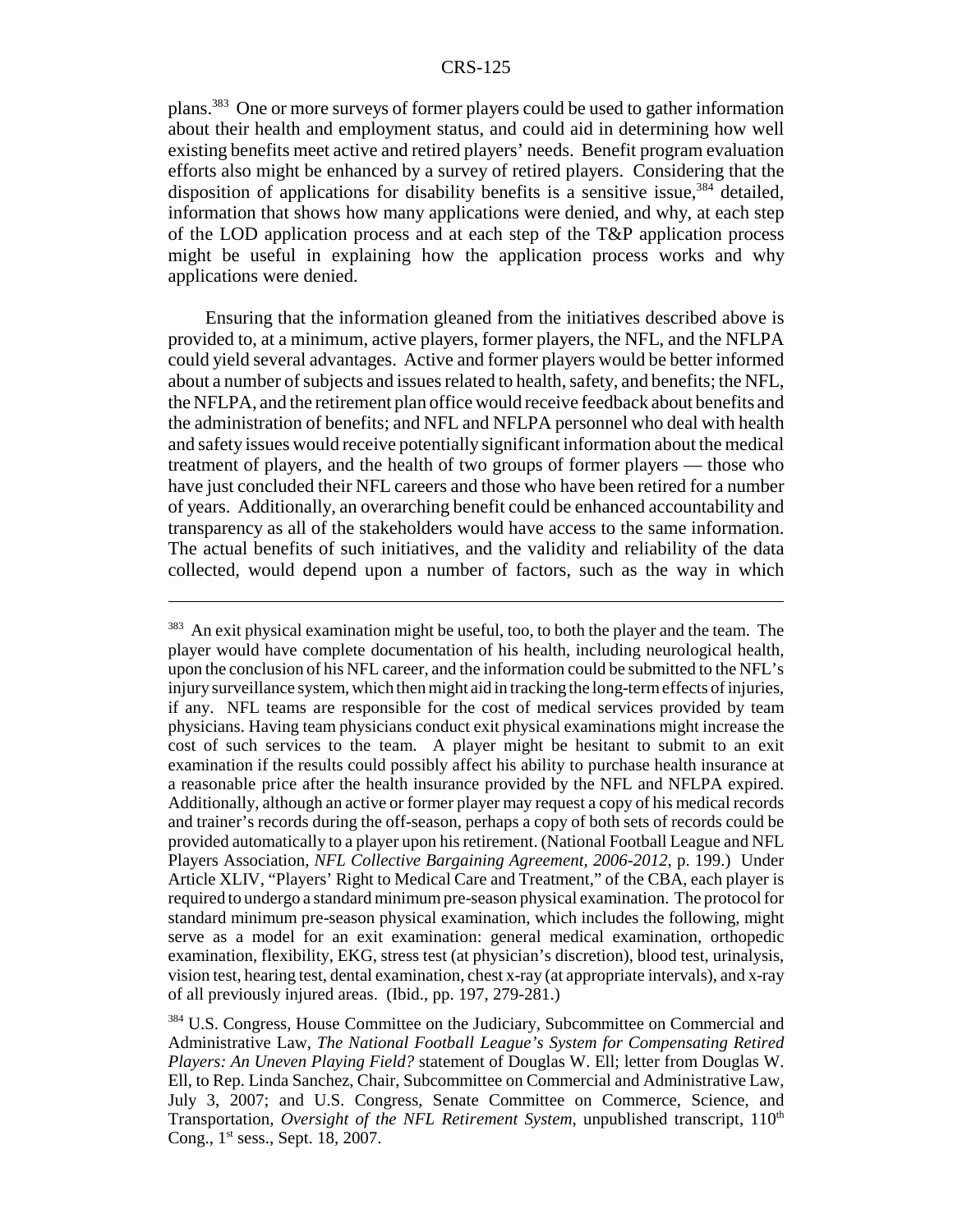information was collected, how respondents were selected, and how survey questions were worded.

**Establish an Ombudsman Office.** Although the NFLPA does not represent former players, the organization has a Retired Players Department, which "acts to meet players' needs with the right services; continuously communicates and involves players of all ages to create an exclusive fraternity; works collaboratively with other NFLPA departments and Players Inc to give outstanding value to its members; provides leadership, administration, coordination and implementation to serve the needs of retired players and retired player chapters."<sup>385</sup> Active players are represented by the players association, and they select the members of the NFLPA's Board of Player Representatives. (Members of each team elect a player representative and an alternate player representative. Both serve on the Board of Player Representatives.<sup>386</sup>)

Additional options for involving current and former players in issues of interest to them and for identifying and addressing problems include expanding the membership of each committee involved in health and safety issues and establishing one or more ombudsmen. Opening up committee membership to active players would promote participation by the individuals who have a direct stake in the work of the committees. Furthermore, players might bring a fresh perspective and innovative ideas to the work of each committee. Expanding committee membership in this way might not be feasible, however. Player-members might find it difficult to attend meetings that are held during the season, and their contributions might be limited during discussions that require specialized knowledge. Establishing an ombudsman office in one or more of the following organizations — the NFL, NFLPA, and retirement plan office — would provide an outlet for active and/or former players. In addition to responding to complaints and requests for assistance, an ombudsman office could function akin to an auditor or a government inspector general, identifying and examining issues and problems. Planning for the establishment of an ombudsman office would probably have to address, at a minimum, funding, organizational independence, and the culture of the organization in which it is to be located.

## **Concluding Observations**

Professional football is an immensely popular sport in the United States, yet it exacts a physical toll on the men who play the game. Injuries and health problems sustained by active players run the gamut from sprained knees and ankles to concussions and broken bones, and injuries might have long-term consequences for a player's health. It has been suggested by several studies, for example, that mild traumatic brain injuries might lead to depression or Alzheimer's-like disease. The NFL and the NFLPA, through collective bargaining and other discussions, have

<sup>&</sup>lt;sup>385</sup> NFL Players Association, "Retired Players Department: FAQs," p. 1.

<sup>386</sup> NFL Players Association, "FAQs," n.d., available at [http://www.nflplayers.com/user/ template.aspx?fmid=181&lmid=237&pid=0&type=c#a1].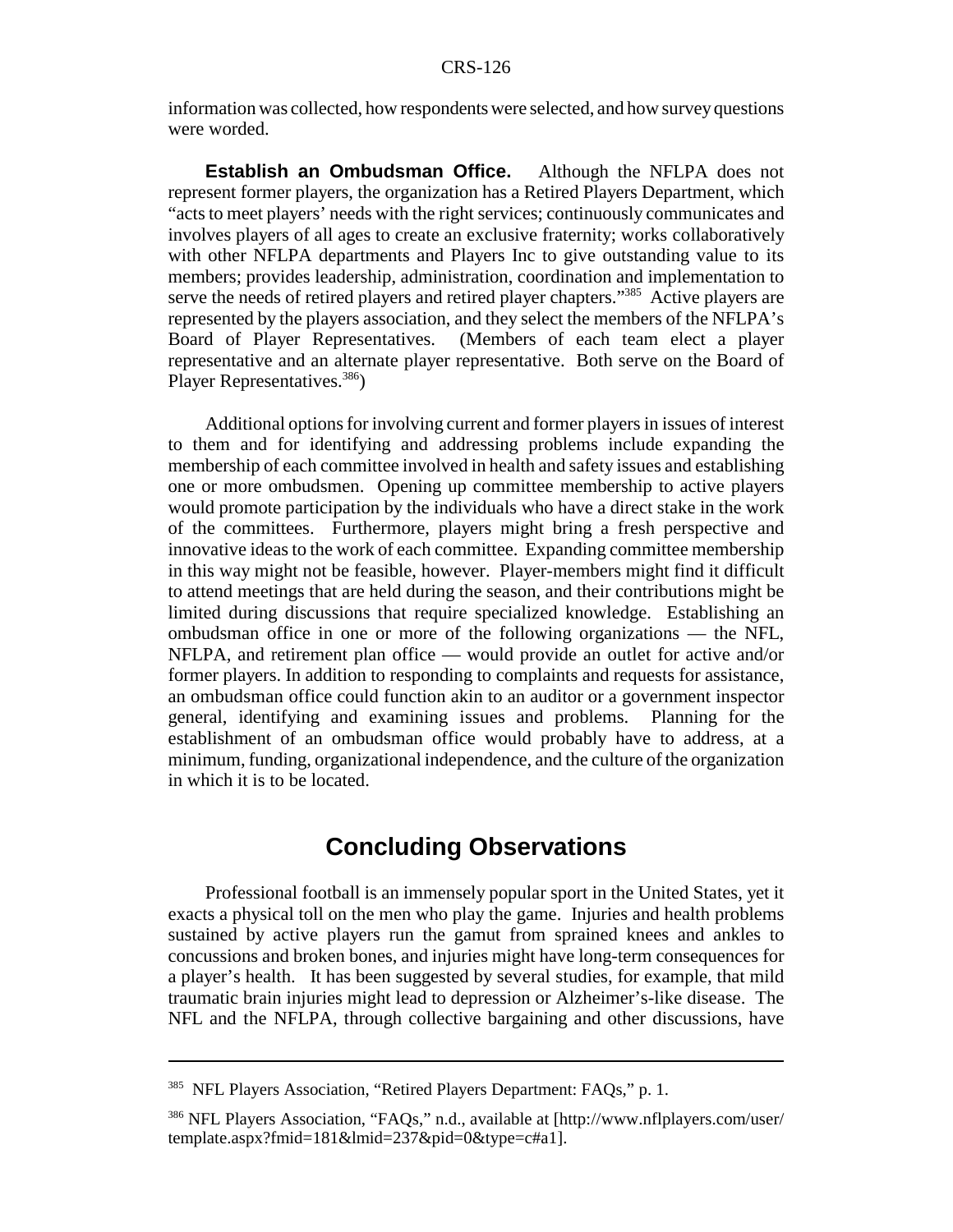created a variety of benefits for retired and active players, including benefits for individuals who are totally and permanently disabled. Additionally, the league has established several committees that deal with health and safety issues, and the players association has its own medical advisor. Organizations not affiliated with the NFL or the players association also have taken steps to provide assistance to former players.

The subject of players' injuries, disabilities, and benefits is a complex one, and, accordingly, there are a host of issues surrounding this subject. Although the number and type of benefits have grown over the years, older retirees, particularly those who played prior to 1982, have fewer benefits available to them than their successors have. Yet, this subset of former players might have the greatest financial and medical needs. MTBI research has been a somewhat controversial issue, because some experts have published articles whose findings do not agree with those of the NFL's MTBI Committee. These issues, and the others discussed above, suggest that there may not be any simple or easy answers to the health problems experienced by active and former players, or to the questions raised about the sufficiency of benefits for retirees in particular. The players association has suggested three legislative options, and it might be possible, for example, to mitigate the risk of playing professional football and to gather data that could be used to educate players, improve the administration of existing benefits programs, and determine the extent of former players' needs.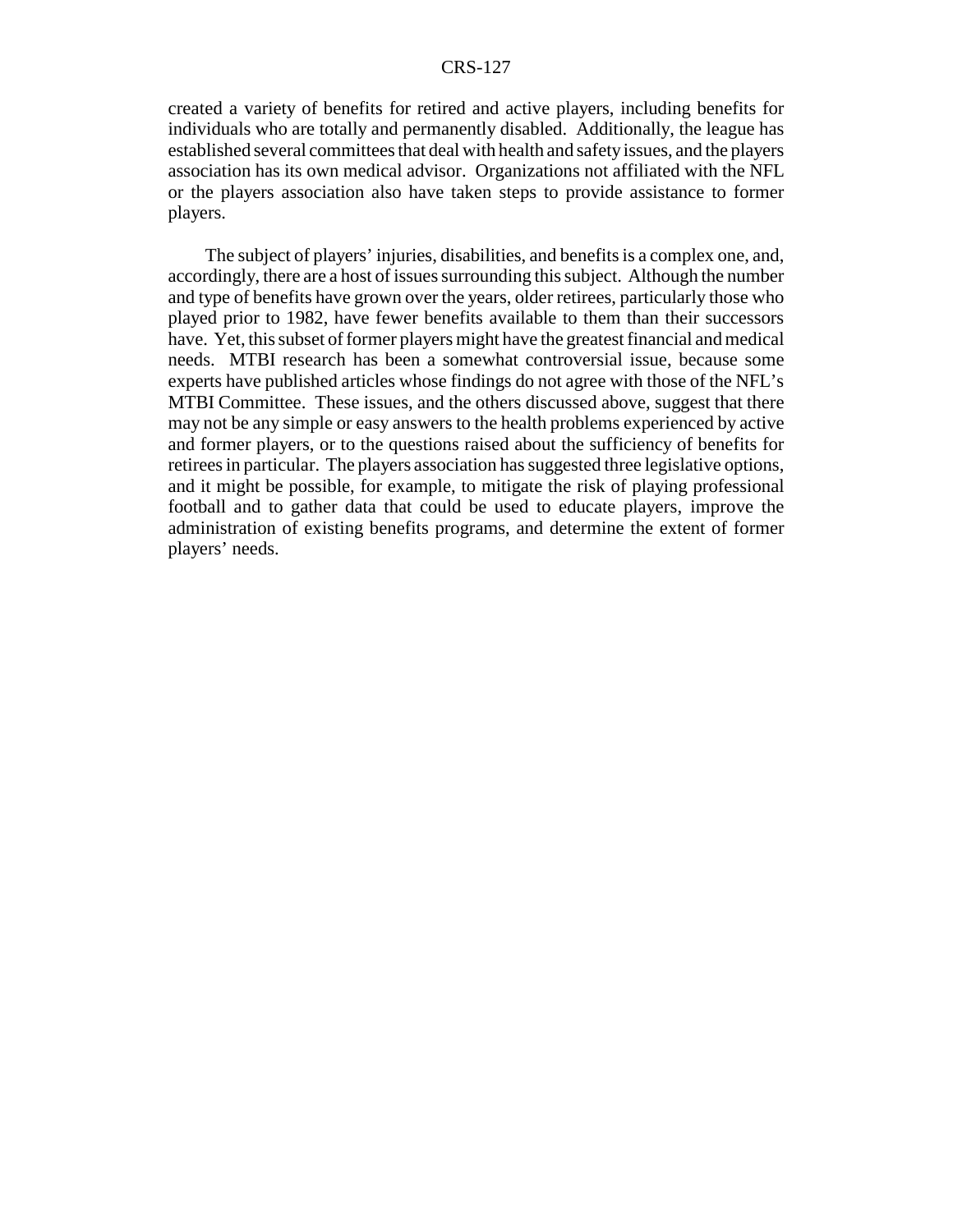## **Appendix A. Glossary**

**Active Player** — "A Player who is obligated to perform football playing services under a contract with an Employer; provided, however, that for purposes of Section 5.1 only, Active Player will also include a Player who is no longer obligated to perform football playing services under a contract with an Employer, but is between the period beginning when his last such contract expired or was terminated for any reason, and ending on the later of (a) the July 15 following the beginning of the period, or (b) the first day of preseason training camp."387

**Affiliate** — "means, with respect to a particular Employer, (a) any corporation, other than the Employer, which is a member of a controlled group of corporations (within the meaning of [Internal Revenue] Code [of 1986, as amended] section 414(b) of which such Employer is a member, (b) any trade or business, other than the Employer, which together with such Employer are under common control (within the meaning of [Internal Revenue] Code section  $414(c)$ , (c) any employer, other than the Employer, which is a member of an affiliated service group (within the meaning of [Internal Revenue] Code section 414(m)) of which such Employer is a member, and (d) any other entity required to be aggregated with the Employer under section 414(o) of the [Internal Revenue] Code."388

**Annuity Year** — The 12-month period beginning April 1 and ending March 31 of the following year.389

**Arising out of League football activities** — This means "a disablement arising out of any League pre-season, regular-season, or post-season game, or any combination thereof, or out of League football activity supervised by an Employer, including all required or directed activities. [This phrase] does not include, without limitation, any disablement resulting from other employment, or athletic activity for recreational purposes, nor does it include a disablement that would not qualify for benefits but for an injury (or injuries) or illness that arises out of other than League football activities."390

**Benefit credit** — "means the credit in Section 4.1 [of the Retirement Plan] for the corresponding Credited Season."391

**Credited season** — "[A] Plan Year in which a Player: (a) is an Active Player (including an injured Player who otherwise satisfies the definition of 'Active Player') on the date of three or more Games, not including Game dates when he was on the Future List; (b) after April 1, 1970, is injured in the course and scope of his

<sup>387</sup> *Bert Bell/Pete Rozelle NFL Player Retirement Plan*, p. 2.

<sup>388</sup> Ibid.

<sup>&</sup>lt;sup>389</sup> Information provided telephonically by Benjamin L. Zelenko, Esq., to the author on Dec. 10, 2007.

<sup>390</sup> *Bert Bell/Pete Rozelle NFL Player Retirement Plan*, p. 26.

<sup>391</sup> Ibid., pp. 2-3.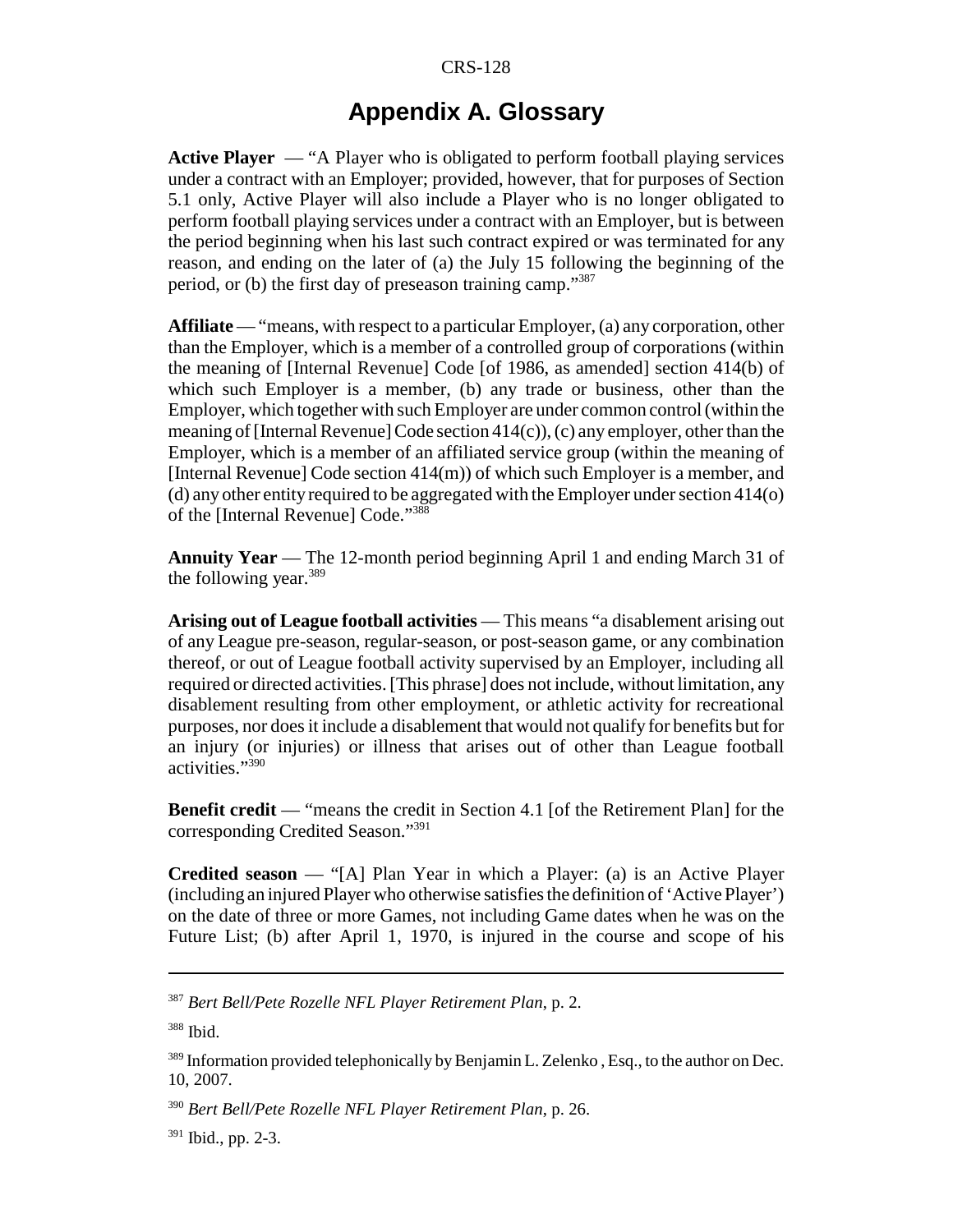employment for an Employer and by reason of such injury receives payment equivalent to his salary for three or more Games or for a number of Games which, when added to the number of Games in such Plan Year for which he otherwise has credit, totals three or more; (c) after reporting to at least one official pre-season training camp or official practice session during such Plan Year, (1) dies, (2) becomes totally and permanently disabled under Section 5.1(a) [active football] or Section 5.1(b) [active nonfootball], or  $(3)$  incurs a disability that subsequently qualifies for a benefit under Section 6.1 [line-of-duty disability]; (d) is absent from employment by an Employer while serving in the Armed Forces of the United States, provided such Player returns as an Active Player, after first being eligible for discharge from military service, by the later of (i) 90 days or any longer period prescribed by applicable law, or (ii) the opening of the official pre-season training camp; (e) effective June 1, 2003, was absent from employment by an Employer while serving in the Armed Forces of the United States during the periods set forth in the table below [the periods cover World War II, the Korean War, and the Vietnam War] if (1) during the one year period ending on the date he entered the Armed Forces, such Player either played professional football for an Employer or signed a contract (or a similar document) stipulating his intent to play professional football for an Employer, and (2) such Player was alive on the date set forth in the table below for the corresponding period ... provided that Credited Seasons under this Section 1.10(e) [definition of "credited season"] will be granted only if and to the extent necessary for such Player to become a Vested Player; or (f) effective April 1, 2001, has a season with at least eight games on the practice squad in a Plan Year (either before or after April 1, 2001) in which he did not otherwise earn a Credited Season, provided that he is otherwise vested and earns a Credited Seasons in 2001 or later. A player may earn a maximum of one Credited Season under this Section 1.10(f) regardless of the number of seasons in which he has at least eight games."<sup>392</sup>

**Disability Initial Claims Committee (DICC)** — This committee, which has two members (one is appointed by the NFLPA, the other by the NFL Management Council), is "responsible for deciding all initial claims for any and all disability benefits under [the Retirement] Plan. The Disability Initial Claims Committee also will make initial decisions under Sections 5.3 [total and permanent disability] and 6.3 [line-of-duty disability] as to whether Players currently receiving disability benefits should continue to receive those benefits. At the request of a member of the Disability Initial Claims Committee, the Disability Initial Claims Committee will reconsider any decision it has made. When making the decisions described in this [section], the Disability Initial Claims Committee will have full and absolute discretion, authority and power to interpret the Plan and the Trust."<sup>393</sup>

**Employee** — "[A]n individual who (a) is employed by an Employer as an Active Player, or (b) is employed by an Employer or an Affiliate in a capacity other than as

<sup>392</sup> Ibid., pp. 3-4.

<sup>393</sup> Ibid., pp. 31-32.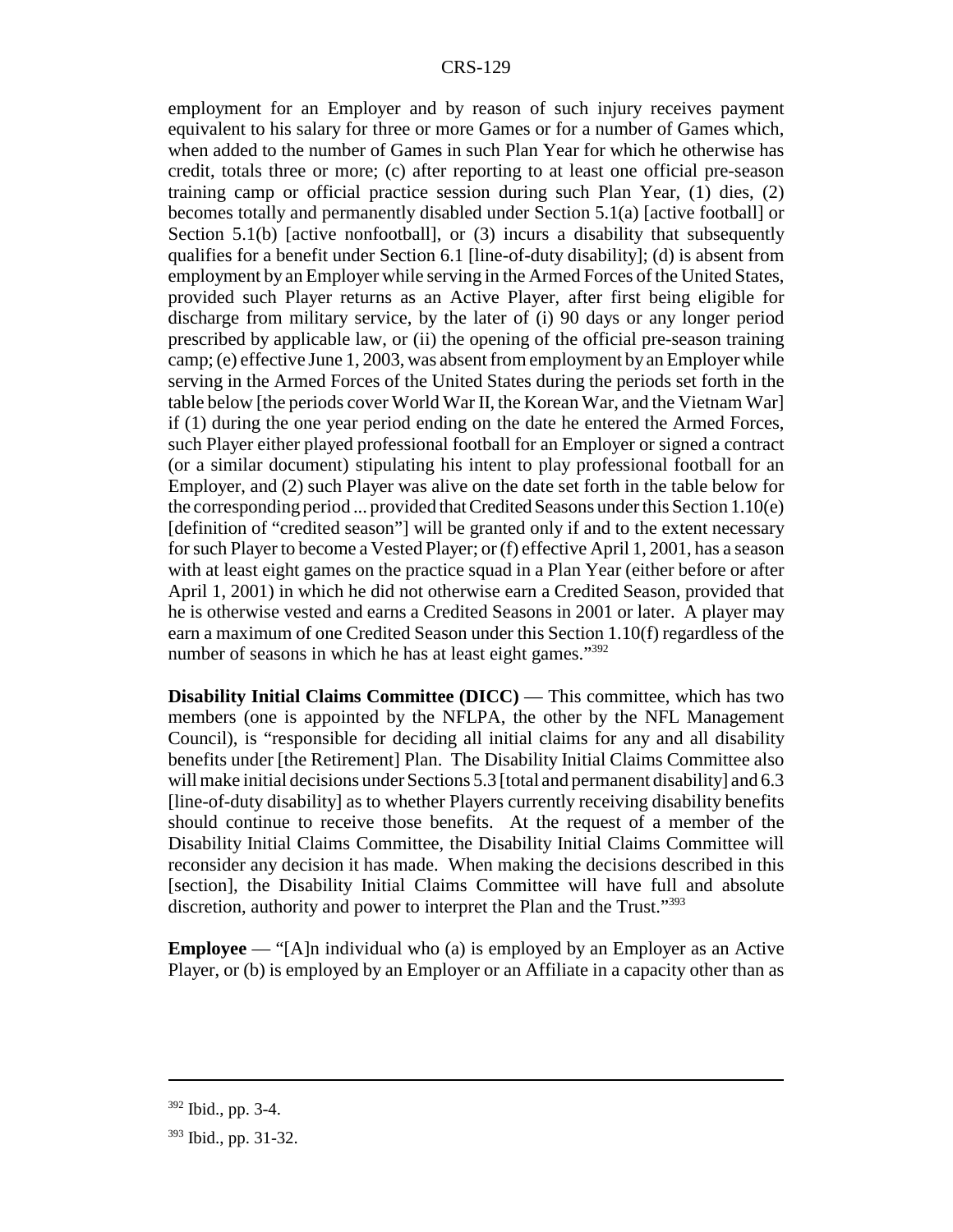an Active Player (provided that such employment immediately precedes or immediately follows, without interruption, employment as an Active Player)."<sup>394</sup>

**Employer** — "A member club of the League."<sup>395</sup>

**Final League Year** — is "the League Year which is scheduled prior to its commencement to be the final League Year of the Collective Bargaining Agreement."<sup>396</sup>

**Inactive vested player** — See "vested inactive player."

**League Year** — is "the period from February 20 of one year through and including February 19 of the following year, or such other one year period to which the NFLPA and the [NFL's] Management Council may agree."397

Life only pension — "Equal monthly pension payments payable during the Player's lifetime only."398

**Line of Duty Disability — "Any player who incurs a 'substantial disablement' (as** defined in Section 6.4(a) and (b) [of the *Bert Bell/Pete Rozelle NFL Player Retirement Plan*]) 'arising out of League football activities' (as defined in Section  $6.4(c)$  [of the

*Bert Bell/Pete Rozelle NFL Player Retirement Plan*]) will receive a monthly line-ofduty disability benefit ....<sup>399"</sup>

**Normal retirement date** — "[T]he first day of the calendar month coincident with or next following a Player's 55<sup>th</sup> birthday."<sup>400</sup>

**Plan Year** — "[A] 12-month period from April 1 to March 31. A Plan Year is identified by the calendar year in which it begins."<sup>401</sup>

**Player** — "Any person who is or was employed under a contract by an Employer to play football in the League and who is or was (a) on the Active List or the Inactive List (as such lists are or have been defined in the Constitution and By-Laws of the League) of an Employer; (b) on an Employer's roster without being on the Active List by reason of injuries sustained in the Chicago Tribune All-Star Game; (c) injured in the course and scope of his employment for an Employer and by reason of such

- 395 Ibid.
- 396 Ibid.
- 397 Ibid., p. 6.
- 398 Ibid., p. 13.
- 399 Ibid., p. 25.
- $400$  Ibid., p. 6.
- $401$  Ibid.

<sup>394</sup> Ibid., p. 4.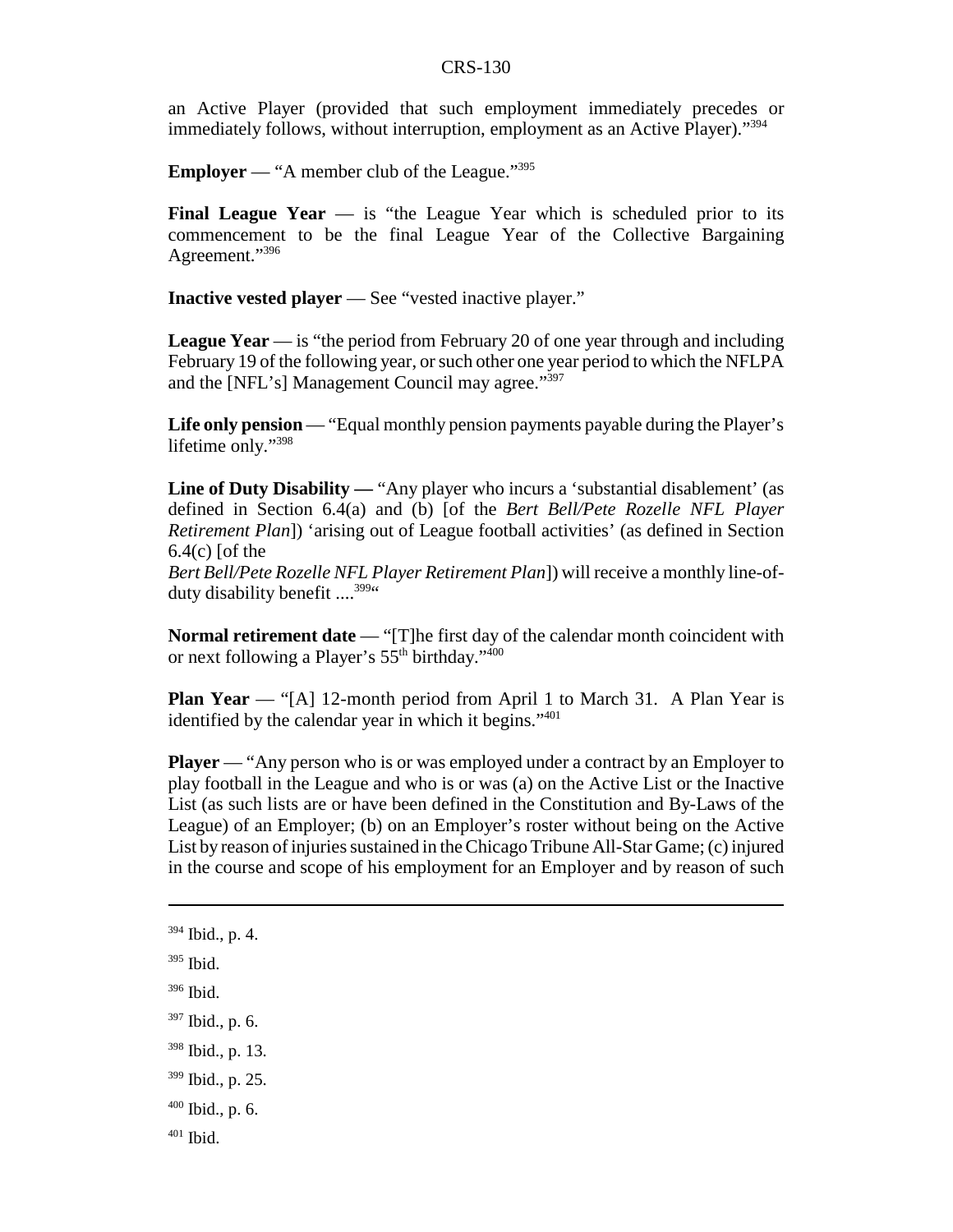injury paid under such contract for all or part of the Plan Year in which the injury occurs or occurred; (d) on the Move List, or, for the purposes of the benefits provided by Articles 5, 6 and 7, on the Future List of an Employer after April 1, 1970 (as such lists have been defined in the Constitution and By-Laws of the League); or (e) on the Reserve/Physically Unable to Perform or the Reserve/NFI-EL Lists of an Employer (as such lists have been defined in the Constitution and By-Laws of the League)."402

**Pre-59ers** — The first pension plan, the Bert Bell NFL Player Retirement Plan, was established in 1962, but it was retrospective to only 1959. Players who left football before 1959 — the pre-59ers — were not covered by this plan.<sup>403</sup>

**Projected total revenues** — "[T]he amount of Benefits projected in accordance with the rules set forth in Article XXIV [of the CBA] (Guaranteed League-wide Salary, Salary Cap & Minimum Team Salary."404

**Qualified joint and survivor annuity** — "[A] monthly annuity for the life of the Player with a monthly survivor annuity for the life of the Spouse equal to 50% of the amount of the monthly annuity payable during the life of the Player, which benefit will be the Actuarial Equivalent of the life only pension form of benefit ...."<sup>405</sup>

**Retired player** — same as former or inactive player. NFL and NFLPA documents define "active player" and the implication is that an individual who does not fall into the active category is inactive.

**Retirement Board** — "The Retirement Board will be the 'named fiduciary' of the [Retirement] Plan within the meaning of section  $402(a)(2)$  of ERISA [Employee] Retirement Income Security Act], and will be responsible for implementing and administering the Plan, subject to the terms of the Plan and Trust. The Retirement Board will have full and absolute discretion, authority, and power to interpret, control, implement, and manage the Plan and the Trust."406

**Salary cap** — "[T]he absolute maximum amount of Salary that each Club may pay or be obligated to pay or provide to players or Player Affiliates, or may pay or be obligated to pay to third parties at the request of and for the benefit of Players or Player Affiliates, at any time during a particular League Year, in accordance with the rules set forth in Article XXIV (Guaranteed League-wide Salary, Salary Cap & Minimum Team Salary), if applicable."<sup>407</sup>

<sup>402</sup> Ibid.

<sup>403</sup> NFL Players Association, "History of Retirement and T&P Benefits for NFL Players," p. 1.

<sup>404</sup> National Football League and NFL Players Association, *NFL Collective Bargaining Agreement, 2006-2012*, p. 7.

<sup>405</sup> *Bert Bell/Pete Rozelle NFL Player Retirement Plan*, p. 13.

 $406$  Ibid., pp. 29-30.

<sup>407</sup> National Football League and NFL Players Association, *NFL Collective Bargaining* (continued...)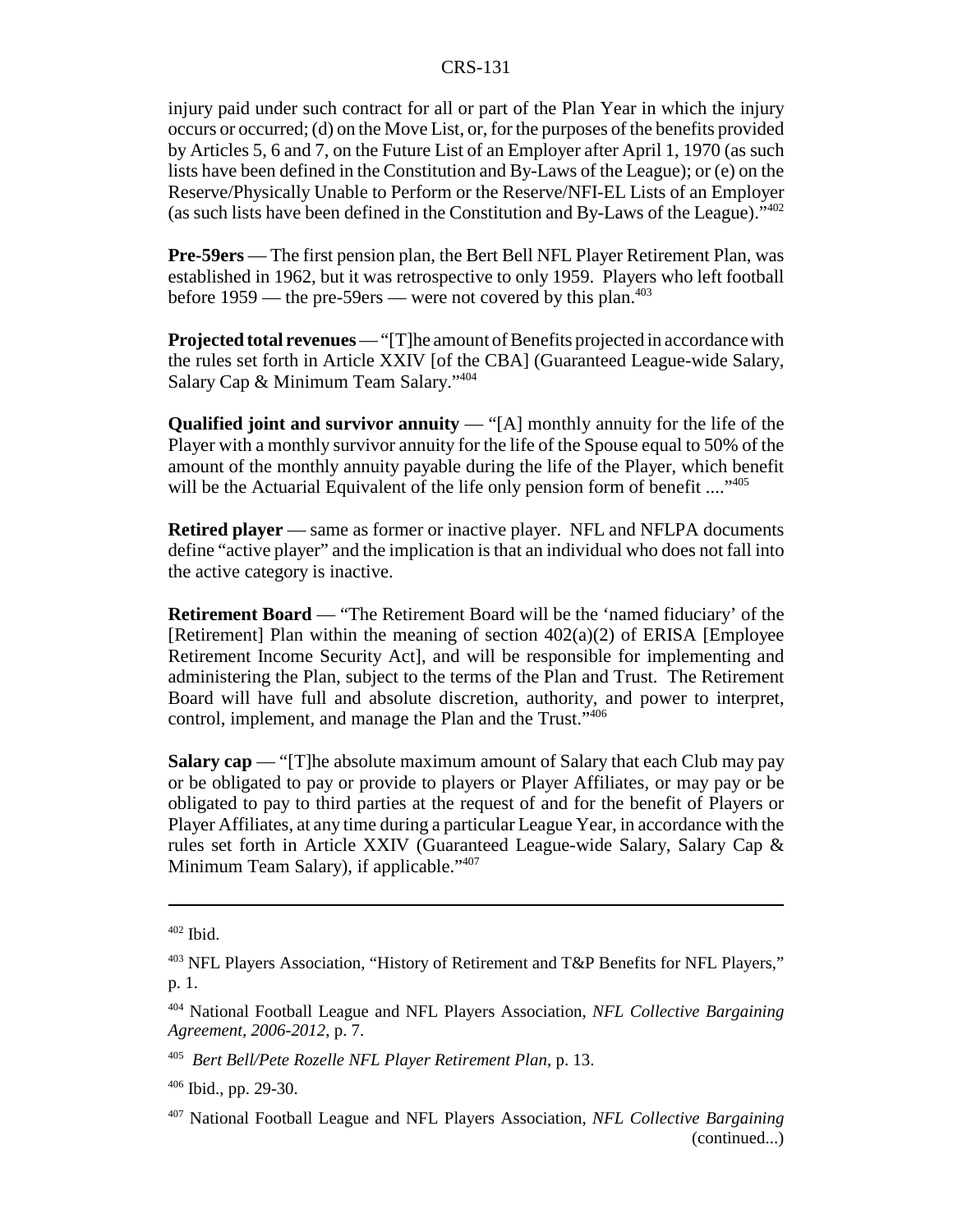**Substantial disablement** — "(a) For applications received on or after May 1, 2002, a 'substantial disablement' is a 'permanent" disability that: (1) Results in a 50% or greater loss of speech or sight; or (2) Results in a 55% or greater loss of hearing; or (3) Is the primary or contributory cause of the surgical removal or major functional impairment of a vital bodily organ or part of the central nervous system; or (4) For orthopedic impairments, using the American Medical Association *Guides to the Evaluation of Permanent Impairment* (Fifth Edition, Chicago IL) ('AMA Guides'), is (a) a 38% or greater loss of use of the entire lower extremity; (b) a 23% or greater loss of use of the entire upper extremity; (c) an impairment to the cervical or thoracic spine that results in a 25% or greater whole body impairment; (d) an impairment to the lumbar spine that results in a 20% or greater whole body impairment; or (e) any combination of lower extremity, upper extremity, and spine impairments that results in a 25% or greater whole body impairment. In accordance with the AMA Guides, up to three percentage points may be added for excess pain in each category above ((a) through (e)). The range of motion test will not be used to evaluate spine impairments. (b) A disability will be deemed to be 'permanent' if it has persisted or is expected to persist for at least 12 months from the date of its occurrence and if the Player is not an Active Player."408

Totally and permanently disabled<sup>409</sup> — "An Active Player or a Vested Inactive Player, other than a Player who has reached his Normal Retirement Date [age 55] or begun receiving his monthly pension under Article 4 [Retirement Benefits], will be deemed to be totally and permanently disabled if the Retirement Board or the Disability Initial Claims Committee finds that he has become totally disabled to the extent that he is substantially prevented from or substantially unable to engage in any occupation or employment for remuneration or profit, but expressly excluding any disability suffered while in the military service of any country. A Player will not be considered to be able to engage in any occupation or employment for remuneration or profit within the meaning of this Section  $5.2^{410}$  merely because such person is employed by the League or an Employer, manages personal or family investments, is employed by or associated with a charitable organization, or is employed out of benevolence."<sup>411</sup>

**Vested player** — A player who: "(a) earns five Credited Seasons; (b) earns four Credited Seasons, including a Credited Season after the 1973 Plan Year; (c) earns three Credited Seasons, including a Credited Season after the 1992 Plan Year; (d)

 $407$  (...continued)

*Agreement, 2006-2012*, p. 7.

<sup>408</sup> *Bert Bell/Pete Rozelle NFL Player Retirement Plan*, p. 26.

<sup>409</sup> A definition of "permanent disability" may be found in Article 6, "Line-of-Duty Disability," of the *Bert Bell/Pete Rozelle NFL Player Retirement Plan*: "A disability will be deemed 'permanent' if it has persisted or is expected to persist for at least 12 months from the date of its occurrence and if the Player is not an Active Player." (Ibid., p. 26.) It is unclear whether this definition also applies to the determination of total and permanent disabilities made by the Retirement Board and the Disability Initial Claims Committee.

<sup>410</sup> This definition is the text of Section 5.2.

<sup>411</sup> *Bert Bell/Pete Rozelle NFL Player Retirement Plan*, p. 21.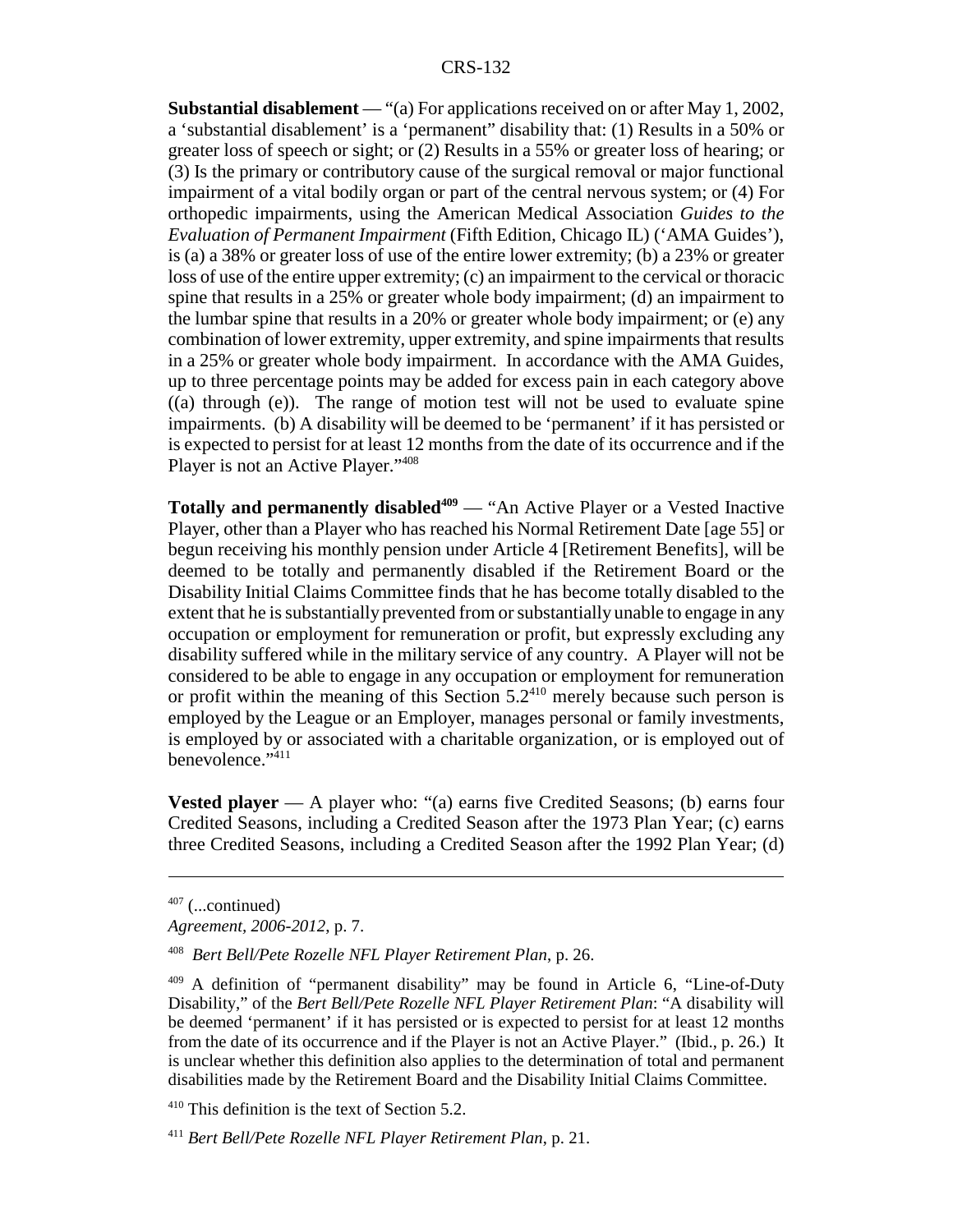after the 1975 Plan Year, is an Employee on his Normal Retirement Date; (e) after receiving total and permanent disability benefits under Article 5 [of the retirement plan], is found to no longer qualify for total and permanent disability; (f) is an Employee after the 1975 Plan year and has at least 10 Years of Service (only for the purpose of applying Article 4 [of the retirement plan] or Section 7.3 [of the retirement plan] and not for any other purpose); (g) is an Employee after the 1988 Plan Year and has at least four Years of Service, at least one of which occurred after the 1988 Plan Year and is a Plan Year in which the Employee did not earn a Credited Season (only for the purpose of applying Article 4 [of the retirement plan] or Section 7.3 [of the retirement plan] and not for any other purpose); (h) is an Employee after the 1992 Plan year and has at least three Years of Service, at least one of which occurred after the 1992 Plan Year and is a Plan Year in which the Employee did not earn a Credited Season (only for the purpose of applying Article 4 [of the retirement plan] or Section 7.3 [of the retirement plan] and not for any other purpose); or (i) (1) earned at least four (4) Credited Seasons, the last of which is earned prior to the 1974 Plan Year, and (2) is alive on June 1, 1998 (only for the purpose of applying Article 4 [of the retirement plan] or Section 7.3 [of the retirement plan] and not for any other purpose). $412$ 

**Vested inactive player** — "A Vested Player who is not an Active Player."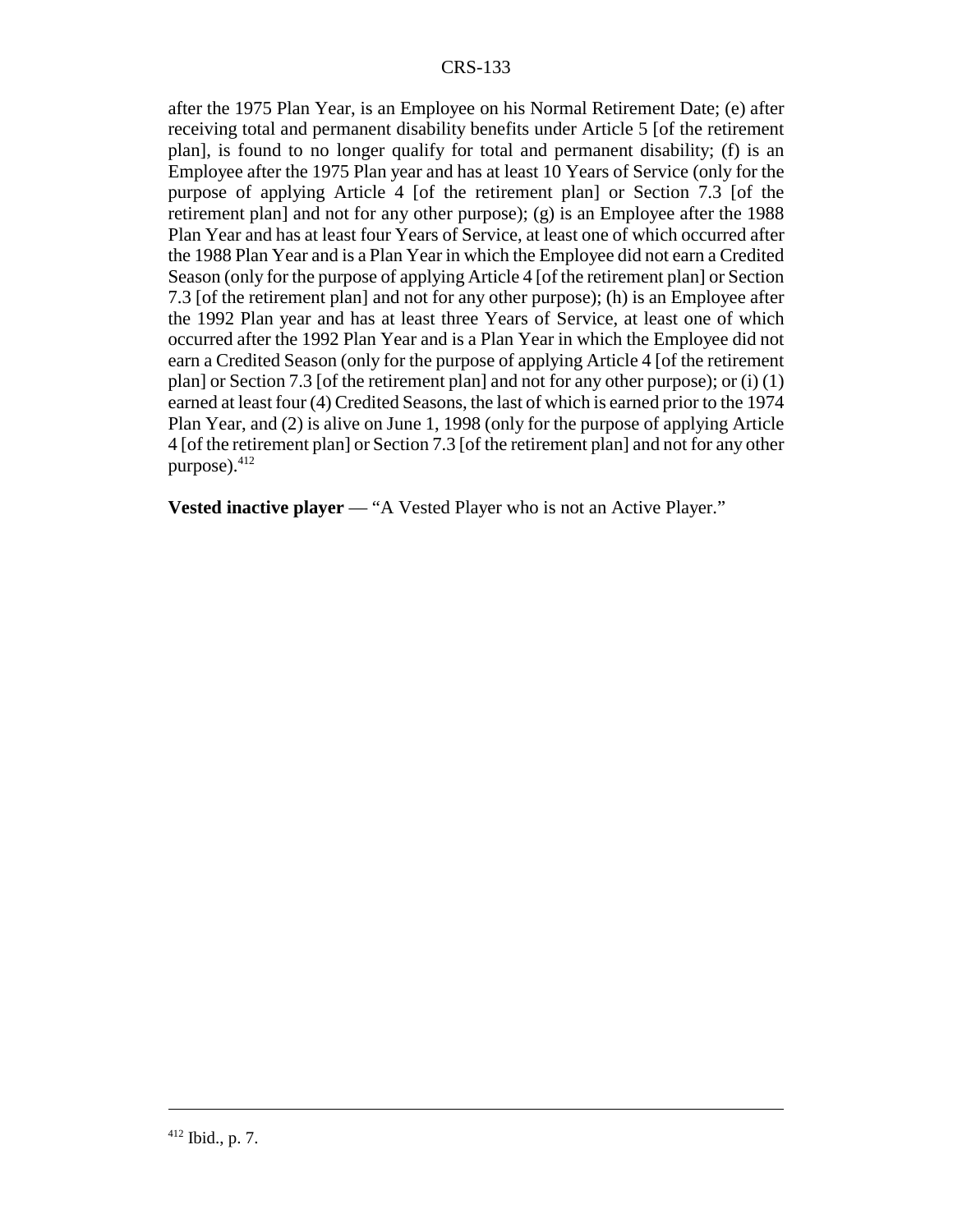## **Appendix B. NFL and NFLPA Studies Concerning Players' Health**

The following information was provided by the NFL and the NFLPA, except for the first item in the list. The study sponsor, participant, or author (for example, the MTBI Committee) is identified following the citation.

- Letter from Sherry Baron, M.D., M.P.H., and Robert Rinsky, U.S. Department of Health and Human Services, National Institute for Occupational Safety and Health, to Frank Woschitz, National Football League Players Association, Jan. 10, 1994.413 (NFLPA)
- Ira R. Casson, Elliot J. Pellman, and David C. Viano, "Chronic Traumatic Encephalopathy in a National Football League Player," *Neurosurgery*, Nov. 2006, pp. 1182-1184. (MTBI Committee)
- Kevin M. Guskiewicz, et al., "Recurrent Concussion and Risk of Depression in Retired Professional Football Players," 2006. (NFLPA)<sup>414</sup>
- Elliot J. Pellman, "Background on the National Football League's Research on Concussion in Professional Football," *Neurosurgery*, Oct. 2003, pp. 797- 798.(MTBI Committee)
- Elliot J. Pellman, et al., "Concussion in Professional Football: Reconstruction of Game Impacts and Injuries," *Neurosurgery*, Oct. 2003, pp. 799-814. (MTBI Committee)
- Elliot J. Pellman, et al., "Concussion in Professional Football: Location and Direction of Helmet Impacts — Part 2," *Neurosurgery*, Dec. 2003, pp. 1328- 1341. (MTBI Committee)
- Elliot J. Pellman, et al., "Concussion in Professional Football: Epidemiological Features of Game Injuries and Review of the Literature — Part 3," *Neurosurgery*, Jan. 2004, pp. 81-96. (MTBI Committee)
- Elliot J. Pellman, et al., "Concussion in Professional Football: Repeat Injuries Part 4," *Neurosurgery*, Oct. 2004, pp. 860-876. (MTBI Committee)

 $413$  This study was published as correspondence, and the letter notes that the mortality study was conducted at the request of the NFL Players Association. This document is popularly known as the "NFL mortality study."

<sup>414</sup> Guskiewicz, et al., did not publish an article in 2006. The information from the NFLPA appears to be a reference to this article: Kevin M. Guskiewicz, et al., "Recurrent Concussion and Risk of Depression in Retired Professional Football Players," *Medicine and Science in Sports and Exercise*, June 2007, pp. 903-909.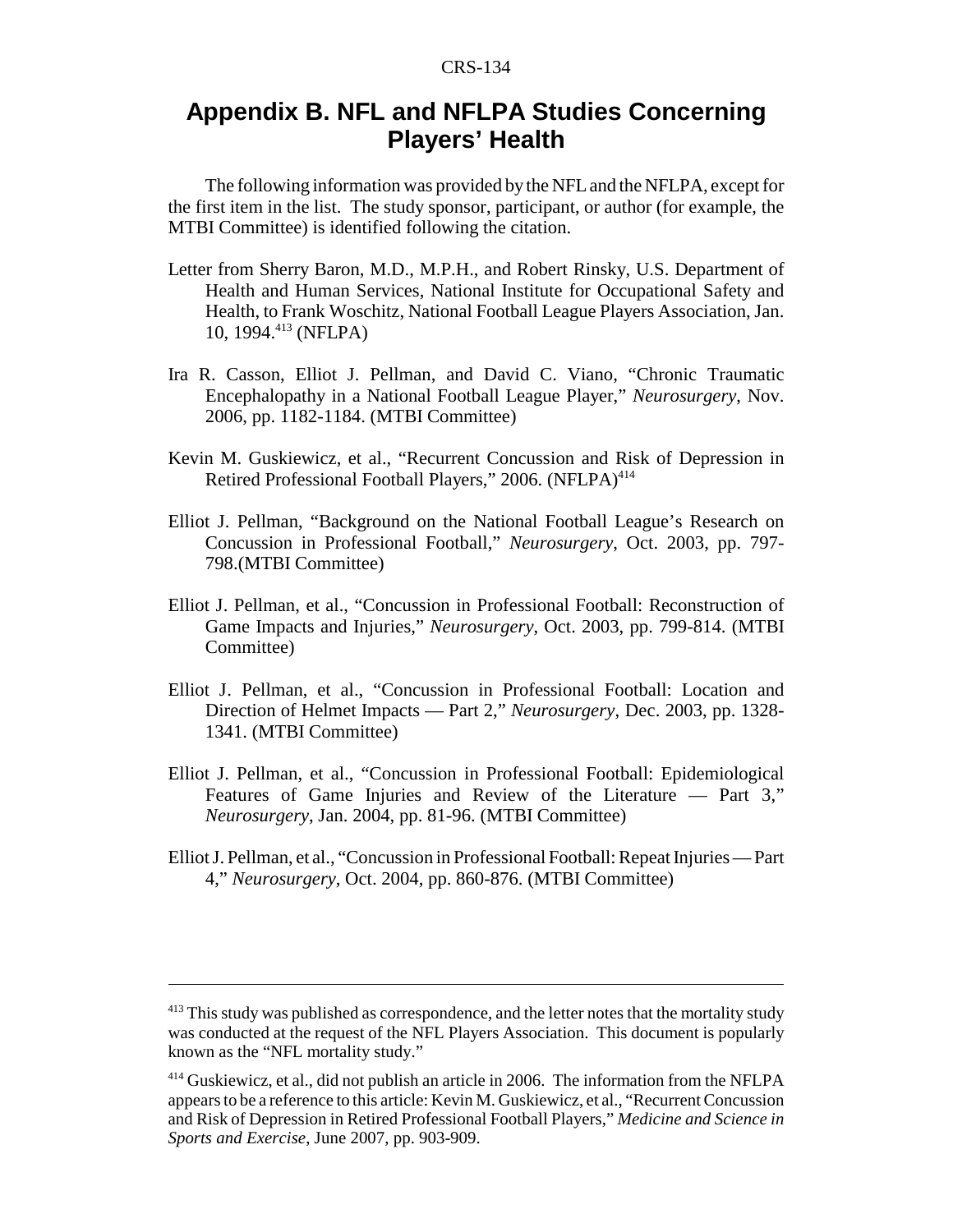- Elliot J. Pellman, et al., "Concussion in Professional Football: Injuries Involving 7 or More Days Out — Part 5," *Neurosurgery*, Nov. 2004, pp. 1100-1119. (MTBI Committee)
- Elliot J. Pellman, et al., "Concussion in Professional Football: Neuropsychological Testing — Part 6," *Neurosurgery*, Dec. 2004, pp. 1290-1305. (MTBI Committee)
- Elliot J. Pellman, et al., "Concussion in Professional Football: Players Returning to the Same Game — Part 7," *Neurosurgery*, Jan. 2005, pp. 79-92. (MTBI Committee)
- Elliot J. Pellman, et al., "Concussion in Professional Football: Helmet Testing to Assess Impact Performance — Part 11," *Neurosurgery*, Jan. 2006, pp. 78-96. (MTBI Committee)
- Elliot J. Pellman, et al., "Concussion in Professional Football: Recovery of NFL and High School Athletes Assessed by Computerized Neuropsychological Testing — Part 12," *Neurosurgery*, Feb. 2006, pp. 263-274. (MTBI Committee)
- Elliot J. Pellman and David C. Viano, "Concussion in Professional Football," *Neurosurgical Focus*, Oct. 2006, pp. 1-10. (MTBI Committee)
- Beverly Pitts, "After the Battle: Report on Lives of Former Players," May 1994. (NFLPA)
- Beverly Pitts, "A Study of Players Who Left Professional Football in the 90's," June 2002. (NFLPA)
- Mark Popovich and Beverly Pitts, "Life After Football: A Survey of Former Players" May 1989. (NFLPA)
- Mark Popovich and Beverly Pitts, "Aftermath of an NFL Career: Injuries." (NFLPA) May 1990
- Mark Popovich and Beverly Pitts, "Lifestyle After Football," Spring 1994. (NFLPA)
- Mark Popovich and Beverly Pitts, "Life After Football: Careers and Opportunities," Sept. 1996. (NFLPA)
- Arthur Roberts, "Determinants of Cardiovascular and Respiratory Risk in Elite Professional Football Players," 2004. (NFLPA)
- Thomas Schwenk, et al., "Depression and Pain in Retired Professional Football Players," n.d. (NFLPA)
- Paul Tagliabue, "Tackling Concussions in Sports," *Neurosurgery*, Oct. 2003, p. 796. (NFL)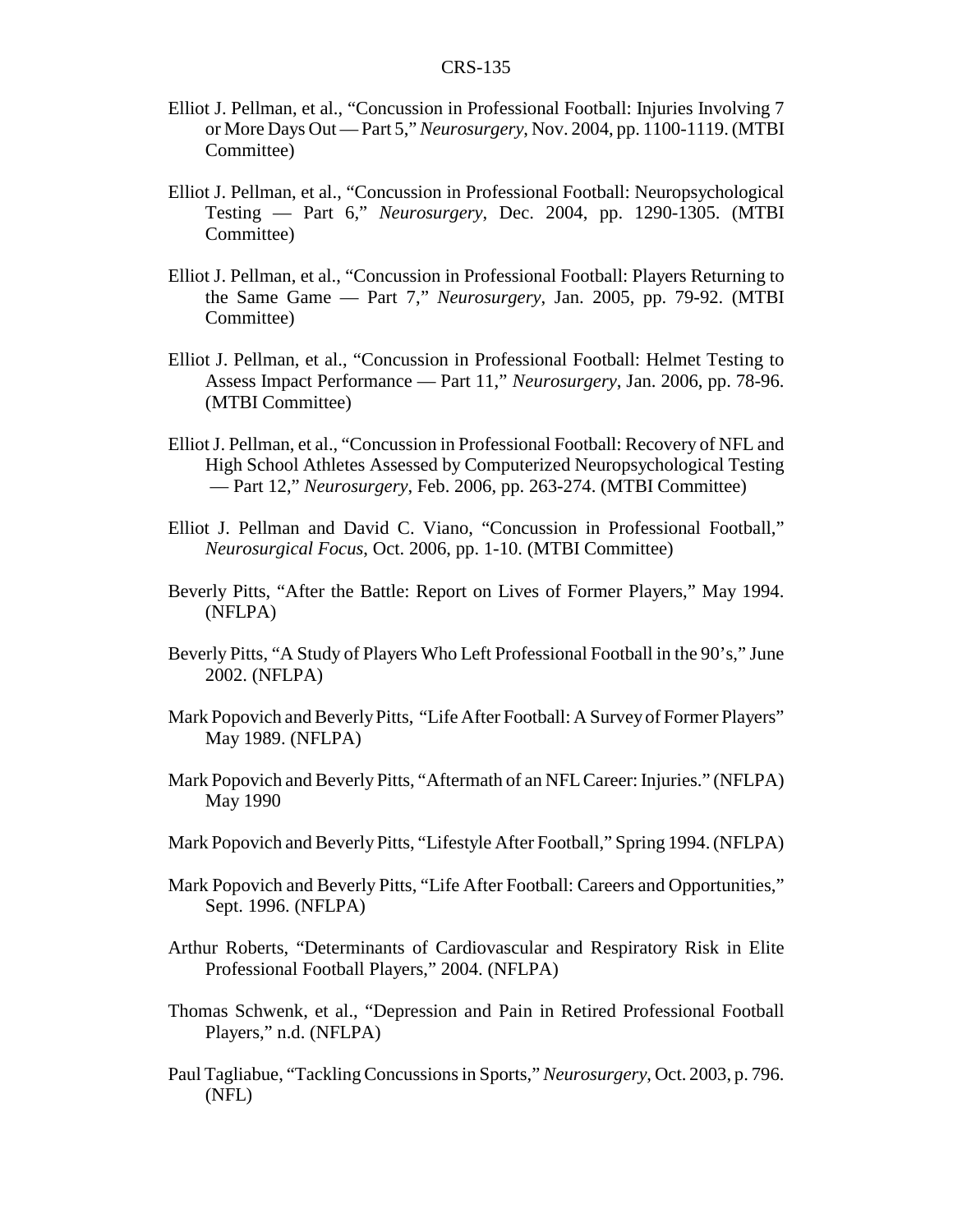- David C. Viano, "Report on ProCap Helmet Tests at Biokinetics," Jan. 17, 2002. (MTBI Committee)<sup>415</sup>
- David C. Viano and Elliot J. Pellman, "Concussion in Professional Football: Biomechanics of the Striking Player — Part 8," *Neurosurgery*, Feb. 2005, pp. 266-280. (MTBI Committee)
- David C. Viano, et al., "Concussion in Professional Football: Brain Responses by Finite Element Analysis: Part 9," *Neurosurgery*, Nov. 2005, pp. 891-916. (MTBI Committee)
- David C. Viano, et al., "Concussion in Professional Football: Comparison with Boxing Head Impacts," *Neurosurgery*, Dec. 2005, pp. 1154-1172. (MTBI Committee)
- David C. Viano, et al., "Concussion in Professional Football: Performance of Newer Helmets in Reconstructed Game Impacts — Part 13," *Neurosurgery*, Sept. 2006, pp. 591-606. (MTBI Committee)
- David C. Viano, Ira R. Casson, and Elliot J. Pellman, "Concussion in Professional Football: Biomechanics of the Struck Player — Part 14," *Neurosurgery*, Aug. 2007, pp. 313-328. (MTBI Committee)

## **Planned or Ongoing Studies**

In 2007, the NFL stated that studies are in progress or planned for the following subjects (the organization(s) conducting the study or studies are also listed):

- Protective effects of mouthguards, by Biokinetics and Associates, Ltd. $416$
- ! Biomechanical [research], Wayne State University and the University of Göteborg (Sweden).
- Long-term effects of concussions. The organization(s) conducting this study were not identified, although it was noted that "[d]ifferent phases of the study are being managed by different researchers."417

<sup>&</sup>lt;sup>415</sup> This article was not published.

<sup>416</sup> Biokinetics and Associates, Ltd., is a Canadian firm that, according to its mission statement, "provides engineered solutions to human impact protection for sports, transportation and defence/law enforcement appplications." (Biokinetics, "Mission," available at [http://www.biokinetics. com/profile\_index.html].)

<sup>417</sup> In a *New York Times* article dated May 31, 2007, it was reported that the Commissioner of the NFL had said that the MTBI Committee "had just begun its own study 'to determine if there are any long-term effects of concussions on retired N.F.L. players.' Dr. Casson, the committee's co-chair, said that players who retired from 1986 through 1996 would be (continued...)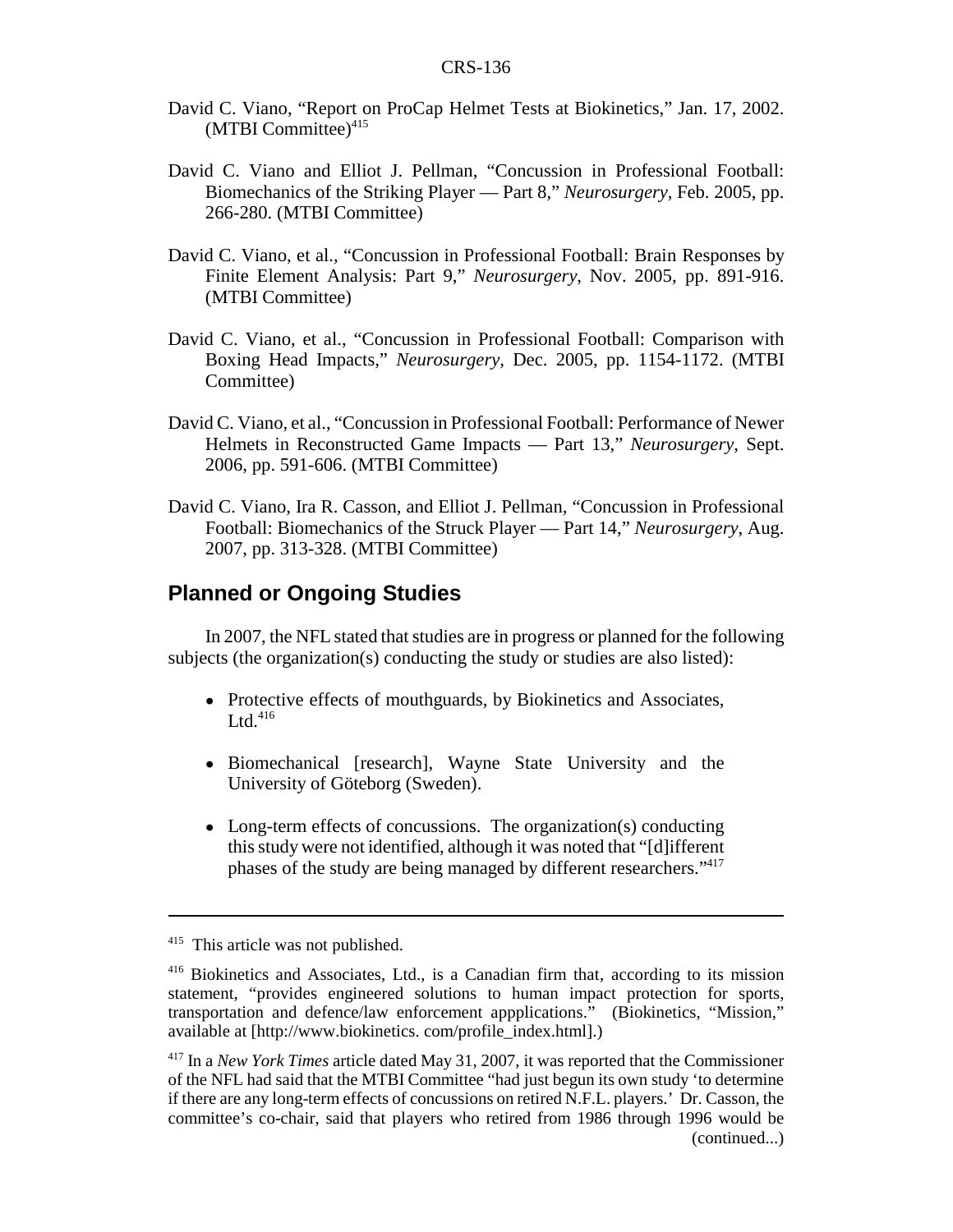! Cardiovascular health of active players, NFL's Cardiovascular Health Committee.<sup>418</sup>

 $417$  (...continued)

randomly approached to undergo 'a comprehensive neurological examination, and a comprehensive neurologic history, including a detailed concussion history,' using player recollection cross-referenced with old team injury reports. He said that the study would take two to three years to be completed and another year to be published." (Alan Schwarz, "Study of Ex-N.F.L. Players Ties Concussion to Depression Risk," *New York Times*, May 31, 2007, p. C18.) It is possible that this excerpt refers to the same study that the NFL mentioned in its letter to the House Committee on the Judiciary, which is the source for the studies included in this list. Team injury reports may not include all of the concussions that a player experienced, for reasons discussed above regarding financial incentives that may cause a player not to report an injury.

<sup>418</sup> Letter from Goodell to Reps. Conyers and Smith, pp. 3-4.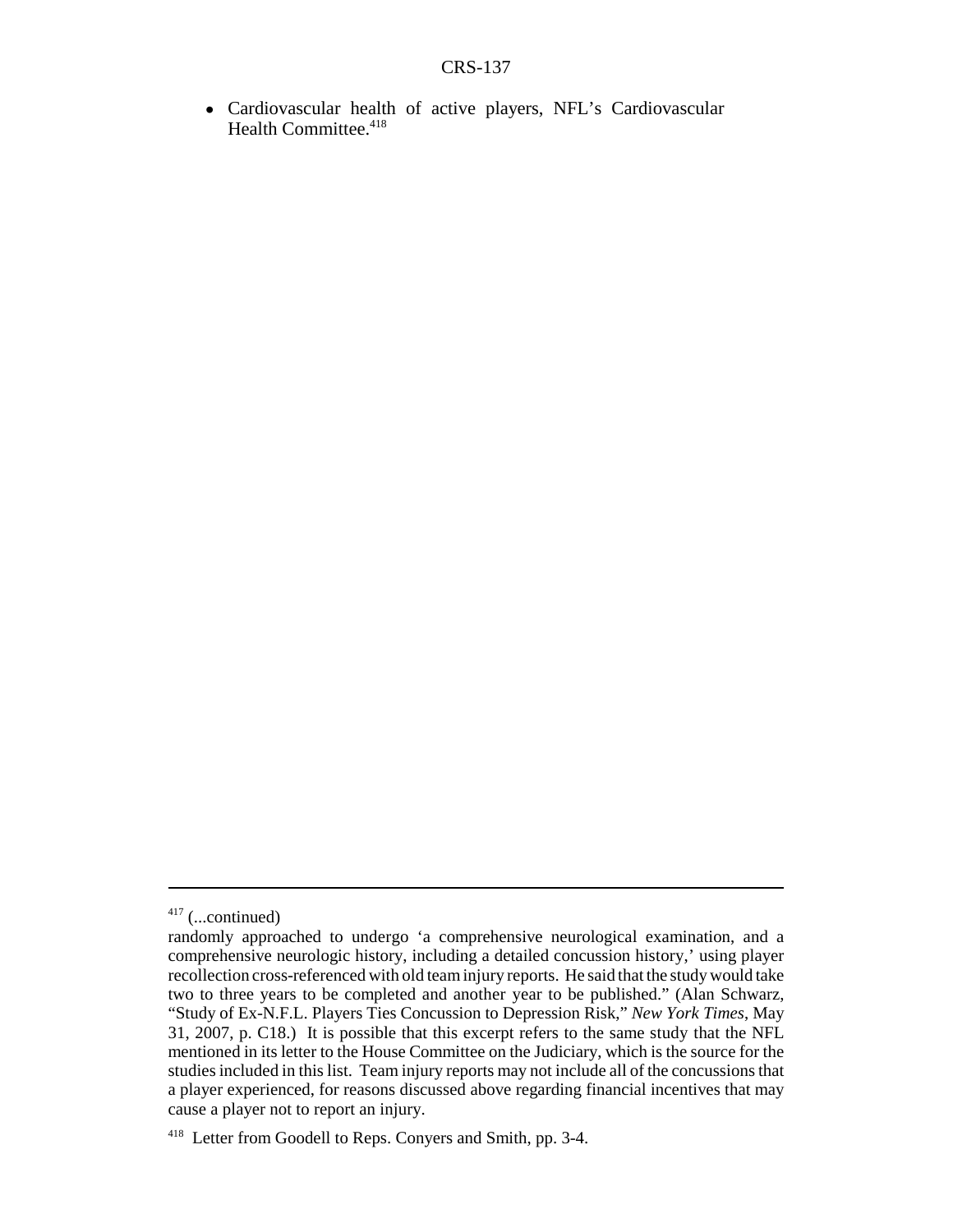# **Appendix C. Members of the Mild Traumatic Brain Injury Committee and Retired Player Study Investigators**

The following information is current as of October 30, 2007. The position or role that each individual has or fills on the committee is listed first in each entry, following the individual's name and academic degree(s) or certification. Eight committee members are employed by NFL teams; the team is included in the list of each individual's professional affiliations.<sup>419</sup>

## **MTBI Committee**

David Viano, M.D., Ph.D. — Co-chair and biomedical engineer; Biomedical Engineer, ProBiomechanics LLC; Adjunct Professor of Engineering, Wayne State University.

Ira Casson, M.D. — Co-chair and neurologist; Assistant Professor of Neurology, Albert Einstein School of Medicine and Long Island Jewish Medical Center.

Ronnie Barnes, ATC — Head athletic trainer, New York Giants.<sup>420</sup>

Rick Burkholder, ATC — Head athletic trainer, Philadelphia Eagles.

Henry Feuer, M.D. — Neurosurgeon; Neurosurgeon, Indiana University Medical Center and Indianapolis Neurosurgical Group; Indianapolis Colts.

Mark Lovell, Ph.D. — Neuropsychologist; Director, University of Pittsburgh Medical Center (UPMC) Sports Concussion Program; Associate Professor of Neurological Surgery, University of Pittsburgh.<sup>421</sup>

 $419$  Unless noted otherwise, the sources of information in this appendix are National Football League, "NFL Outlines Standards for Concussion Management," n.d., pp. 4-5; National Football League, "NFL Subcommittee on Mild Traumatic Brain Injury Membership and Affiliations As of October 30, 2007," n.d.

<sup>&</sup>lt;sup>420</sup> ATC is the acronym for "certified athletic trainer." (National Athletic Trainers Association, "The Facts about Certified Athletic Trainers and the National Athletic Trainers Association," available at [http://www.nata.org/consumer/docs/ Factsaboutathletictrainers.pdf].)

<sup>&</sup>lt;sup>421</sup> Mark Lovell also is the Chairman and Software Developer, ImPACT Applications, Inc., which sells neurocognitive testing software to NFL teams. (ImPACT Applications, "Developers/Clinical," available at [http://www.impacttest.com/contact.php#anc1]; ImPACT Applications, Inc., "Professional Teams," available at [http://www.impacttest.com/ currentusers.php?type=proteam].) For additional information on ImPACT, see Peter Keating, "NFL's Concussion Expert Also Sells Equipment to League," *ESPN.com*, Aug. 10, 2007, available at [http://sports.espn.go.com/nfl/news/story?id=2967678].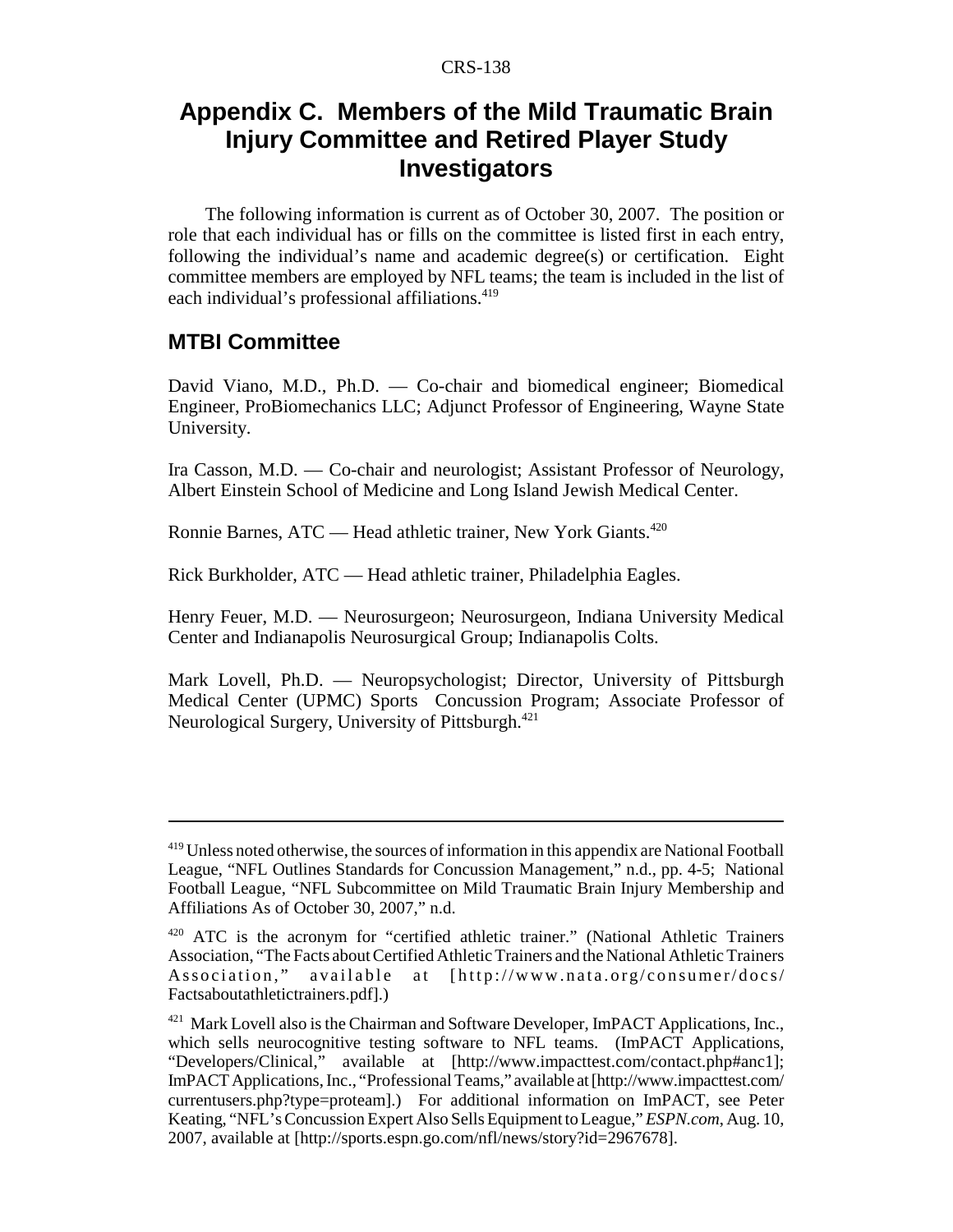Joseph Maroon, M.D. — Neurosurgeon; Neurosurgeon, UPMC; Clinical Professor and Vice Chairman, Department of Neurological Surgery, University of Pittsburgh School of Medicine; Pittsburgh Steelers.<sup>422</sup>

Joel Morgenlander, M.D. — Neurologist; Professor of Neurology, Duke University Medical Center.

Thomas Naidich, M.D. — Neuroradiologist; Professor and Chief of Neuroradiology, Mount Sinai School of Medicine.

Elliot Pellman, M.D. — NFL Medical Liaison; Member, NFL Injury and Safety Panel, NFL Subcommittee on Cardiovascular Health, and NFL Foot and Ankle Subcommittee; Medical Director, ProHEALTH Care Associates; Associate Clinical Professor of Medicine and Orthopedics, Mount Sinai School of Medicine; New York Jets.

John Powell, Ph.D., ATC — Epidemiologist; NFL Consultant, Injury Studies, Med Sports Systems; Associate Professor, Departments of Kinesiology and Physical Medicine and Rehabilitation, Michigan State University.

Doug Robertson, M.D. — Sports medicine; Indianapolis Colts.

Andrew Tucker, M.D. — Sports medicine; Co-Chairman, NFL Subcommittee on Cardiovascular Health; Member, NFL Injury and Safety Panel; Chief of Sports Medicine, Union Memorial Hospital; Baltimore Ravens.

Joe Waeckerle, M.D. — Emergency medicine; Editor Emeritus, *Annals of Emergency Medicine*; Clinical Professor of Medicine, University of Missouri School of Medicine; Kansas City Chiefs.

## **Retired Player Study Investigators**

The professional affiliations of investigators who are also members of the MTBI Committee may be found above.

Ira Casson, M.D. — Member of MTBI Committee.

 $422$  Information about Joseph Maroon's employment with the Pittsburgh Steelers came from University of Pittsburgh Medical Center, "Joseph C. Maroon, M.D.," available at [http://www.upmc.com/Communications/MediaRelations/UPMCExperts/ByName/M/ MaroonJosephC.htm]. Joseph Maroon also is the Chief Medical Officer, ImPACT Applications, Inc., which sells neurocognitive testing software to NFL teams. (ImPACT Applications, "Developers/Clinical," available at [http://www.impacttest.com/ contact.php#anc1]; ImPACT Applications, Inc., "Professional Teams," available at [http://www.impacttest.com/currentusers.php?type=proteam].) For additional information on ImPACT, see Peter Keating, "NFL's Concussion Expert Also Sells Equipment to League," *ESPN.com*, Aug. 10, 2007, available at [http://sports.espn.go.com/nfl/news/story? id=2967678].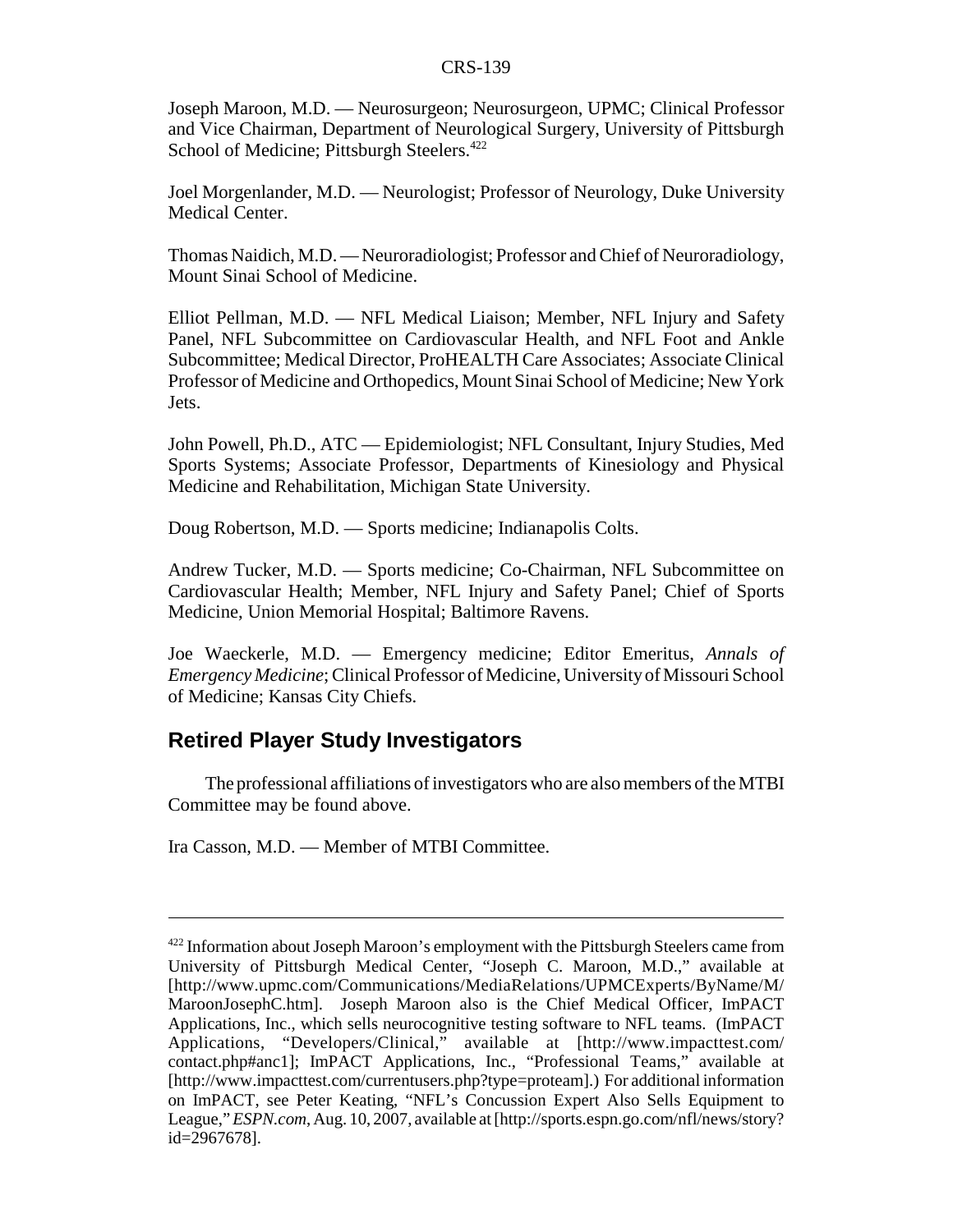Kathleen Finzel, M.D. — Chief of Radiology, ProHEALTH Care Associates. [no entry in parentheses for her indicating her role on the committee]

Mark Haacke, Ph.D. — Biomedical engineering; Professor of Biomedical Engineering, Wayne State University; Director of the MRI Institute for Biomedical Research.

Brian Hainline, M.D. — Neurologist; Associate Clinical Professor, New York University School of Medicine; Chief of Neurology, ProHEALTH Care Associates.

Victor Haughton, M.D. — Neuroradiologist; Professor and Chief of Neuroradiology, University of Wisconsin-Madison.

Danielle LeStrange, R.N. — Study coordinator. $423$ 

Mark Lovell, Ph.D. — Member of MTBI Committee.

Joseph Maroon, M.D. — Member of MTBI Committee.

Joe Morgenlander, M.D. — Member of MTBI Committee.

Thomas Naidich, M.D. — Member of MTBI Committee.

Elliot Pellman, M.D. — Member of MTBI Committee.

Chi-Sing Zee, M.D. — Neuroradiologist; Professor of Radiology and Director of Neuroradiology, Keck School of Medicine, University of Southern California.

David Viano, M.D., Ph.D. — Member of MTBI Committee.

<sup>423</sup> No information was provided about Danielle LeStrange's professional affiliations in the NFL's May 22, 2007, news release.